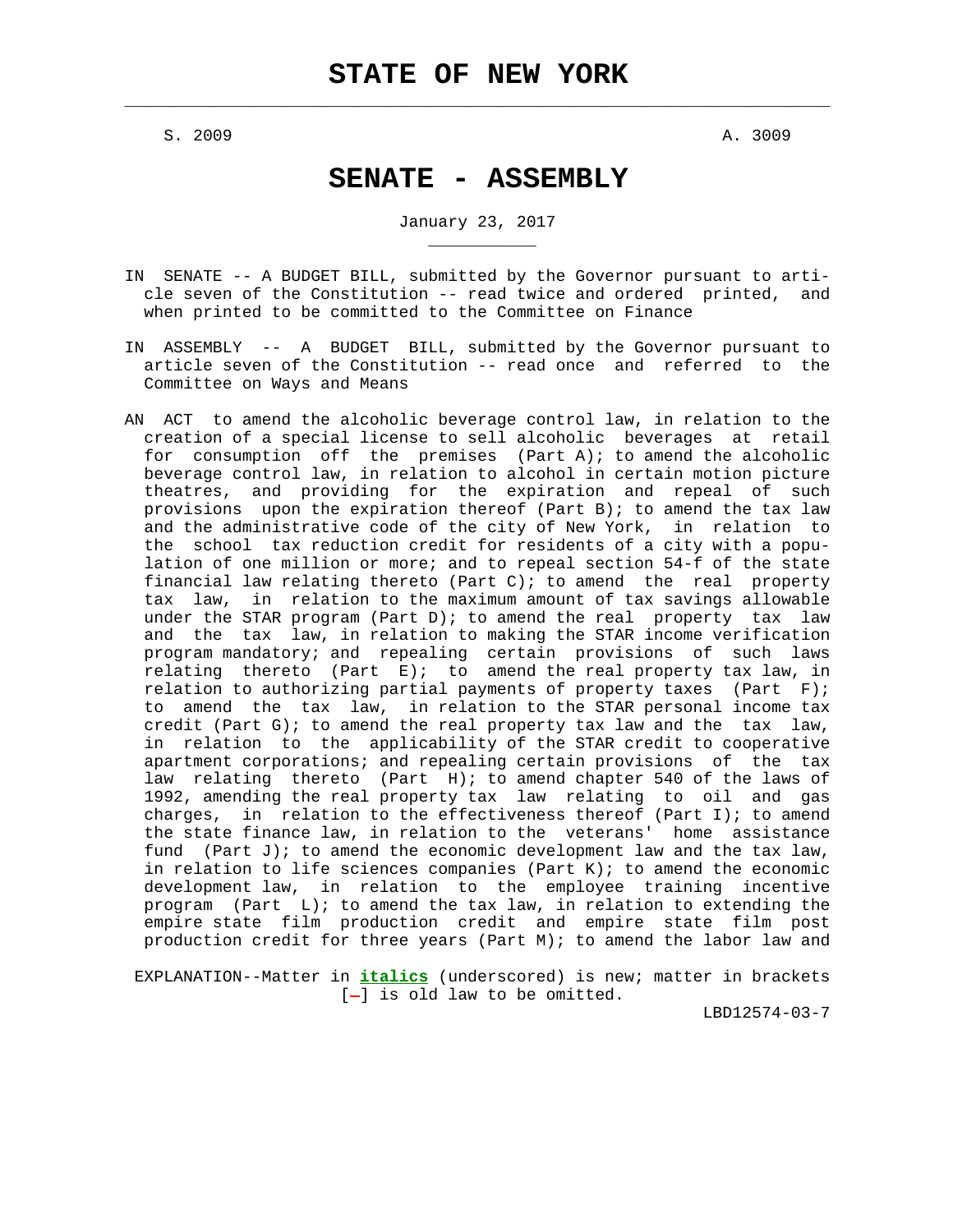the tax law, in relation to a program to provide tax incentives for employers employing at risk youth (Part N); to amend the tax law, in relation to extending the alternative fuels and electric vehicle recharging property credit for five years (Part O); to amend the tax law, in relation to the investment tax credit (Part P); to amend the tax law, in relation to the treatment of single member limited liabil ity companies that are disregarded entities in determining eligibility for tax credits (Part  $Q$ ); to amend the tax law, in relation to extend ing the top personal income tax rate for three years; and to repeal subparagraph (B) of paragraph 1 of subsection (a), subparagraph (B) of paragraph 1 of subsection (b) and subparagraph (B) of paragraph 1 of subsection (c) of section 601 of the tax law, relating to the imposi tion of tax (Part R); to amend the tax law and the administrative code of the city of New York, in relation to permanently extending the high income charitable contribution deduction limitation (Part S); to amend the tax law, in relation to increasing the child and dependent care tax credit (Part T); to amend the tax law, in relation to the finan cial institution data match system for state tax collection purposes (Part U); to amend the civil service law and the tax law, in relation to tax clearances for applicants for civil service employment (Part V); to amend chapter 266 of the laws of 1986, amending the civil prac tice law and rules and other laws relating to malpractice and profes sional medical conduct, in relation to apportioning premium for certain policies; to amend part J of chapter 63 of the laws of 2001 amending chapter 266 of the laws of 1986, amending the civil practice law and rules and other laws relating to malpractice and professional medical conduct, in relation to extending certain provisions concern ing the hospital excess liability pool; and to amend the tax law, in relation to extending certain provisions concerning the hospital excess liability pool and requiring a tax clearance for doctors and dentists to be eligible for such excess coverage (Part W); to amend chapter 59 of the laws of 2013, amending the tax law relating to serv ing an income execution with respect to individual tax debtors without filing a warrant, in relation to making the provisions authorizing service of income executions on individual tax debtors without filing a warrant permanent (Part X); to amend the tax law, in relation to the taxation of S corporations; and to repeal certain provisions of such law relating thereto (Part Y); to amend the tax law, in relation to the definition of New York source income (Part Z); to close the nonresident partnership asset sale loophole (Part AA); to amend the tax law, in relation to requiring marketplace providers to collect sales tax (Part BB); to amend the tax law, in relation to closing the existing tax loopholes for transactions between related entities under article 28 and pursuant to the authority of article 29 of such law (Part  $CC$ ); to amend the tax law, in relation to clarifying the imposi tion of sales tax on gas service or electric service of whatever nature (Part DD); to amend the tax law and the county law, in relation to the imposition of a surcharge on prepaid wireless communications service and devices (Part EE); to amend the public health law and the education law, in relation to tobacco products, herbal cigarettes, and vapor products; and to amend the tax law, in relation to imposing a tax on vapor products (Part FF); to amend the tax law in relation to the amount of untaxed cigarettes required to seize a vehicle and to increase the penalty for the possession or sale of counterfeit tax stamps or the device necessary to manufacture such stamps (Part GG); to amend the tax law, in relation to authorizing jeopardy assessments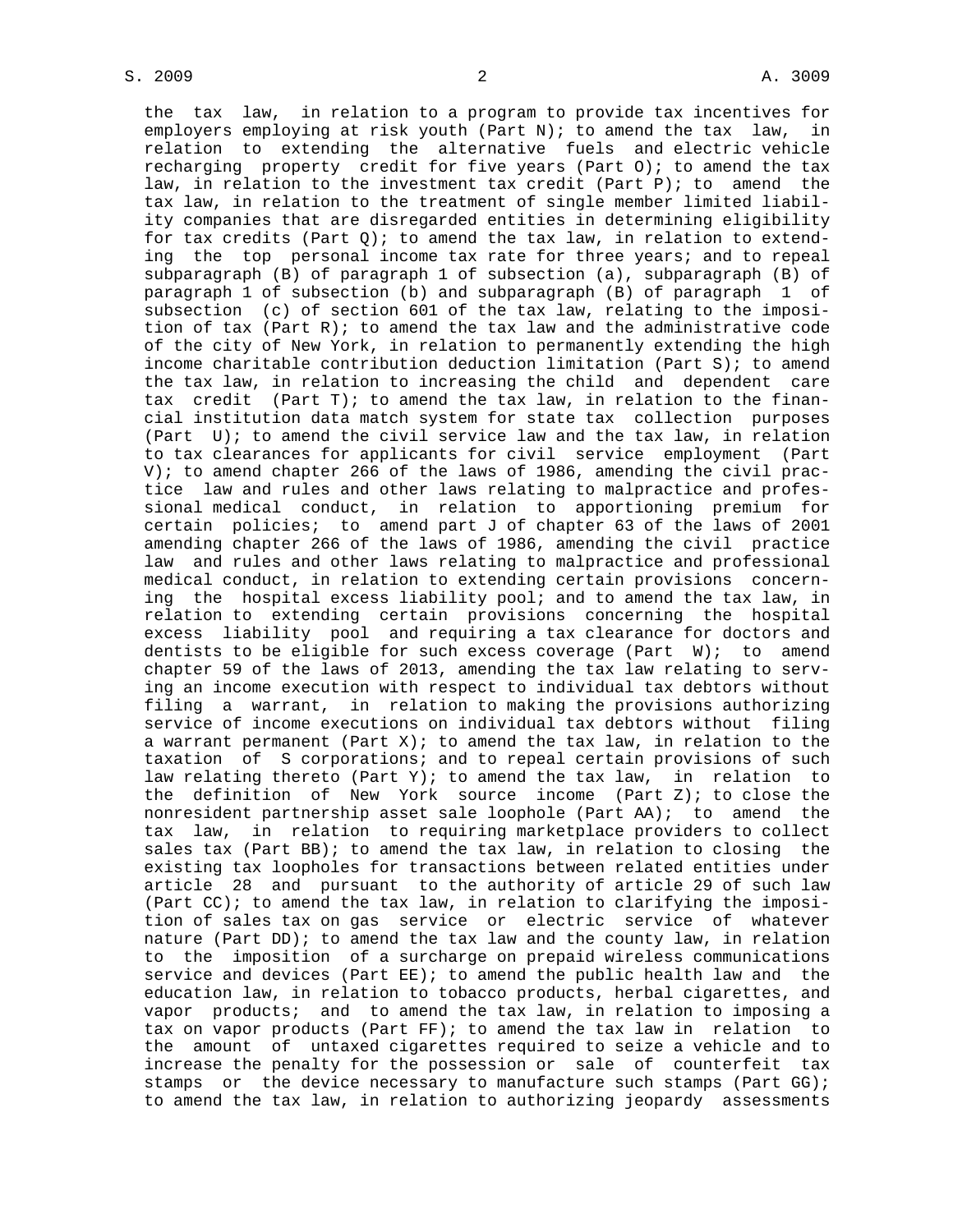on cigarette and tobacco product taxes assessed under article 20 ther eof (Part HH); to amend the tax law, in relation to the imposition of a tax on cigars under article 20 thereof (Part II); to amend the tax law, in relation to the definition of a conveyance for real estate transfer taxes (Part JJ); to amend the tax law, in relation to the additional real estate transfer tax (Part KK); to amend the racing, pari-mutuel wagering and breeding law, in relation to modifying the funding of and improve the operation of drug testing in horse racing (Part LL); to amend the racing, pari-mutuel wagering and breeding law, the executive law, and the general municipal law, in relation to the operation of charitable gaming; to amend the social services law, in relation to penalties for unauthorized transactions relating to certain public assistance; to amend the tax law, in relation to certain income derived from the conduct of certain games of chance; and to repeal certain provisions of the executive law, the general municipal law and the tax law relating thereto (Part MM); to amend the racing, pari-mutuel wagering and breeding law, in relation to allowing for the reprivatization of NYRA, and under certain circumstances racing after sunset and a reduction in winter racing days (Part NN); to amend the racing, pari-mutuel wagering and breeding law, in relation to licenses for simulcast facilities, sums relating to track simulcast, simulcast of out-of state thoroughbred races, simulcasting of races run by out-of-state harness tracks and distributions of wagers; to amend chapter 281 of the laws of 1994 amending the racing, pari-mutuel wagering and breeding law and other laws relating to simulcasting and chapter 346 of the laws of 1990 amending the racing, pari-mutuel wagering and breeding law and other laws relating to simulcasting and the imposition of certain taxes, in relation to extending certain provisions thereof; and to amend the racing, pari mutuel wagering and breeding law, in relation to extending certain provisions thereof (Part OO); to amend the tax law, in relation to vendor fees paid to vendor tracks (Part PP); to amend the tax law, in relation to capital awards to vendor tracks (Part  $QQ$ ); and to amend the state finance law, in relation to the distribution of certain gaming aid; and providing for the repeal of such provisions upon expi ration thereof (Part RR)

## **The People of the State of New York, represented in Senate and Assem bly, do enact as follows:**

 1 Section 1. This act enacts into law major components of legislation 2 which are necessary to implement the state fiscal plan for the 2017-2018 3 state fiscal year. Each component is wholly contained within a Part 4 identified as Parts A through RR. The effective date for each particular 5 provision contained within such Part is set forth in the last section of 6 such Part. Any provision in any section contained within a Part, includ- 7 ing the effective date of the Part, which makes a reference to a section 8 "of this act", when used in connection with that particular component, 9 shall be deemed to mean and refer to the corresponding section of the 10 Part in which it is found. Section three of this act sets forth the 11 general effective date of this act.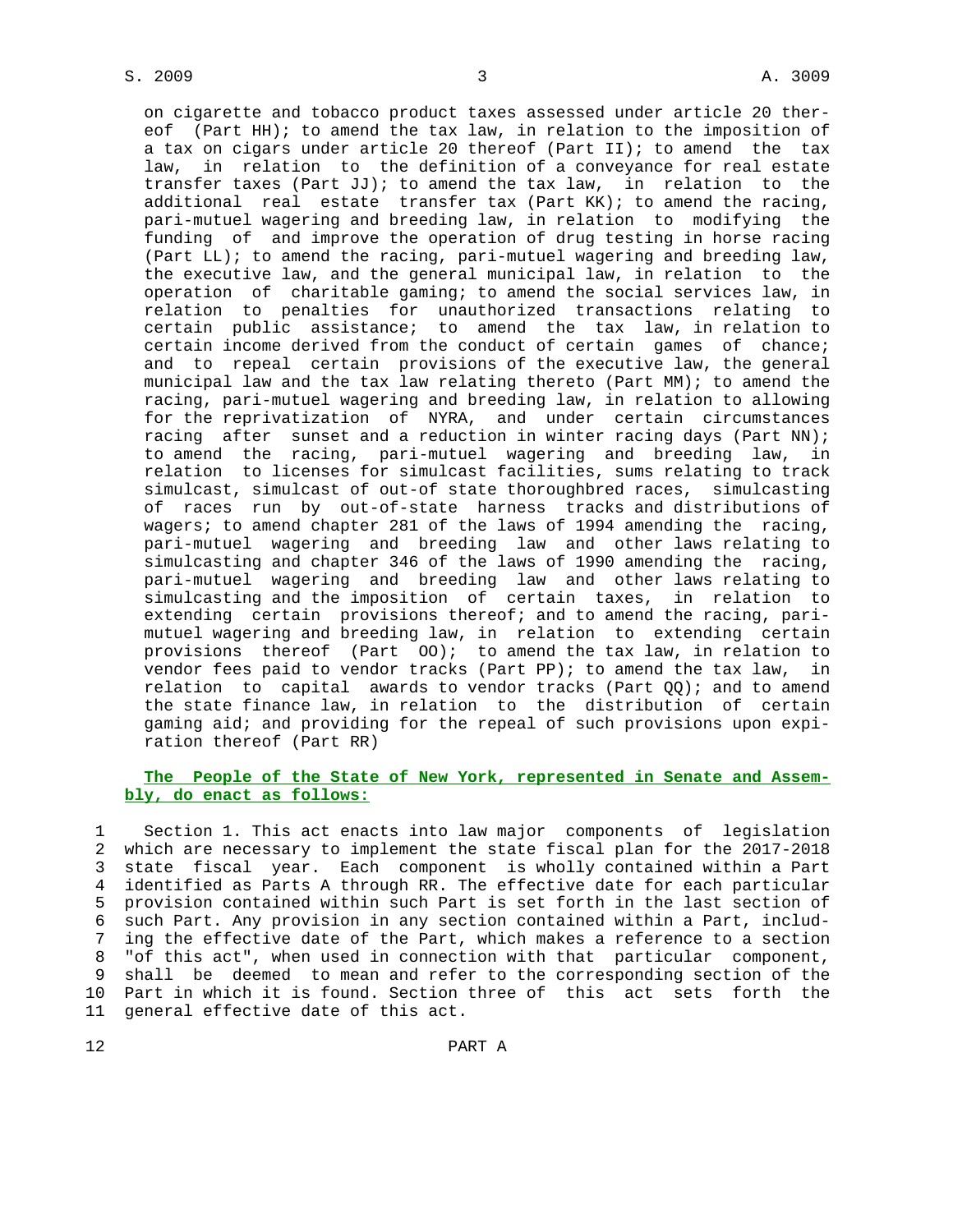| 1              | Section 1. The alcoholic beverage control law is amended by adding a     |
|----------------|--------------------------------------------------------------------------|
| 2              | new section 63-b to read as follows:                                     |
| 3              | § 63-b. Special license to sell alcoholic beverages at retail for        |
| $\overline{4}$ | consumption off the premises. 1. Any person with a written agreement     |
| 5              | with the department of agriculture and markets to operate a "Taste NY"   |
| 6              | store may make application to the authority for a special license to     |
| 7              | sell alcoholic beverages at retail for consumption off the licensed      |
| 8              | premises subject to the provisions of such written agreement and those   |
| 9              | set forth herein. Notwithstanding any law to the contrary, no alcoholic  |
| 10             | beverage shall be sold or tastings allowed on the thruway.               |
| 11             | 2. An application for a license under this section shall be in such      |
| 12             | shall contain such information as shall be required by the<br>form and   |
| 13             | authority and shall be accompanied by a check or draft in the amount     |
| 14             | <u>required by this chapter.</u>                                         |
| 15             | 3. Section fifty-four of this chapter shall control so far as is         |
| 16             | applicable to the procedure in connection with such application.         |
| 17             | 4. A license under this section shall be issued to all eligible appli-   |
| 18             | cants except for good cause shown, provided, however, that no more than  |
| 19             | ten such licenses shall be in effect at any time, and that all such      |
| 20             | licenses shall be issued in a manner consistent with federal law and     |
| 21             | requlations. Such license shall be limited to the premises subject to    |
|                |                                                                          |
| 22             | the written agreement with the department of agriculture and markets.    |
| 23             | 5. A license under this section shall not be subject to the provisions   |
| 24             | of subdivisions two, three and six of section one hundred five of this   |
| 25             | <u>chapter.</u>                                                          |
| 26             | 6. Subject to any further restriction contained in the agreement with    |
| 27             | the department of agriculture and markets, the holder of a license       |
| 28             | issued under this section may offer samples of alcoholic beverages to    |
| 29             | customers to be consumed on the licensed premises upon the following     |
| 30             | conditions:                                                              |
| 31             | (a) no fee shall be charged for any sample;                              |
| 32             | (b) each sample shall be limited;                                        |
| 33             | (i) in the case of beer, wine products and cider, to three ounces or     |
| 34             | less;                                                                    |
| 35             | <u>(ii) in the case of wine, to two ounces;</u>                          |
| 36             | (iii) in the case of liquor, to one-quarter ounce;                       |
| 37             | (c) no sample shall be provided to a customer during the hours prohib-   |
| 38             | ited by the provisions of subdivision five of section one hundred six of |
| 39             | this chapter; and                                                        |
| 40             | (d) no customer may be provided with more than three samples in one      |
| 41             | calendar day.                                                            |
| 42             | 7. Subject to any further restriction contained in the agreement with    |
| 43             | the department of agriculture and markets, the holder of a license       |
| 44             | issued under this section shall not:                                     |
| 45             | (a) offer any tastings of, or sell, any beer or cider except during      |
| 46             | the hours in which beer may be sold for consumption off the premises in  |
| 47             | the county in which the licensed premises is located; and                |
| 48             | (b) offer any tastings of, or sell, any liquor or wine except during     |
| 49             | the hours in which liquor and wine may be sold for consumption off the   |
| 50             | premises in the county in which the licensed premises is located.        |
| 51             | 8. In addition to the sale of alcoholic beverages, the following items   |
| 52             | may be sold at a premises licensed under this section:                   |
| 53             | (a) non-alcoholic beverages for consumption off premises, including      |
| 54             | but not limited to bottled water, juice and soda beverages;              |
| 55             | (b) food items grown or produced in this state not specifically          |
|                |                                                                          |

**prepared for immediate consumption upon the premises; and**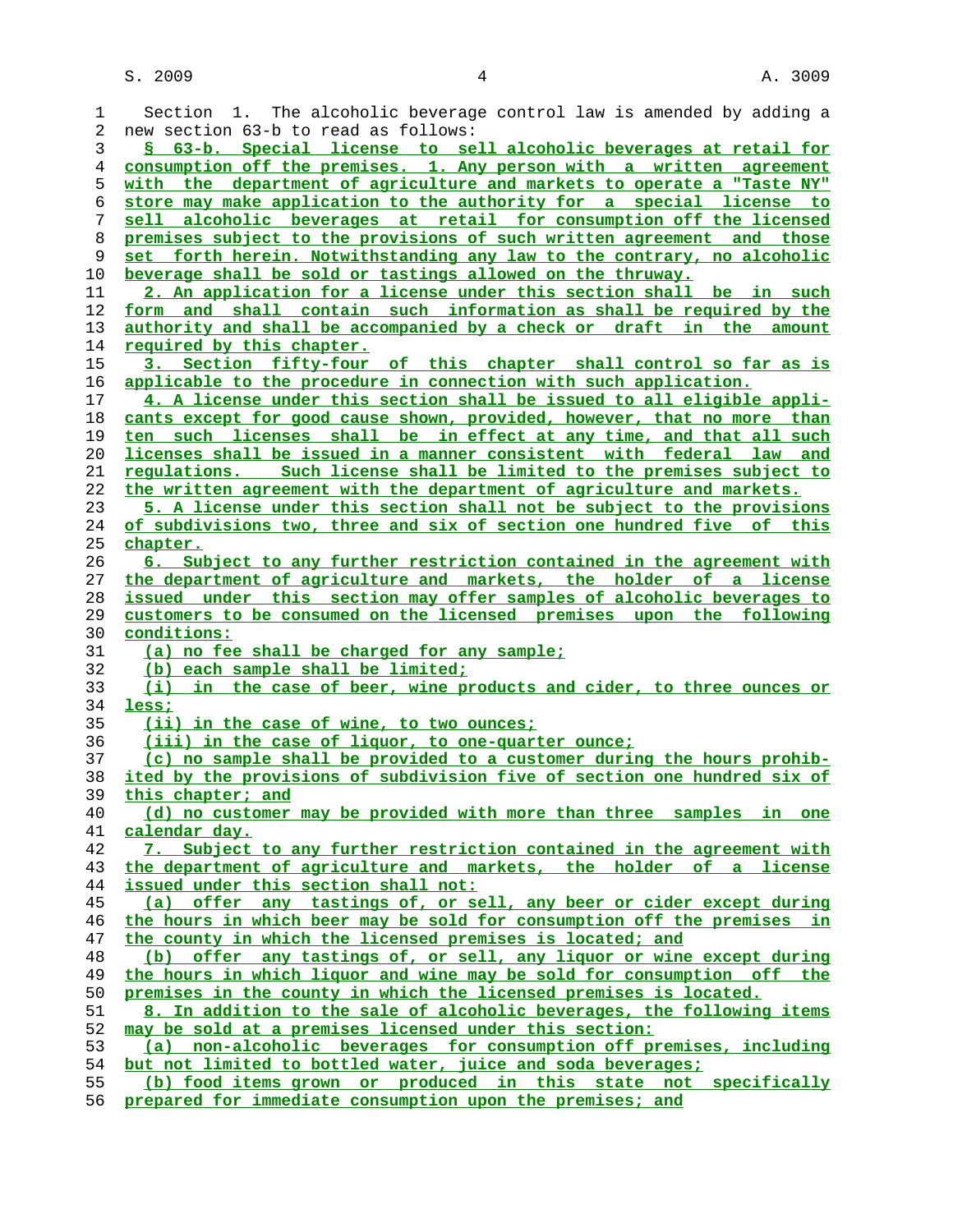1 **(c) souvenir items, which shall include, but not be limited to** 2 **artwork, crafts, clothing, agricultural products and any other articles** 3 **which can be construed to propagate tourism within the state.**

 4 **9. A license issued under this section shall be effective for three** 5 **years at three times the annual fee.**

 6 § 2. Subdivision 3 of section 17 of the alcoholic beverage control law, as amended by section 3 of chapter 297 of the laws of 2016, is 8 amended to read as follows:<br>9 3. To revoke, cancel or s

 9 3. To revoke, cancel or suspend for cause any license or permit issued 10 under this chapter and/or to impose a civil penalty for cause against 11 any holder of a license or permit issued pursuant to this chapter. Any 12 civil penalty so imposed shall not exceed the sum of ten thousand 13 dollars as against the holder of any retail permit issued pursuant to 14 sections ninety-five, ninety-seven, ninety-eight, ninety-nine-d, and 15 paragraph f of subdivision one of section ninety-nine-b of this chapter, 16 and as against the holder of any retail license issued pursuant to 17 sections fifty-three-a, fifty-four, fifty-four-a, fifty-five, fifty- 18 five-a, sixty-three, **sixty-three-b,** sixty-four, sixty-four-a, sixty- 19 four-b, sixty-four-c, seventy-six-f, seventy-nine, eighty-one and eight- 20 y-one-a of this chapter, and the sum of thirty thousand dollars as 21 against the holder of a license issued pursuant to sections fifty-three, 22 sixty-one-a, sixty-one-b, seventy-six, seventy-six-a, and seventy-eight 23 of this chapter, provided that the civil penalty against the holder of a 24 wholesale license issued pursuant to section fifty-three of this chapter 25 shall not exceed the sum of ten thousand dollars where that licensee 26 violates provisions of this chapter during the course of the sale of 27 beer at retail to a person for consumption at home, and the sum of one 28 hundred thousand dollars as against the holder of any license issued 29 pursuant to sections fifty-one, sixty-one, and sixty-two of this chap- 30 ter. Any civil penalty so imposed shall be in addition to and separate 31 and apart from the terms and provisions of the bond required pursuant to 32 section one hundred twelve of this chapter. Provided that no appeal is 33 pending on the imposition of such civil penalty, in the event such civil 34 penalty imposed by the division remains unpaid, in whole or in part, 35 more than forty-five days after written demand for payment has been sent 36 by first class mail to the address of the licensed premises, a notice of 37 impending default judgment shall be sent by first class mail to the 38 licensed premises and by first class mail to the last known home address 39 of the person who signed the most recent license application. The notice 40 of impending default judgment shall advise the licensee: (a) that a 41 civil penalty was imposed on the licensee; (b) the date the penalty was 42 imposed; (c) the amount of the civil penalty; (d) the amount of the 43 civil penalty that remains unpaid as of the date of the notice; (e) the 44 violations for which the civil penalty was imposed; and (f) that a judg- 45 ment by default will be entered in the supreme court of the county in 46 which the licensed premises are located, or other court of civil juris- 47 diction or any other place provided for the entry of civil judgments 48 within the state of New York unless the division receives full payment 49 of all civil penalties due within twenty days of the date of the notice 50 of impending default judgment. If full payment shall not have been 51 received by the division within thirty days of mailing of the notice of 52 impending default judgment, the division shall proceed to enter with 53 such court a statement of the default judgment containing the amount of 54 the penalty or penalties remaining due and unpaid, along with proof of 55 mailing of the notice of impending default judgment. The filing of such 56 judgment shall have the full force and effect of a default judgment duly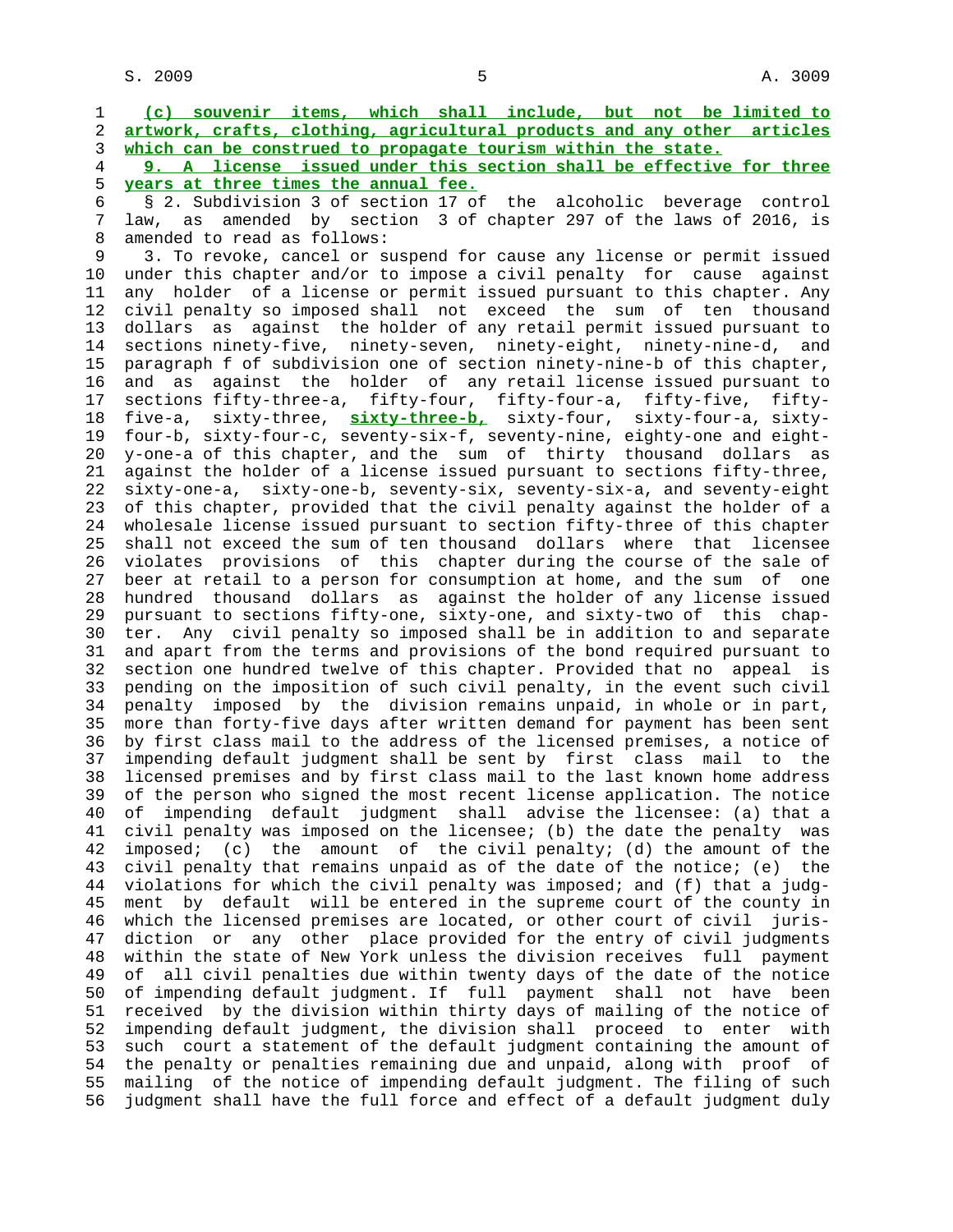1 docketed with such court pursuant to the civil practice law and rules 2 and shall in all respects be governed by that chapter and may be 3 enforced in the same manner and with the same effect as that provided by 4 law in respect to execution issued against property upon judgments of a 5 court of record. A judgment entered pursuant to this subdivision shall 6 remain in full force and effect for eight years notwithstanding any 7 other provision of law.

8 § 3. Subdivision 3 of section 17 of the alcoholic beverage control<br>9 law, as amended by section 4 of chapter 297 of the laws of 2016, is law, as amended by section 4 of chapter 297 of the laws of 2016, is 10 amended to read as follows:

 11 3. To revoke, cancel or suspend for cause any license or permit issued 12 under this chapter and/or to impose a civil penalty for cause against 13 any holder of a license or permit issued pursuant to this chapter. Any 14 civil penalty so imposed shall not exceed the sum of ten thousand 15 dollars as against the holder of any retail permit issued pursuant to 16 sections ninety-five, ninety-seven, ninety-eight, ninety-nine-d, and 17 paragraph f of subdivision one of section ninety-nine-b of this chapter, 18 and as against the holder of any retail license issued pursuant to 19 sections fifty-three-a, fifty-four, fifty-four-a, fifty-five, fifty- 20 five-a, sixty-three, **sixty-three-b,** sixty-four, sixty-four-a, sixty- 21 four-b, sixty-four-c, seventy-six-f, seventy-nine, eighty-one, and 22 eighty-one-a of this chapter, and the sum of thirty thousand dollars as 23 against the holder of a license issued pursuant to sections fifty-three, 24 sixty-one-a, sixty-one-b, seventy-six, seventy-six-a and seventy-eight 25 of this chapter, provided that the civil penalty against the holder of a 26 wholesale license issued pursuant to section fifty-three of this chapter 27 shall not exceed the sum of ten thousand dollars where that licensee 28 violates provisions of this chapter during the course of the sale of 29 beer at retail to a person for consumption at home, and the sum of one 30 hundred thousand dollars as against the holder of any license issued 31 pursuant to sections fifty-one, sixty-one and sixty-two of this chapter. 32 Any civil penalty so imposed shall be in addition to and separate and 33 apart from the terms and provisions of the bond required pursuant to 34 section one hundred twelve of this chapter. Provided that no appeal is 35 pending on the imposition of such civil penalty, in the event such civil 36 penalty imposed by the division remains unpaid, in whole or in part, 37 more than forty-five days after written demand for payment has been sent 38 by first class mail to the address of the licensed premises, a notice of 39 impending default judgment shall be sent by first class mail to the 40 licensed premises and by first class mail to the last known home address 41 of the person who signed the most recent license application. The notice 42 of impending default judgment shall advise the licensee: (a) that a 43 civil penalty was imposed on the licensee; (b) the date the penalty was 44 imposed; (c) the amount of the civil penalty; (d) the amount of the 45 civil penalty that remains unpaid as of the date of the notice; (e) the 46 violations for which the civil penalty was imposed; and (f) that a judg- 47 ment by default will be entered in the supreme court of the county in 48 which the licensed premises are located, or other court of civil juris- 49 diction, or any other place provided for the entry of civil judgments 50 within the state of New York unless the division receives full payment 51 of all civil penalties due within twenty days of the date of the notice 52 of impending default judgment. If full payment shall not have been 53 received by the division within thirty days of mailing of the notice of 54 impending default judgment, the division shall proceed to enter with 55 such court a statement of the default judgment containing the amount of 56 the penalty or penalties remaining due and unpaid, along with proof of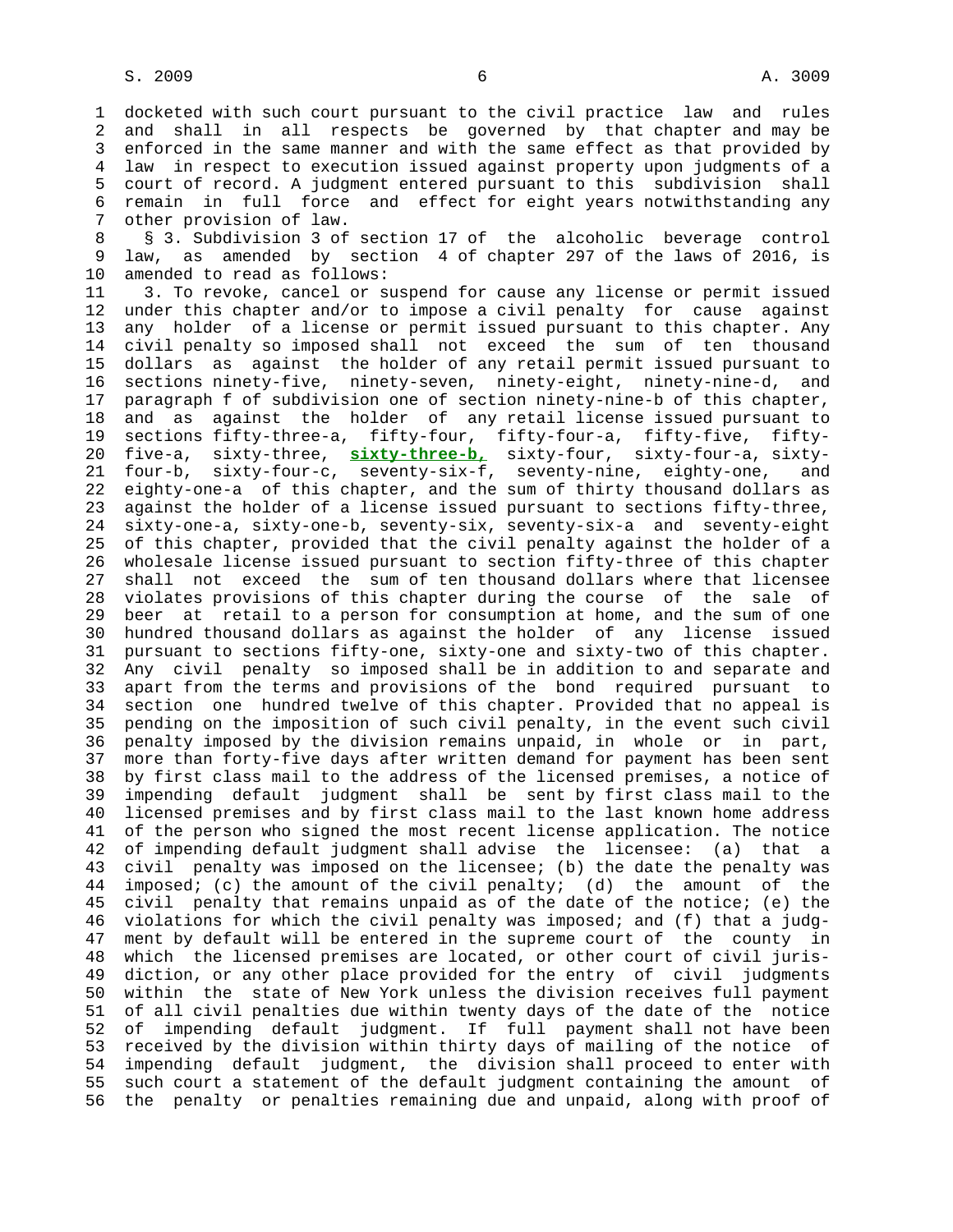1 mailing of the notice of impending default judgment. The filing of such 2 judgment shall have the full force and effect of a default judgment duly 3 docketed with such court pursuant to the civil practice law and rules 4 and shall in all respects be governed by that chapter and may be 5 enforced in the same manner and with the same effect as that provided by 6 law in respect to execution issued against property upon judgments of a 7 court of record. A judgment entered pursuant to this subdivision shall 8 remain in full force and effect for eight years notwithstanding any<br>9 other provision of law. other provision of law.

 10 § 4. Subdivision 1 of section 56-a of the alcoholic beverage control 11 law, as amended by chapter 422 of the laws of 2016, is amended to read 12 as follows:

 13 1. In addition to the annual fees provided for in this chapter, there 14 shall be paid to the authority with each initial application for a 15 license filed pursuant to section fifty-one, fifty-one-a, fifty-two, 16 fifty-three, fifty-eight, fifty-eight-c, fifty-eight-d, sixty-one, 17 sixty-two, seventy-six, seventy-seven or seventy-eight of this chapter, 18 a filing fee of four hundred dollars; with each initial application for 19 a license filed pursuant to section sixty-three, **sixty-three-b,** sixty- 20 four, sixty-four-a or sixty-four-b of this chapter, a filing fee of two 21 hundred dollars; with each initial application for a license filed 22 pursuant to section fifty-three-a, fifty-four, fifty-five, fifty-five-a, 23 seventy-nine, eighty-one or eighty-one-a of this chapter, a filing fee 24 of one hundred dollars; with each initial application for a permit filed 25 pursuant to section ninety-one, ninety-one-a, ninety-two, ninety-two-a, 26 ninety-three, ninety-three-a, if such permit is to be issued on a calen- 27 dar year basis, ninety-four, ninety-five, ninety-six or ninety-six-a, or 28 pursuant to paragraph b, c, e or j of subdivision one of section nine- 29 ty-nine-b of this chapter if such permit is to be issued on a calendar 30 year basis, or for an additional bar pursuant to subdivision four of 31 section one hundred of this chapter, a filing fee of twenty dollars; and 32 with each application for a permit under section ninety-three-a of this 33 chapter, other than a permit to be issued on a calendar year basis, 34 section ninety-seven, ninety-eight, ninety-nine, or ninety-nine-b of 35 this chapter, other than a permit to be issued pursuant to paragraph b, 36 c, e or j of subdivision one of section ninety-nine-b of this chapter on 37 a calendar year basis, a filing fee of ten dollars.

 38 § 5. Subdivision 2 of section 56-a of the alcoholic beverage control 39 law, as amended by chapter 422 of the laws of 2016, is amended to read 40 as follows:

 41 2. In addition to the annual fees provided for in this chapter, there 42 shall be paid to the authority with each renewal application for a 43 license filed pursuant to section fifty-one, fifty-one-a, fifty-two, 44 fifty-three, fifty-eight, fifty-eight-c, fifty-eight-d, sixty-one, 45 sixty-two, seventy-six, seventy-seven or seventy-eight of this chapter, 46 a filing fee of one hundred dollars; with each renewal application for a 47 license filed pursuant to section sixty-three, **sixty-three-b,** sixty- 48 four, sixty-four-a or sixty-four-b of this chapter, a filing fee of 49 ninety dollars; with each renewal application for a license filed pursu- 50 ant to section seventy-nine, eighty-one or eighty-one-a of this chapter, 51 a filing fee of twenty-five dollars; and with each renewal application 52 for a license or permit filed pursuant to section fifty-three-a, fifty- 53 four, fifty-five, fifty-five-a, ninety-one, ninety-one-a, ninety-two, 54 ninety-two-a, ninety-three, ninety-three-a, if such permit is issued on 55 a calendar year basis, ninety-four, ninety-five, ninety-six or ninety- 56 six-a of this chapter or pursuant to paragraph b, c, e or j of subdivi-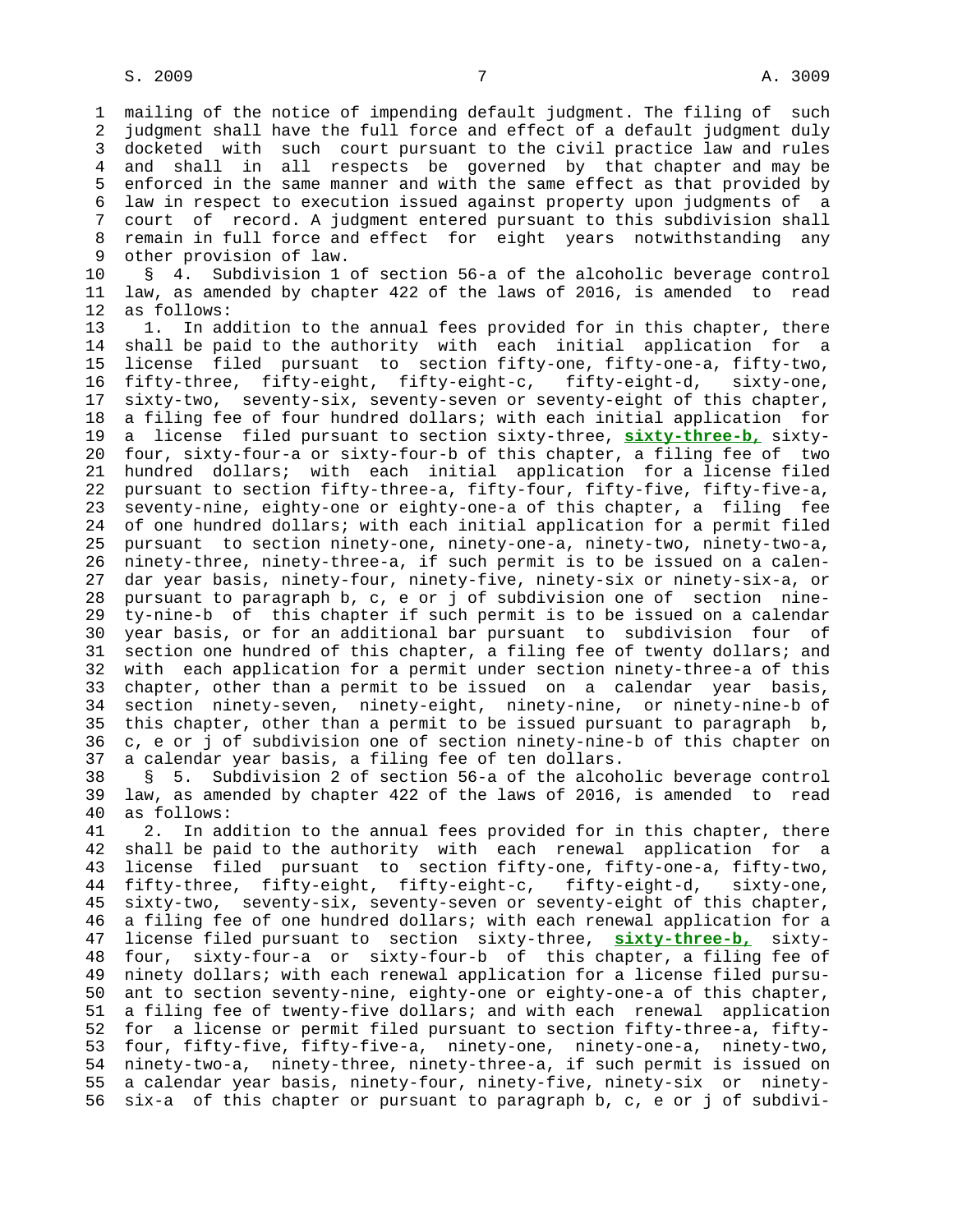1 sion one of section ninety-nine-b, if such permit is issued on a calen- 2 dar year basis, or with each renewal application for an additional bar 3 pursuant to subdivision four of section one hundred of this chapter, a 4 filing fee of thirty dollars. 5 § 6. Section 66 of the alcoholic beverage control law is amended by 6 adding a new subdivision 11 to read as follows: 7 **11. The annual fee for a special license to sell alcoholic beverages** 8 **at retail for consumption off the licensed premises shall be five** 9 **hundred dollars.** 10 § 7. Section 67 of the alcoholic beverage control law, as amended by 11 section 4 of part Z of chapter 85 of the laws of 2002, is amended to 12 read as follows: 13 § 67. License fees, duration of licenses; fee for part of year. 14 Effective April first, nineteen hundred eighty-three, licenses issued 15 pursuant to sections sixty-one, sixty-two, sixty-three, **sixty-three-b,** 16 sixty-four, sixty-four-a and sixty-four-b of this article shall be 17 effective for three years at three times that annual fee[**, except that,** 18 **in implementing the purposes of this section, the liquor authority shall** 19 **schedule the commencement dates, duration and expiration dates thereof** 20 **to provide for an equal cycle of license renewals issued under each such** 21 **section through the course of the fiscal year. Effective December first,** 22 **nineteen hundred ninety-eight, licenses issued pursuant to sections** 23 **sixty-four, sixty-four-a and sixty-four-b of this article shall be** 24 **effective for two years at two times that annual fee, except that, in** 25 **implementing the purposes of this section, the liquor authority shall** 26 **schedule the commencement dates, duration and expiration dates thereof** 27 **to provide for an equal cycle of license renewals issued under each such** 28 **section through the course of the fiscal year. Notwithstanding the fore-** 29 **going, commencing on December first, nineteen hundred ninety-eight and** 30 **concluding on July thirty-first, two thousand two, a licensee issued a** 31 **license pursuant to section sixty-four, sixty-four-a or sixty-four-b of** 32 **this article may elect to remit the fee for such license in equal annual** 33 **installments. Such installments shall be due on dates established by the** 34 **liquor authority and the failure of a licensee to have remitted such** 35 **annual installments after a due date shall be a violation of this chap-** 36 **ter. For licenses issued for less than the three-year licensing period,** 37 **the license fee shall be levied on a pro-rated basis**]. The entire 38 license fee shall be due and payable at the time of application. The 39 liquor authority may make such rules as shall be appropriate to carry 40 out the purpose of this section. 41 § 8. Subdivision 8 of section 100 of the alcoholic beverage control 42 law, as added by chapter 256 of the laws of 1978 and as renumbered by 43 chapter 466 of the laws of 2015, is amended to read as follows: 44 8. Within ten days after filing a new application to sell liquor at 45 retail under section sixty-three, **sixty-three-b,** sixty-four, 46 sixty-four-a or sixty-four-b of this chapter, a notice thereof, in the 47 form prescribed by the authority, shall be posted by the applicant in a 48 conspicuous place at the entrance to the proposed premises. The appli- 49 cant shall make reasonable efforts to insure such notice shall remain 50 posted throughout the pendency of the application. The provisions hereof 51 shall apply only where no retail liquor license has previously been 52 granted for the proposed premise and shall, specifically, not be appli- 53 cable to a proposed sale of an existing business engaged in the retail 54 sale of liquor. The authority may adopt such rules it may deem necessary 55 to carry out the purpose of this subdivision.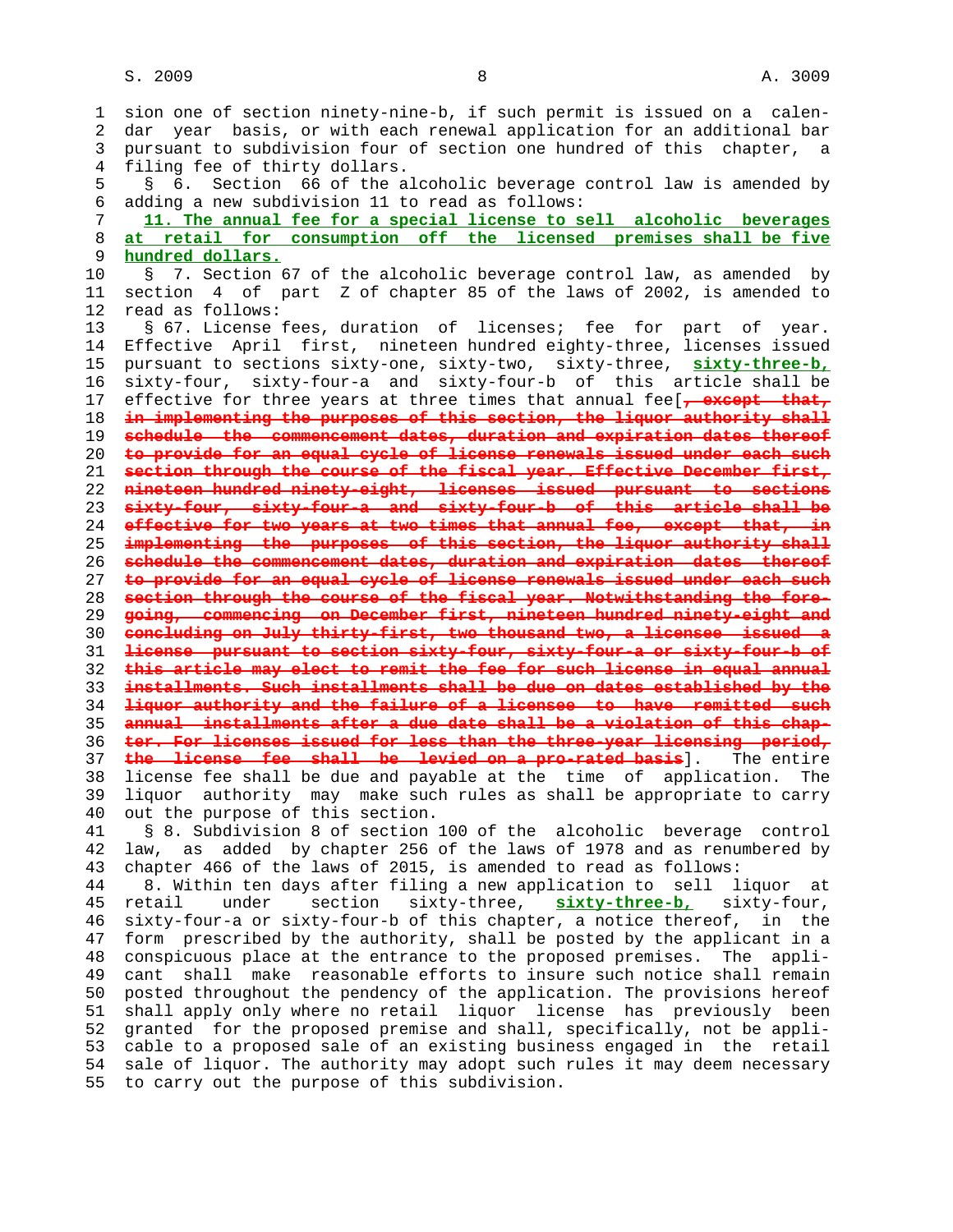54 follows:

 1 § 9. This act shall take effect on the thirtieth day after it shall 2 have become a law; provided, however, that:

 3 (a) the amendments to subdivision 3 of section 17 of the alcoholic 4 beverage control law made by section two of this act shall be subject to 5 the expiration and reversion of such section pursuant to section 4 of 6 chapter 118 of the laws of 2012, as amended, when upon such date the 7 provisions of section three of this act shall take effect; and

8 (b) if chapter 422 of the laws of 2016 shall not have taken effect on<br>9 or before such date then sections four and five of this act shall take or before such date then sections four and five of this act shall take 10 effect on the same date and in the same manner as such chapter of the 11 laws of 2016, takes effect.

 12 PART B 13 Section 1. Section 106 of the alcoholic beverage control law is 14 amended by adding a new subdivision 16 to read as follows: **16. A person holding a retail on-premises license for a movie theatre, other than a license for a movie theatre that meets the definitions of restaurant and meals, and where all seating is at tables where meals are served, shall: (a) for every purchase of an alcoholic beverage, require the purchaser to provide written evidence of age as set forth in paragraph (b) of subdivision two of section sixty-five-b of this chapter; and (b) allow the purchase of only one alcoholic beverage per transaction;** 23 **and (c) only permit the sale or delivery of alcoholic beverages directly to an individual holding a ticket for a motion picture with a Motion Picture Association of America rating of "PG-13," "R," or "NC-17"; and (d) not commence the sale of alcoholic beverages until one hour prior to the start of the first motion picture, and cease all sales of alco- holic beverages after the conclusion of the final motion picture.** 30 § 2. Subdivision 6 of section 64-a of the alcoholic beverage control 31 law, as amended by chapter 475 of the laws of 2011, is amended to read 32 as follows: 33 6. No special on-premises license shall be granted except for premises 34 in which the principal business shall be (a) the sale of food or bever- 35 ages at retail for consumption on the premises or (b) the operation of a 36 legitimate theatre**, including a motion picture theatre that is a build- ing or facility which is regularly used and kept open primarily for the exhibition of motion pictures for at least five out of seven days a week, or on a regular seasonal basis of no less than six contiguous weeks, to the general public where all auditorium seating is permanently affixed to the floor and at least sixty-five percent of the motion picture theatre's annual gross revenues is the combined result of admis- sion revenue for the showing of motion pictures and the sale of food and non-alcoholic beverages,** or such other lawful adult entertainment or 45 recreational facility as the liquor authority, giving due regard to the 46 convenience of the public and the strict avoidance of sales prohibited 47 by this chapter, shall by regulation classify for eligibility. [**Nothing contained in this subdivision shall be deemed to authorize the issuance of a license to a motion picture theatre, except those meeting the defi- nition of restaurant and meals, and where all seating is at tables where meals are served.**] 52 § 3. Subdivision 8 of section 64-a of the alcoholic beverage control 53 law, as added by chapter 531 of the laws of 1964, is amended to read as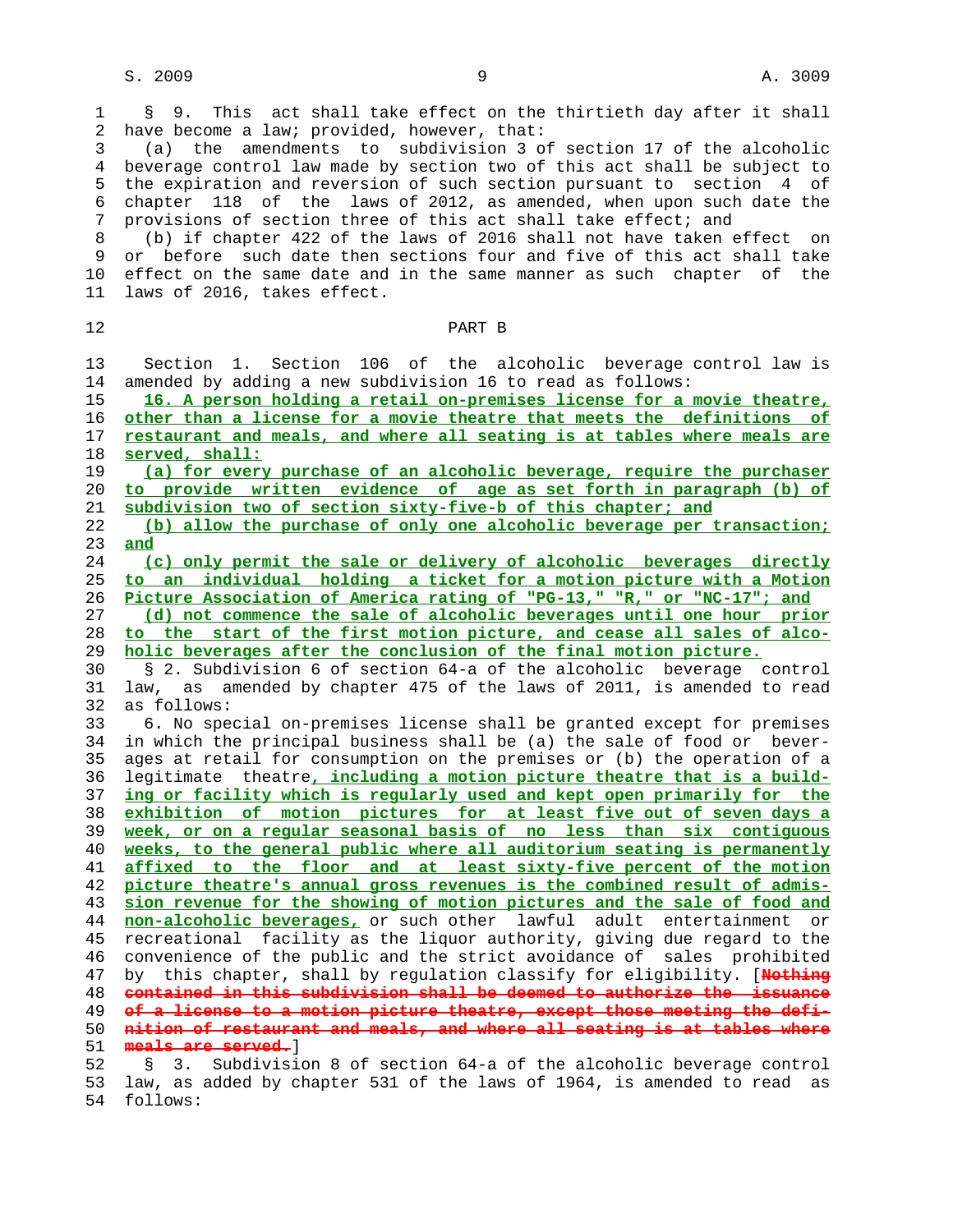1 8. Every special on-premises licensee shall regularly keep food avail- 2 able for sale to its customers for consumption on the premises. The 3 availability of sandwiches, soups or other foods, whether fresh, proc- 4 essed, pre-cooked or frozen, shall be deemed compliance with this 5 requirement. **For motion picture theatres licensed under paragraph (b)** 6 **of subdivision six of this section, food that is typically found in a** 7 **motion picture theatre, including but not limited to: popcorn, candy,** 8 **and light snacks, shall be deemed to be in compliance with this require** ment. The licensed premises shall comply at all times with all the regu- 10 lations of the local department of health. Nothing contained in this 11 subdivision, however, shall be construed to require that any food be 12 sold or purchased with any liquor, nor shall any rule, regulation or 13 standard be promulgated or enforced requiring that the sale of food be 14 substantial or that the receipts of the business other than from the 15 sale of liquor equal any set percentage of total receipts from sales 16 made therein.

 17 § 4. Subdivision 9 of section 64-a of the alcoholic beverage control 18 law, as added by chapter 531 of the laws of 1964, is amended to read as 19 follows:

 20 9. **In the case of a motion picture theatre applying for a license under this section, any municipality required to be notified under section one hundred ten-b of this chapter may express an opinion with respect to whether the application should be approved, and such opinion may be considered in determining whether good cause exists to deny any such application.**

 26 **10.** The liquor authority may make such rules as it deems necessary to 27 carry out the provisions of this section.

 28 § 5. This act shall take effect immediately and shall expire and be 29 deemed repealed 3 years after such date.

## 30 PART C

31 Section 1. Section 54-f of the state finance law is REPEALED.

 32 § 2. Subsection (ggg) of section 606 of the tax law, as added by 33 section 1 of part E of chapter 60 of the laws of 2016, and as relettered 34 by section 1 of part A of chapter 73 of the laws of 2016, is amended to 35 read as follows:

 36 (ggg) School tax reduction credit for residents of a city with a popu- 37 lation over one million. (1) For taxable years beginning after two thou- 38 sand fifteen, a school tax reduction credit shall be allowed to a resi- 39 dent individual of the state who is a resident of a city with a 40 population over one million, as provided below. The credit shall be 41 allowed against the taxes authorized by this article reduced by the 42 credits permitted by this article. If the credit exceeds the tax as so 43 reduced, the excess shall be treated as an overpayment of tax to be 44 credited or refunded in accordance with the provisions of section six 45 hundred eighty-six of this article, provided however, that no interest 46 will be paid thereon. For purposes of this subsection, no credit shall 47 be granted to an individual with respect to whom a deduction under 48 subsection (c) of section one hundred fifty-one of the internal revenue 49 code is allowable to another taxpayer for the taxable year.

 50 (2) The amount of the credit under this [**paragraph**] **subsection** shall 51 be determined based upon the taxpayer's income as defined in subpara- 52 graph (ii) of paragraph (b) of subdivision four of section four hundred 53 twenty-five of the real property tax law.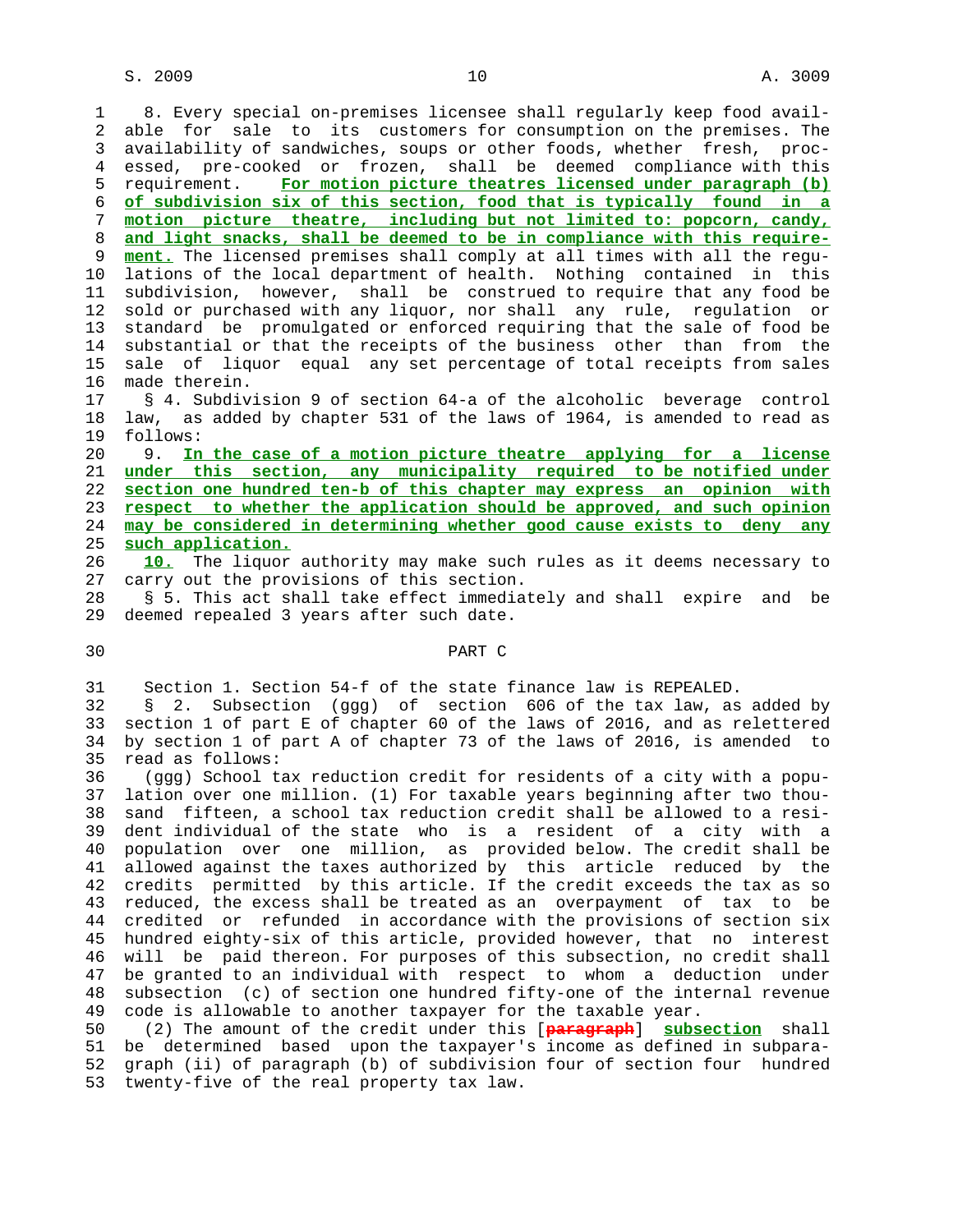$S. 2009$  and  $11$  and  $11$  and  $11$  and  $11$  and  $11$  and  $11$  and  $11$  and  $11$  and  $11$  and  $11$  and  $11$  and  $11$  and  $11$  and  $11$  and  $11$  and  $11$  and  $11$  and  $11$  and  $11$  and  $11$  and  $11$  and  $11$  and  $11$  and

| 1  | (3) For taxable years beginning in two thousand sixteen, the credit      |                                                                   |
|----|--------------------------------------------------------------------------|-------------------------------------------------------------------|
| 2  | shall be determined as provided in this paragraph, provided that for the |                                                                   |
| 3  | purposes of this paragraph, any taxpayer under subparagraphs (A) and (B) |                                                                   |
| 4  | of this paragraph with income of more than two hundred fifty thousand    |                                                                   |
| 5  | dollars shall not receive a credit.                                      |                                                                   |
| 6  | (A) Married individuals filing joint returns and surviving spouses. In   |                                                                   |
| 7  | the case of married individuals who make a single return jointly and of  |                                                                   |
| 8  | a surviving spouse, the credit shall be one hundred twenty-five dollars. |                                                                   |
| 9  | (B) All others. In the case of an unmarried individual, a head of a      |                                                                   |
| 10 | household or a married individual filing a separate return, the credit   |                                                                   |
| 11 | shall be sixty-two dollars and fifty cents.                              |                                                                   |
| 12 | (4) For taxable years beginning after two thousand sixteen, the credit   |                                                                   |
| 13 | shall equal the "fixed" amount provided by paragraph (4-a) of this       |                                                                   |
| 14 | subsection plus the "rate reduction" amount provided by paragraph (4-b)  |                                                                   |
| 15 | of this subsection.                                                      |                                                                   |
| 16 | (4-a) The "fixed" amount of the credit shall be determined as provided   |                                                                   |
| 17 | in this paragraph, provided that any taxpayer with income of more than   |                                                                   |
| 18 | two hundred fifty thousand dollars shall not receive such amount.        |                                                                   |
| 19 | (A) Married individuals filing joint returns and surviving spouses. In   |                                                                   |
| 20 | the case of married individuals who make a single return jointly and of  |                                                                   |
| 21 | a surviving spouse, the "fixed" amount of the credit shall be one        |                                                                   |
| 22 | hundred twenty-five dollars.                                             |                                                                   |
| 23 | (B) All others. In the case of an unmarried individual, a head of a      |                                                                   |
| 24 | household or a married individual filing a separate return, the "fixed"  |                                                                   |
| 25 | amount of the credit shall be sixty-two dollars and fifty cents.         |                                                                   |
| 26 | (4-b) The "rate reduction" amount of the credit shall be determined as   |                                                                   |
| 27 | provided in this paragraph, provided that any taxpayer with income of    |                                                                   |
| 28 | more than five hundred thousand dollars shall not receive such amount.   |                                                                   |
| 29 | (A) For married individuals who make a single return jointly and for a   |                                                                   |
| 30 | surviving spouse:                                                        |                                                                   |
| 31 | If the city taxable income is:                                           | The "rate reduction" amount is:                                   |
| 32 | Not over \$21,600                                                        | 0.171% of the city taxable income                                 |
| 33 | Over \$21,600 but not over \$500,000                                     | \$37 plus 0.228% of excess over                                   |
| 34 |                                                                          | \$21,600                                                          |
| 35 | Over \$500,000                                                           | Not applicable                                                    |
| 36 | (B) For a head of household:                                             |                                                                   |
| 37 | If the city taxable income is:                                           | The "rate reduction" amount is:                                   |
| 38 | Not over \$14,400                                                        | 0.171% of the city taxable income                                 |
| 39 | Over \$14,400 but not over \$500,000                                     | \$25 plus 0.228% of excess over                                   |
| 40 |                                                                          | \$14,400                                                          |
| 41 | Over \$500,000                                                           | Not applicable                                                    |
| 42 | (C) For an unmarried individual or a married individual filing           |                                                                   |
| 43 | a separate return:                                                       |                                                                   |
| 44 | If the city taxable income is:                                           | The "rate reduction" amount is:                                   |
| 45 | Not over \$12,000                                                        | 0.171% of the city taxable income                                 |
| 46 | Over \$12,000 but not over \$500,000                                     | \$21 plus 0.228% of excess over                                   |
| 47 |                                                                          | \$12,000                                                          |
| 48 | Over \$500,000                                                           | Not applicable                                                    |
| 49 | [(3) [5] Part-year residents. If a taxpayer changes status during the    |                                                                   |
| 50 | taxable year from resident to nonresident, or from nonresident to resi-  |                                                                   |
| 51 | dent, the                                                                | school tax reduction credit authorized by this subsection         |
| 52 | shall be prorated according to the number of months in the period of     |                                                                   |
| 53 | residence.                                                               |                                                                   |
| 54 | Š.                                                                       | 3. Paragraphs 1, 2 and 3 of subsection (a) of section 1304 of the |
| 55 | tax law, as amended by section 2 of part B of chapter 59 of the laws     | оf                                                                |
| 56 | 2015, are amended to read as follows:                                    |                                                                   |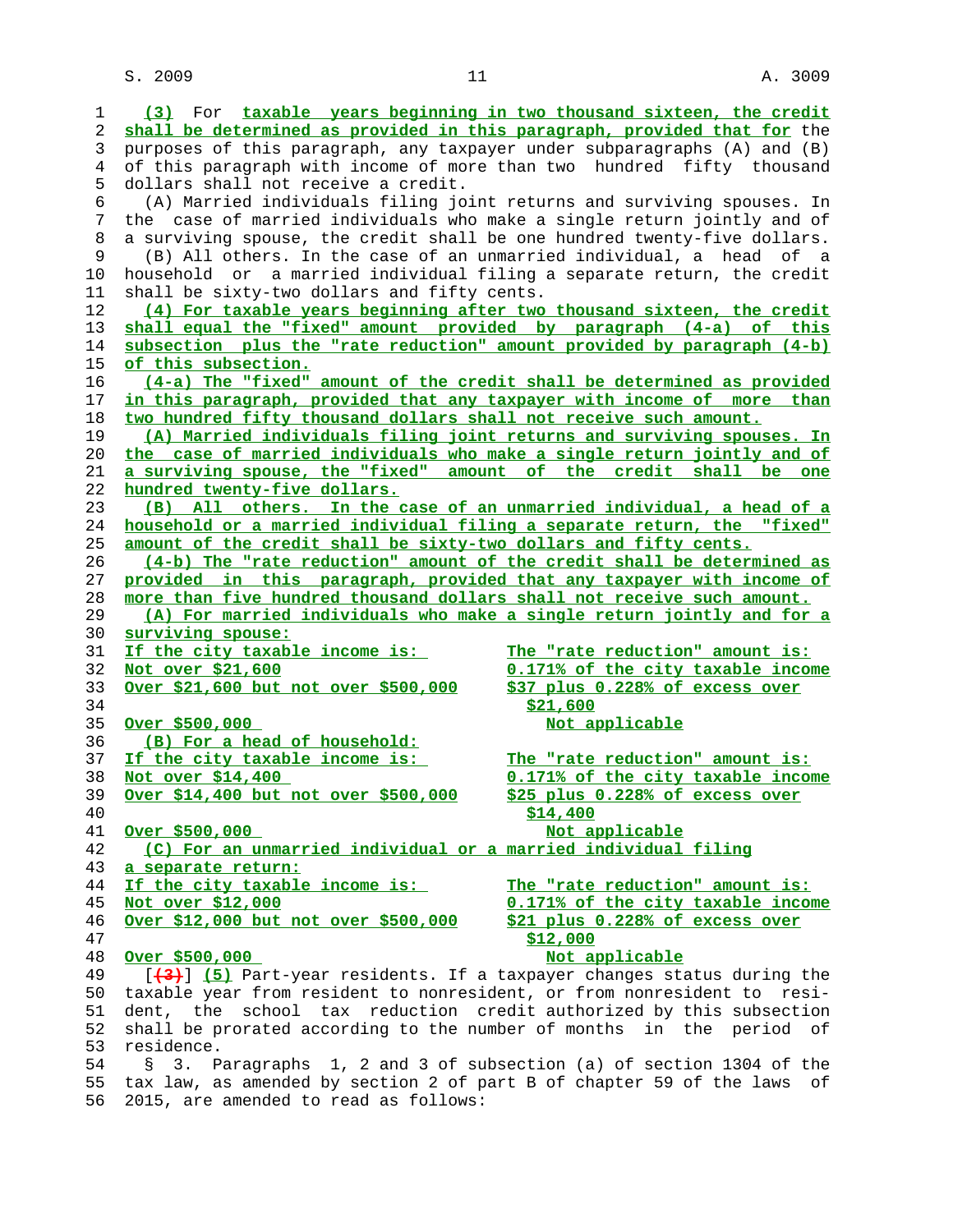## $S. 2009$  and  $12$  and  $12$  and  $12$  and  $2$  and  $3009$

 3 the city taxable income of every city resident married individual who 4 makes a single return jointly with his or her spouse under subsection 5 (b) of section thirteen hundred six of this article and on the city 6 taxable income of every city resident surviving spouse shall be deter- 7 mined in accordance with the following tables:

 8 (A) For taxable years beginning after two thousand [**fourteen**] **sixteen**: **If the city taxable income is:** The tax is:<br>10 <u>Not over \$21,600</u> 2.7% of the 2.7% of the city taxable income<br>\$583 plus 3.3% of excess **Over \$21,600 but not over \$45,000 over \$21,600 Over \$45,000 but not \$1,355 plus 3.35% of excess over \$90,000 over \$45,000 Over \$90,000 \$2,863 plus 3.4% of excess over \$90,000**

 17 **(B) For taxable year beginning after two thousand fourteen** 18 **and before two thousand seventeen:** 19 If the city taxable income is: The tax is:<br>20 Not over \$21,600 2.55% of the 2.55% of the city taxable income 21 Over \$21,600 but not \$551 plus 3.1% of excess 22 over \$45,000 over \$21,600 23 Over \$45,000 but not \$1,276 plus 3.15% of excess 24 over \$90,000<br>25 Over \$90,000 but not \$2,694 plus 3.2% of excess 25 Over \$90,000 but not 26 over \$500,000 over \$90,000 \$16,803 plus 3.4% of excess 28 over \$500,000 29 [**(B)**] **(C)** For taxable years beginning after two thousand nine and 30 before two thousand fifteen: 31 If the city taxable income is: The tax is: 32 Not over \$21,600 2.55% of the city taxable income

33 Over \$21,600 but not \$551 plus 3.1% of excess 34 over \$45,000 over \$21,600 35 Over \$45,000 but not \$1,276 plus 3.15% of excess<br>36 over \$90,000 600 600 0ver \$45,000 36 over \$90,000 37 Over \$90,000 but not \$2,694 plus 3.2% of excess 38 over \$500,000 over \$90,000 39 Over \$500,000 600 615,814 plus 3.4% of excess

40 over \$500,000

 41 (2) Resident heads of households. The tax under this section for each 42 taxable year on the city taxable income of every city resident head of a 43 household shall be determined in accordance with the following tables: 44 (A) For taxable years beginning after two thousand [**fourteen**] **sixteen**:

| 45 If the city taxable income is: | The tax is:                     |
|-----------------------------------|---------------------------------|
| 46 Not over \$14,400              | 2.7% of the city taxable income |
| 47 Over \$14,400 but not          | $$389$ plus $3.3%$ of excess    |
| 48 over \$30,000                  | over \$14,400                   |
| 49 Over \$30,000 but not          | $$904$ plus $3.35%$ of excess   |
|                                   |                                 |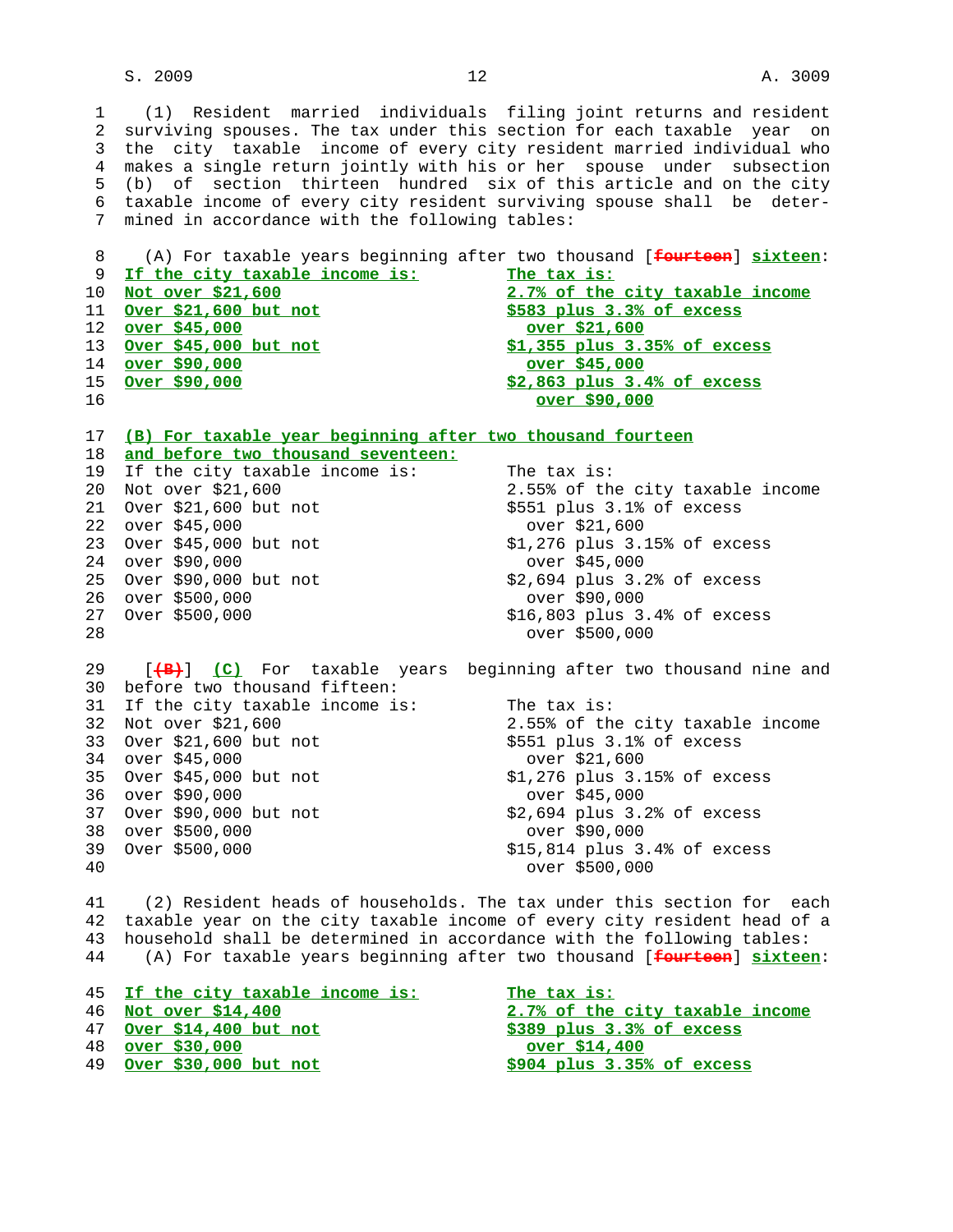$S. 2009$  and  $13$  and  $13$  and  $13$  and  $13$  and  $13$  and  $13$  and  $13$  and  $13$  and  $13$  and  $13$  and  $13$  and  $13$  and  $13$  and  $13$  and  $13$  and  $13$  and  $13$  and  $13$  and  $13$  and  $13$  and  $13$  and  $13$  and  $13$  and

| 1               | <u>over \$60,000</u>           | over \$30,000                                                           |
|-----------------|--------------------------------|-------------------------------------------------------------------------|
| 2               | Over \$60,000                  | $$1,909$ plus $3.4%$ of excess                                          |
| 3               |                                | over \$60,000                                                           |
|                 |                                |                                                                         |
| 4               |                                | (B) For taxable years beginning after two thousand fourteen and before  |
| 5               | two thousand sixteen:          |                                                                         |
|                 |                                |                                                                         |
| 6               | If the city taxable income is: | The tax is:                                                             |
| 7               | Not over \$14,400              | 2.55% of the city taxable income                                        |
| 8               | Over \$14,400 but not          | \$367 plus 3.1% of excess                                               |
| 9               | over \$30,000                  | over \$14,400                                                           |
| 10 <sup>°</sup> | Over \$30,000 but not          | \$851 plus 3.15% of excess                                              |
| 11              | over \$60,000                  | over \$30,000                                                           |
| 12 <sup>°</sup> | Over \$60,000 but not          | \$1,796 plus 3.2% of excess                                             |
| 13 <sup>7</sup> | over \$500,000                 | over \$60,000                                                           |
| 14              | Over \$500,000                 | $$16,869$ plus $3.4$ ° of excess                                        |
| 15              |                                | over \$500,000                                                          |
|                 |                                |                                                                         |
| 16              |                                | [(B) (C) For taxable years beginning after two thousand nine and before |
| 17              | two thousand fifteen:          |                                                                         |
|                 |                                |                                                                         |
| 18              | If the city taxable income is: | The tax is:                                                             |
| 19              | Not over \$14,400              | 2.55% of the city taxable income                                        |
| 20              | Over \$14,400 but not          | \$367 plus 3.1% of excess                                               |
| 21              | over \$30,000                  | over \$14,400                                                           |
| 22              | Over \$30,000 but not          | \$851 plus 3.15% of excess                                              |
| 23              | over \$60,000                  | over \$30,000                                                           |
| 24              | Over \$60,000 but not          | \$1,796 plus 3.2% of excess                                             |
| 25              | over \$500,000                 | over \$60,000                                                           |
| 26              | Over \$500,000                 | \$15,876 plus 3.4% of excess                                            |
| 27              |                                | Over \$500,000                                                          |

 28 (3) Resident unmarried individuals, resident married individuals 29 filing separate returns and resident estates and trusts. The tax under 30 this section for each taxable year on the city taxable income of every 31 city resident individual who is not a city resident married individual 32 who makes a single return jointly with his or her spouse under 33 subsection (b) of section thirteen hundred six of this article or a city 34 resident head of household or a city resident surviving spouse, and on 35 the city taxable income of every city resident estate and trust shall be 36 determined in accordance with the following tables:

37 (A) For taxable years beginning after two thousand [**fourteen**] **sixteen:**

|    | 38 If the city taxable income is: | The tax is:                     |
|----|-----------------------------------|---------------------------------|
| 39 | Not over \$12,000                 | 2.7% of the city taxable income |
|    | 40 Over \$12,000 but not          | \$324 plus 3.3% of excess       |
|    | 41 over \$25,000                  | over \$12,000                   |
|    | 42 Over \$25,000 but not          | \$753 plus 3.35% of excess      |
|    | 43 over \$50,000                  | over \$25,000                   |
|    | 44 Over \$50,000                  | $$1,591$ plus $3.4%$ of excess  |
| 45 |                                   | over \$50,000                   |

 46 **(B) For taxable years beginning after two thousand fourteen and before** 47 **two thousand seventeen:**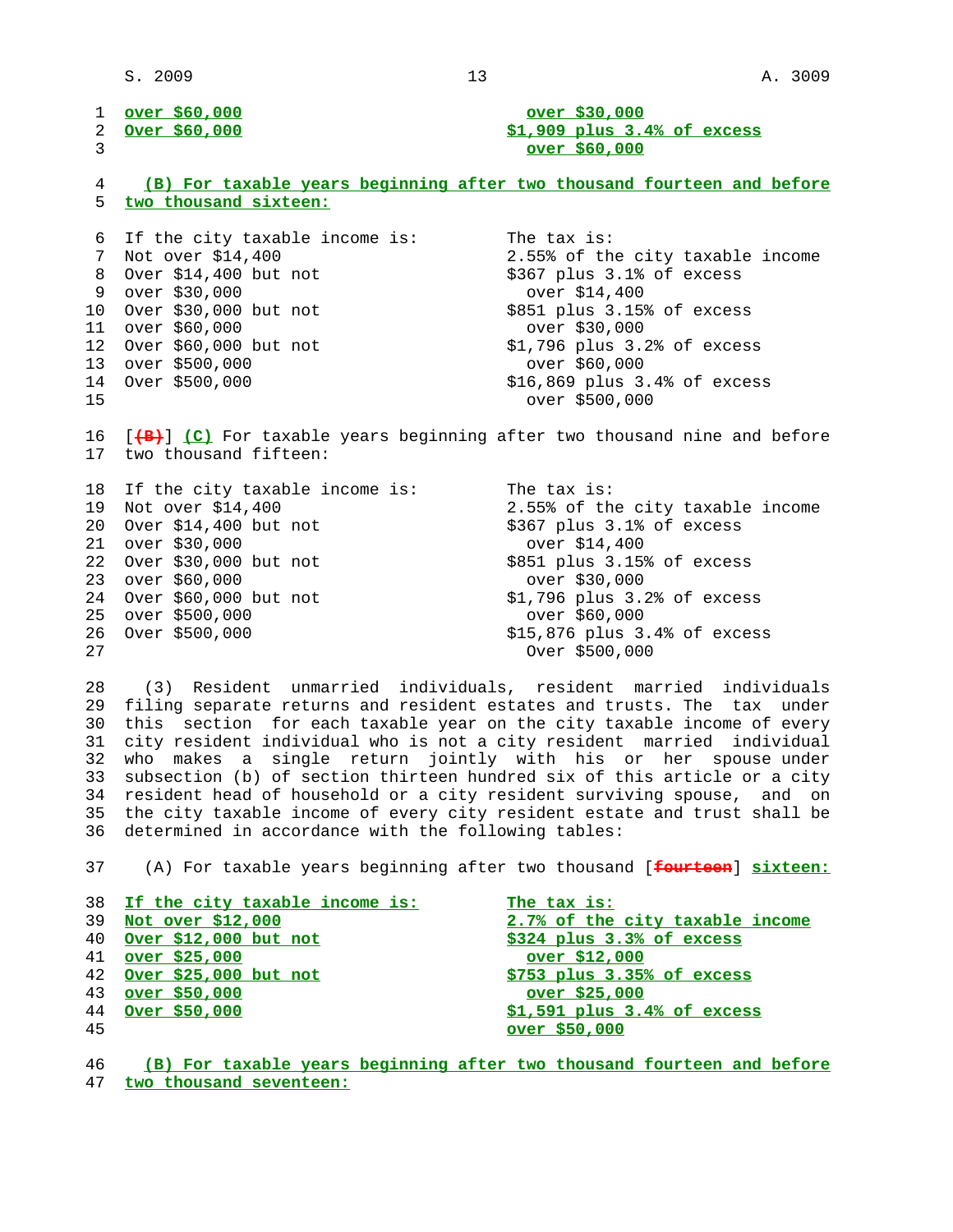$S. 2009$  and  $14$  and  $14$  and  $14$  and  $14$  and  $14$  and  $14$  and  $14$  and  $14$  and  $14$  and  $14$  and  $14$  and  $14$  and  $14$  and  $14$  and  $14$  and  $14$  and  $14$  and  $14$  and  $14$  and  $14$  and  $14$  and  $14$  and  $14$  and

1 If the city taxable income is: The tax is:<br>2 Not over \$12,000 2.55% of the 2 Not over \$12,000 2.55% of the city taxable income 3 Over \$12,000 but not \$306 plus 3.1% of excess 4 over \$25,000 over \$12,000 5 Over \$25,000 but not \$709 plus 3.15% of excess 6 over \$50,000<br>7 Over \$50,000 but not <br>\$1,497 plus 3.2% of excess 7 Over \$50,000 but not 8 over \$500,000 over \$50,000 \$16,891 plus 3.4% 10 of excess over \$500,000 11 [**(B)**] **(C)** For taxable years beginning after two thousand nine and 12 before two thousand fifteen: 13 If the city taxable income is: The tax is: 14 Not over \$12,000 2.55% of the city taxable income 15 Over \$12,000 but not \$306 plus 3.1% of excess 16 over \$25,000 over \$12,000 17 Over \$25,000 but not \$709 plus 3.15%<br>18 over \$50,000 but not \$709 plus 3.15% 18 over \$50,000 19 Over \$50,000 but not \$1,497 plus 3.2% of excess 20 over \$500,000 over \$50,000 21 Over \$500,000 \$15,897 plus 3.4% 22 of excess over \$500,000 23 § 4. Paragraphs 1, 2 and 3 of subsection (a) of section 11-1701 of the 24 administrative code of the city of New York, as amended by section 3 of 25 part B of chapter 59 of the laws of 2015, are amended to read as 26 follows: 27 (1) Resident married individuals filing joint returns and resident 28 surviving spouses. The tax under this section for each taxable year on 29 the city taxable income of every city resident married individual who 30 makes a single return jointly with his or her spouse under subdivision 31 (b) of section 11-1751 of this chapter and on the city taxable income of 32 every city resident surviving spouse shall be determined in accordance 33 with the following tables: 34 (A) For taxable years beginning after two thousand [**fourteen**] **sixteen**: 35 **If the city taxable income is: The tax is:** 36 **Not over \$21,600 2.7% of the city taxable income** 37 **Over \$21,600 but not \$583 plus 3.3% of excess** 38 **over \$45,000 over \$21,600** 39 **Over \$45,000 but not \$1,355 plus 3.35% of excess** 40 **over \$90,000 over \$45,000** 41 **Over \$90,000 \$2,863 plus 3.4% of excess** 42 **over \$90,000** 43 **(B) For taxable years beginning after two thousand fourteen and before** 44 **two thousand seventeen:** 45 If the city taxable income is: The tax is:<br>46 Not over \$21,600 2.55% of the 2.55% of the city taxable income<br>\$551 plus 3.1% of excess 47 Over \$21,600 but not \$551 plus 3.1% \$551 plus 3.1% 48 over \$45,000 over \$21,600 49 Over \$45,000 but not \$1,276 plus 3.15% of excess 50 over \$90,000 over \$45,000 -- --- ---,....<br>51 Over \$90,000 but not \$2,694 plus 3.2% of excess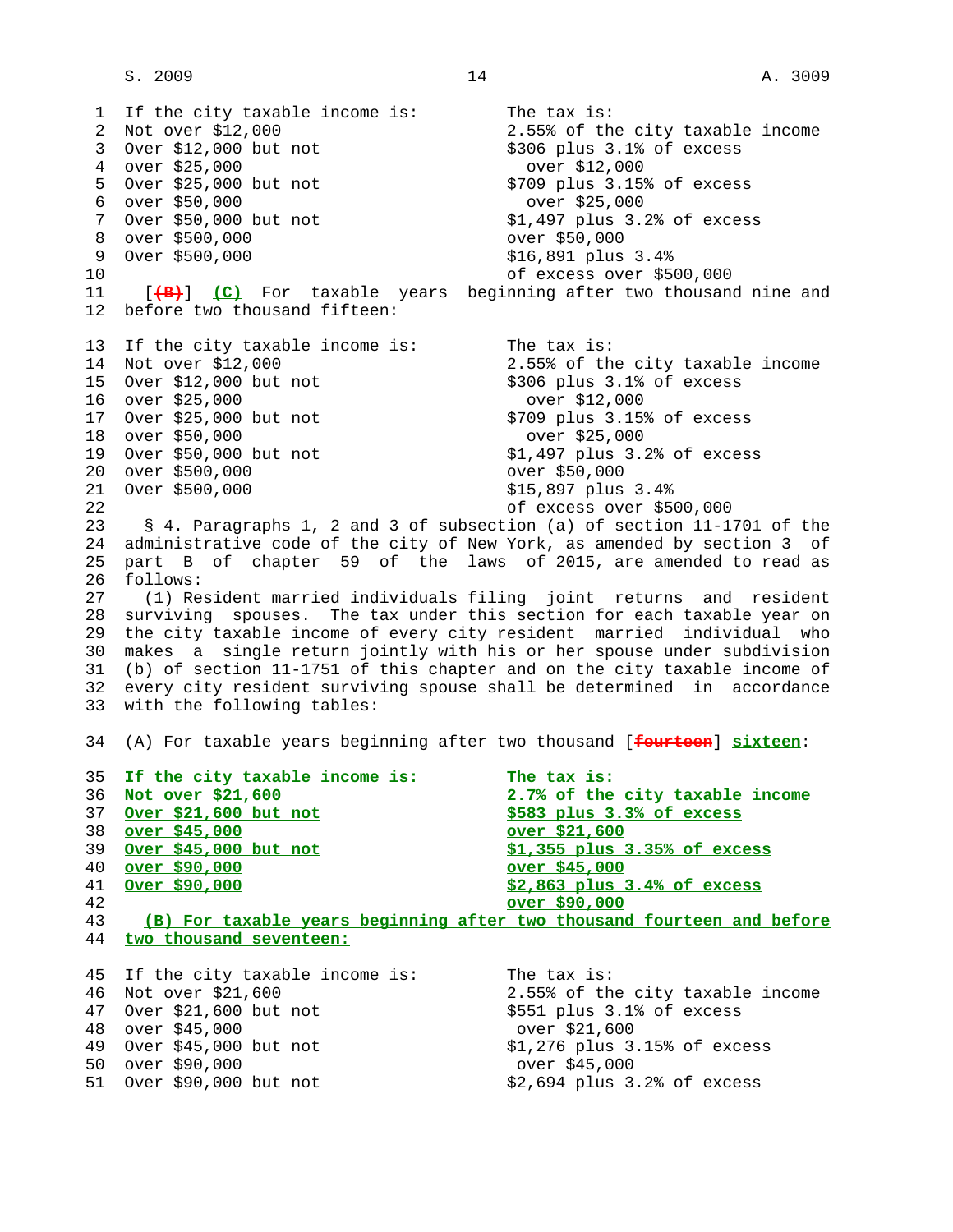1 over \$500,000 over \$90,000  $$16,803$  plus  $3.4$ % of excess 3 over \$500,000 4 [**(B)**] **(C)** For taxable years beginning after two thousand nine and 5 before two thousand fifteen: 6 If the city taxable income is: The tax is: 7 Not over \$21,600 2.55% of the city taxable income 8 Over \$21,600 but not \$551 plus 3.1% of excess 9 over \$45,000<br>
0 Over \$45,000 but not \$1,276 plus 3.15% of excess 10 Over \$45,000 but not \$1,276 plus 3.<br>11 over \$90,000 but not \$1,276 plus 3. 11 over \$90,000<br>12 Over \$90,000 but not \$2,694 plus 3.2% of excess 12 Over \$90,000 but not \$2,694 plus 3.<br>13 over \$500,000 but over \$90,000 13 over \$500,000 14 Over \$500,000 600 615,814 plus 3.4% of excess 15 over \$500,000 16 (2) Resident heads of households. The tax under this section for each 17 taxable year on the city taxable income of every city resident head of a 18 household shall be determined in accordance with the following tables: 19 (A) For taxable years beginning after two thousand [**fourteen**] **sixteen**: 20 **If the city taxable income is: The tax is:** 21 **Not over \$14,400 2.7% of the city taxable income** 22 **Over \$14,400 but not \$389 plus 3.3% of excess** 23 **over \$30,000 over \$14,400** 24 **Over \$30,000 but not \$904 plus 3.35% of excess** 25 **over \$60,000 over \$30,000** 26 **Over \$60,000 \$1,909 plus 3.4% of excess** 27 **over \$60,000** 28 **(B) For taxable years beginning after two thousand fourteen and before** 29 **two thousand sixteen:** 30 If the city taxable income is: The tax is: 31 Not over \$14,400 2.55% of the city taxable income 32 Over \$14,400 but not \$367 plus 3.1% of excess 33 over \$30,000 over \$14,400 34 Over \$30,000 but not 35 over \$60,000 over \$30,000 36 Over \$60,000 but not \$1,796 plus 3.2% of excess 37 over \$500,000 over \$60,000 38 Over \$500,000 \$16,869 plus 3.4% of excess 39 over \$500,000 40 [**(B)**] **(C)** For taxable years beginning after two thousand nine and 41 before two thousand fifteen:

42 If the city taxable income is: The tax is:<br>43 Not over \$14,400 2.55% of the 44 Over \$14,400 but not 45 over \$30,000 over \$14,400 46 Over \$30,000 but not 47 over \$60,000 over \$30,000 48 Over \$60,000 but not \$1,796 plus 3.2% of excess 49 over \$500,000 over \$60,000 50 Over \$500,000 \$15,876 plus 3.4% of excess

2.55% of the city taxable income<br>\$367 plus 3.1% of excess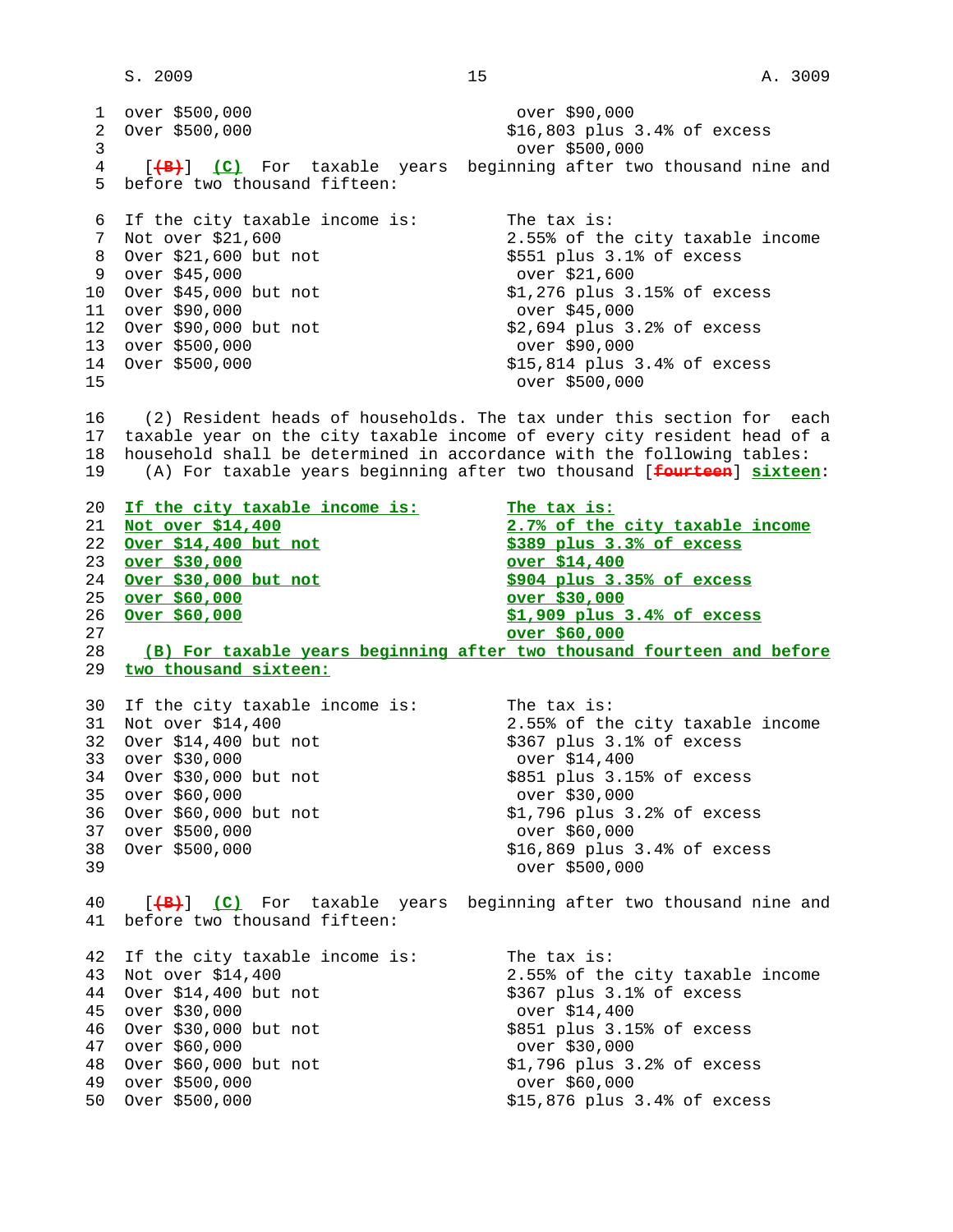1 over \$500,000

 2 (3) Resident unmarried individuals, resident married individuals 3 filing separate returns and resident estates and trusts. The tax under 4 this section for each taxable year on the city taxable income of every 5 city resident individual who is not a married individual who makes a 6 single return jointly with his or her spouse under subdivision (b) of 7 section 11-1751 of this chapter or a city resident head of a household 8 or a city resident surviving spouse, and on the city taxable income of 9 every city resident estate and trust shall be determined in accordance 10 with the following tables:

11 (A) For taxable years beginning after two thousand [**fourteen**] **sixteen**:

 12 **If the city taxable income is: The tax is:** 13 **Not over \$12,000 2.7% of the city taxable income** 14 **Over \$12,000 but not \$324 plus 3.3% of excess** 15 **over \$25,000 over \$12,000** 16 **Over \$25,000 but not \$753 plus 3.35% of excess** 17 **over \$50,000 over \$25,000** 18 **Over \$50,000 \$1,591 plus 3.4% of excess** 19 **over \$50,000** 20 **(B) For taxable years beginning after two thousand fourteen and before** 21 **two thousand sixteen:** 22 If the city taxable income is: The tax is: 23 Not over \$12,000 2.55% of the city taxable income 24 Over \$12,000 but not \$306 plus 3.1% of excess 25 over \$25,000<br>26 Over \$25,000 but not \$709 plus 3.15% of excess 26 Over \$25,000 but not 27 over \$50,000 over \$25,000 28 Over \$50,000 but not \$1,497 plus 3.2% of excess 29 over \$500,000 over \$50,000 30 Over \$500,000 \$16,891 plus 3.4% of excess 31 over \$500,000 32 [**(B)**] **(C)** For taxable years beginning after two thousand nine and 33 before two thousand fifteen: 34 If the city taxable income is: The tax is: 35 Not over \$12,000<br>36 Over \$12,000 but not <br>\$306 plus 3.1% of excess  $36$  Over  $$12,000$  but not 37 over \$25,000 over \$12,000 38 Over \$25,000 but not \$709 plus 3.15% of excess 39 over \$50,000 over \$25,000 40 Over \$50,000 but not \$1,497 plus 3.2% of excess 41 over \$500,000 over \$50,000 42 Over \$500,000 600 615,897 plus 3.4% of excess 43 over \$500,000

 44 § 5. Notwithstanding any provision of law to the contrary, the method 45 of determining the amount to be deducted and withheld from wages on 46 account of taxes imposed by or pursuant to the authority of article 30 47 of the tax law in connection with the implementation of the provisions 48 of this act shall be prescribed by the commissioner of taxation and 49 finance with due consideration to the effect such withholding tables and 50 methods would have on the receipt and amount of revenue. The commission-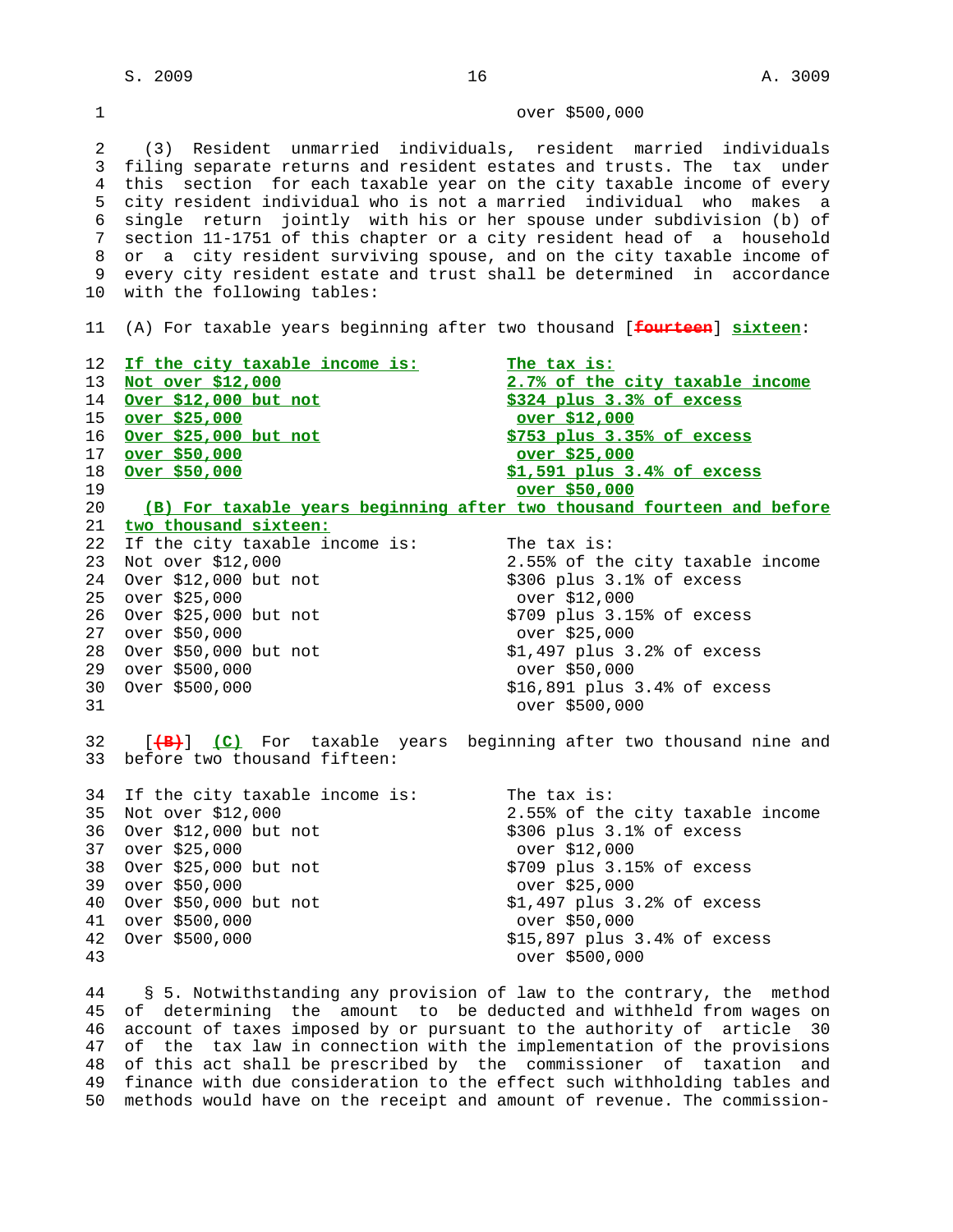1 er of taxation and finance shall adjust such withholding tables and 2 methods in regard to taxable years beginning in 2017 and after in such 3 manner as to result, so far as practicable, in withholding from an 4 employee's wages an amount substantially equivalent to the tax reason- 5 ably estimated to be due for such taxable years as a result of the 6 provisions of this act. Provided, however, for tax year 2017 the with- 7 holding tables shall reflect as accurately as practicable the full 8 amount of tax year 2017 liability so that such amount is withheld by 9 December 31, 2017. In carrying out his or her duties and responsibil- 10 ities under this section, the commissioner of taxation and finance may 11 prescribe a similar procedure with respect to the taxes required to be 12 deducted and withheld by local laws imposing taxes pursuant to the 13 authority of articles 30, 30-A and 30-B of the tax law, the provisions 14 of any other law in relation to such a procedure to the contrary 15 notwithstanding.

 16 § 6. 1. Notwithstanding any provision of law to the contrary, no addi- 17 tion to tax shall be imposed for failure to pay the estimated tax in 18 subsection (c) of section 685 of the tax law and subdivision (c) of 19 section 11-1785 of the administrative code of the city of New York with 20 respect to any underpayment of a required installment due prior to, or 21 within thirty days of, the effective date of this act to the extent that 22 such underpayment was created or increased by the amendments made by 23 this act, provided, however, that the taxpayer remits the amount of any 24 underpayment prior to or with his or her next quarterly estimated tax 25 payment.

 26 2. The commissioner of taxation and finance shall take steps to publi- 27 cize the necessary adjustments to estimated tax and, to the extent 28 reasonably possible, to inform the taxpayer of the tax liability changes 29 made by this act.

 30 § 7. This act shall take effect immediately and shall apply to taxable 31 years beginning on and after January 1, 2017.

## 32 PART D

 33 Section 1. Subparagraph (i) of paragraph (a) of subdivision 2 of 34 section 1306-a of the real property tax law, as amended by section 6 of 35 part N of chapter 58 of the laws of 2011, is amended to read as follows: 36 (i) The tax savings for each parcel receiving the exemption authorized 37 by section four hundred twenty-five of this chapter shall be computed by 38 subtracting the amount actually levied against the parcel from the 39 amount that would have been levied if not for the exemption, provided 40 however, that [**beginning with**] **for** the two thousand eleven-two thousand 41 twelve **through two thousand sixteen-two thousand seventeen** school [**year**] 42 **years**, the tax savings applicable to any "portion" (which as used herein 43 shall mean that part of an assessing unit located within a school 44 district) shall not exceed the tax savings applicable to that portion in 45 the prior school year multiplied by one hundred two percent, with the 46 result rounded to the nearest dollar**; and provided further that begin-** 47 **ning with the two thousand seventeen-two thousand eighteen school year,** 48 **the tax savings applicable to any portion shall not exceed the tax** 49 **savings for the prior year**. The tax savings attributable to the basic 50 and enhanced exemptions shall be calculated separately. It shall be the 51 responsibility of the commissioner to calculate tax savings limitations 52 for purposes of this subdivision.

53 § 2. This act shall take effect immediately.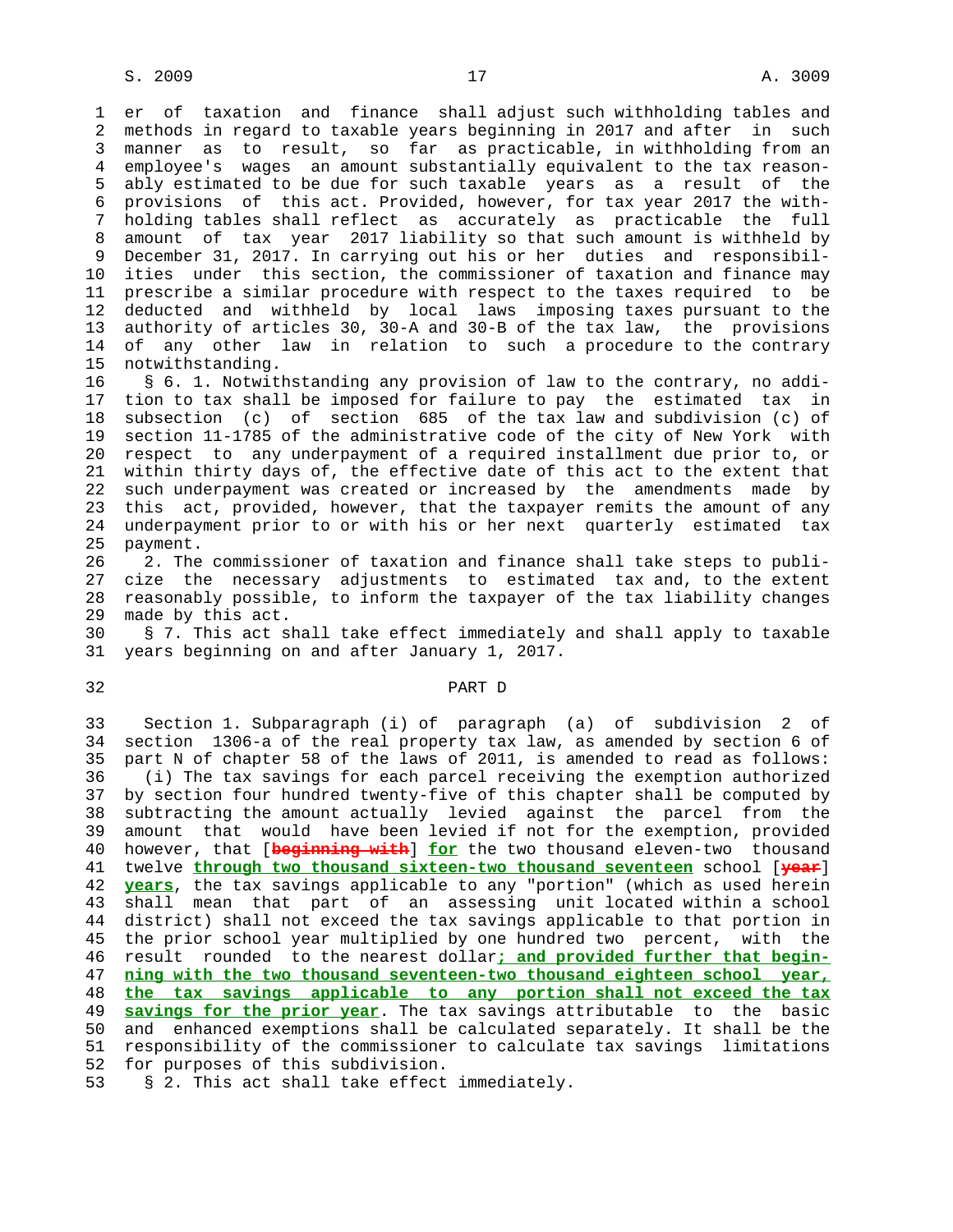## 1 PART E

 2 Section 1. Subparagraph (ii) of paragraph (b) of subdivision 4 of 3 section 425 of the real property tax law, as amended by section 3 of 4 part E of chapter 83 of the laws of 2002, is amended to read as follows: 5 (ii) The term "income" as used herein shall mean the "adjusted gross 6 income" for federal income tax purposes as reported on the applicant's 7 federal or state income tax return for the applicable income tax year, 8 subject to any subsequent amendments or revisions, reduced by distrib- 9 utions, to the extent included in federal adjusted gross income, 10 received from an individual retirement account and an individual retire- 11 ment annuity; provided that if no such return was filed for the applica- 12 ble income tax year, "income" shall mean the adjusted gross income that 13 would have been so reported if such a return had been filed. **Provided** 14 **further, that effective with exemption applications for final assessment** 15 **rolls to be completed in two thousand eighteen, where an income-eligi-** 16 **bility determination is wholly or partly based upon the income of one or** 17 **more individuals who did not file a return for the applicable income tax** 18 **year, then in order for the application to be considered complete, each** 19 **such individual must file a statement with the department showing the** 20 **source or sources of his or her income for that income tax year, and the** 21 **amount or amounts thereof, that would have been reported on such a** 22 **return if one had been filed. Such statement shall be filed at such** 23 **time, and in such form and manner, as may be prescribed by the depart-** 24 **ment, and shall be subject to the secrecy provisions of the tax law to** 25 **the same extent that a personal income tax return would be. The depart-** 26 **ment shall make such forms and instructions available for the filing of** 27 **such statements.** 28 § 2. Subparagraph (iv) of paragraph (b) of subdivision 4 of section 29 425 of the real property tax law, as amended by chapter 451 of the laws 30 of 2015, is amended to read as follows: 31 (iv) **(A)** Effective with applications for the enhanced exemption on 32 final assessment rolls to be completed in two thousand [**three**] **eighteen**, 33 the application form shall indicate that [**the**] **all** owners of the proper- 34 ty and any owners' spouses residing on the premises [**may authorize the** 35 **assessor to**] **must** have their income eligibility verified annually [**ther-** 36 **eafter**] by the [**state**] department [**of taxation and finance, in lieu of** 37 **furnishing copies of the applicable income tax return or returns with** 38 **the application. If the owners of the property and any owners' spouses** 39 **residing on the premises elect to participate in this program, which** 40 **shall be known as the STAR income verification program, they**] **and** must 41 furnish their taxpayer identification numbers in order to facilitate 42 matching with records of the department. [**Thereafter, their**] **The** income

 43 eligibility **of such persons** shall be verified annually by the 44 department**,** and the assessor shall not request income documentation from 45 them[**, unless such department advises the assessor that they do not** 46 **satisfy the applicable income eligibility requirements, or that it is** 47 **unable to determine whether they satisfy those requirements**]. All **appli-** 48 **cants for the enhanced exemption and all** assessing units shall be 49 required to participate in this program**, which shall be known as the** 50 **STAR income verification program**.

**(B) Where the commissioner finds that the enhanced exemption should be replaced with a basic exemption because the income limitation applicable to the enhanced exemption has been exceeded, he or she shall provide the property owners with notice and an opportunity to submit to the commis- sioner evidence to the contrary. Where the commissioner finds that the**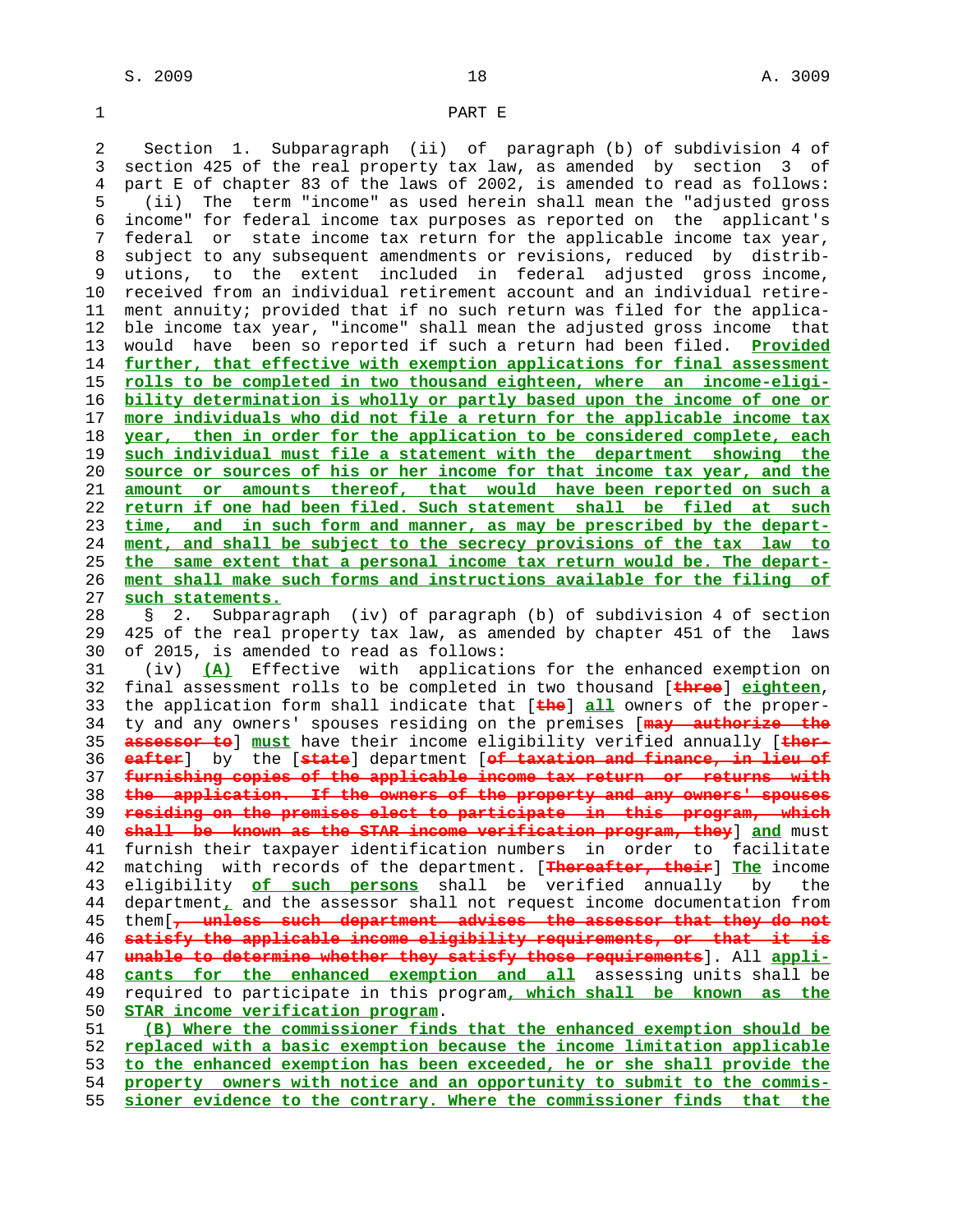$S. 2009$  and  $19$  and  $19$  and  $19$  and  $19$  and  $19$  and  $19$  and  $19$  and  $19$  and  $19$  and  $19$  and  $19$  and  $19$  and  $19$  and  $19$  and  $19$  and  $19$  and  $19$  and  $19$  and  $19$  and  $19$  and  $19$  and  $19$  and  $19$  and

**enhanced exemption should be removed or denied without being replaced with a basic exemption because the income limitation applicable to the basic exemption has also been exceeded, he or she shall provide the property owners with notice and an opportunity to submit to the commis- sioner evidence to the contrary. In either case, if the owners fail to respond to such notice within forty-five days from the mailing thereof, or if their response does not show to the commissioner's satisfaction that the property is eligible for the exemption claimed, the commission- er shall direct the assessor or other person having custody or control of the assessment roll or tax roll to either replace the enhanced exemption with a basic exemption, or to remove or deny the enhanced exemption without replacing it with a basic exemption, as appropriate. The commissioner shall further direct such person to correct the roll accordingly. Such a directive shall be binding upon the assessor or other person having custody or control of the assessment roll or tax roll, and shall be implemented by such person without the need for further documentation or approval. (C) Notwithstanding any provision of law to the contrary, neither an**

**assessor nor a board of assessment review has the authority to consider an objection to the replacement or removal or denial of an exemption pursuant to this subdivision, nor may such an action be reviewed in a proceeding to review an assessment pursuant to title one or one-A of article seven of this chapter. Such an action may only be challenged before the department of taxation and finance. If a taxpayer is dissat- isfied with the department's final determination, the taxpayer may appeal that determination to the state board of real property tax services in a form and manner to be prescribed by the commissioner. Such appeal shall be filed within forty-five days from the issuance of the department's final determination. If dissatisfied with the state board's determination, the taxpayer may seek judicial review thereof pursuant to article seventy-eight of the civil practice law and rules. The taxpayer shall otherwise have no right to challenge such final determination in a court action, administrative proceeding or any other form of legal recourse against the commissioner, the department of taxation and finance, the state board of real property tax services, the assessor or other person having custody or control of the assessment roll or tax roll regarding such action.**

 38 § 3. Subparagraphs (v) and (vi) of paragraph (b) of subdivision 4 of 39 section 425 of the real property tax law are REPEALED.

 40 § 4. Paragraphs (b) and (c) of subdivision 5 of section 425 of the 41 real property tax law are REPEALED.

 42 § 5. Paragraph (d) of subdivision 5 of section 425 of the real proper- 43 ty tax law, as amended by section 5 of part E of chapter 83 of the laws 44 of 2002 and subparagraph (i) as further amended by subdivision (b) of 45 section 1 of part W of chapter 56 of the laws of 2010, is amended to 46 read as follows:

 47 (d) Third party notice. (i) A senior citizen eligible for the enhanced 48 exemption may request that a notice be sent to an adult third party. 49 Such request shall be made on a form prescribed by the commissioner and 50 shall be submitted to the assessor of the assessing unit in which the 51 eligible taxpayer resides no later than sixty days before the first 52 taxable status date to which it is to apply. Such form shall provide a 53 section whereby the designated third party shall consent to such desig- 54 nation. Such request shall be effective upon receipt by the assessor. 55 The assessor shall maintain a list of all eligible property owners who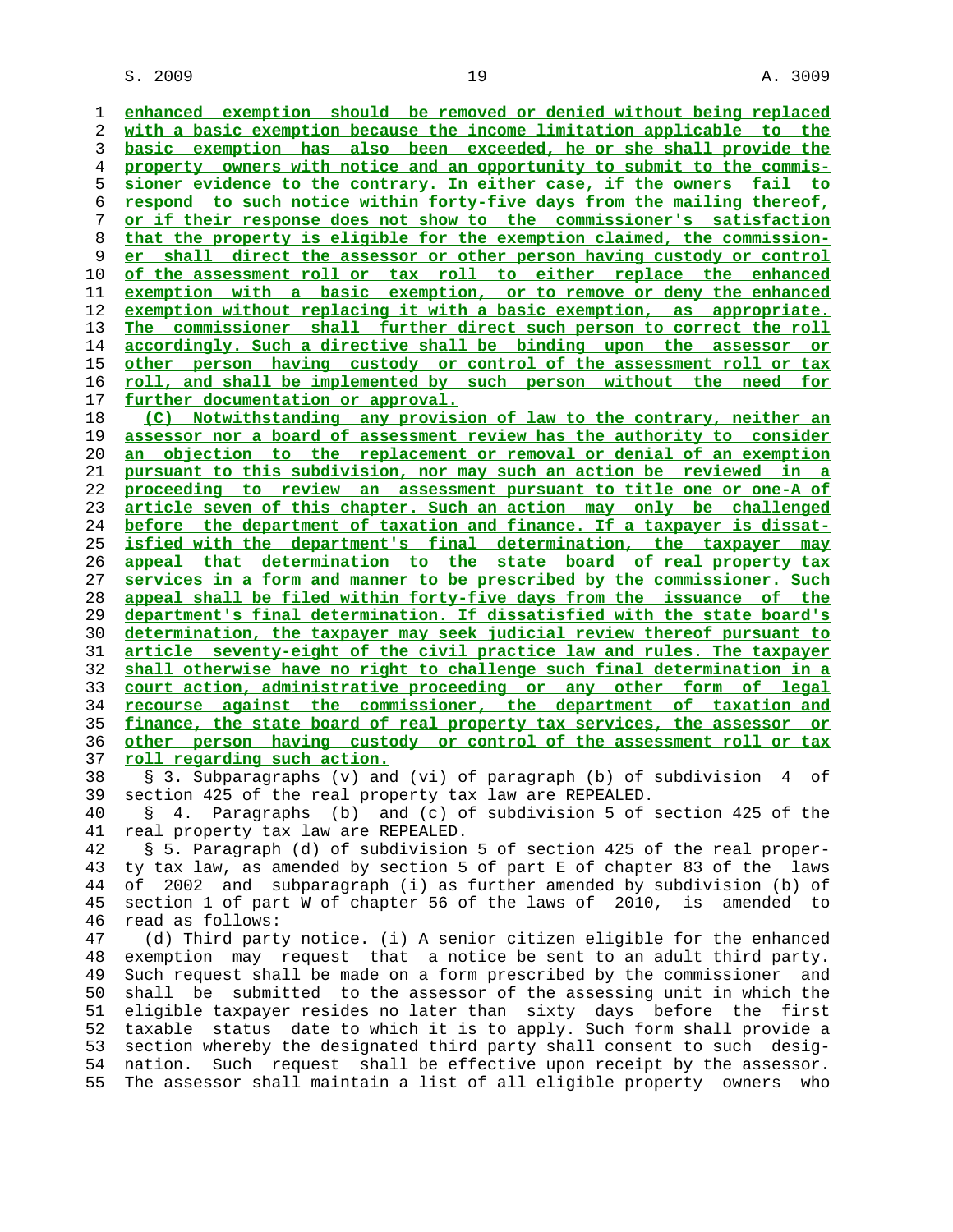$S. 2009$  and  $20$  and  $20$  and  $20$  and  $20$  and  $20$  and  $20$  and  $20$  and  $20$  and  $20$  and  $20$  and  $20$  and  $20$  and  $20$  and  $20$  and  $20$  and  $20$  and  $20$  and  $20$  and  $20$  and  $20$  and  $20$  and  $20$  and  $20$  and

 1 have requested notices pursuant to this paragraph **and shall furnish a** 2 **copy of such list to the department upon request**. 3 (ii) [**In the case of a senior citizen who has not elected to partic-** 4 **ipate in the STAR income verification program, a notice shall be sent to** 5 **the designated third party at least thirty days prior to each ensuing** 6 **taxable status date; provided that no such notice need be sent in the** 7 **first year if the request was not received by the assessor at least** 8 **sixty days before the applicable taxable status date. Such notice shall** 9 **read substantially as follows:** 10 **"On behalf of (identify senior citizen or citizens), you are advised** 11 **that his, her, or their renewal application for the enhanced STAR** 12 **exemption must be filed with the assessor no later than (enter date).** 13 **You are encouraged to remind him, her, or them of that fact, and to** 14 **offer assistance if needed, although you are under no legal obligation** 15 **to do so. Your cooperation and assistance are greatly appreciated."** 16 **(iii) In the case of a senior citizen who has elected to participate** 17 **in the STAR income verification program, a**] **A** notice shall be sent to 18 the designated third party whenever the assessor **or department** sends a 19 notice to the senior citizen regarding the possible removal of the 20 enhanced STAR exemption. **When the exemption is subject to removal** 21 **because the commissioner has determined that the income eligibility** 22 **requirement is not satisfied, such notice shall be sent to the third** 23 **party by the department. When the exemption is subject to removal** 24 **because the assessor has determined that any other eligibility require-** 25 **ment is not satisfied, such notice shall be sent to the third party by** 26 **the assessor.** Such notice shall read substantially as follows: 27 "On behalf of (identify senior citizen or citizens), you are advised 28 that his, her, or their enhanced STAR exemption is at risk of being 29 removed. You are encouraged to make sure that he, she or they are aware 30 of that fact, and to offer assistance if needed, although you are under 31 no legal obligation to do so. Your cooperation and assistance are great- 32 ly appreciated." 33 [**(iv)**] **(iii)** The obligation to mail such notices shall cease if the 34 eligible taxpayer cancels the request or ceases to qualify for the 35 enhanced STAR exemption. 36 § 6. Paragraph (c) of subdivision 6 of section 425 of the real proper- 37 ty tax law is REPEALED. 38 § 7. Subdivision 9-b of section 425 of the real property tax law, as 39 added by section 8 of part E of chapter 83 of the laws of 2002 and para- 40 graph (b) as amended by chapter 742 of the laws of 2005 and further 41 amended by subdivision (b) of section 1 of part W of chapter 56 of the 42 laws of 2010, is amended to read as follows: 43 9-b. Duration of exemption; enhanced exemption. (a) [**In the case of** 44 **persons who have elected to participate in the STAR income verification** 45 **program, the**] **The** enhanced exemption, once granted, shall remain in 46 effect until discontinued in the manner provided in this section. 47 (b) [**In the case of persons who have not elected to participate in the** 48 **STAR income verification program, the enhanced exemption shall apply for** 49 **a term of one year. To continue receiving such enhanced exemption, a** 50 **renewal application must be filed annually with the assessor on or** 51 **before the applicable taxable status date on a form prescribed by the** 52 **commissioner. Provided, however, that if a renewal application is not so** 53 **filed, the assessor shall discontinue the enhanced exemption but shall** 54 **grant the basic exemption, subject to the provisions of subdivision** 55 **eleven of this section.**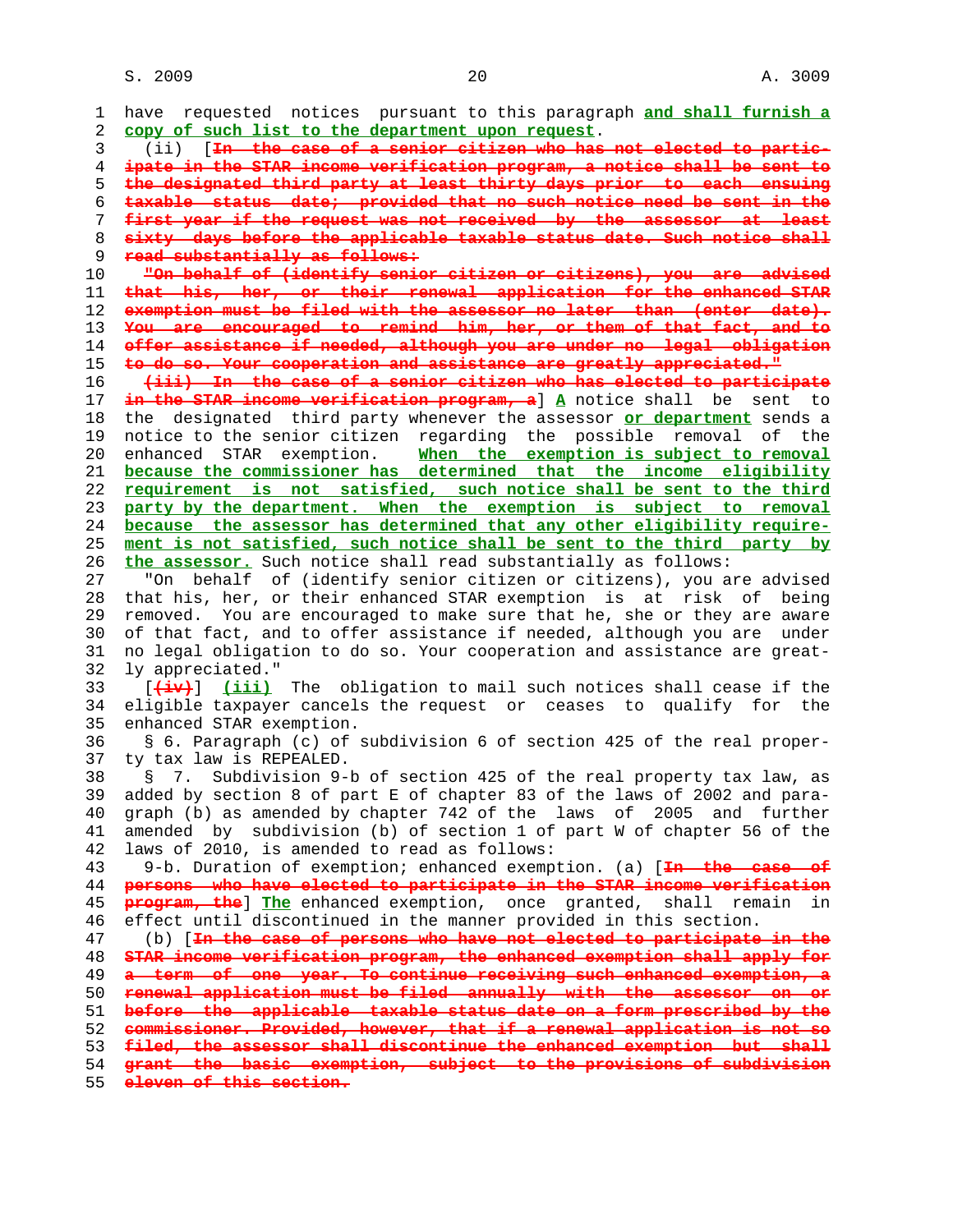**(c) Whether or not the recipients of an enhanced STAR exemption have elected to participate in the STAR income verification program, the**] **The** 3 assessor [**may review their**] **shall review the** continued compliance **of recipients of the enhanced exemption** with the applicable ownership and 5 residency requirements to the same extent as if they were receiving a 6 basic STAR exemption. 7 [**(d) Notwithstanding the foregoing provisions of this subdivision, the enhanced exemption shall be continued without a renewal application as long as the property continues to be eligible for the senior citizens exemption authorized by section four hundred sixty-seven of this title.**] 11 § 8. Section 425 of the real property tax law is amended by adding a 12 new subdivision 14-a to read as follows: **14-a. Implementation of certain eligibility determinations. When a taxpayer's eligibility for exemption under this section for a school year is affected by a determination made in accordance with subparagraph (iv) of paragraph (b) of subdivision four of this section or paragraph (c) or (d) of subdivision fourteen of this section, and the determi- nation is made after the school district taxes for that school year have been levied, the provisions of this subdivision shall be applicable. (a) if the determination restores or increases the taxpayer's exemption for that school year, the commissioner is authorized to remit the excess directly to the property owner upon receiving confirmation that the taxpayer's original school tax bill has been paid in full. The amounts payable by the commissioner under this paragraph shall be paid from the account established for the payment of STAR benefits to late registrants pursuant to subparagraph (iii) of paragraph (a) of subdivi- sion fourteen of this section. When the commissioner implements the determination in this manner, he or she shall so notify the assessor and county director of real property tax services, but no correction shall be made to the assessment roll or tax roll for that school year, and no refund shall be issued by the school authorities to the property owner or his or her agent for the excessive amount of school taxes paid for that school year. (b) If the determination removes, denies or decreases the taxpayer's exemption for that school year, the commissioner is authorized to collect the shortfall directly from the owners of the property, together with interest, by utilizing any of the procedures for collection, levy, and lien of personal income tax set forth in article twenty-two of the tax law, and any other relevant procedures referenced within the provisions of such article. When the commissioner implements the deter- mination in this manner, he or she shall so notify the assessor and county director of real property tax services, but no correction shall be made to the assessment roll or tax roll for that school year, and no corrected school tax bill shall be sent to the taxpayer for that school year.** 46 § 9. Section 171-o of the tax law is REPEALED. 47 § 10. Subparagraph (B) of paragraph 1 of subsection (eee) of section 48 606 of the tax law, as amended by section 8 of part A of chapter 73 of 49 the laws of 2016, is amended to read as follows: 50 (B) "Affiliated income" shall mean for purposes of the basic STAR 51 credit, the combined income of all of the owners of the parcel who 52 resided primarily thereon as of December thirty-first of the taxable 53 year, and of any owners' spouses residing primarily thereon as of such 54 date, and for purposes of the enhanced STAR credit, the combined income 55 of all of the owners of the parcel as of December thirty-first of the 56 taxable year, and of any owners' spouses residing primarily thereon as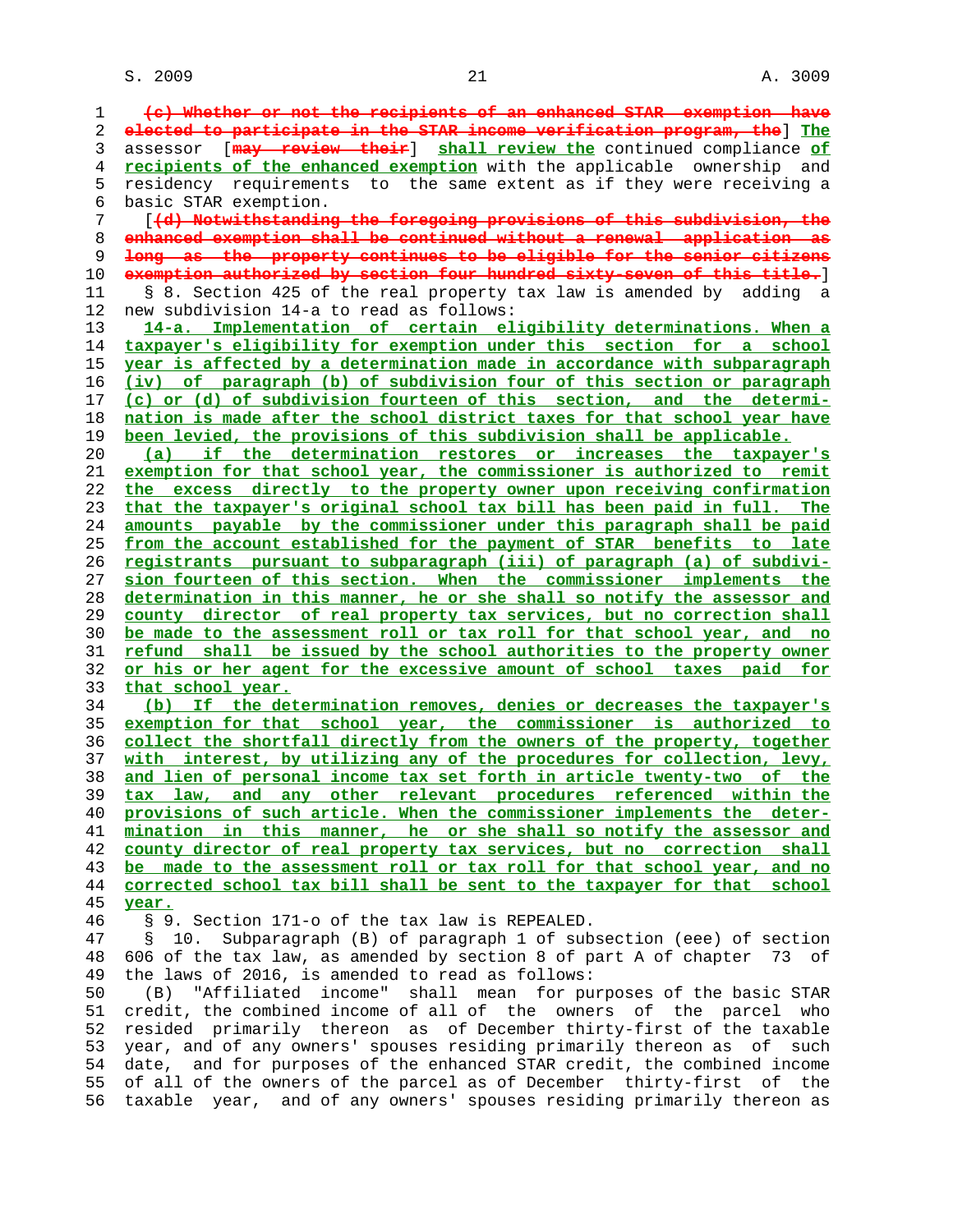1 of such date; provided that for both purposes the income to be so 2 combined shall be the "adjusted gross income" for the taxable year as 3 reported for federal income tax purposes, or that would be reported as 4 adjusted gross income if a federal income tax return were required to be 5 filed, reduced by distributions, to the extent included in federal 6 adjusted gross income, received from an individual retirement account 7 and an individual retirement annuity. **For taxable years beginning on** 8 **and after January first, two thousand eighteen, where an income-eligi-** 9 **bility determination is wholly or partly based upon the income of one or** 10 **more individuals who did not file a return pursuant to section six** 11 **hundred fifty-one of this article for the applicable income tax year,** 12 **then in order to be eligible for the credit authorized by this** 13 **subsection, each such individual must file a statement with the depart-** 14 **ment showing the source or sources of his or her income for that income** 15 **tax year, and the amount or amounts thereof, that would have been** 16 **reported on such a return if one had been filed. Such statement shall be** 17 **filed at such time, and in such form and manner, as may be prescribed by** 18 **the department, and shall be subject to the provisions of section six** 19 **hundred ninety-seven of this article to the same extent that a return** 20 **would be. The department shall make such forms and instructions avail-** 21 **able for the filing of such statements.** Provided further, that if the 22 qualified taxpayer was an owner of the property during the taxable year 23 but did not own it on December thirty-first of the taxable year, then 24 the determination as to whether the income of an individual should be 25 included in "affiliated income" shall be based upon the ownership and/or 26 residency status of that individual as of the first day of the month 27 during which the qualified taxpayer ceased to be an owner of the proper- 28 ty, rather than as of December thirty-first of the taxable year.

 29 § 11. No application for an enhanced exemption on a final assessment 30 roll to be completed in 2018 may be approved if the applicants have not 31 enrolled in the STAR income verification program established by subpara- 32 graph (iv) of paragraph (b) of subdivision 4 of section 425 of the real 33 property tax law as amended by section two of this act, regardless of 34 when the application was filed. The assessor shall notify such appli- 35 cants that participation in that program has become mandatory for all 36 applicants and that their applications cannot be approved unless they 37 enroll therein. The commissioner of taxation and finance shall provide a 38 form for assessors to use, at their option, when making this notifica- 39 tion.

40 § 12. This act shall take effect immediately.

#### 41 PART F

 42 Section 1. Section 928-a of the real property tax law, as added by 43 chapter 680 of the laws of 1994, subdivision 1 as further amended by 44 subdivision (b) of section 1 of part W of chapter 56 of the laws of 2010 45 and subdivision 2 as amended by chapter 199 of the laws of 1997, is 46 amended to read as follows:

 47 § 928-a. Partial payment of taxes. 1. **(a)** Notwithstanding the 48 provisions of any general or special law to the contrary, [**the board of** 49 **supervisors or the county legislature of any county may by resolution** 50 **authorize the collecting officers in one or more of the classes of** 51 **municipal corporations described herein**] **each collecting officer is** 52 **hereby authorized** to accept from any taxpayer at any time partial 53 payments for or on account of taxes, special ad valorem levies or 54 special assessments [**in such amount or manner and apply such payments on**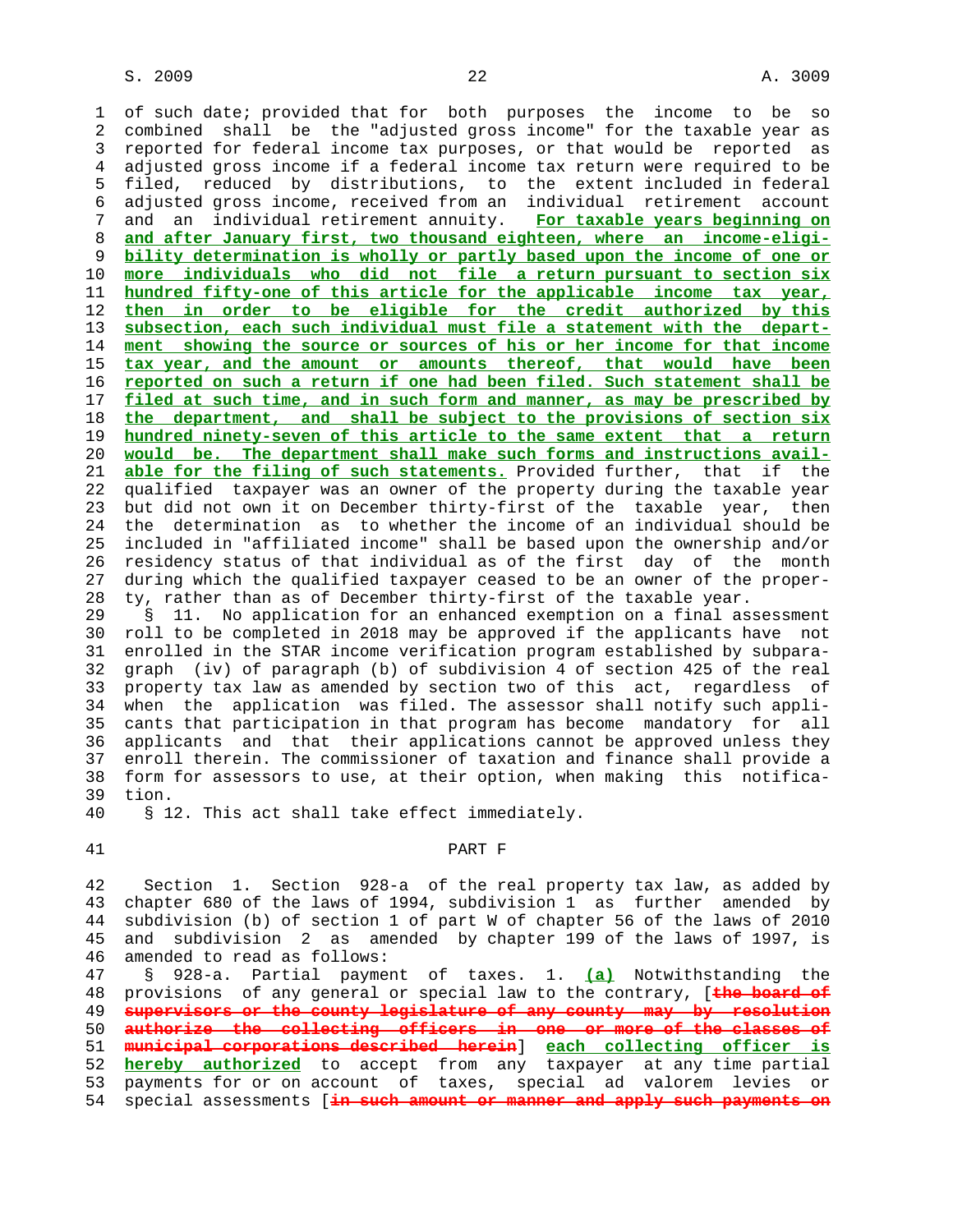| 1        | account thereof in such manner as may be prescribed by such resolution,                                                                          |
|----------|--------------------------------------------------------------------------------------------------------------------------------------------------|
| 2        | provided, however, that such resolution], unless the governing body of                                                                           |
| 3        | the municipal corporation that employs the collecting officer has: (i)                                                                           |
| 4        | passed a resolution disallowing partial payments or (ii) passed a resol-                                                                         |
| 5        | ution limiting the conditions under which partial payments will be                                                                               |
| 6        | accepted, in which case partial payments shall be accepted in accordance                                                                         |
| 7        | with the conditions set forth in the resolution.                                                                                                 |
| 8        | (b) Such resolution may require a service charge not to exceed ten                                                                               |
| 9        | dollars to be paid with each partial payment. Such service charge shall                                                                          |
| 10       | belong to the municipal corporation that employs the collecting officer.                                                                         |
| 11       | (c) Where a statement of taxes contains separate charges for separate                                                                            |
| 12       | purposes, any partial payments shall be applied proportionately thereto.                                                                         |
| 13       | Where school district taxes are payable to the collecting officer<br>(d)                                                                         |
| 14       | of a city or town that has not acted to disallow partial payments, the                                                                           |
| 15       | governing body of the school district may pass a resolution disallowing                                                                          |
| 16       | partial payments for school district purposes. If it has not done so,                                                                            |
| 17       | then the collecting officer shall be authorized to accept partial                                                                                |
| 18       | payments of school district taxes under the same conditions as may apply                                                                         |
| 19       | to city or town taxes.                                                                                                                           |
| 20       | (e) Any resolution adopted pursuant to this section shall be adopted                                                                             |
| 21       | at least sixty days prior to the preparation and delivery of the tax                                                                             |
| 22       | rolls to the appropriate collecting officers. A copy of any resolution                                                                           |
| 23       | [enasting, amending or repealing any such partial payment program]                                                                               |
| 24       | adopted pursuant to this section, or amending or repealing a resolution                                                                          |
| 25       | adopted pursuant to this section, shall be filed with the commissioner                                                                           |
| 26       | and, in the case of a resolution adopted by a school district, with the                                                                          |
| 27       | city or town clerk, no later than thirty days after the adoption there-                                                                          |
|          |                                                                                                                                                  |
| 28       | of.                                                                                                                                              |
| 29       | 2. [Such resolution shall apply to one or more of the following class-                                                                           |
| 30       | es of municipal corporations: (a) all towns within the county, (b) all                                                                           |
| 31       | cities for which the county enforces the collection of delinquent taxes,                                                                         |
| 32       | or (c) all villages for which the county enforces the collection of                                                                              |
| 33       | delinquent taxes. If the resolution does not specify the class or class-                                                                         |
| 34       | es of municipal corporations to which it applies, it shall be deemed to                                                                          |
| 35       | apply only to the towns in the county.                                                                                                           |
| 36       | 3. After any partial payment authorized pursuant to this section has                                                                             |
| 37       | been paid, interest and penalties shall be charged against the unpaid                                                                            |
| 38       | balance only. The acceptance of a partial payment by any official pursu-                                                                         |
| 39       | ant to this section shall not be deemed to affect any liens and powers                                                                           |
| 40       | of any [county] municipal corporation conferred in any general or                                                                                |
| 41       | special act, but such rights and powers shall remain in full force and                                                                           |
| 42       | effect to enforce collection of the unpaid balance of such tax or<br>tax                                                                         |
| 43       | liens together with interest, penalties and other lawful charges.                                                                                |
| 44       | 3. A collecting officer who is authorized to accept partial payments                                                                             |
| 45       | pursuant to this section may not decline to do so.                                                                                               |
| 46       | 4. Nothing contained herein shall be construed to authorize a collect-                                                                           |
| 47       | ing officer to accept a partial payment after the expiration of his or                                                                           |
| 48       | her warrant, or at any other time that such collecting officer is not                                                                            |
| 49       | authorized to accept tax payments.                                                                                                               |
| 50       | § 2. This act shall take effect immediately and shall apply to the                                                                               |
| 51<br>52 | collection of real property taxes, special ad valorem levies and special<br>assessments for fiscal years beginning on and after January 1, 2019. |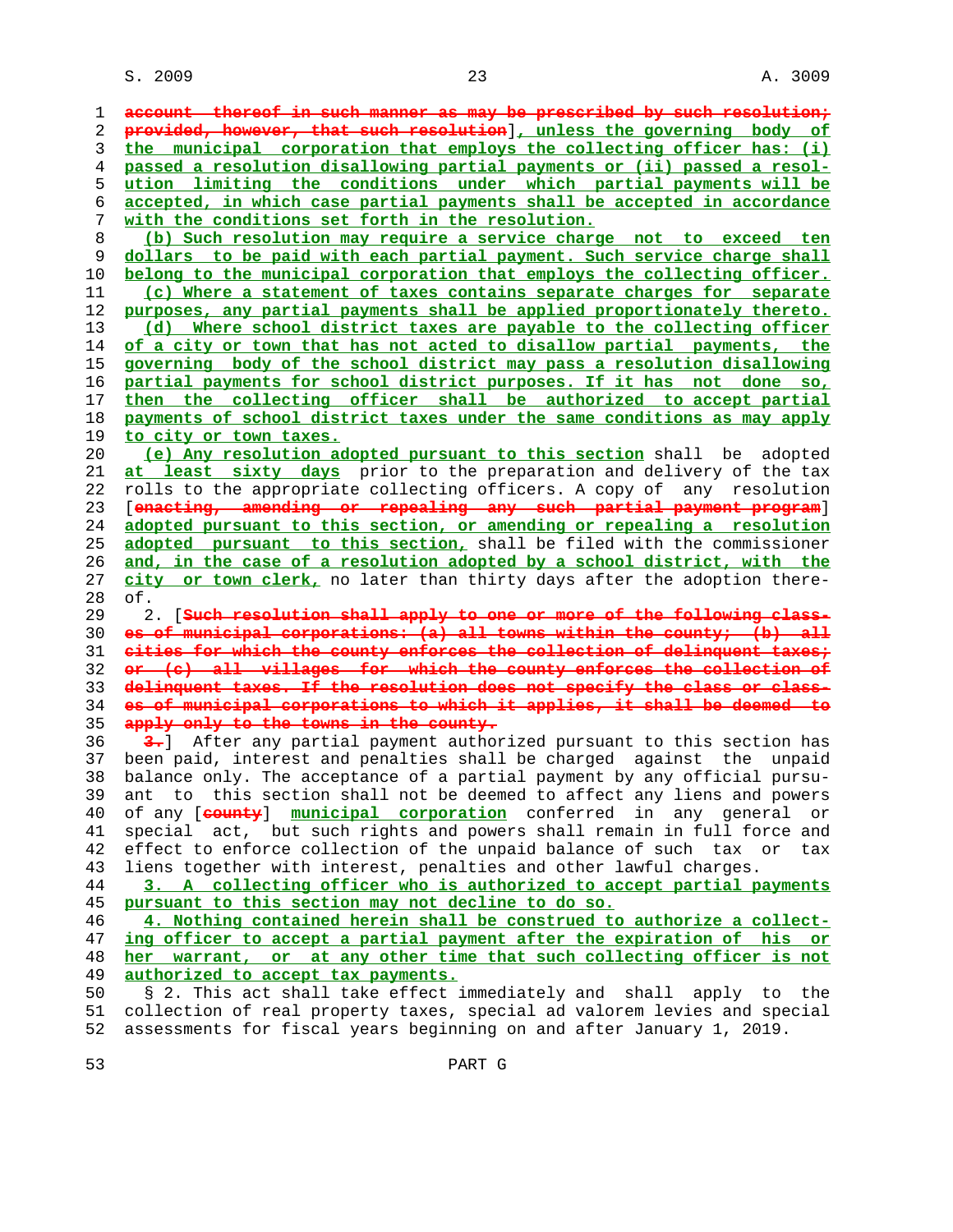1 Section 1. Paragraph 7 of subsection (eee) of section 606 of the tax 2 law, as amended by section 8 of part A of chapter 73 of the laws of 3 2016, is amended to read as follows:

 4 (7) Disclosure of incomes **and other information**. **(A)** Where the 5 commissioner has denied a taxpayer's claim for the credit authorized by 6 this subsection in whole or in part on the grounds that the affiliated 7 income of the parcel in question exceeds the applicable limit, the 8 commissioner shall have the authority to reveal to that taxpayer the<br>9 names and incomes of the other taxpayers whose incomes were included in names and incomes of the other taxpayers whose incomes were included in 10 the computation of such affiliated income.

**(B) Notwithstanding any provision of law to the contrary, the names and addresses of individuals who have applied for or are receiving the credit authorized by this subsection shall be public information to the same extent as the names and addresses of individuals who have applied for or are receiving the STAR exemption authorized by section four hundred twenty-five of the real property tax law.**

|  |  |  |  |  |  |  | § 2. This act shall take effect immediately. |
|--|--|--|--|--|--|--|----------------------------------------------|
|--|--|--|--|--|--|--|----------------------------------------------|

## 18 PART H

 19 Section 1. Subparagraph (ii) of paragraph (k) of subdivision 2 of 20 section 425 of the real property tax law, as amended by section 2 of 21 part A of chapter 405 of the laws of 1999, is amended to read as 22 follows:

 23 (ii) That proportion of the assessment of such real property owned by 24 a cooperative apartment corporation determined by the relationship of 25 such real property vested in such tenant-stockholder to such entire 26 parcel and the buildings thereon owned by such cooperative apartment 27 corporation in which such tenant-stockholder resides shall be subject to 28 exemption from taxation pursuant to this section and any exemption so 29 granted shall be credited by the appropriate taxing authority against 30 the assessed valuation of such real property. Upon the completion of the 31 final assessment roll, or as soon thereafter as is practicable, the 32 assessor shall forward to the cooperative apartment corporation a state- 33 ment setting forth the exemption attributable to each eligible tenant- 34 stockholder. The reduction in real property taxes attributable to each 35 eligible tenant-stockholder shall be credited by the cooperative apart- 36 ment corporation against the amount of such taxes otherwise payable by 37 or chargeable to such tenant-stockholder. **The assessor shall also** 38 **forward to the commissioner, at the time and in the manner prescribed by** 39 **the commissioner, a statement setting forth the taxable assessed value** 40 **attributable to each tenant-stockholder, without regard to the** 41 **exemption, and such other information as the commissioner shall deem** 42 **necessary to properly calculate the STAR credit authorized by subsection** 43 **(eee) of section six hundred six of the tax law for those tenant-stock-** 44 **holders who qualify for it.** 45 § 2. Subparagraph (E) of paragraph 1 of subsection (eee) of section

 46 606 of the tax law, as amended by section 8 of part A of chapter 73 of 47 the laws of 2016, is amended to read as follows:

 48 (E) "Qualifying taxes" means the school district taxes that were 49 levied upon the taxpayer's primary residence for the associated fiscal 50 year that were actually paid by the taxpayer during the taxable year; 51 or, in the case of a city school district that is subject to article 52 fifty-two of the education law, the combined city and school district 53 taxes that were levied upon the taxpayer's primary residence for the 54 associated fiscal year that were actually paid by the taxpayer during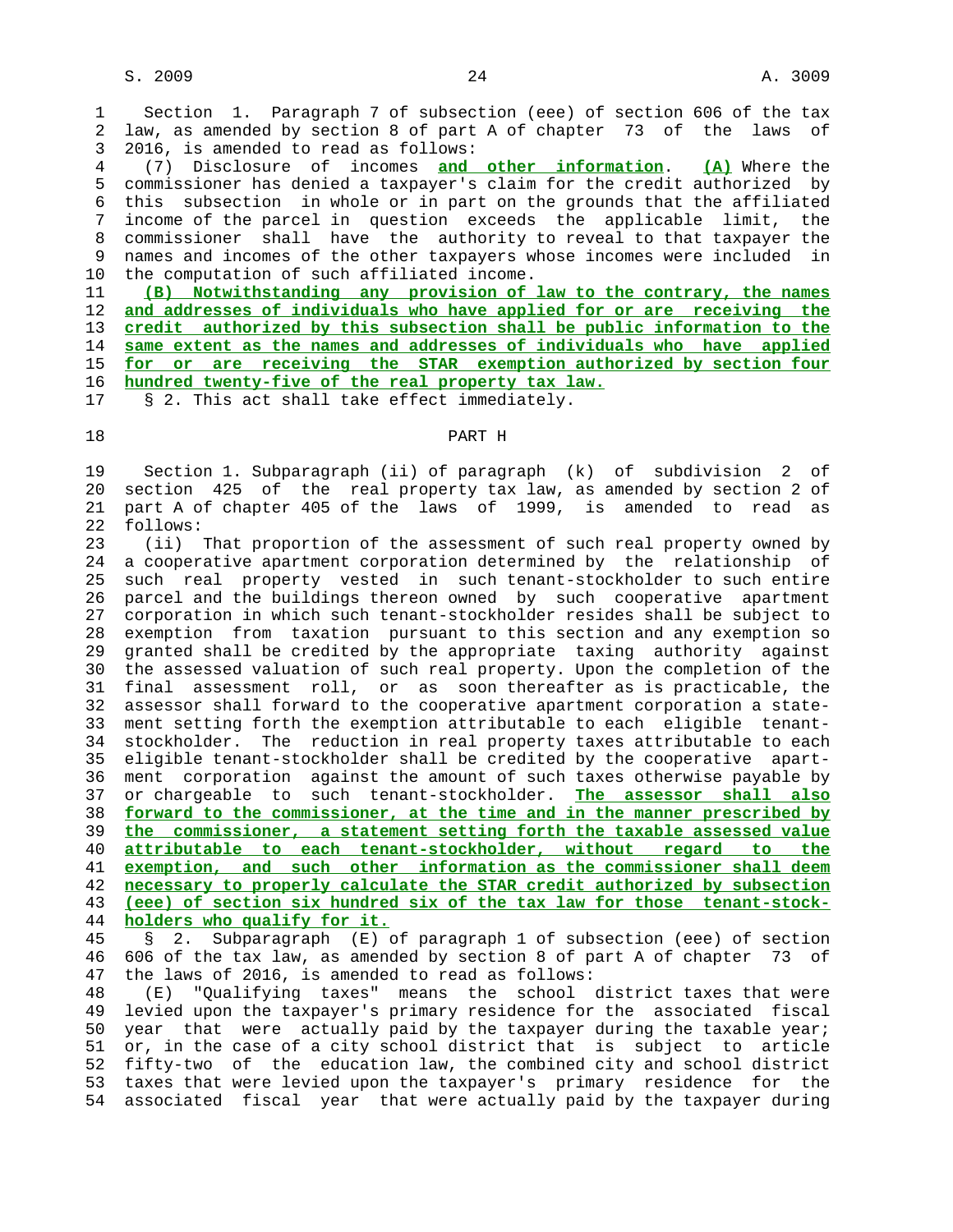$S. 2009$  . All  $25$  and  $25$  and  $25$  and  $25$  and  $25$  and  $25$  and  $25$  and  $25$  and  $25$  and  $25$  and  $25$  and  $25$  and  $25$  and  $25$  and  $25$  and  $25$  and  $25$  and  $25$  and  $25$  and  $25$  and  $25$  and  $25$  and  $25$  an

 1 the taxable year. **Provided, however, that in the case of a cooperative apartment, "qualifying taxes" means the school district taxes that would have been levied upon the tenant-stockholder's primary residence if it were separately assessed, as determined by the commissioner based on the statement provided by the assessor pursuant to subparagraph (ii) of paragraph (k) of subdivision two of section four hundred twenty-five of the real property tax law, or in the case of a cooperative apartment corporation that is described in subparagraph (iv) of paragraph (k) of subdivision two of section four hundred twenty-five of the real property tax law, one third of such amount.** In no case shall the term "qualifying 11 taxes" be construed to include penalties or interest. 12 § 3. Subparagraph (A) of paragraph 6 of subsection (eee) of section 13 606 of the tax law is REPEALED.

14 § 4. This act shall take effect immediately, provided that section one 15 of this act shall apply to final assessment rolls used to levy school 16 taxes for school years beginning on and after July 1, 2017, and provided 17 further that sections two and three of this act shall apply to taxable 18 years beginning on and after January 1, 2017.

### 19 PART I

 20 Section 1. Section 2 of chapter 540 of the laws of 1992, amending the 21 real property tax law relating to oil and gas charges, as amended by 22 section 1 of part C of chapter 59 of the laws of 2014, is amended to 23 read as follows:

 24 § 2. This act shall take effect immediately and shall be deemed to 25 have been in full force and effect on and after April 1, 1992; provided, 26 however that any charges imposed by section 593 of the real property tax 27 law as added by section one of this act shall first be due for values 28 for assessment rolls with tentative completion dates after July 1, 1992, 29 and provided further, that this act shall remain in full force and 30 effect until March 31, [**2018**] **2021**, at which time section 593 of the 31 real property tax law as added by section one of this act shall be 32 repealed.

33 § 2. This act shall take effect immediately.

### 34 PART J

 35 Section 1. Subdivision 5 of section 81 of the state finance law, as 36 added by chapter 432 of the laws of 2016, is amended to read as follows: 37 5. Moneys shall be payable from the fund on the audit and warrant of 38 the comptroller on vouchers approved and certified by the commissioner 39 of health, for veterans' homes operated by the department of health, and 40 by the [**commissioner of education**] **chancellor of the state university of** 41 **New York**, for the veterans' home operated by the state university of New 42 York.

 43 § 2. This act shall take effect immediately and shall be deemed to 44 have been in full force and effect on and after November 14, 2016.

#### 45 PART K

 46 Section 1. Section 352 of the economic development law, as added by 47 section 1 of part MM of chapter 59 of the laws of 2010, subdivisions 7, 48 8, 9, 10, 12, 13, 14, 15, 16, 17, 18, 19, 20 and 21 as amended and 49 subdivision 11 as added by section 1 of part K of chapter 59 of the laws 50 of 2015, is amended to read as follows: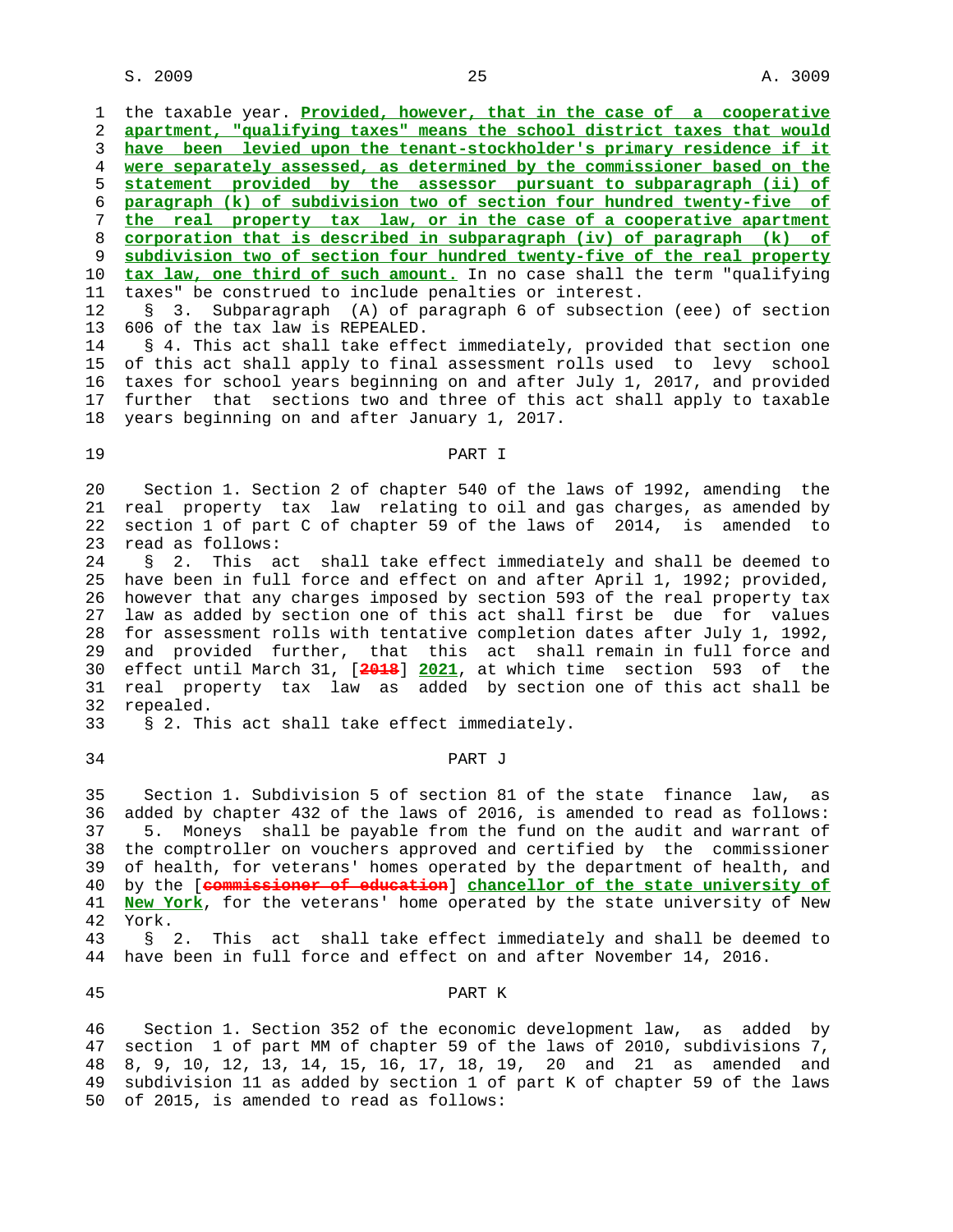1 § 352. Definitions. For the purposes of this article:

 2 1. "Agriculture" means both agricultural production (establishments 3 performing the complete farm or ranch operation, such as farm owner-op- 4 erators, tenant farm operators, and sharecroppers) and agricultural 5 support (establishments that perform one or more activities associated 6 with farm operation, such as soil preparation, planting, harvesting, and 7 management, on a contract or fee basis).

8 2. "Back office operations" means a business function that may include<br>9 one or more of the following activities: customer service, information one or more of the following activities: customer service, information 10 technology and data processing, human resources, accounting and related 11 administrative functions.

 12 3. "Benefit-cost ratio" means the following calculation: the numerator 13 is the sum of (i) the value of all remuneration projected to be paid for 14 all net new jobs during the period of participation in the program, and 15 (ii) the value of capital investments to be made by the business enter- 16 prise during the period of participation in the program, and the denomi- 17 nator is the amount of total tax benefits under this article that will 18 be used and refunded.

 19 4. "Certificate of eligibility" means the document issued by the 20 department to an applicant that has completed an application to be 21 admitted into the excelsior jobs program and has been accepted into the 22 program by the department. Possession of a certificate of eligibility 23 does not by itself guarantee the eligibility to claim the tax credit.

 24 5. "Certificate of tax credit" means the document issued to a partic- 25 ipant by the department, after the department has verified that the 26 participant has met all applicable eligibility criteria in this article. 27 The certificate shall be issued annually if such criteria are satisfied 28 and shall specify the exact amount of each of the tax credit components 29 under this article that a participant may claim, pursuant to section 30 three hundred fifty-five of this article, and shall specify the taxable 31 year in which such credit may be claimed.

 32 6. "Distribution center" means a large scale facility involving proc- 33 essing, repackaging and/or movement of finished or semi-finished goods 34 to retail locations across a multi-state area.

 35 7. "Entertainment company" means a corporation, partnership, limited 36 partnership, or other entity principally engaged in the production or 37 post production of (i) motion pictures, which shall include feature- 38 length films and television films, (ii) instructional videos, (iii) 39 televised commercial advertisements, (iv) animated films or cartoons, 40 (v) music videos, (vi) television programs, which shall include, but not 41 be limited to, television series, television pilots, and single tele- 42 vision episodes, or (vii) programs primarily intended for radio broad- 43 cast. "Entertainment company" shall not include an entity (i) principal- 44 ly engaged in the live performance of events, including, but not limited 45 to, theatrical productions, concerts, circuses, and sporting events, 46 (ii) principally engaged in the production of content intended primarily 47 for industrial, corporate or institutional end-users, (iii) principally 48 engaged in the production of fundraising films or programs, or (iv) 49 engaged in the production of content for which records are required 50 under section 2257 of title 18, United States code, to be maintained 51 with respect to any performer in such production.

 52 8. "Financial services data centers or financial services customer 53 back office operations" means operations that manage the data or 54 accounts of existing customers or provide product or service information 55 and support to customers of financial services companies, including 56 banks, other lenders, securities and commodities brokers and dealers,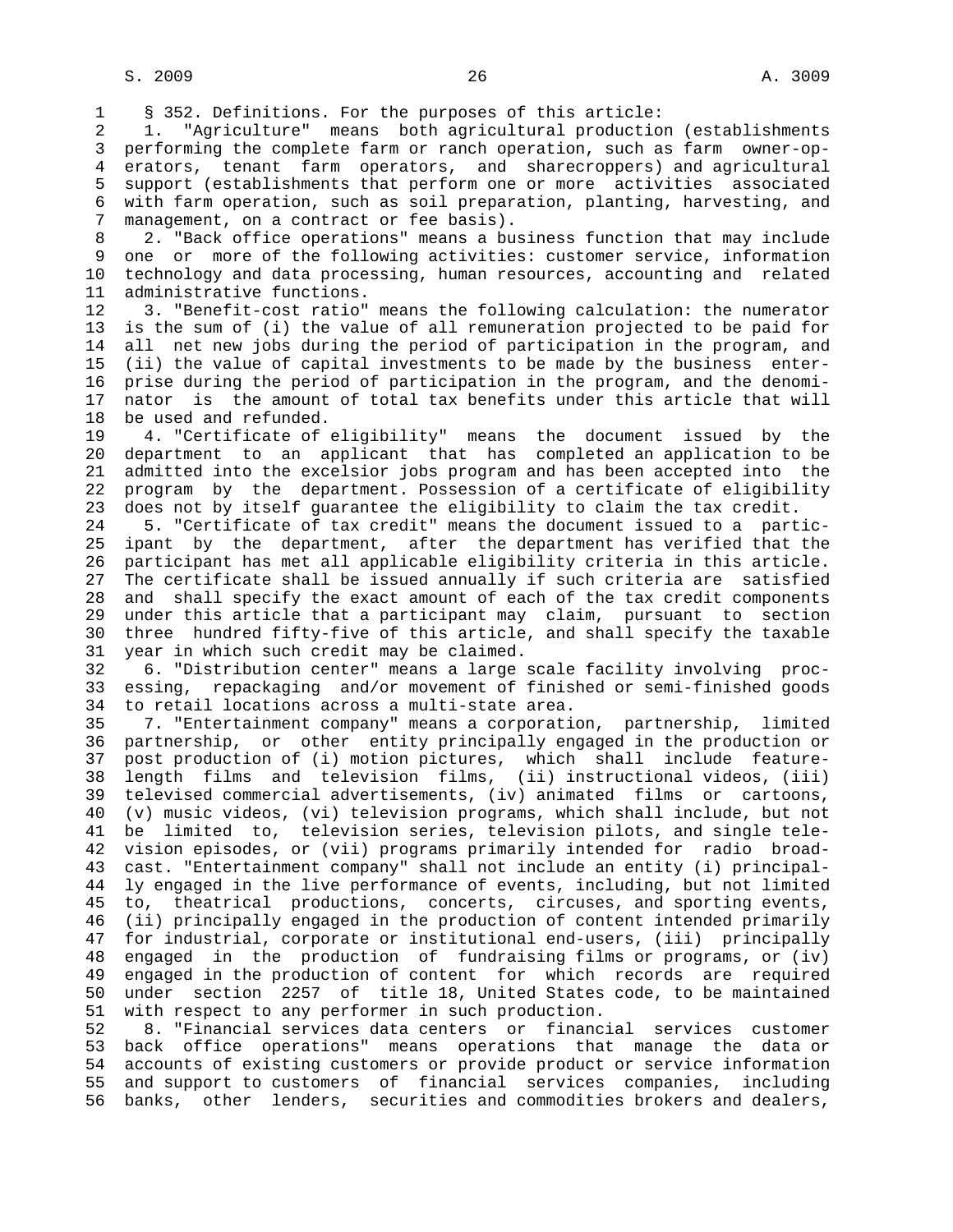1 investment banks, portfolio managers, trust offices, and insurance 2 companies. 3 9. "Investment zone" shall mean an area within the state that had been 4 designated under paragraph (i) of subdivision (a) and subdivision (d) of 5 section nine hundred fifty-eight of the general municipal law that was 6 wholly contained within up to four distinct and separate contiguous 7 areas as of the date immediately preceding the date the designation of 8 such area expired pursuant to section nine hundred sixty-nine of the 9 general municipal law. 10 10. **"Life sciences" means the fields of biotechnology, pharmaceu-** 11 **ticals, biomedical technologies, life systems technologies, health** 12 **informatics, health robotics and biomedical devices.** 13 **11. "Life sciences company" means a corporation, partnership, limited** 14 **partnership, or other entity engaged in life sciences, and an organiza-** 15 **tion or institution that devotes the majority of its efforts in the** 16 **various stages of research, development, technology transfer and commer-** 17 **cialization related to life sciences.** 18 **12.** "Manufacturing" means the process of working raw materials into 19 products suitable for use or which gives new shapes, new quality or new 20 combinations to matter which has already gone through some artificial 21 process by the use of machinery, tools, appliances, or other similar 22 equipment. "Manufacturing" does not include an operation that involves 23 only the assembly of components, provided, however, the assembly of 24 motor vehicles or other high value-added products shall be considered 25 manufacturing. 26 [**11.**] **13.** "Music production" means the process of creating sound 27 recordings of at least eight minutes, recorded in professional sound 28 studios, intended for commercial release. "Music production" does not 29 include recording of live concerts, or recordings that are primarily 30 spoken word or wildlife or nature sounds, or produced for instructional 31 use or advertising or promotional purposes. 32 [**12.**] **14.** "Net new jobs" means: 33 (a) jobs created in this state that (i) are new to the state, 34 (ii) have not been transferred from employment with another business 35 located in this state including from a related person in this state, 36 (iii) are either full-time wage-paying jobs or equivalent to a full- 37 time wage-paying job requiring at least thirty-five hours per week, and 38 (iv) are filled for more than six months; or 39 (b) jobs obtained by an entertainment company in this state (i) as a 40 result of the termination of a licensing agreement with another enter- 41 tainment company, (ii) that the commissioner determines to be at risk of 42 leaving the state as a direct result of the termination, (iii) that are 43 either full-time wage-paying jobs or equivalent to a full-time wage-pay- 44 ing job requiring at least thirty-five hours per week, and (iv) that are 45 filled for more than six months. 46 [**13.**] **15.** "Participant" means a business entity that: 47 (a) has completed an application prescribed by the department to be 48 admitted into the program; 49 (b) has been issued a certificate of eligibility by the department; 50 (c) has demonstrated that it meets the eligibility criteria in section 51 three hundred fifty-three and subdivision two of section three hundred 52 fifty-four of this article; and 53 (d) has been certified as a participant by the commissioner. 54 [**14.**] **16.** "Preliminary schedule of benefits" means the maximum aggre- 55 gate amount of each component of the tax credit that a participant in 56 the excelsior jobs program is eligible to receive pursuant to this arti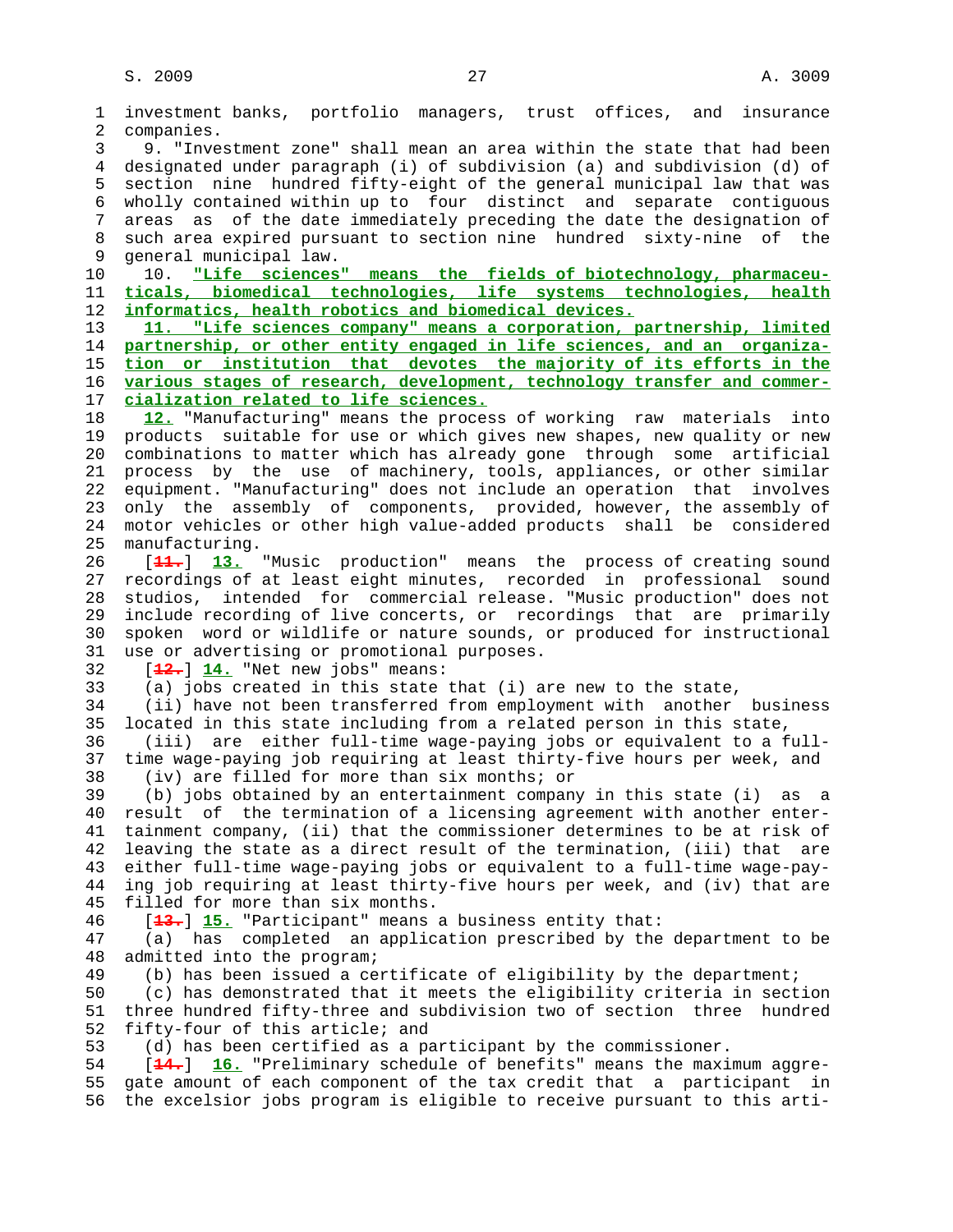1 cle. The schedule shall indicate the annual amount of each component of

 2 the credit a participant may claim in each of its ten years of eligibil- 3 ity. The preliminary schedule of benefits shall be issued by the 4 department when the department approves the application for admission 5 into the program. The commissioner may amend that schedule, provided 6 that the commissioner complies with the credit caps in section three 7 hundred fifty-nine of this article. 8 [**15.**] **17.** "Qualified investment" means an investment in tangible prop erty (including a building or a structural component of a building) 10 owned by a business enterprise which: 11 (a) is depreciable pursuant to section one hundred sixty-seven of the 12 internal revenue code; 13 (b) has a useful life of four years or more; 14 (c) is acquired by purchase as defined in section one hundred seven- 15 ty-nine (d) of the internal revenue code; 16 (d) has a situs in this state; and 17 (e) is placed in service in the state on or after the date the certif- 18 icate of eligibility is issued to the business enterprise. 19 [**16.**] **18.** "Regionally significant project" means (a) a manufacturer 20 creating at least fifty net new jobs in the state and making significant 21 capital investment in the state; (b) a business creating at least twenty 22 net new jobs in agriculture in the state and making significant capital 23 investment in the state, (c) a financial services firm, distribution 24 center, or back office operation creating at least three hundred net new 25 jobs in the state and making significant capital investment in the 26 state, (d) a scientific research and development firm creating at least 27 twenty net new jobs in the state, and making significant capital invest- 28 ment in the state**, (e) a life sciences company creating at least twenty** 29 **net new jobs in the state and making significant capital investment in** 30 **the state** or [**(e)**] **(f)** an entertainment company creating or obtaining at 31 least two hundred net new jobs in the state and making significant capi- 32 tal investment in the state. Other businesses creating three hundred or 33 more net new jobs in the state and making significant capital investment 34 in the state may be considered eligible as a regionally significant 35 project by the commissioner as well. The commissioner shall promulgate 36 regulations pursuant to section three hundred fifty-six of this article 37 to determine what constitutes significant capital investment for each of 38 the project categories indicated in this subdivision and what additional 39 criteria a business must meet to be eligible as a regionally significant 40 project, including, but not limited to, whether a business exports a 41 substantial portion of its products or services outside of the state or 42 outside of a metropolitan statistical area or county within the state. 43 [**17.**] **19.** "Related person" means a "related person" pursuant to 44 subparagraph (c) of paragraph three of subsection (b) of section four 45 hundred sixty-five of the internal revenue code. 46 [**18.**] **20.** "Remuneration" means wages and benefits paid to an employee 47 by a participant in the excelsior jobs program. 48 [**19.**] **21.** "Research and development expenditures" mean the expenses of 49 the business enterprise that are qualified research expenses under the 50 federal research and development credit under section forty-one of the 51 internal revenue code and are attributable to activities conducted in 52 the state. If the federal research and development credit has expired, 53 then the research and development expenditures shall be calculated as if

 54 the federal research and development credit structure and definition in 55 effect in federal tax year two thousand nine were still in effect.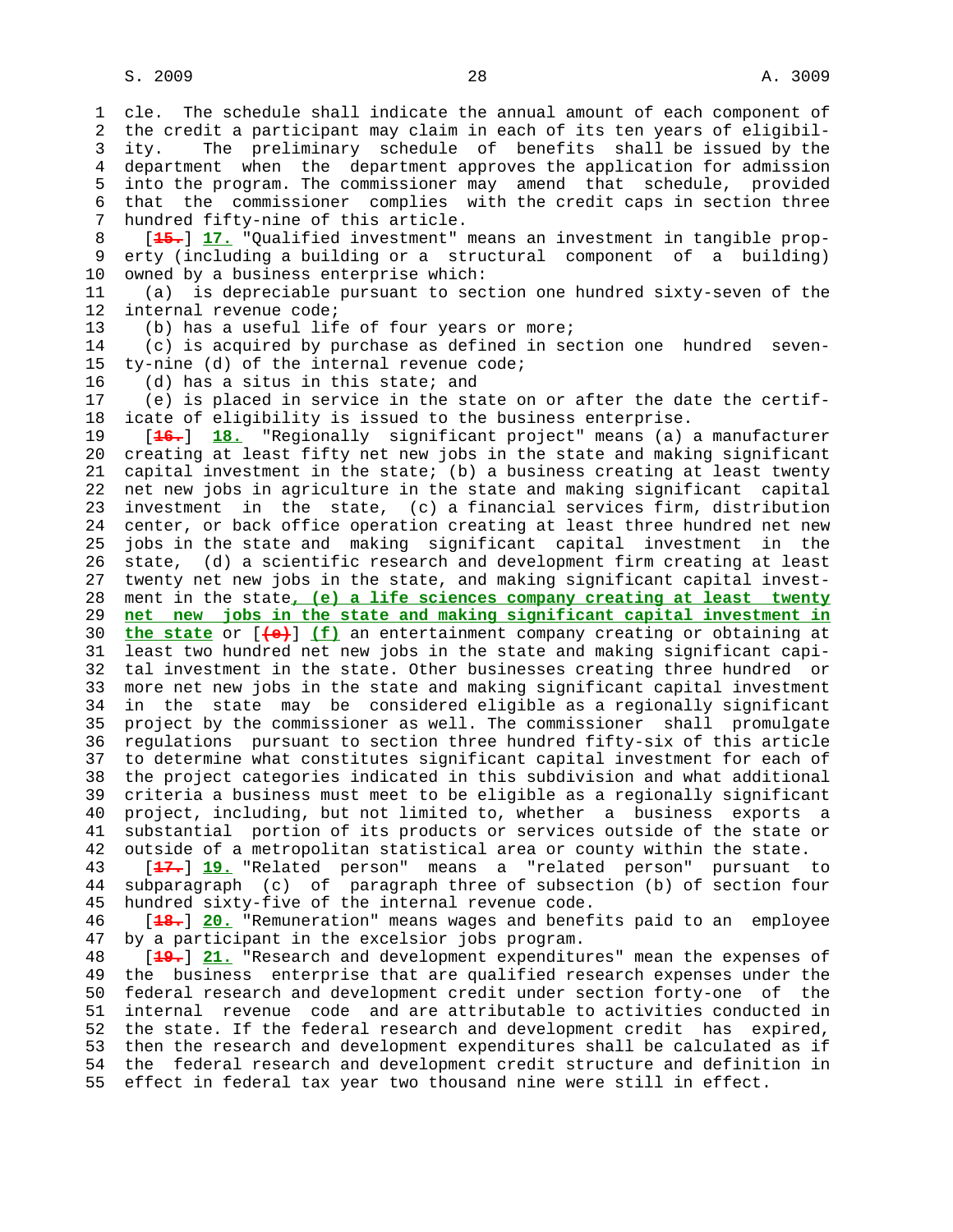1 [**20.**] **22.** "Scientific research and development" means conducting 2 research and experimental development in the physical, engineering, and 3 life sciences, including but not limited to agriculture, electronics, 4 environmental, biology, botany, biotechnology, computers, chemistry, 5 food, fisheries, forests, geology, health, mathematics, medicine, ocean- 6 ography, pharmacy, physics, veterinary, and other allied subjects. For 7 the purposes of this article, scientific research and development does 8 not include medical or veterinary laboratory testing facilities.<br>9 [ $\frac{21}{10}$ ] 23. "Software development" means the creation of coded [21.] 23. "Software development" means the creation of coded computer 10 instructions or production or post-production of video games, as defined 11 in subdivision one-a of section six hundred eleven of the general busi- 12 ness law, other than those embedded and used exclusively in advertising, 13 promotional websites or microsites, and also includes new media as 14 defined by the commissioner in regulations. 15 § 2. Subdivisions 1 and 3 of section 353 of the economic development 16 law, as amended by section 2 of part K of chapter 59 of the laws of 17 2015, are amended to read as follows: 18 1. To be a participant in the excelsior jobs program, a business enti- 19 ty shall operate in New York state predominantly: 20 (a) as a financial services data center or a financial services back 21 office operation; 22 (b) in manufacturing; 23 (c) in software development and new media; 24 (d) in scientific research and development; 25 (e) in agriculture; 26 (f) in the creation or expansion of back office operations in the 27 state; 28 (g) in a distribution center; 29 (h) in an industry with significant potential for private-sector 30 economic growth and development in this state as established by the 31 commissioner in regulations promulgated pursuant to this article. In 32 promulgating such regulations the commissioner shall include job and 33 investment criteria; 34 (i) as an entertainment company; [**or**] 35 (j) in music production**; or** 36 **(k) as a life sciences company**. 37 3. For the purposes of this article, in order to participate in the 38 excelsior jobs program, a business entity operating predominantly in 39 manufacturing must create at least ten net new jobs; a business entity 40 operating predominately in agriculture must create at least five net new 41 jobs; a business entity operating predominantly as a financial service 42 data center or financial services customer back office operation must 43 create at least fifty net new jobs; a business entity operating predomi- 44 nantly in scientific research and development must create at least five 45 net new jobs; a business entity operating predominantly in software 46 development must create at least five net new jobs; a business entity 47 creating or expanding back office operations must create at least fifty 48 net new jobs; a business entity operating predominately in music 49 production must create at least five net new jobs; a business entity 50 operating predominantly as an entertainment company must create or 51 obtain at least one hundred net new jobs; or a business entity operating 52 predominantly as a distribution center in the state must create at least 53 seventy-five net new jobs, notwithstanding subdivision five of this 54 section; **or a business entity operating predominately as a life sciences** 55 **company must create at least five net new jobs;** or a business entity 56 must be a regionally significant project as defined in this article; or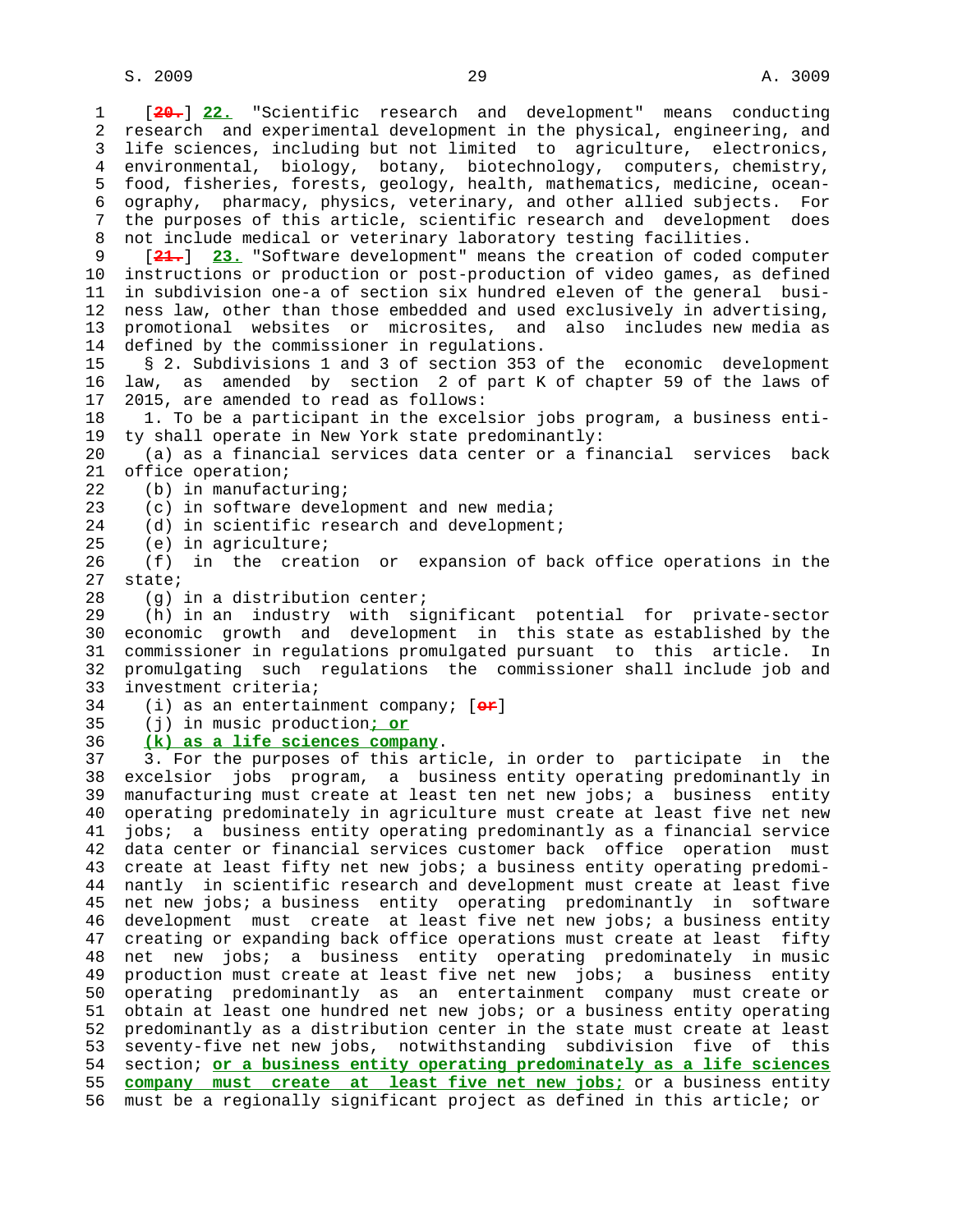1 § 3. Subdivision 4 of section 353 of the economic development law, as 2 amended by section 1 of part C of chapter 68 of the laws of 2013, is 3 amended to read as follows:

 4 4. A business entity operating predominantly in one of the industries 5 referenced in paragraphs (a) through (h) **or in paragraph (k)** of subdivi- 6 sion one of this section but which does not meet the job requirements of 7 subdivision three of this section must have at least twenty-five full- 8 time job equivalents unless such business is a business entity operating 9 predominantly in manufacturing then it must have at least ten full-time 10 job equivalents and must demonstrate that its benefit-cost ratio is at 11 least ten to one.

 12 § 4. Subdivision 5 of section 354 of the economic development law, as 13 amended by section 2 of part O of chapter 60 of the laws of 2016, is 14 amended to read as follows:

 15 5. A participant may claim tax benefits commencing in the first taxa- 16 ble year that the business enterprise receives a certificate of tax 17 credit or the first taxable year listed on its preliminary schedule of 18 benefits, whichever is later. A participant may claim such benefits for 19 the next nine consecutive taxable years, provided that the participant 20 demonstrates to the department that it continues to satisfy the eligi- 21 bility criteria specified in section three hundred fifty-three of this 22 article and subdivision two of this section in each of those taxable 23 years, and provided that no tax credits may be allowed for taxable years 24 beginning on or after January first, two thousand [**twenty-seven**] **thirty**. 25 If, in any given year, a participant who has satisfied the eligibility 26 criteria specified in section three hundred fifty-three of this article 27 realizes job creation less than the estimated amount, the credit shall 28 be reduced by the proportion of actual job creation to the estimated 29 amount, provided the proportion is at least seventy-five percent of the 30 jobs estimated.

 31 § 5. Section 359 of the economic development law, as amended by 32 section 1 of part O of chapter 60 of the laws of 2016, is amended to 33 read as follows:

 34 § 359. Cap on tax credit. The total amount of tax credits listed on 35 certificates of tax credit issued by the commissioner for any taxable 36 year may not exceed the limitations set forth in this section. One-half 37 of any amount of tax credits not awarded for a particular taxable year 38 in years two thousand eleven through two thousand twenty-four may be 39 used by the commissioner to award tax credits in another taxable year.

| 40<br>41 | Credit components in the aggregate<br>shall not exceed: | With respect to taxable<br>years beginning in: |
|----------|---------------------------------------------------------|------------------------------------------------|
| 42       | \$ 50 million                                           | 2011                                           |
| 43       | \$ 100 million                                          | 2012                                           |
| 44       | \$ 150 million                                          | 2013                                           |
| 45       | \$ 200 million                                          | 2014                                           |
| 46       | \$ 250 million                                          | 2015                                           |
| 47       | \$ 183 million                                          | 2016                                           |
| 48       | \$ 183 million                                          | 2017                                           |
| 49       | \$ 183 million                                          | 2018                                           |
| 50       | \$ 183 million                                          | 2019                                           |
| 51       | \$ 183 million                                          | 2020                                           |
| 52       | 183 million<br>Ŝ.                                       | 2021                                           |
| 53       | \$ 133 million                                          | 2022                                           |
| 54       | 83 million<br>Ŝ.                                        | 2023                                           |
|          |                                                         |                                                |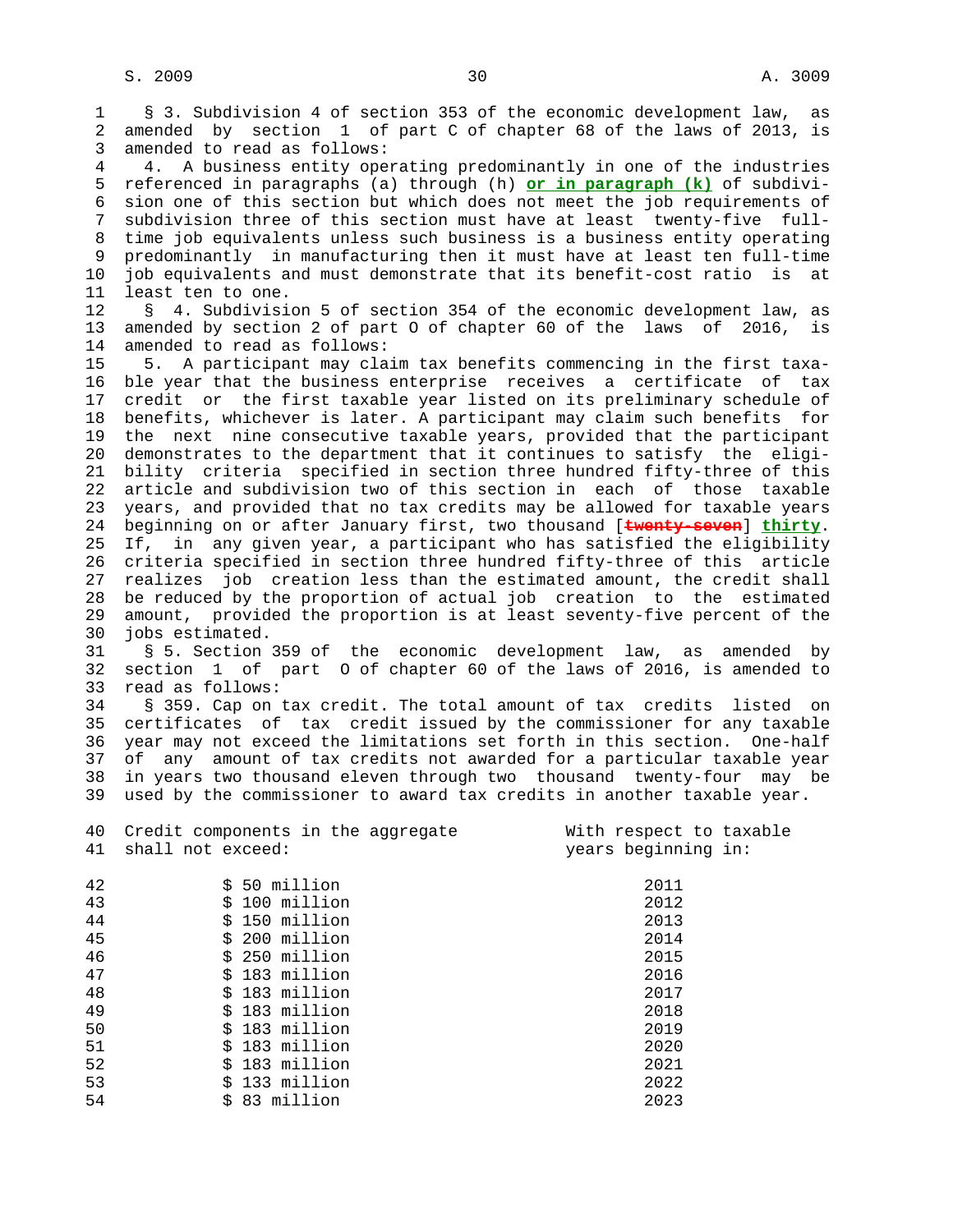## 1 \$ 36 million 2024

 2 Twenty-five percent of tax credits shall be allocated to businesses 3 accepted into the program under subdivision four of section three 4 hundred fifty-three of this article and seventy-five percent of tax 5 credits shall be allocated to businesses accepted into the program under 6 subdivision three of section three hundred fifty-three of this article.

 7 Provided, however, if by September thirtieth of a calendar year, the department has not allocated the full amount of credits available in 9 that year to either: (i) businesses accepted into the program under 10 subdivision four of section three hundred fifty-three of this article or 11 (ii) businesses accepted into the program under subdivision three of 12 section three hundred fifty-three of this article, the commissioner may 13 allocate any remaining tax credits to businesses referenced in this 14 paragraph as needed; provided, however, that under no circumstances may 15 the aggregate statutory cap for all program years be exceeded. One 16 hundred percent of the unawarded amounts remaining at the end of two 17 thousand twenty-four may be allocated in subsequent years, notwithstand- 18 ing the fifty percent limitation on any amounts of tax credits not 19 awarded in taxable years two thousand eleven through two thousand twen- 20 ty-four. Provided, however, no tax credits may be allowed for taxable 21 years beginning on or after January first, two thousand [**twenty-seven**] 22 **thirty**.

 23 § 6. Subdivision (b) of section 31 of the tax law, as amended by 24 section 3 of part O of chapter 60 of the laws of 2016, is amended to 25 read as follows:

 26 (b) To be eligible for the excelsior jobs program credit, the taxpayer 27 shall have been issued a "certificate of tax credit" by the department 28 of economic development pursuant to subdivision four of section three 29 hundred fifty-four of the economic development law, which certificate 30 shall set forth the amount of each credit component that may be claimed 31 for the taxable year. A taxpayer may claim such credit for ten consec- 32 utive taxable years commencing in the first taxable year that the 33 taxpayer receives a certificate of tax credit or the first taxable year 34 listed on its preliminary schedule of benefits, whichever is later, 35 provided that no tax credits may be allowed for taxable years beginning 36 on or after January first, two thousand [**twenty-seven**] **thirty**. The 37 taxpayer shall be allowed to claim only the amount listed on the certif- 38 icate of tax credit for that taxable year. Such certificate must be 39 attached to the taxpayer's return. No cost or expense paid or incurred 40 by the taxpayer shall be the basis for more than one component of this 41 credit or any other tax credit, except as provided in section three 42 hundred fifty-five of the economic development law.

 43 § 7. The tax law is amended by adding a new section 43 to read as 44 follows:

**§ 43. Life sciences tax credits. (a) Life sciences research and devel- opment tax credit. (1) Allowance of credit. (i) A taxpayer that is a qualified life sciences company, or that is a sole proprietor of or a partner in a partnership that is a qualified life sciences company or a shareholder of a New York S corporation that is a qualified life sciences company, and is subject to tax under article nine-A or twenty- two of this chapter, shall be allowed a credit against such tax, pursu- ant to the provisions referred to in subdivision (e) of this section, for a period of five years, as provided in clause (B) of subparagraph (ii) of this paragraph, to be computed as provided in this subdivision.**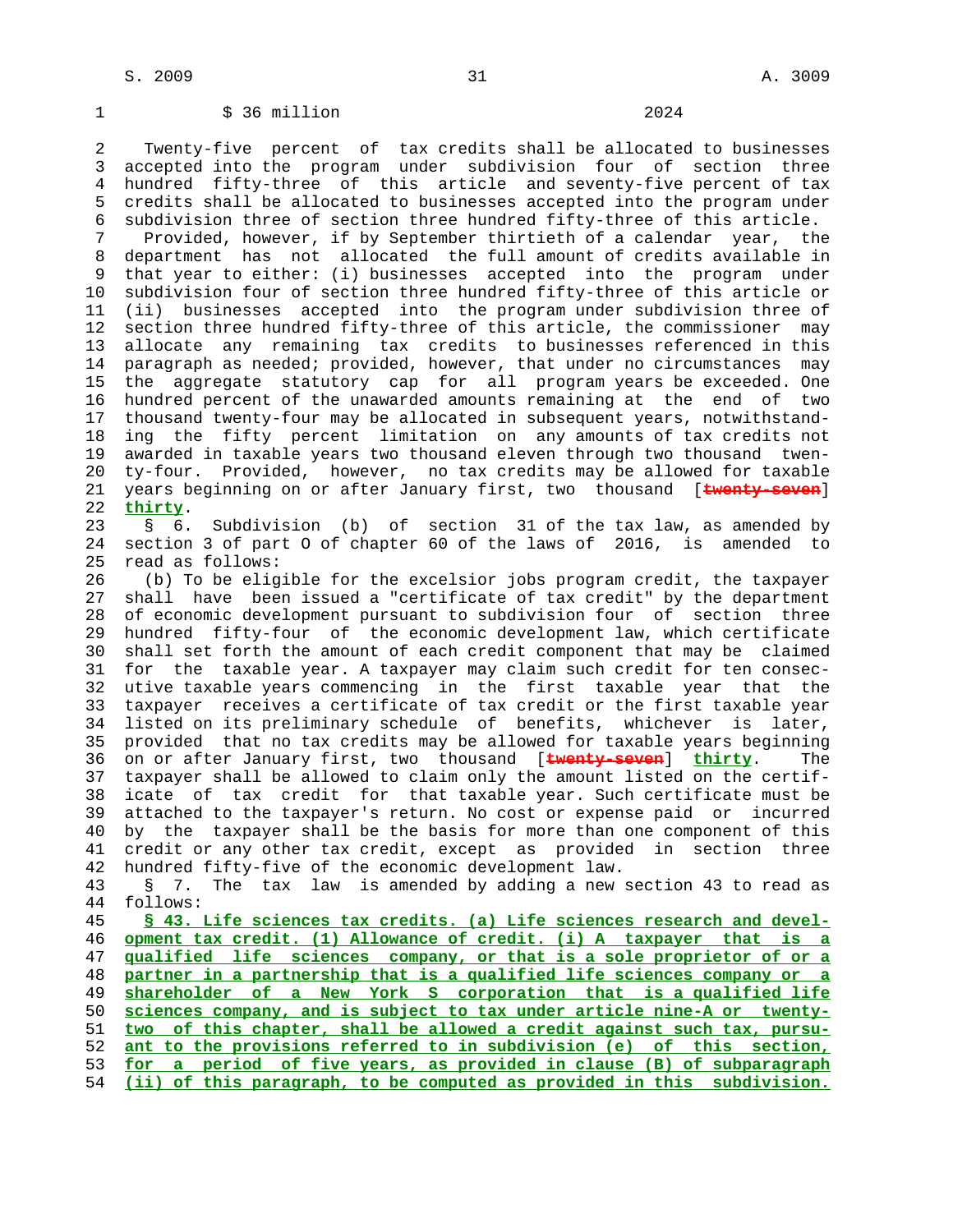$S. 2009$  and  $32$  and  $32$  and  $32$  and  $3009$ 

**Such credit may be claimed in the taxable year specified on the certif- icate of tax credit issued to the qualified life sciences company. (ii)(A) For a qualified life sciences company that employs ten or more persons during the taxable year, the amount of the credit shall be equal to fifteen percent of such qualified life sciences company's research and development expenditures in this state for the taxable year. For a qualified life sciences company that employs less than ten persons during the taxable year, the amount of the credit shall be equal to twenty percent of such qualified life sciences company's research and development expenditures in this state for the taxable year. (B) The credit shall be allowed only with respect to the first taxable year during which the criteria set forth in this paragraph are satis- fied, and with respect to each of the four taxable years next following (but only, with respect to each of such years, if such criteria are satisfied). Subsequent certifications of the life sciences company by the department of economic development pursuant to this subdivision shall not extend the five taxable year time limitation on the allowance of the credit set forth in the preceding sentence. (iii) The total amount of credit allowable to a qualified life sciences company, or, if the life sciences company is properly included or required to be included in a combined report, to the combined group, taken in the aggregate, shall not exceed five hundred thousand dollars. If the life sciences company is a partner in a partnership or sharehold- er of a New York S corporation, then the total amount of credit allow- able shall be applied at the entity level, so that the total amount of credit allowable to all the partners or shareholders of each such enti- ty, taken in the aggregate, does not exceed five hundred thousand dollars. (iv) No research and development expenditures made by the life sciences company and used either as the basis for the allowance of the credit provided for pursuant to this subdivision or used in the calcu- lation of the credit provided pursuant to this subdivision shall be used to claim any other credit allowed pursuant to this chapter or be used in the calculation of any other credit allowed pursuant to this chapter. (2) Maximum amount of credits. The aggregate amount of tax credits allowed under this subdivision to taxpayers subject to tax under arti- cles nine-A and twenty-two of this chapter in any taxable year shall be ten million dollars, and shall be allotted from the funds available for tax credits under article seventeen of the economic development law. Such aggregate amount of credits shall be allocated by the department of economic development among taxpayers in order of priority based upon the date of filing an application for allocation of life sciences research and development tax credit with such department. If the total amount of allocated credits applied for in any particular year exceeds the aggre- gate amount of tax credits allowed for such year under this subdivision, such excess shall be treated as having been applied for on the first day of the subsequent year. (b) Angel investor tax credit. (1) Allowance of credit. (i) A taxpayer that is a qualified angel investor, or that is a sole proprietor of or a partner in a partnership that is a qualified angel investor or a share- holder of a New York S corporation that is a qualified angel investor, and is subject to tax under article nine-A or twenty-two of this chap- ter, shall be allowed a credit against such tax, pursuant to the provisions referred to in subdivision (e) of this section, for a period**

**of ten years, to be computed as provided in this subdivision. Such**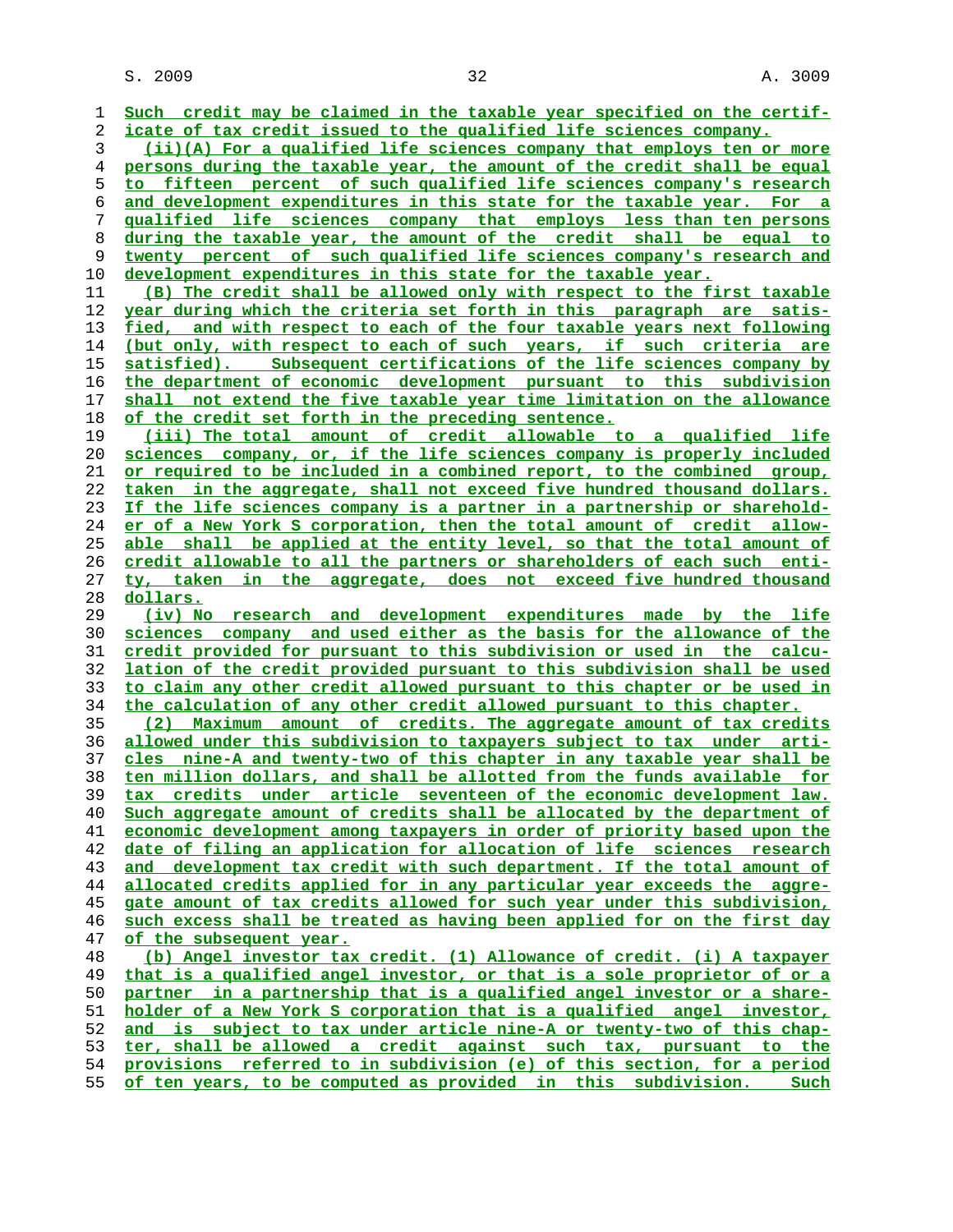S. 2009 2009 23 33

| 1  | credit shall be claimed in the taxable year specified on the certificate      |
|----|-------------------------------------------------------------------------------|
| 2  | of angel investment issued to the qualified angel investor.                   |
| 3  | (ii) The amount of the credit shall be equal to twenty-five percent of        |
| 4  | each angel investment made during the taxable year.                           |
| 5  | (iii) The total amount of credit allowable to a qualified angel inves-        |
| 6  | tor, or, if the qualified angel investor is properly included or              |
| 7  | required to be included in a combined report, to the combined group,          |
| 8  | taken in the aggregate, shall not exceed two hundred fifty thousand           |
| 9  | <u>dollars. If the angel investor is a partner in a partnership or share-</u> |
| 10 | holder of a New York S corporation, then the total amount of credit           |
|    | allowable shall be applied at the entity level, so that the total amount      |
| 11 |                                                                               |
| 12 | of credit allowable to all the partners or shareholders of each such          |
| 13 | entity, taken in the aggregate, does not exceed two hundred fifty thou-       |
| 14 | sand dollars.                                                                 |
| 15 | (iv) No investment made by the taxpayer and used either as the basis          |
| 16 | for the allowance of the credit provided for pursuant to this subdivi-        |
| 17 | sion or used in the calculation of the credit provided pursuant to this       |
| 18 | subdivision shall be used to claim any other credit allowed pursuant to       |
| 19 | this chapter or used in the calculation of any other credit allowed           |
| 20 | pursuant to this chapter.                                                     |
| 21 | (2) Recapture. (i) If the certificate of angel investment of an angel         |
| 22 | investor issued by the department of economic development under this          |
| 23 | section is revoked by such department because the investment made by the      |
| 24 | <u>angel investor does not meet the eligibility requirements set forth in</u> |
| 25 | this section and in regulation, the amount of credit described in this        |
| 26 | subdivision and claimed by such angel investor prior to that revocation       |
| 27 | shall be added back as tax in the taxable year in which any such revoca-      |
| 28 | tion becomes final.                                                           |
| 29 | (ii) Where a taxpayer sells, transfers or otherwise disposes of corpo-        |
| 30 | rate stock, a partnership interest or other ownership interest arising        |
| 31 | <u>from the making of an angel investment that was the basis, in whole or</u> |
| 32 | in part, for the allowance of the credit provided for under this subdi-       |
| 33 | vision, or where an investment that was the basis for such allowance is,      |
|    | in whole or in part, recovered by such taxpayer, and such disposition or      |
| 34 |                                                                               |
| 35 | <u>recovery occurs during the taxable year or within forty-eight months</u>   |
| 36 | from the close of the taxable year with respect to which such credit is       |
| 37 | allowed, the taxpayer shall add back as tax, with respect to the taxable      |
| 38 | year in which the disposition or recovery described above occurred, the       |
| 39 | amount of the credit originally claimed by the taxpayer.                      |
| 40 | (3) Maximum amount of credits. The aggregate amount of tax credits            |
| 41 | allowed under this subdivision to taxpayers subject to tax under arti-        |
| 42 | cles nine-A and twenty-two of this chapter in any taxable year shall be       |
| 43 | five million dollars. Such aggregate amount of credits shall be allo-         |
| 44 | cated by the department of economic development among taxpayers in order      |
| 45 | of priority based upon the date of filing an application for allocation       |
| 46 | of angel investor tax credit with such department. If the total amount        |
| 47 | of allocated credits applied for in any particular year exceeds the           |
| 48 | aggregate amount of tax credits allowed for such year under this subdi-       |
| 49 | vision, such excess shall be treated as having been applied for on the        |
| 50 | first day of the subsequent year.                                             |
| 51 | (c) Definitions. As used in this section the following terms shall            |
| 52 | have the following meanings:                                                  |
| 53 | (1) "Angel investment" means an investment in the form of a contrib-          |
| 54 | ution to the capital of the qualified life sciences company, provided         |
| 55 | that such investment is at risk and is not secured or quaranteed. An          |
| 56 | "angel investment" does not include any loans, or investments in hedge        |
|    |                                                                               |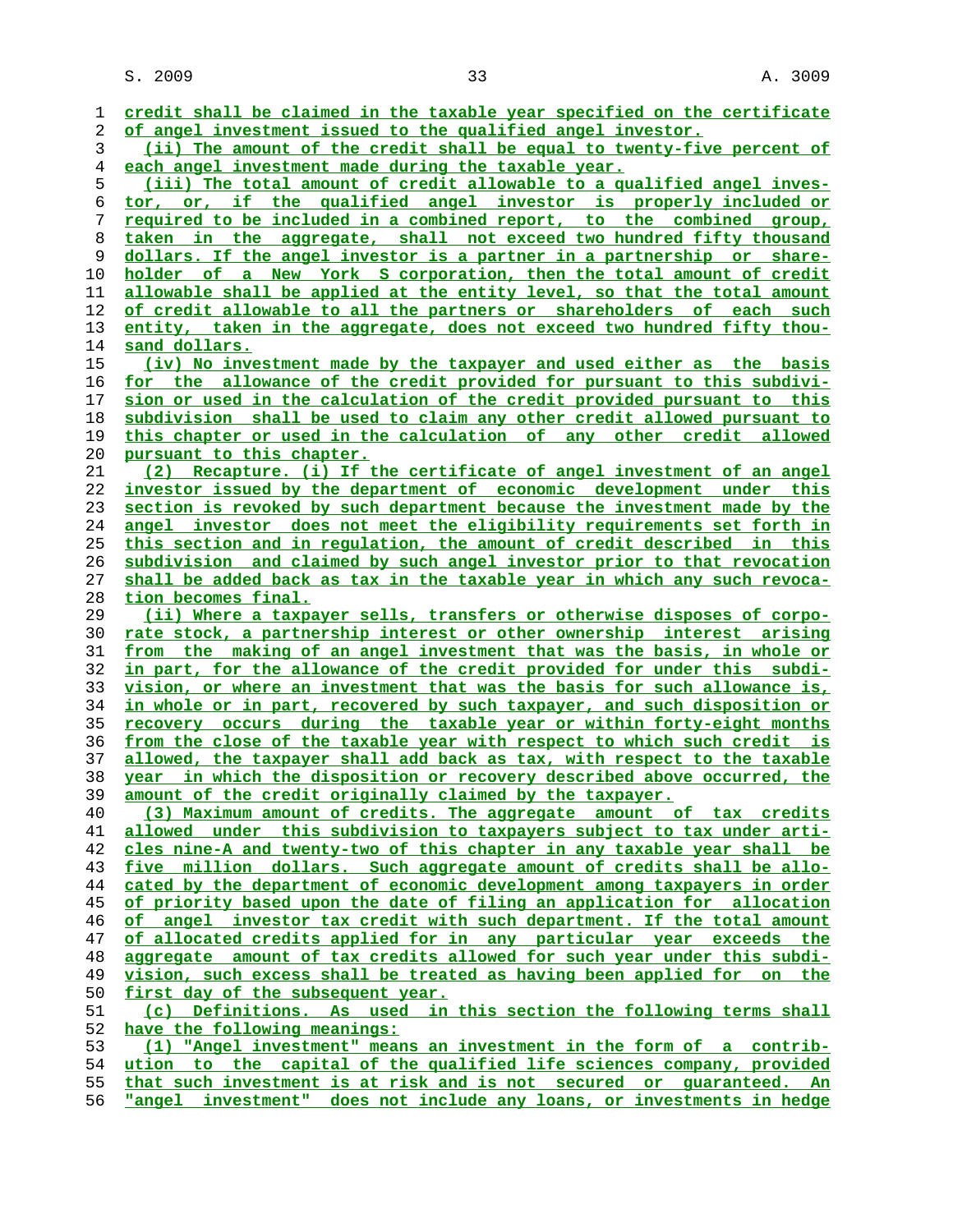$S. 2009$  and  $34$  and  $34$  and  $34$  and  $3009$ 

**funds or commodity funds with institutional investors or with invest- ments in a business involved in retail, real estate, professional services, gaming or financial services. (2) "Angel investor" means an accredited investor, as defined by the United State Securities and Exchange Commission pursuant to section seventy-seven-b of title fifteen of the United States Code, or a network of accredited investors, that reviews new or proposed businesses for potential investment and that may seek active involvement, such as consulting and mentoring, in a life sciences company. "Angel investor" does not include a person controlling, directly or indirectly, fifty percent or more of the life sciences company invested in by the angel investor or who is involved in the life sciences company in a full-time professional capacity, and does not include a corporation of which such life sciences company is a direct or indirect subsidiary, as defined in section two hundred eight of this chapter. (3) "Certificate of angel investment" means the document issued to a qualified angel investor by the department of economic development for each angel investment made by the qualified angel investor, after the department or economic development has verified that such angel investor has met all applicable criteria in this section to be eligible for the angel investor tax credit allowed under subdivision (b) of this section, including but not limited to certifying that the life sciences company in which the angel investor has made such investment is a qualified life sciences company. The certificate shall be issued annually if such criteria are satisfied and shall specify the exact amount of each angel investment made by the angel investor and the amount of the tax credit that may be claimed by such angel investor, pursuant to subdivision (b) of this section, and shall specify the taxable year in which such credit may be claimed. (4) "Certificate of tax credit" means the document issued to a quali- fied life sciences company by the department of economic development, after the department of economic development has verified that such life sciences company has met all applicable criteria in this section to be eligible for the life sciences research and development tax credit allowed under subdivision (a) of this section, including but not limited to verifying that the life sciences company is a new business. The certificate shall be issued annually if such criteria are satisfied and shall specify the exact amount of the life sciences research and devel- opment tax credit that may be claimed by such qualified life sciences company, pursuant to subdivision (a) of this section, and shall specify the taxable year in which such credit may be claimed. (5) "New business" means any business that qualifies as a new business under either paragraph (f) of subdivision one of section two hundred ten-B or paragraph ten of subsection one of section six hundred six of this chapter. (6) "Qualified angel investor" means an angel investor certified by the department of economic development as an angel investor. (7) "Qualified life sciences company" means a life sciences company, as defined in subdivision eleven of section three hundred fifty-two of the economic development law, that has been certified by the department of economic development as a life sciences company and is a new busi- ness. Provided that, for purposes of the angel investor tax credit provided pursuant to subdivision (b) of this section, a qualified life sciences company shall at the time that the angel investor makes an initial angel investment in such life sciences company employ twenty or fewer persons during the taxable year and shall have had, during the**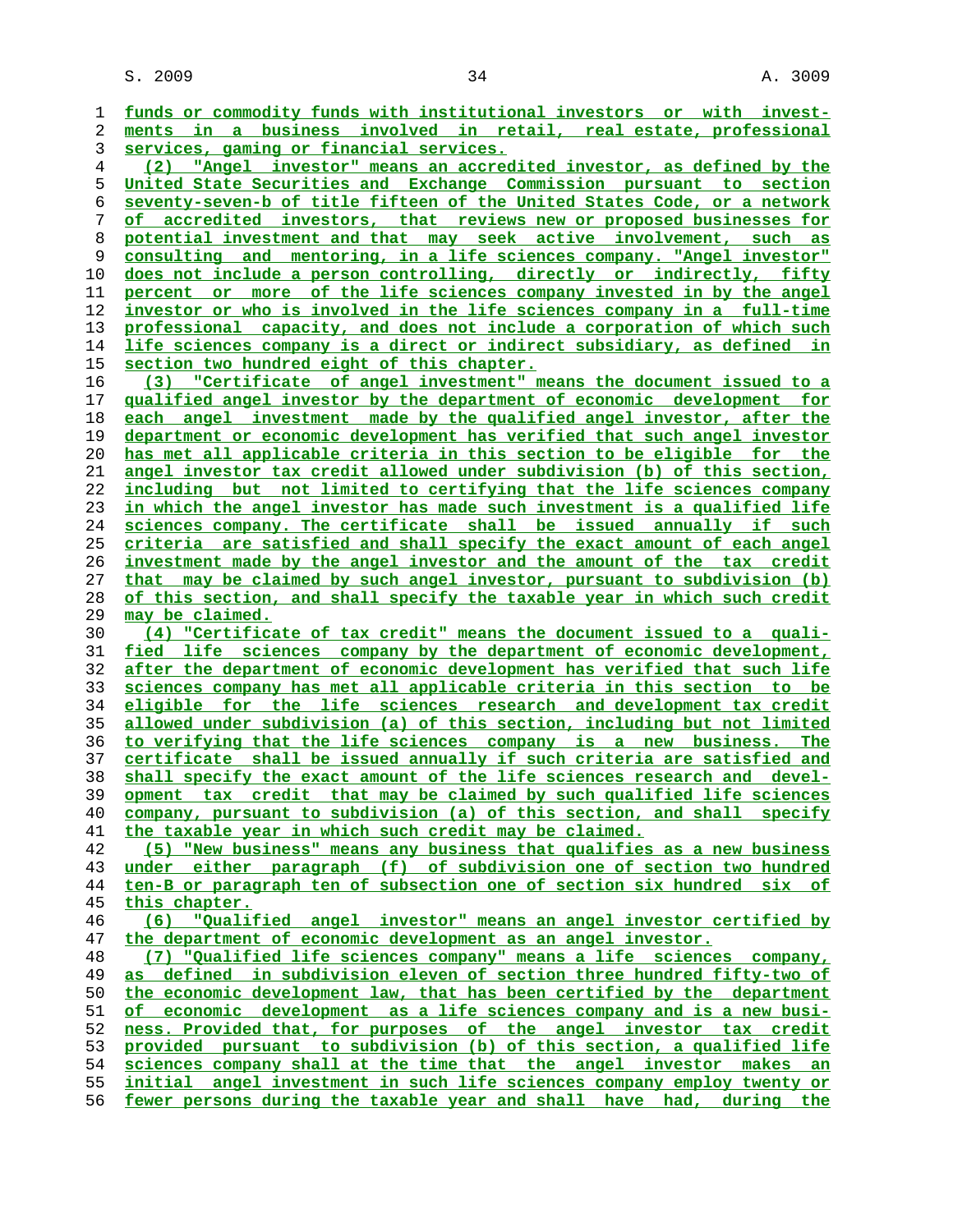**immediately preceding taxable year, gross receipts of not greater than five hundred thousand dollars. Provided however, for purposes of the credits authorized under this section, the department of economic devel- opment shall not certify as a life sciences company any corporation, partnership, limited partnership, or other entity that has been within the immediately preceding sixty months a related person to an entity that is a life sciences company or an entity that is engaged in scien- tific research and development as defined in subdivision twenty-two of section three hundred fifty-two of the economic development law. (8) "Research and development expenditures" means qualified research expenses as defined in subsection (b) of section 41 of the internal revenue code but excluding wages, provided, however, that such qualified research expenses shall not include amounts under subparagraph (B) of paragraph 1 of subsection (b) of section 41 of the internal revenue code and as further described in paragraph 3 of subsection (b) of section 41 of the internal revenue code. If section 41 of the internal revenue code has expired, then the research and development expenses shall be calcu- lated as if the federal research and development credit structure and definition in effect in section 41 in federal tax year two thousand nine were still in effect. (9) "Related person" means a related person as defined in subparagraph (c) of paragraph three of subsection (b) of section 465 of the internal revenue code. For this purpose, a "related person" shall include an entity that would have qualified as a "related person" if it had not been dissolved, liquidated, merged with another entity or otherwise ceased to exist or operate. (d)(1) For purposes of this section, in order to be eligible for the life sciences research and development tax credit allowed under subdivi- sion (a) of this section, a life sciences company must be issued a certificate of tax credit by the department of economic development. The department of economic development shall verify that such life sciences company has met all applicable eligibility criteria in this section before issuing a certificate of tax credit, including but not limited to verifying that the life sciences company is a new business. (2) For purposes of this section, in order to be eligible for the angel investor tax credit allowed under subdivision (b) of this section, an angel investor must be issued a certificate of angel investment by the department of economic development for each angel investment for which the credit is claimed. The department of economic development shall verify that such angel investor has met all applicable eligibility criteria in this section before issuing a certificate of angel invest- ment, including but not limited to certifying that the life sciences company in which the angel investor has made such investment is a quali- fied life sciences company. (3) The commissioner of economic development, after consulting with the commissioner, shall promulgate regulations by October thirty-first, two thousand seventeen to establish procedures for the allocation of tax credits allowed under this section. Such rules and regulations shall include provisions describing the application process for each credit, the due dates for such applications, the eligibility standards for qual- ified life sciences companies, the standards which shall be used to evaluate the applications, the documentation that will be provided to taxpayers to substantiate to the department the amount of tax credits allocated to such taxpayers, and such other provisions as deemed neces- sary and appropriate. Notwithstanding any other provisions to the contrary in the state administrative procedure act, such rules and regu-**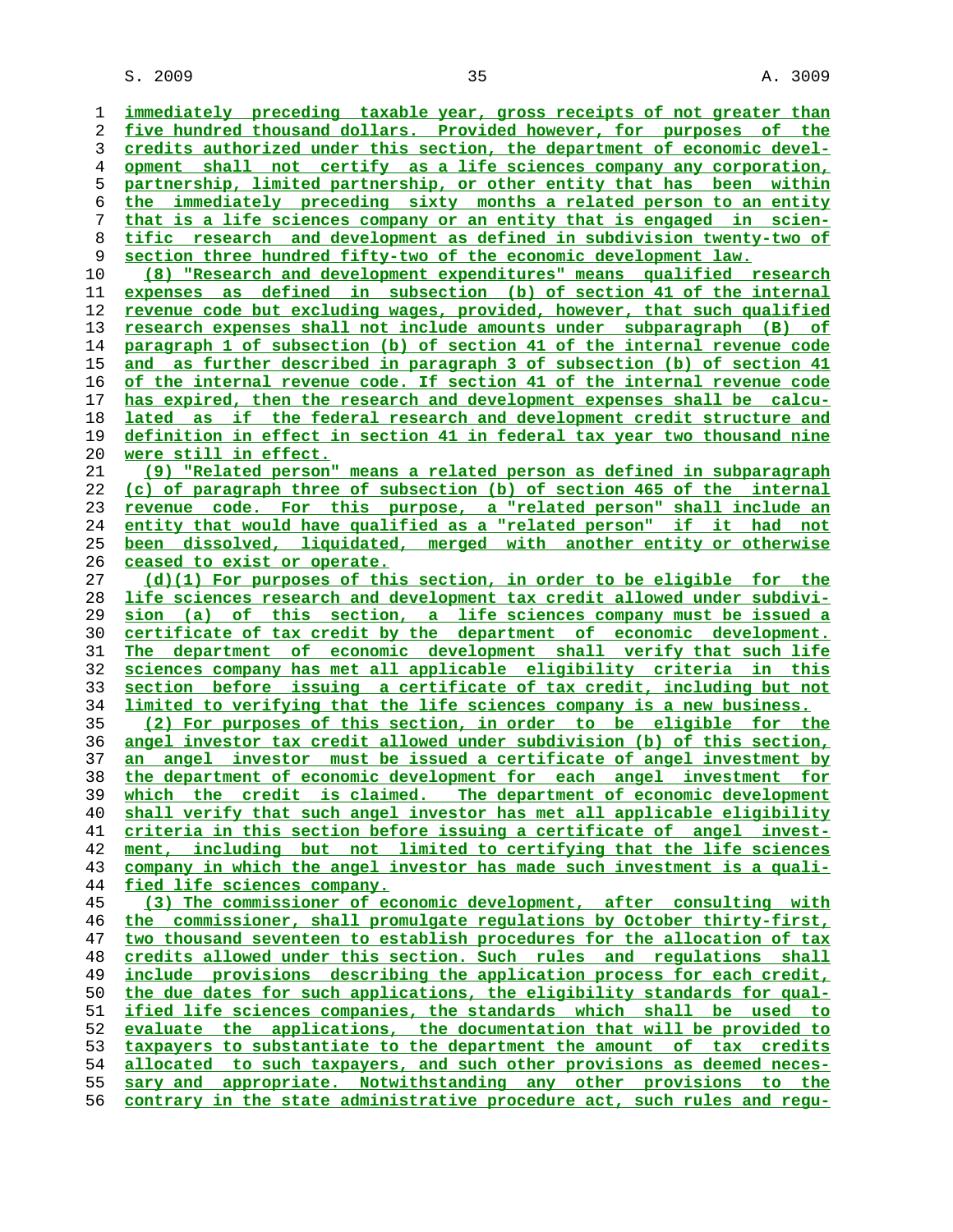$S. 2009$  36  $A. 3009$ 

| 1  | lations may be adopted on an emergency basis if necessary to meet such          |
|----|---------------------------------------------------------------------------------|
| 2  | October thirty-first, two thousand seventeen deadline.                          |
| 3  | (e) Cross-references. For application of the credits provided for in            |
| 4  | this section, see the following provisions of this chapter:                     |
| 5  | (1) article 9-A: section 210-B: subdivision 52.                                 |
| 6  | (2) article 22: section 606: subsection (hhh).                                  |
| 7  | (f) Notwithstanding any provision of this chapter, (i) employees and            |
| 8  | officers of the department of economic development and the department           |
| 9  | shall be allowed and are directed to share and exchange information             |
| 10 | regarding the credits applied for, allowed, or claimed pursuant to this         |
| 11 | section and taxpayers who are applying for credits or who are claiming          |
| 12 | credits, including information contained in or derived from credit claim        |
| 13 | forms submitted to the department and applications for certification            |
| 14 | submitted to the department of economic development, and (ii) the               |
| 15 | <u>commissioner and the commissioner of the department of economic develop-</u> |
| 16 | ment may release the names and addresses of any taxpayer claiming these         |
| 17 | credits and the amount of the credit earned by the taxpayer. Provided,          |
| 18 | however, if a taxpayer claims either of these credits because it is a           |
| 19 | member of a limited liability company or a partner in a partnership,            |
| 20 | only the amount of credit earned by the entity and not the amount of            |
| 21 | credit claimed by the taxpayer may be released.                                 |
| 22 | (q) For purposes of the credits allowed under this section, the number          |
| 23 | of persons employed by a qualified life sciences company during the             |
| 24 | taxable year shall be determined by ascertaining the number of such             |
| 25 | individuals employed full-time by such company, excluding general execu-        |
| 26 | tive officers, on the thirty-first day of March, the thirtieth day of           |
| 27 | June, the thirtieth day of September and the thirty-first day of Decem-         |
| 28 | ber during each taxable year, by adding together the number of such             |
| 29 | individuals ascertained on each of such dates and dividing the sum so           |
| 30 | obtained by the number of such dates occurring within such taxable year.        |
| 31 | An individual employed full-time means an employee in a job consisting          |
| 32 | of at least thirty-five hours per week, or two or more employees who are        |
| 33 | in jobs that together constitute the equivalent of a job of at least            |
| 34 | thirty-five hours per week (full-time equivalent).                              |
| 35 | § 8. Section 210-B of the tax law is amended by adding a new subdivi-           |
| 36 | sion 52 to read as follows:                                                     |
| 37 | 52. Life sciences tax credits. (a) Life sciences research and develop-          |
| 38 | ment tax credit. (1) Allowance of credit. A taxpayer that is eligible           |
| 39 | pursuant to subdivision (a) of section forty-three of this chapter shall        |
| 40 | be allowed a credit to be computed as provided in such subdivision              |
| 41 | against the tax imposed by this article.                                        |
| 42 | (2) Application of credit. The credit allowed under this paragraph for          |
| 43 | any taxable year shall not reduce the tax due for such year to less than        |
| 44 | the amount prescribed in paragraph (d) of subdivision one of section two        |
| 45 | hundred ten of this article. Provided, however, that if the amount of           |
| 46 | the credit allowable under this paragraph for any taxable year reduces          |
| 47 | the tax to such amount or if the taxpayer otherwise pays tax based on           |
| 48 | the fixed dollar minimum amount, the excess shall be treated as an over-        |
| 49 | payment of tax to be credited or refunded in accordance with the                |
| 50 | provisions of section one thousand eighty-six of this chapter. Provided,        |
| 51 | further, the provisions of subsection (c) of section one thousand eight-        |
| 52 | y-eight of this chapter notwithstanding, no interest shall be paid ther-        |
| 53 | eon.                                                                            |
| 54 | (b) Angel investor tax credit. (1) Allowance of credit. A taxpayer              |
|    |                                                                                 |

**that is eligible pursuant to subdivision (b) of section forty-three of**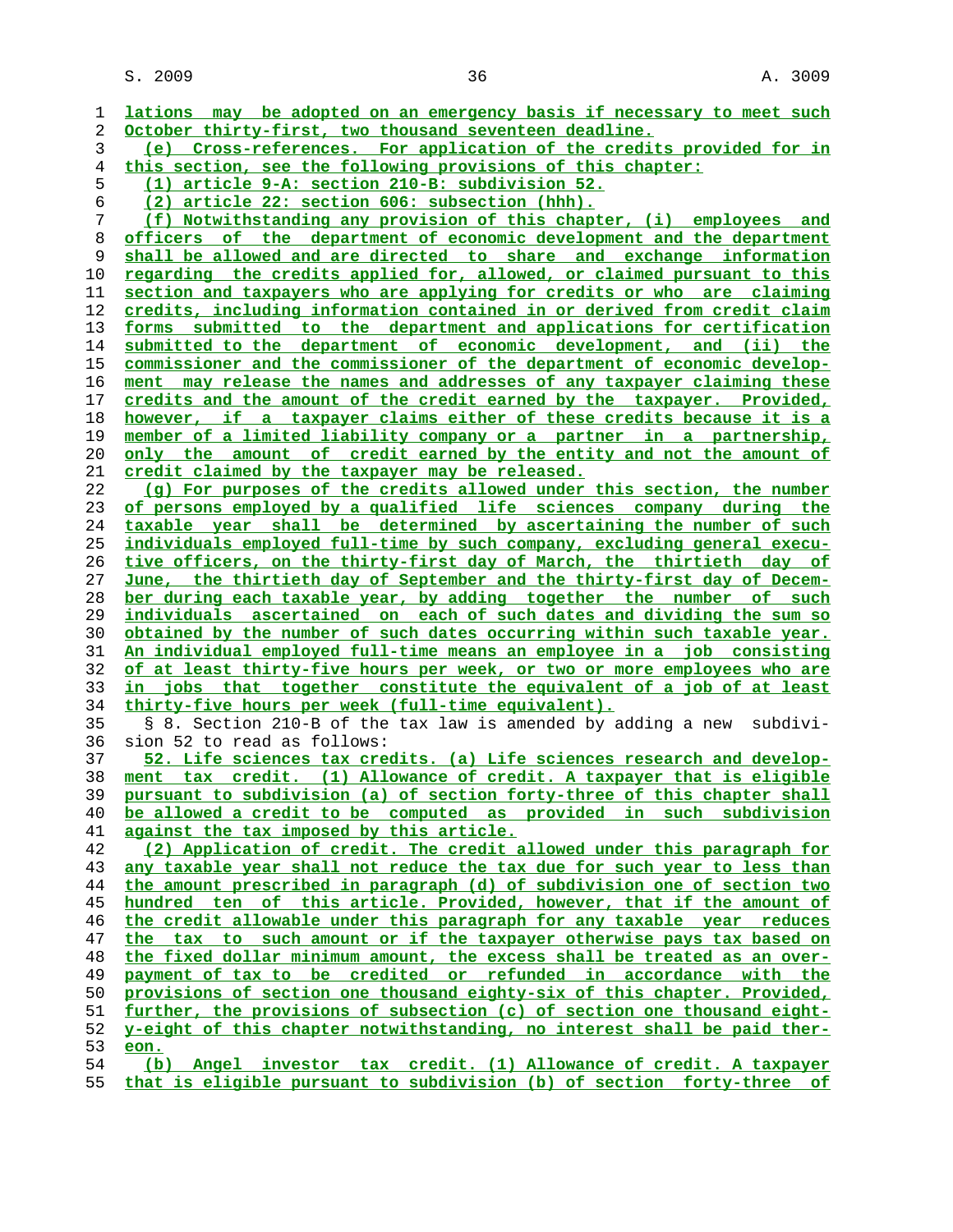$S. 2009$  and  $37$  and  $37$  and  $3009$ 

| ı  | this chapter shall be allowed a credit to be computed as provided in     |
|----|--------------------------------------------------------------------------|
| 2  | such subdivision against the tax imposed by this article.                |
| 3  | (2) Application of credit. The credit allowed under this paragraph for   |
| 4  | any taxable year shall not reduce the tax due for such year to less than |
| 5  | the amount prescribed in paragraph (d) of subdivision one of section two |
| 6  | hundred ten of this article. Provided, however, that if the amount of    |
| 7  | the credit allowable under this paragraph for any taxable year reduces   |
| 8  | the tax to such amount or if the taxpayer otherwise pays tax based on    |
| 9  | the fixed dollar minimum amount, the excess shall be treated as an over- |
| 10 | payment of tax to be credited or refunded in accordance with the         |
| 11 | provisions of section one thousand eighty-six of this chapter. Provided, |
| 12 | further, the provisions of subsection (c) of section one thousand eight- |
| 13 | y-eight of this chapter notwithstanding, no interest shall be paid ther- |
| 14 | eon.                                                                     |
| 15 | 9. Section 606 of the tax law is amended by adding a new subsection<br>S |
| 16 | (hhh) to read as follows:                                                |
| 17 | (hhh) Life sciences tax credits. (1) Life sciences research and          |
| 18 | development tax credit. (A) Allowance of credit. A taxpayer who is       |
| 19 | eligible pursuant to subdivision (a) of section forty-three of this      |
| 20 | chapter shall be allowed a credit to be computed as provided in such     |
| 21 | subdivision against the tax imposed by this article.                     |
| 22 | (B) Application of credit. If the amount of the credit allowable under   |
| 23 | this paragraph for any taxable year exceeds the taxpayer's tax for such  |
| 24 | year, the excess shall be treated as an overpayment of tax to be credit- |
| 25 | ed or refunded as provided in section six hundred eighty-six of this     |
| 26 | article, provided, however, that no interest shall be paid thereon.      |
| 27 | (2) Angel investor tax credit. (A) A taxpayer who is eligible pursuant   |
| 28 | to subdivision (b) of section forty-three of this chapter shall be       |
| 29 | allowed a credit to be computed as provided in such subdivision against  |
| 30 | the tax imposed by this article.                                         |
| 31 | (B) Application of credit. If the amount of the credit allowable under   |
| 32 | this paragraph for any taxable year exceeds the taxpayer's tax for such  |
| 33 | year, the excess shall be treated as an overpayment of tax to be credit- |
| 34 | ed or refunded as provided in section six hundred eighty-six of this     |
| 35 | article, provided, however, that no interest shall be paid thereon.      |
| 36 | § 10. Subparagraph (B) of paragraph 1 of subsection (i) of section 606   |
| 37 | of the tax law is amended by adding two new clauses (xliii) and (xliv)   |
| 38 | to read as follows:                                                      |
| 39 | (xliii) Life sciences research and Mmount of credit under paragraph      |
| 40 | development tax credit under<br>(a) of subdivision fifty-two of          |
| 41 | paragraph one of subsection (hhh)<br>section two hundred ten-B           |
|    |                                                                          |
| 42 | (xliv) Angel investor tax<br>Amount of credit under paragraph            |
| 43 | credit under paragraph two of<br>(b) of subdivision fifty-two of         |
| 44 | subsection (hhh)<br>section two hundred ten-B                            |
| 45 | § 11. This act shall take effect immediately, and shall apply to taxa-   |
| 46 | ble years beginning on or after January 1, 2018.                         |
|    |                                                                          |
| 47 | PART L                                                                   |
| 48 | Section 1. Section 441 of the economic development law, as added by      |
| 49 | section 1 of part 0 of chapter 59 of the laws of 2015, is amended to     |
| 50 | read as follows:                                                         |
|    | $\sim + \frac{1}{2} \times 1 \times 1$<br>$D - 5$                        |

 51 § 441. Definitions. As used in this article, the following terms shall 52 have the following meanings: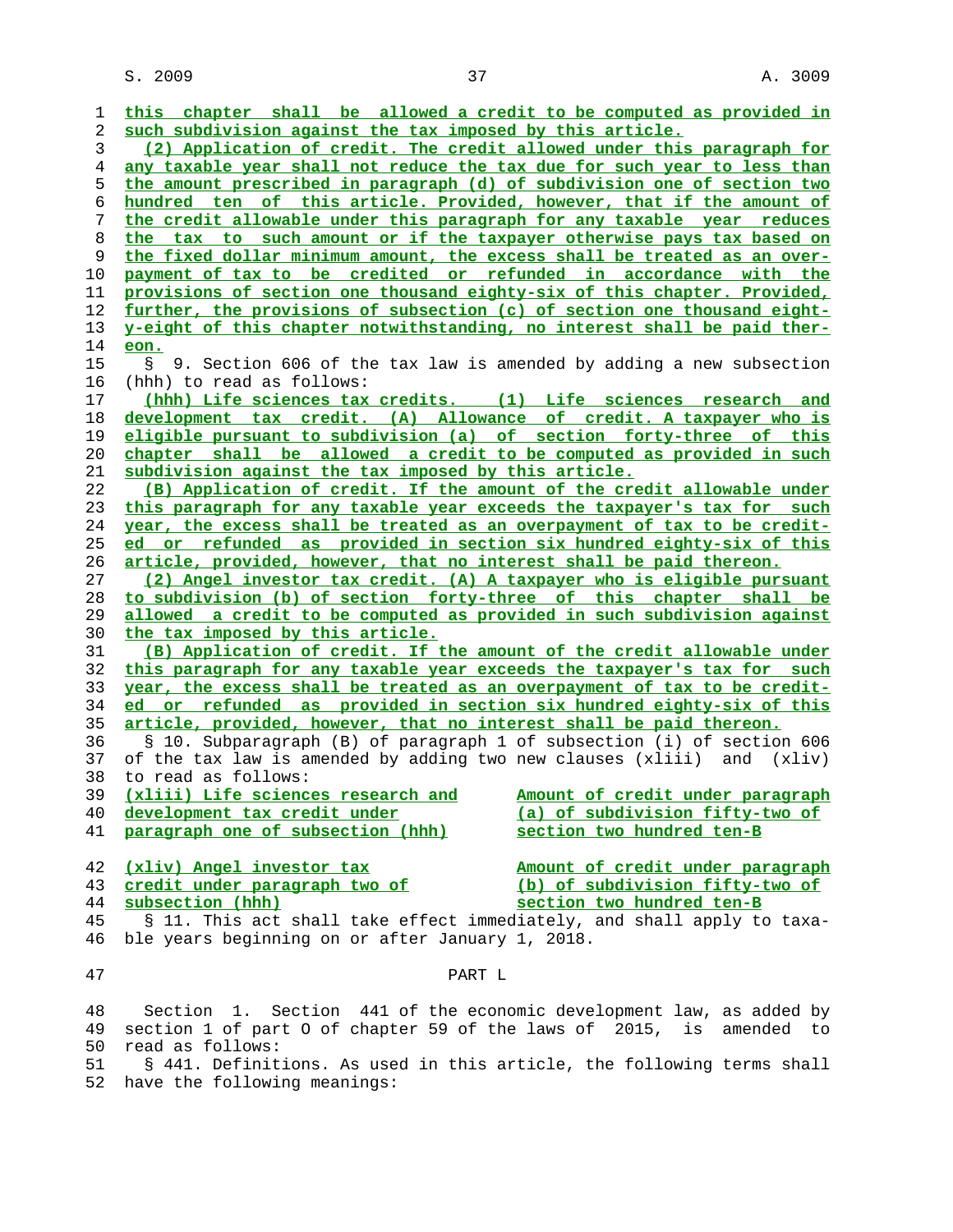$S. 2009$  and  $38$  and  $3009$  and  $3009$ 

 1 1. "Approved provider" means an entity meeting such criteria as shall 2 be established by the commissioner in rules and regulations promulgated 3 pursuant to this article, that may provide eligible training to employ- 4 ees of a business entity participating in the employee training incen- 5 tive program; provided that, for internship programs, the business enti- 6 ty shall be an approved provider or an approved provider in contract 7 with such business entity. Such criteria shall ensure that any approved 8 provider possess adequate credentials to provide the training described 9 in an application by a business entity to the commissioner to partic- 10 ipate in the employee training incentive program. 11 2. "Commissioner" means the commissioner of economic development. 12 3. "Eligible training" means (a) training provided by an approved 13 provider that is: 14 (i) to upgrade, retrain or improve the productivity of employees; 15 (ii) provided to employees [**filling net new jobs, or to existing** 16 **employees**] in connection with a significant capital investment by a 17 participating business entity; 18 (iii) determined by the commissioner to satisfy a business need on the 19 part of a participating business entity; 20 (iv) not designed to train or upgrade skills as required by a federal 21 or state entity; 22 (v) not training the completion of which may result in the awarding of 23 a license or certificate required by law in order to perform a job func- 24 tion; and 25 (vi) not culturally focused training; or 26 (b) an internship program in advanced technology **or life sciences** 27 approved by the commissioner and provided by an approved provider, on or 28 after August first, two thousand fifteen, to provide employment and 29 experience opportunities for current students, recent graduates, and 30 recent members of the armed forces. 31 4.[**"Net new job" means a job created in this state that:** 32 **(a) is new to the state;** 33 **(b) has not been transferred from employment with another business** 34 **located in this state through an acquisition, merger, consolidation or** 35 **other reorganization of businesses or the acquisition of assets of** 36 **another business, and has not been transferred from employment with a** 37 **related person in this state;** 38 **(c) is either a full-time wage-paying job or equivalent to a full-time** 39 **wage-paying job requiring at least thirty-five hours per week;** 40 **(d) is filled for more than six months;** 41 **(e) is filled by a person who has received eligible training; and** 42 **(f) is comprised of tasks the performance of which required the person** 43 **filling the job to undergo eligible training.**] **"Life sciences" means the** 44 **field of biotechnology, pharmaceuticals, biomedical technologies, life** 45 **systems technologies, health informatics, health robotics or biomedical** 46 **devices. "Life sciences company" is a business entity or an organization** 47 **or institution that devotes the majority of its efforts in the various** 48 **stages of research, development, technology transfer and commercializa-** 49 **tion related to any life sciences field.** 50 5. "Significant capital investment" means a capital investment [**of at** 51 **least one million dollars**] in new business processes or equipment**, the** 52 **cost of which is equal to or exceeds ten dollars for every one dollar of** 53 **tax credit allowed to an eligible business entity under this program** 54 **pursuant to subdivision fifty of section two hundred ten-B or subsection**

55 **(ddd) of section six hundred six of the tax law**.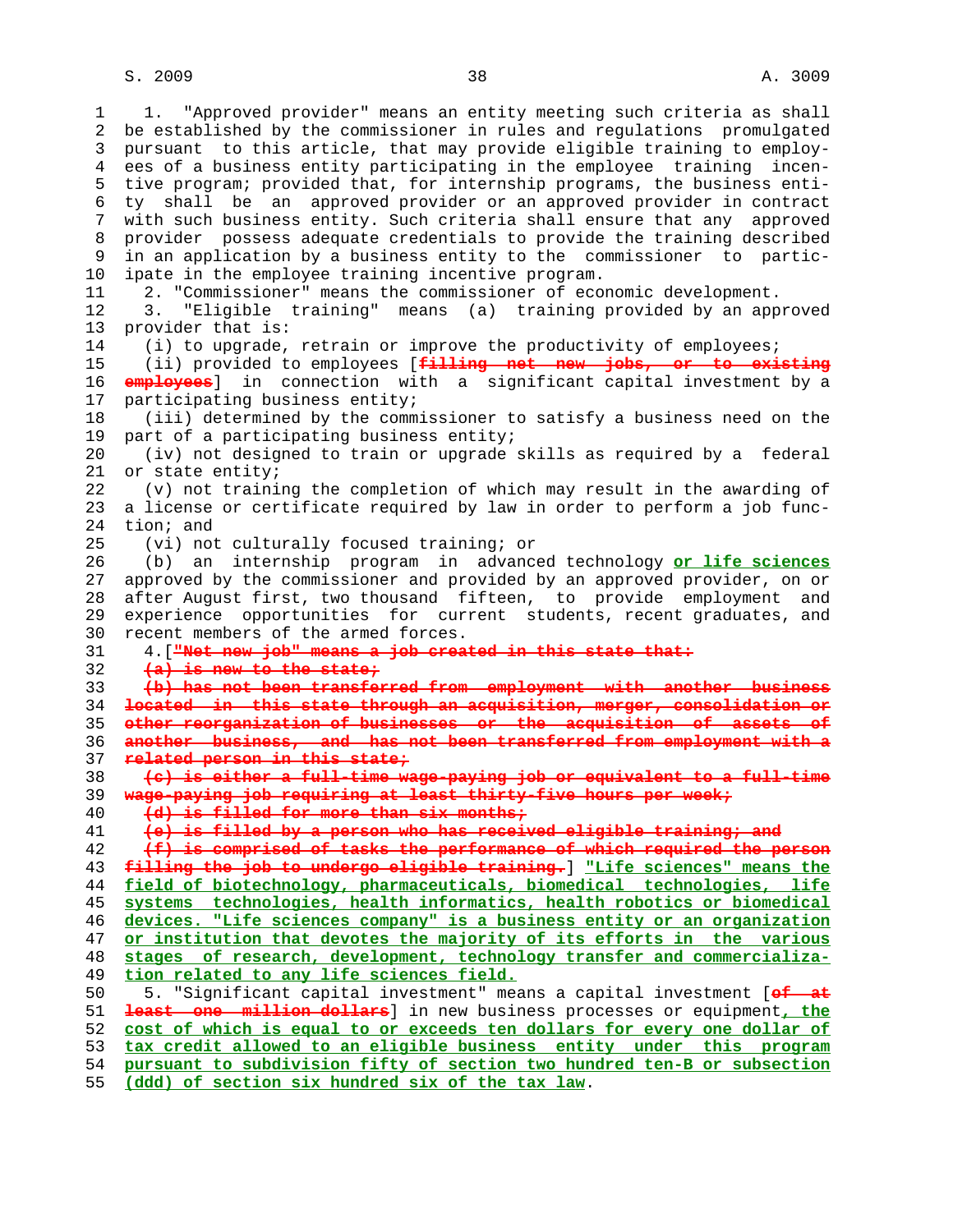1 6. "Strategic industry" means an industry in this state, as estab- 2 lished by the commissioner in regulations promulgated pursuant to this 3 article, based upon the following criteria: 4 (a) shortages of workers trained to work within the industry; 5 (b) technological disruption in the industry, requiring significant 6 capital investment for existing businesses to remain competitive; 7 (c) the ability of businesses in the industry to relocate outside of 8 the state in order to attract talent;<br>9 (d) the potential to recruit mi 9 (d) the potential to recruit minorities and women to be trained to 10 work in the industry in which they are traditionally underrepresented; 11 (e) the potential to create jobs in economically distressed areas, 12 which shall be based on criteria indicative of economic distress, 13 including poverty rates, numbers of persons receiving public assistance, 14 and unemployment rates; or 15 (f) such other criteria as shall be developed by the commissioner in 16 consultation with the commissioner of labor. 17 § 2. Section 442 of the economic development law, as added by section 18 1 of part O of chapter 59 of the laws of 2015, is amended to read as 19 follows: 20 § 442. Eligibility criteria. In order to participate in the employee 21 training incentive program, a business entity must satisfy the following 22 criteria: 23 1. (a) The business entity must operate in the state predominantly in 24 a strategic industry; 25 (b) The business entity must demonstrate that it is obtaining eligible 26 training from an approved provider; 27 (c) The business entity must [**create at least ten net new jobs or**] 28 make a significant capital investment in connection with the eligible 29 training; and 30 (d) The business entity must be in compliance with all worker 31 protection and environmental laws and regulations. In addition, the 32 business entity may not owe past due state taxes or local property 33 taxes; or 34 2. (a) The business entity, or an approved provider in contract with 35 such business entity, must be approved by the commissioner to provide 36 eligible training in the form of an internship program in advanced tech- 37 nology **or at a life sciences company** pursuant to paragraph (b) of subdi- 38 vision three of section four hundred forty-one of this article; 39 (b) The business entity must be located in the state; 40 (c) The business entity must be in compliance with all worker 41 protection and environmental laws and regulations. In addition, the 42 business entity must not have past due state taxes or local property 43 taxes; 44 (d) The internship program shall not displace regular employees; 45 (e) The business entity must have less than one hundred employees; and 46 (f) Participation of an individual in an internship program shall not 47 last more than a total of twelve months. 48 § 3. This act shall take effect immediately. 49 PART M 50 Section 1. Paragraph 5 of subdivision (a) of section 24 of the tax 51 law, as amended by chapter 420 of the laws of 2016, is amended to read 52 as follows:

 53 (5) For the period two thousand fifteen through two thousand [**nine-** 54 **teen**] **twenty-two**, in addition to the amount of credit established in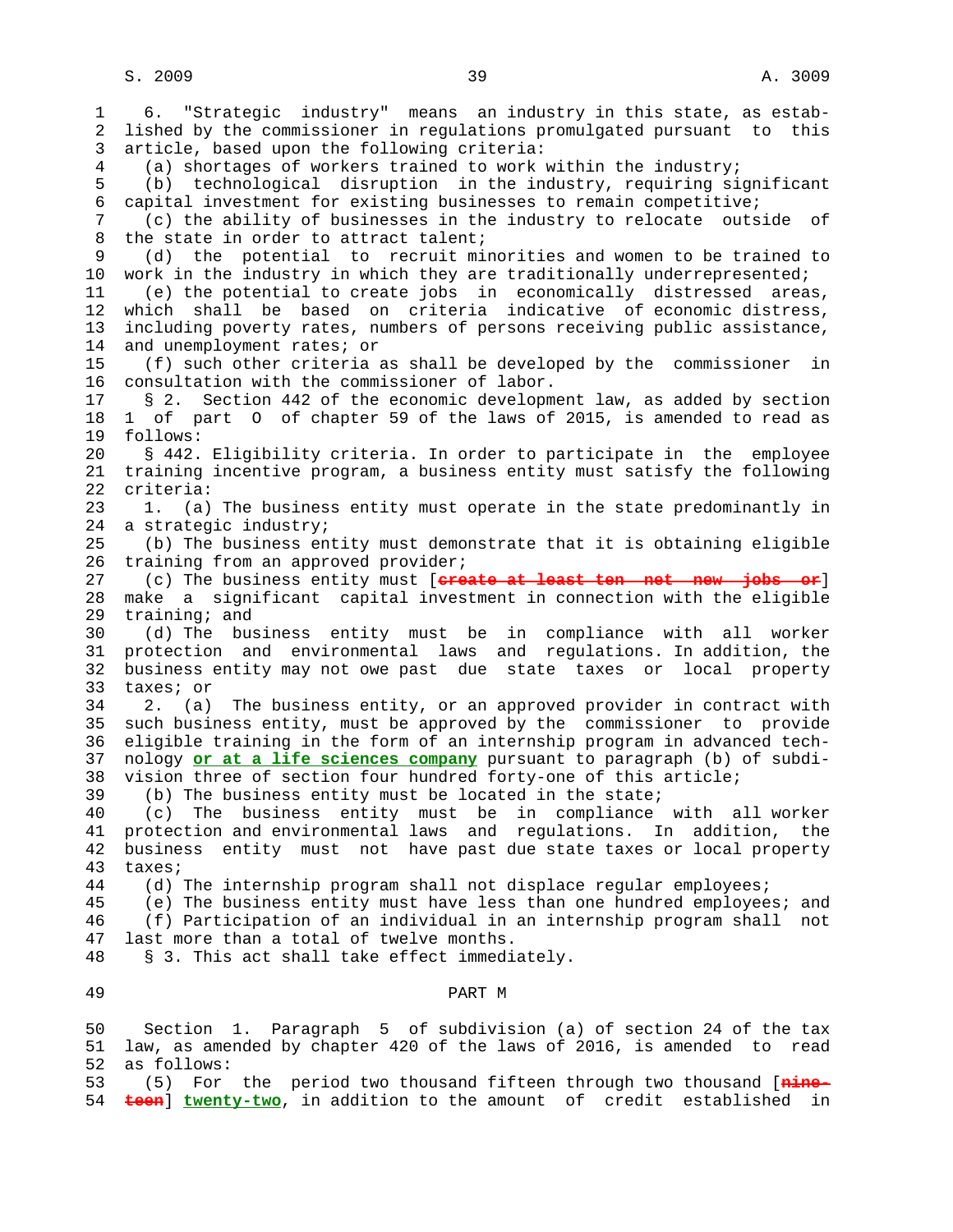1 paragraph two of this subdivision, a taxpayer shall be allowed a credit 2 equal to the product (or pro rata share of the product, in the case of a 3 member of a partnership) of ten percent and the amount of wages or sala- 4 ries paid to individuals directly employed (excluding those employed as 5 writers, directors, music directors, producers and performers, including 6 background actors with no scripted lines) by a qualified film production 7 company or a qualified independent film production company for services 8 performed by those individuals in one of the counties specified in this paragraph in connection with a qualified film with a minimum budget of 10 five hundred thousand dollars. For purposes of this additional credit, 11 the services must be performed in one or more of the following counties: 12 Albany, Allegany, Broome, Cattaraugus, Cayuga, Chautauqua, Chemung, 13 Chenango, Clinton, Columbia, Cortland, Delaware, Dutchess, Erie, Essex, 14 Franklin, Fulton, Genesee, Greene, Hamilton, Herkimer, Jefferson, Lewis, 15 Livingston, Madison, Monroe, Montgomery, Niagara, Oneida, Onondaga, 16 Ontario, Orange, Orleans, Oswego, Otsego, Putnam, Rensselaer, Saratoga, 17 Schenectady, Schoharie, Schuyler, Seneca, St. Lawrence, Steuben, 18 [**Suffolk,**] Sullivan, Tioga, Tompkins, Ulster, Warren, Washington, Wayne, 19 Wyoming, or Yates. The aggregate amount of tax credits allowed pursuant 20 to the authority of this paragraph shall be five million dollars each 21 year during the period two thousand fifteen through two thousand [**nine-** 22 **teen**] **twenty-two** of the annual allocation made available to the program 23 pursuant to paragraph four of subdivision (e) of this section. Such 24 aggregate amount of credits shall be allocated by the governor's office 25 for motion picture and television development among taxpayers in order 26 of priority based upon the date of filing an application for allocation 27 of film production credit with such office. If the total amount of allo- 28 cated credits applied for under this paragraph in any year exceeds the 29 aggregate amount of tax credits allowed for such year under this para- 30 graph, such excess shall be treated as having been applied for on the 31 first day of the next year. If the total amount of allocated tax credits 32 applied for under this paragraph at the conclusion of any year is less 33 than five million dollars, the remainder shall be treated as part of the 34 annual allocation made available to the program pursuant to paragraph 35 four of subdivision (e) of this section. However, in no event may the 36 total of the credits allocated under this paragraph and the credits 37 allocated under paragraph five of subdivision (a) of section thirty-one 38 of this article exceed five million dollars in any year during the peri- 39 od two thousand fifteen through two thousand [**nineteen**] **twenty-two**.

 40 § 2. Paragraph 4 of subdivision (e) of section 24 of the tax law, as 41 amended by section 1-a of part P of chapter 60 of the laws of 2016, is 42 amended to read as follows:

 43 (4) Additional pool 2 - The aggregate amount of tax credits allowed in 44 subdivision (a) of this section shall be increased by an additional four 45 hundred twenty million dollars in each year starting in two thousand ten 46 through two thousand [**nineteen**] **twenty-two** provided however, seven 47 million dollars of the annual allocation shall be available for the 48 empire state film post production credit pursuant to section thirty-one 49 of this article in two thousand thirteen and two thousand fourteen and 50 twenty-five million dollars of the annual allocation shall be available 51 for the empire state film post production credit pursuant to section 52 thirty-one of this article in each year starting in two thousand fifteen 53 through two thousand [**nineteen**] **twenty-two**. This amount shall be allo- 54 cated by the governor's office for motion picture and television devel- 55 opment among taxpayers in accordance with subdivision (a) of this 56 section. If the commissioner of economic development determines that the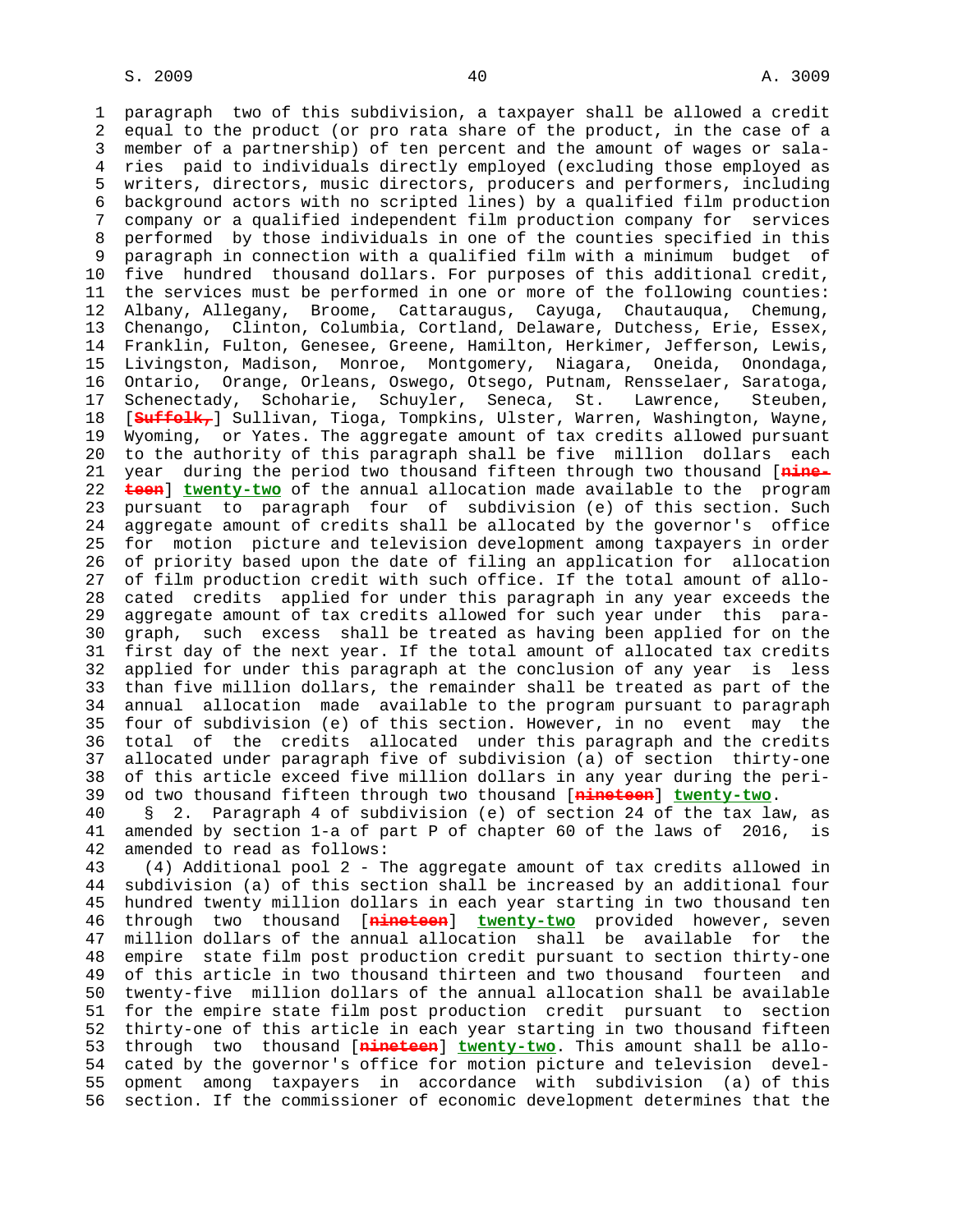1 aggregate amount of tax credits available from additional pool 2 for the 2 empire state film production tax credit have been previously allocated, 3 and determines that the pending applications from eligible applicants 4 for the empire state film post production tax credit pursuant to section 5 thirty-one of this article is insufficient to utilize the balance of 6 unallocated empire state film post production tax credits from such 7 pool, the remainder, after such pending applications are considered, 8 shall be made available for allocation in the empire state film tax 9 credit pursuant to this section, subdivision twenty of section two 10 hundred ten-B and subsection (gg) of section six hundred six of this 11 chapter. Also, if the commissioner of economic development determines 12 that the aggregate amount of tax credits available from additional pool 13 2 for the empire state film post production tax credit have been previ- 14 ously allocated, and determines that the pending applications from 15 eligible applicants for the empire state film production tax credit 16 pursuant to this section is insufficient to utilize the balance of unal- 17 located film production tax credits from such pool, then all or part of 18 the remainder, after such pending applications are considered, shall be 19 made available for allocation for the empire state film post production 20 credit pursuant to this section, subdivision thirty-two of section two 21 hundred ten-B and subsection (qq) of section six hundred six of this 22 chapter. The governor's office for motion picture and television devel- 23 opment must notify taxpayers of their allocation year and include the 24 allocation year on the certificate of tax credit. Taxpayers eligible to 25 claim a credit must report the allocation year directly on their empire 26 state film production credit tax form for each year a credit is claimed 27 and include a copy of the certificate with their tax return. In the case 28 of a qualified film that receives funds from additional pool 2, no 29 empire state film production credit shall be claimed before the later of 30 the taxable year the production of the qualified film is complete, or 31 the taxable year immediately following the allocation year for which the 32 film has been allocated credit by the governor's office for motion 33 picture and television development.

 34 § 3. Paragraph 6 of subdivision (a) of section 31 of the tax law, as 35 amended by section 2 of part JJ of chapter 59 of the laws of 2014, is 36 amended to read as follows:

 37 (6) For the period two thousand fifteen through two thousand [**nine-** 38 **teen**] **twenty-two**, in addition to the amount of credit established in 39 paragraph two of subdivision (a) of this section, a taxpayer shall be 40 allowed a credit equal to the product (or pro rata share of the product, 41 in the case of a member of a partnership) of ten percent and the amount 42 of wages or salaries paid to individuals directly employed (excluding 43 those employed as writers, directors, music directors, producers and 44 performers, including background actors with no scripted lines) for 45 services performed by those individuals in one of the counties specified 46 in this paragraph in connection with the post production work on a qual- 47 ified film with a minimum budget of five hundred thousand dollars at a 48 qualified post production facility in one of the counties listed in this 49 paragraph. For purposes of this additional credit, the services must be 50 performed in one or more of the following counties: Albany, Allegany, 51 Broome, Cattaraugus, Cayuga, Chautauqua, Chemung, Chenango, Clinton, 52 Cortland, Delaware, Erie, Essex, Franklin, Fulton, Genesee, Hamilton, 53 Herkimer, Jefferson, Lewis, Livingston, Madison, Monroe, Montgomery, 54 Niagara, Oneida, Onondaga, Ontario, Orleans, Oswego, Otsego, Schenecta- 55 dy, Schoharie, Schuyler, Seneca, St. Lawrence, Steuben, Tioga, Tompkins, 56 Wayne, Wyoming, or Yates. The aggregate amount of tax credits allowed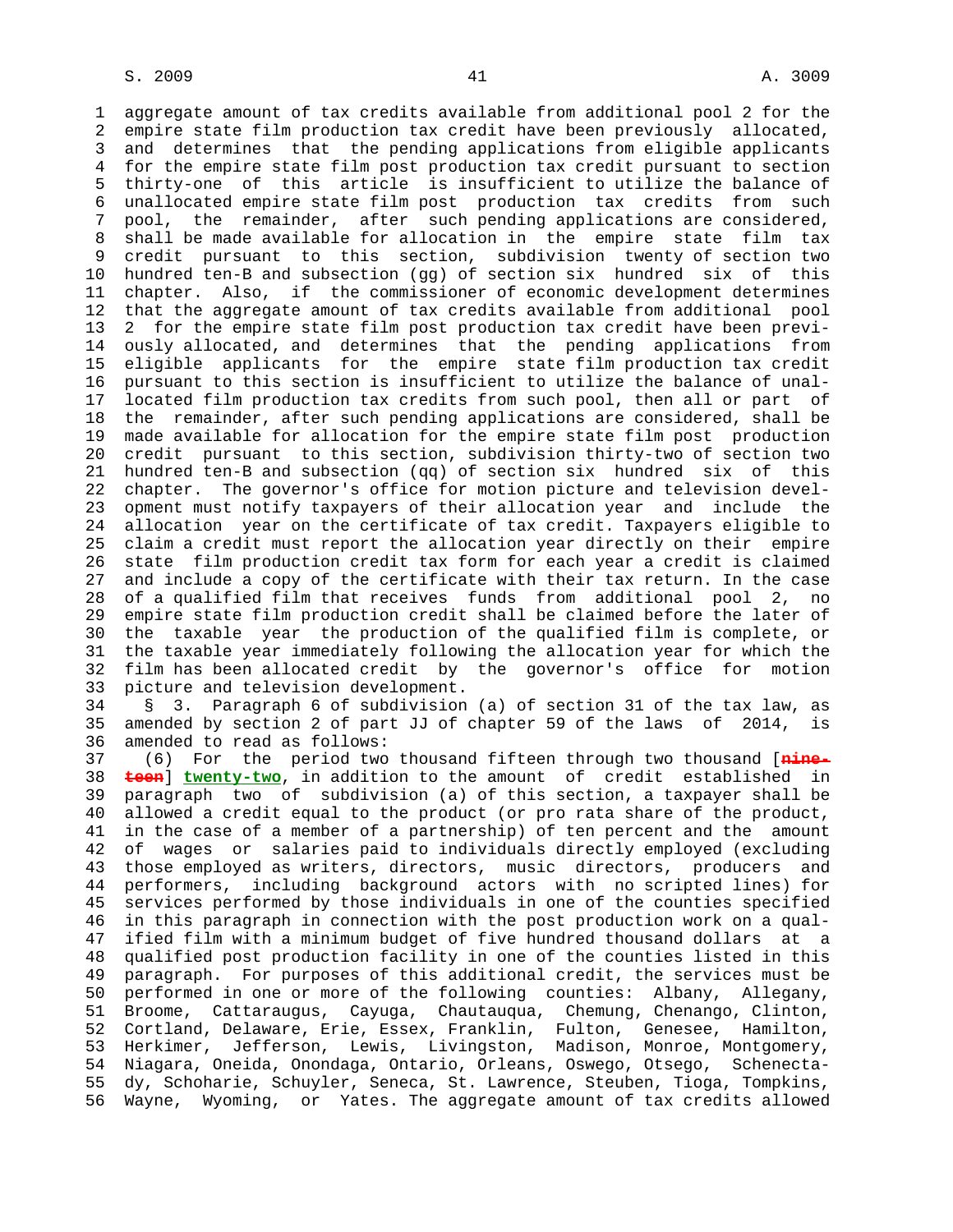1 pursuant to the authority of this paragraph shall be five million 2 dollars each year during the period two thousand fifteen through two 3 thousand [**nineteen**] **twenty-two** of the annual allocation made available 4 to the empire state film post production credit pursuant to paragraph 5 four of subdivision (e) of section twenty-four of this article. Such 6 aggregate amount of credits shall be allocated by the governor's office 7 for motion picture and television development among taxpayers in order 8 of priority based upon the date of filing an application for allocation 9 of post production credit with such office. If the total amount of allo- 10 cated credits applied for under this paragraph in any year exceeds the 11 aggregate amount of tax credits allowed for such year under this para- 12 graph, such excess shall be treated as having been applied for on the 13 first day of the next year. If the total amount of allocated tax credits 14 applied for under this paragraph at the conclusion of any year is less 15 than five million dollars, the remainder shall be treated as part of the 16 annual allocation for two thousand seventeen made available to the 17 empire state film post production credit pursuant to paragraph four of 18 subdivision (e) of section twenty-four of this article. However, in no 19 event may the total of the credits allocated under this paragraph and 20 the credits allocated under paragraph five of subdivision (a) of section 21 twenty-four of this article exceed five million dollars in any year 22 during the period two thousand fifteen through two thousand [**nineteen**] 23 **twenty-two**. 24 § 4. This act shall take effect immediately.

25 PART N

 26 Section 1. The section heading and subdivisions (a), (d) and (e) of 27 section 25-a of the labor law, the section heading and subdivisions (d) 28 and (e) as amended by section 1 of part AA of chapter 56 of the laws of 29 2015 and subdivision (a) as amended by section 1 of part VV of chapter 30 60 of the laws of 2016, are amended to read as follows:

31 Power to administer the urban youth jobs program tax credit.

 32 (a) The commissioner is authorized to establish and administer the 33 program established under this section to provide tax incentives to 34 employers for employing at risk youth in part-time and full-time posi- 35 tions. There will be [**five**] **ten** distinct pools of tax incentives. 36 Program one will cover tax incentives allocated for two thousand twelve 37 and two thousand thirteen. Program two will cover tax incentives allo- 38 cated in two thousand fourteen. Program three will cover tax incentives 39 allocated in two thousand fifteen. Program four will cover tax incen- 40 tives allocated in two thousand sixteen. Program five will cover tax 41 incentives allocated in two thousand seventeen. **Program six will cover** 42 **tax incentives allocated in two thousand eighteen. Program seven will** 43 **cover tax incentives allocated in two thousand nineteen. Program eight** 44 **will cover tax incentives allocated in two thousand twenty. Program** 45 **nine will cover tax incentives allocated in two thousand twenty-one.** 46 **Program ten will cover tax incentives allocated in two thousand twenty-** 47 **two.** The commissioner is authorized to allocate up to twenty-five 48 million dollars of tax credits under program one, ten million dollars of 49 tax credits under program two, twenty million dollars of tax credits 50 under program three, and fifty million dollars of tax credits under each 51 [**of programs four and five**] **subsequent program**.

 52 (d) To participate in the program established under this section, an 53 employer must submit an application (in a form prescribed by the commis- 54 sioner) to the commissioner after January first, two thousand twelve but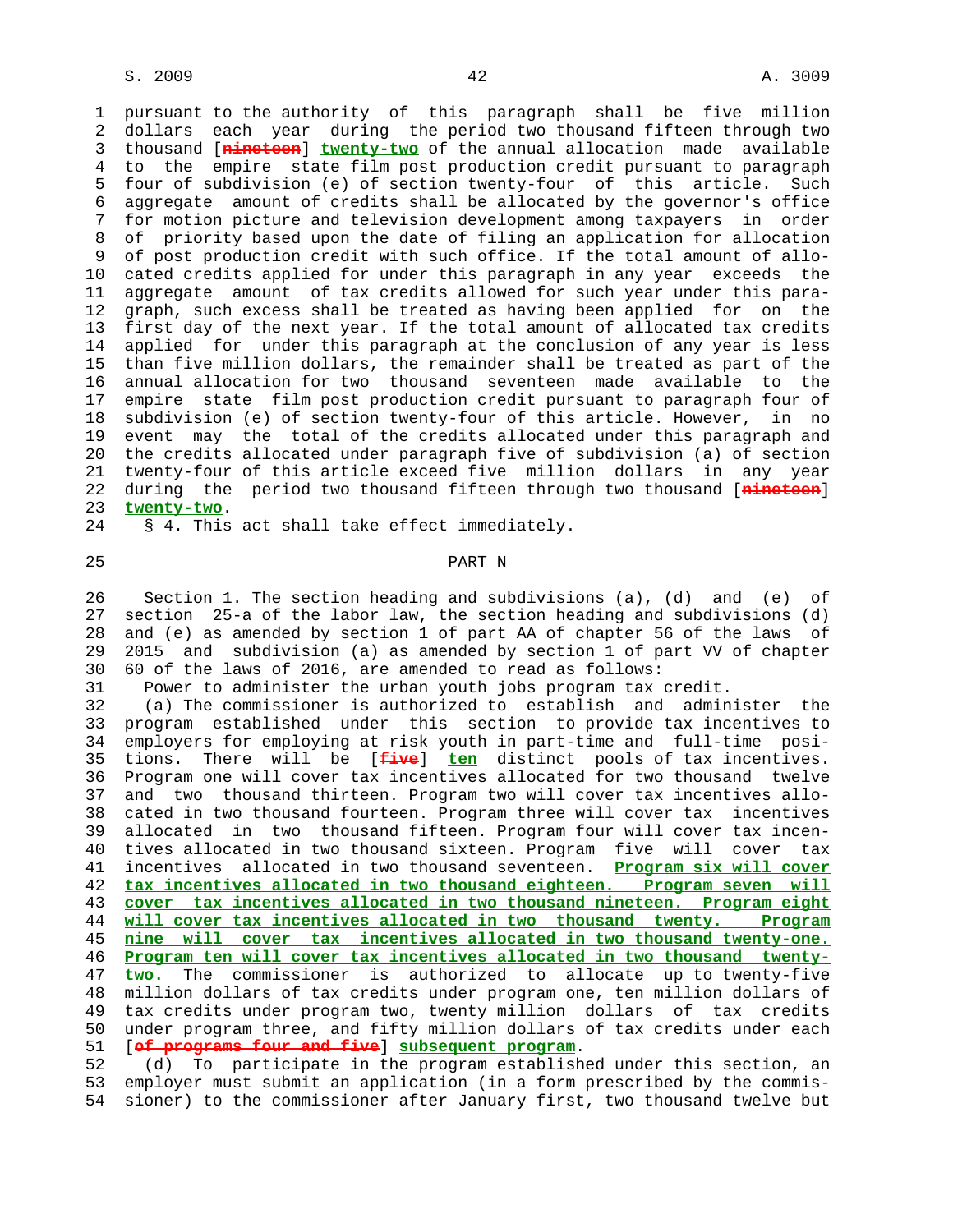1 no later than November thirtieth, two thousand twelve for program one, 2 after January first, two thousand fourteen but no later than November 3 thirtieth, two thousand fourteen for program two, after January first, 4 two thousand fifteen but no later than November thirtieth, two thousand 5 fifteen for program three, after January first, two thousand sixteen but 6 no later than November thirtieth, two thousand sixteen for program four, 7 [**and**] after January first, two thousand seventeen but no later than 8 November thirtieth, two thousand seventeen for program five**, after Janu-** 9 **ary first, two thousand eighteen but no later than November thirtieth,** 10 **two thousand eighteen for program six, after January first, two thousand** 11 **nineteen but no later than November thirtieth, two thousand nineteen for** 12 **program seven, after January first, two thousand twenty but no later** 13 **than November thirtieth, two thousand twenty for program eight, after** 14 **January first, two thousand twenty-one but no later than November thir-** 15 **tieth, two thousand twenty-one for program nine, and after January** 16 **first, two thousand twenty-two but no later than November thirtieth, two** 17 **thousand twenty-two for program ten**. The qualified employees must start 18 their employment on or after January first, two thousand twelve but no 19 later than December thirty-first, two thousand twelve for program one, 20 on or after January first, two thousand fourteen but no later than 21 December thirty-first, two thousand fourteen for program two, on or 22 after January first, two thousand fifteen but no later than December 23 thirty-first, two thousand fifteen for program three, on or after Janu- 24 ary first, two thousand sixteen but no later than December thirty-first, 25 two thousand sixteen for program four, [**and**] on or after January first, 26 two thousand seventeen but no later than December thirty-first, two 27 thousand seventeen for program five**, after January first, two thousand** 28 **eighteen but no later than December thirty-first, two thousand eighteen** 29 **for program six, after January first, two thousand nineteen but no later** 30 **than December thirty-first, two thousand nineteen for program seven,** 31 **after January first, two thousand twenty but no later than December** 32 **thirty-first, two thousand twenty for program eight, after January** 33 **first, two thousand twenty-one but no later than December thirty-first,** 34 **two thousand twenty-one for program nine, and after January first, two** 35 **thousand twenty-two but no later than December thirty-first, two thou-** 36 **sand twenty-two for program ten**. The commissioner shall establish 37 guidelines and criteria that specify requirements for employers to 38 participate in the program including criteria for certifying qualified 39 employees. Any regulations that the commissioner determines are neces- 40 sary may be adopted on an emergency basis notwithstanding anything to 41 the contrary in section two hundred two of the state administrative 42 procedure act. Such requirements may include the types of industries 43 that the employers are engaged in. The commissioner may give preference 44 to employers that are engaged in demand occupations or industries, or in 45 regional growth sectors, including those identified by the regional 46 economic development councils, such as clean energy, healthcare, 47 advanced manufacturing and conservation. In addition, the commissioner 48 shall give preference to employers who offer advancement and employee 49 benefit packages to the qualified individuals. 50 (e) If, after reviewing the application submitted by an employer, the

 51 commissioner determines that such employer is eligible to participate in 52 the program established under this section, the commissioner shall issue 53 the employer a certificate of eligibility that establishes the employer 54 as a qualified employer. The certificate of eligibility shall specify 55 the maximum amount of tax credit that the employer will be allowed to 56 claim **and the program year under which it can be claimed**.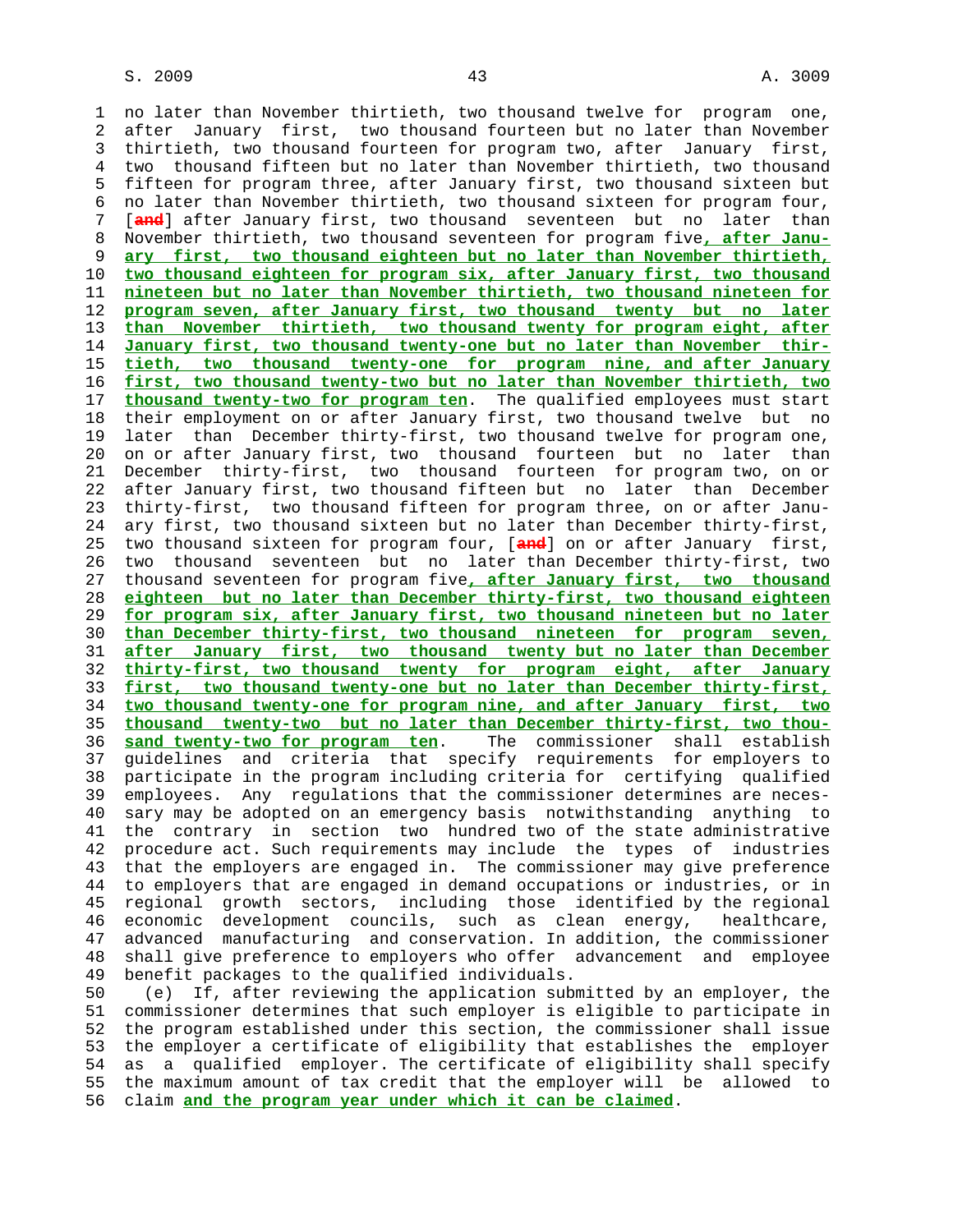1 § 2. The subdivision heading of subdivision 36 of section 210-B of the 2 tax law, as amended by section 2 of part AA of chapter 56 of the laws of 3 2015, is amended to read as follows: 4 [**Urban**] **New York** youth jobs program tax credit. 5 § 3. The subsection heading of subsection (tt) of section 606 of the 6 tax law, as amended by section 3 of part AA of chapter 56 of the laws of 7 2015, is amended to read as follows: 8 [**Urban**] **New York** youth jobs program tax credit. 9 § 4. Clause (xxxiii) of subparagraph (B) of paragraph 1 of subsection 10 (i) of section 606 of the tax law, as amended by section 4 of part AA of 11 chapter 56 of the laws of 2015, is amended to read as follows: 12 (xxxiii) [**Urban**] **New York** youth Amount of credit under 13 jobs program tax credit subdivision thirty-six 14 of section two hundred ten-B 15 § 5. This act shall take effect immediately. 16 PART O 17 Section 1. Subdivision 6 of section 187-b of the tax law, as amended 18 by section 1 of part G of chapter 59 of the laws of 2013, is amended to 19 read as follows: 20 6. Termination. The credit allowed by subdivision two of this section 21 shall not apply in taxable years beginning after December thirty-first, 22 two thousand [**seventeen**] **twenty-two**. 23 § 2. Paragraph (f) of subdivision 30 of section 210-B of the tax law, 24 as added by section 17 of part A of chapter 59 of the laws of 2014, is 25 amended to read as follows: 26 (f) Termination. The credit allowed by paragraph (b) of this subdivi- 27 sion shall not apply in taxable years beginning after December thirty- 28 first, two thousand [**seventeen**] **twenty-two**. 29 § 3. Paragraph 6 of subsection (p) of section 606 of the tax law, as 30 amended by section 3 of part G of chapter 59 of the laws of 2013, is 31 amended to read as follows: 32 (6) Termination. The credit allowed by this subsection shall not apply 33 in taxable years beginning after December thirty-first, two thousand 34 [**seventeen**] **twenty-two**. 35 § 4. This act shall take effect immediately. 36 PART P 37 Section 1. Subparagraph (i) of paragraph (b) of subdivision 1 of 38 section 210-B of the tax law, as amended by section 31 of part T of 39 chapter 59 of the laws of 2015, is amended to read as follows: 40 (i) A credit shall be allowed under this subdivision with respect to 41 tangible personal property and other tangible property, including build- 42 ings and structural components of buildings, which are: depreciable 43 pursuant to section one hundred sixty-seven of the internal revenue 44 code, have a useful life of four years or more, are acquired by purchase 45 as defined in section one hundred seventy-nine (d) of the internal 46 revenue code, have a situs in this state and are (A) principally used by 47 the taxpayer in the production of goods by manufacturing, processing, 48 assembling, refining, mining, extracting, farming, agriculture, horti-

 49 culture, floriculture, viticulture or commercial fishing, (B) industrial 50 waste treatment facilities or air pollution control facilities, used in 51 the taxpayer's trade or business, (C) research and development property, 52 or (D) principally used in the ordinary course of the taxpayer's trade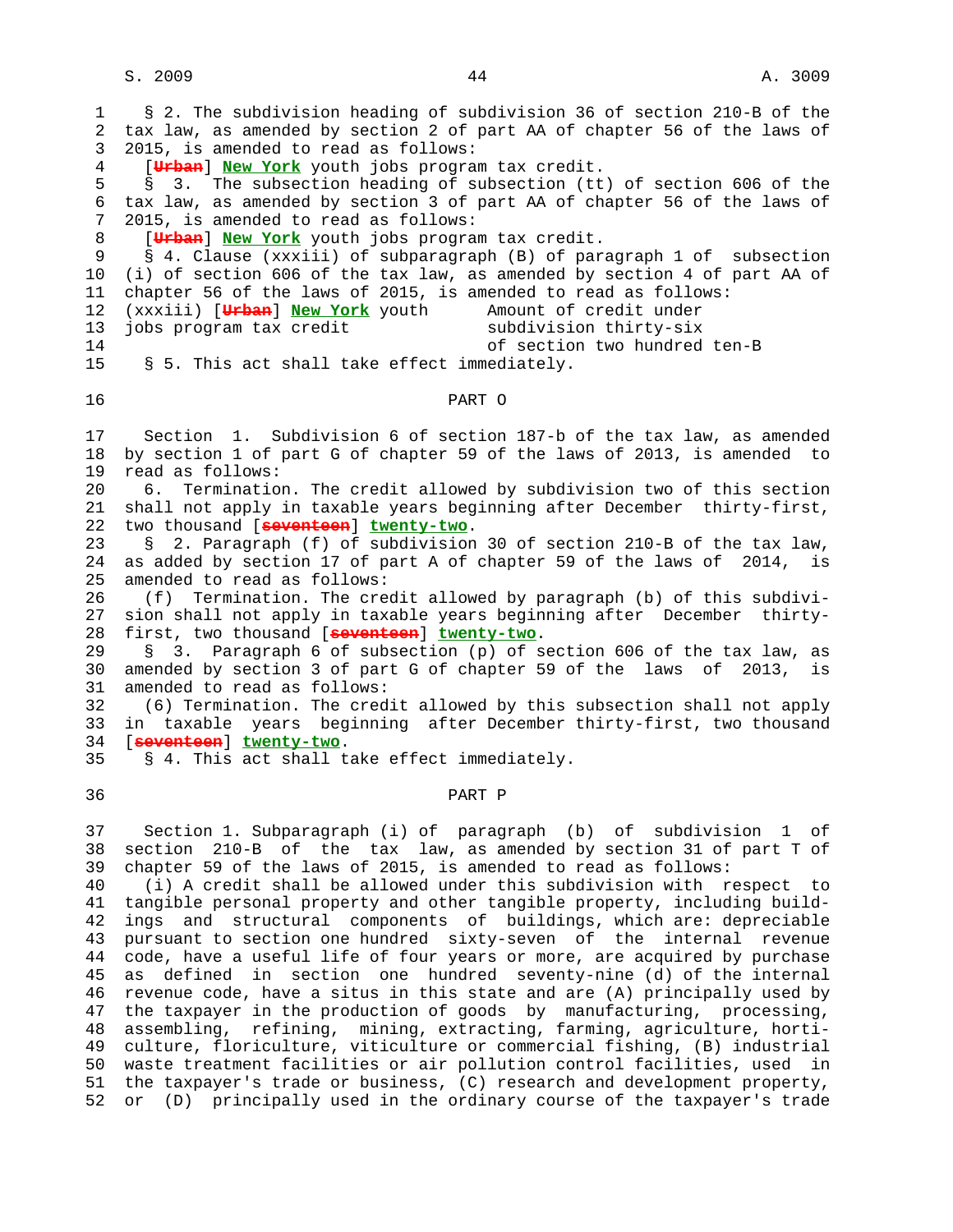1 or business as a broker or dealer in connection with the purchase or 2 sale (which shall include but not be limited to the issuance, entering 3 into, assumption, offset, assignment, termination, or transfer) of 4 stocks, bonds or other securities as defined in section four hundred 5 seventy-five (c)(2) of the Internal Revenue Code, or of commodities as 6 defined in section four hundred seventy-five (e) of the Internal Revenue 7 Code, (E) principally used in the ordinary course of the taxpayer's 8 trade or business of providing investment advisory services for a regu- 9 lated investment company as defined in section eight hundred fifty-one 10 of the Internal Revenue Code, or lending, loan arrangement or loan orig- 11 ination services to customers in connection with the purchase or sale 12 (which shall include but not be limited to the issuance, entering into, 13 assumption, offset, assignment, termination, or transfer) of securities 14 as defined in section four hundred seventy-five (c)(2) of the Internal 15 Revenue Code, (F) principally used in the ordinary course of the taxpay- 16 er's business as an exchange registered as a national securities 17 exchange within the meaning of sections  $3(a)(1)$  and  $6(a)$  of the Securi- 18 ties Exchange Act of 1934 or a board of trade as defined in subparagraph 19 one of paragraph (a) of section fourteen hundred ten of the not-for-pro- 20 fit corporation law or as an entity that is wholly owned by one or more 21 such national securities exchanges or boards of trade and that provides 22 automation or technical services thereto, or (G) principally used as a 23 qualified film production facility including qualified film production 24 facilities having a situs in an empire zone designated as such pursuant 25 to article eighteen-B of the general municipal law, where the taxpayer 26 is providing three or more services to any qualified film production 27 company using the facility, including such services as a studio lighting 28 grid, lighting and grip equipment, multi-line phone service, broadband 29 information technology access, industrial scale electrical capacity, 30 food services, security services, and heating, ventilation and air 31 conditioning. For purposes of clauses (D), (E) and (F) of this subpara- 32 graph, property purchased by a taxpayer affiliated with a regulated 33 broker, dealer, registered investment advisor, national securities 34 exchange or board of trade, is allowed a credit under this subdivision 35 if the property is used by its affiliated regulated broker, dealer, 36 registered investment advisor, national securities exchange or board of 37 trade in accordance with this subdivision. For purposes of determining 38 if the property is principally used in qualifying uses, the uses by the 39 taxpayer described in clauses (D) and (E) of this subparagraph may be 40 aggregated. In addition, the uses by the taxpayer, its affiliated regu- 41 lated broker, dealer and registered investment advisor under either or 42 both of those clauses may be aggregated. Provided, however, a taxpayer 43 shall not be allowed the credit provided by clauses (D), (E) and (F) of 44 this subparagraph unless the property is first placed in service before 45 October first, two thousand fifteen and (i) eighty percent or more of 46 the employees performing the administrative and support functions 47 resulting from or related to the qualifying uses of such equipment are 48 located in this state or (ii) the average number of employees that 49 perform the administrative and support functions resulting from or 50 related to the qualifying uses of such equipment and are located in this 51 state during the taxable year for which the credit is claimed is equal 52 to or greater than ninety-five percent of the average number of employ- 53 ees that perform these functions and are located in this state during 54 the thirty-six months immediately preceding the year for which the cred- 55 it is claimed, or (iii) the number of employees located in this state 56 during the taxable year for which the credit is claimed is equal to or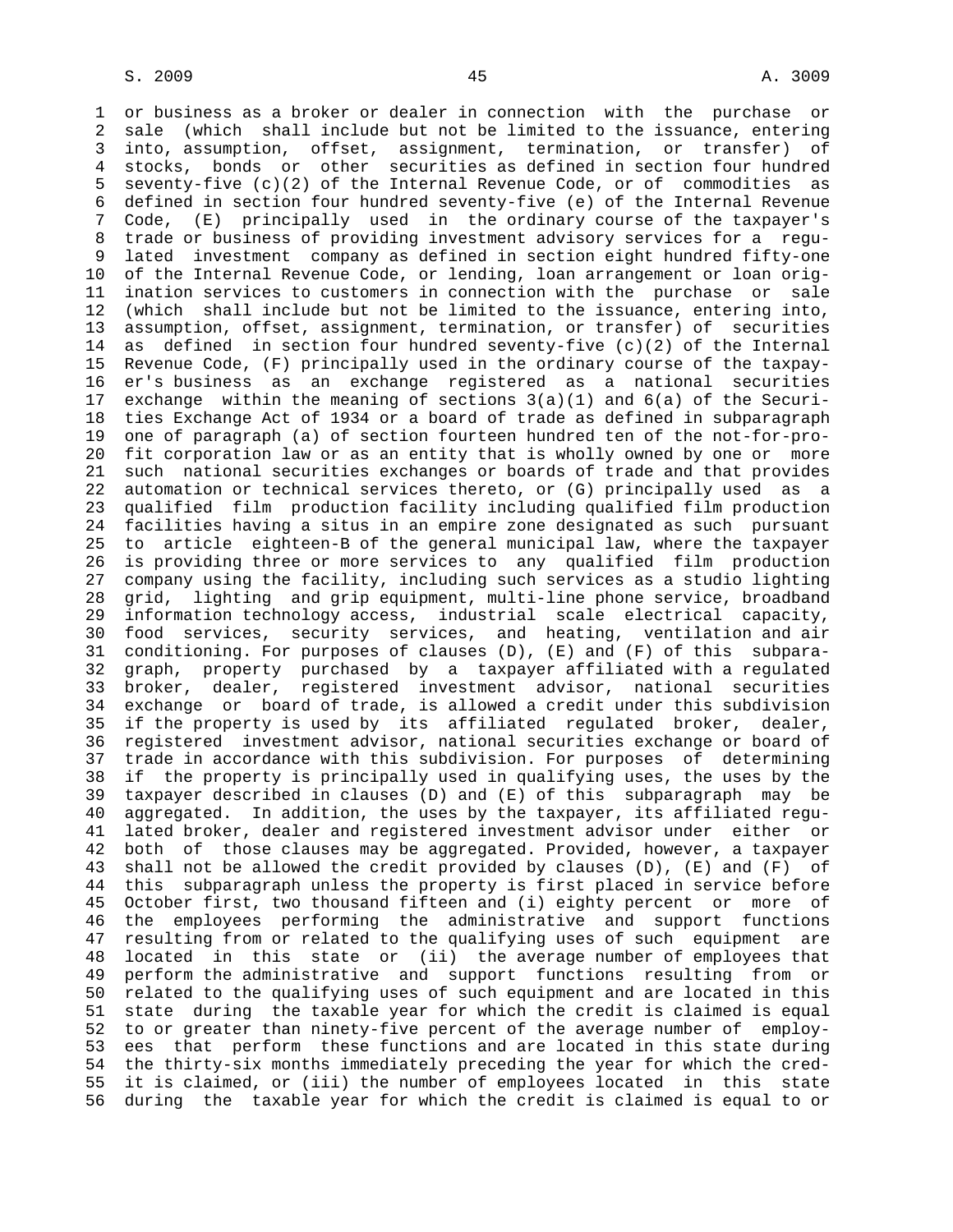1 greater than ninety percent of the number of employees located in this 2 state on December thirty-first, nineteen hundred ninety-eight or, if the 3 taxpayer was not a calendar year taxpayer in nineteen hundred ninety- 4 eight, the last day of its first taxable year ending after December 5 thirty-first, nineteen hundred ninety-eight. If the taxpayer becomes 6 subject to tax in this state after the taxable year beginning in nine- 7 teen hundred ninety-eight, then the taxpayer is not required to satisfy 8 the employment test provided in the preceding sentence of this subpara- 9 graph for its first taxable year. For purposes of clause (iii) of this 10 subparagraph the employment test will be based on the number of employ- 11 ees located in this state on the last day of the first taxable year the 12 taxpayer is subject to tax in this state. If the uses of the property 13 must be aggregated to determine whether the property is principally used 14 in qualifying uses, then either each affiliate using the property must 15 satisfy this employment test or this employment test must be satisfied 16 through the aggregation of the employees of the taxpayer, its affiliated 17 regulated broker, dealer, and registered investment adviser using the 18 property. For purposes of [**this subdivision, the term "goods" shall not** 19 **include electricity**] **clause (A) of this subparagraph, tangible personal** 20 **property and other tangible property shall not include property princi-** 21 **pally used by the taxpayer (I) in the production or distribution of** 22 **electricity, natural gas, steam, or water delivered through pipes and** 23 **mains, or (II) in the creation, production or reproduction, in any medi-** 24 **um, of a film, visual or audio recording, or commercial, where the costs** 25 **associated with such creation, production or reproduction are incurred** 26 **outside of this state, or in the duplication, for purposes of broadcast** 27 **in any medium, of a master of a film, visual or audio recording, or** 28 **commercial, where the costs associated with such duplication are** 29 **incurred outside of this state**.

 30 § 2. Subparagraph (A) of paragraph 2 of subsection (a) of section 606 31 of the tax law, as amended by chapter 637 of the laws of 2008, is 32 amended to read as follows:

 33 (A) A credit shall be allowed under this subsection with respect to 34 tangible personal property and other tangible property, including build- 35 ings and structural components of buildings, which are: depreciable 36 pursuant to section one hundred sixty-seven of the internal revenue 37 code, have a useful life of four years or more, are acquired by purchase 38 as defined in section one hundred seventy-nine (d) of the internal 39 revenue code, have a situs in this state and are (i) principally used by 40 the taxpayer in the production of goods by manufacturing, processing, 41 assembling, refining, mining, extracting, farming, agriculture, horti- 42 culture, floriculture, viticulture or commercial fishing, (ii) indus- 43 trial waste treatment facilities or air pollution control facilities, 44 used in the taxpayer's trade or business, (iii) research and development 45 property, (iv) principally used in the ordinary course of the taxpayer's 46 trade or business as a broker or dealer in connection with the purchase 47 or sale (which shall include but not be limited to the issuance, enter- 48 ing into, assumption, offset, assignment, termination, or transfer) of 49 stocks, bonds or other securities as defined in section four hundred 50 seventy-five (c)(2) of the Internal Revenue Code, or of commodities as 51 defined in section 475(e) of the Internal Revenue Code, (v) principally 52 used in the ordinary course of the taxpayer's trade or business of 53 providing investment advisory services for a regulated investment compa- 54 ny as defined in section eight hundred fifty-one of the Internal Revenue 55 Code, or lending, loan arrangement or loan origination services to 56 customers in connection with the purchase or sale (which shall include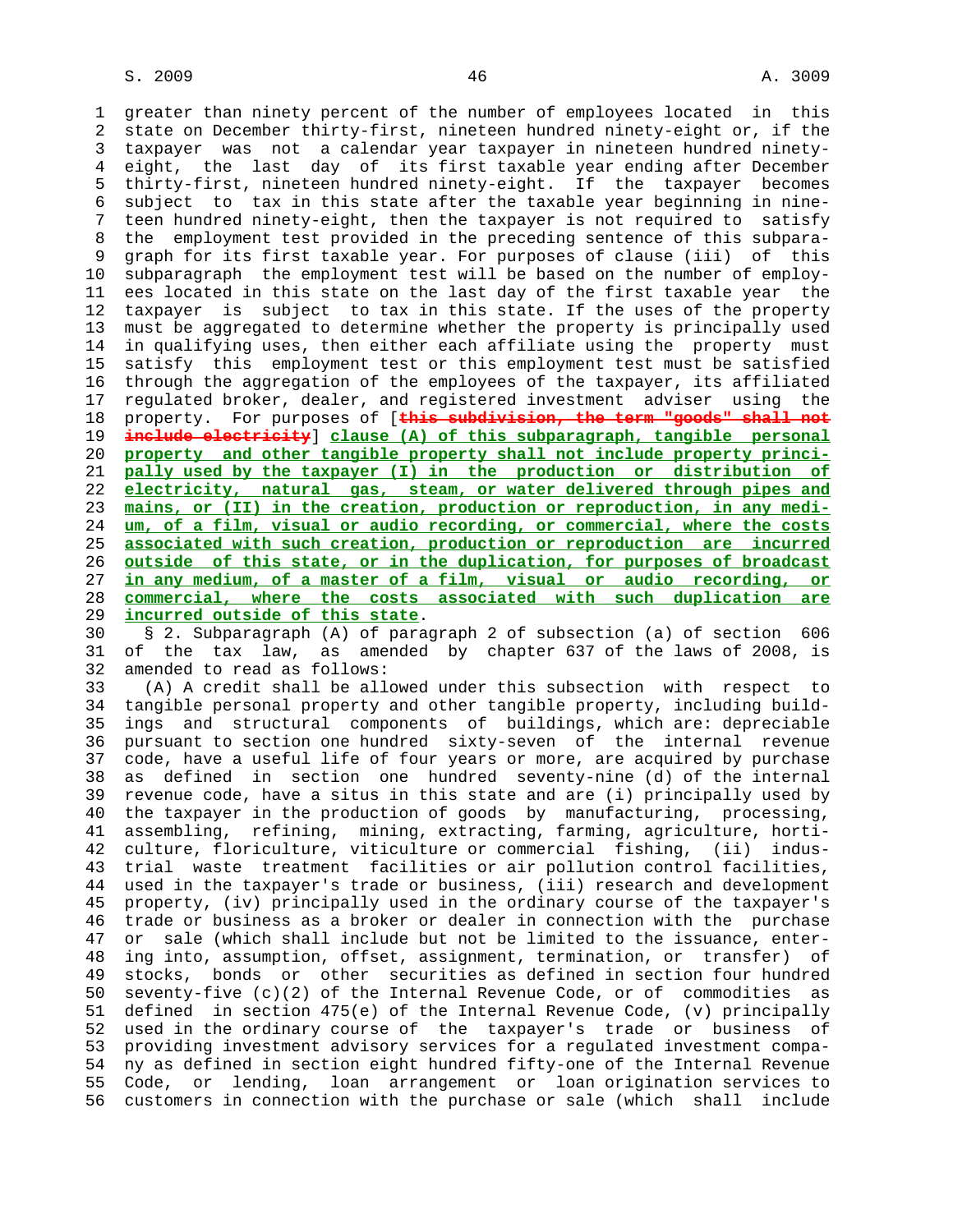1 but not be limited to the issuance, entering into, assumption, offset, 2 assignment, termination, or transfer) of securities as defined in 3 section four hundred seventy-five (c)(2) of the Internal Revenue Code, 4 or (vi) principally used as a qualified film production facility includ- 5 ing qualified film production facilities having a situs in an empire 6 zone designated as such pursuant to article eighteen-B of the general 7 municipal law, where the taxpayer is providing three or more services to 8 any qualified film production company using the facility, including such services as a studio lighting grid, lighting and grip equipment, multi- 10 line phone service, broadband information technology access, industrial 11 scale electrical capacity, food services, security services, and heat- 12 ing, ventilation and air conditioning. For purposes of clauses (iv) and 13 (v) of this subparagraph, property purchased by a taxpayer affiliated 14 with a regulated broker, dealer, or registered investment adviser is 15 allowed a credit under this subsection if the property is used by its 16 affiliated regulated broker, dealer or registered investment adviser in 17 accordance with this subsection. For purposes of determining if the 18 property is principally used in qualifying uses, the uses by the taxpay- 19 er described in clauses (iv) and (v) of this subparagraph may be aggre- 20 gated. In addition, the uses by the taxpayer, its affiliated regulated 21 broker, dealer and registered investment adviser under either or both of 22 those clauses may be aggregated. Provided, however, a taxpayer shall not 23 be allowed the credit provided by clauses (iv) and (v) of this subpara- 24 graph unless (I) eighty percent or more of the employees performing the 25 administrative and support functions resulting from or related to the 26 qualifying uses of such equipment are located in this state, or (II) the 27 average number of employees that perform the administrative and support 28 functions resulting from or related to the qualifying uses of such 29 equipment and are located in this state during the taxable year for 30 which the credit is claimed is equal to or greater than ninety-five 31 percent of the average number of employees that perform these functions 32 and are located in this state during the thirty-six months immediately 33 preceding the year for which the credit is claimed, or (III) the number 34 of employees located in this state during the taxable year for which the 35 credit is claimed is equal to or greater than ninety percent of the 36 number of employees located in this state on December thirty-first, 37 nineteen hundred ninety-eight or, if the taxpayer was not a calendar 38 year taxpayer in nineteen hundred ninety-eight, the last day of its 39 first taxable year ending after December thirty-first, nineteen hundred 40 ninety-eight. If the taxpayer becomes subject to tax in this state after 41 the taxable year beginning in nineteen hundred ninety-eight, then the 42 taxpayer is not required to satisfy the employment test provided in the 43 preceding sentence of this subparagraph for its first taxable year. For 44 the purposes of clause (III) of this subparagraph the employment test 45 will be based on the number of employees located in this state on the 46 last day of the first taxable year the taxpayer is subject to tax in 47 this state. If the uses of the property must be aggregated to determine 48 whether the property is principally used in qualifying uses, then either 49 each affiliate using the property must satisfy this employment test or 50 this employment test must be satisfied through the aggregation of the 51 employees of the taxpayer, its affiliated regulated broker, dealer, and 52 registered investment adviser using the property. For purposes of [**this** 53 **subsection, the term "goods" shall not include electricity**] **clause (i)** 54 **of this subparagraph, tangible personal property and other tangible** 55 **property shall not include property principally used by the taxpayer (a)** 56 **in the production or distribution of electricity, natural gas, steam, or**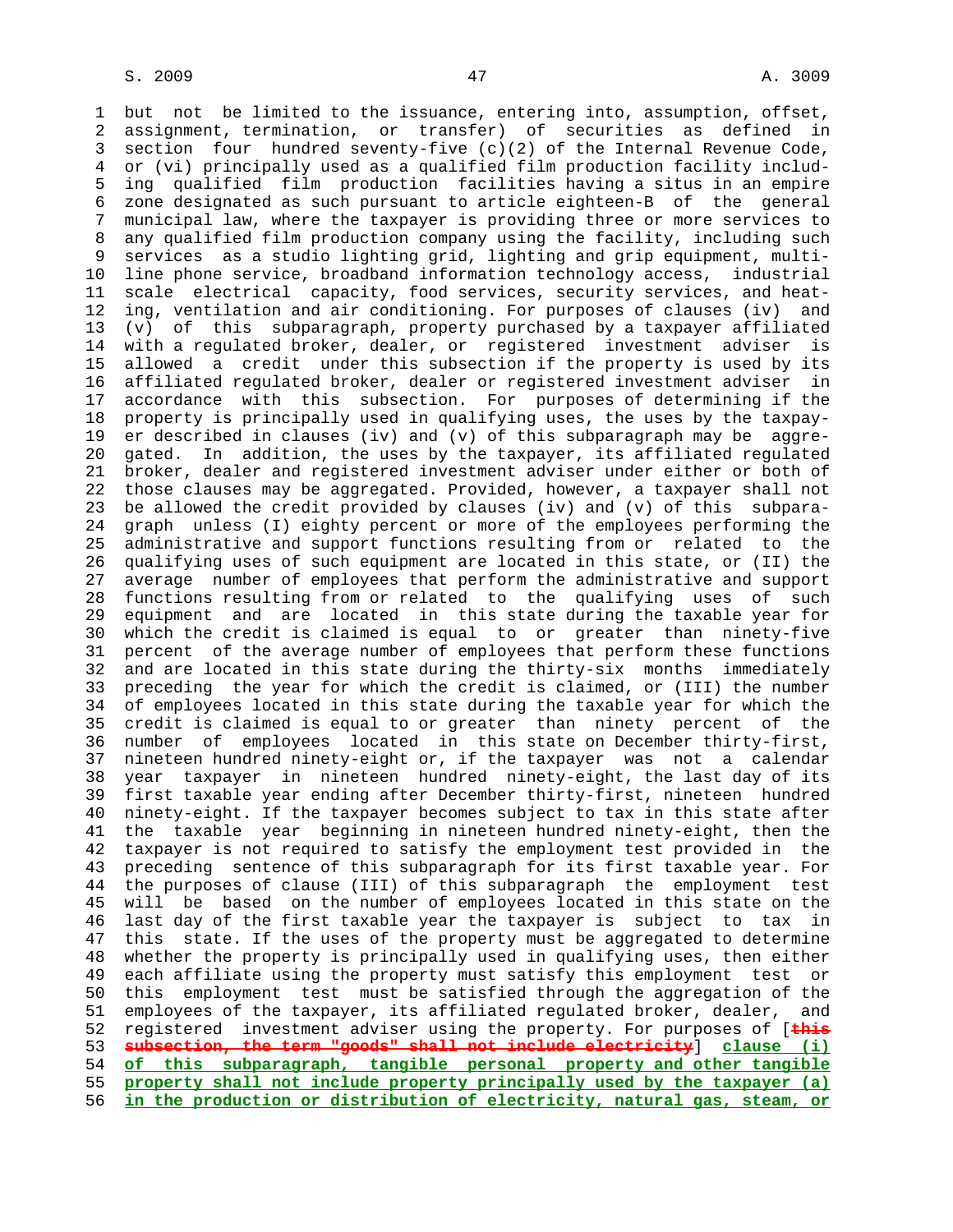**water delivered through pipes and mains, or (b) in the creation, production or reproduction, in any medium, of a film, visual or audio recording, or commercial, where the costs associated with such creation, production or reproduction are incurred outside of this state, or in the duplication, for purposes of broadcast in any medium, of a master of a film, visual or audio recording, or commercial, where the costs associ- ated with such duplication are incurred outside of this state**. 8 § 3. This act shall take effect immediately and shall apply to taxable<br>9 years beginning on or after January 1, 2018. 9 years beginning on or after January 1, 2018. 10 PART Q 11 Section 1. Legislative findings. The legislature finds it necessary to 12 revise a decision of the tax appeals tribunal that disturbed the long- 13 standing policy of the department of taxation and finance that single 14 member limited liability companies that are treated as disregarded enti- 15 ties for federal income tax purposes also would be treated as disre- 16 garded entities for purposes of determining eligibility of the owners of 17 such entities for tax credits allowed under article 9, 9-A, 22, 32 18 (prior to its repeal) or 33 of the tax law. The decision of the tax 19 appeals tribunal, if allowed to stand, will result in the denial of tax 20 credits, such as empire zone tax credits, to taxpayers who in prior 21 years received those credits. 22 § 2. The tax law is amended by adding a new section 43 to read as 23 follows: **§ 43. Single member limited liability companies and eligibility for tax credits. A limited liability company that has a single member and is disregarded as an entity separate from its owner for federal income tax purposes (without reference to any special rules related to the imposi- tion of certain federal taxes, including but not limited to certain employment and excise taxes) shall be disregarded as an entity separate from its owner for purposes of determining whether or not the taxpayer that is the single member of such limited liability company satisfies the requirements to be eligible for any tax credit allowed under article nine, nine-A, twenty-two or thirty-three of this chapter or allowed under article thirty-two of this chapter prior to the repeal of such article. Such requirements, including but not limited to any necessary certification, employment or investment thresholds, payment obligations, and any time period for eligibility, shall be imposed on the taxpayer and the determination of whether or not such requirements have been satisfied and the computation of the credit shall be made by deeming such taxpayer and such limited liability company to be a single entity. If the taxpayer is the single member of more than one limited liability company that is disregarded as an entity separate from its owner, the determination of whether or not the requirements to be eligible for any tax credit allowed under article nine, nine-A, twenty-two or thirty- three of this chapter or allowed under article thirty-two of this chap- ter prior to the repeal of such article have been satisfied and the computation of the credit shall be made by deeming such taxpayer and such limited liability companies to be a single entity.** 49 § 3. This act shall take effect immediately; provided however, that

 50 section 43 of the tax law, as added by section two of this act, shall 51 apply to all taxable years for which the statute of limitations for 52 seeking a refund or assessing additional tax is still open.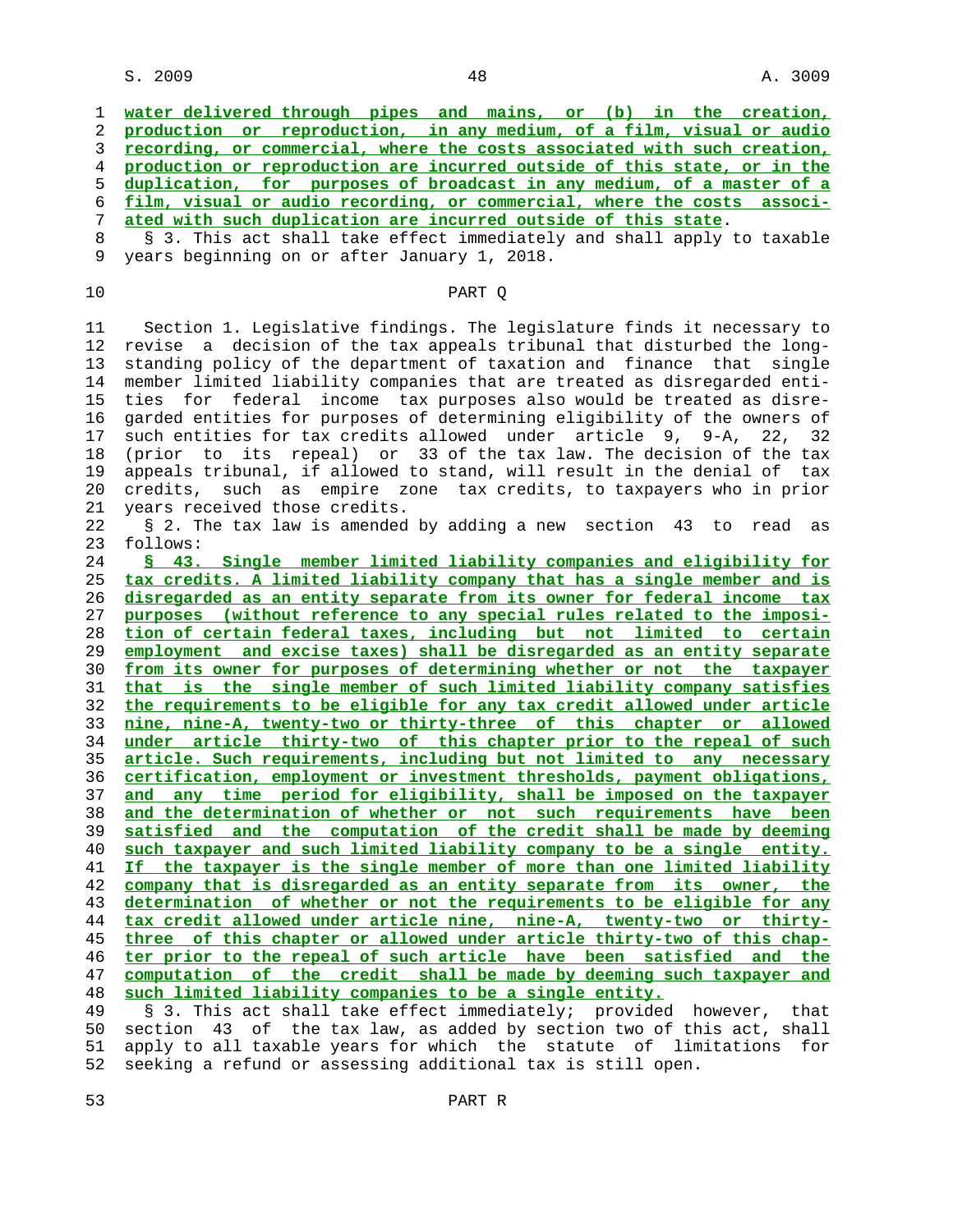| 1<br>$\overline{2}$ | Section 1. Subparagraph (B) of paragraph 1 of subsection (a) of<br>section 601 of the tax law is REPEALED and a new subparagraph (B) | is                                                     |
|---------------------|--------------------------------------------------------------------------------------------------------------------------------------|--------------------------------------------------------|
| 3                   | added to read as follows:                                                                                                            |                                                        |
| 4                   | (B)(i) For taxable years beginning in two thousand eighteen the                                                                      |                                                        |
| 5                   | following rates shall apply:                                                                                                         |                                                        |
| 6                   | If the New York taxable income is:                                                                                                   | The tax is:                                            |
| 7<br>8              | Not over \$17,150                                                                                                                    | 4% of the New York taxable<br>income                   |
| 9<br>10             | <u>Over \$17,150 but not over \$23,600</u>                                                                                           | \$686 plus 4.5% of excess over<br><u>\$17,150</u>      |
| 11<br>12            | <u>Over \$23,600 but not over \$27,900</u>                                                                                           | \$976 plus 5.25% of excess over<br>\$23,600            |
| 13<br>14            | <u>Over \$27,900 but not over \$43,000</u>                                                                                           | \$1,202 plus 5.9% of excess over<br>\$27,900           |
| 15<br>16            | Over \$43,000 but not over \$161,550                                                                                                 | \$2,093 plus 6.33% of excess over<br>\$43,000          |
| 17<br>18            | Over \$161,550 but not over \$323,200                                                                                                | \$9,597 plus 6.57% of excess over<br>\$161,550         |
| 19<br>20            | Over \$323,200 but not over \$2,155,350 \$20,218 plus 6.85% of excess over                                                           | \$323,200                                              |
| 21<br>22            | $Over$ \$2,155,350                                                                                                                   | \$145,720 plus 8.82% of excess over<br>\$2,155,350     |
| 23                  | (ii) For taxable years beginning in two thousand nineteen the follow-                                                                |                                                        |
| 24                  | ing rates shall apply:                                                                                                               |                                                        |
| 25                  | If the New York taxable income is:                                                                                                   | The tax is:                                            |
| 26                  | Not over \$17,150                                                                                                                    | 4% of the New York taxable                             |
| 27                  |                                                                                                                                      | income                                                 |
| 28                  | Over \$17,150 but not over \$23,600                                                                                                  | \$686 plus 4.5% of excess over                         |
| 29                  |                                                                                                                                      | <u>\$17,150</u>                                        |
| 30<br>31            | <u>Over \$23,600 but not over \$27,900</u>                                                                                           | \$976 plus 5.25% of excess over<br>\$23,600            |
| 32<br>33            | Over \$27,900 but not over \$43,000                                                                                                  | \$1,202 plus 5.9% of excess over<br>\$27,900           |
| 34<br>35            | <u>Over \$43,000 but not over \$161,550</u>                                                                                          | \$2,093 plus 6.21% of excess over<br>\$43,000          |
| 36<br>37            | <u>Over \$161,550 but not over \$323,200</u>                                                                                         | \$9,455 plus 6.49% of excess over<br>\$161,550         |
| 38<br>39            | Over \$323,200 but not over \$2,155,350 \$19,946 plus 6.85% of excess over                                                           | \$323,200                                              |
| 40<br>41            | Over \$2,155,350                                                                                                                     | $$145,448$ plus $8.82$ % of excess over<br>\$2,155,350 |
| 42                  | (iii) For taxable years beginning in two thousand twenty the following                                                               |                                                        |
| 43                  | rates shall apply:                                                                                                                   |                                                        |
| 44                  | If the New York taxable income is:                                                                                                   | The tax is:                                            |
| 45                  | Not over \$17,150                                                                                                                    | 4% of the New York taxable income                      |
| 46                  | Over \$17,150 but not over \$23,600                                                                                                  | \$686 plus 4.5% of excess over                         |
| 47                  |                                                                                                                                      | \$17,150                                               |
| 48<br>49            | Over \$23,600 but not over \$27,900                                                                                                  | \$976 plus 5.25% of excess over<br>\$23,600            |
| 50<br>51            | <u>Over \$27,900 but not over \$43,000</u>                                                                                           | \$1,202 plus 5.9% of excess over<br>\$27,900           |
| 52<br>53            | Over \$43,000 but not over \$161,550                                                                                                 | \$2,093 plus 6.09% of excess over<br>\$43,000          |
| 54<br>55            | <u>Over \$161,550 but not over \$323,200</u>                                                                                         | \$9,313 plus 6.41% of excess over<br>\$161,550         |
| 56                  | Over \$323,200 but not over \$2,155,350 \$19,674 plus 6.85% of excess over                                                           |                                                        |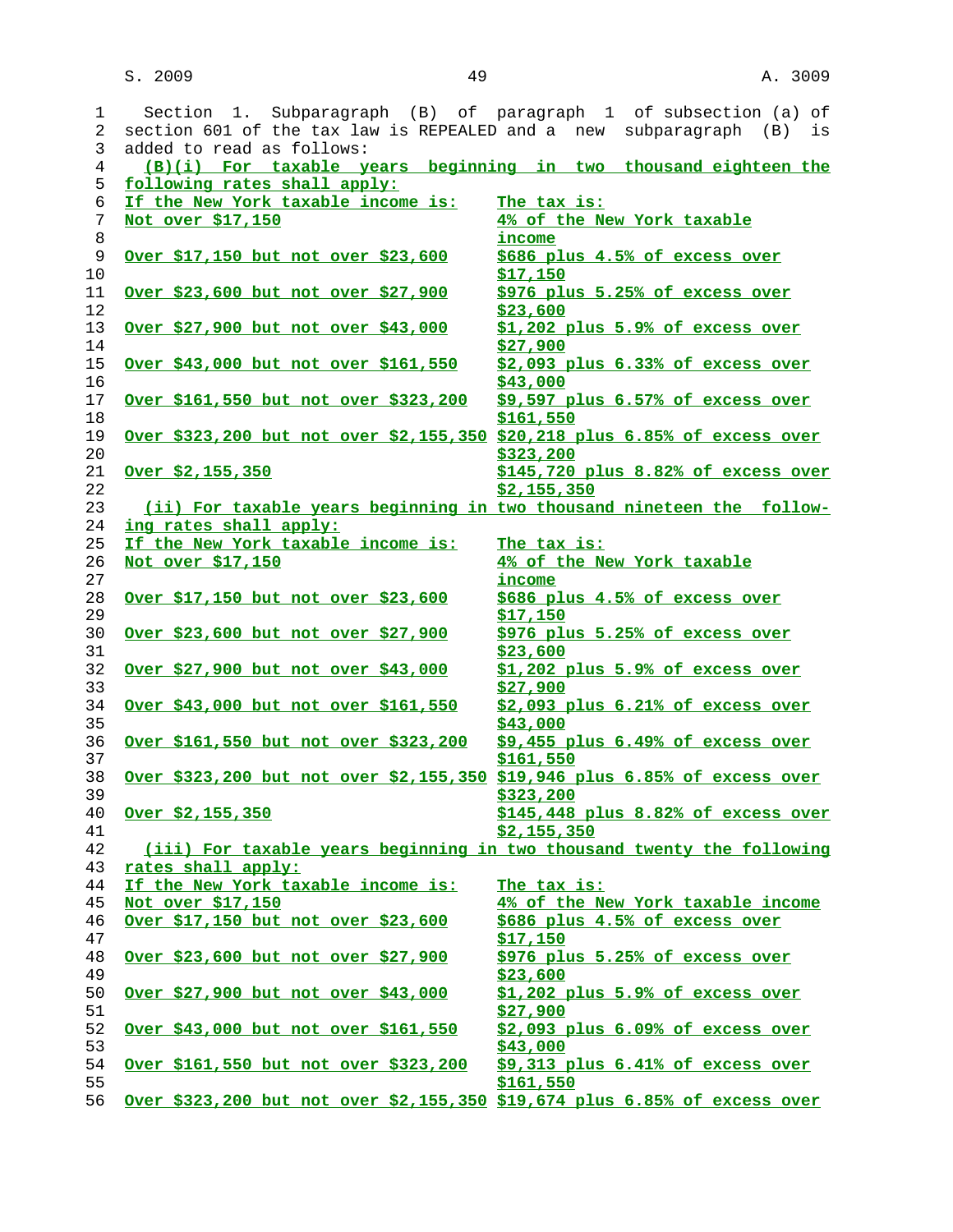| 1              |                                              | \$323,200                                                              |
|----------------|----------------------------------------------|------------------------------------------------------------------------|
| $\overline{a}$ | Over \$2,155,350                             | \$145,177 plus 8.82% of excess over                                    |
| 3              |                                              | \$2,155,350                                                            |
| 4              |                                              | (iv) For taxable years beginning in two thousand twenty-one the        |
| 5              | following rates shall apply:                 |                                                                        |
| 6              | If the New York taxable income is:           | The tax is:                                                            |
| 7              | Not over \$17,150                            | 4% of the New York taxable income                                      |
| 8              | Over \$17,150 but not over \$23,600          | \$686 plus 4.5% of excess over                                         |
| 9              |                                              | <u>\$17,150</u>                                                        |
| 10             | Over \$23,600 but not over \$27,900          | \$976 plus 5.25% of excess over                                        |
| 11             |                                              | \$23,600                                                               |
| 12             | Over \$27,900 but not over \$43,000          | \$1,202 plus 5.9% of excess over                                       |
| 13             |                                              | \$27,900                                                               |
| 14             | Over \$43,000 but not over \$161,550         | \$2,093 plus 5.97% of excess over                                      |
| 15             |                                              | \$43,000                                                               |
| 16             | <u>Over \$161,550 but not over \$323,200</u> | \$9,170 plus 6.33% of excess over                                      |
| 17             |                                              | \$161,550                                                              |
| 18             | Over \$323,200                               | \$19,403 plus 6.85% of excess over                                     |
| 19             |                                              | \$323,200                                                              |
| 20             |                                              | (v) For taxable years beginning in two thousand twenty-two the follow- |
| 21             | ing rates shall apply:                       |                                                                        |
| 22             | If the New York taxable income is:           |                                                                        |
| 23             |                                              | The tax is:                                                            |
|                | Not over \$17,150                            | 4% of the New York taxable income                                      |
| 24             | Over \$17,150 but not over \$23,600          | \$686 plus 4.5% of excess over                                         |
| 25             |                                              | \$17,150                                                               |
| 26             | Over \$23,600 but not over \$27,900          | \$976 plus 5.25% of excess over                                        |
| 27             |                                              | \$23,600                                                               |
| 28             | Over \$27,900 but not over \$161,550         | $$1,202$ plus $5.85%$ of excess over                                   |
| 29             |                                              | \$27,900                                                               |
| 30             | <u>Over \$161,550 but not over \$323,200</u> | $$9.021$ plus $6.25%$ of excess over                                   |
| 31             |                                              | \$161,550                                                              |
| 32             | Over \$323,200                               | \$19,124 plus 6.85% of excess over                                     |
| 33             |                                              | \$323,200                                                              |
| 34             |                                              | (vi) For taxable years beginning in two thousand twenty-three the      |
| 35             | following rates shall apply:                 |                                                                        |
| 36             | If the New York taxable income is:           | The tax is:                                                            |
| 37             | Not over \$17,150                            | 4% of the New York taxable income                                      |
| 38             | <u>Over \$17,150 but not over \$23,600</u>   | \$686 plus 4.5% of excess over                                         |
| 39             |                                              | \$17,150                                                               |
| 40             | Over \$23,600 but not over \$27,900          | \$976 plus 5.25% of excess over                                        |
| 41             |                                              | \$23,600                                                               |
| 42             | Over \$27,900 but not over \$161,550         | \$1,202 plus 5.73% of excess over                                      |
| 43             |                                              | \$27,900                                                               |
| 44             | <u>Over \$161,550 but not over \$323,200</u> | \$8,860 plus 6.17% of excess over                                      |
| 45             |                                              | \$161,550                                                              |
| 46             | <u>Over \$323,200</u>                        | $$18,834$ plus $6.85%$ of excess over                                  |
| 47             |                                              | \$323,200                                                              |
| 48             |                                              | (vii) For taxable years beginning in two thousand twenty-four the      |
| 49             | following rates shall apply:                 |                                                                        |
| 50             | If the New York taxable income is:           | The tax is:                                                            |
| 51             | Not over \$17,150                            | 4% of the New York taxable income                                      |
| 52             | Over \$17,150 but not over \$23,600          | \$686 plus 4.5% of excess over                                         |
| 53             |                                              | \$17,150                                                               |
| 54             | Over \$23,600 but not over \$27,900          | \$976 plus 5.25% of excess over                                        |
| 55             |                                              | \$23,600                                                               |
| 56             | Over \$27,900 but not over \$161,550         | \$1,202 plus 5.61% of excess over                                      |
|                |                                              |                                                                        |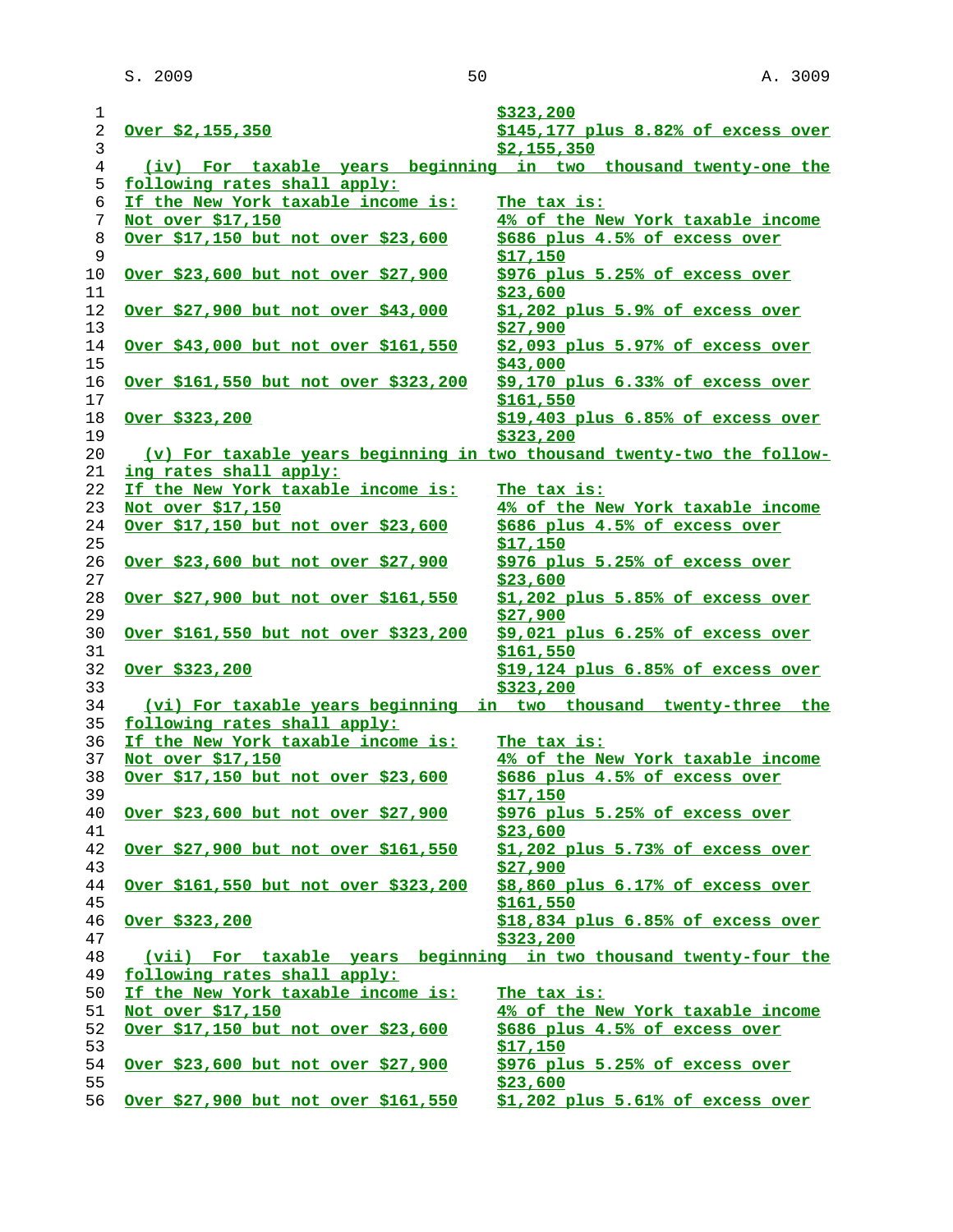| 1              |                                                                            | \$27,900                                |
|----------------|----------------------------------------------------------------------------|-----------------------------------------|
| $\overline{c}$ | <u>Over \$161,550 but not over \$323,200</u>                               | \$8,700 plus 6.09% of excess over       |
| $\mathsf{3}$   |                                                                            | \$161,550                               |
| 4              | <u>Over \$323,200</u>                                                      | \$18,544 plus 6.85% of excess over      |
| 5              |                                                                            | \$323,200                               |
| $\epsilon$     | (viii) For taxable years beginning after two thousand twenty-four the      |                                         |
| 7              | following rates shall apply:                                               |                                         |
| 8              | If the New York taxable income is:                                         | The tax is:                             |
| 9              | Not over \$17,150                                                          | 4% of the New York taxable income       |
| 10             | Over \$17,150 but not over \$23,600                                        | \$686 plus 4.5% of excess over          |
| 11             |                                                                            | \$17,150                                |
| 12             | Over \$23,600 but not over \$27,900                                        | \$976 plus 5.25% of excess over         |
| 13             |                                                                            | \$23,600                                |
| 14             | Over \$27,900 but not over \$161,550                                       | \$1,202 plus 5.5% of excess over        |
| 15             |                                                                            | \$27,900                                |
| 16             | Over \$161,550 but not over \$323,200                                      | \$8,553 plus 6.00% of excess over       |
| 17             |                                                                            | \$161,550                               |
| 18             | Over \$323,200                                                             | $$18,252$ plus $6.85%$ of excess over   |
| 19             |                                                                            | \$323,200                               |
| 20             | § 2. Subparagraph (B) of paragraph 1 of subsection (b) of section 601      |                                         |
| 21             | of the tax law is REPEALED and a new subparagraph (B) is added to read     |                                         |
| 22             | as follows:                                                                |                                         |
| 23             | (B)(i) For taxable years beginning in two thousand eighteen the            |                                         |
| 24             | following rates shall apply:                                               |                                         |
| 25             | If the New York taxable income is:                                         | The tax is:                             |
| 26             | Not over \$12,800                                                          | 4% of the New York taxable income       |
| 27             | Over \$12,800 but not over \$17,650                                        | \$512 plus 4.5% of excess over \$12,800 |
| 28             | Over \$17,650 but not over \$20,900                                        | \$730 plus 5.25% of excess over         |
| 29             |                                                                            | \$17,650                                |
| 30             | <u>Over \$20,900 but not over \$32,200</u>                                 | \$901 plus 5.9% of excess over \$20,900 |
| 31             | Over \$32,200 but not over \$107,650                                       | \$1,568 plus 6.33% of excess over       |
| 32             |                                                                            | \$32,200                                |
| 33             | <u>Over \$107,650 but not over \$269,300</u>                               | \$6,344 plus 6.57% of excess over       |
| 34             |                                                                            | \$107,650                               |
| 35             | Over \$269,300 but not over \$1,616,450 \$16,964 plus 6.85% of excess over |                                         |
| 36             |                                                                            | \$269,300                               |
| 37             | Over \$1,616,450                                                           | \$109,244 plus 8.82% of excess over     |
| 38             |                                                                            | \$1,616,450                             |
| 39             | (ii) For taxable years beginning in two thousand nineteen the follow-      |                                         |
| 40             | ing rates shall apply:                                                     |                                         |
| 41             | If the New York taxable income is:                                         | The tax is:                             |
| 42             | Not over \$12,800                                                          | 4% of the New York taxable income       |
| 43             | Over \$12,800 but not over \$17,650                                        | \$512 plus 4.5% of excess over \$12,800 |
| 44             | Over \$17,650 but not over \$20,900                                        | \$730 plus 5.25% of excess over         |
| 45             |                                                                            | \$17,650                                |
| 46             | Over \$20,900 but not over \$32,200                                        | \$901 plus 5.9% of excess over \$20,900 |
| 47             | Over \$32,200 but not over \$107,650                                       | $$1,568$ plus $6.21\%$ of excess over   |
| 48             |                                                                            | \$32,200                                |
| 49             | Over \$107,650 but not over \$269,300                                      | \$6,253 plus 6.49% of excess over       |
| 50             |                                                                            | \$107,650                               |
| 51             | Over \$269,300 but not over \$1,616,450 \$16,744 plus 6.85% of excess over |                                         |
| 52             |                                                                            | \$269,300                               |
| 53             | Over $$1,616,450$                                                          | \$109,024 plus 8.82% of excess over     |
| 54             |                                                                            | \$1,616,450                             |
| 55             | (iii) For taxable years beginning in two thousand twenty the following     |                                         |
| 56             | rates shall apply:                                                         |                                         |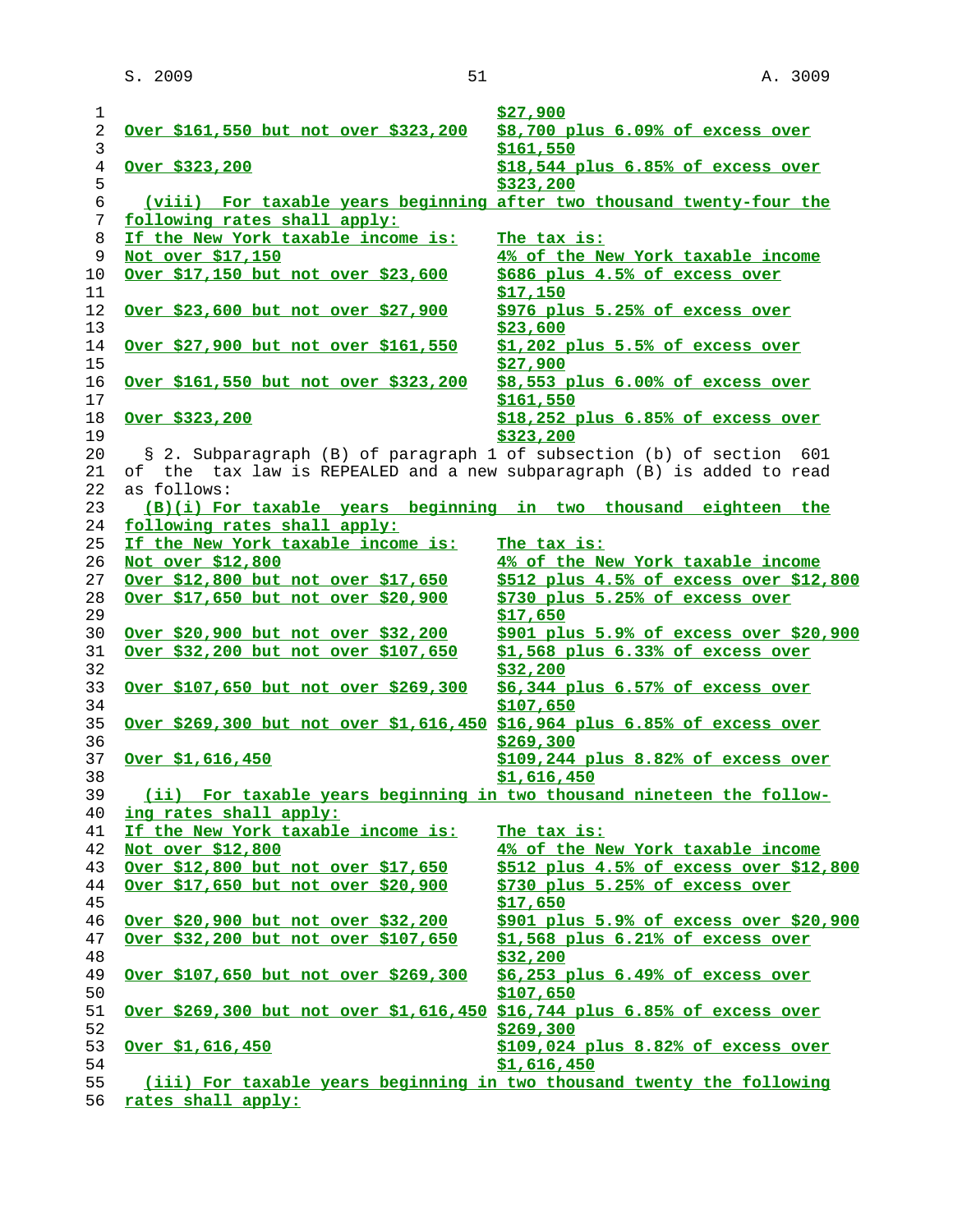| 1          | If the New York taxable income is:                                         | The tax is:                             |
|------------|----------------------------------------------------------------------------|-----------------------------------------|
| 2          | Not over \$12,800                                                          | 4% of the New York taxable income       |
| 3          | Over \$12,800 but not over \$17,650                                        | \$512 plus 4.5% of excess over \$12,800 |
| 4          | Over \$17,650 but not over \$20,900                                        | \$730 plus 5.25% of excess over         |
| 5          |                                                                            | \$17,650                                |
| $\epsilon$ | Over \$20,900 but not over \$32,200                                        | \$901 plus 5.9% of excess over \$20,900 |
| 7          | Over \$32,200 but not over \$107,650                                       | \$1,568 plus 6.09% of excess over       |
| 8          |                                                                            | \$32,200                                |
| 9          | Over \$107,650 but not over \$269,300                                      | \$6,162 plus 6.41% of excess over       |
| 10         |                                                                            | \$107,650                               |
| 11         | Over \$269,300 but not over \$1,616,450 \$16,524 plus 6.85% of excess over |                                         |
| 12         |                                                                            |                                         |
|            |                                                                            | \$269,300                               |
| 13         | Over \$1,616,450                                                           | \$108,804 plus 8.82% of excess over     |
| 14         |                                                                            | \$1,616,450                             |
| 15         | (iv) For taxable years beginning in two thousand twenty-one the            |                                         |
| 16         | following rates shall apply:                                               |                                         |
| 17         | If the New York taxable income is:                                         | The tax is:                             |
| 18         | Not over \$12,800                                                          | 4% of the New York taxable income       |
| 19         | Over \$12,800 but not over \$17,650                                        | \$512 plus 4.5% of excess over          |
| 20         |                                                                            | \$12,800                                |
| 21         | Over \$17,650 but not over \$20,900                                        | \$730 plus 5.25% of excess over         |
| 22         |                                                                            | \$17,650                                |
| 23         | Over \$20,900 but not over \$32,200                                        | \$901 plus 5.9% of excess over          |
| 24         |                                                                            | \$20,900                                |
| 25         | Over \$32,200 but not over \$107,650                                       | \$1,568 plus 5.97% of excess over       |
| 26         |                                                                            | \$32,200                                |
| 27         | Over \$107,650 but not over \$269,300                                      | \$6,072 plus 6.33% of excess over       |
| 28         |                                                                            | \$107,650                               |
| 29         | Over \$269,300                                                             | \$16,304 plus 6.85% of excess over      |
| 30         |                                                                            | \$269,300                               |
| 31         | (v) For taxable years beginning in two thousand twenty-two the follow-     |                                         |
| 32         | ing rates shall apply:                                                     |                                         |
| 33         | If the New York taxable income is:                                         | The tax is:                             |
| 34         | Not over \$12,800                                                          | 4% of the New York taxable income       |
| 35         | Over \$12,800 but not over \$17,650                                        | \$512 plus 4.5% of excess over          |
| 36         |                                                                            | \$12,800                                |
| 37         | Over \$17,650 but not over \$20,900                                        | \$730 plus 5.25% of excess over         |
| 38         |                                                                            | \$17,650                                |
| 39         | Over \$20,900 but not over \$107,650                                       | \$901 plus 5.85% of excess over         |
| 40         |                                                                            | \$20,900                                |
| 41         | Over \$107,650 but not over \$269,300                                      | \$5,976 plus 6.25% of excess over       |
| 42         |                                                                            | \$107,650                               |
| 43         | Over \$269,300                                                             | $$16,079$ plus $6.85%$ of excess over   |
| 44         |                                                                            | \$269,300                               |
| 45         | (vi) For taxable years beginning in two thousand twenty-three the          |                                         |
| 46         | following rates shall apply:                                               |                                         |
| 47         | If the New York taxable income is:                                         | The tax is:                             |
| 48         | Not over \$12,800                                                          | 4% of the New York taxable income       |
| 49         | Over \$12,800 but not over \$17,650                                        | \$512 plus 4.5% of excess over          |
| 50         |                                                                            | \$12,800                                |
| 51         | <u>Over \$17,650 but not over \$20,900</u>                                 | \$730 plus 5.25% of excess over         |
| 52         |                                                                            | \$17,650                                |
| 53         | Over \$20,900 but not over \$107,650                                       | \$901 plus 5.73% of excess over         |
| 54         |                                                                            | \$20,900                                |
| 55         | Over \$107,650 but not over \$269,300                                      | \$5,872 plus 6.17% of excess over       |
|            |                                                                            |                                         |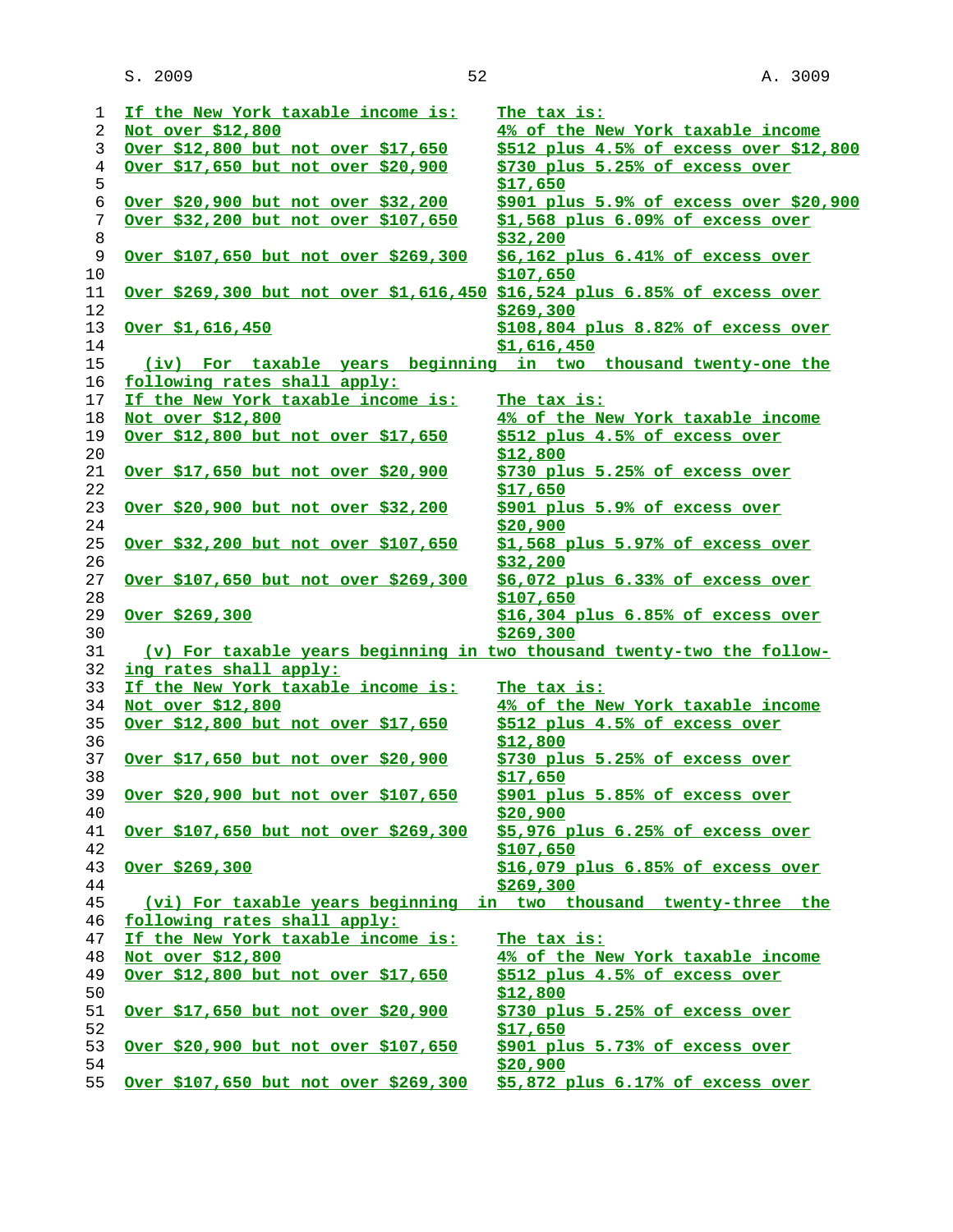| $\mathbf 1$                    |                                                                            | \$107,650                                          |
|--------------------------------|----------------------------------------------------------------------------|----------------------------------------------------|
| $\overline{c}$<br>$\mathsf{3}$ | <u>Over \$269,300</u>                                                      | \$15,845 plus 6.85% of excess over<br>\$269,300    |
| 4                              | (vii) For taxable years beginning in two thousand twenty-four the          |                                                    |
| 5                              | following rates shall apply:                                               |                                                    |
| 6                              | If the New York taxable income is:                                         | The tax is:                                        |
| 7                              | Not over \$12,800                                                          | 4% of the New York taxable income                  |
| 8<br>9                         | Over \$12,800 but not over \$17,650                                        | \$512 plus 4.5% of excess over<br>\$12,800         |
| 10<br>11                       | Over \$17,650 but not over \$20,900                                        | \$730 plus 5.25% of excess over<br><u>\$17,650</u> |
| 12<br>13                       | Over \$20,900 but not over \$107,650                                       | \$901 plus 5.61% of excess over<br>\$20,900        |
| 14<br>15                       | <u>Over \$107,650 but not over \$269,300</u>                               | \$5,768 plus 6.09% of excess over<br>\$107,650     |
| 16                             | <u>Over \$269,300</u>                                                      | \$15,612 plus 6.85% of excess over                 |
| 17                             |                                                                            | \$269,300                                          |
| 18                             | (viii) For taxable years beginning after two thousand twenty-four the      |                                                    |
| 19                             | following rates shall apply:                                               |                                                    |
| 20                             | If the New York taxable income is:                                         | The tax is:                                        |
| 21                             | Not over \$12,800                                                          | 4% of the New York taxable income                  |
| 22<br>23                       | Over \$12,800 but not over \$17,650                                        | \$512 plus 4.5% of excess over<br>\$12,800         |
| 24<br>25                       | Over \$17,650 but not over \$20,900                                        | \$730 plus 5.25% of excess over<br>\$17,650        |
| 26<br>27                       | <u>Over \$20,900 but not over \$107,650</u>                                | \$901 plus 5.5% of excess over<br>\$20,900         |
| 28<br>29                       | Over \$107,650 but not over \$269,300                                      | \$5,672 plus 6.00% of excess over<br>\$107,650     |
| 30<br>31                       | Over \$269,300                                                             | \$15,371 plus 6.85% of excess over<br>\$269,300    |
| 32                             | § 3. Subparagraph (B) of paragraph 1 of subsection (c) of section 601      |                                                    |
| 33                             | of the tax law is REPEALED and a new subparagraph (B) is added to read     |                                                    |
| 34                             | as follows:                                                                |                                                    |
| 35                             | (B)(i) For taxable years beginning in two thousand eighteen the            |                                                    |
| 36                             | following rates shall apply:                                               |                                                    |
| 37                             | If the New York taxable income is:                                         | The tax is:                                        |
| 38                             | Not over \$8,500                                                           | 4% of the New York taxable income                  |
| 39                             | Over \$8,500 but not over \$11,700                                         | \$340 plus 4.5% of excess over                     |
| 40                             |                                                                            | \$8,500                                            |
| 41<br>42                       | Over \$11,700 but not over \$13,900                                        | \$484 plus 5.25% of excess over<br>\$11,700        |
| 43<br>44                       | Over \$13,900 but not over \$21,400                                        | \$600 plus 5.9% of excess over<br>\$13,900         |
| 45                             | <u>Over \$21,400 but not over \$80,650</u>                                 | \$1,042 plus 6.33% of excess over                  |
| 46                             |                                                                            | \$21,400                                           |
| 47                             | <u>Over \$80,650 but not over \$215,400</u>                                | \$4,793 plus 6.57% of excess over                  |
| 48                             |                                                                            | \$80,650                                           |
| 49<br>50                       | Over \$215,400 but not over \$1,077,550 \$13,646 plus 6.85% of excess over | \$215,400                                          |
| 51<br>52                       | <u>Over \$1,077,550</u>                                                    | \$72,703 plus 8.82% of excess over<br>\$1,077,550  |
| 53                             | (ii) For taxable years beginning in two thousand nineteen the follow-      |                                                    |
| 54                             | ing rates shall apply:                                                     |                                                    |
|                                |                                                                            |                                                    |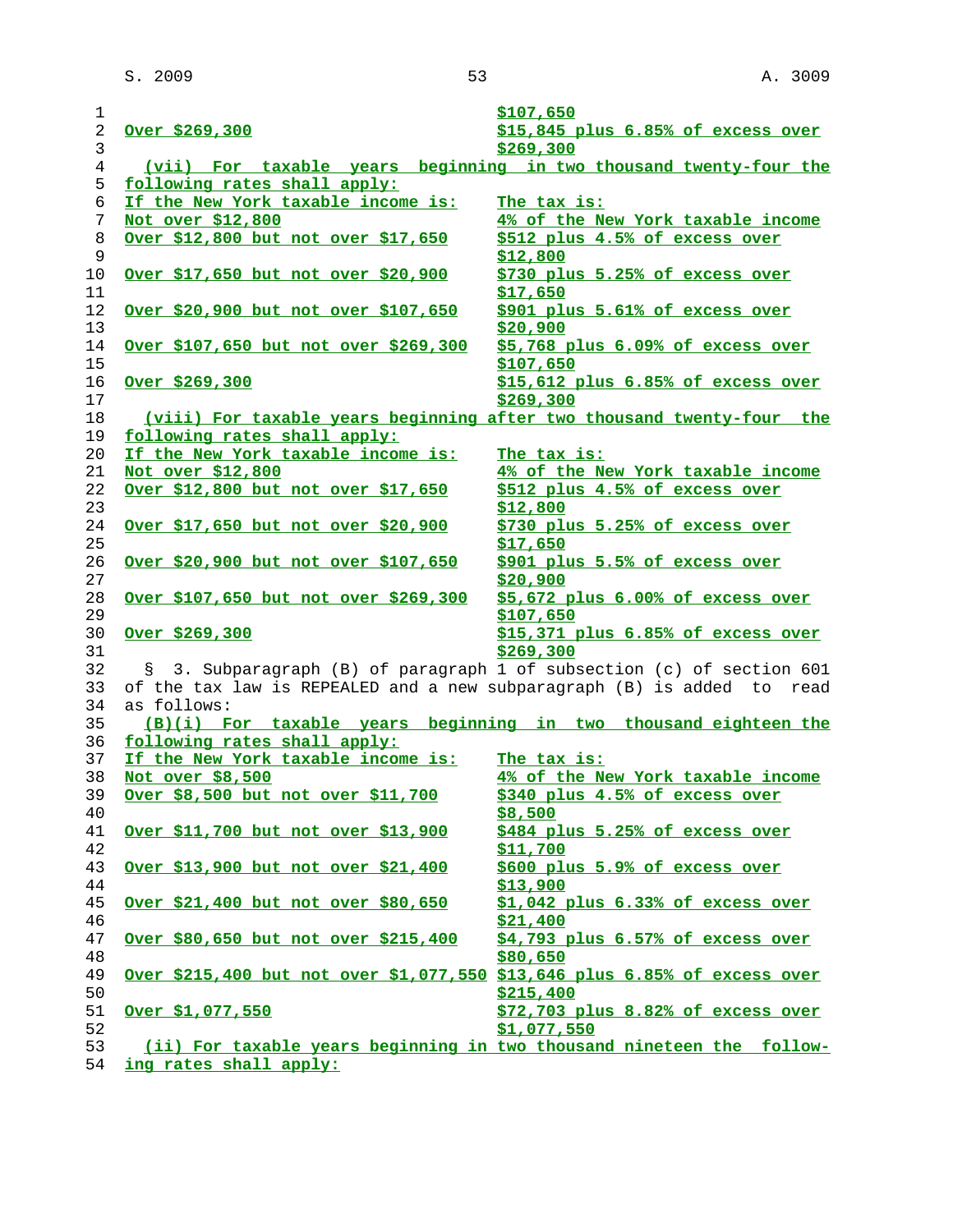| 1       | If the New York taxable income is:                                                | The tax is:                           |
|---------|-----------------------------------------------------------------------------------|---------------------------------------|
| 2       | Not over \$8,500                                                                  | 4% of the New York taxable income     |
| 3       | Over \$8,500 but not over \$11,700                                                | \$340 plus 4.5% of excess over        |
| 4       |                                                                                   | \$8,500                               |
| 5       | Over \$11,700 but not over \$13,900                                               | \$484 plus 5.25% of excess over       |
| 6       |                                                                                   | \$11,700                              |
| 7       | <u>Over \$13,900 but not over \$21,400</u>                                        | \$600 plus 5.9% of excess over        |
| $\,8\,$ |                                                                                   | \$13,900                              |
| 9       | Over \$21,400 but not over \$80,650                                               | \$1,042 plus 6.21% of excess over     |
| 10      |                                                                                   | \$21,400                              |
| 11      | <u>Over \$80,650 but not over \$215,400</u>                                       | \$4,721 plus 6.49% of excess over     |
| 12      |                                                                                   | \$80,650                              |
| 13      | <u>Over \$215,400 but not over \$1,077,550 \$13,467 plus 6.85% of excess over</u> |                                       |
| 14      |                                                                                   | \$215,400                             |
| 15      | Over \$1,077,550                                                                  | \$72,524 plus 8.82% of excess over    |
| 16      |                                                                                   | \$1,077,550                           |
| 17      | (iii) For taxable years beginning in two thousand twenty the following            |                                       |
| 18      | rates shall apply:                                                                |                                       |
| 19      | If the New York taxable income is:                                                | The tax is:                           |
| 20      | Not over \$8,500                                                                  | 4% of the New York taxable income     |
| 21      | Over \$8,500 but not over \$11,700                                                | \$340 plus 4.5% of excess over        |
| 22      |                                                                                   | \$8,500                               |
| 23      | <u>Over \$11,700 but not over \$13,900</u>                                        | $$484$ plus 5.25% of excess over      |
| 24      |                                                                                   | <u>\$11,700</u>                       |
| 25      | Over \$13,900 but not over \$21,400                                               | \$600 plus 5.9% of excess over        |
| 26      |                                                                                   | <u>\$13,900</u>                       |
| 27      | Over \$21,400 but not over \$80,650                                               | $$1,042$ plus $6.09%$ of excess over  |
| 28      |                                                                                   | \$21,400                              |
| 29      | Over \$80,650 but not over \$215,400                                              | $$4,650$ plus $6.41\%$ of excess over |
| 30      |                                                                                   | \$80,650                              |
| 31      | Over \$215,400 but not over \$1,077,550 \$13,288 plus 6.85% of excess over        |                                       |
| 32      |                                                                                   | \$215,400                             |
| 33      | Over \$1,077,550                                                                  | \$72,345 plus 8.82% of excess over    |
| 34      |                                                                                   | \$1,077,550                           |
| 35      | (iv) For taxable years beginning in two thousand twenty-one the                   |                                       |
| 36      | following rates shall apply:                                                      |                                       |
| 37      | If the New York taxable income is:                                                | The tax is:                           |
| 38      | Not over \$8,500                                                                  | 4% of the New York taxable income     |
|         | 39 Over \$8,500 but not over \$11,700                                             | \$340 plus 4.5% of excess over        |
| 40      |                                                                                   | <u>\$8,500</u>                        |
| 41      | <u>Over \$11,700 but not over \$13,900</u>                                        | \$484 plus 5.25% of excess over       |
| 42      |                                                                                   | \$11,700                              |
| 43      | <u>Over \$13,900 but not over \$21,400</u>                                        | \$600 plus 5.9% of excess over        |
| 44      |                                                                                   | <u>\$13,900</u>                       |
| 45      | <u>Over \$21,400 but not over \$80,650</u>                                        | \$1,042 plus 5.97% of excess over     |
| 46      |                                                                                   | \$21,400                              |
| 47      | <u>Over \$80,650 but not over \$215,400</u>                                       | \$4,579 plus 6.33% of excess over     |
| 48      |                                                                                   | \$80,650                              |
| 49      | <u>Over \$215,400</u>                                                             | \$13,109 plus 6.85% of excess over    |
| 50      |                                                                                   | \$215,400                             |
| 51      | (v) For taxable years beginning in two thousand twenty-two the follow-            |                                       |
| 52      | ing rates shall apply:                                                            |                                       |
| 53      | If the New York taxable income is:                                                | The tax is:                           |
| 54      | Not over \$8,500                                                                  | 4% of the New York taxable income     |
| 55      | Over \$8,500 but not over \$11,700                                                | \$340 plus 4.5% of excess over        |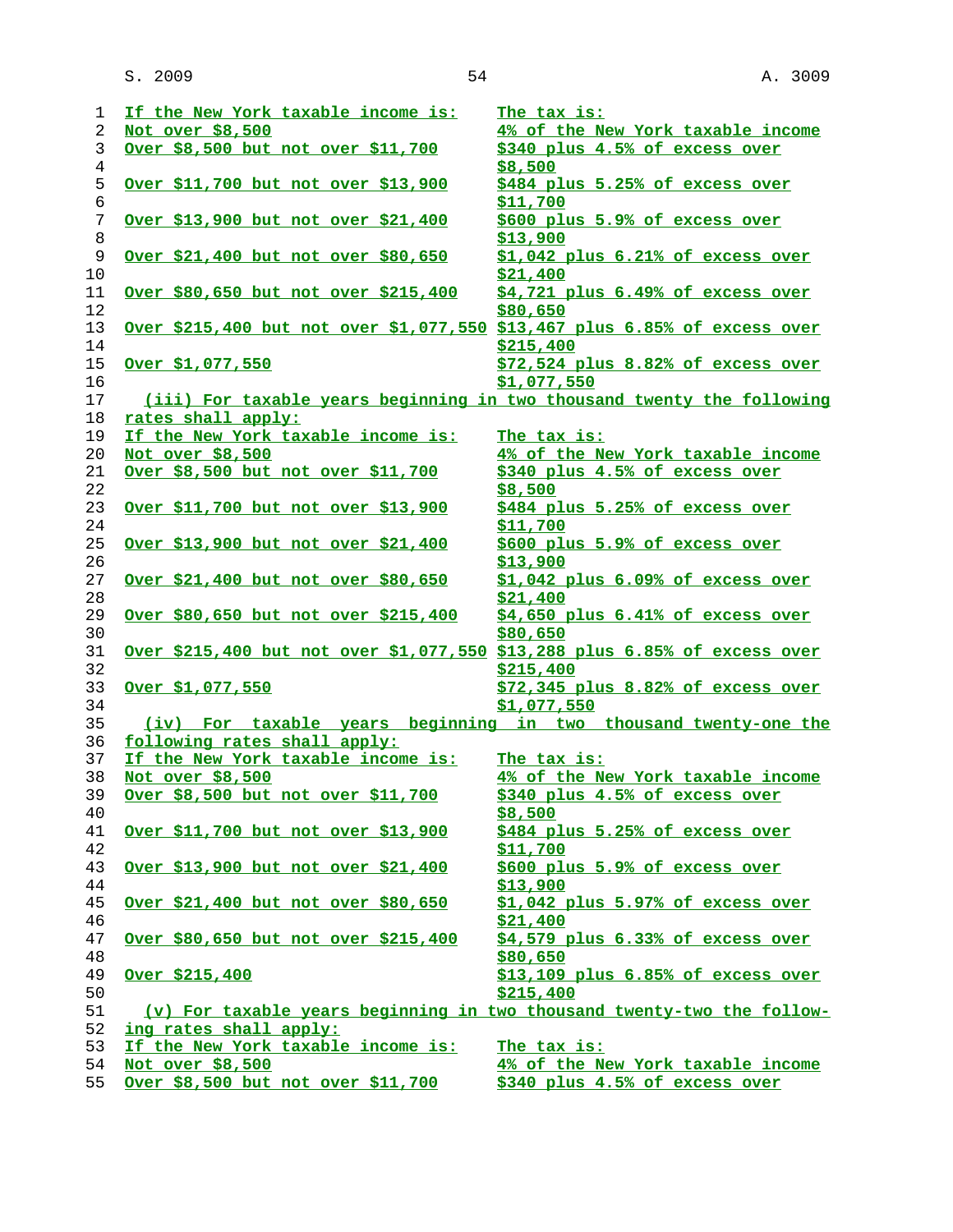|                              |                                                  | \$8,500                                                                 |
|------------------------------|--------------------------------------------------|-------------------------------------------------------------------------|
|                              | Over \$11,700 but not over \$13,900              | \$484 plus 5.25% of excess over                                         |
|                              |                                                  | \$11,700                                                                |
|                              | Over \$13,900 but not over \$80,650              | \$600 plus 5.85% of excess over                                         |
|                              |                                                  | \$13,900                                                                |
|                              | Over \$80,650 but not over \$215,400             | \$4,504 plus 6.25% of excess over                                       |
|                              |                                                  | \$80,650                                                                |
| Over $$215,400$              |                                                  | $$12,926$ plus $6.85%$ of excess over                                   |
|                              |                                                  | \$215,400                                                               |
|                              |                                                  | (vi) For taxable years beginning in two thousand twenty-three the       |
| following rates shall apply: |                                                  |                                                                         |
|                              | If the New York taxable income is:               | The tax is:                                                             |
| Not over \$8,500             |                                                  | 4% of the New York taxable income                                       |
|                              | Over \$8,500 but not over \$11,700               | \$340 plus 4.5% of excess over                                          |
|                              |                                                  | \$8,500                                                                 |
|                              | Over \$11,700 but not over \$13,900              | \$484 plus 5.25% of excess over                                         |
|                              |                                                  | <u>\$11,700</u>                                                         |
|                              | Over \$13,900 but not over \$80,650              | \$600 plus 5.73% of excess over                                         |
|                              |                                                  | \$13,900                                                                |
|                              | Over \$80,650 but not over \$215,400             | \$4,424 plus 6.17% of excess over                                       |
|                              |                                                  | \$80,650                                                                |
| <u>Over \$215,400</u>        |                                                  | \$12,738 plus 6.85% of excess over                                      |
|                              |                                                  | \$215,400                                                               |
|                              | (vii) For taxable years beginning                | in two thousand twenty-four the                                         |
| following rates shall apply: |                                                  |                                                                         |
|                              | If the New York taxable income is:               | The tax is:                                                             |
| Not over \$8,500             |                                                  | 4% of the New York taxable income                                       |
|                              | Over \$8,500 but not over \$11,700               | \$340 plus 4.5% of excess over                                          |
|                              |                                                  | \$8,500                                                                 |
|                              | <u>Over \$11,700 but not over \$13,900</u>       | \$484 plus 5.25% of excess over                                         |
|                              |                                                  | \$11,700                                                                |
|                              | Over \$13,900 but not over \$80,650              | \$600 plus 5.61% of excess over                                         |
|                              |                                                  | \$13,900                                                                |
|                              | Over \$80,650 but not over \$215,400             | \$4,344 plus 6.09% of excess over                                       |
|                              |                                                  | \$80,650                                                                |
| <u>Over \$215,400</u>        |                                                  | \$12,550 plus 6.85% of excess over                                      |
|                              |                                                  | \$215,400                                                               |
|                              |                                                  | (viii) For taxable years beginning after two thousand twenty-four the   |
| following rates shall apply: |                                                  |                                                                         |
|                              | If the New York taxable income is:               | The tax is:                                                             |
|                              |                                                  | 4% of the New York taxable income                                       |
| Not over \$8,500             |                                                  |                                                                         |
|                              | Over \$8,500 but not over \$11,700               | \$340 plus 4.5% of excess over                                          |
|                              |                                                  | \$8,500                                                                 |
|                              | Over \$11,700 but not over \$13,900              | \$484 plus 5.25% of excess over                                         |
|                              |                                                  | \$11,700                                                                |
|                              | <u>Over \$13,900 but not over \$80,650</u>       | \$600 plus 5.50% of excess over                                         |
|                              |                                                  | \$13,900                                                                |
|                              | Over \$80,650 but not over \$215,400             | \$4,271 plus 6.00% of excess over                                       |
|                              |                                                  | \$80,650                                                                |
| <u>Over \$215,400</u>        |                                                  | \$12,356 plus 6.85% of excess over                                      |
|                              |                                                  | \$215,400                                                               |
|                              |                                                  | § 4. Subparagraph (D) of paragraph 1 of subsection (d-1) of section     |
|                              |                                                  | 601 of the tax law, as amended by section 5 of part FF of chapter 59 of |
|                              | the laws of 2013, is amended to read as follows: |                                                                         |
|                              |                                                  |                                                                         |

 55 (D) The tax table benefit is the difference between (i) the amount of 56 taxable income set forth in the tax table in paragraph one of subsection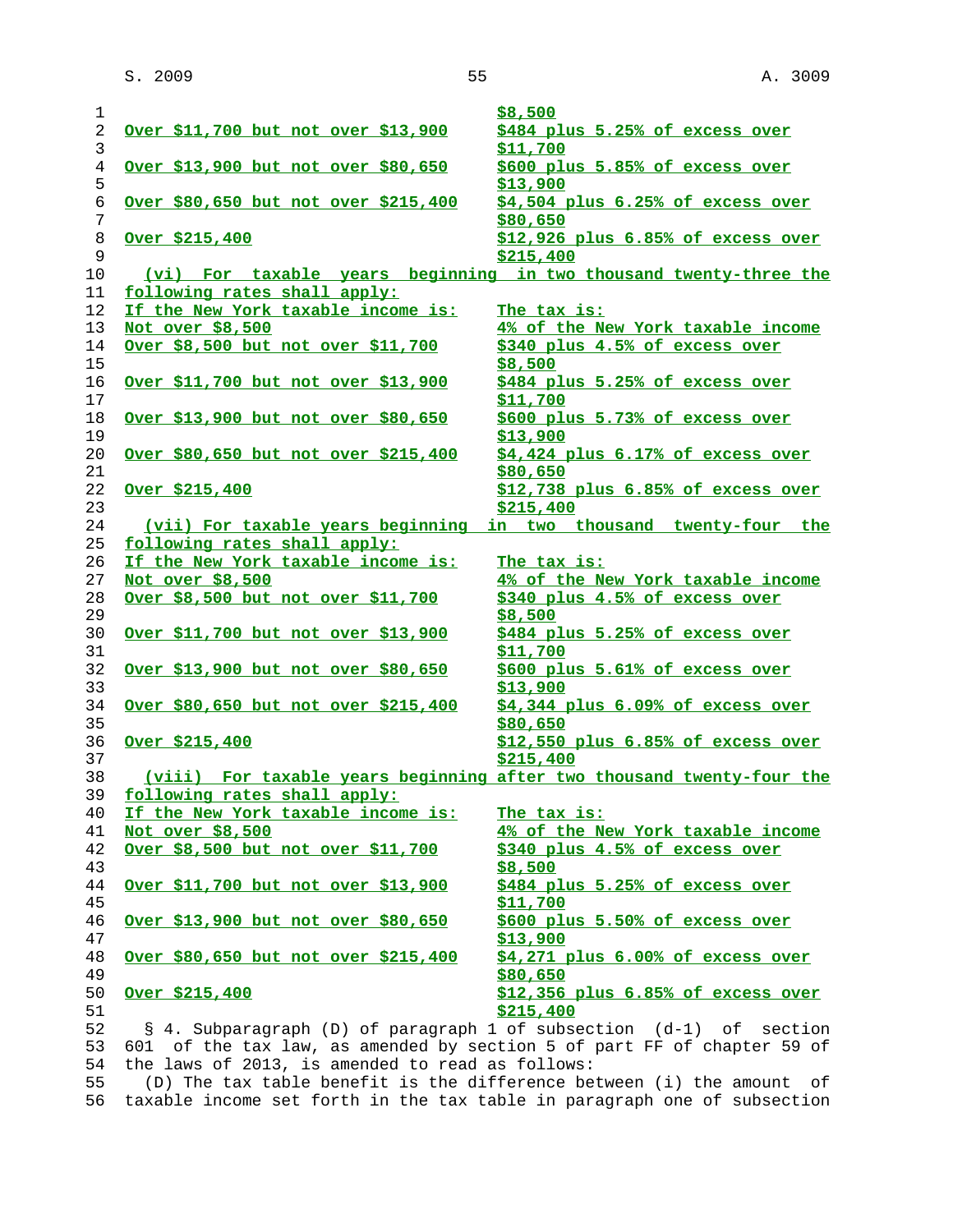1 (a) of this section not subject to the 8.82 percent rate of tax for the 2 taxable year multiplied by such rate and (ii) the dollar denominated tax 3 for such amount of taxable income set forth in the tax table applicable 4 to the taxable year in paragraph one of subsection (a) of this section 5 less the sum of the tax table benefits in subparagraphs (A), (B) and (C) 6 of this paragraph. The fraction for this subparagraph is computed as 7 follows: the numerator is the lesser of fifty thousand dollars or the 8 excess of New York adjusted gross income for the taxable year over two 9 million dollars and the denominator is fifty thousand dollars. This 10 subparagraph shall apply only to taxable years beginning on or after 11 January first, two thousand twelve and before January first, two thou- 12 sand [**eighteen**] **twenty-one**.

 13 § 5. Subparagraph (C) of paragraph 2 of subsection (d-1) of section 14 601 of the tax law, as amended by section 6 of part FF of chapter 59 of 15 the laws of 2013, is amended to read as follows:

 16 (C) The tax table benefit is the difference between (i) the amount of 17 taxable income set forth in the tax table in paragraph one of subsection 18 (b) of this section not subject to the 8.82 percent rate of tax for the 19 taxable year multiplied by such rate and (ii) the dollar denominated tax 20 for such amount of taxable income set forth in the tax table applicable 21 to the taxable year in paragraph one of subsection (b) of this section 22 less the sum of the tax table benefits in subparagraphs (A) and (B) of 23 this paragraph. The fraction for this subparagraph is computed as 24 follows: the numerator is the lesser of fifty thousand dollars or the 25 excess of New York adjusted gross income for the taxable year over one 26 million five hundred thousand dollars and the denominator is fifty thou- 27 sand dollars. This subparagraph shall apply only to taxable years begin- 28 ning on or after January first, two thousand twelve and before January 29 first, two thousand [**eighteen**] **twenty-one**.

 30 § 6. Subparagraph (C) of paragraph 3 of subsection (d-1) of section 31 601 of the tax law, as amended by section 7 of part FF of chapter 59 of 32 the laws of 2013, is amended to read as follows:

 33 (C) The tax table benefit is the difference between (i) the amount of 34 taxable income set forth in the tax table in paragraph one of subsection 35 (c) of this section not subject to the 8.82 percent rate of tax for the 36 taxable year multiplied by such rate and (ii) the dollar denominated tax 37 for such amount of taxable income set forth in the tax table applicable 38 to the taxable year in paragraph one of subsection (c) of this section 39 less the sum of the tax table benefits in subparagraphs (A) and (B) of 40 this paragraph. The fraction for this subparagraph is computed as 41 follows: the numerator is the lesser of fifty thousand dollars or the 42 excess of New York adjusted gross income for the taxable year over one 43 million dollars and the denominator is fifty thousand dollars. This 44 subparagraph shall apply only to taxable years beginning on or after 45 January first, two thousand twelve and before January first, two thou- 46 sand [**eighteen**] **twenty-one**.

47 § 7. This act shall take effect immediately.

## 48 PART S

 49 Section 1. Subsection (g) of section 615 of the tax law, as amended by 50 section 1 of part H of chapter 59 of the laws of 2015, is amended to 51 read as follows:

 52 (g)(1) With respect to an individual whose New York adjusted gross 53 income is over one million dollars and no more than ten million dollars, 54 the New York itemized deduction shall be an amount equal to fifty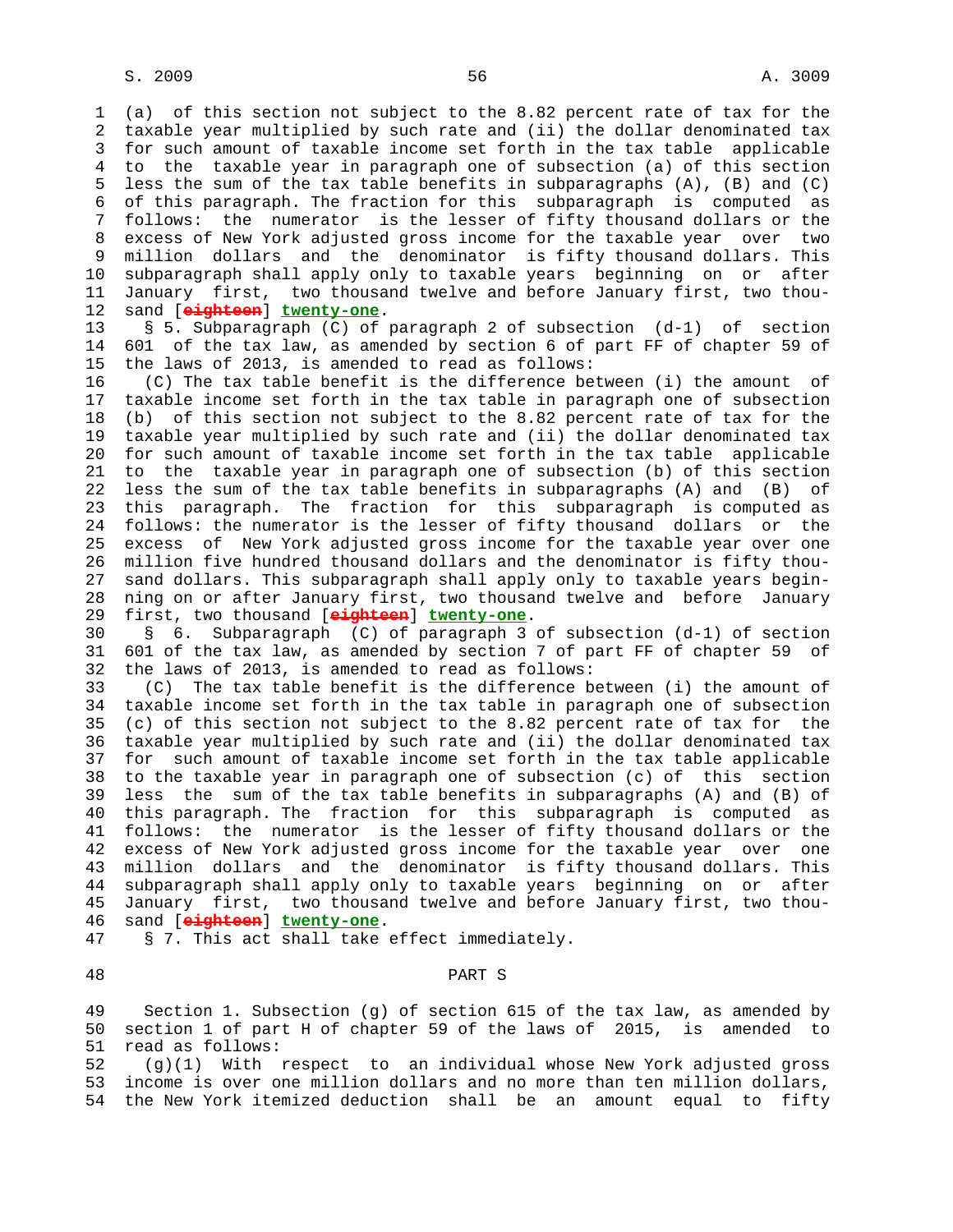1 percent of any charitable contribution deduction allowed under section 2 one hundred seventy of the internal revenue code [**for taxable years** 3 **beginning after two thousand nine and before two thousand eighteen. With** 4 **respect to an individual whose New York adjusted gross income is over** 5 **one million dollars, the New York itemized deduction shall be an amount** 6 **equal to fifty percent of any charitable contribution deduction allowed** 7 **under section one hundred seventy of the internal revenue code for taxa-** 8 **ble years beginning in two thousand nine or after two thousand seven-** 9 **teen**]. 10 (2) With respect to an individual whose New York adjusted gross income 11 is over ten million dollars, the New York itemized deduction shall be an 12 amount equal to twenty-five percent of any charitable contribution 13 deduction allowed under section one hundred seventy of the internal 14 revenue code [**for taxable years beginning after two thousand nine and** 15 **ending before two thousand eighteen**]. 16 § 2. Subdivision (g) of section 11-1715 of the administrative code of 17 the city of New York, as amended by section 2 of part H of chapter 59 of 18 the laws of 2015, is amended to read as follows: 19 (g) (1) With respect to an individual whose New York adjusted gross 20 income is over one million dollars but no more than ten million dollars, 21 the New York itemized deduction shall be an amount equal to fifty 22 percent of any charitable contribution deduction allowed under section 23 one hundred seventy of the internal revenue code [**for taxable years** 24 **beginning after two thousand nine and before two thousand eighteen. With** 25 **respect to an individual whose New York adjusted gross income is over** 26 **one million dollars, the New York itemized deduction shall be an amount** 27 **equal to fifty percent of any charitable contribution deduction allowed** 28 **under section one hundred seventy of the internal revenue code for taxa-** 29 **ble years beginning in two thousand nine or after two thousand seven-** 30 **teen**]. 31 (2) With respect to an individual whose New York adjusted gross income 32 is over ten million dollars, the New York itemized deduction shall be an 33 amount equal to twenty-five percent of any charitable contribution 34 deduction allowed under section one hundred seventy of the internal 35 revenue code [**for taxable years beginning after two thousand nine and** 36 **ending before two thousand eighteen**]. 37 § 3. This act shall take effect immediately. 38 PART T 39 Section 1. Subsection (c) of section 606 of the tax law is amended by 40 adding a new paragraph (1-a) to read as follows: 41 **(1-a) For taxable years beginning after two thousand seventeen, for a** 42 **taxpayer with New York adjusted gross income of at least fifty thousand** 43 **dollars but less than one hundred fifty thousand dollars, the applicable** 44 **percentage shall be the applicable percentage otherwise computed under** 45 **paragraph one of this subsection multiplied by a factor as follows:** 46 **If New York adjusted gross** 47 **income is: The factor is:** 48 **At least \$50,000 and less** 49 **than \$55,000 1.1682** 50 **At least \$55,000 and less** 51 **than \$60,000 1.2733** 52 **At least \$60,000 and less** 53 **than \$65,000 2.322** 54 **At least \$65,000 and less**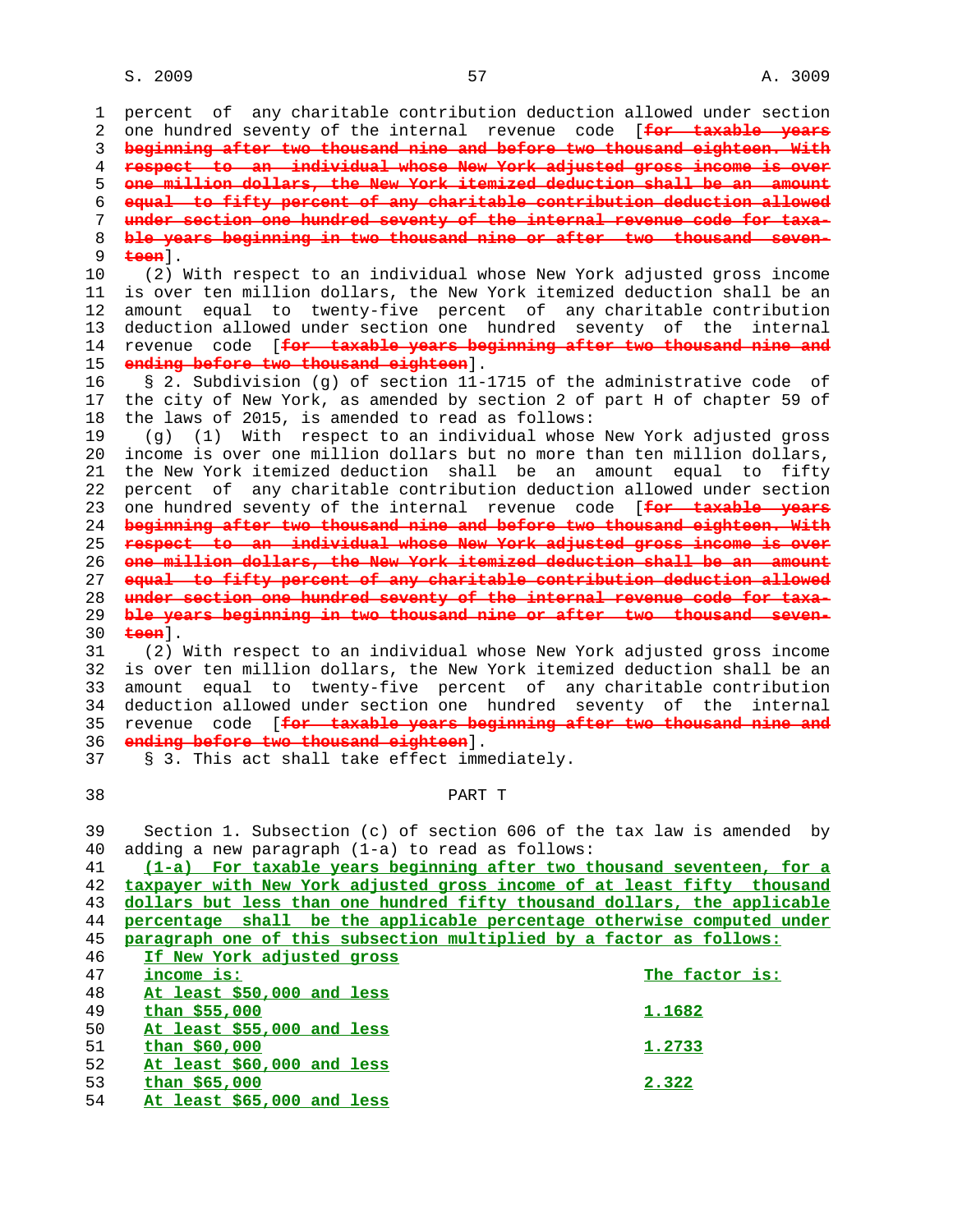| 1  | than \$150,000<br>3.000                                                    |
|----|----------------------------------------------------------------------------|
| 2  | § 2. This act shall take effect immediately.                               |
| 3  | PART U                                                                     |
| 4  | Section 1. Paragraph (a) of subdivision 1 and paragraph (a) of subdi-      |
| 5  | vision 2 of section 1701 of the tax law, as added by section 1 of part     |
| 6  | CC-1 of chapter 57 of the laws of 2008, are amended to read as follows:    |
| 7  | (a) "Debt" means [all] past-due tax liabilities, including unpaid tax,     |
| 8  | interest, and penalty, that the commissioner is required by law to         |
| 9  | collect and that have [been reduced to judgment by the docketing of a      |
| 10 | New York state tax warrant in the office of a county clerk located in      |
| 11 | the state of New York or by the filing of a copy of the warrant in the     |
| 12 | office of the department of state] become fixed and final such that the    |
| 13 | taxpayer no longer has any right to administrative or judicial review.     |
| 14 | (a) To assist the commissioner in the collection of debts, the depart-     |
| 15 | ment must develop and operate a financial institution data match system    |
| 16 | for the purpose of identifying and seizing the non-exempt assets of tax    |
| 17 | debtors as identified by the commissioner. The commissioner is author-     |
| 18 | ized to designate a third party to develop and operate this system.        |
| 19 | Notwithstanding any other provisions of this chapter, the commissioner     |
| 20 | is authorized to disclose the debt and the debtor information to such      |
| 21 | third party and to financial institutions for purposes of this system.     |
| 22 | Any third party designated by the commissioner to develop and operate a    |
| 23 | financial data match system must keep all information it obtains<br>from   |
| 24 | both the department and the financial institution confidential, and any    |
| 25 | employee, agent or representative of that third party is prohibited from   |
| 26 | disclosing that information to anyone other than the department or the     |
| 27 | financial institution.                                                     |
| 28 | § 2. This act shall take effect immediately.                               |
| 29 | PART V                                                                     |
| 30 | 1. Subdivision 4 of section 50 of the civil service law is<br>Section      |
| 31 | amended by adding a new closing paragraph to read as follows:              |
| 32 | The department shall require a tax clearance from the department of        |
| 33 | taxation and finance, as provided for in section one hundred seventy-      |
| 34 | one-w of the tax law, for each applicant and shall refuse to examine<br>an |
| 35 | applicant, or after examination to certify an eligible for whom tax        |
| 36 | clearance is denied by the department of taxation and finance. A munic-    |
| 37 | ipal commission, subject to the approval of the governing board or body    |
| 38 | of the city or county as the case may be, or a regional commission or      |
| 39 | personnel officer, pursuant to governmental agreement, may elect to        |
| 40 | require tax clearances for applicants and to refuse to examine an appli-   |
| 41 | cant, or after examination to certify an eligible for whom a tax clear-    |
| 42 | ance is denied by the department of taxation and finance. Provided,        |
| 43 | however, that the department and municipal commissions shall not require   |
| 44 | tax clearance for (1) any current employee; or (2) a person who is<br>a i  |

**considered an applicant by reason of (a) a transfer pursuant to section seventy of this chapter; or (b) a person who is on a preferred list subject to section eighty-one of this chapter; or (c) a person whose name is on an eligible list as defined in section fifty-six of this article and who has successfully completed a promotion exam subject to section fifty-two of this article. Where a tax clearance is required,**

 51 **the application for examination, or the instructions for such applica-** 52 **tion, shall clearly inform the applicant that a tax clearance will be**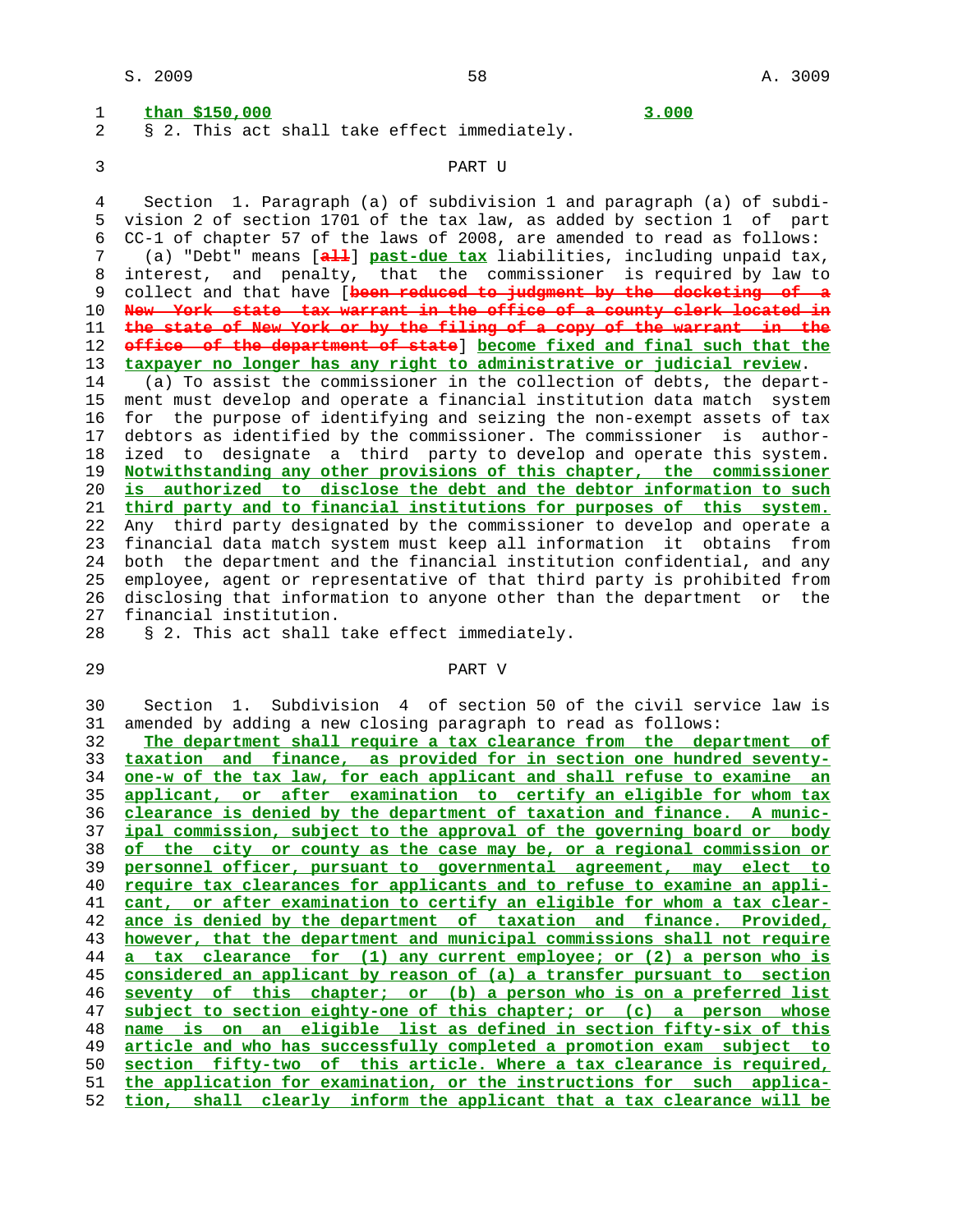$S. 2009$  and  $S. 3009$  and  $S. 3009$ 

**performed and that, if the tax clearance is denied, the applicant must contact the department of taxation and finance to resolve any past-due tax liabilities or return filing compliance before the application for examination may be resubmitted. Any applicant subject to tax clearance shall be required to provide any information deemed necessary by the department and the department of taxation and finance to efficiently and accurately provide a tax clearance, and the failure by the applicant to provide such information shall disqualify the applicant.** § 2. The tax law is amended by adding a new section 171-w to read as 10 follows: **§ 171-w. Enforcement of delinquent tax liabilities through tax clear- ances. (1) For the purposes of this section, the term "tax liabilities" shall mean any tax, surcharge, or fee administered by the commissioner, or any penalty or interest on such tax, surcharge, or fee, owed by an individual or entity. The term "past-due tax liabilities" means any unpaid tax liabilities that have become fixed and final such that the taxpayer no longer has any right to administrative or judicial review. The term "government entity" means the state of New York, or any of its agencies, political subdivisions, instrumentalities, public corporations (including a public corporation created pursuant to agreement or compact with another state or Canada), or combination thereof. (2) The commissioner, or his or her designee, shall cooperate with any government entity that is required by law or has elected to require tax clearances to establish procedures by which the department shall receive a tax clearance request and transmit such tax clearance to the govern- ment entity, and any other procedures deemed necessary to carry out the provisions of this section. These procedures shall, to the extent prac- ticable, require secure electronic communication between the department and the requesting government entity for the transmission of tax clear- ance requests to the department and transmission of tax clearances to the requesting entity. Notwithstanding any other law to the contrary, a government entity shall be authorized to share any applicant data or information with the department that is necessary to ensure the proper matching of the applicant to the tax records maintained by the depart- ment. (3) Upon receipt of a tax clearance request, the department shall examine its records to determine whether the subject of the tax clear- ance request has past-due tax liabilities equal to or in excess of the dollar threshold applicable for such tax clearance request or, were no threshold has been established by law or otherwise, equal to or in excess of five hundred dollars. When a tax clearance request so requires, the department shall also determine whether (i) the subject of such request has complied with applicable tax return filing requirements for each of the past three years; and/or (ii) whether a subject of such request that is an individual or entity that is a person required to register pursuant to section eleven hundred thirty-four of this chapter is registered pursuant to such section. The department shall deny a tax clearance if it determines that the subject of a tax clearance request has past-due tax liabilities equal to or in excess of the applicable threshold or, when the tax clearance request so requires, has not complied with applicable return filing and/or registration requirements. (4) If a tax clearance is denied, the government entity that requested the clearance shall provide notice to the applicant to contact the department. Such notice shall be made by first class mail with a certif- icate of mailing and a copy of such notice also shall be provided to the department. When the applicant contacts the department, the department**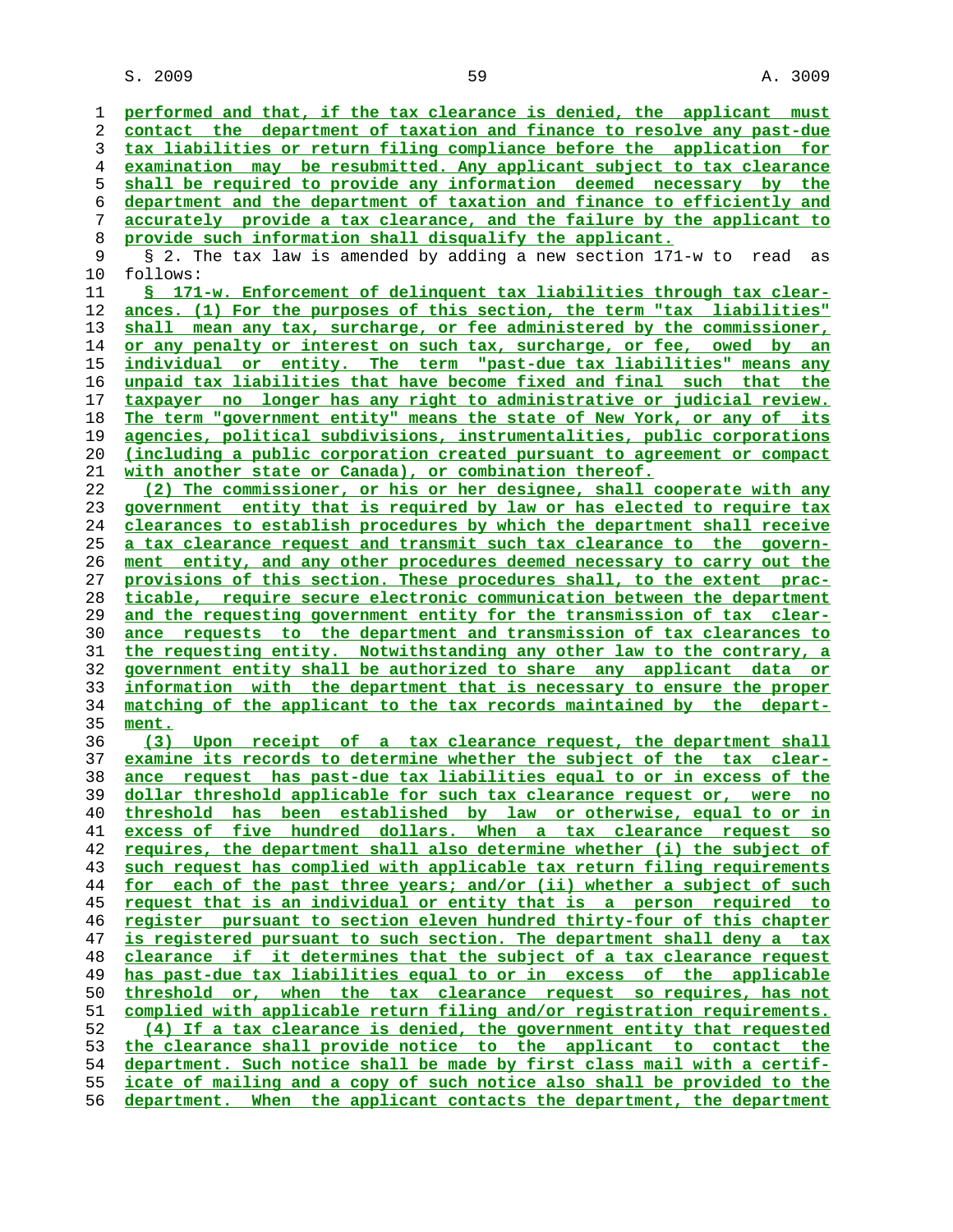$S. 2009$  60  $A. 3009$ 

**shall inform the applicant of the basis for the denial of the tax clear- ance and shall also inform the applicant (i) that a tax clearance denied due to past-due tax liabilities may be issued once the taxpayer fully satisfies past-due tax liabilities or makes payment arrangements satis- factory to the commissioner; (ii) that a tax clearance denied due to failure to file tax returns may be issued once the applicant has satis- fied the applicable return filing requirements; (iii) that a tax clear- ance denied for failure to register pursuant to section eleven hundred thirty-four of this chapter may be issued once the applicant has regis- tered pursuant to such section; and (iv) the grounds for challenging the denial of a tax clearance listed in subdivision five of this section. (5) (a) Notwithstanding any other provision of law, and except as specifically provided herein, an applicant denied a tax clearance shall have no right to commence a court action or proceeding or seek any other legal recourse against the department or the government entity related to the denial of a tax clearance by the department. (b) An applicant seeking to challenge the denial of a tax clearance must protest to the department or the division of tax appeals no later than sixty days from the date of the notification to the applicant that the tax clearance was denied. An applicant may challenge a department finding of past-due tax liabilities only on the grounds that (i) the individual or entity denied the tax clearance is not the individual or entity with the past-due tax liabilities at issue; (ii) the past-due tax liabilities were satisfied; (iii) the applicant's wages are being garnished for the payment of child support or combined child and spousal support pursuant to an income execution issued pursuant to section fifty two hundred forty-one or fifty two hundred forty-two of the civil prac- tice law and rules or another state's income withholding order as authorized under part five of article five-B of the family court act, or garnished by the department for the payment of the past-due tax liabil- ities at issue; or (iv) the applicant is making child support payments or combined child and spousal support payments pursuant to a satisfac- tory payment arrangement under section one hundred eleven-b of the social services law with a support collection unit or otherwise making periodic payments in accordance with section four hundred forty of the family court act. An applicant may challenge a department finding of failure to comply with tax return filing requirements only on the grounds that all required tax returns have been filed for each of the past three years. (c) Nothing in this subdivision is intended to limit any applicant from seeking relief from joint and several liability pursuant to section six hundred fifty-four of this chapter, to the extent that he or she is eligible pursuant to that section, or establishing to the department that the enforcement of the underlying tax liabilities has been stayed by the filing of a petition pursuant to the Bankruptcy Code of 1978 (Title Eleven of the United States Code). (6) Notwithstanding any other provision of law, the department may exchange with a government entity any data or information that, in the discretion of the commissioner, is necessary for the implementation of a tax clearance requirement. However, no government entity may re-disclose this information to any other entity or person, other than for the purpose of informing the applicant that a required tax clearance has been denied, unless otherwise permitted by law. (7) Except as otherwise provided in this section, the activities to collect past-due tax liabilities undertaken by the department pursuant to this section shall not in any way limit, restrict or impair the**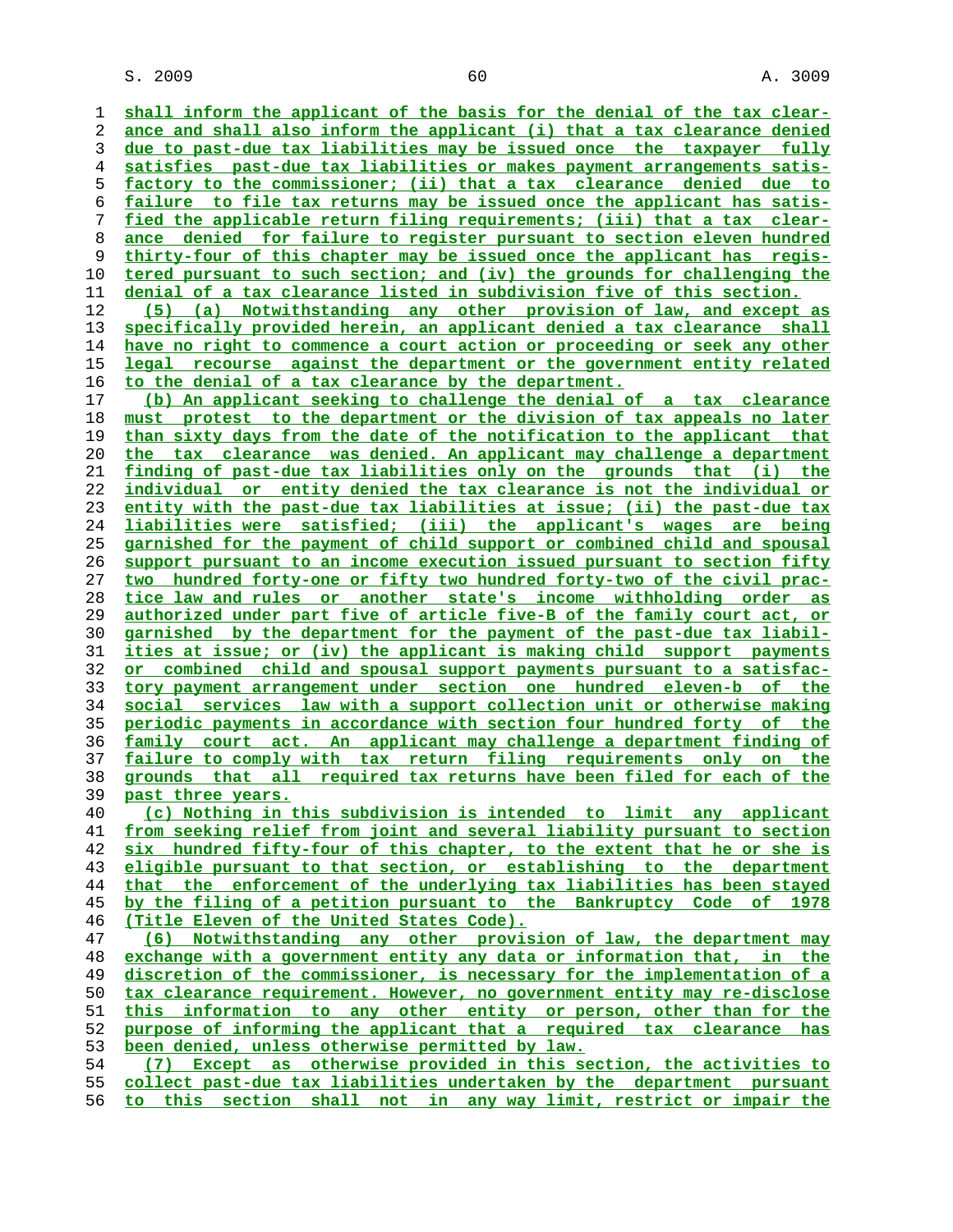## 1 **department from exercising any other authority to collect or enforce tax** 2 **liabilities under any other applicable provision of law.**

 3 § 3. This act shall take effect June 1, 2017; provided, however, that 4 the department of taxation and finance, the department of civil service, 5 any municipal commission, and any other government entity electing to 6 receive a tax clearance from the department of taxation and finance may 7 work to execute the necessary procedures and technical changes to 8 support the tax clearance process as described in sections one and two 9 of this act before that date; provided, further, that this effective 10 date will not impact the administration of any tax clearance program 11 authorized by another provision of law.

## 12 **PART W**

 13 Section 1. Paragraph (a) of subdivision 1 of section 18 of chapter 266 14 of the laws of 1986, amending the civil practice law and rules and other 15 laws relating to malpractice and professional medical conduct, as 16 amended by section 2 of part C of chapter 59 of the laws of 2016, is 17 amended to read as follows:

 18 (a) The superintendent of financial services and the commissioner of 19 health or their designee shall, from funds available in the hospital 20 excess liability pool created pursuant to subdivision 5 of this section, 21 purchase a policy or policies for excess insurance coverage, as author- 22 ized by paragraph 1 of subsection (e) of section 5502 of the insurance 23 law; or from an insurer, other than an insurer described in section 5502 24 of the insurance law, duly authorized to write such coverage and actual- 25 ly writing medical malpractice insurance in this state; or shall 26 purchase equivalent excess coverage in a form previously approved by the 27 superintendent of financial services for purposes of providing equiv- 28 alent excess coverage in accordance with section 19 of chapter 294 of 29 the laws of 1985, for medical or dental malpractice occurrences between 30 July 1, 1986 and June 30, 1987, between July 1, 1987 and June 30, 1988, 31 between July 1, 1988 and June 30, 1989, between July 1, 1989 and June 32 30, 1990, between July 1, 1990 and June 30, 1991, between July 1, 1991 33 and June 30, 1992, between July 1, 1992 and June 30, 1993, between July 34 1, 1993 and June 30, 1994, between July 1, 1994 and June 30, 1995, 35 between July 1, 1995 and June 30, 1996, between July 1, 1996 and June 36 30, 1997, between July 1, 1997 and June 30, 1998, between July 1, 1998 37 and June 30, 1999, between July 1, 1999 and June 30, 2000, between July 38 1, 2000 and June 30, 2001, between July 1, 2001 and June 30, 2002, 39 between July 1, 2002 and June 30, 2003, between July 1, 2003 and June 40 30, 2004, between July 1, 2004 and June 30, 2005, between July 1, 2005 41 and June 30, 2006, between July 1, 2006 and June 30, 2007, between July 42 1, 2007 and June 30, 2008, between July 1, 2008 and June 30, 2009, 43 between July 1, 2009 and June 30, 2010, between July 1, 2010 and June 44 30, 2011, between July 1, 2011 and June 30, 2012, between July 1, 2012 45 and June 30, 2013, between July 1, 2013 and June 30, 2014, between July 46 1, 2014 and June 30, 2015, between July 1, 2015 and June 30, 2016, [**and**] 47 between July 1, 2016 and June 30, 2017**, and between July 1, 2017 and** 48 **June 30, 2018** or reimburse the hospital where the hospital purchases 49 equivalent excess coverage as defined in subparagraph (i) of paragraph 50 (a) of subdivision 1-a of this section for medical or dental malpractice 51 occurrences between July 1, 1987 and June 30, 1988, between July 1, 1988 52 and June 30, 1989, between July 1, 1989 and June 30, 1990, between July 53 1, 1990 and June 30, 1991, between July 1, 1991 and June 30, 1992, 54 between July 1, 1992 and June 30, 1993, between July 1, 1993 and June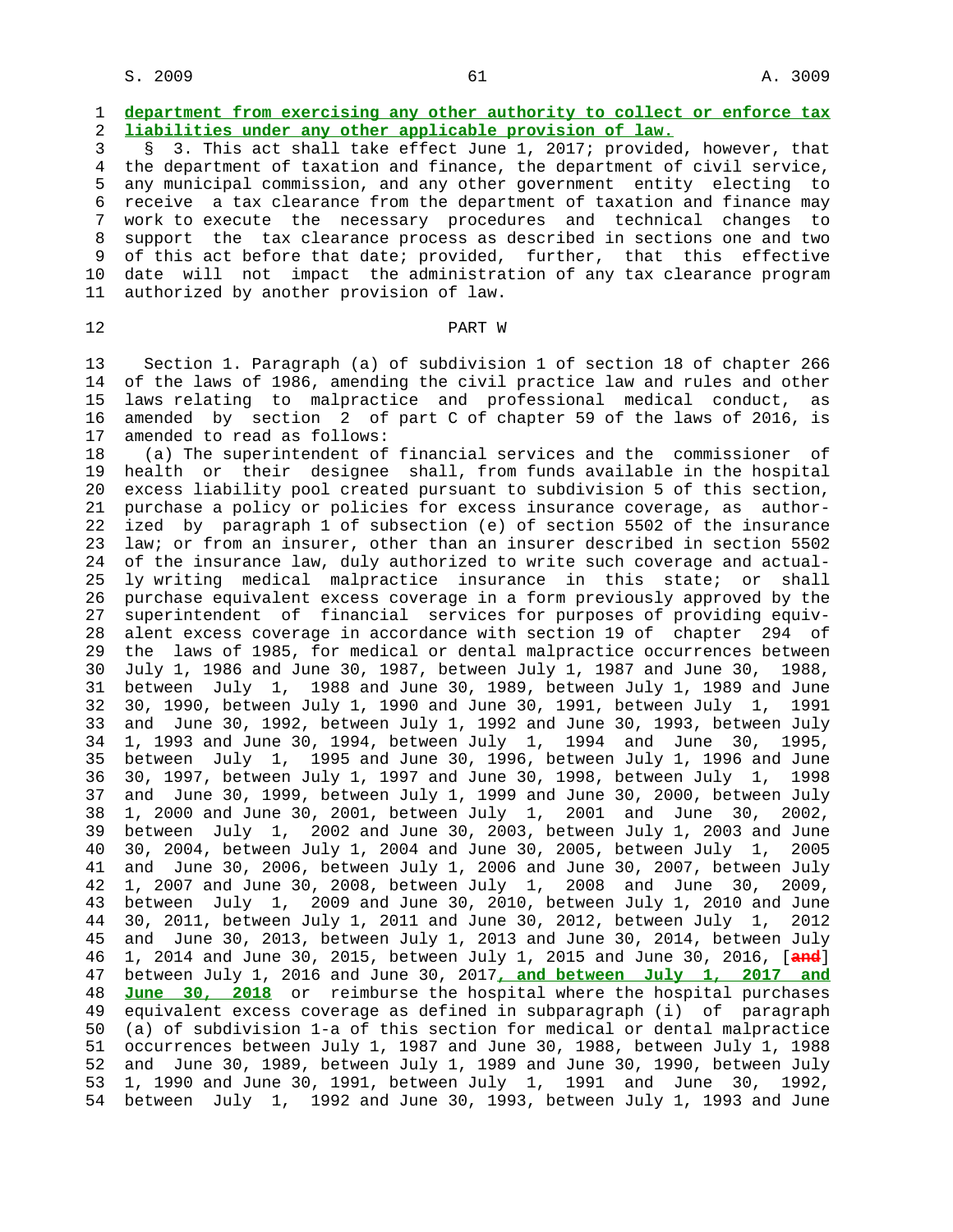1 30, 1994, between July 1, 1994 and June 30, 1995, between July 1, 1995 2 and June 30, 1996, between July 1, 1996 and June 30, 1997, between July 3 1, 1997 and June 30, 1998, between July 1, 1998 and June 30, 1999, 4 between July 1, 1999 and June 30, 2000, between July 1, 2000 and June 5 30, 2001, between July 1, 2001 and June 30, 2002, between July 1, 2002 6 and June 30, 2003, between July 1, 2003 and June 30, 2004, between July 7 1, 2004 and June 30, 2005, between July 1, 2005 and June 30, 2006, 8 between July 1, 2006 and June 30, 2007, between July 1, 2007 and June 9 30, 2008, between July 1, 2008 and June 30, 2009, between July 1, 2009 10 and June 30, 2010, between July 1, 2010 and June 30, 2011, between July 11 1, 2011 and June 30, 2012, between July 1, 2012 and June 30, 2013, 12 between July 1, 2013 and June 30, 2014, between July 1, 2014 and June 13 30, 2015, between July 1, 2015 and June 30, 2016, [**and**] between July 1, 14 2016 and June 30, 2017**, and between July 1, 2017 and June 30, 2018** for 15 physicians or dentists certified as eligible for each such period or 16 periods pursuant to subdivision 2 of this section by a general hospital 17 licensed pursuant to article 28 of the public health law; provided that 18 no single insurer shall write more than fifty percent of the total 19 excess premium for a given policy year; and provided, however, that such 20 eligible physicians or dentists must have in force an individual policy, 21 from an insurer licensed in this state of primary malpractice insurance 22 coverage in amounts of no less than one million three hundred thousand 23 dollars for each claimant and three million nine hundred thousand 24 dollars for all claimants under that policy during the period of such 25 excess coverage for such occurrences or be endorsed as additional 26 insureds under a hospital professional liability policy which is offered 27 through a voluntary attending physician ("channeling") program previous- 28 ly permitted by the superintendent of financial services during the 29 period of such excess coverage for such occurrences**; and provided that** 30 **such eligible physicians or dentists have received tax clearances from** 31 **the department of taxation and finance pursuant to section 171-w of the** 32 **tax law**. During such period, such policy for excess coverage or such 33 equivalent excess coverage shall, when combined with the physician's or 34 dentist's primary malpractice insurance coverage or coverage provided 35 through a voluntary attending physician ("channeling") program, total an 36 aggregate level of two million three hundred thousand dollars for each 37 claimant and six million nine hundred thousand dollars for all claimants 38 from all such policies with respect to occurrences in each of such years 39 provided, however, if the cost of primary malpractice insurance coverage 40 in excess of one million dollars, but below the excess medical malprac- 41 tice insurance coverage provided pursuant to this act, exceeds the rate 42 of nine percent per annum, then the required level of primary malprac- 43 tice insurance coverage in excess of one million dollars for each claim- 44 ant shall be in an amount of not less than the dollar amount of such 45 coverage available at nine percent per annum; the required level of such 46 coverage for all claimants under that policy shall be in an amount not 47 less than three times the dollar amount of coverage for each claimant; 48 and excess coverage, when combined with such primary malpractice insur- 49 ance coverage, shall increase the aggregate level for each claimant by 50 one million dollars and three million dollars for all claimants; and 51 provided further, that, with respect to policies of primary medical 52 malpractice coverage that include occurrences between April 1, 2002 and 53 June 30, 2002, such requirement that coverage be in amounts no less than 54 one million three hundred thousand dollars for each claimant and three 55 million nine hundred thousand dollars for all claimants for such occur- 56 rences shall be effective April 1, 2002.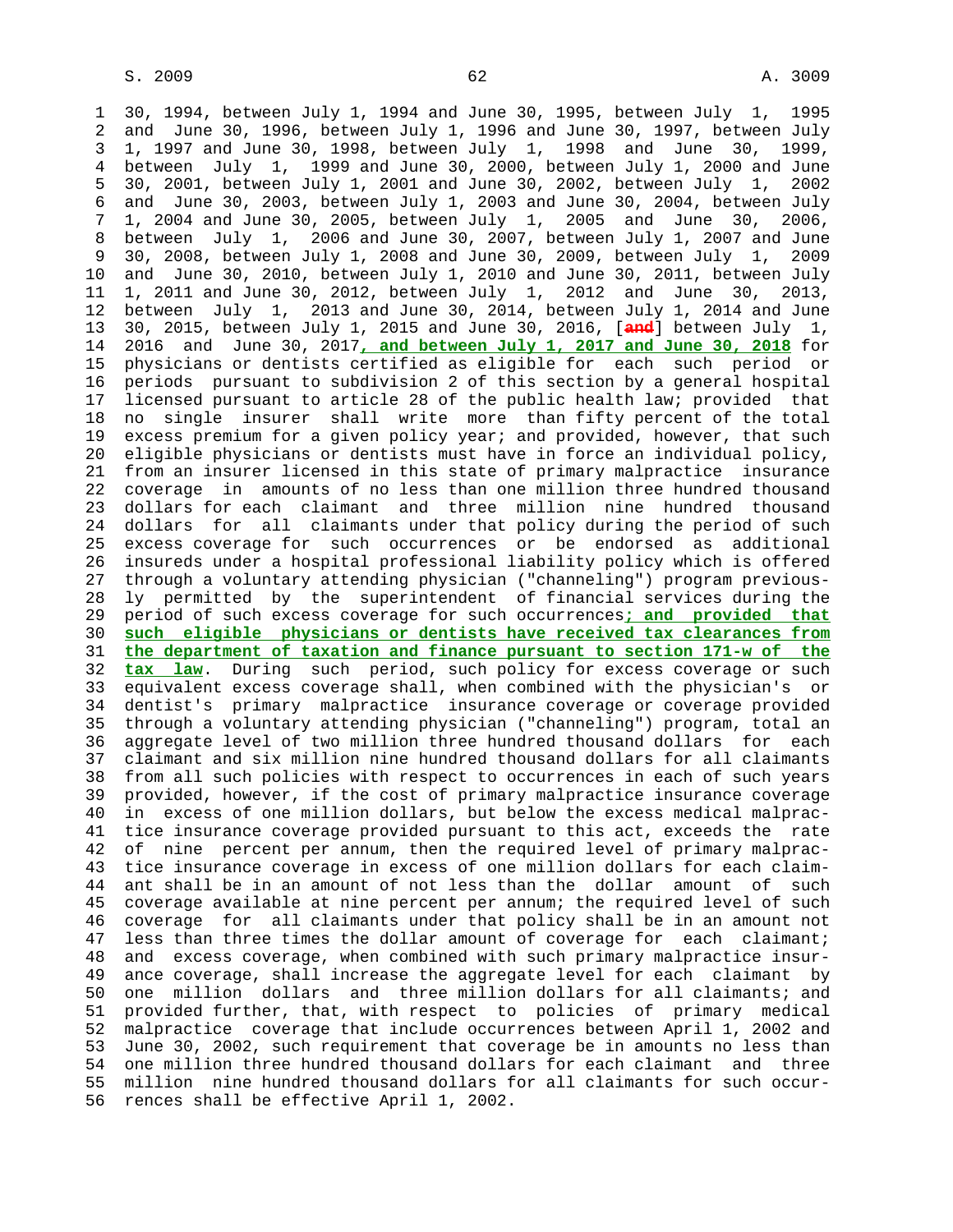1 § 2. Subdivision 3 of section 18 of chapter 266 of the laws of 1986, 2 amending the civil practice law and rules and other laws relating to 3 malpractice and professional medical conduct, as amended by section 3 of 4 part C of chapter 59 of the laws of 2016, is amended to read as follows: 5 (3)(a) The superintendent of financial services shall determine and 6 certify to each general hospital and to the commissioner of health the 7 cost of excess malpractice insurance for medical or dental malpractice 8 occurrences between July 1, 1986 and June 30, 1987, between July 1, 1988 9 and June 30, 1989, between July 1, 1989 and June 30, 1990, between July 10 1, 1990 and June 30, 1991, between July 1, 1991 and June 30, 1992, 11 between July 1, 1992 and June 30, 1993, between July 1, 1993 and June 12 30, 1994, between July 1, 1994 and June 30, 1995, between July 1, 1995 13 and June 30, 1996, between July 1, 1996 and June 30, 1997, between July 14 1, 1997 and June 30, 1998, between July 1, 1998 and June 30, 1999, 15 between July 1, 1999 and June 30, 2000, between July 1, 2000 and June 16 30, 2001, between July 1, 2001 and June 30, 2002, between July 1, 2002 17 and June 30, 2003, between July 1, 2003 and June 30, 2004, between July 18 1, 2004 and June 30, 2005, between July 1, 2005 and June 30, 2006, 19 between July 1, 2006 and June 30, 2007, between July 1, 2007 and June 20 30, 2008, between July 1, 2008 and June 30, 2009, between July 1, 2009 21 and June 30, 2010, between July 1, 2010 and June 30, 2011, between July 22 1, 2011 and June 30, 2012, between July 1, 2012 and June 30, 2013, and 23 between July 1, 2013 and June 30, 2014, between July 1, 2014 and June 24 30, 2015, between July 1, 2015 and June 30, 2016, and between July 1, 25 2016 and June 30, 2017**, and between July 1, 2017 and June 30, 2018** allo- 26 cable to each general hospital for physicians or dentists certified as 27 eligible for purchase of a policy for excess insurance coverage by such 28 general hospital in accordance with subdivision 2 of this section, and 29 may amend such determination and certification as necessary. 30 (b) The superintendent of financial services shall determine and 31 certify to each general hospital and to the commissioner of health the 32 cost of excess malpractice insurance or equivalent excess coverage for 33 medical or dental malpractice occurrences between July 1, 1987 and June 34 30, 1988, between July 1, 1988 and June 30, 1989, between July 1, 1989 35 and June 30, 1990, between July 1, 1990 and June 30, 1991, between July 36 1, 1991 and June 30, 1992, between July 1, 1992 and June 30, 1993, 37 between July 1, 1993 and June 30, 1994, between July 1, 1994 and June 38 30, 1995, between July 1, 1995 and June 30, 1996, between July 1, 1996 39 and June 30, 1997, between July 1, 1997 and June 30, 1998, between July 40 1, 1998 and June 30, 1999, between July 1, 1999 and June 30, 2000, 41 between July 1, 2000 and June 30, 2001, between July 1, 2001 and June 42 30, 2002, between July 1, 2002 and June 30, 2003, between July 1, 2003 43 and June 30, 2004, between July 1, 2004 and June 30, 2005, between July 44 1, 2005 and June 30, 2006, between July 1, 2006 and June 30, 2007, 45 between July 1, 2007 and June 30, 2008, between July 1, 2008 and June 46 30, 2009, between July 1, 2009 and June 30, 2010, between July 1, 2010 47 and June 30, 2011, between July 1, 2011 and June 30, 2012, between July 48 1, 2012 and June 30, 2013, between July 1, 2013 and June 30, 2014, 49 between July 1, 2014 and June 30, 2015, between July 1, 2015 and June 50 30, 2016, and between July 1, 2016 and June 30, 2017**, and between July** 51 **1, 2017 and June 30, 2018** allocable to each general hospital for physi- 52 cians or dentists certified as eligible for purchase of a policy for 53 excess insurance coverage or equivalent excess coverage by such general 54 hospital in accordance with subdivision 2 of this section, and may amend 55 such determination and certification as necessary. The superintendent of 56 financial services shall determine and certify to each general hospital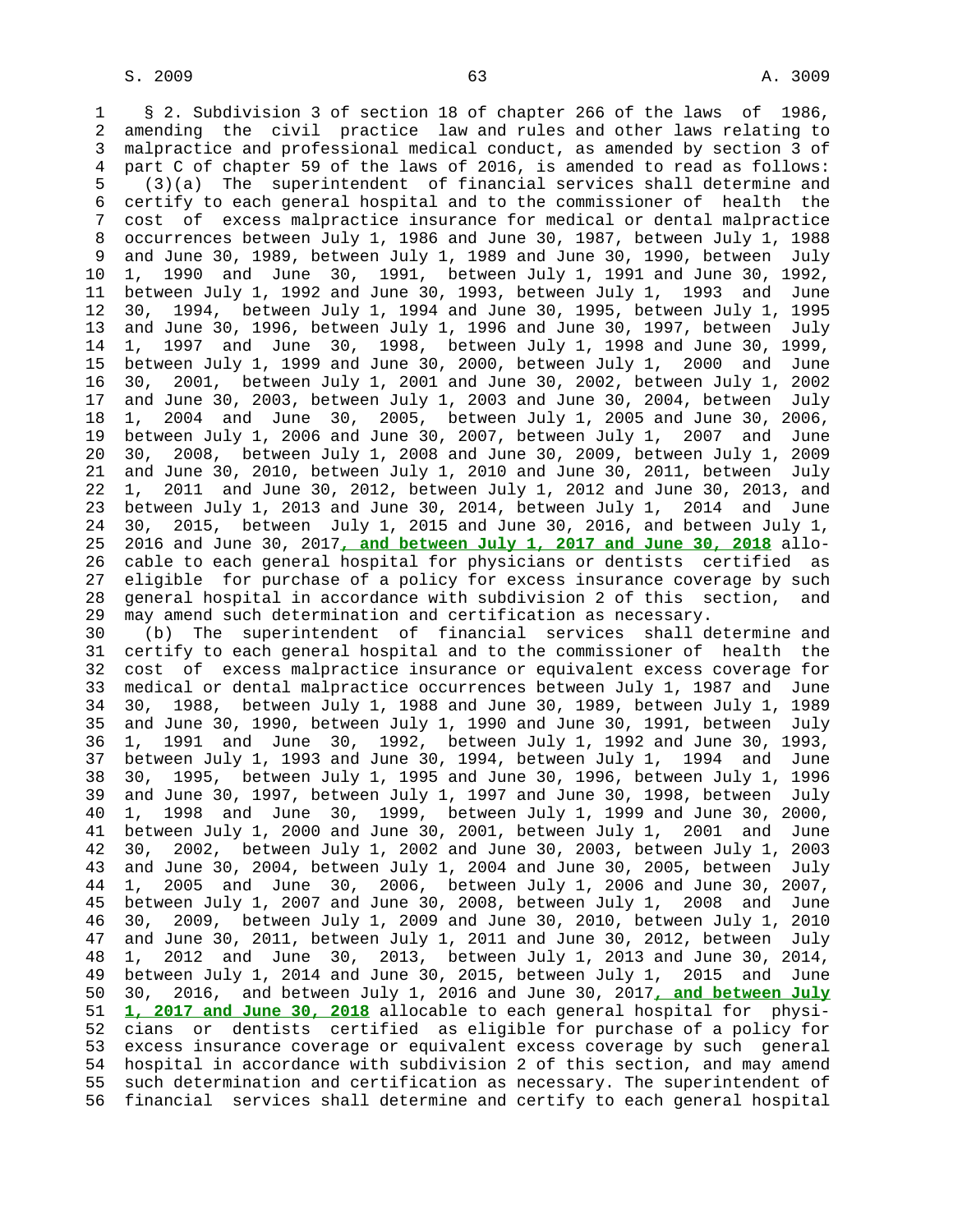1 and to the commissioner of health the ratable share of such cost alloca- 2 ble to the period July 1, 1987 to December 31, 1987, to the period Janu- 3 ary 1, 1988 to June 30, 1988, to the period July 1, 1988 to December 31, 4 1988, to the period January 1, 1989 to June 30, 1989, to the period July 5 1, 1989 to December 31, 1989, to the period January 1, 1990 to June 30, 6 1990, to the period July 1, 1990 to December 31, 1990, to the period 7 January 1, 1991 to June 30, 1991, to the period July 1, 1991 to December 8 31, 1991, to the period January 1, 1992 to June 30, 1992, to the period 9 July 1, 1992 to December 31, 1992, to the period January 1, 1993 to June 10 30, 1993, to the period July 1, 1993 to December 31, 1993, to the period 11 January 1, 1994 to June 30, 1994, to the period July 1, 1994 to December 12 31, 1994, to the period January 1, 1995 to June 30, 1995, to the period 13 July 1, 1995 to December 31, 1995, to the period January 1, 1996 to June 14 30, 1996, to the period July 1, 1996 to December 31, 1996, to the period 15 January 1, 1997 to June 30, 1997, to the period July 1, 1997 to December 16 31, 1997, to the period January 1, 1998 to June 30, 1998, to the period 17 July 1, 1998 to December 31, 1998, to the period January 1, 1999 to June 18 30, 1999, to the period July 1, 1999 to December 31, 1999, to the period 19 January 1, 2000 to June 30, 2000, to the period July 1, 2000 to December 20 31, 2000, to the period January 1, 2001 to June 30, 2001, to the period 21 July 1, 2001 to June 30, 2002, to the period July 1, 2002 to June 30, 22 2003, to the period July 1, 2003 to June 30, 2004, to the period July 1, 23 2004 to June 30, 2005, to the period July 1, 2005 and June 30, 2006, to 24 the period July 1, 2006 and June 30, 2007, to the period July 1, 2007 25 and June 30, 2008, to the period July 1, 2008 and June 30, 2009, to the 26 period July 1, 2009 and June 30, 2010, to the period July 1, 2010 and 27 June 30, 2011, to the period July 1, 2011 and June 30, 2012, to the 28 period July 1, 2012 and June 30, 2013, to the period July 1, 2013 and 29 June 30, 2014, to the period July 1, 2014 and June 30, 2015, to the 30 period July 1, 2015 and June 30, 2016, and between July 1, 2016 and June 31 30, 2017**, and to the period July 1, 2017 and June 30, 2018**. 32 § 3. Paragraphs (a), (b), (c), (d) and (e) of subdivision 8 of section

 33 18 of chapter 266 of the laws of 1986, amending the civil practice law 34 and rules and other laws relating to malpractice and professional 35 medical conduct, as amended by section 4 of part C of chapter 59 of the 36 laws of 2016, are amended to read as follows:

 37 (a) To the extent funds available to the hospital excess liability 38 pool pursuant to subdivision 5 of this section as amended, and pursuant 39 to section 6 of part J of chapter 63 of the laws of 2001, as may from 40 time to time be amended, which amended this subdivision, are insuffi- 41 cient to meet the costs of excess insurance coverage or equivalent 42 excess coverage for coverage periods during the period July 1, 1992 to 43 June 30, 1993, during the period July 1, 1993 to June 30, 1994, during 44 the period July 1, 1994 to June 30, 1995, during the period July 1, 1995 45 to June 30, 1996, during the period July 1, 1996 to June 30, 1997, 46 during the period July 1, 1997 to June 30, 1998, during the period July 47 1, 1998 to June 30, 1999, during the period July 1, 1999 to June 30, 48 2000, during the period July 1, 2000 to June 30, 2001, during the period 49 July 1, 2001 to October 29, 2001, during the period April 1, 2002 to 50 June 30, 2002, during the period July 1, 2002 to June 30, 2003, during 51 the period July 1, 2003 to June 30, 2004, during the period July 1, 2004 52 to June 30, 2005, during the period July 1, 2005 to June 30, 2006, 53 during the period July 1, 2006 to June 30, 2007, during the period July 54 1, 2007 to June 30, 2008, during the period July 1, 2008 to June 30, 55 2009, during the period July 1, 2009 to June 30, 2010, during the period 56 July 1, 2010 to June 30, 2011, during the period July 1, 2011 to June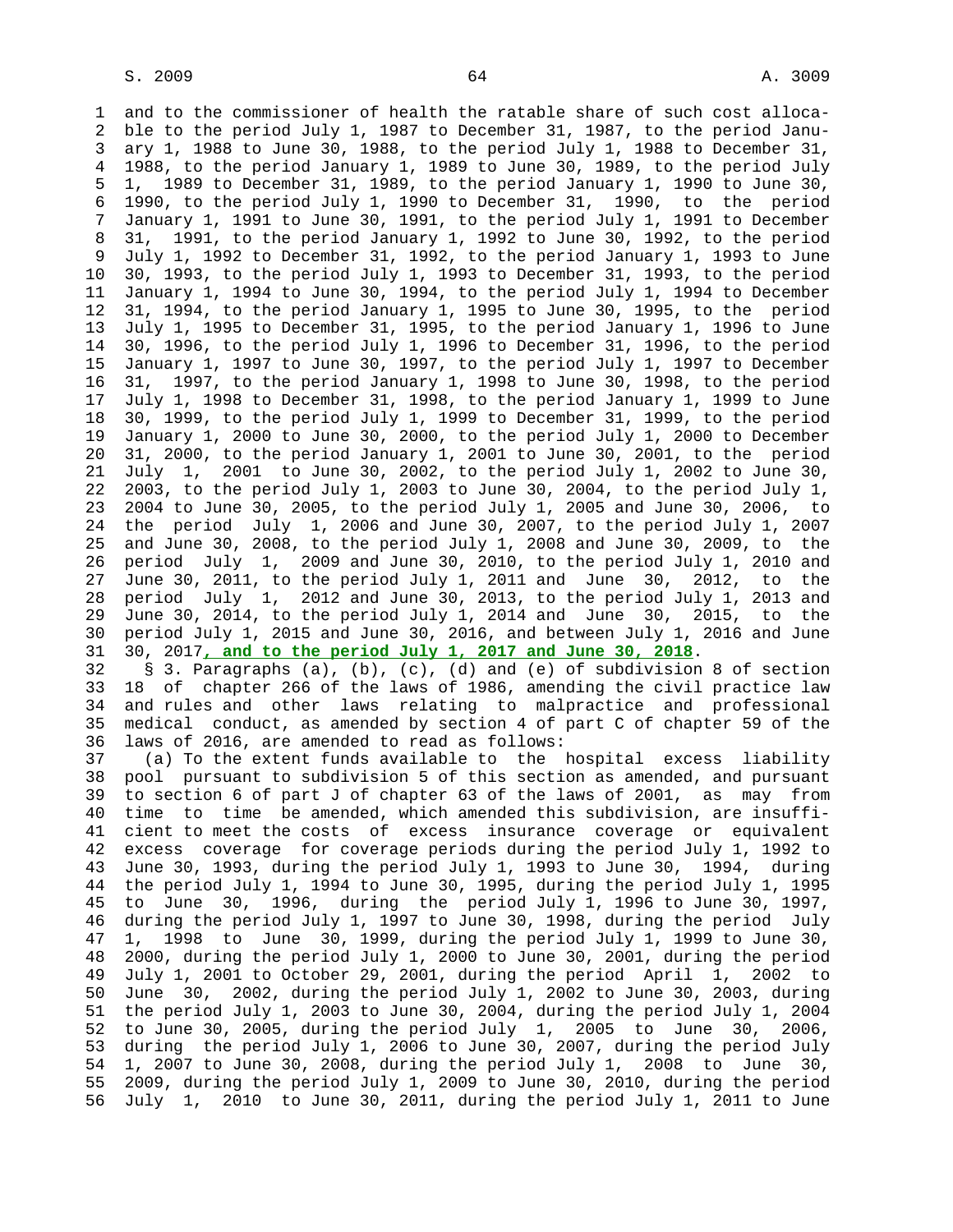1 30, 2012, during the period July 1, 2012 to June 30, 2013, during the 2 period July 1, 2013 to June 30, 2014, during the period July 1, 2014 to 3 June 30, 2015, during the period July 1, 2015 and June 30, 2016, [**and** 4 **between**] **during the period** July 1, 2016 and June 30, 2017**, and during** 5 **the period July 1, 2017 and June 30, 2018** allocated or reallocated in 6 accordance with paragraph (a) of subdivision 4-a of this section to 7 rates of payment applicable to state governmental agencies, each physi- 8 cian or dentist for whom a policy for excess insurance coverage or 9 equivalent excess coverage is purchased for such period shall be respon- 10 sible for payment to the provider of excess insurance coverage or equiv- 11 alent excess coverage of an allocable share of such insufficiency, based 12 on the ratio of the total cost of such coverage for such physician to 13 the sum of the total cost of such coverage for all physicians applied to 14 such insufficiency.

 15 (b) Each provider of excess insurance coverage or equivalent excess 16 coverage covering the period July 1, 1992 to June 30, 1993, or covering 17 the period July 1, 1993 to June 30, 1994, or covering the period July 1, 18 1994 to June 30, 1995, or covering the period July 1, 1995 to June 30, 19 1996, or covering the period July 1, 1996 to June 30, 1997, or covering 20 the period July 1, 1997 to June 30, 1998, or covering the period July 1, 21 1998 to June 30, 1999, or covering the period July 1, 1999 to June 30, 22 2000, or covering the period July 1, 2000 to June 30, 2001, or covering 23 the period July 1, 2001 to October 29, 2001, or covering the period 24 April 1, 2002 to June 30, 2002, or covering the period July 1, 2002 to 25 June 30, 2003, or covering the period July 1, 2003 to June 30, 2004, or 26 covering the period July 1, 2004 to June 30, 2005, or covering the peri- 27 od July 1, 2005 to June 30, 2006, or covering the period July 1, 2006 to 28 June 30, 2007, or covering the period July 1, 2007 to June 30, 2008, or 29 covering the period July 1, 2008 to June 30, 2009, or covering the peri- 30 od July 1, 2009 to June 30, 2010, or covering the period July 1, 2010 to 31 June 30, 2011, or covering the period July 1, 2011 to June 30, 2012, or 32 covering the period July 1, 2012 to June 30, 2013, or covering the peri- 33 od July 1, 2013 to June 30, 2014, or covering the period July 1, 2014 to 34 June 30, 2015, or covering the period July 1, 2015 to June 30, 2016, or 35 covering the period July 1, 2016 to June 30, 2017**, or covering the peri-** 36 **od July 1, 2017 to June 30, 2018** shall notify a covered physician or 37 dentist by mail, mailed to the address shown on the last application for 38 excess insurance coverage or equivalent excess coverage, of the amount 39 due to such provider from such physician or dentist for such coverage 40 period determined in accordance with paragraph (a) of this subdivision. 41 Such amount shall be due from such physician or dentist to such provider 42 of excess insurance coverage or equivalent excess coverage in a time and 43 manner determined by the superintendent of financial services.

 44 (c) If a physician or dentist liable for payment of a portion of the 45 costs of excess insurance coverage or equivalent excess coverage cover- 46 ing the period July 1, 1992 to June 30, 1993, or covering the period 47 July 1, 1993 to June 30, 1994, or covering the period July 1, 1994 to 48 June 30, 1995, or covering the period July 1, 1995 to June 30, 1996, or 49 covering the period July 1, 1996 to June 30, 1997, or covering the peri- 50 od July 1, 1997 to June 30, 1998, or covering the period July 1, 1998 to 51 June 30, 1999, or covering the period July 1, 1999 to June 30, 2000, or 52 covering the period July 1, 2000 to June 30, 2001, or covering the peri- 53 od July 1, 2001 to October 29, 2001, or covering the period April 1, 54 2002 to June 30, 2002, or covering the period July 1, 2002 to June 30, 55 2003, or covering the period July 1, 2003 to June 30, 2004, or covering 56 the period July 1, 2004 to June 30, 2005, or covering the period July 1,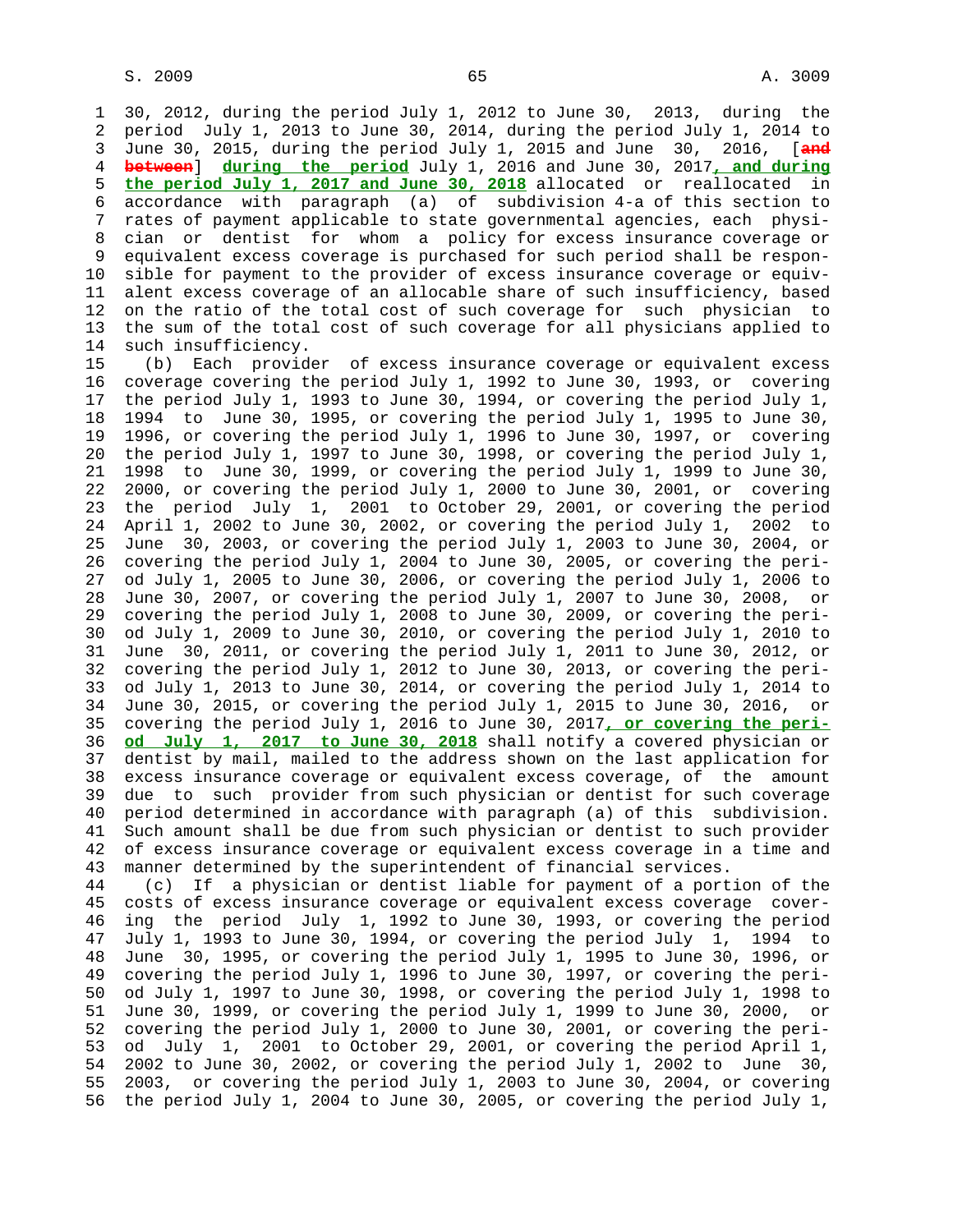1 2005 to June 30, 2006, or covering the period July 1, 2006 to June 30, 2 2007, or covering the period July 1, 2007 to June 30, 2008, or covering 3 the period July 1, 2008 to June 30, 2009, or covering the period July 1, 4 2009 to June 30, 2010, or covering the period July 1, 2010 to June 30, 5 2011, or covering the period July 1, 2011 to June 30, 2012, or covering 6 the period July 1, 2012 to June 30, 2013, or covering the period July 1, 7 2013 to June 30, 2014, or covering the period July 1, 2014 to June 30, 8 2015, or covering the period July 1, 2015 to June 30, 2016, or covering 9 the period July 1, 2016 to June 30, 2017**, or covering the period July 1,** 10 **2017 to June 30, 2018** determined in accordance with paragraph (a) of 11 this subdivision fails, refuses or neglects to make payment to the 12 provider of excess insurance coverage or equivalent excess coverage in 13 such time and manner as determined by the superintendent of financial 14 services pursuant to paragraph (b) of this subdivision, excess insurance 15 coverage or equivalent excess coverage purchased for such physician or 16 dentist in accordance with this section for such coverage period shall 17 be cancelled and shall be null and void as of the first day on or after 18 the commencement of a policy period where the liability for payment 19 pursuant to this subdivision has not been met.

 20 (d) Each provider of excess insurance coverage or equivalent excess 21 coverage shall notify the superintendent of financial services and the 22 commissioner of health or their designee of each physician and dentist 23 eligible for purchase of a policy for excess insurance coverage or 24 equivalent excess coverage covering the period July 1, 1992 to June 30, 25 1993, or covering the period July 1, 1993 to June 30, 1994, or covering 26 the period July 1, 1994 to June 30, 1995, or covering the period July 1, 27 1995 to June 30, 1996, or covering the period July 1, 1996 to June 30, 28 1997, or covering the period July 1, 1997 to June 30, 1998, or covering 29 the period July 1, 1998 to June 30, 1999, or covering the period July 1, 30 1999 to June 30, 2000, or covering the period July 1, 2000 to June 30, 31 2001, or covering the period July 1, 2001 to October 29, 2001, or cover- 32 ing the period April 1, 2002 to June 30, 2002, or covering the period 33 July 1, 2002 to June 30, 2003, or covering the period July 1, 2003 to 34 June 30, 2004, or covering the period July 1, 2004 to June 30, 2005, or 35 covering the period July 1, 2005 to June 30, 2006, or covering the peri- 36 od July 1, 2006 to June 30, 2007, or covering the period July 1, 2007 to 37 June 30, 2008, or covering the period July 1, 2008 to June 30, 2009, or 38 covering the period July 1, 2009 to June 30, 2010, or covering the peri- 39 od July 1, 2010 to June 30, 2011, or covering the period July 1, 2011 to 40 June 30, 2012, or covering the period July 1, 2012 to June 30, 2013, or 41 covering the period July 1, 2013 to June 30, 2014, or covering the peri- 42 od July 1, 2014 to June 30, 2015, or covering the period July 1, 2015 to 43 June 30, 2016, or covering the period July 1, 2016 to June 30, 2017**, or** 44 **covering the period July 1, 2017 to June 30, 2018** that has made payment 45 to such provider of excess insurance coverage or equivalent excess 46 coverage in accordance with paragraph (b) of this subdivision and of 47 each physician and dentist who has failed, refused or neglected to make 48 such payment.

 49 (e) A provider of excess insurance coverage or equivalent excess 50 coverage shall refund to the hospital excess liability pool any amount 51 allocable to the period July 1, 1992 to June 30, 1993, and to the period 52 July 1, 1993 to June 30, 1994, and to the period July 1, 1994 to June 53 30, 1995, and to the period July 1, 1995 to June 30, 1996, and to the 54 period July 1, 1996 to June 30, 1997, and to the period July 1, 1997 to 55 June 30, 1998, and to the period July 1, 1998 to June 30, 1999, and to 56 the period July 1, 1999 to June 30, 2000, and to the period July 1, 2000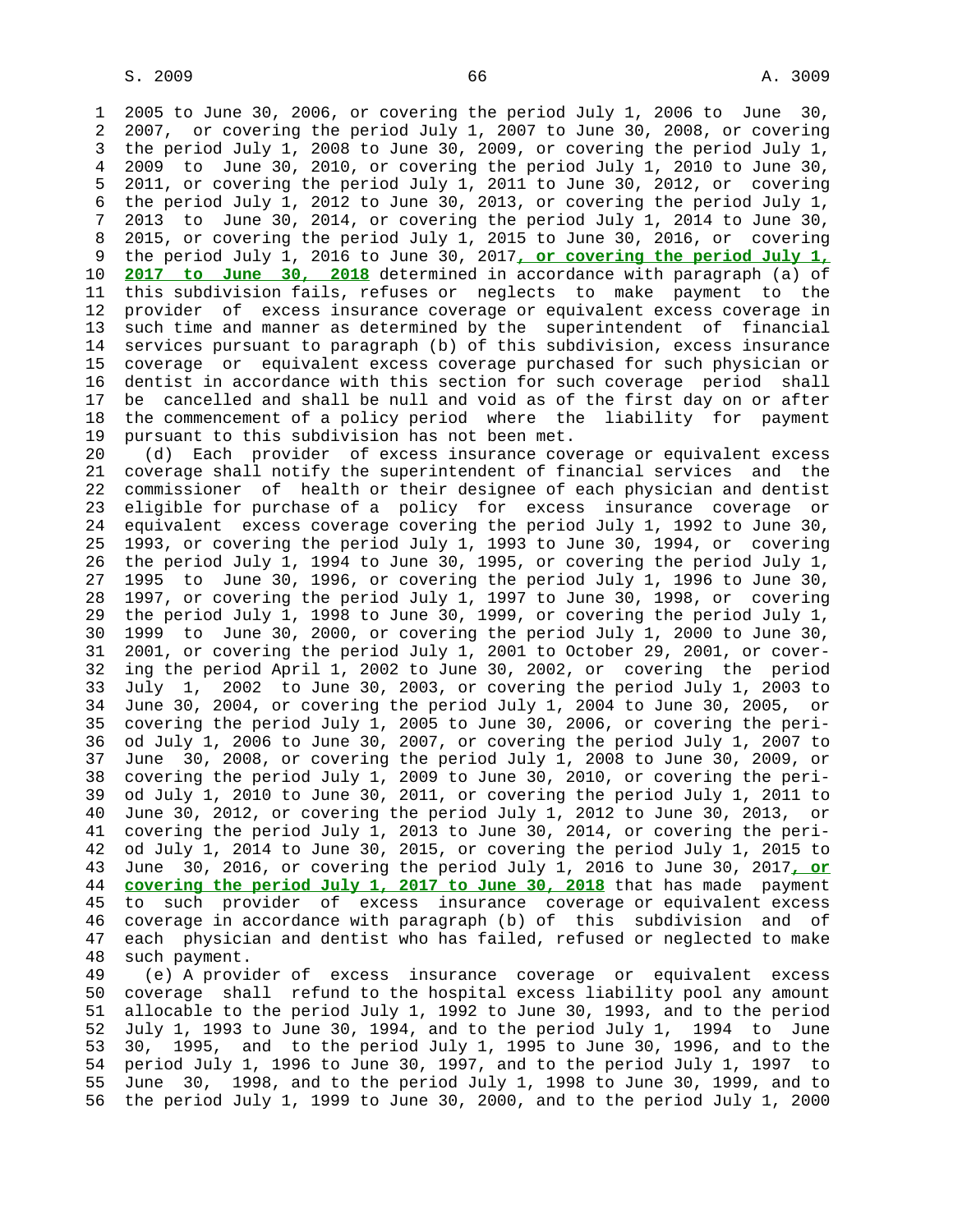1 to June 30, 2001, and to the period July 1, 2001 to October 29, 2001, 2 and to the period April 1, 2002 to June 30, 2002, and to the period July 3 1, 2002 to June 30, 2003, and to the period July 1, 2003 to June 30, 4 2004, and to the period July 1, 2004 to June 30, 2005, and to the period 5 July 1, 2005 to June 30, 2006, and to the period July 1, 2006 to June 6 30, 2007, and to the period July 1, 2007 to June 30, 2008, and to the 7 period July 1, 2008 to June 30, 2009, and to the period July 1, 2009 to 8 June 30, 2010, and to the period July 1, 2010 to June 30, 2011, and to 9 the period July 1, 2011 to June 30, 2012, and to the period July 1, 2012 10 to June 30, 2013, and to the period July 1, 2013 to June 30, 2014, and 11 to the period July 1, 2014 to June 30, 2015, and to the period July 1, 12 2015 to June 30, 2016, [**and**] to the period July 1, 2016 to June 30, 13 2017**, and to the period July 1, 2017 to June 30, 2018** received from the 14 hospital excess liability pool for purchase of excess insurance coverage 15 or equivalent excess coverage covering the period July 1, 1992 to June 16 30, 1993, and covering the period July 1, 1993 to June 30, 1994, and 17 covering the period July 1, 1994 to June 30, 1995, and covering the 18 period July 1, 1995 to June 30, 1996, and covering the period July 1, 19 1996 to June 30, 1997, and covering the period July 1, 1997 to June 30, 20 1998, and covering the period July 1, 1998 to June 30, 1999, and cover- 21 ing the period July 1, 1999 to June 30, 2000, and covering the period 22 July 1, 2000 to June 30, 2001, and covering the period July 1, 2001 to 23 October 29, 2001, and covering the period April 1, 2002 to June 30, 24 2002, and covering the period July 1, 2002 to June 30, 2003, and cover- 25 ing the period July 1, 2003 to June 30, 2004, and covering the period 26 July 1, 2004 to June 30, 2005, and covering the period July 1, 2005 to 27 June 30, 2006, and covering the period July 1, 2006 to June 30, 2007, 28 and covering the period July 1, 2007 to June 30, 2008, and covering the 29 period July 1, 2008 to June 30, 2009, and covering the period July 1, 30 2009 to June 30, 2010, and covering the period July 1, 2010 to June 30, 31 2011, and covering the period July 1, 2011 to June 30, 2012, and cover- 32 ing the period July 1, 2012 to June 30, 2013, and covering the period 33 July 1, 2013 to June 30, 2014, and covering the period July 1, 2014 to 34 June 30, 2015, and covering the period July 1, 2015 to June 30, 2016, 35 and covering the period July 1, 2016 to June 30, 2017**, and covering the** 36 **period July 1, 2017 to June 30, 2018** for a physician or dentist where 37 such excess insurance coverage or equivalent excess coverage is 38 cancelled in accordance with paragraph (c) of this subdivision. 39 § 4. Section 40 of chapter 266 of the laws of 1986, amending the civil 40 practice law and rules and other laws relating to malpractice and 41 professional medical conduct, as amended by section 5 of part C of chap- 42 ter 59 of the laws of 2016, is amended to read as follows: 43 § 40. The superintendent of financial services shall establish rates 44 for policies providing coverage for physicians and surgeons medical 45 malpractice for the periods commencing July 1, 1985 and ending June 30, 46 [**2017**] **2018**; provided, however, that notwithstanding any other provision 47 of law, the superintendent shall not establish or approve any increase 48 in rates for the period commencing July 1, 2009 and ending June 30, 49 2010. The superintendent shall direct insurers to establish segregated 50 accounts for premiums, payments, reserves and investment income attrib- 51 utable to such premium periods and shall require periodic reports by the

 52 insurers regarding claims and expenses attributable to such periods to 53 monitor whether such accounts will be sufficient to meet incurred claims 54 and expenses. On or after July 1, 1989, the superintendent shall impose 55 a surcharge on premiums to satisfy a projected deficiency that is 56 attributable to the premium levels established pursuant to this section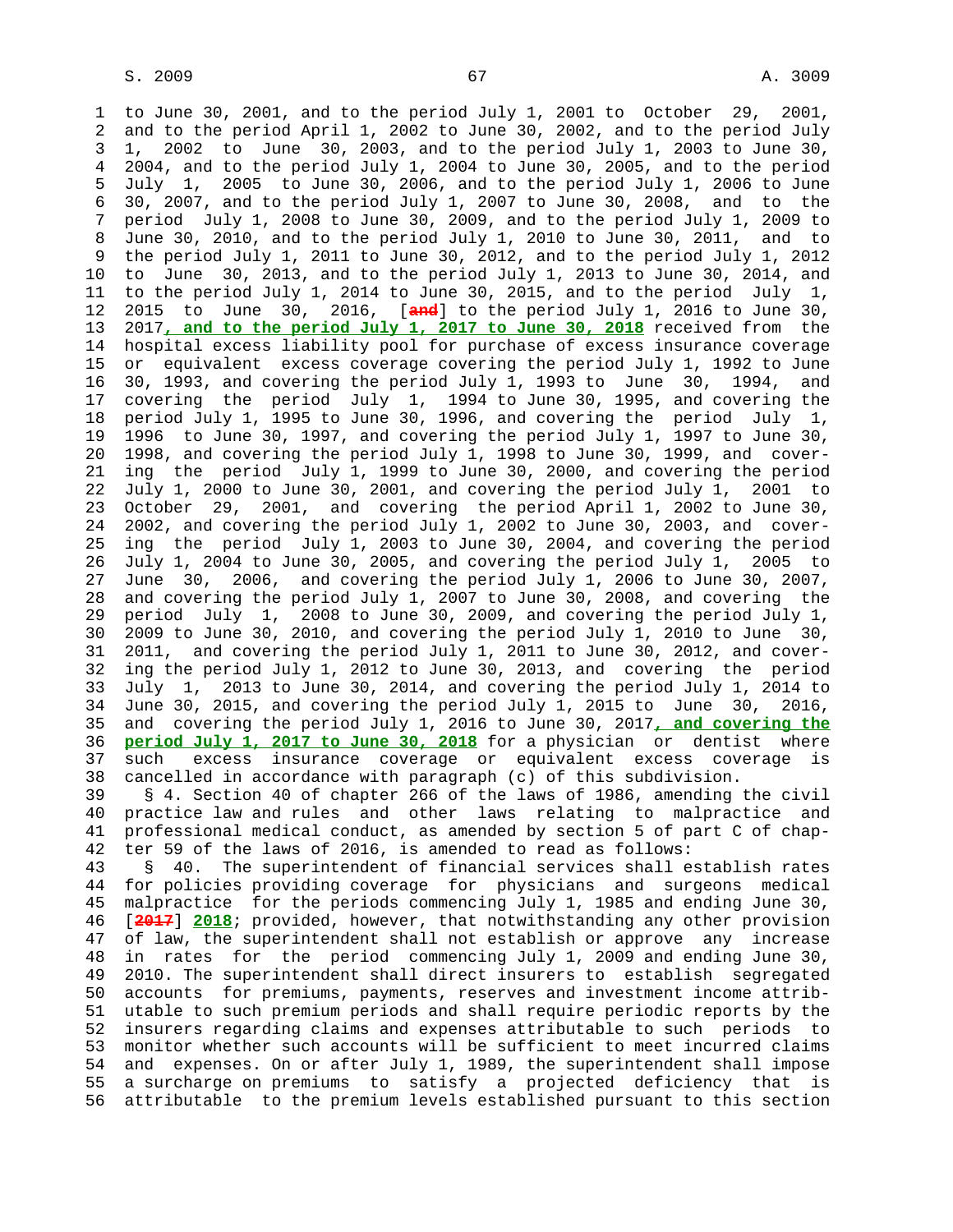1 for such periods; provided, however, that such annual surcharge shall 2 not exceed eight percent of the established rate until July 1, [**2017**] 3 **2018**, at which time and thereafter such surcharge shall not exceed twen- 4 ty-five percent of the approved adequate rate, and that such annual 5 surcharges shall continue for such period of time as shall be sufficient 6 to satisfy such deficiency. The superintendent shall not impose such 7 surcharge during the period commencing July 1, 2009 and ending June 30, 8 2010. On and after July 1, 1989, the surcharge prescribed by this 9 section shall be retained by insurers to the extent that they insured 10 physicians and surgeons during the July 1, 1985 through June 30, [**2017**] 11 **2018** policy periods; in the event and to the extent physicians and 12 surgeons were insured by another insurer during such periods, all or a 13 pro rata share of the surcharge, as the case may be, shall be remitted 14 to such other insurer in accordance with rules and regulations to be 15 promulgated by the superintendent. Surcharges collected from physicians 16 and surgeons who were not insured during such policy periods shall be 17 apportioned among all insurers in proportion to the premium written by 18 each insurer during such policy periods; if a physician or surgeon was 19 insured by an insurer subject to rates established by the superintendent 20 during such policy periods, and at any time thereafter a hospital, 21 health maintenance organization, employer or institution is responsible 22 for responding in damages for liability arising out of such physician's 23 or surgeon's practice of medicine, such responsible entity shall also 24 remit to such prior insurer the equivalent amount that would then be 25 collected as a surcharge if the physician or surgeon had continued to 26 remain insured by such prior insurer. In the event any insurer that 27 provided coverage during such policy periods is in liquidation, the 28 property/casualty insurance security fund shall receive the portion of 29 surcharges to which the insurer in liquidation would have been entitled. 30 The surcharges authorized herein shall be deemed to be income earned for 31 the purposes of section 2303 of the insurance law. The superintendent, 32 in establishing adequate rates and in determining any projected defi- 33 ciency pursuant to the requirements of this section and the insurance 34 law, shall give substantial weight, determined in his discretion and 35 judgment, to the prospective anticipated effect of any regulations 36 promulgated and laws enacted and the public benefit of stabilizing 37 malpractice rates and minimizing rate level fluctuation during the peri- 38 od of time necessary for the development of more reliable statistical 39 experience as to the efficacy of such laws and regulations affecting 40 medical, dental or podiatric malpractice enacted or promulgated in 1985, 41 1986, by this act and at any other time. Notwithstanding any provision 42 of the insurance law, rates already established and to be established by 43 the superintendent pursuant to this section are deemed adequate if such 44 rates would be adequate when taken together with the maximum authorized 45 annual surcharges to be imposed for a reasonable period of time whether 46 or not any such annual surcharge has been actually imposed as of the 47 establishment of such rates.

 48 § 5. Section 5 and subdivisions (a) and (e) of section 6 of part J of 49 chapter 63 of the laws of 2001, amending chapter 266 of the laws of 50 1986, amending the civil practice law and rules and other laws relating 51 to malpractice and professional medical conduct, as amended by section 6 52 of part C of chapter 59 of the laws of 2016, are amended to read as 53 follows:

 54 § 5. The superintendent of financial services and the commissioner of 55 health shall determine, no later than June 15, 2002, June 15, 2003, June 56 15, 2004, June 15, 2005, June 15, 2006, June 15, 2007, June 15, 2008,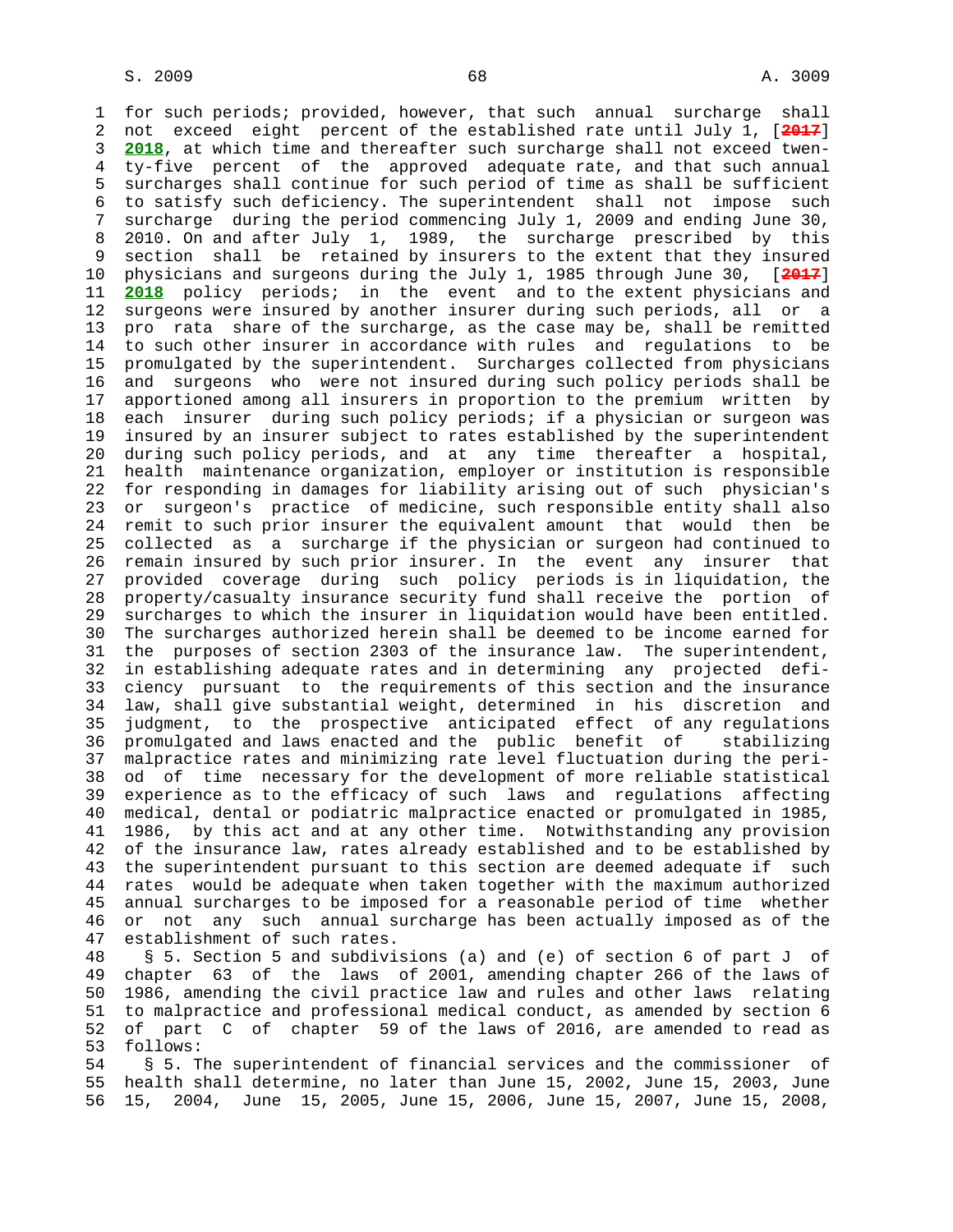1 June 15, 2009, June 15, 2010, June 15, 2011, June 15, 2012, June 15, 2 2013, June 15, 2014, June 15, 2015, June 15, 2016, [**and**] June 15, 2017**,** 3 **and June 15, 2018** the amount of funds available in the hospital excess 4 liability pool, created pursuant to section 18 of chapter 266 of the 5 laws of 1986, and whether such funds are sufficient for purposes of 6 purchasing excess insurance coverage for eligible participating physi- 7 cians and dentists during the period July 1, 2001 to June 30, 2002, or 8 July 1, 2002 to June 30, 2003, or July 1, 2003 to June 30, 2004, or July 9 1, 2004 to June 30, 2005, or July 1, 2005 to June 30, 2006, or July 1, 10 2006 to June 30, 2007, or July 1, 2007 to June 30, 2008, or July 1, 2008 11 to June 30, 2009, or July 1, 2009 to June 30, 2010, or July 1, 2010 to 12 June 30, 2011, or July 1, 2011 to June 30, 2012, or July 1, 2012 to June 13 30, 2013, or July 1, 2013 to June 30, 2014, or July 1, 2014 to June 30, 14 2015, or July 1, 2015 to June 30, 2016, or July 1, 2016 to June 30, 15 2017**, or to July 1, 2017 to June 30, 2018** as applicable.

 16 (a) This section shall be effective only upon a determination, pursu- 17 ant to section five of this act, by the superintendent of financial 18 services and the commissioner of health, and a certification of such 19 determination to the state director of the budget, the chair of the 20 senate committee on finance and the chair of the assembly committee on 21 ways and means, that the amount of funds in the hospital excess liabil- 22 ity pool, created pursuant to section 18 of chapter 266 of the laws of 23 1986, is insufficient for purposes of purchasing excess insurance cover- 24 age for eligible participating physicians and dentists during the period 25 July 1, 2001 to June 30, 2002, or July 1, 2002 to June 30, 2003, or July 26 1, 2003 to June 30, 2004, or July 1, 2004 to June 30, 2005, or July 1, 27 2005 to June 30, 2006, or July 1, 2006 to June 30, 2007, or July 1, 2007 28 to June 30, 2008, or July 1, 2008 to June 30, 2009, or July 1, 2009 to 29 June 30, 2010, or July 1, 2010 to June 30, 2011, or July 1, 2011 to June 30 30, 2012, or July 1, 2012 to June 30, 2013, or July 1, 2013 to June 30, 31 2014, or July 1, 2014 to June 30, 2015, or July 1, 2015 to June 30, 32 2016, or July 1, 2016 to June 30, 2017**, or July 1, 2017 to June 30, 2018** 33 as applicable.

 34 (e) The commissioner of health shall transfer for deposit to the 35 hospital excess liability pool created pursuant to section 18 of chapter 36 266 of the laws of 1986 such amounts as directed by the superintendent 37 of financial services for the purchase of excess liability insurance 38 coverage for eligible participating physicians and dentists for the 39 policy year July 1, 2001 to June 30, 2002, or July 1, 2002 to June 30, 40 2003, or July 1, 2003 to June 30, 2004, or July 1, 2004 to June 30, 41 2005, or July 1, 2005 to June 30, 2006, or July 1, 2006 to June 30, 42 2007, as applicable, and the cost of administering the hospital excess 43 liability pool for such applicable policy year, pursuant to the program 44 established in chapter 266 of the laws of 1986, as amended, no later 45 than June 15, 2002, June 15, 2003, June 15, 2004, June 15, 2005, June 46 15, 2006, June 15, 2007, June 15, 2008, June 15, 2009, June 15, 2010, 47 June 15, 2011, June 15, 2012, June 15, 2013, June 15, 2014, June 15, 48 2015, June 15, 2016, [**and**] June 15, 2017**, and June 15, 2018** as applica- 49 ble.

 50 § 6. Notwithstanding any law, rule or regulation to the contrary, only 51 physicians or dentists who were eligible, and for whom the superinten- 52 dent of financial services and the commissioner of health, or their 53 designee, purchased, with funds available in the hospital excess liabil- 54 ity pool, a full or partial policy for excess coverage or equivalent 55 excess coverage for the coverage period ending the thirtieth of June, 56 two thousand seventeen, shall be eligible to apply for such coverage for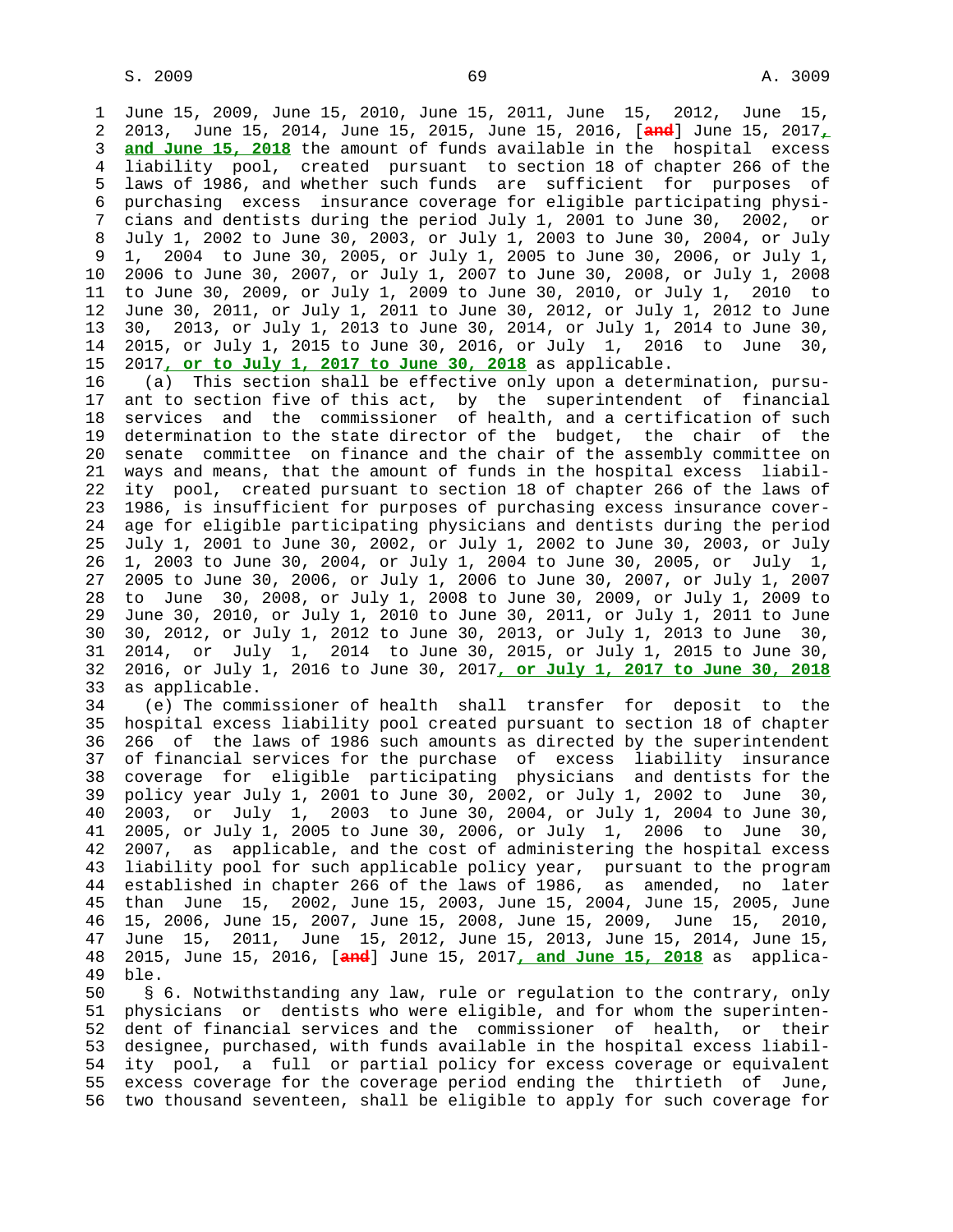1 the coverage period beginning the first of July, two thousand seventeen; 2 provided, however, if the total number of physicians or dentists for 3 whom such excess coverage or equivalent excess coverage was purchased 4 for the policy year ending the thirtieth of June, two thousand seventeen 5 exceeds the total number of physicians or dentists certified as eligible 6 for the coverage period beginning the first of July, two thousand seven- 7 teen, then the general hospitals may certify additional eligible physi- 8 cians or dentists in a number equal to such general hospital's propor- 9 tional share of the total number of physicians or dentists for whom 10 excess coverage or equivalent excess coverage was purchased with funds 11 available in the hospital excess liability pool as of the thirtieth of 12 June, two thousand seventeen, as applied to the difference between the 13 number of eligible physicians or dentists for whom a policy for excess 14 coverage or equivalent excess coverage was purchased for the coverage 15 period ending the thirtieth of June, two thousand seventeen and the 16 number of such eligible physicians or dentists who have applied for 17 excess coverage or equivalent excess coverage for the coverage period 18 beginning the first of July, two thousand seventeen.

 19 § 7. The tax law is amended by adding a new section 171-w to read as 20 follows:

**§ 171-w. Enforcement of delinquent tax liabilities through tax clear- ances. (1) For the purposes of this section, the term "tax liabilities" shall mean any tax, surcharge, or fee administered by the commissioner, or any penalty or interest on such tax, surcharge or fee, owed by an individual or entity. The term "past-due tax liabilities" means any unpaid tax liabilities that have become fixed and final such that the taxpayer no longer has any right to administrative or judicial review. The term "government entity" means the state of New York, or any of its agencies, political subdivisions, instrumentalities, public corporations (including a public corporation created pursuant to agreement or compact with another state or Canada), or combination thereof.**

**(2) The commissioner, or his or her designee, shall cooperate with any government entity that is required by law or has elected to require tax clearances to establish procedures by which the department shall receive a tax clearance request and transmit such tax clearance to the govern- ment entity, and any other procedures deemed necessary to carry out the provisions of this section. These procedures shall, to the extent prac- ticable, require secure electronic communication between the department and the requesting government entity for the transmission of tax clear- ance requests to the department and transmission of tax clearances to the requesting entity. Notwithstanding any other law to the contrary, a government entity shall be authorized to share any applicant data or information with the department that is necessary to ensure the proper matching of the applicant to the tax records maintained by the depart- ment. (3) Upon receipt of a tax clearance request, the department shall**

**examine its records to determine whether the subject of the tax clear- ance request has past-due tax liabilities equal to or in excess of the dollar threshold applicable for such tax clearance request or, where no threshold has been established by law or otherwise, equal to or in excess of five hundred dollars. When a tax clearance request so requires, the department shall also determine whether (i) the subject of such request has complied with applicable tax return filing requirements for each of the past three years; and/or (ii) whether a subject of such request that is an individual or entity that is a person required to register pursuant to section eleven hundred thirty-four of this chapter**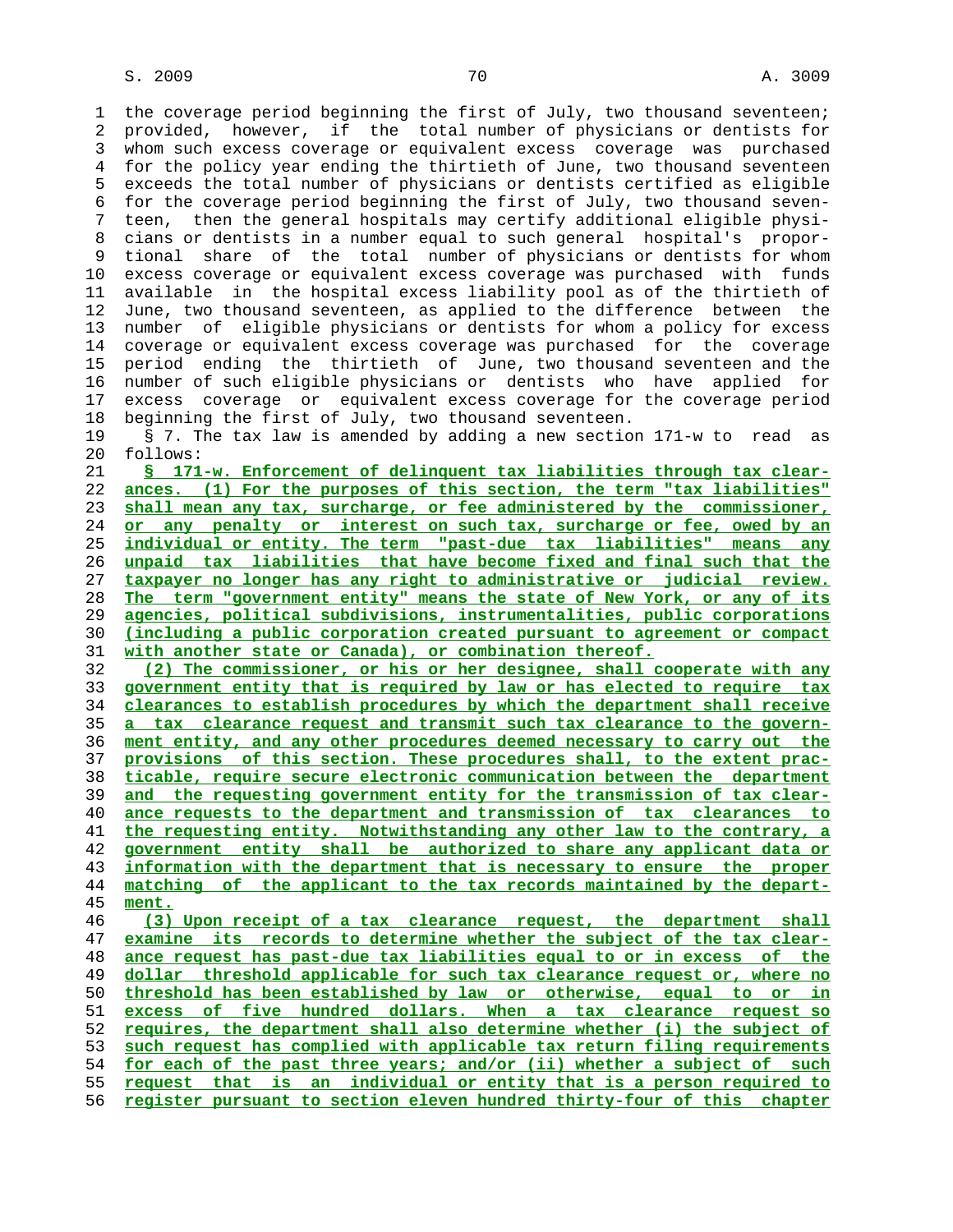**is registered pursuant to such section. The department shall deny a tax clearance if it determines that the subject of a tax clearance request has past-due tax liabilities equal to or in excess of the applicable threshold or, when the tax clearance request so requires, has not complied with applicable return filing and/or registration requirements. (4) If a tax clearance is denied, the government entity that requested the clearance shall provide notice to the applicant to contact the department. Such notice shall be made by first class mail with a certif- icate of mailing and a copy of such notice also shall be provided to the department. When the applicant contacts the department, the department shall inform the applicant of the basis for the denial of the tax clear- ance and shall also inform the applicant (i) that a tax clearance denied due to past-due tax liabilities may be issued once the taxpayer fully satisfies past-due tax liabilities or makes payment arrangements satis- factory to the commissioner; (ii) that a tax clearance denied due to failure to file tax returns may be issued once the applicant has satis- fied the applicable return filing requirements; (iii) that a tax clear- ance denied for failure to register pursuant to section eleven hundred thirty-four of this chapter may be issued once the applicant has regis- tered pursuant to such section; and (iv) the grounds for challenging the denial of a tax clearance listed in subdivision five of this section. (5) (a) Notwithstanding any other provision of law, and except as specifically provided herein, an applicant denied a tax clearance shall have no right to commence a court action or proceeding or seek any other legal recourse against the department or the government entity related to the denial of a tax clearance by the department. (b) An applicant seeking to challenge the denial of a tax clearance must protest to the department or the division of tax appeals no later than sixty days from the date of the notification to the applicant that the tax clearance was denied. An applicant may challenge a department finding of past-due tax liabilities only on the grounds that (i) the individual or entity denied the tax clearance is not the individual or entity with the past-due tax liabilities at issue; (ii) the past-due tax liabilities were satisfied; (iii) the applicant's wages are being garnished for the payment of child support or combined child and spousal support pursuant to an income execution issued pursuant to section fifty-two hundred forty-one or fifty-two hundred forty-two of the civil practice law and rules or another state's income withholding order as authorized under part five of article five-B of the family court act, or garnished by the department for the payment of the past-due tax liabil- ities at issue; or (iv) the applicant is making child support payments or combined child and spousal support payments pursuant to a satisfac- tory payment arrangement under section one hundred eleven-b of the social services law with a support collection unit or otherwise making periodic payments in accordance with section four hundred forty of the family court act. An applicant may challenge a department finding of failure to comply with tax return filing requirements only on the grounds that all required tax returns have been filed for each of the past three years. (c) Nothing in this subdivision is intended to limit any applicant from seeking relief from joint and several liability pursuant to section six hundred fifty-four of this chapter, to the extent that he or she is eligible pursuant to that section, or establishing to the department that the enforcement of the underlying tax liabilities has been stayed by the filing of a petition pursuant to the Bankruptcy Code of 1978**

**(title eleven of the United States Code).**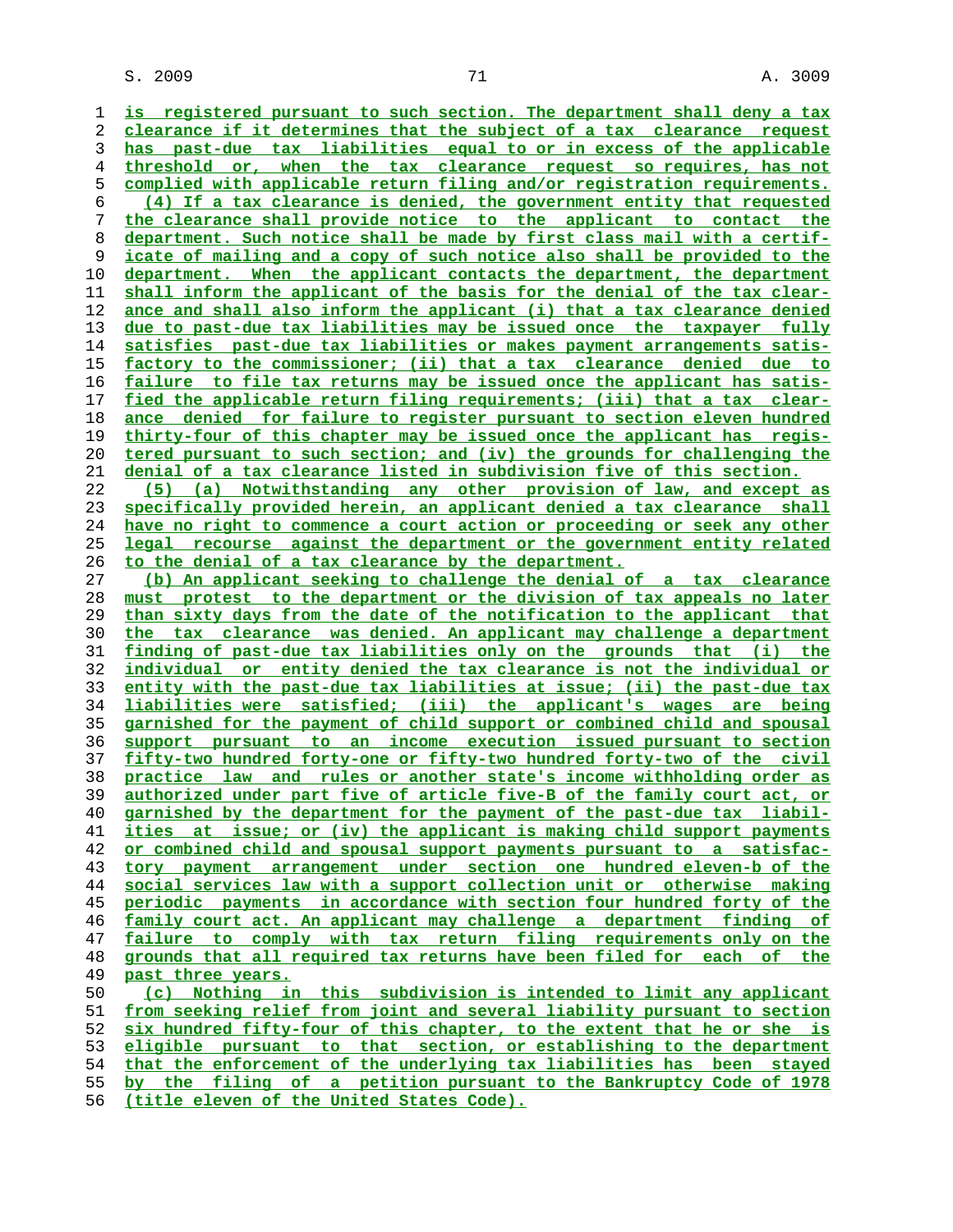$S. 2009$  and  $T2$  and  $T12$  and  $T2$  and  $T3009$ 

| 1                                                              | (6) Notwithstanding any other provision of law, the department may           |
|----------------------------------------------------------------|------------------------------------------------------------------------------|
| $\overline{2}$                                                 | exchange with a government entity any data or information that, in the       |
| 3                                                              | discretion of the commissioner, is necessary for the implementation of a     |
| 4                                                              | tax clearance requirement. However, no government entity may re-disclose     |
| 5                                                              | this information to any other entity or person, other than for the           |
| 6                                                              | purpose of informing the applicant that a required tax clearance has         |
| 7                                                              | been denied, unless otherwise permitted by law.                              |
| 8                                                              | (7) Except as otherwise provided in this section, the activities to          |
| 9                                                              | collect past-due tax liabilities undertaken by the department pursuant       |
| 10                                                             | to this section shall not in any way limit, restrict or impair the           |
| 11                                                             | department from exercising any other authority to collect or enforce tax     |
| 12                                                             | liabilities under any other applicable provision of law.                     |
| 13                                                             | § 8. This act shall take effect immediately.                                 |
|                                                                |                                                                              |
| 14                                                             | PART X                                                                       |
|                                                                |                                                                              |
| 15                                                             | Section 1. Section 2 of part Q of chapter 59 of the laws of 2013,            |
| 16                                                             | amending the tax law, relating to serving an income execution with           |
| 17                                                             | respect to individual tax debtors without filing a warrant, as amended       |
| 18                                                             | by section 1 of part DD of chapter 59 of the laws of 2015, is amended to     |
| 19                                                             | read as follows:                                                             |
| 20                                                             | This act shall take effect immediately [and shall expire and be<br>2.<br>Ş.  |
| 21                                                             | deemed repealed on and after April 1, 2017].                                 |
| 22                                                             | § 2. This act shall take effect immediately and shall be deemed to           |
| 23                                                             | have been in full force and effect on and after April 1, 2017.               |
|                                                                |                                                                              |
| 24                                                             | PART Y                                                                       |
|                                                                |                                                                              |
| 25                                                             |                                                                              |
|                                                                |                                                                              |
|                                                                | Section 1. Subdivision 1-A of section 208 of the tax law, as amended         |
|                                                                | by section 4 of part A of chapter 59 of the laws of 2014, is amended to      |
|                                                                | read as follows:<br>1-A.                                                     |
|                                                                | The term "New York S corporation" means, with respect to any                 |
|                                                                | taxable year, a corporation subject to tax under this article [for which     |
|                                                                | an election is in effect pursuant to subsection (a) of section six           |
|                                                                | hundred sixty of this chapter for such year] and described in subsection     |
|                                                                | (b) of section six hundred sixty of this chapter, and any such year          |
|                                                                | shall be denominated a "New York S year"[, and such election shall be        |
|                                                                | denominated a "New York S election"]. The term "New York C corporation"      |
|                                                                | means, with respect to any taxable year, a corporation subject to tax        |
|                                                                | under this article which is not a New York S corporation, and any such       |
|                                                                | year shall be denominated a "New York C year". The term "termination         |
|                                                                | year" means any taxable year of a corporation during which the <b>corpo-</b> |
|                                                                | ration's status as a New York S [election] corporation terminates on a       |
| 35                                                             | day other than the first day of such year. The portion of the taxable        |
|                                                                | year ending before the first day for which such termination is effective     |
| 28<br>32<br>34<br>36<br>37<br>39                               | shall be denominated the "S short year", and the portion of such year        |
| 26<br>27<br>29<br>30<br>31<br>33<br>38<br>40<br>41<br>42<br>43 | beginning on such first day shall be denominated the "C short year". The     |
|                                                                | term "New York S termination year" means any termination year which is       |
| 44<br>45                                                       | [not] also an S termination year for federal purposes.                       |
| 46                                                             | § 2. Subdivision 1-B, paragraph (ii) of the opening paragraph and            |
| 47                                                             | paragraph (k) of subdivision 9 of section 208 of the tax law are             |
|                                                                | REPEALED.                                                                    |
| 48<br>49                                                       | § 3. Subdivision 1 of section 210-A of the tax law, as amended by            |
| 50                                                             | section 21 of part T of chapter 59 of the laws of 2015, is amended to        |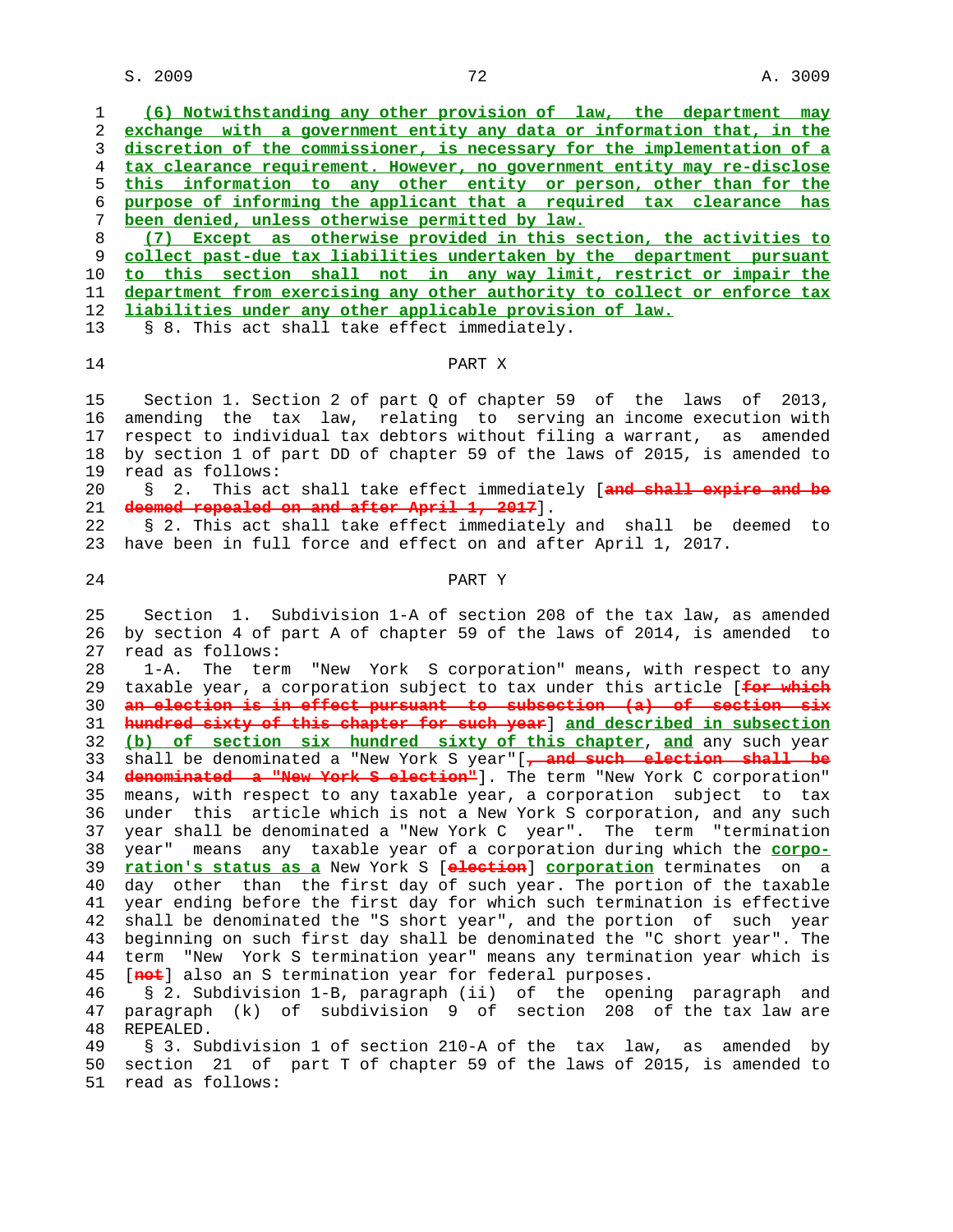1 1. General. Business income and capital shall be apportioned to the 2 state by the apportionment factor determined pursuant to this section. 3 The apportionment factor is a fraction, determined by including only 4 those receipts, net income, net gains, and other items described in this 5 section that are included in the computation of the taxpayer's business 6 income (determined without regard to the modification provided in 7 subparagraph nineteen of paragraph (a) of subdivision nine of section 8 two hundred eight of this article) for the taxable year. The numerator of the apportionment fraction shall be equal to the sum of all the 10 amounts required to be included in the numerator pursuant to the 11 provisions of this section and the denominator of the apportionment 12 fraction shall be equal to the sum of all the amounts required to be 13 included in the denominator pursuant to the provisions of this section. 14 **For a New York S corporation, the receipts included in the apportionment** 15 **fraction are those receipts, net income (not less than zero), net gains** 16 **(not less than zero), and other items described in this section that are** 17 **included in the New York S corporation's nonseparately computed income** 18 **and loss or in the New York S corporation's separately stated items of** 19 **income and loss, determined pursuant to subdivision (a) of section 1366** 20 **of the internal revenue code.**

 21 § 4. Section 660 of the tax law, as amended by chapter 606 of the laws 22 of 1984, subsections (a) and (h) as amended by section 73 of part A of 23 chapter 59 of the laws of 2014, paragraph 3 of subsection (b) as amended 24 by section 51 of part A of chapter 389 of the laws of 1997, paragraphs 4 25 and 5 as added and paragraph 6 of subsection (b) as renumbered by 26 section 52 of part A of chapter 389 of the laws of 1997, subsection (d) 27 as added by chapter 760 of the laws of 1992, subsections (e) and (f) as 28 added and subsection (g) as relettered by section 53 of part A of chap- 29 ter 389 of the laws of 1997, subsection (i) as added by section 1 of 30 part L of chapter 60 of the laws of 2007, and paragraph 1 of subsection 31 (i) as amended by section 39 of part T of chapter 59 of the laws of 32 2015, is amended to read as follows:

 33 § 660. [**Election by shareholders of S corporations.**] **Tax treatment of** 34 **federal S corporations.** (a) [**Election.**] If a corporation is an [**eligi-** 35 **ble**] S corporation **described in subsection (b) of this section**, the 36 shareholders of the corporation [**may elect in the manner set forth in** 37 **subsection (b) of this section to**] **shall** take into account, to the 38 extent provided for in this article (or in article thirteen of this 39 chapter, in the case of a shareholder which is a taxpayer under such 40 article), the S corporation items of income, loss, deduction and 41 reductions for taxes described in paragraphs two and three of subsection 42 (f) of section thirteen hundred sixty-six of the internal revenue code 43 which are taken into account for federal income tax purposes for the 44 taxable year. [**No election under this subsection shall be effective** 45 **unless all shareholders of the corporation have so elected. An eligible**] 46 **(b) A New York** S corporation is (i) [**an S**] **a** corporation **that has made** 47 **a valid election to be an S corporation for federal income tax purposes** 48 **pursuant to section 1362 of the internal revenue code** which is subject 49 to tax under article nine-A of this chapter, or (ii) [**an S**] **a** corpo- 50 ration **that has made a valid election to be an S corporation for federal** 51 **income tax purposes pursuant to section 1362 of the internal revenue** 52 **code** which is the parent of a qualified subchapter S subsidiary **as** 53 **defined in subparagraph (B) of paragraph three of subsection (b) of** 54 **section thirteen hundred sixty-one of the internal revenue code** subject 55 to tax under article nine-A[**, where the shareholders of such parent** 56 **corporation are entitled to make the election under this subsection by**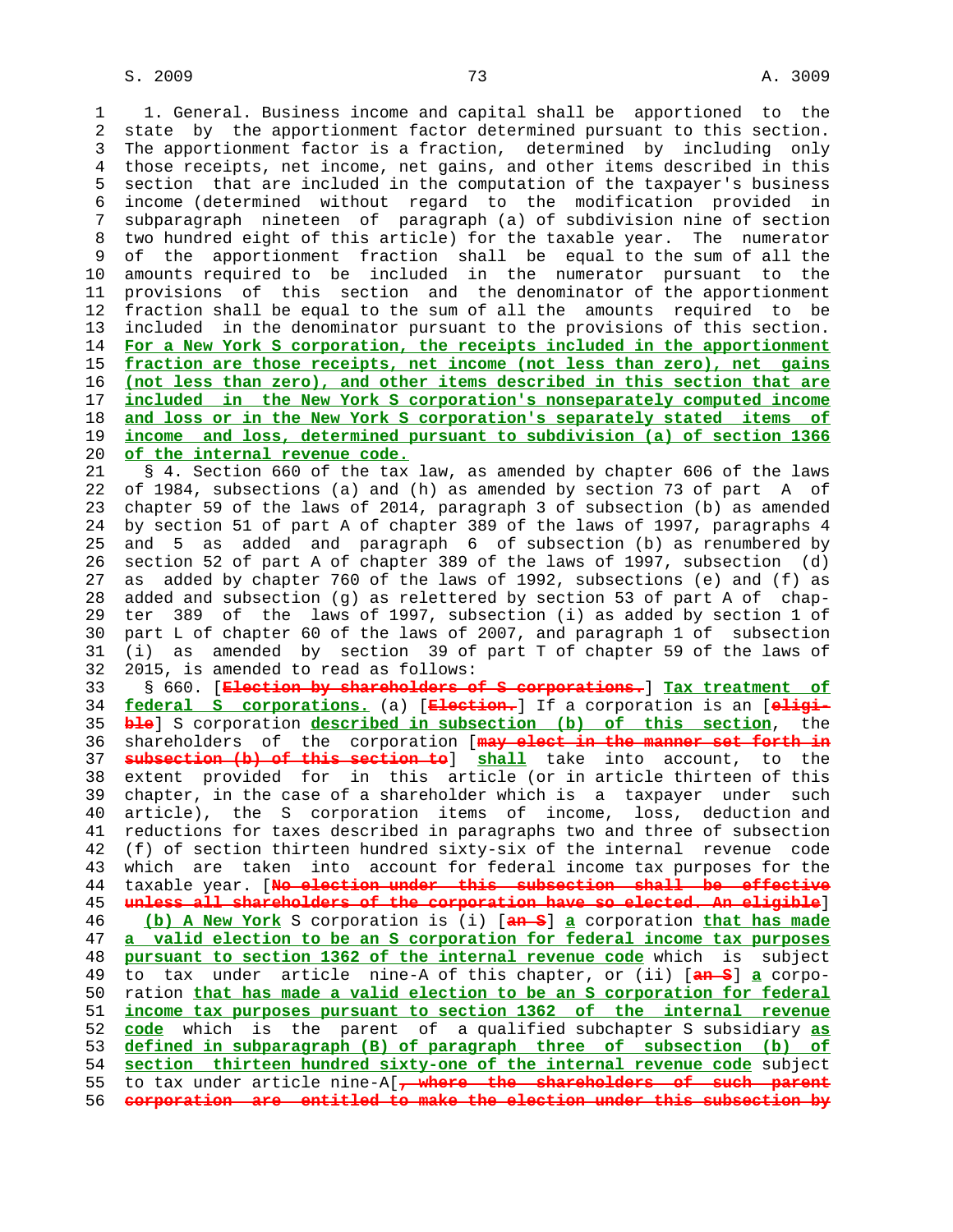S. 2009 24 A. 3009

| 1  | reason of subparagraph three of paragraph (k) of subdivision nine of                                              |
|----|-------------------------------------------------------------------------------------------------------------------|
| 2  | section two hundred eight] of this chapter.                                                                       |
| 3  | ((b) Requirements of election. An election under subsection (a) of                                                |
| 4  | this section shall be made on such form and in such manner as the tax                                             |
| 5  | commission may prescribe by regulation or instruction.                                                            |
|    | (1) When made. An election under subsection (a) of this section may be                                            |
| 6  |                                                                                                                   |
| 7  | made at any time during the preceding taxable year of the corporation or                                          |
| 8  | at any time during the taxable year of the corporation and on or before                                           |
| 9  | the fifteenth day of the third month of such taxable year.                                                        |
| 10 | (2) Certain elections made during first two and one-half months. If an                                            |
| 11 | election made under subsection (a) of this section is made for any taxa-                                          |
| 12 | ble year of the corporation during such year and on or before the                                                 |
| 13 | fifteenth day of the third month of such year, such election shall be                                             |
| 14 | treated as made for the following taxable year if                                                                 |
| 15 | (A) on one or more days in such taxable year before the day on which                                              |
| 16 | the election was made the corporation did not meet the requirements of                                            |
| 17 | subsection (b) of section thirteen hundred sixty one of the internal                                              |
| 18 | <del>revenue gode or</del>                                                                                        |
| 19 | (B) one or more of the shareholders who held stock in the corporation                                             |
| 20 | during such taxable year and before the election was made did not                                                 |
| 21 | consent to the election.                                                                                          |
| 22 | (3) Elections made after first two and one-half months. If an election                                            |
| 23 | under subsection (a) of this section is made for any taxable year of the                                          |
| 24 | corporation and such election is made after the fifteenth day of the                                              |
| 25 | third month of such taxable year and on or before the fifteenth day of                                            |
| 26 | the third month of the following taxable year, such election shall be                                             |
| 27 | treated as made for the following taxable year.                                                                   |
| 28 | (4) Taxable years of two and one-half months or less. For purposes of                                             |
| 29 | this subsection, an election for a taxable year made not later than two                                           |
| 30 | months and fifteen days after the first day of the taxable year shall be                                          |
| 31 | treated as timely made during such year.                                                                          |
| 32 | (5) Authority to treat late elections, etc., as timely. If (A) an                                                 |
| 33 | election under subsection (a) of this section is made for any taxable                                             |
| 34 | year (determined without regard to paragraph three of this subsection)                                            |
| 35 | after the date prescribed by this subsection for making such election                                             |
| 36 | for such taxable year, or if no such election is made for any taxable                                             |
| 37 | year, and                                                                                                         |
| 38 | (B) the commissioner determines that there was reasonable cause for                                               |
| 39 | failure to timely make such election, then                                                                        |
| 40 | (C) the commissioner may treat such an election as timely made for                                                |
| 41 | such taxable year (and paragraph three of this subsection shall not                                               |
| 42 | $app1y$ .                                                                                                         |
| 43 | (6) Years for which effective. An election under subsection (a) of                                                |
| 44 | this section shall be effective for the taxable year of the corporation                                           |
| 45 | for which it is made and for all succeeding taxable years of the corpo-                                           |
| 46 | ration until such election is terminated under subsection (c) of this                                             |
| 47 | section. 1                                                                                                        |
|    |                                                                                                                   |
| 48 | (c) Termination. An [election under subsection (a) of this section] S<br>corporation shall cease to be [effective |
| 49 |                                                                                                                   |
| 50 | (1) a New York S corporation on the day an election to be an S corpo-                                             |
| 51 | ration ceases to be effective for federal income tax purposes pursuant                                            |
| 52 | to subsection (d) of section thirteen hundred sixty-two of the internal                                           |
| 53 | revenue code[ <del>, or</del>                                                                                     |
| 54 | (2) if shareholders holding more than one-half of the shares of stock                                             |

**of the corporation on the day on which the revocation is made revoke**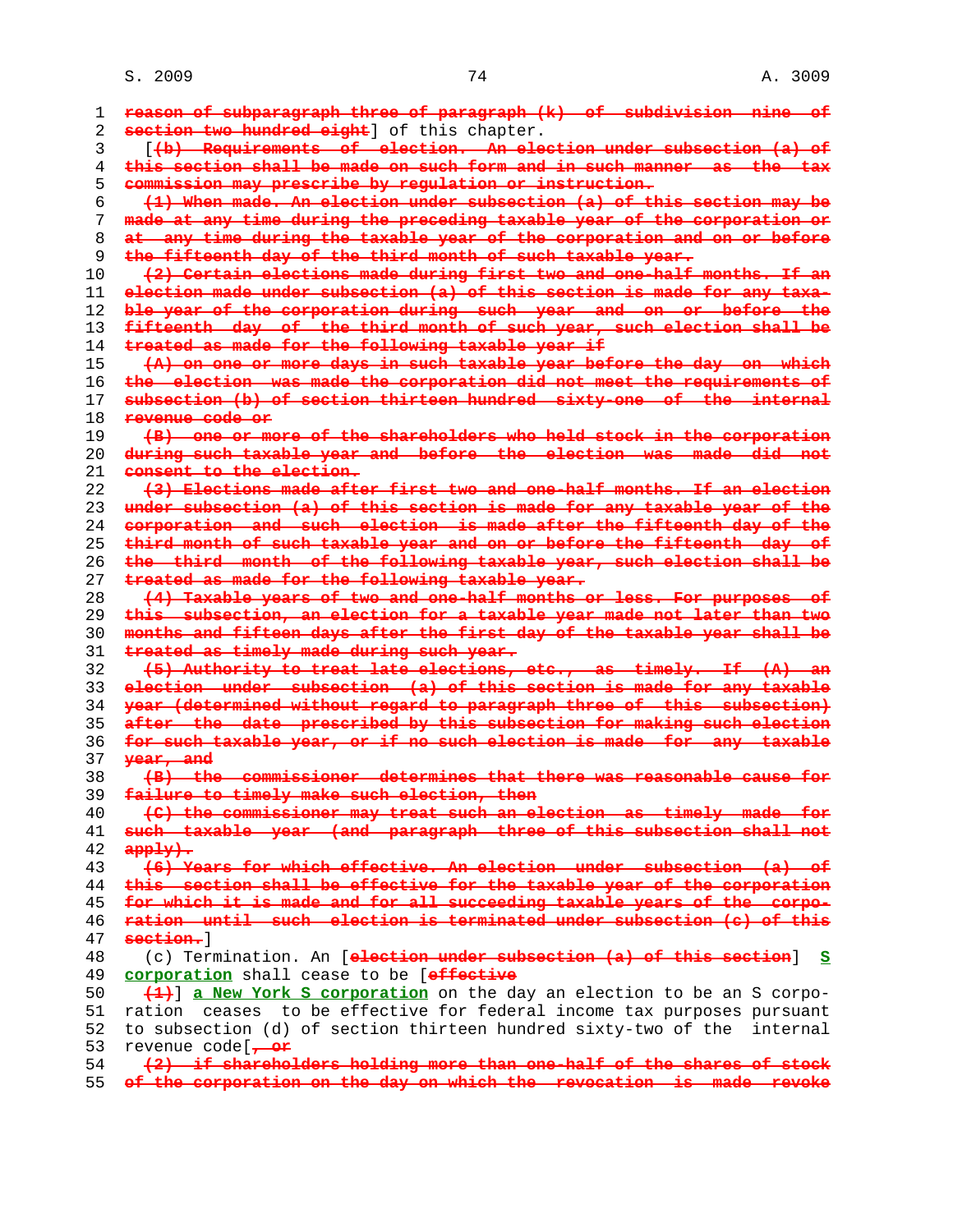| 1  | such election in the manner the tax commission may prescribe by regu-      |
|----|----------------------------------------------------------------------------|
| 2  | $lation$                                                                   |
| 3  | (A) on the first day of the taxable year of the corporation, if the        |
| 4  | revocation is made during such taxable year and on or before the           |
| 5  | fifteenth day of the third month thereof, or                               |
| 6  | (B) on the first day of the following taxable year of the corporation,     |
| 7  | if the revocation is made during the taxable year but after the            |
| 8  | fifteenth day of the third month thereof, or                               |
| 9  | (C) on and after the date so specified, if the revocation specifies a      |
| 10 | date for revocation which is on or after the day on which the revocation   |
| 11 | is made, or                                                                |
| 12 | (3) if any person who was not a shareholder of the corporation on the      |
| 13 | day on which the election is made becomes a shareholder in the corpo-      |
| 14 | ration and affirmatively refuses to consent to such election in the        |
| 15 | manner the tax commission may prescribe by regulation, on the day such     |
| 16 | person becomes a shareholder].                                             |
| 17 |                                                                            |
|    | York S termination year. In the case of a New York S termi-<br>(d)<br>New  |
| 18 | nation year, the amount of any item of S corporation income, loss<br>and   |
| 19 | deduction and reductions for taxes (as described in paragraphs two and     |
| 20 | three of subsection (f) of section thirteen hundred sixty-six of the       |
| 21 | revenue code) required to be taken account of under this arti-<br>internal |
| 22 | cle shall be adjusted in the same manner that the S corporation's items    |
| 23 | which are included in the shareholder's federal adjusted gross income      |
| 24 | are adjusted under subsection (s) of section six hundred twelve.           |
| 25 | (e) [ <del>Inadvertent invalid elections. If (1) an election under</del>   |
| 26 | subsection (a) of this section was not effective for the taxable year      |
| 27 | for which made (determined without regard to paragraph two of subsection   |
| 28 | (b) of this section) by reason of a failure to obtain shareholder          |
| 29 | eensents,                                                                  |
| 30 | (2) the commissioner determines that the circumstances resulting in        |
| 31 | such ineffectiveness were inadvertent,                                     |
| 32 | (3) no later than a reasonable period of time after discovery of the       |
| 33 | dirdumstances resulting in such ineffectiveness, steps were taken to       |
| 34 | acquire the required shareholder consents, and                             |
| 35 | (4) the corporation, and each person who was a shareholder in the          |
| 36 | corporation at any time during the period specified pursuant to this       |
| 37 | subsection, agrees to make such adjustments (consistent with the treat-    |
| 38 | ment of the corporation as a New York S corporation) as may be required    |
| 39 | by the commissioner with respect to such period,                           |
| 40 | (5) then, notwithstanding the circumstances resulting in such ineffec-     |
| 41 | tiveness, such corporation shall be treated as a New York S corporation    |
|    | during the period specified by the commissioner.                           |
| 42 |                                                                            |
| 43 | (f) Validated federal elections. If (1) an election under subsection       |
| 44 | (a) of this section was made for a taxable year or years of a corpo-       |
| 45 | ration, which years occur with or within the period for which the feder-   |
| 46 | al 6 election of such corporation has been validated pursuant to the       |
| 47 | provisions of subsection (f) of section thirteen hundred sixty-two of      |
| 48 | the internal revenue code, and                                             |
| 49 | (2) the corporation, and each person who was a shareholder in the          |
| 50 | corporation at any time during such taxable year or years agrees to make   |
| 51 | such adjustments (consistent with the treatment of the corporation as a    |
| 52 | New York S corporation) as may be required by the commissioner with        |
| 53 | respect to such year or years,                                             |
| 54 | (3) then such corporation shall be treated as a New York S corporation     |
|    |                                                                            |

**during such year or years.**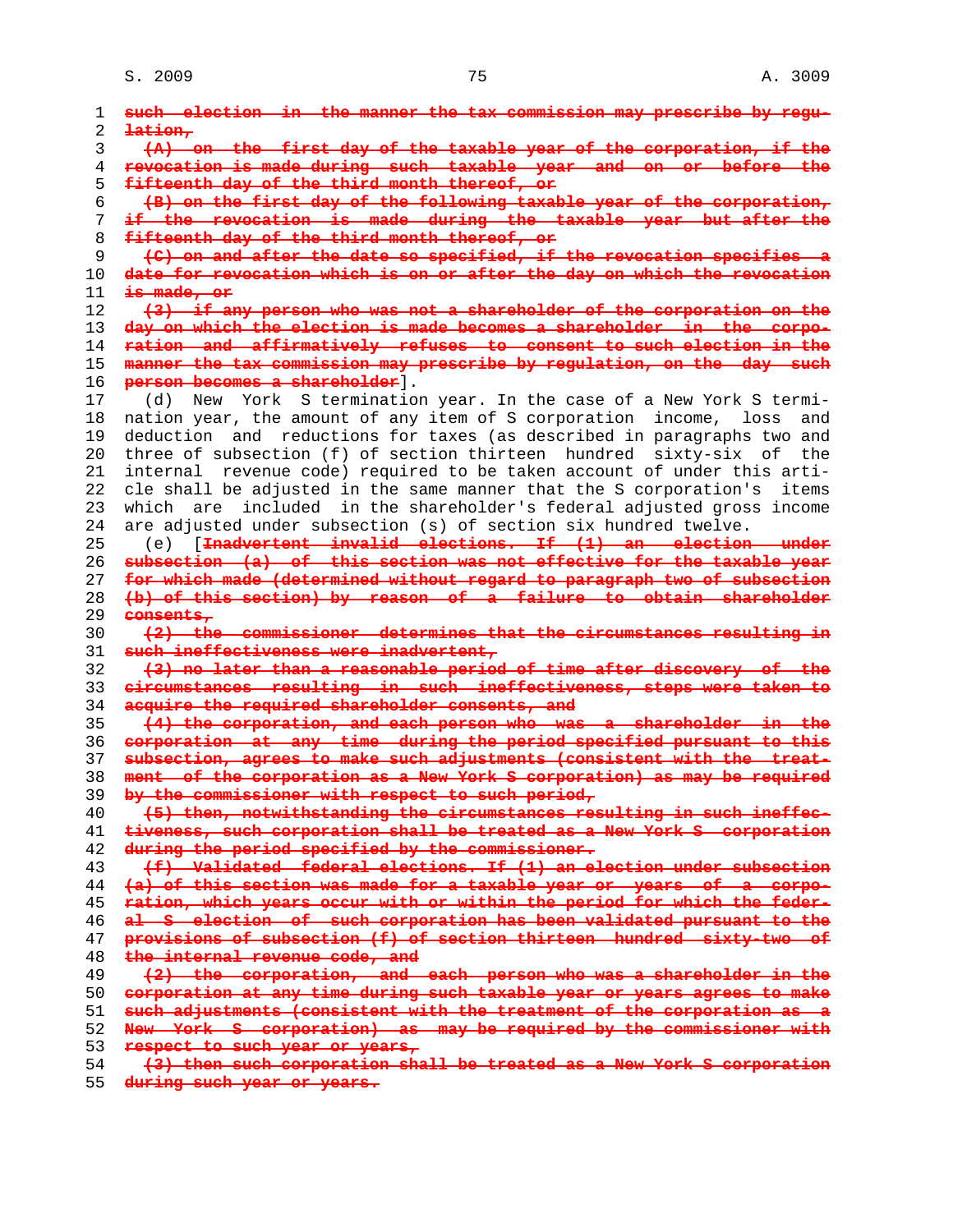**(g) Transitional rule. Any election made under this section (as in effect for taxable years beginning before January first, nineteen hundred eighty-three) shall be treated as an election made under subsection (a) of this section. (h)**] **Qualified subchapter S subsidiaries. If an S corporation has elected to treat its wholly owned subsidiary as a qualified subchapter S subsidiary for federal income tax purposes under paragraph three of subsection (b) of section 1361 of the internal revenue code, such election shall be applicable for New York state tax purposes and (1) the assets, liabilities, income, deductions, property, payroll, receipts, capital, credits, and all other tax attributes and elements of economic activity of the subsidiary shall be deemed to be those of the parent corporation, (2) transactions between the parent corporation and the subsidiary, including the payment of interest and dividends, shall not be taken into account, and (3) general executive officers of the subsidiary shall be deemed to be general executive officers of the parent corporation. (f)** Cross reference. For definitions relating to S corporations, see 20 subdivision one-A of section two hundred eight of this chapter. 21 [**(i) Mandated New York S corporation election. (1) Notwithstanding the provisions in subsection (a) of this section, in the case of an eligible S corporation for which the election under subsection (a) of this section is not in effect for the current taxable year, the share- holders of an eligible S corporation are deemed to have made that election effective for the eligible S corporation's entire current taxa- ble year, if the eligible S corporation's investment income for the current taxable year is more than fifty percent of its federal gross income for such year. In determining whether an eligible S corporation is deemed to have made that election, the income of a qualified subchap- ter S subsidiary owned directly or indirectly by the eligible S corpo- ration shall be included with the income of the eligible S corporation. (2) For the purposes of this subsection, the term "eligible S corpo- ration" has the same definition as in subsection (a) of this section. (3) For the purposes of this subsection, the term "investment income" means the sum of an eligible S corporation's gross income from interest, dividends, royalties, annuities, rents and gains derived from dealings in property, including the corporation's share of such items from a partnership, estate or trust, to the extent such items would be includa- ble in federal gross income for the taxable year. (4) Estimated tax payments. When making estimated tax payments required to be made under this chapter in the current tax year, the eligible S corporation and its shareholders may rely on the eligible S corporation's filing status for the prior year. If the eligible S corpo- ration's filing status changes from the prior tax year the corporation or the shareholders, as the case may be, which made the payments shall be entitled to a refund of such estimated tax payments. No additions to tax with respect to any required declarations or payments of estimated tax imposed under this chapter shall be imposed on the corporation or shareholders, whichever is the taxpayer for the current taxable year, if the corporation or the shareholders file such declarations and make such estimated tax payments by January fifteenth of the following calendar year, regardless of whether the taxpayer's tax year is a calendar or a**

**fiscal year.**]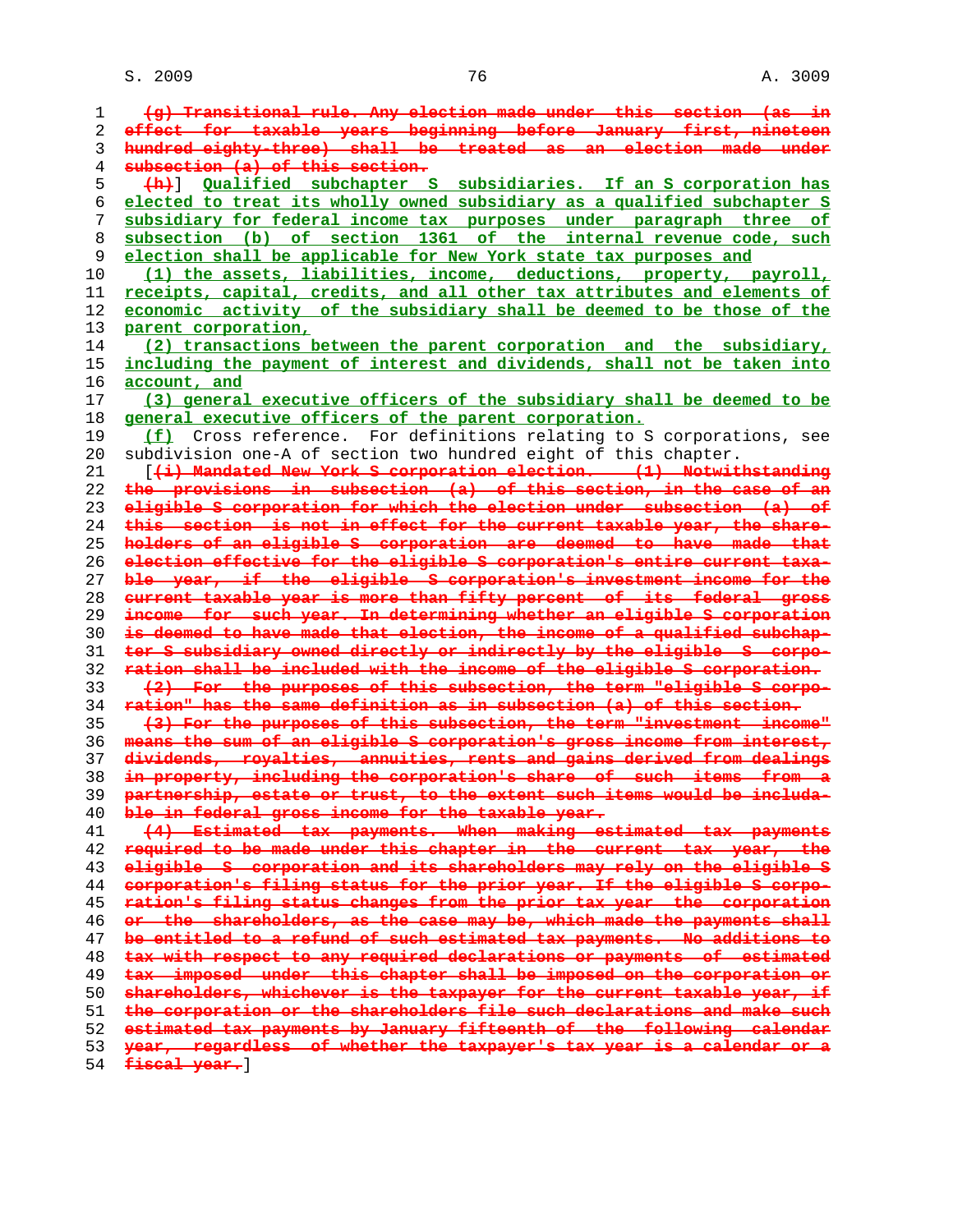1 § 5. Subparagraph (A) of paragraph 18 of subsection (b) of section 612 2 of the tax law, as amended by chapter 28 of the laws of 1987, is amended 3 to read as follows: 4 (A) [**where the election provided for in subsection (a) of section six** 5 **hundred sixty is in effect with respect to such corporation**] **that is a** 6 **New York S corporation**, an amount equal to his pro rata share of the 7 corporation's reductions for taxes described in paragraphs two and three 8 of subsection (f) of section thirteen hundred sixty-six of the internal<br>9 revenue code, and revenue code, and 10 § 6. Paragraph 19 of subsection (b) of section 612 of the tax law is 11 REPEALED. 12 § 7. Paragraphs 20 and 21 of subsection (b) of section 612 of the tax 13 law, paragraph 20 as amended by chapter 606 of the laws of 1984 and 14 paragraph 21 as amended by section 70 of part A of chapter 59 of the 15 laws of 2014, are amended to read as follows: 16 (20) S corporation distributions to the extent not included in federal 17 gross income for the taxable year because of the application of section 18 thirteen hundred sixty-eight, subsection (e) of section thirteen hundred 19 seventy-one or subsection (c) of section thirteen hundred seventy-nine 20 of the internal revenue code which represent income not previously 21 subject to tax under this article because the election provided for in 22 subsection (a) of section six hundred sixty **in effect for taxable years** 23 **beginning before January first, two thousand eighteen** had not been made. 24 Any such distribution treated in the manner described in paragraph two 25 of subsection (b) of section thirteen hundred sixty-eight of the inter- 26 nal revenue code for federal income tax purposes shall be treated as 27 ordinary income for purposes of this article. 28 (21) In relation to the disposition of stock or indebtedness of a 29 corporation which elected under subchapter s of chapter one of the 30 internal revenue code for any taxable year of such corporation begin- 31 ning, in the case of a corporation taxable under article nine-A of this 32 chapter, after December thirty-first, nineteen hundred eighty **and before** 33 **January first, two thousand eighteen**, the amount required to be added to 34 federal adjusted gross income pursuant to subsection (n) of this 35 section. 36 § 8. Paragraph 21 of subsection (c) of section 612 of the tax law, as 37 amended by section 70 of part A of chapter 59 of the laws of 2014, is 38 amended to read as follows: 39 (21) In relation to the disposition of stock or indebtedness of a 40 corporation which elected under subchapter s of chapter one of the 41 internal revenue code for any taxable year of such corporation begin- 42 ning, in the case of a corporation taxable under article nine-A of this 43 chapter, after December thirty-first, nineteen hundred eighty **and before** 44 **January first, two thousand eighteen**, the amounts required to be 45 subtracted from federal adjusted gross income pursuant to subsection (n) 46 of this section. 47 § 9. Paragraph 22 of subsection (c) of section 612 of the tax law is 48 REPEALED. 49 § 10. Subsection (e) of section 612 of the tax law, as amended by 50 chapter 166 of the laws of 1991 and paragraph 3 as added by chapter 760 51 of the laws of 1992, is amended to read as follows: 52 (e) Modifications of partners and shareholders of S corporations. (1) 53 Partners and shareholders of S corporations [**which are not New York C** 54 **corporations**]. The amounts of modifications required to be made under 55 this section by a partner or by a shareholder of an S corporation 56 [**(other than an S corporation which is a New York C corporation)**], which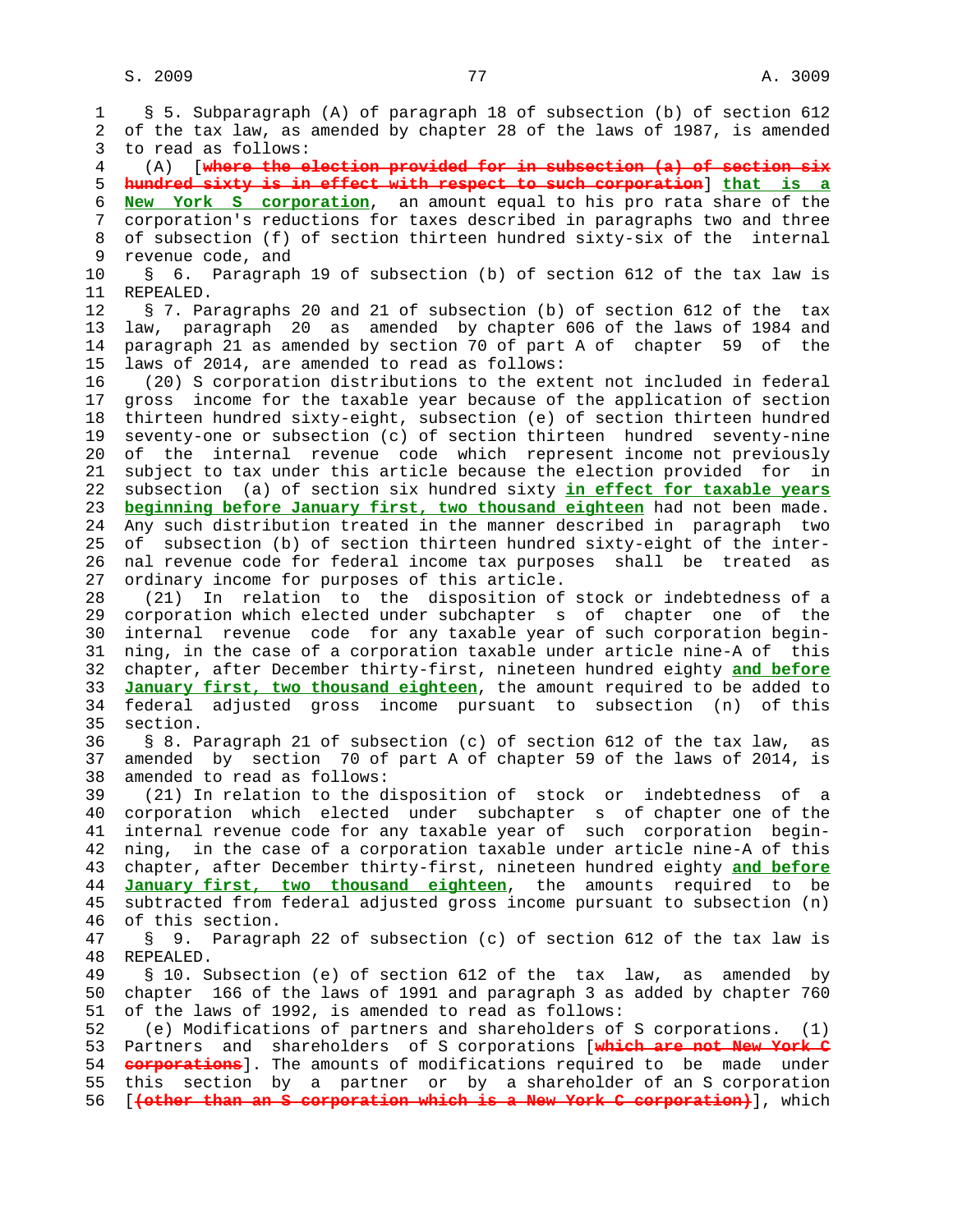1 relate to partnership or S corporation items of income, gain, loss or 2 deduction shall be determined under section six hundred seventeen and, 3 in the case of a partner of a partnership doing an insurance business as 4 a member of the New York insurance exchange described in section six 5 thousand two hundred one of the insurance law, under section six hundred 6 seventeen-a of this article. 7 (2) [**Shareholders of S corporations which are New York C corporations.** 8 **In the case of a shareholder of an S corporation which is a New York C** 9 **corporation, the modifications under this section which relate to the** 10 **corporation's items of income, loss and deduction shall not apply,** 11 **except for the modifications provided under paragraph nineteen of** 12 **subsection (b) and paragraph twenty-two of subsection (c) of this** 13 **section.** 14 **(3)**] New York S termination year. In the case of a New York S termi- 15 nation year, the amounts of the modifications required under this 16 section which relate to the S corporation's items of income, loss, 17 deduction and reductions for taxes (as described in paragraphs two and 18 three of subsection (f) of section thirteen hundred sixty-six of the 19 internal revenue code) shall be adjusted in the same manner that the S 20 corporation's items are adjusted under subsection (s) of [**section six** 21 **hundred twelve**] **this section**. 22 § 11. Subsection (n) of section 612 of the tax law, as amended by 23 section 61 of part A of chapter 389 of the laws of 1997, is amended to 24 read as follows: 25 (n) Where gain or loss is recognized for federal income tax purposes 26 upon the disposition of stock or indebtedness of a corporation electing 27 under subchapter s of chapter one of the internal revenue code 28 (1) There shall be added to federal adjusted gross income the amount 29 of increase in basis with respect to such stock or indebtedness pursuant 30 to subsection (a) of section thirteen hundred seventy-six of the inter- 31 nal revenue code as such section was in effect for taxable years begin- 32 ning before January first, nineteen hundred eighty-three and subpara- 33 graphs (A) and (B) of paragraph one of subsection (a) of section 34 thirteen hundred sixty-seven of such code, for each taxable year of the 35 corporation beginning, in the case of a corporation taxable under arti- 36 cle nine-A of this chapter, after December thirty-first, nineteen 37 hundred eighty **and before January first, two thousand eighteen**, and in 38 the case of a corporation taxable under article thirty-two of this chap- 39 ter, after December thirty-first, nineteen hundred ninety-six **and before** 40 **January first, two thousand fifteen**, for which the election provided for 41 in subsection (a) of section six hundred sixty of this article was not 42 in effect, and 43 (2) There shall be subtracted from federal adjusted gross income 44 (A) the amount of reduction in basis with respect to such stock or 45 indebtedness pursuant to subsection (b) of section thirteen hundred 46 seventy-six of the internal revenue code as such section was in effect 47 for taxable years beginning before January first, nineteen hundred 48 eighty-three and subparagraphs (B) and (C) of paragraph two of 49 subsection (a) of section thirteen hundred sixty-seven of such code, for 50 each taxable year of the corporation beginning, in the case of a corpo- 51 ration taxable under article nine-A of this chapter, after December 52 thirty-first, nineteen hundred eighty **and before January first, two** 53 **thousand eighteen**, and in the case of a corporation taxable under arti- 54 cle thirty-two of this chapter, after December thirty-first, nineteen 55 hundred ninety-six **and before January first, two thousand fifteen**, for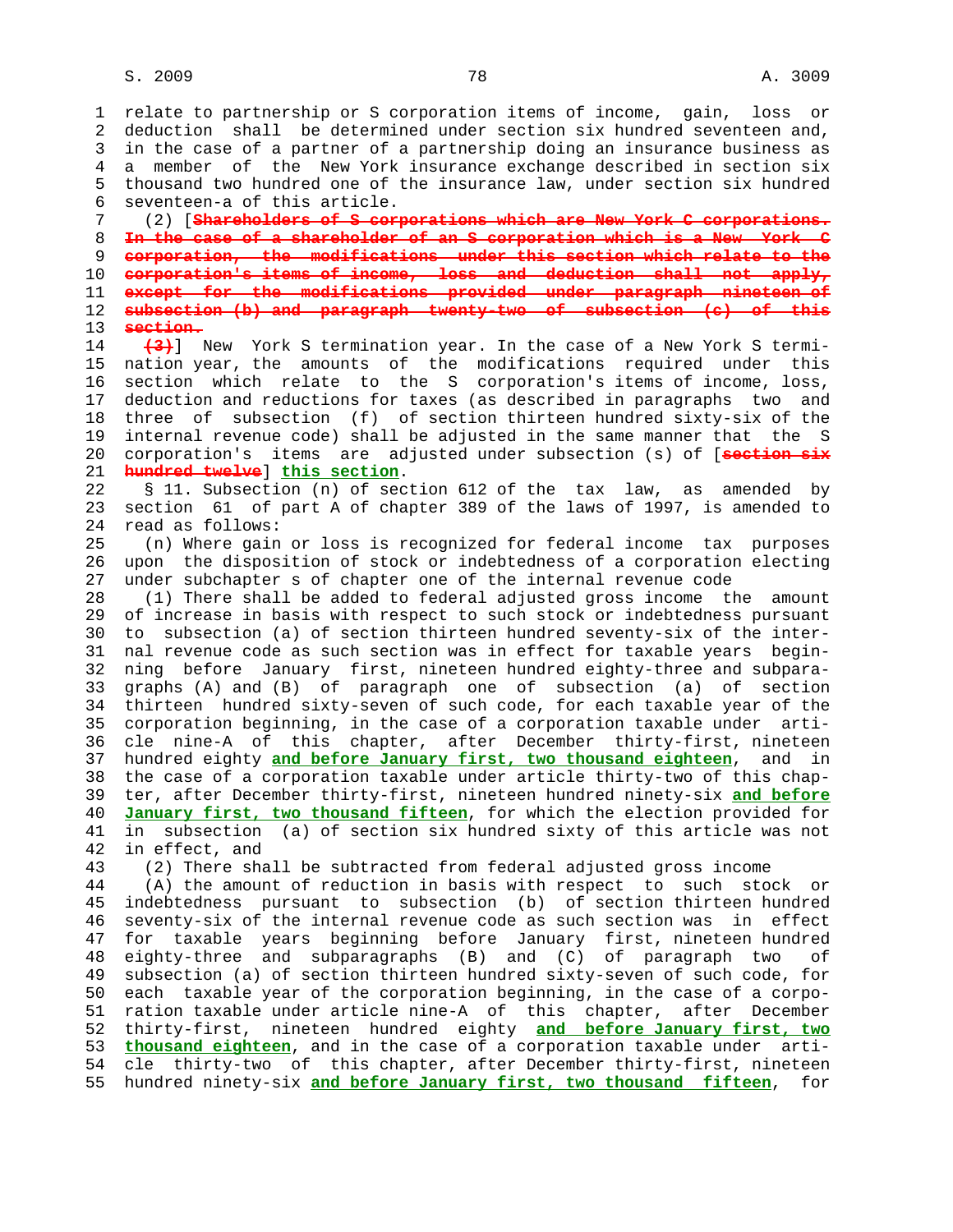1 which the election provided for in subsection (a) of section six hundred 2 sixty of this article was not in effect and 3 (B) the amount of any modifications to federal gross income with 4 respect to such stock pursuant to paragraph twenty of subsection (b) of 5 this section. 6 § 12. Subparagraph (E-1) of paragraph 1 of subsection (b) of section 7 631 of the tax law, as added by section 3 of part C of chapter 57 of the 8 laws of 2010, is amended to read as follows:<br>9 (E-1) in the case of  $\frac{1}{2}$  a New York S 9 (E-1) in the case of [**an**] **a New York** S corporation [**for which an** 10 **election is in effect pursuant to subsection (a) of section six hundred** 11 **sixty of this article**] that terminates its taxable status in New York, 12 any income or gain recognized on the receipt of payments from an 13 installment sale contract entered into when the S corporation was 14 subject to tax in New York, allocated in a manner consistent with the 15 applicable methods and rules for allocation under article nine-A or 16 thirty-two of this chapter **prior to its repeal**, in the year that the S 17 corporation sold its assets. 18 § 13. The section heading and paragraph 2 of subsection (a) of section 19 632 of the tax law, the section heading as amended by chapter 606 of the 20 laws of 1984, paragraph 2 of subsection (a) as amended by section 71 of 21 part A of chapter 59 of the laws of 2014 and such section as renumbered 22 by chapter 28 of the laws of 1987, are amended to read as follows: 23 Nonresident partners and [**electing**] shareholders of S corporations. 24 (2) In determining New York source income of a nonresident shareholder 25 of [**an**] **a New York** S corporation [**where the election provided for in** 26 **subsection (a) of section six hundred sixty of this article is in** 27 **effect**], there shall be included only the portion derived from or 28 connected with New York sources of such shareholder's pro rata share of 29 items of S corporation income, loss and deduction entering into his 30 federal adjusted gross income, increased by reductions for taxes 31 described in paragraphs two and three of subsection (f) of section thir- 32 teen hundred sixty-six of the internal revenue code, as such portion 33 shall be determined under regulations of the commissioner consistent 34 with the applicable methods and rules for allocation under article 35 nine-A of this chapter, regardless of whether or not such item or 36 reduction is included in entire net income under article nine-A for the 37 tax year. If a nonresident is a shareholder in [**an**] **a New York** S corpo- 38 ration [**where the election provided for in subsection (a) of section six** 39 **hundred sixty of this article is in effect, and the S corporation**] **that** 40 has distributed an installment obligation under section 453(h)(1)(A) of 41 the Internal Revenue Code, then any gain recognized on the receipt of 42 payments from the installment obligation for federal income tax purposes 43 will be treated as New York source income allocated in a manner consist- 44 ent with the applicable methods and rules for allocation under article 45 nine-A of this chapter in the year that the assets were sold. In addi- 46 tion, if the shareholders of the **New York** S corporation have made an 47 election under section 338(h)(10) of the Internal Revenue Code, then any 48 gain recognized on the deemed asset sale for federal income tax purposes 49 will be treated as New York source income allocated in a manner consist- 50 ent with the applicable methods and rules for allocation under article 51 nine-A of this chapter in the year that the shareholder made the section 52 338(h)(10) election. For purposes of a section 338(h)(10) election, when 53 a nonresident shareholder exchanges his or her S corporation stock as 54 part of the deemed liquidation, any gain or loss recognized shall be 55 treated as the disposition of an intangible asset and will not increase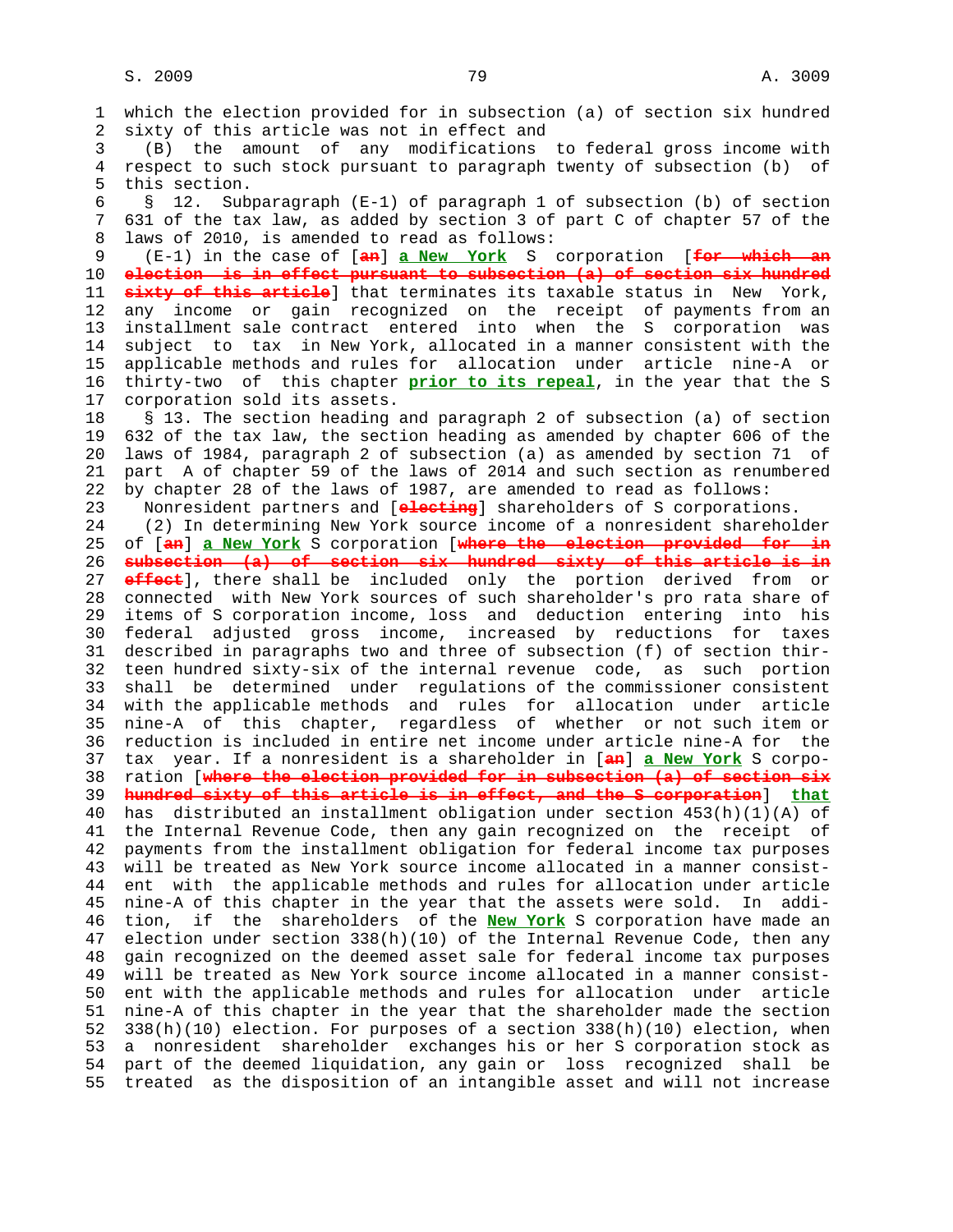1 or offset any gain recognized on the deemed assets sale as a result of 2 the section 338(h)(10) election. 3 § 14. Subparagraph (A) and the opening paragraph of subparagraph (B) 4 of paragraph 5 of subdivision (a) of section 292 of the tax law, as 5 added by section 48 of part A of chapter 389 of the laws of 1997, are 6 amended to read as follows: 7 (A) In the case of a shareholder of an S corporation, 8 (i) [**where the election provided for in subsection (a) of section six** 9 **hundred sixty of this chapter is in effect with respect to such corpo-** 10 **ration**] **that is a New York S corporation**, there shall be added to feder- 11 al unrelated business taxable income an amount equal to the sharehold- 12 er's pro rata share of the corporation's reductions for taxes described 13 in paragraphs two and three of subsection (f) of section thirteen 14 hundred sixty-six of the internal revenue code, and 15 (ii) [**where such election has not been made with respect to such** 16 **corporation, there shall be subtracted from federal unrelated business** 17 **taxable income any items of income of the corporation included therein,** 18 **and there shall be added to federal unrelated business taxable income** 19 **any items of loss or deduction included therein, and** 20 **(iii)**] in the case of a New York S termination year, the amount of any 21 such items of S corporation income, loss, deduction and reductions for 22 taxes shall be adjusted in the manner provided in paragraph two or three 23 of subsection (s) of section six hundred twelve of this chapter. 24 In the case of a shareholder of a corporation which was, for any of 25 its taxable years beginning after nineteen hundred ninety-seven **and** 26 **before two thousand eighteen**, a federal S corporation but a New York C 27 corporation: 28 § 15. Transition rules. Any prior net operating loss conversion 29 subtraction pool and net operating loss carryforward that otherwise 30 would have been allowed under subparagraph (viii) of paragraph (a) of 31 subdivision 1 of section 210 of the tax law and subparagraph (ix) of 32 paragraph (a) of subdivision 1 of section 210 of the tax law, respec- 33 tively, for the 2018 or subsequent taxable years, to any taxpayer that 34 was a New York C corporation for the 2017 taxable year, and becomes a 35 New York S corporation for the 2018 taxable year as a result of the 36 amendments made by this act, shall be held in abeyance and be available 37 to such taxpayer if its election to be a federal S corporation is termi- 38 nated. Further, any credit carryforwards that otherwise would have been 39 allowed to such a taxpayer under section 210-B of the tax law for the 40 2018 or subsequent taxable years shall be held in abeyance and be avail- 41 able to such taxpayer if its election to be a federal S corporation is 42 terminated. However, the taxpayer's taxable years as a New York S corpo- 43 ration shall be counted for purposes of computing any time period appli- 44 cable to the allowance of the prior net operating loss conversion 45 subtraction, the net operating loss deduction or any credit carryfor- 46 ward. 47 § 16. This act shall take effect immediately and shall apply to taxa- 48 ble years beginning on or after January 1, 2018. 49 PART Z

 50 Section 1. Clause 1 of subparagraph (A) of paragraph 1 of subsection 51 (b) of section 631 of the tax law, as added by section 1 of part F-1 of 52 chapter 57 of the laws of 2009, is amended to read as follows:

 53 (1) For purposes of this subparagraph, the term "real property located 54 in this state" includes an interest in a partnership, limited liability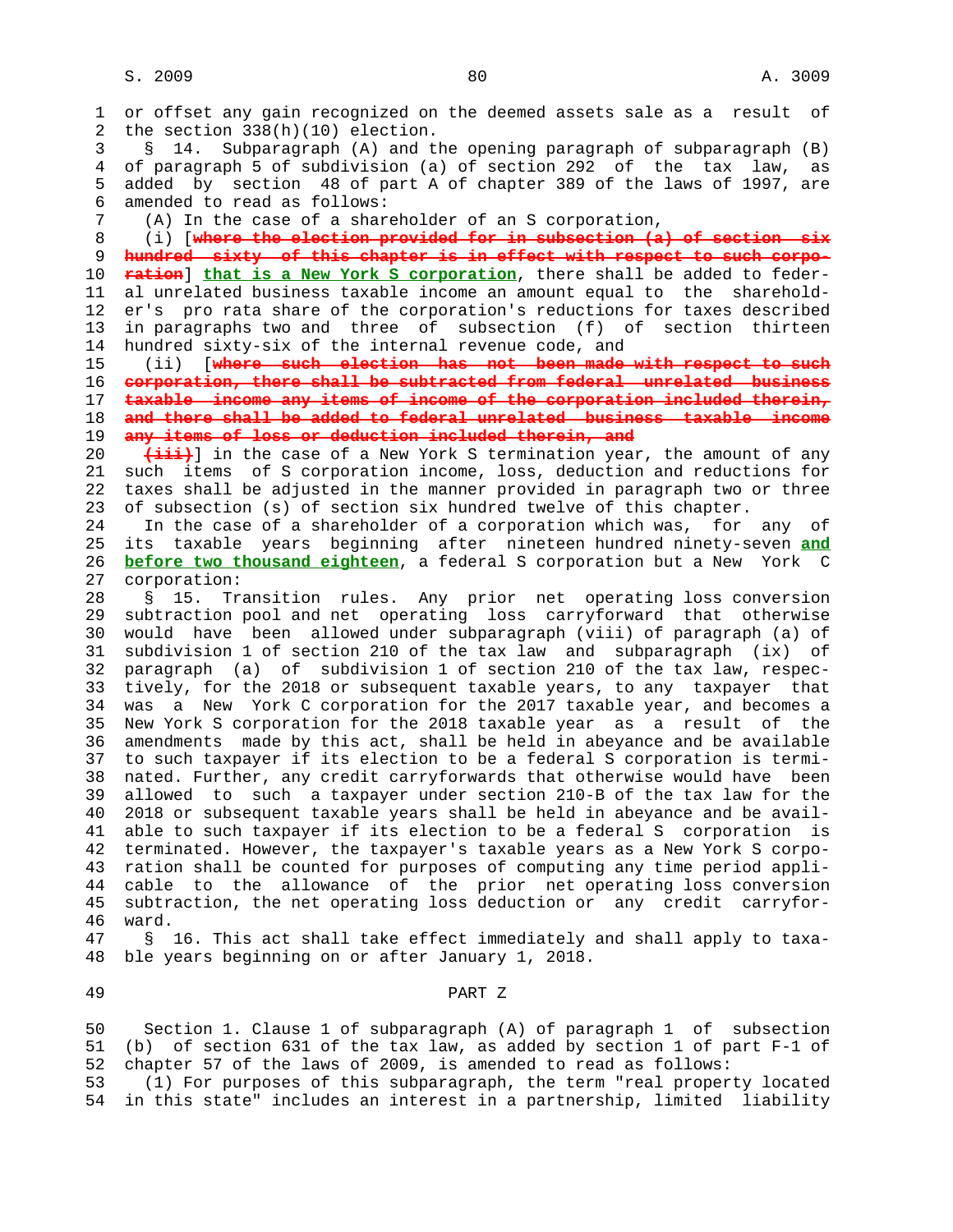1 corporation, S corporation, or non-publicly traded C corporation with 2 one hundred or fewer shareholders (hereinafter the "entity") that owns 3 real property that is located in New York [**and has a fair market value** 4 **that**] **or owns shares of stock in a cooperative housing corporation where** 5 **the cooperative units relating to the shares are located in New York;** 6 **provided, that the sum of the fair market values of such real property,** 7 **cooperative shares, and related cooperative units** equals or exceeds 8 fifty percent of all the assets of the entity on the date of sale or 9 exchange of the taxpayer's interest in the entity. Only those assets 10 that the entity owned for at least two years before the date of the sale 11 or exchange of the taxpayer's interest in the entity are to be used in 12 determining the fair market value of all the assets of the entity on the 13 date of sale or exchange. The gain or loss derived from New York sources 14 from the taxpayer's sale or exchange of an interest in an entity that is 15 subject to the provisions of this subparagraph is the total gain or loss 16 for federal income tax purposes from that sale or exchange multiplied by 17 a fraction, the numerator of which is the fair market value of the real 18 property**, and the cooperative housing corporation stock and related** 19 **cooperative units** located in New York on the date of sale or exchange 20 and the denominator of which is the fair market value of all the assets 21 of the entity on the date of sale or exchange.

 22 § 2. This act shall take effect immediately and shall apply to taxable 23 years beginning on or after January 1, 2017.

# 24 PART AA

 25 Section 1. Paragraph 1 of subsection (a) of section 632 of the tax 26 law, as amended by chapter 28 of the laws of 1987, is amended to read as 27 follows:

 28 (1) In determining New York source income of a nonresident partner of 29 any partnership, there shall be included only the portion derived from 30 or connected with New York sources of such partner's distributive share 31 of items of partnership income, gain, loss and deduction entering into 32 his federal adjusted gross income, as such portion shall be determined 33 under regulations of the tax commission consistent with the applicable 34 rules of section six hundred thirty-one **of this part**. **If a nonresident** 35 **is a partner in a partnership where a sale or transfer of the membership** 36 **interest of the partner is subject to the provisions of section one-** 37 **thousand sixty of the internal revenue code, then any gain recognized on** 38 **the sale or transfer for federal income tax purposes shall be treated as** 39 **New York source income allocated in a manner consistent with the appli-** 40 **cable methods and rules for allocation under this article in the year** 41 **that the assets were sold or transferred.** 42 § 2. This act shall take effect immediately

## 43 PART BB

 44 Section 1. Section 1101 of the tax law is amended by adding a new 45 subdivision (e) to read as follows:

**(e) When used in this article for the purposes of the taxes imposed under subdivision (a) of section eleven hundred five of this article and by section eleven hundred ten of this article, the following terms shall** 49 **mean:**

 50 **(1) Marketplace provider. A person who, pursuant to an agreement with** 51 **a marketplace seller, facilitates sales of tangible personal property by** 52 **such marketplace seller or sellers. A person "facilitates a sale of**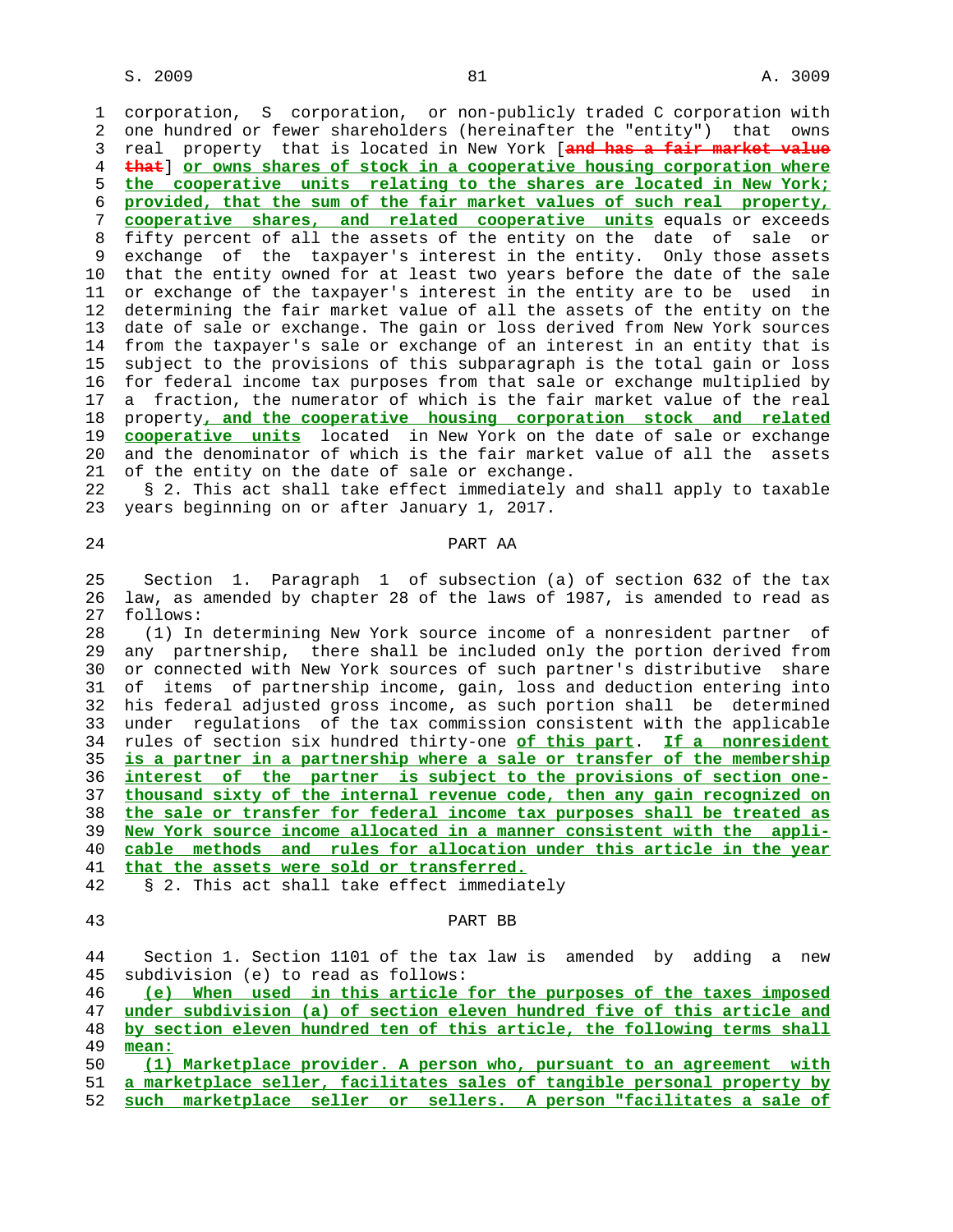$S. 2009$   $82$   $3009$ 

**tangible personal property" for purposes of this paragraph when the person meets both of the following conditions: (i) such person provides the forum in which, or by means of which, the sale takes place or the offer of sale is accepted, including a shop, store, or booth, an inter- net website, catalog, or similar forum; and (ii) such person or an affiliate of such person collects the receipts paid by a customer to a marketplace seller for a sale of tangible personal property, or contracts with a third party to collect such receipts. For purposes of this paragraph, two persons are affiliated if one person has an owner- ship interest of more than five percent, whether direct or indirect, in the other, or where an ownership interest of more than five percent, whether direct or indirect, is held in each of such persons by another person or by a group of other persons that are affiliated persons with respect to each other. Notwithstanding anything in this paragraph, a person who facilitates sales exclusively by means of the internet is not a marketplace provider for a sales tax quarter when such person can show that it has facilitated less than one hundred million dollars of sales annually for every calendar year after two thousand fifteen. (2) Marketplace seller. Any person, whether or not such person is required to obtain a certificate of authority under section eleven hundred thirty-four of this article, who has an agreement with a market- place provider under which the marketplace provider will facilitate sales of tangible personal property by such person within the meaning of paragraph one of this subdivision.** 25 § 2. Subdivision 1 of section 1131 of the tax law, as amended by chap- 26 ter 576 of the laws of 1994, is amended to read as follows: 27 (1) "Persons required to collect tax" or "person required to collect 28 any tax imposed by this article" shall include: every vendor of tangible 29 personal property or services; every recipient of amusement charges; 30 [**and**] every operator of a hotel**, and every marketplace provider with respect to sales of tangible personal property it facilitates as described in paragraph one of subdivision (e) of section eleven hundred one of this article**. Said terms shall also include any officer, director 34 or employee of a corporation or of a dissolved corporation, any employee 35 of a partnership, any employee or manager of a limited liability compa- 36 ny, or any employee of an individual proprietorship who as such officer, 37 director, employee or manager is under a duty to act for such corpo- 38 ration, partnership, limited liability company or individual proprietor- 39 ship in complying with any requirement of this article; and any member 40 of a partnership or limited liability company. Provided, however, that 41 any person who is a vendor solely by reason of clause (D) or (E) of 42 subparagraph (i) of paragraph (8) of subdivision (b) of section eleven 43 hundred one **of this article** shall not be a "person required to collect 44 any tax imposed by this article" until twenty days after the date by 45 which such person is required to file a certificate of registration 46 pursuant to section eleven hundred thirty-four **of this part**. 47 § 3. Section 1132 of the tax law is amended by adding a new subdivi- 48 sion (l) to read as follows: **(l) (1) A marketplace provider, with respect to a sale of tangible personal property it facilitates: (i) shall have all the obligations and rights of a vendor under this article and article twenty-nine of this chapter and under any regulations adopted pursuant thereto, including, but not limited to, the duty to obtain a certificate of authority, to collect tax, file returns, remit tax, and the right to accept a certif- icate or other documentation from a customer substantiating an exemption or exclusion from tax, the right to receive the refund authorized by**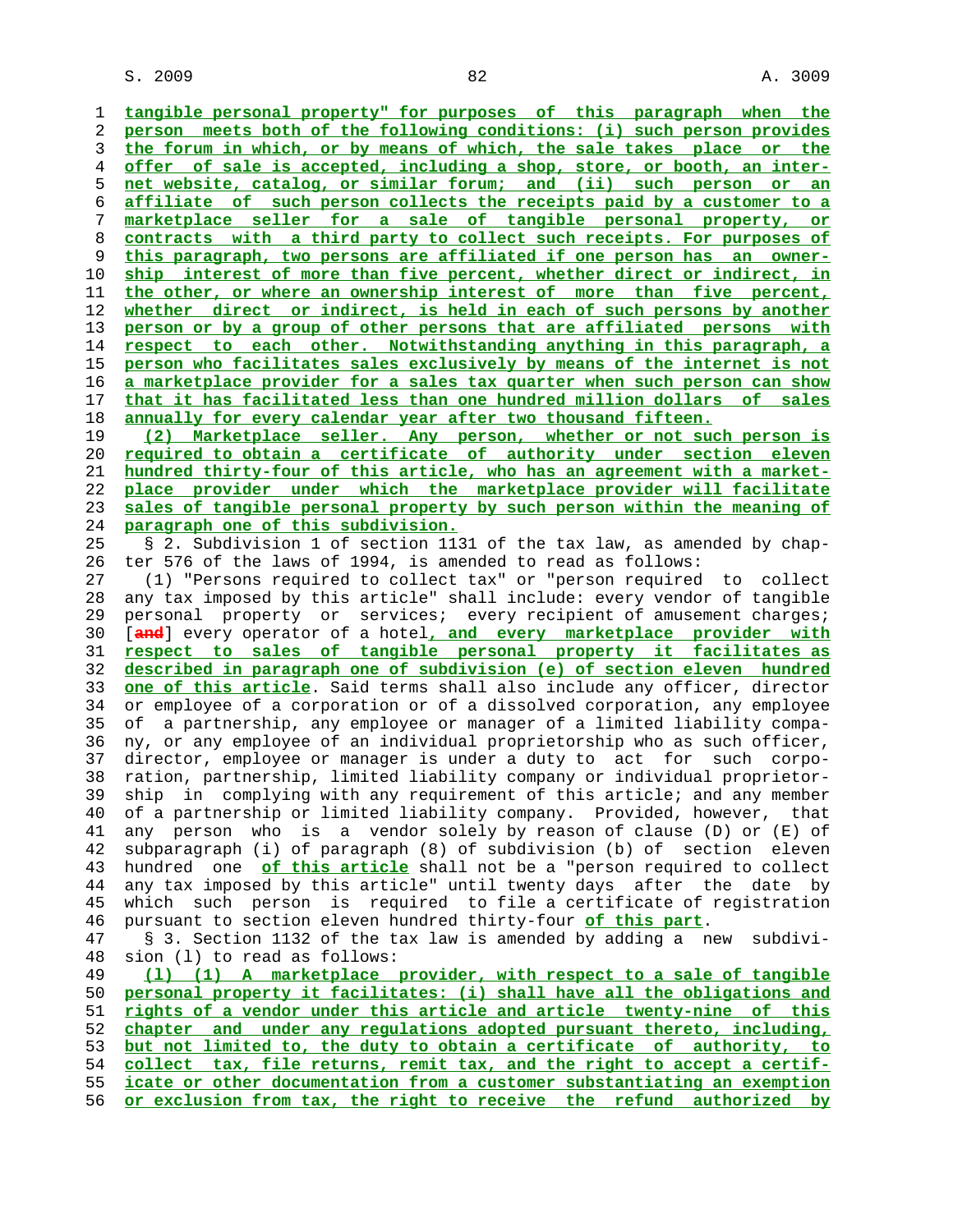$S. 2009$  and  $83$  and  $83$  and  $83$  and  $83$  and  $83$  and  $83$  and  $83$  and  $83$  and  $83$  and  $83$  and  $83$  and  $83$  and  $83$  and  $83$  and  $83$  and  $83$  and  $83$  and  $83$  and  $83$  and  $83$  and  $83$  and  $83$  and  $83$  and

**subdivision (e) of this section and the credit allowed by subdivision (f) of section eleven hundred thirty-seven of this part subject to the provisions of such subdivision; and (ii) shall keep such records and information and cooperate with the commissioner to ensure the proper collection and remittance of tax imposed collected or required to be collected under this article and article twenty-nine of this chapter. (2) A marketplace seller who is a vendor is relieved from the duty to collect tax in regard to a particular sale of tangible personal property subject to tax under subdivision (a) of section eleven hundred five of this article and shall not include the receipts from such sale in its taxable receipts for purposes of section eleven hundred thirty-six of this part if, in regard to such sale: (i) the marketplace seller can show that such sale was facilitated by a marketplace provider from whom such seller has received in good faith a properly completed certificate of collection in a form prescribed by the commissioner, certifying that the marketplace provider is registered to collect sales tax and will collect sales tax on all taxable sales of tangible personal property by the marketplace seller facilitated by the marketplace provider, and with such other information as the commissioner may prescribe; and (ii) any failure of the marketplace provider to collect the proper amount of tax in regard to such sale was not the result of such marketplace seller providing the marketplace provider with incorrect information. This provision shall be administered in a manner consistent with subparagraph (i) of paragraph one of subdivision (c) of this section as if a certif- icate of collection were a resale or exemption certificate for purposes of such subparagraph, including with regard to the completeness of such certificate of collection and the timing of its acceptance by the marketplace seller. Provided that, with regard to any sales of tangible personal property by a marketplace seller that are facilitated by a marketplace provider who is affiliated with such marketplace seller within the meaning of paragraph one of subdivision (e) of section eleven hundred one of this article, the marketplace seller shall be deemed liable as a person under a duty to act for such marketplace provider for purposes of subdivision one of section eleven hundred thirty-one of this part. (3) The commissioner may, in his or her discretion: (i) develop a standard provision, or approve a provision developed by a marketplace provider, in which the marketplace provider obligates itself to collect the tax on behalf of all the marketplace sellers for whom the market- place provider facilitates sales of tangible personal property, with respect to all sales that it facilitates for such sellers where delivery occurs in the state; and (ii) provide by regulation or otherwise that the inclusion of such provision in the publicly-available agreement between the marketplace provider and marketplace seller will have the same effect as a marketplace seller's acceptance of a certificate of collection from such marketplace provider under paragraph two of this subdivision.** 48 § 4. Section 1133 of the tax law is amended by adding a new subdivi- 49 sion (f) to read as follows: **(f) A marketplace provider is relieved of liability under this section for failure to collect the correct amount of tax to the extent that the marketplace provider can show that the error was due to incorrect infor- mation given to the marketplace provider by the marketplace seller. Provided, however, this subdivision shall not apply if the marketplace**

**seller and marketplace provider are affiliated within the meaning of**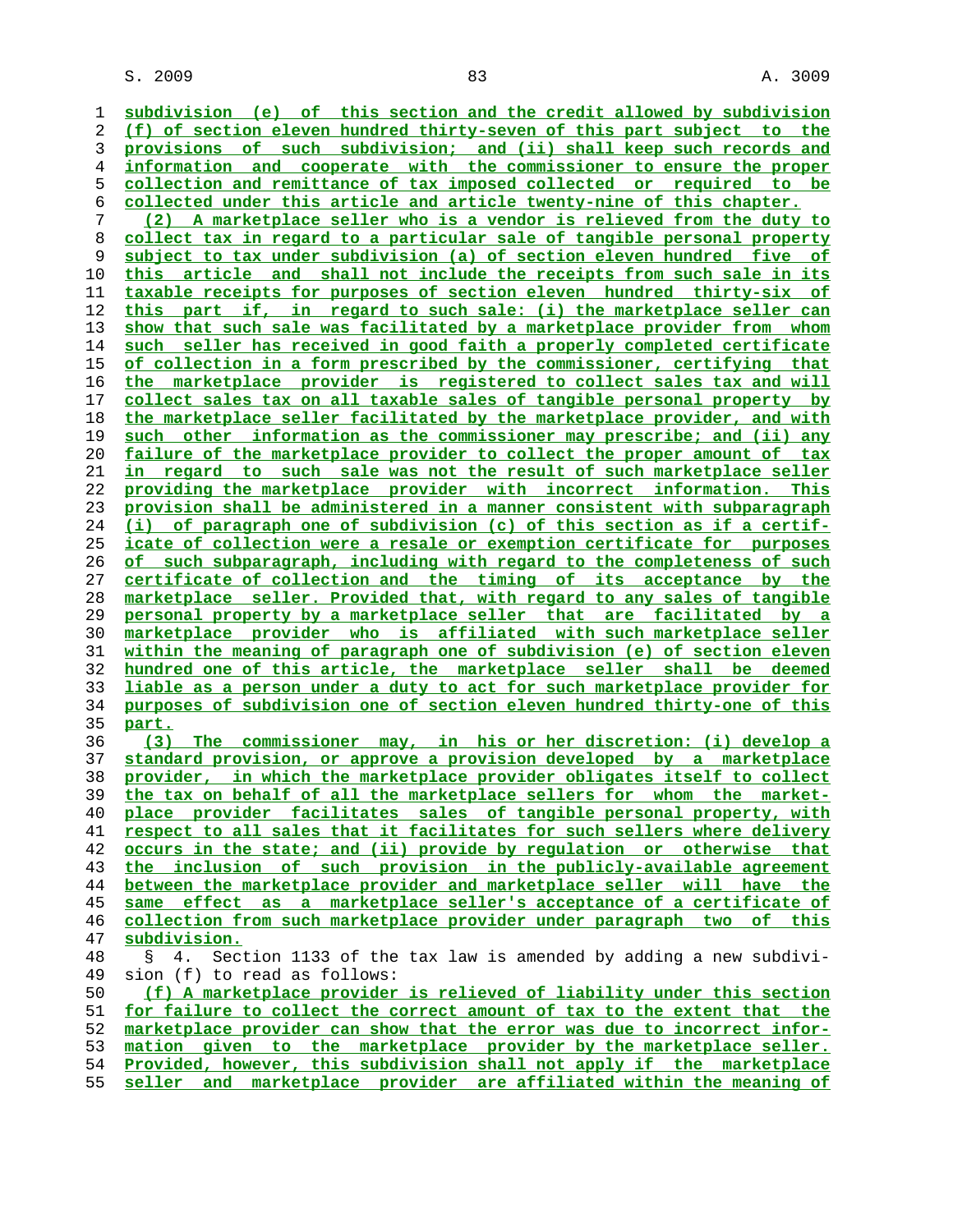| 1              | paragraph one of subdivision (e) of section eleven hundred one of this       |
|----------------|------------------------------------------------------------------------------|
| $\overline{c}$ | article.                                                                     |
| 3              | § 5. Paragraph 4 of subdivision (a) of section 1136 of the tax law, as       |
| 4              | amended by section 46 of part K of chapter 61 of the laws of 2011, is        |
| 5              | amended to read as follows:                                                  |
| 6              | (4) The return of a vendor of tangible personal property or services         |
| 7              | such vendor's receipts from sales and the number of gallons<br>shall<br>show |
| 8              | of any motor fuel or diesel motor fuel sold and also the aggregate value     |
| 9              | of tangible personal property and services and number of gallons of such     |
| 10             | fuels sold by the vendor, the use of which is subject to tax under this      |
| 11             | article, and the amount of tax payable thereon pursuant to the               |
| 12             | provisions of section eleven hundred thirty-seven of this part.<br>The       |
| 13             | return of a recipient of amusement charges shall show all such charges       |
| 14             | and the amount of tax thereon, and the return of an operator required to     |
| 15             | collect tax on rents shall show all rents received or<br>charged and the     |
| 16             | The return of a marketplace seller shall exclude<br>amount of tax thereon.   |
| 17             | the receipts from a sale of tangible personal property facilitated by a      |
| 18             | marketplace provider if, in regard to such sale: (A) the marketplace         |
| 19             | seller has timely received in good faith a properly completed certif-        |
| 20             | icate of collection from the marketplace provider or the marketplace         |
| 21             | provider has included a provision approved by the commissioner in the        |
| 22             | publicly-available agreement between the marketplace provider and the        |
| 23             | marketplace seller as described in subdivision (1) of section eleven         |
| 24             | hundred thirty-two of this part, and (B) the information provided by the     |
| 25             | marketplace seller to the marketplace provider about such tangible           |
| 26             | personal property is accurate.                                               |
| 27             | Section 1142 of the tax law is amended by adding a new subdivi-<br>б.        |
| 28             | sion 15 to read as follows:                                                  |
| 29             | 15. To publish a list on the department's website of marketplace             |
| 30             | providers whose certificate of authority has been revoked and, if neces-     |
| 31             | sary to protect sales tax revenue, provide by requlation or otherwise        |
| 32             | that a marketplace seller who is a vendor will be relieved of the duty       |
| 33             | to collect tax for sales of tangible personal property facilitated by a      |
| 34             | marketplace provider only if, in addition to the conditions prescribed       |
| 35             | by paragraph two of subdivision (1) of section eleven hundred thirty-two     |

 37 **the commencement of the calendar year in which the sale was made.** 38 § 7. This act shall take effect September 1, 2017, and shall apply to 39 sales made on or after that date. sales made on or after that date.

36 **of this part being met, such marketplace provider is not on such list at**

## 40 PART CC

 41 Section 1. Paragraph 4 of subdivision (b) of section 1101 of the tax 42 law is amended by adding a new subparagraph (v) to read as follows:

**(v) Notwithstanding the provisions of subparagraph (i) of this para- graph, the following sales of tangible personal property shall be deemed to be retail sales: (A) a sale to a single member limited liability company or a subsidiary for resale to its member or owner, where such single member limited liability company or subsidiary is disregarded as an entity separate from its owner for federal income tax purposes (with- out reference to any special rules related to the imposition of certain federal taxes), including but not limited to certain employment and excise taxes; (B) a sale to a partnership for resale to one or more of its partners; or (C) a sale to a trustee of a trust for resale to one or more beneficiaries of such trust.**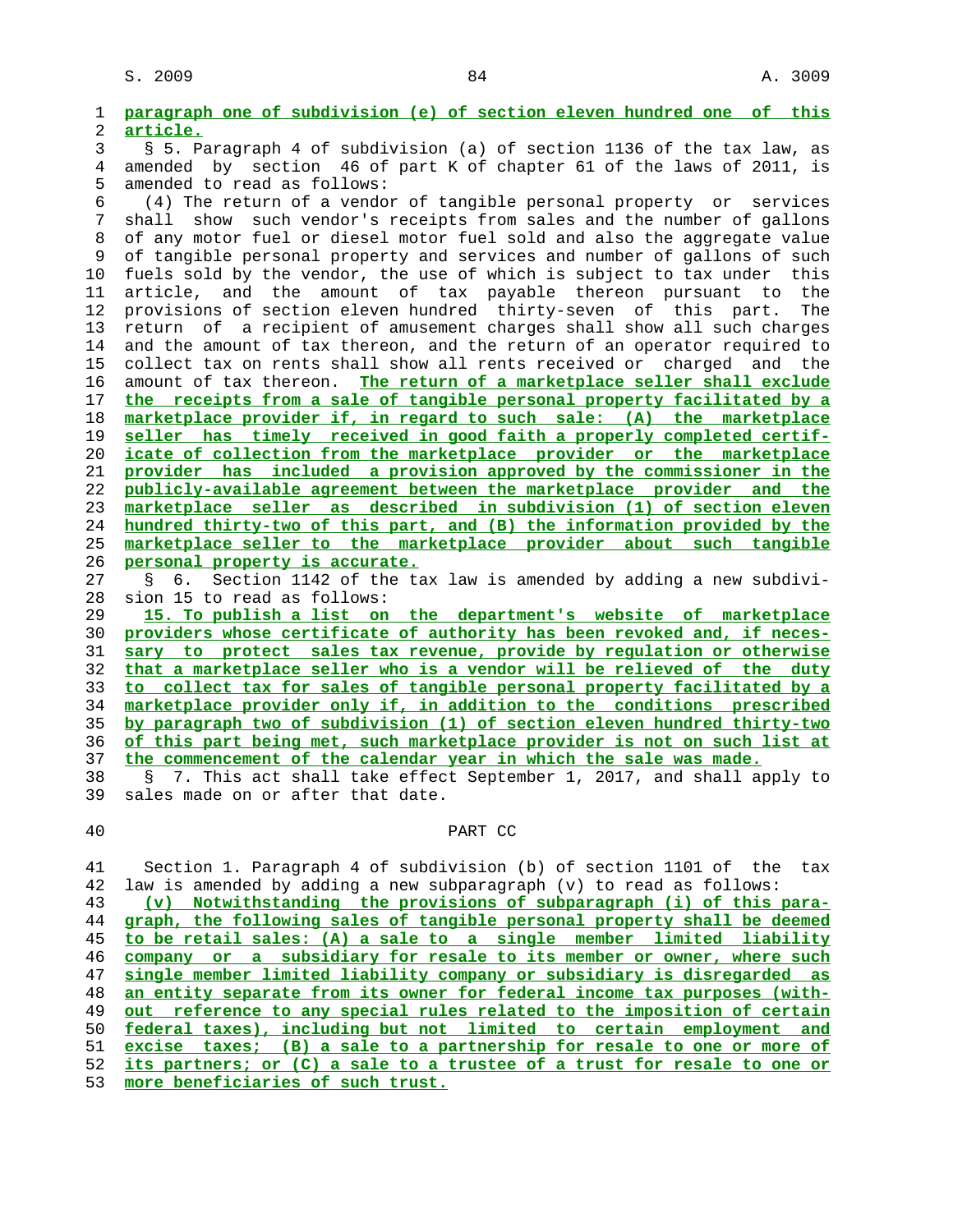1 § 2. Subdivision 2 of section 1118 of the tax law, as amended by 2 section 4 of subpart B of part S of chapter 57 of the laws of 2010, is 3 amended to read as follows:

 4 (2)**(a)** In respect to the use of property or services purchased by the 5 user while a nonresident of this state, except in the case of tangible 6 personal property or services which the user, in the performance of a 7 contract, incorporates into real property located in the state. A person 8 while engaged in any manner in carrying on in this state any employment, 9 trade, business or profession, shall not be deemed a nonresident with 10 respect to the use in this state of property or services in such employ- 11 ment, trade, business or profession. This exemption does not apply to 12 the use of qualified property where the qualified property is purchased 13 primarily to carry individuals, whether or not for hire, who are agents, 14 employees, officers, shareholders, members, managers, partners, or 15 directors of (A) the purchaser, where any of those individuals was a 16 resident of this state when the qualified property was purchased or (B) 17 any affiliated person that was a resident when the qualified property 18 was purchased. For purposes of this subdivision: (i) persons are affil- 19 iated persons with respect to each other where one of the persons has an 20 ownership interest of more than five percent, whether direct or indi- 21 rect, in the other, or where an ownership interest of more than five 22 percent, whether direct or indirect, is held in each of the persons by 23 another person or by a group of other persons that are affiliated 24 persons with respect to each other; (ii) "qualified property" means 25 [**aircraft,**] vessels and motor vehicles; and (iii) "carry" means to take 26 any person from one point to another, whether for the business purposes 27 or pleasure of that person. For an exception to the exclusions from the 28 definition of "retail sale" applicable to [**aircraft and**] vessels, see 29 subdivision (q) of section eleven hundred eleven of this article.

**(b) Notwithstanding any provision of this article to the contrary, the exclusion in paragraph (a) of this subdivision shall not apply to the use within the state of property or a service purchased outside this state by a nonresident that is not an individual, unless such nonresi- dent has been doing business outside the state for at least six months prior to the date such nonresident brought such property or service into this state.** 37 § 3. This act shall take effect immediately.

# 38 PART DD

 39 Section 1. Section 1105-C of the tax law, as added by section 24-a of 40 part Y of chapter 63 of the laws of 2000, and subdivision (d) as added 41 by section 1 of part B of chapter 85 of the laws of 2002, is amended to 42 read as follows:

 43 § 1105-C. Reduced tax rates with respect to certain gas service and 44 electric service. Notwithstanding any other provisions of this article 45 or article twenty-nine of this chapter:

 46 (a) The rates of taxes imposed by this article and pursuant to the 47 authority of article twenty-nine of this chapter on receipts from every 48 sale of gas service or electric service of whatever nature (including 49 the transportation, transmission or distribution of gas or electricity, 50 but not including gas or electricity) shall be [**reduced each year on** 51 **September first, beginning in the year two thousand, and each year ther-** 52 **eafter, at the rate per year of twenty-five percent of the rates in** 53 **effect on September first, two thousand, so that the rates of such taxes** 54 **on such receipts shall be**] zero percent [**on and after September first,**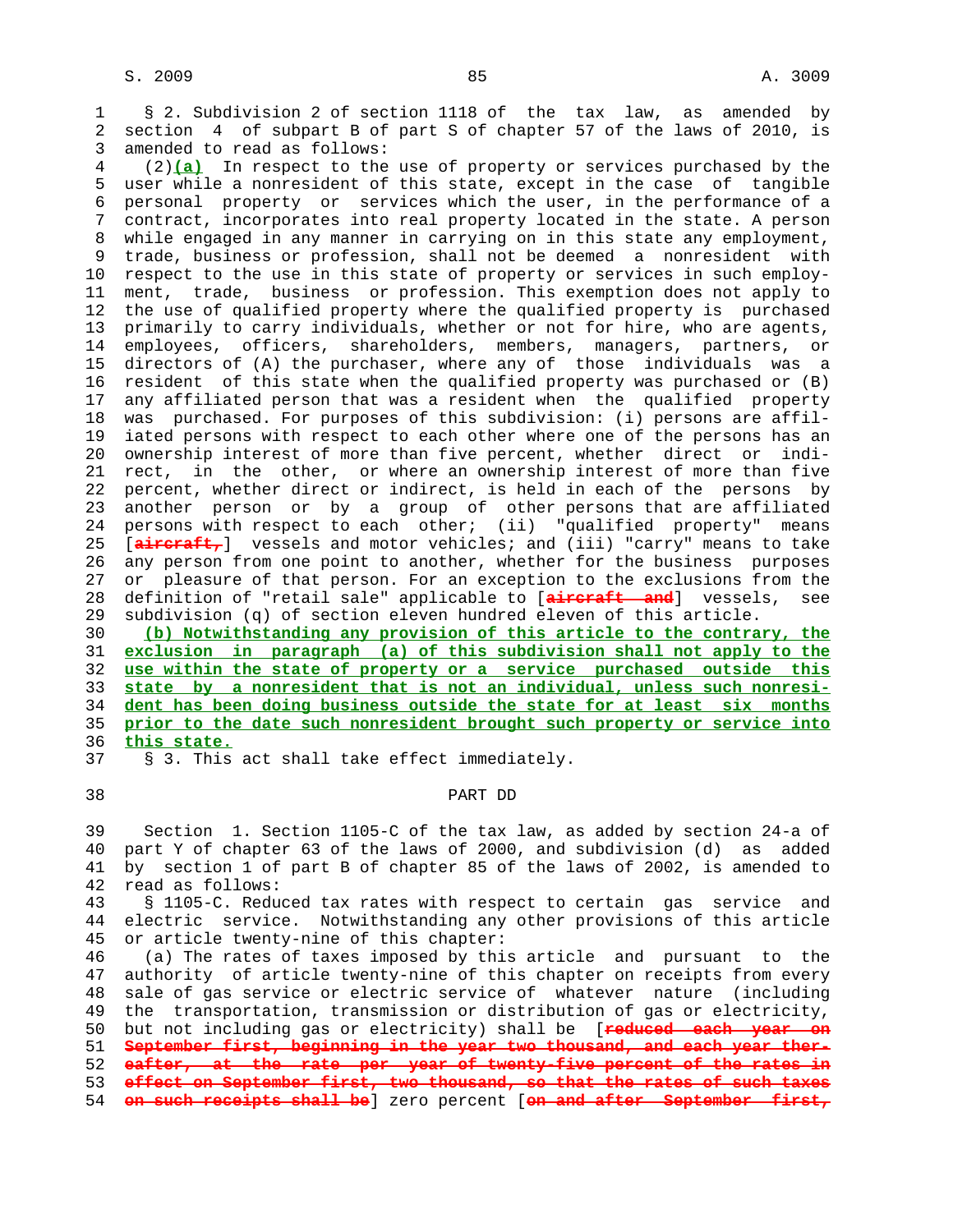**two thousand three**] **unless the charge is by the vendor for transporta- tion, transmission or distribution, regardless of whether such charges are separately stated in the written contract, if any, or on the bill rendered to such purchaser and regardless of whether such transporta- tion, transmission, or distribution is provided by such vendor or a third party**. 7 (b) [**The provisions of subdivision (b) of section eleven hundred six of this article shall apply to the reduced rates described in subdivi- sion (a) of this section, as if such section referred to this section, provided that any reference in subdivision (b) of such section eleven hundred six to the date August first, nineteen hundred sixty-five, shall be deemed to refer, respectively, to September first of the applicable years described in subdivision (a) of this section, and any reference in subdivision (b) of such section eleven hundred six to July thirty-first, nineteen hundred sixty-five, shall be deemed to refer to the day imme- diately preceding each such September first, respectively. (c) Nothing in this section shall be deemed to exempt from the taxes imposed under this article or pursuant to the authority of article twen- ty-nine of this chapter any transaction which may not be subject to the reduced rates of such taxes, each year, as set forth in subdivision (a) of this section in effect on the respective September first. (d)**] For [**the purpose**] **purposes** of [**the reduced rate of tax provided by**] subdivision (a) of this section, [**the following shall apply to a sale, other than a sale for resale, of the**] **where the** transportation, 25 transmission or distribution of gas or electricity [**by a vendor not subject to the supervision of the public service commission where such transportation, transmission or distribution service being**] **is** sold [**is**] 28 wholly within a service area of the state wherein the public service 29 commission [**shall have**] **has** approved by formal order a single retailer 30 model for the regulated utility which has the responsibility to serve 31 that area[**. Where such a vendor makes a sale, other than a sale for resale, of gas or electricity to be delivered to a customer within such service area and, for the purpose of transporting, transmitting or distributing such gas or electricity, also makes a sale of transporta- tion, transmission or distribution service to such customer**], the charge 36 for [**the**] **such** transportation, transmission or distribution [**of gas or electricity wholly within such service area made by such vendor, notwithstanding paragraph three of subdivision (b) of section eleven hundred one of this article, shall not be included in the receipt for such gas or electricity, and, therefore,**] **when made by the provider who also sells, other than as a sale for resale, the gas or electricity,** 42 shall qualify for such reduced rate. 43 § 2. This act shall take effect immediately.

#### 44 PART EE

 45 Section 1. Subdivision 1 of section 186-f of the tax law is amended by 46 adding three new paragraphs (f), (g) and (h) to read as follows: **(f) "Prepaid wireless communications seller" means a person making a retail sale of prepaid wireless communications service or a prepaid wireless communications device. (g) "Prepaid wireless communications device" means any equipment used to access a prepaid wireless communications service. (h) "Prepaid wireless communications service" means a prepaid mobile calling service as defined in paragraph twenty-two of subdivision (b) of section eleven hundred one of this chapter.**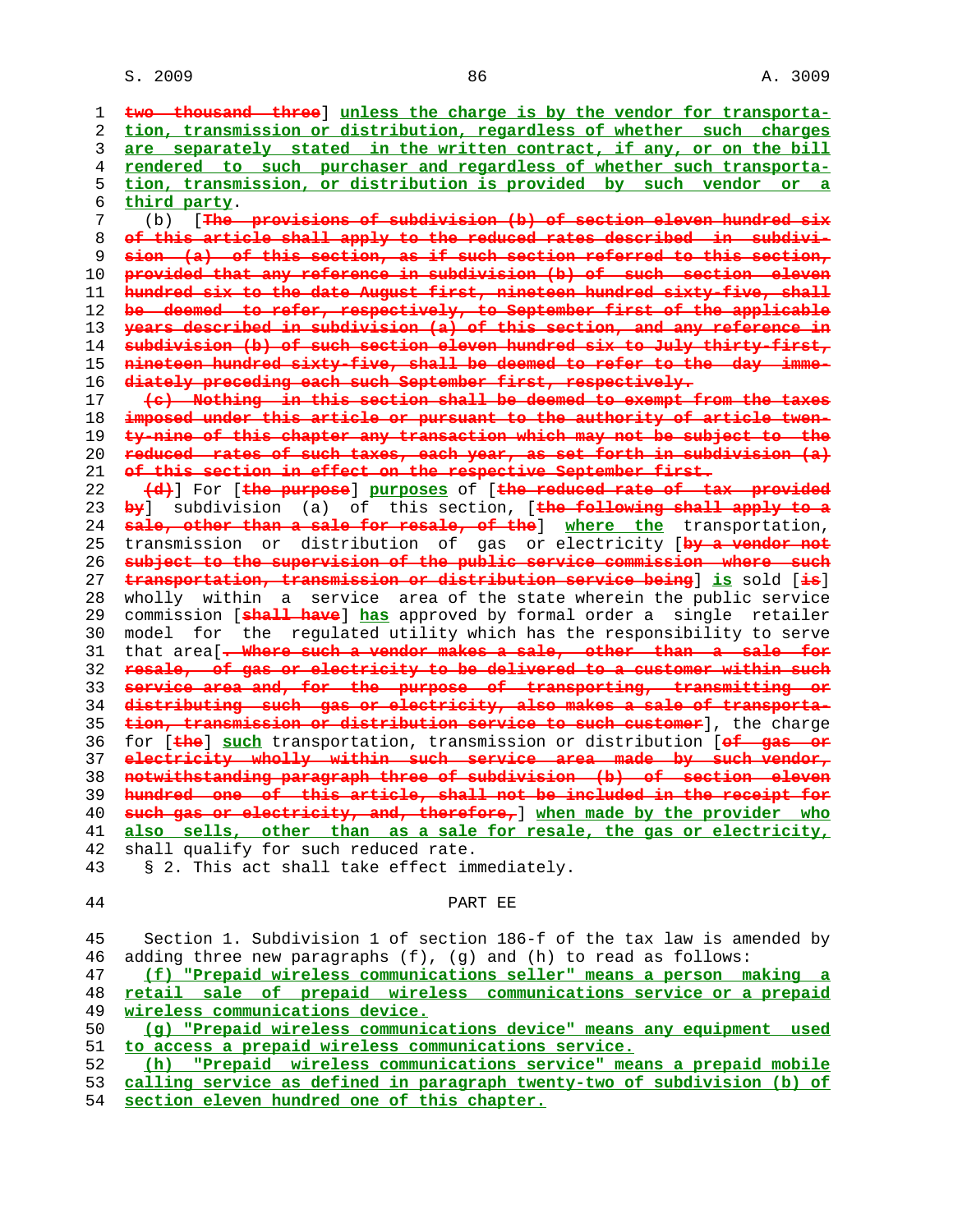1 § 2. Subdivision 2 of section 186-f of the tax law, as added by 2 section 3 of part B of chapter 56 of the laws of 2009, is amended to 3 read as follows:

 4 2. Public safety communications surcharge. (a) **(1)** A surcharge on 5 wireless communications service provided to a wireless communications 6 customer with a place of primary use in this state is imposed at the 7 rate of one dollar and twenty cents per month on each wireless communi- 8 cations device in service during any part of each month. The surcharge 9 must be reflected and made payable on bills rendered to the wireless 10 communications customer for wireless communication service.

 11 [**(b)**] **(2)** Each wireless communications service supplier providing 12 wireless communications service in New York state must act as a 13 collection agent for the state for the collection of the surcharge. The 14 wireless communications service supplier has no legal obligation to 15 enforce the collection of the surcharge from its customers. However, 16 each wireless communications service supplier must collect and retain 17 the name and address of any wireless communications customer with a 18 place of primary use in this state that refuses or fails to pay the 19 surcharge, as well as the cumulative amount of the surcharge remaining 20 unpaid, and must provide this information to the commissioner at the 21 time and according to the procedures the commissioner may provide. The 22 surcharge must be reported and paid to the commissioner on a quarterly 23 basis on or before the fifteenth day of the month following each quar- 24 terly period ending on the last day of February, May, August and Novem- 25 ber, respectively. The payments must be accompanied by a return in the 26 form and containing the information the commissioner may prescribe.

 27 [**(c)**] **(3)** The surcharge must be added as a separate line item to bills 28 furnished by a wireless communications service supplier to its custom- 29 ers, and must be identified as the "public safety communications 30 surcharge". Each wireless communications customer who is subject to the 31 provisions of this section remains liable to the state for the surcharge 32 due under this section until it has been paid to the state, except that 33 payment to a wireless communications service supplier is sufficient to 34 relieve the customer from further liability for the surcharge.

 35 [**(d) Each wireless communications service supplier is entitled to retain, as an administrative fee, an amount equal to two percent of fifty-eight and three-tenths percent of the total collections of the surcharge imposed by this section, provided that the supplier files any required return and remits the surcharge due to the commissioner on or before its due date.**]

**(b)(1) A surcharge is imposed on the retail sale of each prepaid wire- less communications service or device at the rate of: (i) sixty cents per retail sale that does not exceed thirty dollars; and (ii) one dollar and twenty cents per retail sale that exceeds thirty dollars.**

**(2) For purposes of this paragraph, a sale of a prepaid wireless communications service or device occurs in this state if the sale takes place at a seller's business location in the state. If the sale does not take place at the seller's place of business, it shall be conclusively determined to take place at the purchaser's shipping address or, if there is no item shipped, at the purchaser's billing address, or, if the seller does not have that address, at such address as approved by the commissioner that reasonably reflects the customer's location at the time of the sale of the prepaid wireless communications service or** 54 **device.**

 55 **(3) Each prepaid wireless communications seller in New York state must** 56 **act as a collection agent for the state for the collection of the**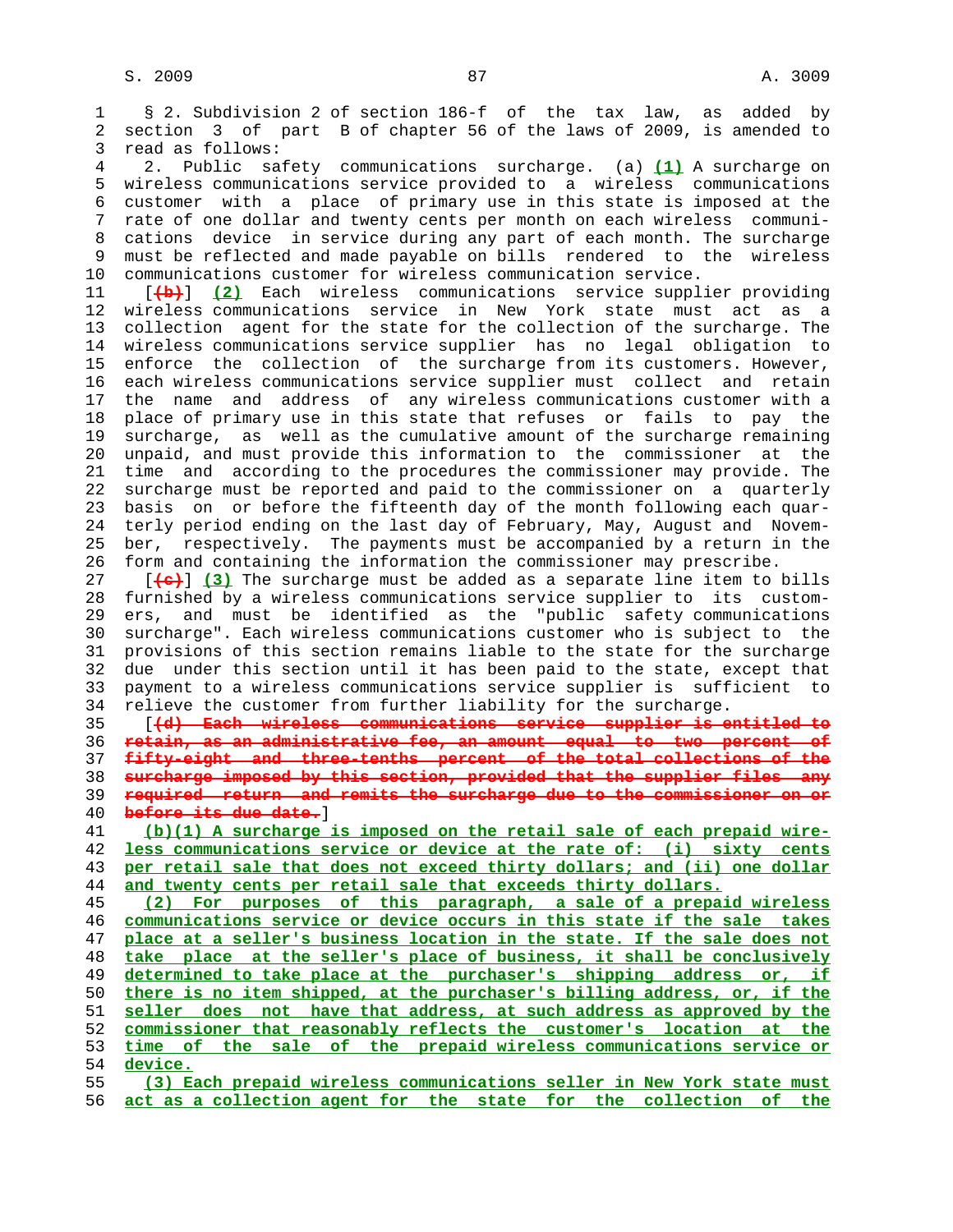S. 2009 88 A. 3009

| 1        | surcharge. The surcharge must be reported and paid to the commissioner                                                                         |
|----------|------------------------------------------------------------------------------------------------------------------------------------------------|
| 2        | on a quarterly basis on or before the fifteenth day of the month follow-                                                                       |
| 3        | ing each quarterly period ending on the last day of February, May,                                                                             |
| 4        | August and November, respectively. The payments must be accompanied by a                                                                       |
| 5        | return in the form and containing the information the commissioner may                                                                         |
| 6        | prescribe.                                                                                                                                     |
| 7        | (4) The surcharge must be added as a separate line item to a sales                                                                             |
| 8        | slip, invoice, receipt, or other statement of the price, if any, that is                                                                       |
| 9        | furnished by a prepaid wireless communications seller to a purchaser,                                                                          |
| 10       | and must be identified as the "public safety communications surcharge."                                                                        |
| 11       | Each purchaser of a prepaid wireless communications service or device in                                                                       |
| 12       | this state remains liable to the state for the surcharge due under this                                                                        |
| 13       | section until it has been paid to the state, except that payment to a                                                                          |
| 14       | prepaid wireless communications seller is sufficient to relieve the                                                                            |
| 15       | purchaser from further liability for such surcharge.                                                                                           |
| 16       | The county law is amended by adding a new section 309 to read as<br>S 3.                                                                       |
| 17       | follows:                                                                                                                                       |
| 18       | § 309. Establishment of prepaid wireless surcharge for system costs.                                                                           |
| 19       | 1. Definitions. When used in this article, where not otherwise specif-                                                                         |
| 20       | ically defined and unless the specific context clearly indicates other-                                                                        |
| 21       | wise:                                                                                                                                          |
| 22       | "Prepaid wireless communications seller" means a person making a<br>(a)                                                                        |
| 23       | retail sale of prepaid wireless communications service or a prepaid                                                                            |
| 24       | <u>wireless communications device.</u>                                                                                                         |
| 25       | "Prepaid wireless communications device" means any equipment used<br>(b)                                                                       |
| 26       | to access a prepaid wireless communications service.                                                                                           |
| 27       | (c) "Prepaid wireless communications service" means a prepaid mobile                                                                           |
| 28       | calling service as defined in paragraph twenty-two of subdivision (b) of                                                                       |
| 29       | section eleven hundred one of the tax law.                                                                                                     |
| 30       | 2. Notwithstanding the provisions of any law to the contrary, any                                                                              |
| 31       | municipality, as defined in section three hundred one of this article,                                                                         |
|          |                                                                                                                                                |
| 32       | that is authorized to impose an enhanced emergency telephone system                                                                            |
| 33       | surcharge on wireless communications service under this article, is                                                                            |
| 34       | hereby authorized and empowered to adopt, amend or repeal local laws,                                                                          |
| 35       | acting through its board, to impose a surcharge on the retail sale of                                                                          |
| 36       | each prepaid wireless communications service or device, in an amount not                                                                       |
| 37       | to exceed thirty cents per retail sale within such municipality. The                                                                           |
| 38       | proceeds from such surcharge shall be used to pay for the costs associ-                                                                        |
| 39       | ated with obtaining, operating and maintaining the telecommunication                                                                           |
| 40       | equipment and telephone services needed to provide an enhanced 911 emer-                                                                       |
| 41       | gency telephone system to serve such municipality.                                                                                             |
| 42       | 3. For purposes of this section, a sale of a prepaid wireless communi-                                                                         |
| 43       | cations service or device occurs in a municipality if the sale takes                                                                           |
| 44       | place at a seller's business location in the municipality. If the sale                                                                         |
| 45       | does not take place at the seller's place of business, it shall be                                                                             |
| 46       | conclusively determined to take place at the purchaser's shipping                                                                              |
| 47       | address in the municipality or, if there is no item shipped, at the                                                                            |
| 48       | purchaser's billing address in the municipality, or, if the seller does                                                                        |
| 49       | not have that address, at such address that reasonably reflects the                                                                            |
| 50       | customer's location at the time of the sale of the prepaid wireless                                                                            |
| 51       | communications service or device.                                                                                                              |
| 52       | 4. Any such local law shall state the amount of the surcharge and the                                                                          |
| 53       | date on which sellers in the municipality shall begin to collect such                                                                          |
| 54       | surcharge. Any seller of a prepaid wireless communications service or                                                                          |
| 55<br>56 | device within a municipality that has imposed a surcharge pursuant to<br>the provisions of this section shall be given a minimum of forty-five |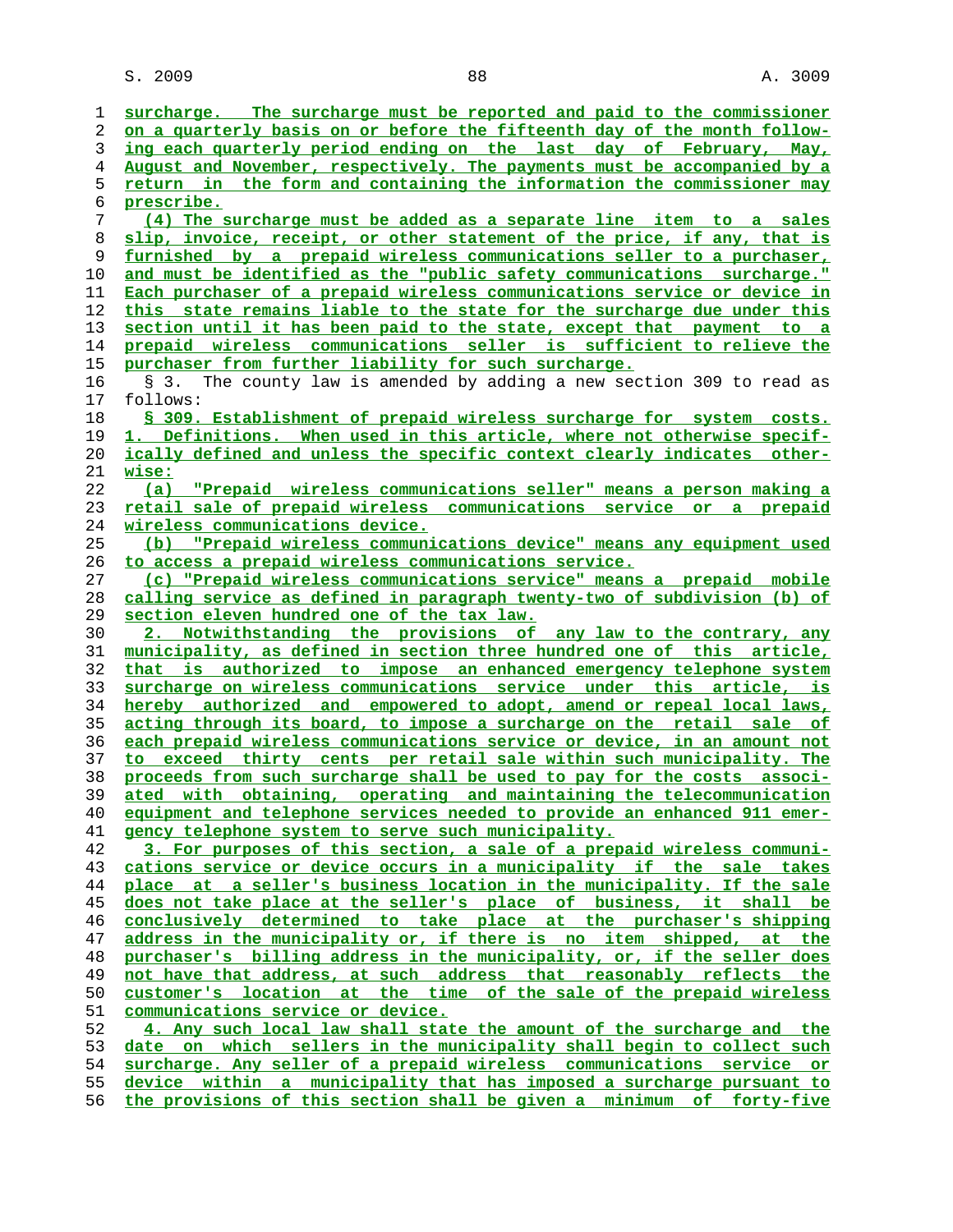**days written notice prior to the date it shall be required to begin to collect such surcharge or prior to any modification to or change in the surcharge amount. 5. (a) Each prepaid wireless communications seller in a municipality shall act as collection agent for such municipality and shall remit the funds collected pursuant to a surcharge imposed under the provisions of this section to the chief fiscal officer of the municipality every month. Such funds shall be remitted no later than thirty days after the last business day of the month. (b) The seller shall be entitled to retain, as an administrative fee, an amount equal to two percent of its collections of the surcharge imposed under this article. (c) The surcharge shall be added to and stated separately on a sales slip, invoice, receipt, or other statement of the price, if any, that is provided to the purchaser. (d) The seller shall provide to the municipality an accounting of the surcharge amounts collected no more frequently than annually upon writ- ten request from the municipality's chief fiscal officer. (e) Each purchaser of a prepaid wireless communications service or device in a municipality that has imposed such surcharge shall be liable to the municipality for the surcharge until it has been paid to the municipality, except that payment to a prepaid wireless communications seller is sufficient to relieve the purchaser from further liability for such surcharge. 6. All surcharge monies remitted to a municipality by a prepaid wire- less communications seller shall be expended only upon authorization of the legislative body of a municipality and only for payment of eligible wireless 911 service costs as defined in subdivision sixteen of section three hundred twenty-five of this chapter. The municipality shall sepa- rately account for and keep adequate books and records of the amount and source of all such monies and of the amount and object or purpose of all expenditures thereof. If, at the end of any fiscal year, the total amount of all such monies exceeds the amount necessary for payment of the above mentioned costs in such fiscal year, such excess shall be reserved and carried over for the payment of those costs in the follow- ing fiscal year.** 37 § 4. This act shall take effect December 1, 2017.

## 38 PART FF

 39 Section 1. Subdivision 8 of section 1399-n of the public health law, 40 as amended by chapter 13 of the laws of 2003, is amended and a new 41 subdivision 9 is added to read as follows:

 42 8. "Smoking" means the burning of a lighted cigar, cigarette, pipe or 43 any other matter or substance which contains tobacco**, the burning of an herbal cigarette, or the use of a vapor product**.

**9. "Vapor product" means any noncombustible liquid or gel, regardless of the presence of nicotine therein, that is manufactured into a finished product for use in an electronic cigarette, electronic cigar, electronic cigarillo, electronic pipe, vaping pen, hookah pen or other similar device. "Vapor product" shall not include any product approved by the United States food and drug administration as a drug or medical device, or approved for use pursuant to section three thousand three hundred sixty-two of this chapter.**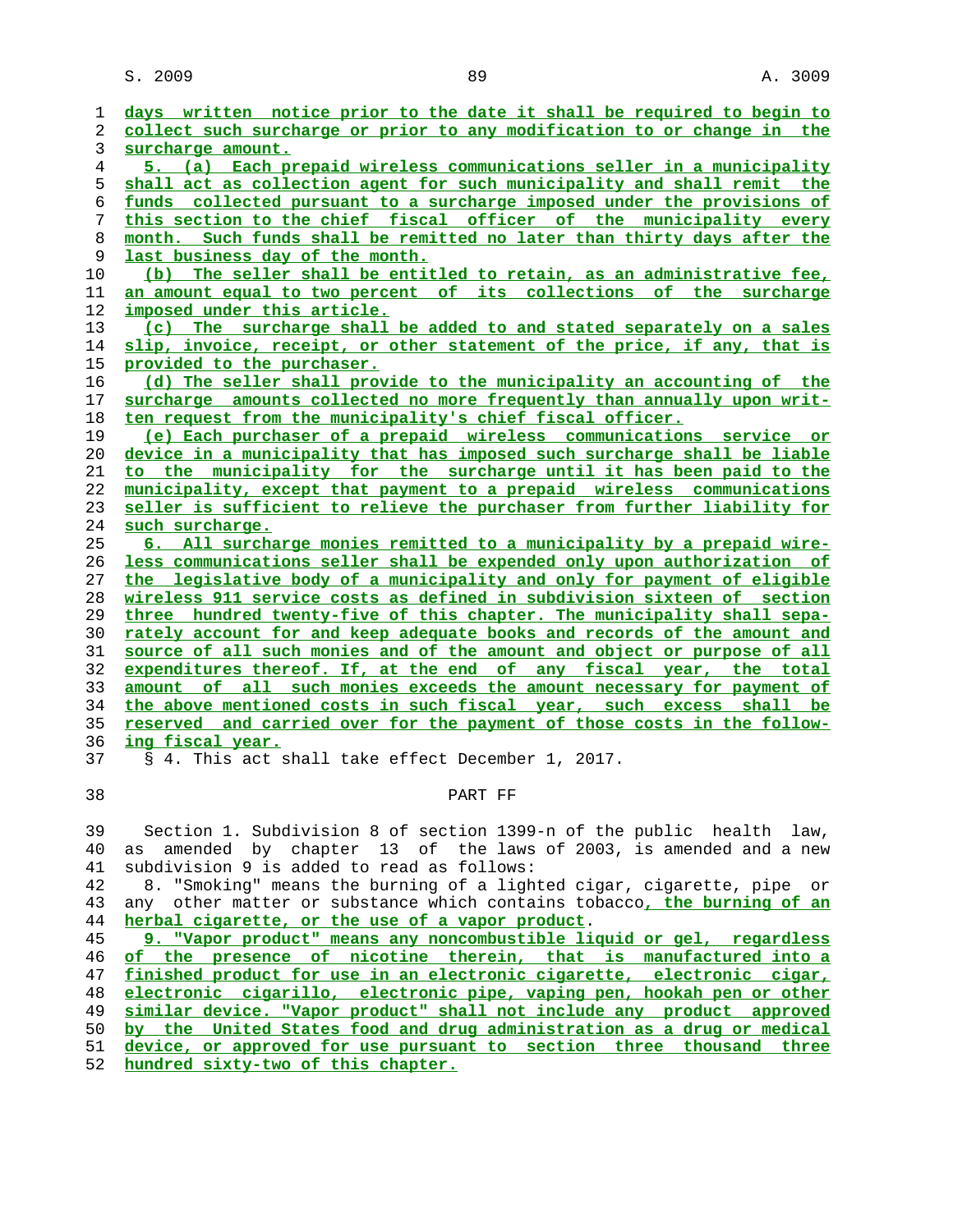1 § 2. The article heading of article 13-F of the public health law, as 2 amended by chapter 448 of the laws of 2012, is amended to read as 3 follows: 4 REGULATION OF TOBACCO PRODUCTS, HERBAL CIGARETTES AND [**SMOKING** 5 **PARAPHERNALIA**] **VAPOR PRODUCTS**; DISTRIBUTION TO MINORS 6 § 3. Subdivisions 5, 8, and 13 of section 1399-aa of the public health 7 law, subdivision 5 as amended by chapter 152 of the laws of 2004, subdi- 8 vision 8 as added by chapter 13 of the laws of 2003, and subdivision 13 as amended by chapter 542 of the laws of 2014, are amended to read as 10 follows: 11 5. "Tobacco products" means one or more cigarettes or cigars, bidis,<br>12 chewing tobacco, powdered tobacco, shisha nicotine water or anv other 12 chewing tobacco, powdered tobacco, **shisha** nicotine water or any other 13 **product containing or derived from** tobacco [**products**]. 14 8. "Tobacco business" means a sole proprietorship, corporation, limit- 15 ed liability company, partnership or other enterprise in which the 16 primary activity is the sale, manufacture or promotion of tobacco, 17 tobacco products**, vapor products,** and accessories, either at wholesale 18 or retail, and in which the sale, manufacture or promotion of other 19 products is merely incidental. 20 13. [**"Electronic cigarette" or "e-cigarette" means an electronic** 21 **device that delivers vapor which is inhaled by an individual user, and** 22 **shall include any refill, cartridge and any other component of such a** 23 **device.**] **"Vapor product" means any noncombustible liquid or gel, regard-** 24 **less of the presence of nicotine therein, that is manufactured into a** 25 **finished product for use in an electronic cigarette, electronic cigar,** 26 **electronic cigarillo, electronic pipe, vaping pen, hookah pen or other** 27 **similar device. "Vapor product" shall not include any product approved** 28 **by the United States food and drug administration as a drug or medical** 29 **device, or approved for use pursuant to section three thousand three** 30 **hundred sixty-two of this chapter.** 31 § 4. Section 1399-bb of the public health law, as amended by chapter 32 508 of the laws of 2000, subdivision 2 as amended by chapter 13 of the 33 laws of 2003, is amended to read as follows: 34 § 1399-bb. Distribution of tobacco products [**or**]**,** herbal cigarettes**,** 35 **or vapor products** without charge. 1. No person engaged in the business 36 of selling or otherwise distributing tobacco products [**or**]**,** herbal ciga- 37 rettes**, or vapor products** for commercial purposes, or any agent or 38 employee of such person, shall knowingly, in furtherance of such busi- 39 ness: 40 (a) distribute without charge any tobacco products [**or**]**,** herbal ciga- 41 rettes**, or vapor products** to any individual, provided that the distrib- 42 ution of a package containing tobacco products [**or**]**,** herbal cigarettes**,** 43 **or vapor products** in violation of this subdivision shall constitute a 44 single violation without regard to the number of items in the package; 45 or 46 (b) distribute coupons which are redeemable for tobacco products [**or**]**,** 47 herbal cigarettes**, or vapor products** to any individual, provided that 48 this subdivision shall not apply to coupons contained in newspapers, 49 magazines or other types of publications, coupons obtained through the 50 purchase of tobacco products [**or**]**,** herbal cigarettes**, or vapor products** 51 or obtained at locations which sell tobacco products [**or**]**,** herbal ciga- 52 rettes**, or vapor products** provided that such distribution is confined to 53 a designated area or to coupons sent through the mail. 54 2. The prohibitions contained in subdivision one of this section shall 55 not apply to the following locations: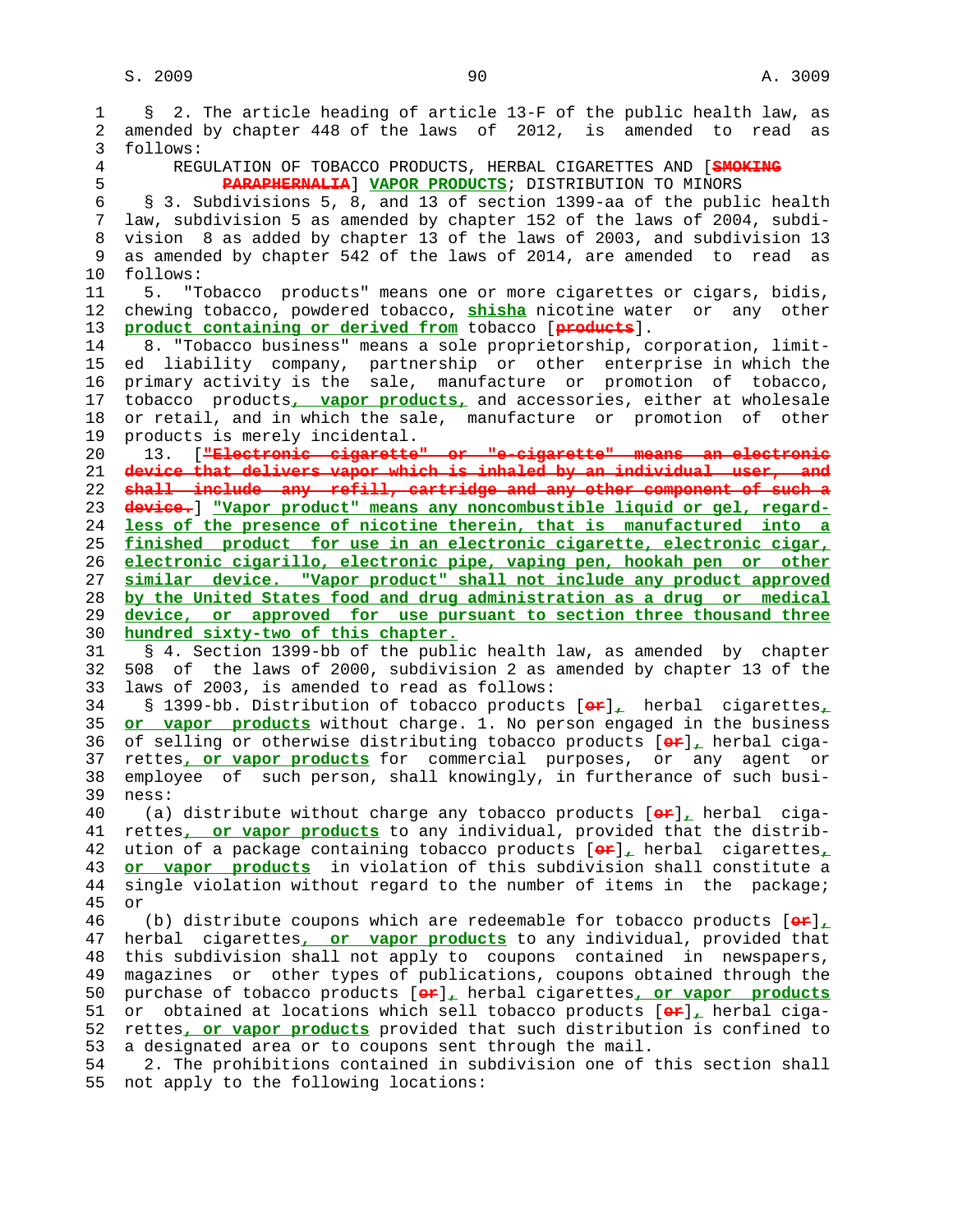1 (a) private social functions when seating arrangements are under the 2 control of the sponsor of the function and not the owner, operator, 3 manager or person in charge of such indoor area; 4 (b) conventions and trade shows; provided that the distribution is 5 confined to designated areas generally accessible only to persons over 6 the age of eighteen; 7 (c) events sponsored by tobacco [**or**]**,** herbal cigarette**, or vapor prod-** 8 **uct** manufacturers provided that the distribution is confined to desig nated areas generally accessible only to persons over the age of eigh- 10 teen; 11 (d) bars as defined in subdivision one of section thirteen hundred 12 ninety-nine-n of this chapter; 13 (e) tobacco businesses as defined in subdivision eight of section 14 thirteen hundred ninety-nine-aa of this article; 15 (f) factories as defined in subdivision nine of section thirteen 16 hundred ninety-nine-aa of this article and construction sites; provided 17 that the distribution is confined to designated areas generally accessi- 18 ble only to persons over the age of eighteen. 19 3. No person shall distribute tobacco products [**or**]**,** herbal 20 cigarettes**, or vapor products** at the locations set forth in paragraphs 21 (b), (c) and (f) of subdivision two of this section unless such person 22 gives five days written notice to the enforcement officer. 23 4. The distribution of tobacco products [**or**]**,** herbal cigarettes**, or** 24 **vapor products** pursuant to subdivision two of this section shall be made 25 only to an individual who demonstrates, through **(a)** a driver's license 26 or [**other photographic**] **non-driver's** identification card issued by [**a** 27 **government entity or educational institution**] **the commissioner of motor** 28 **vehicles, the federal government, any United States territory, common-** 29 **wealth or possession, the District of Columbia, a state government with-** 30 **in the United States or a provincial government of the dominion of Cana-** 31 **da, or (b) a valid passport issued by the United States government or** 32 **any other country, or (c) an identification card issued by the armed** 33 **forces of the United States,** indicating that the individual is at least 34 eighteen years of age. Such identification need not be required of any 35 individual who reasonably appears to be at least twenty-five years of 36 age; provided, however, that such appearance shall not constitute a 37 defense in any proceeding alleging the sale of a tobacco product [**or**]**,** 38 herbal cigarette**, or vapor products** to an individual. 39 § 5. The section heading of section 1399-cc of the public health law, 40 as amended by chapter 542 of the laws of 2014, is amended to read as 41 follows: 42 Sale of tobacco products, herbal cigarettes, [**liquid nicotine, shisha,** 43 **rolling papers**] **vapor products** or smoking paraphernalia to minors 44 prohibited. 45 § 6. Subdivisions 2, 3, 4, and 7 of section 1399-cc of the public 46 health law, as amended by chapter 542 of the laws of 2014 are amended to 47 read as follows: 48 2. Any person operating a place of business wherein tobacco products, 49 herbal cigarettes, [**liquid nicotine, shisha**] or [**electronic cigarettes**] 50 **vapor products**, are sold or offered for sale is prohibited from selling 51 such products, herbal cigarettes, [**liquid nicotine, shisha, electronic** 52 **cigarettes**] **vapor products** or smoking paraphernalia to individuals under 53 eighteen years of age, and shall post in a conspicuous place a sign upon 54 which there shall be imprinted the following statement, "SALE OF CIGA- 55 RETTES, CIGARS, [**CHEWING TOBACCO, POWDERED TOBACCO,**] SHISHA OR OTHER 56 TOBACCO PRODUCTS, HERBAL CIGARETTES, [**LIQUID NICOTINE, ELECTRONIC CIGA-**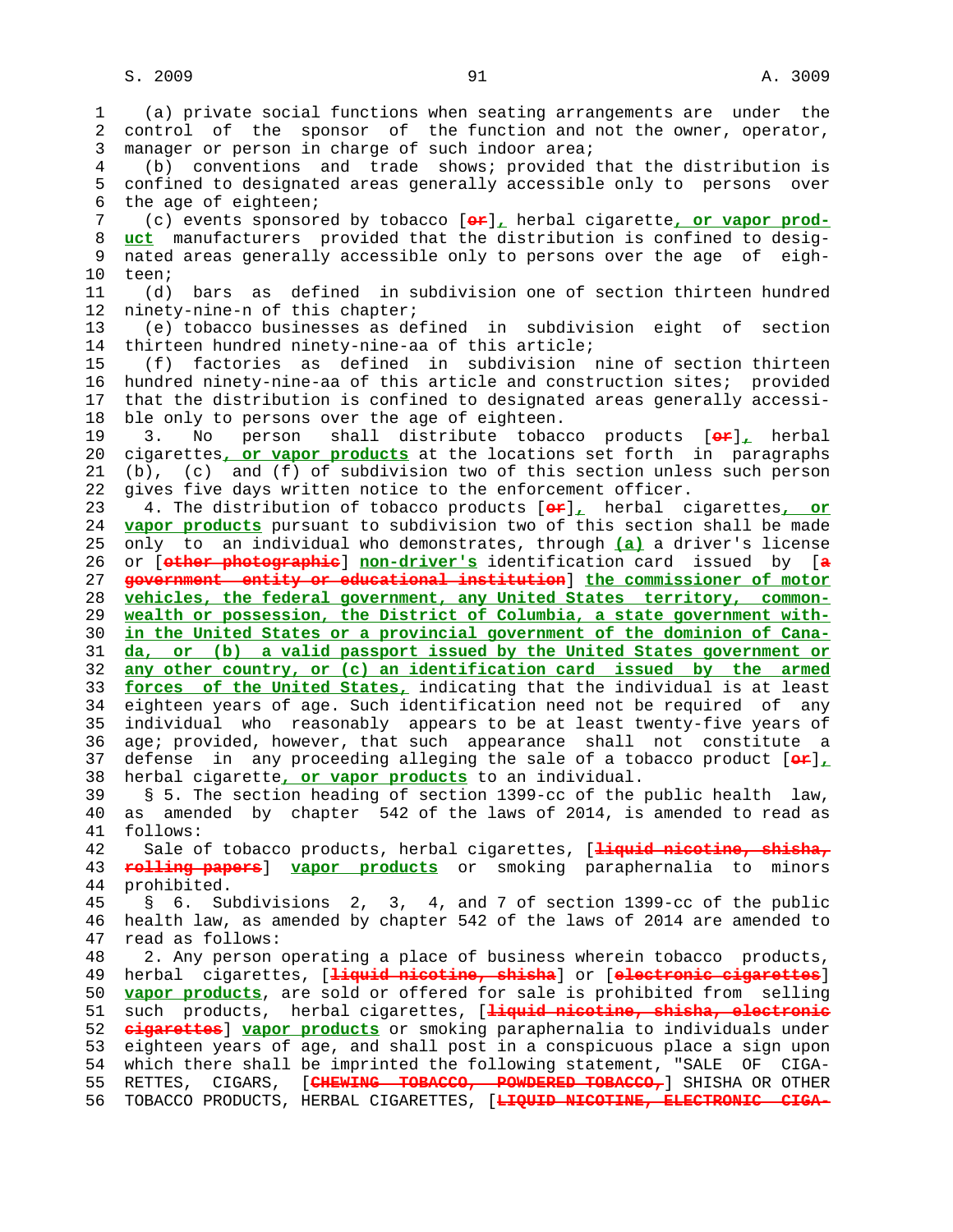1 **RETTES**] **VAPOR PRODUCTS**, [**ROLLING PAPERS**] OR SMOKING PARAPHERNALIA, TO 2 PERSONS UNDER EIGHTEEN YEARS OF AGE IS PROHIBITED BY LAW." Such sign 3 shall be printed on a white card in red letters at least one-half inch 4 in height. 5 3. Sale of tobacco products, herbal cigarettes, [**liquid nicotine,** 6 **shisha**] or [**electronic cigarettes**] **vapor products** in such places, other 7 than by a vending machine, shall be made only to an individual who 8 demonstrates, through (a) a valid driver's license or non-driver's iden-<br>9 tification card issued by the commissioner of motor vehicles, the federtification card issued by the commissioner of motor vehicles, the feder- 10 al government, any United States territory, commonwealth or possession, 11 the District of Columbia, a state government within the United States or 12 a provincial government of the dominion of Canada, or (b) a valid pass- 13 port issued by the United States government or any other country, or (c) 14 an identification card issued by the armed forces of the United States, 15 indicating that the individual is at least eighteen years of age. Such 16 identification need not be required of any individual who reasonably 17 appears to be at least twenty-five years of age, provided, however, that 18 such appearance shall not constitute a defense in any proceeding alleg- 19 ing the sale of a tobacco product, herbal cigarettes, [**liquid nicotine,** 20 **shisha**] or [**electronic cigarettes**] **vapor products** to an individual under 21 eighteen years of age. 22 4. (a) Any person operating a place of business wherein tobacco 23 products, herbal cigarettes, [**liquid nicotine, shisha**] or [**electronic** 24 **cigarettes**] **vapor products** are sold or offered for sale may perform a 25 transaction scan as a precondition for such purchases. 26 (b) In any instance where the information deciphered by the trans- 27 action scan fails to match the information printed on the driver's 28 license or non-driver identification card, or if the transaction scan 29 indicates that the information is false or fraudulent, the attempted 30 transaction shall be denied. 31 (c) In any proceeding pursuant to section thirteen hundred ninety- 32 nine-ee of this article, it shall be an affirmative defense that such 33 person had produced a driver's license or non-driver identification card 34 apparently issued by a governmental entity, successfully completed that 35 transaction scan, and that the tobacco product, herbal cigarettes [**or** 36 **liquid nicotine**]**, or vapor products** had been sold, delivered or given to 37 such person in reasonable reliance upon such identification and trans- 38 action scan. In evaluating the applicability of such affirmative defense 39 the commissioner shall take into consideration any written policy 40 adopted and implemented by the seller to effectuate the provisions of 41 this chapter. Use of a transaction scan shall not excuse any person 42 operating a place of business wherein tobacco products, herbal ciga- 43 rettes, [**liquid nicotine, shisha**] or [**electronic cigarettes**] **vapor** 44 **products** are sold, or the agent or employee of such person, from the 45 exercise of reasonable diligence otherwise required by this chapter. 46 Notwithstanding the above provisions, any such affirmative defense shall 47 not be applicable in any civil or criminal proceeding, or in any other 48 forum. 49 7. No person operating a place of business wherein tobacco products, 50 herbal cigarettes, [**liquid nicotine, shisha**] or [**electronic cigarettes**] 51 **vapor products** are sold or offered for sale shall sell, permit to be 52 sold, offer for sale or display for sale any tobacco product, herbal

 53 cigarettes, [**liquid nicotine, shisha**] or [**electronic cigarettes**] **vapor** 54 **products** in any manner, unless such products and cigarettes are stored 55 for sale (a) behind a counter in an area accessible only to the person- 56 nel of such business, or (b) in a locked container[**; provided, however,**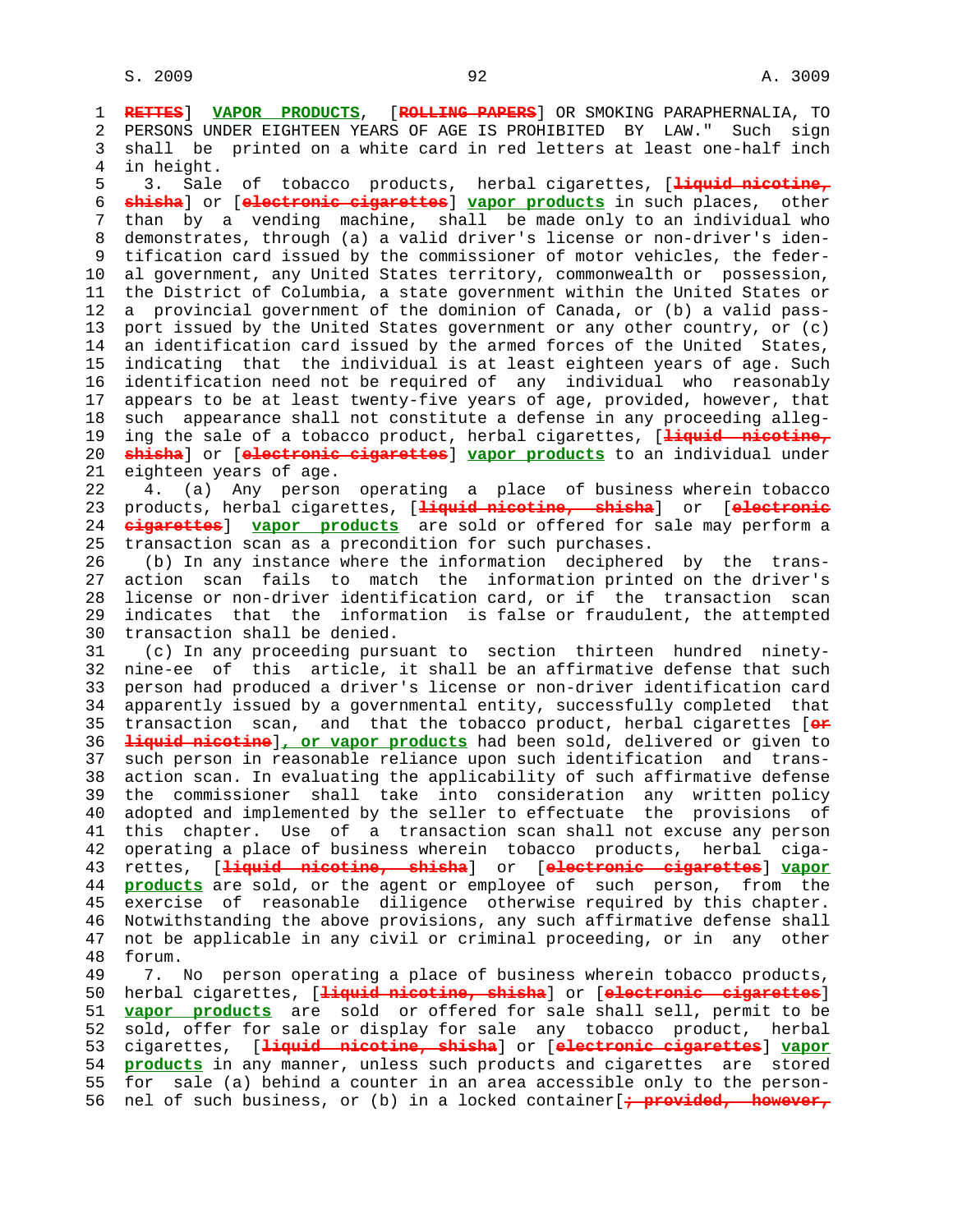1 **such restriction shall not apply to tobacco businesses, as defined in** 2 **subdivision eight of section thirteen hundred ninety-nine-aa of this** 3 **article, and to places to which admission is restricted to persons eigh-** 4 **teen years of age or older**]. 5 § 7. Section 1399-dd of the public health law, as amended by chapter 6 448 of the laws of 2012, is amended to read as follows: 7 § 1399-dd. Sale of tobacco products, herbal cigarettes or [**electronic** 8 **cigarettes**] **vapor products** in vending machines. No person, firm, part- 9 nership, company or corporation shall operate a vending machine which 10 dispenses tobacco products, herbal cigarettes or [**electronic cigarettes**] 11 **vapor products** unless such machine is located: (a) in a bar as defined 12 in subdivision one of section thirteen hundred ninety-nine-n of this 13 chapter, or the bar area of a food service establishment with a valid, 14 on-premises full liquor license; (b) in a private club; (c) in a tobacco 15 business as defined in subdivision eight of section thirteen hundred 16 ninety-nine-aa of this article; or (d) in a place of employment which 17 has an insignificant portion of its regular workforce comprised of 18 people under the age of eighteen years and only in such locations that 19 are not accessible to the general public; provided, however, that in 20 such locations the vending machine is located in plain view and under 21 the direct supervision and control of the person in charge of the 22 location or his or her designated agent or employee. 23 § 8. Subdivision 2 of section 1399-ee of the public health law, as 24 amended by chapter 162 of the laws of 2002, is amended to read as 25 follows: 26 2. If the enforcement officer determines after a hearing that a 27 violation of this article has occurred, he or she shall impose a civil 28 penalty of a minimum of three hundred dollars, but not to exceed one 29 thousand dollars for a first violation, and a minimum of five hundred 30 dollars, but not to exceed one thousand five hundred dollars for each 31 subsequent violation, unless a different penalty is otherwise provided 32 in this article. The enforcement officer shall advise the retail dealer 33 that upon the accumulation of three or more points pursuant to this 34 section the department of taxation and finance shall suspend the deal- 35 er's registration. If the enforcement officer determines after a hearing 36 that a retail dealer was selling tobacco products **or vapor products** 37 while their registration was suspended or permanently revoked pursuant 38 to subdivision three or four of this section, he or she shall impose a 39 civil penalty of twenty-five hundred dollars. 40 § 9. Subdivision 1 of section 1399-ff of the public health law, as 41 amended by chapter 448 of the laws of 2012, is amended to read as 42 follows: 43 1. Where a civil penalty for a particular incident has not been 44 imposed or an enforcement action regarding an alleged violation for a 45 particular incident is not pending under section thirteen hundred nine- 46 ty-nine-ee of this article, a parent or guardian of a minor to whom 47 tobacco products, herbal cigarettes or [**electronic cigarettes**] **vapor** 48 **products** are sold or distributed in violation of this article may submit 49 a complaint to an enforcement officer setting forth the name and address 50 of the alleged violator, the date of the alleged violation, the name and 51 address of the complainant and the minor, and a brief statement describ- 52 ing the alleged violation. The enforcement officer shall notify the 53 alleged violator by certified or registered mail, return receipt 54 requested, that a complaint has been submitted, and shall set a date, at 55 least fifteen days after the mailing of such notice, for a hearing on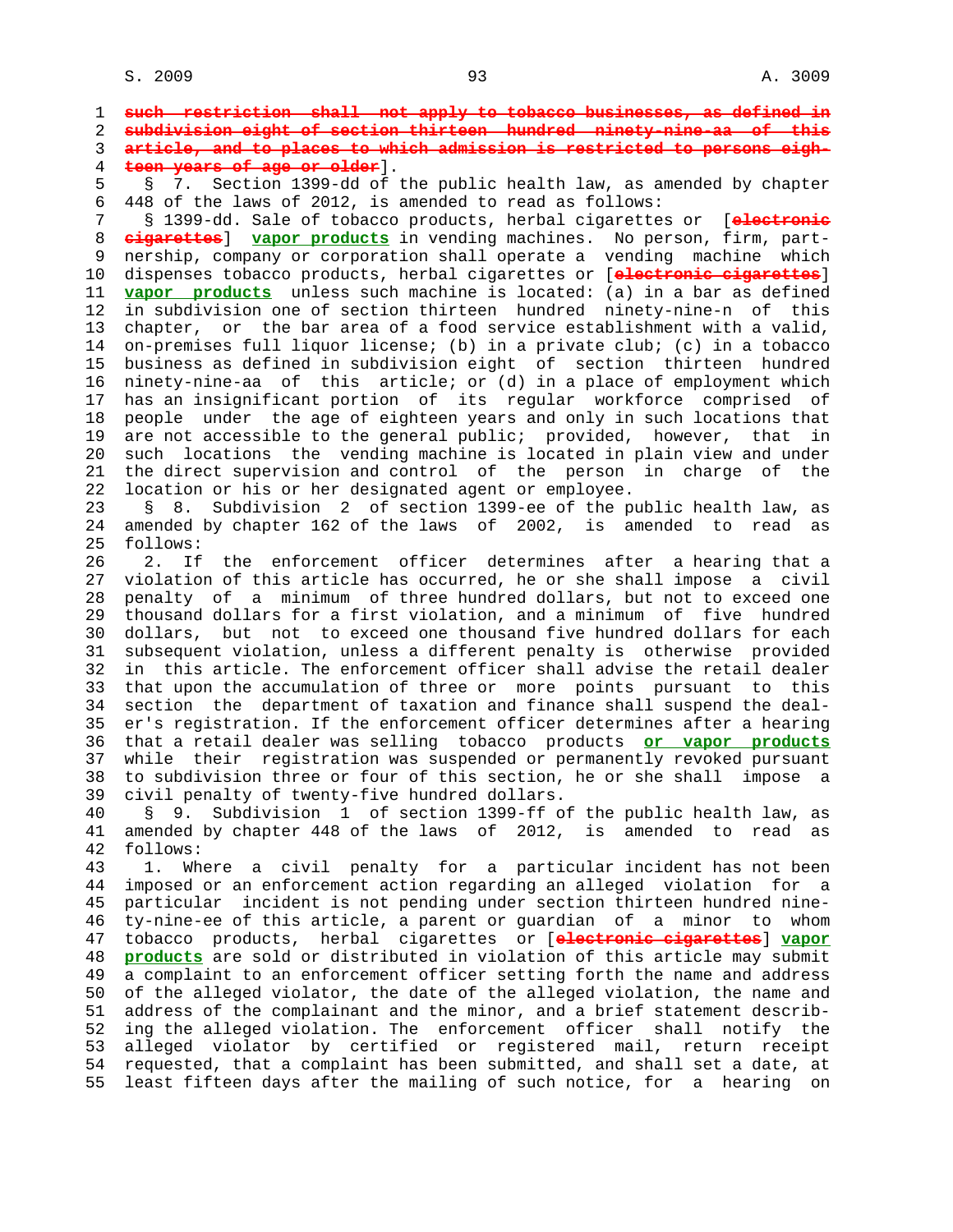1 the complaint. Such notice shall contain the information submitted by 2 the complainant. 3 § 10. Section 1399-hh of the public health law, as added by chapter 4 433 of the laws of 1997, is amended to read as follows: 5 § 1399-hh. Tobacco **and vapor products** enforcement. The commissioner 6 shall develop, plan and implement a comprehensive program to reduce the 7 prevalence of tobacco **and vapor products** use, particularly among persons 8 less than eighteen years of age. This program shall include, but not be<br>9 limited to, support for enforcement of article thirteen-F of this chaplimited to, support for enforcement of article thirteen-F of this chap- 10 ter. 11 1. An enforcement officer, as defined in section thirteen hundred 12 ninety-nine-t of this chapter, may annually, on such dates as shall be 13 fixed by the commissioner, submit an application for such monies as are 14 made available for such purpose. Such application shall be in such form 15 as prescribed by the commissioner and shall include, but not be limited 16 to, plans regarding random spot checks, including the number and types 17 of compliance checks that will be conducted, and other activities to 18 determine compliance with this article. Each such plan shall include an 19 agreement to report to the commissioner: the names and addresses of 20 tobacco retailers and vendors determined to be unlicensed, if any; the 21 number of complaints filed against licensed tobacco retail outlets; and 22 the names of tobacco retailers and vendors who have paid fines, or have 23 been otherwise penalized, due to enforcement actions. 24 2. The commissioner shall distribute such monies as are made available 25 for such purpose to enforcement officers and, in so doing, consider the 26 number of retail locations registered to sell tobacco products within 27 the jurisdiction of the enforcement officer and the level of proposed 28 activities. 29 3. Monies made available to enforcement officers pursuant to this 30 section shall only be used for local tobacco**, herbal cigarette and vapor** 31 **products** enforcement activities approved by the commissioner. 32 § 11. The public health law is amended by adding a new section 33 1399-mm-1 to read as follows: 34 **§ 1399-mm-1. Vapor products; child-resistant containers required. No** 35 **person engaged in the business of manufacturing, selling or otherwise** 36 **distributing vapor products, may sell any component of such systems that** 37 **contains nicotine, including any refill, cartridge, or other component,** 38 **unless such component constitutes "special packaging" for the protection** 39 **of children, as defined in 15 U.S.C. 1471 or any superseding statute.** 40 § 12. Subdivision 2 of section 409 of the education law, as amended by 41 chapter 449 of the laws of 2012, is amended to read as follows: 42 2. Notwithstanding the provisions of any other law, rule or regu- 43 lation, tobacco**, herbal cigarette, and vapor products** use shall not be 44 permitted and no person shall use [**tobacco**] **such products** on school 45 grounds. "School grounds" means any building, structure and surrounding 46 outdoor grounds, including entrances or exits, contained within a public 47 or private pre-school, nursery school, elementary or secondary school's 48 legally defined property boundaries as registered in a county clerk's office. 50 § 13. Section 3624 of the education law, as amended by chapter 529 of 51 the laws of 2002, is amended to read as follows: 52 § 3624. Drivers, monitors and attendants. The commissioner shall 53 determine and define the qualifications of drivers, monitors and attend- 54 ants and shall make the rules and regulations governing the operation of 55 all transportation facilities used by pupils which rules and regulations 56 shall include, but not be limited to, a maximum speed of fifty-five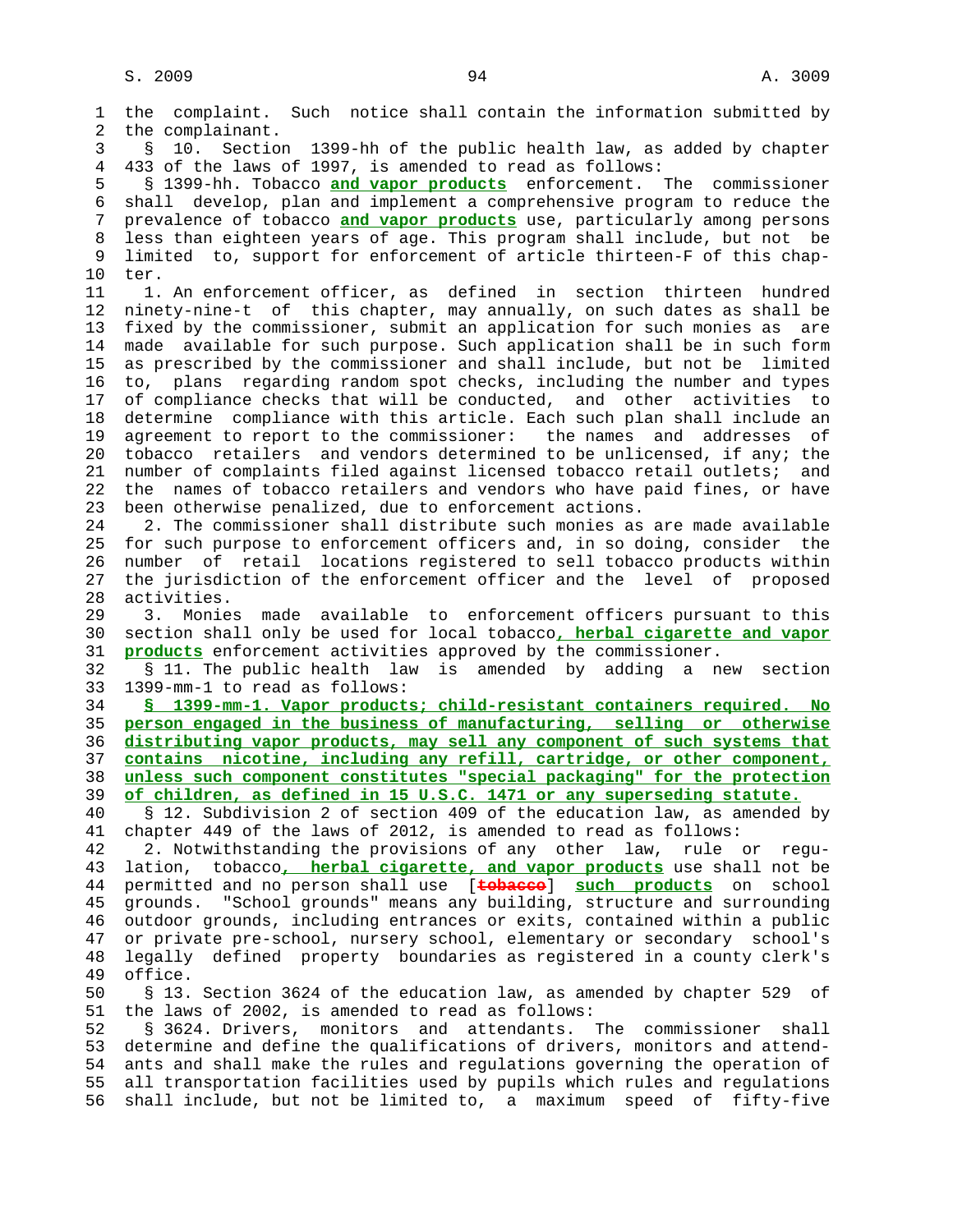1 miles per hour for school vehicles engaged in pupil transportation that 2 are operated on roads, interstates or other highways, parkways or bridg- 3 es or portions thereof that have posted speed limits in excess of 4 fifty-five miles per hour, prohibitions relating to smoking **and use of** 5 **vapor products**, eating and drinking and any and all other acts or 6 conduct which would otherwise impair the safe operation of such trans- 7 portation facilities while actually being used for the transport of 8 pupils. The employment of each driver, monitor and attendant shall be 9 approved by the chief school administrator of a school district for each 10 school bus operated within his or her district. For the purpose of 11 determining his or her physical fitness, each driver, monitor and 12 attendant may be examined on order of the chief school administrator by 13 a duly licensed physician within two weeks prior to the beginning of 14 service in each school year as a school bus driver, monitor or attend- 15 ant. The report of the physician, in writing, shall be considered by the 16 chief school administrator in determining the fitness of the driver to 17 operate or continue to operate any transportation facilities used by 18 pupils and in determining the fitness of any monitor or attendant to 19 carry out his or her functions on such transportation facilities. Noth- 20 ing in this section shall prohibit a school district from imposing a 21 more restrictive speed limit policy for the operation of school vehicles 22 engaged in pupil transportation than the speed limit policy established 23 by the commissioner. 24 § 14. Subdivision 2 of section 470 of the tax law, as amended by 25 section 15 of part D of chapter 134 of the laws of 2010, is amended to 26 read as follows: 27 2. "Tobacco products." Any cigar, including a little cigar, **a vapor** 28 **product,** or tobacco, other than cigarettes, intended for consumption by 29 smoking, chewing, **inhaling vapors,** or as snuff. 30 § 15. Subdivision 12 of section 470 of the tax law, as added by chap- 31 ter 61 of the laws of 1989, is amended to read as follows: 32 12. "Distributor." Any person who imports or causes to be imported 33 into this state any tobacco product (in excess of fifty cigars [**or**]**,** one 34 pound of tobacco**, or one hundred milliliters of vapor product**) for sale, 35 or who manufactures any tobacco product in this state, and any person 36 within or without the state who is authorized by the commissioner of 37 taxation and finance to make returns and pay the tax on tobacco products 38 sold, shipped or delivered by him to any person in the state. 39 § 16. Section 470 of the tax law is amended by adding a new subdivi- 40 sion 20 to read as follows: 41 **20. "Vapor product." Any noncombustible liquid or gel, regardless of** 42 **the presence of nicotine therein, that is manufactured into a finished** 43 **product for use in an electronic cigarette, electronic cigar, electronic**

**cigarillo, electronic pipe, vaping pen, hookah pen or other similar device. "Vapor product" shall not include any product approved by the United States food and drug administration as a drug or medical device, or approved for use pursuant to section three thousand three hundred sixty-two of the public health law.**

 49 § 17. Subdivision (a) of subdivision 1 of section 471-b of the tax 50 law, as amended by section 18 of part D of chapter 134 of the laws of 51 2010, is amended to read as follows:

 52 (a) Such tax on tobacco products other than snuff**,** [**and**] little 53 cigars**, and vapor products** shall be at the rate of seventy-five percent 54 of the wholesale price, and is intended to be imposed only once upon the 55 sale of any tobacco products other than snuff [**and**]**,** little cigars**, and** 56 **vapor products**.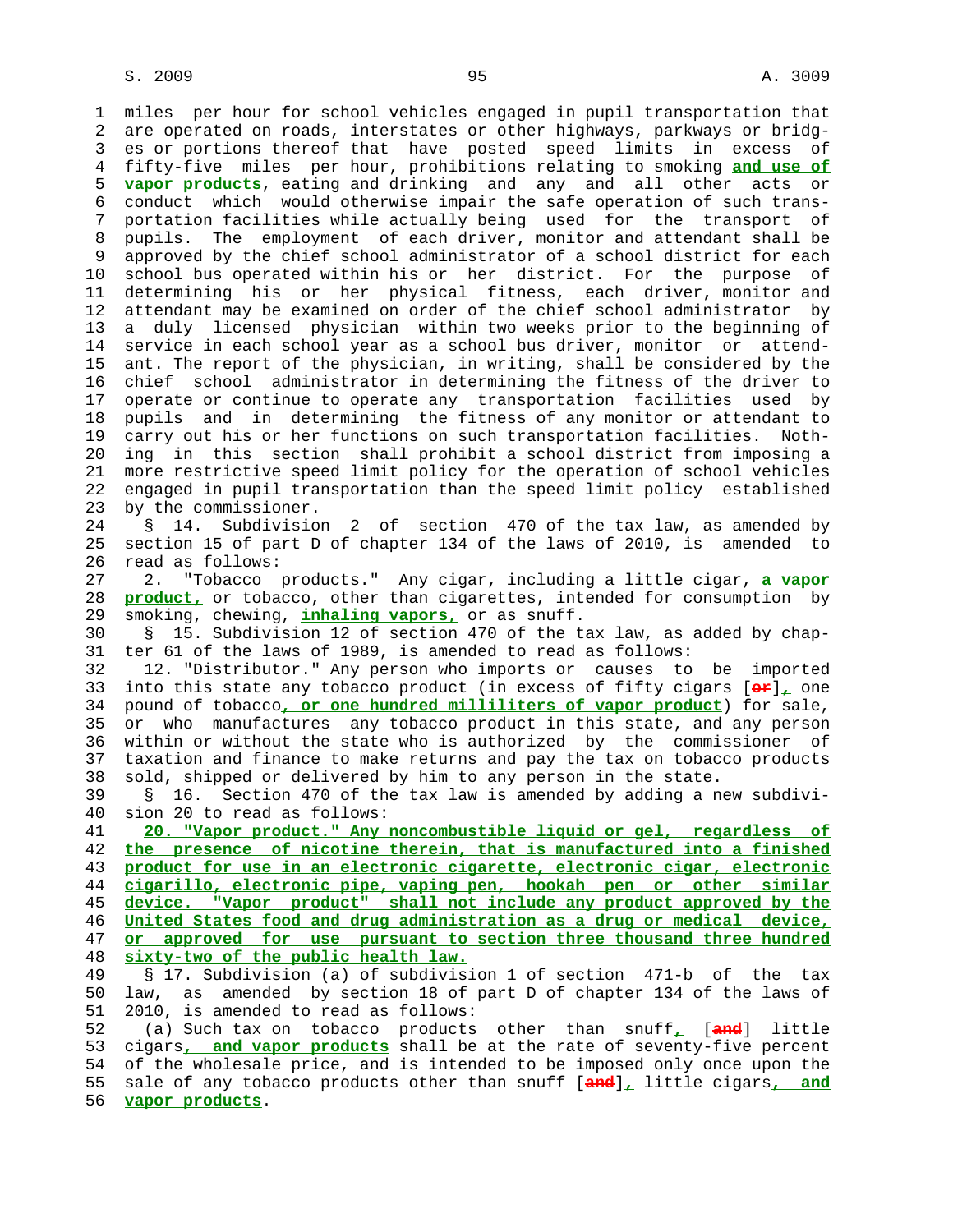1 § 18. Subdivision 1 of section 471-b of the tax law is amended by 2 adding a new subdivision (d) to read as follows: 3 **(d) Such tax on vapor products shall be at a rate of ten cents per** 4 **fluid milliliter, or part thereof, of the vapor product. All invoices** 5 **for vapor products issued by distributors and wholesalers must state the** 6 **amount of vapor product in milliliters.** 7 § 19. The opening paragraph of subdivision (a) of section 471-c of the 8 tax law, as amended by section 2 of part I1 of chapter 57 of the laws of 3 2009, is amended to read as follows: 2009, is amended to read as follows: 10 There is hereby imposed and shall be paid a tax on all tobacco 11 products used in the state by any person, except that no such tax shall 12 be imposed (1) if the tax provided in section four hundred seventy-one-b 13 of this article is paid, or (2) on the use of tobacco products which are 14 exempt from the tax imposed by said section, or (3) on the use of two 15 hundred fifty cigars or less, or five pounds or less of tobacco other 16 than roll-your-own tobacco, or thirty-six ounces or less of roll-your- 17 own tobacco**, or five hundred milliliters or less of vapor product** 18 brought into the state on, or in the possession of, any person. 19 § 20. Paragraph (i) of subdivision (a) of section 471-c of the tax 20 law, as amended by section 20 of part D of chapter 134 of the laws of 21 2010, is amended to read as follows: 22 (i) Such tax on tobacco products other than snuff [**and**]**,** little cigars 23 **and vapor products** shall be at the rate of seventy-five percent of the 24 wholesale price. 25 § 21. Subdivision (a) of section 471-c of the tax law is amended by 26 adding a new paragraph (iv) to read as follows: 27 **(iv) Such tax on vapor products shall be at a rate of ten cents per** 28 **fluid milliliter, or part thereof, of the vapor product. All invoices** 29 **for vapor products issued by distributors and wholesalers must state the** 30 **amount of vapor product in milliliters.** 31 § 22. Subdivision 2 of section 474 of the tax law, as amended by chap- 32 ter 552 of the laws of 2008, is amended to read as follows: 33 2. Every person who shall possess or transport more than two hundred 34 fifty cigars, or more than five pounds of tobacco other than roll-your- 35 own tobacco, or more than thirty-six ounces of roll-your-own tobacco**, or** 36 **more than five hundred milliliters of vapor product** upon the public 37 highways, roads or streets of the state, shall be required to have in 38 his actual possession invoices or delivery tickets for such tobacco 39 products. Such invoices or delivery tickets shall show the name and 40 address of the consignor or seller, the name and address of the 41 consignee or purchaser, the quantity and brands of the tobacco products 42 transported, and the name and address of the person who has or shall 43 assume the payment of the tax and the wholesale price or the tax paid or 44 payable. The absence of such invoices or delivery tickets shall be prima 45 facie evidence that such person is a dealer in tobacco products in this 46 state and subject to the requirements of this article. 47 § 23. Subdivision 3 of section 474 of the tax law, as added by chapter 48 61 of the laws of 1989, is amended to read as follows: 49 3. Every dealer or distributor or employee thereof, or other person 50 acting on behalf of a dealer or distributor, who shall possess or trans- 51 port more than fifty cigars or more than one pound of tobacco**, or more** 52 **than one hundred milliliters of vapor product** upon the public highways, 53 roads or streets of the state, shall be required to have in his actual 54 possession invoices or delivery tickets for such tobacco products. Such 55 invoices or delivery tickets shall show the name and address of the 56 consignor or seller, the name and address of the consignee or purchaser,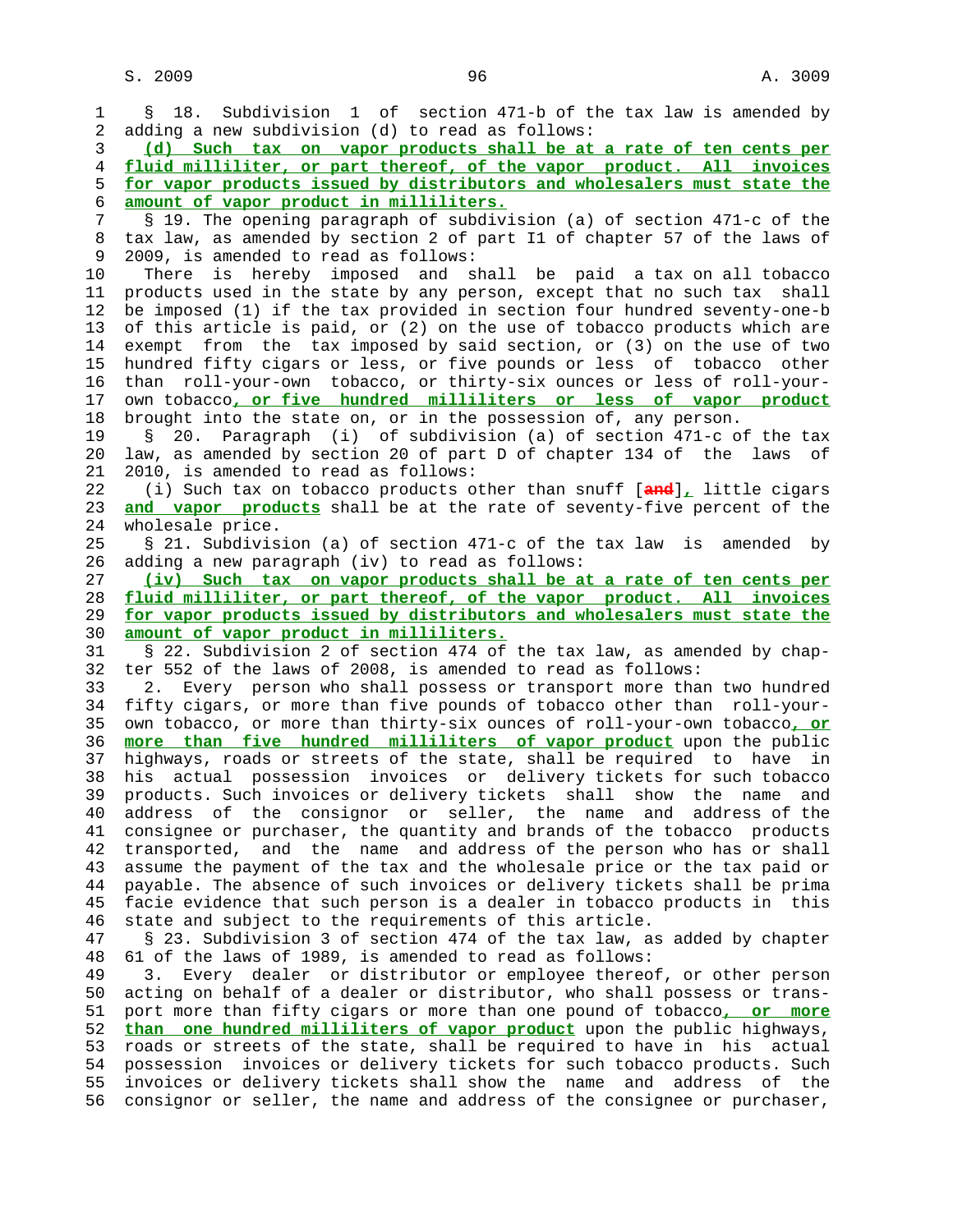1 the quantity and brands of the tobacco products transported, and the 2 name and address of the person who has or shall assume the payment of 3 the tax and the wholesale price or the tax paid or payable. The absence 4 of such invoices or delivery tickets shall be prima facie evidence that 5 the tax imposed by this article on tobacco products has not been paid 6 and is due and owing.

 7 § 24. Subparagraph (i) of paragraph (b) of subdivision 1 of section 8 481 of the tax law, as amended by section 1 of part 0 of chapter 59 of<br>9 the laws of 2013, is amended to read as follows: the laws of 2013, is amended to read as follows:

 10 (i) In addition to any other penalty imposed by this article, the 11 commissioner may (A) impose a penalty of not more than six hundred 12 dollars for each two hundred cigarettes, or fraction thereof, in excess 13 of one thousand cigarettes in unstamped or unlawfully stamped packages 14 in the possession or under the control of any person or (B) impose a 15 penalty of not more than two hundred dollars for each ten unaffixed 16 false, altered or counterfeit cigarette tax stamps, imprints or 17 impressions, or fraction thereof, in the possession or under the control 18 of any person. In addition, the commissioner may impose a penalty of not 19 more than seventy-five dollars for each fifty cigars [**or**]**,** one pound of 20 tobacco, **or one hundred milliliters of vapor product,** or fraction there- 21 of, in excess of two hundred fifty cigars [**or**]**,** five pounds of tobacco 22 **or five hundred milliliters of vapor product** in the possession or under 23 the control of any person and a penalty of not more than one hundred 24 fifty dollars for each fifty cigars [**or**]**,** pound of tobacco, **or one** 25 **hundred milliliters of vapor product,** or fraction thereof, in excess of 26 five hundred cigars [**or**]**,** ten pounds of tobacco**, or one thousand milli-** 27 **liters of vapor product** in the possession or under the control of any 28 person, with respect to which the tobacco products tax has not been paid 29 or assumed by a distributor or tobacco products dealer; provided, howev- 30 er, that any such penalty imposed shall not exceed seven thousand five 31 hundred dollars in the aggregate. The commissioner may impose a penalty 32 of not more than seventy-five dollars for each fifty cigars [**or**]**,** one 33 pound of tobacco, **or one hundred milliliters of vapor product,** or frac- 34 tion thereof, in excess of fifty cigars [**or**]**,** one pound of tobacco**, or** 35 **one hundred milliliters of vapor product** in the possession or under the 36 control of any tobacco products dealer or distributor appointed by the 37 commissioner, and a penalty of not more than one hundred fifty dollars 38 for each fifty cigars [**or**]**,** pound of tobacco**, or one hundred milliliters** 39 **of vapor product**, or fraction thereof, in excess of two hundred fifty 40 cigars [**or**]**,** five pounds of tobacco**, or five hundred milliliters of** 41 **vapor product,** in the possession or under the control of any such dealer 42 or distributor, with respect to which the tobacco products tax has not 43 been paid or assumed by a distributor or a tobacco products dealer; 44 provided, however, that any such penalty imposed shall not exceed 45 fifteen thousand dollars in the aggregate.

 46 § 25. Clauses (B) and (C) of subparagraph (ii) of paragraph (b) of 47 subdivision 1 of section 481 of the tax law, as added by chapter 262 of 48 the laws of 2000, is amended to read as follows:

 49 (B)(I) not less than twenty-five dollars but not more than one hundred 50 dollars for each fifty cigars [**or**]**,** one pound of tobacco**, or one hundred** 51 **milliliters of vapor product**, or fraction thereof, in excess of two 52 hundred fifty cigars [**or**]**,** five pounds of tobacco**, or five hundred** 53 **milliliters of vapor product** knowingly in the possession or knowingly 54 under the control of any person, with respect to which the tobacco 55 products tax has not been paid or assumed by a distributor or tobacco 56 products dealer; and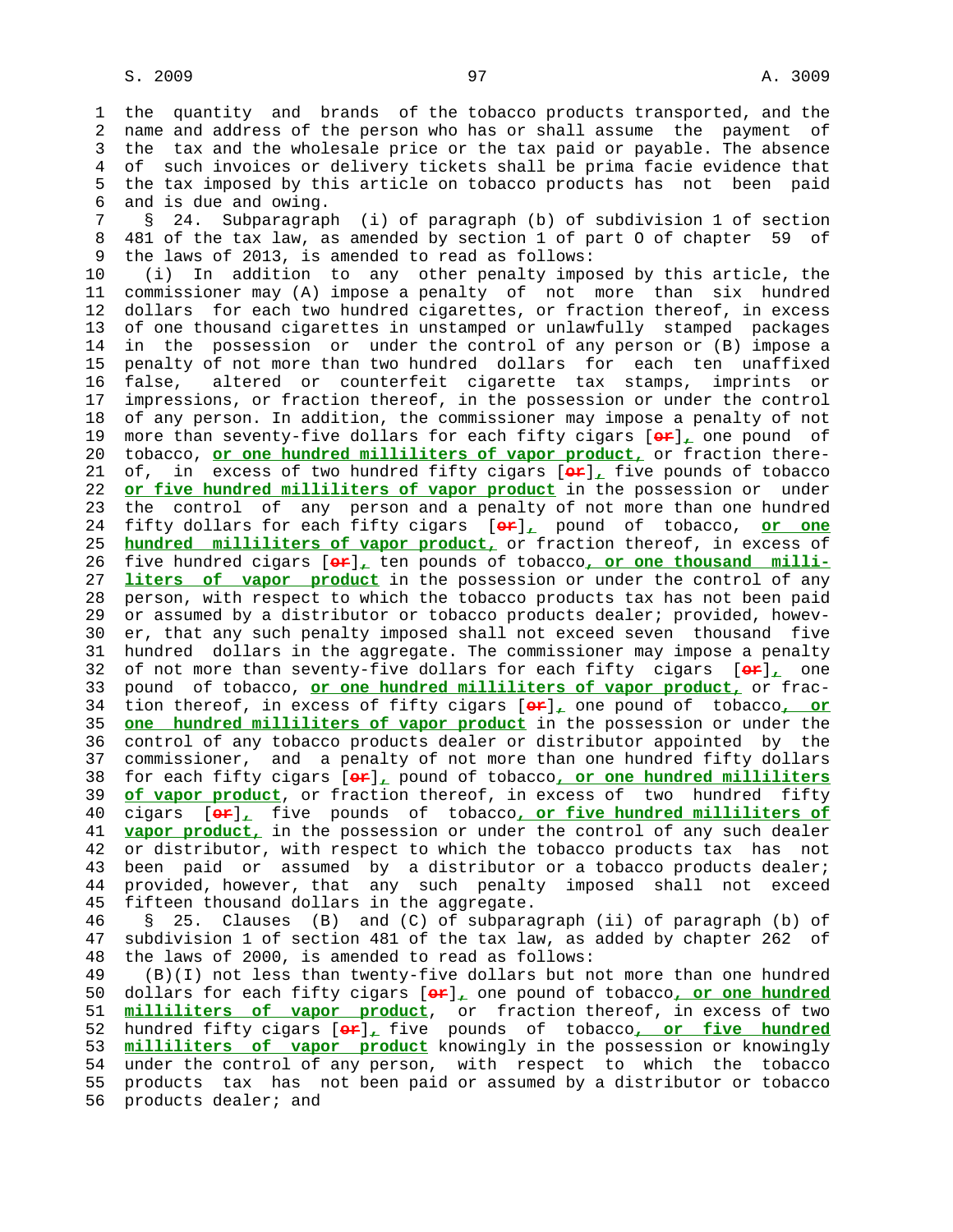1 (II) not less than fifty dollars but not more than two hundred dollars 2 for each fifty cigars [**or**]**,** pound of tobacco**, or one hundred milliliters** 3 **of vapor product**, or fraction thereof, in excess of five hundred cigars 4 [**or**]**,** ten pounds of tobacco**, or one thousand milliliters of vapor prod-** 5 **uct** knowingly in the possession or knowingly under the control of any 6 person, with respect to which the tobacco products tax has not been paid 7 or assumed by a distributor or tobacco products dealer; provided, howev- 8 er, that any such penalty imposed under this clause shall not exceed ten<br>9 thousand dollars in the aggregate. thousand dollars in the aggregate.

 10 (C)(I) not less than twenty-five dollars but not more than one hundred 11 dollars for each fifty cigars [**or**]**,** one pound of tobacco**, or one hundred** 12 **milliliters of vapor product**, or fraction thereof, in excess of fifty 13 cigars [**or**]**,** one pound of tobacco**, or one hundred milliliters of vapor** 14 **product** knowingly in the possession or knowingly under the control of 15 any person, with respect to which the tobacco products tax has not been 16 paid or assumed by a distributor or tobacco products dealer; and

 17 (II) not less than fifty dollars but not more than two hundred dollars 18 for each fifty cigars [**or**]**,** pound of tobacco**, or one hundred milliliters** 19 **of vapor product**, or fraction thereof, in excess of two hundred fifty 20 cigars [**or**]**,** five pounds of tobacco**, or five hundred milliliters of** 21 **vapor product** knowingly in the possession or knowingly under the control 22 of any person, with respect to which the tobacco products tax has not 23 been paid or assumed by a distributor or a tobacco products dealer; 24 provided, however, that any such penalty imposed under this clause shall 25 not exceed twenty thousand dollars in the aggregate.

 26 § 26. Subdivisions (a) and (h) of section 1814 of the tax law, as 27 amended by section 28 of subpart I of part V1 of chapter 57 of the laws 28 of 2009, are amended to read as follows:

 29 (a) Any person who willfully attempts in any manner to evade or defeat 30 the taxes imposed by article twenty of this chapter or payment thereof 31 on (i) ten thousand cigarettes or more**,** (ii) twenty-two thousand cigars 32 or more, [**or**] (iii) four hundred forty pounds of tobacco or more**, or** 33 **(iv) forty-four thousand milliliters of vapor product or more** or has 34 previously been convicted two or more times of a violation of paragraph 35 [**one**] **(i)** of this subdivision shall be guilty of a class E felony.

 36 (h) (1) Any dealer, other than a distributor appointed by the commis- 37 sioner of taxation and finance under article twenty of this chapter, who 38 shall knowingly transport or have in his custody, possession or under 39 his control more than ten pounds of tobacco**,** or more than five hundred 40 cigars**, or more than one thousand milliliters of vapor product** upon 41 which the taxes imposed by article twenty of this chapter have not been 42 assumed or paid by a distributor appointed by the commissioner of taxa- 43 tion and finance under article twenty of this chapter, or other person 44 treated as a distributor pursuant to section four hundred seventy-one-d 45 of this chapter, shall be guilty of a misdemeanor punishable by a fine 46 of not more than five thousand dollars or by a term of imprisonment not 47 to exceed thirty days.

 48 (2) Any person, other than a dealer or a distributor appointed by the 49 commissioner under article twenty of this chapter, who shall knowingly 50 transport or have in his custody, possession or under his control more 51 than fifteen pounds of tobacco**,** or more than seven hundred fifty cigars**,** 52 **or more than fifteen hundred milliliters or more of vapor product** upon 53 which the taxes imposed by article twenty of this chapter have not been 54 assumed or paid by a distributor appointed by the commissioner under 55 article twenty of this chapter, or other person treated as a distributor 56 pursuant to section four hundred seventy-one-d of this chapter shall be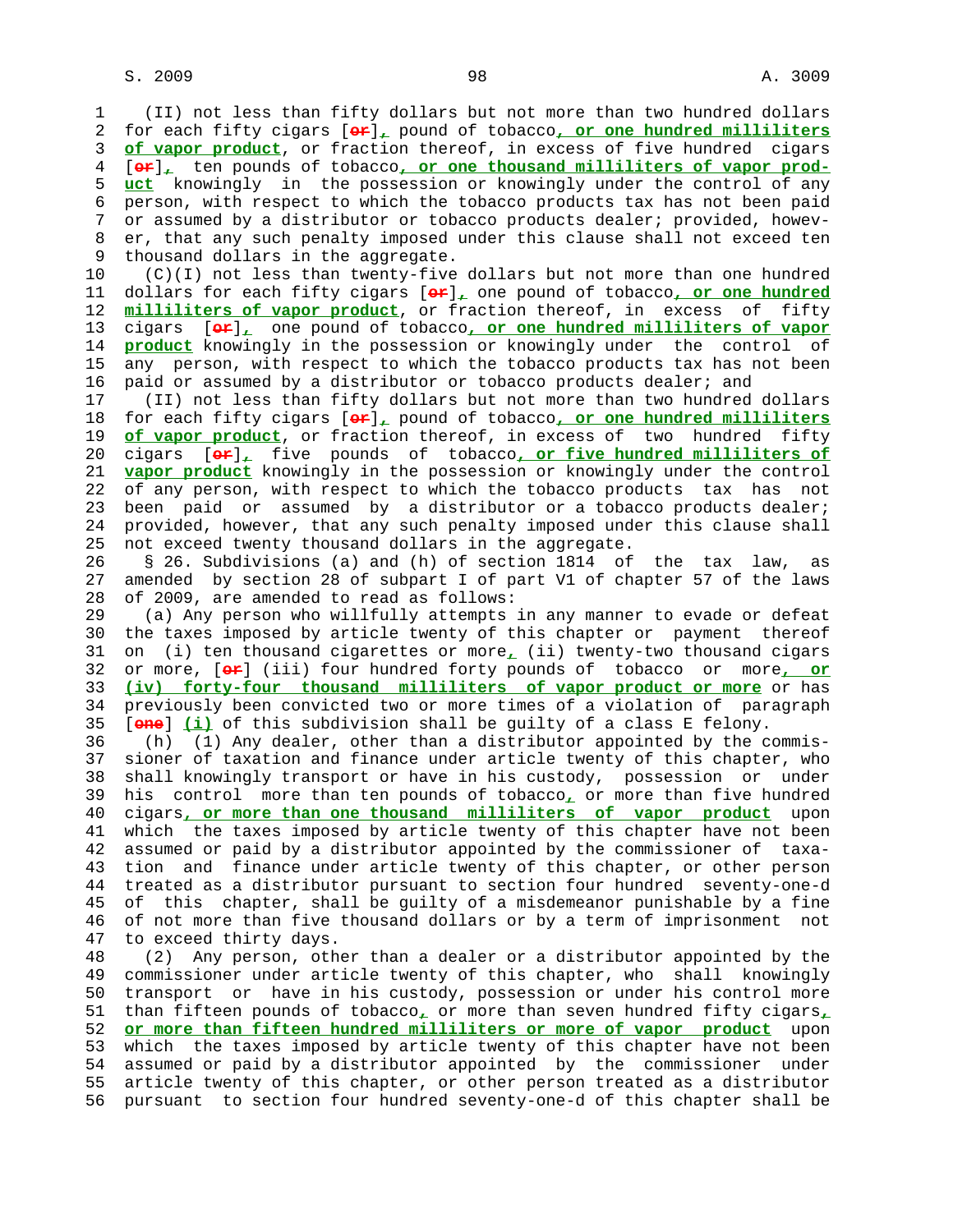1 guilty of a misdemeanor punishable by a fine of not more than five thou- 2 sand dollars or by a term of imprisonment not to exceed thirty days.

 3 (3) Any person, other than a distributor appointed by the commissioner 4 under article twenty of this chapter, who shall knowingly transport or 5 have in his custody, possession or under his control twenty-five hundred 6 or more cigars**,** or fifty or more pounds of tobacco**, or five thousand** 7 **milliliters or more of vapor product** upon which the taxes imposed by 8 article twenty of this chapter have not been assumed or paid by a 9 distributor appointed by the commissioner under article twenty of this 10 chapter, or other person treated as a distributor pursuant to section 11 four hundred seventy-one-d of this chapter shall be guilty of a misde- 12 meanor. Provided further, that any person who has twice been convicted 13 under this subdivision shall be guilty of a class E felony for any 14 subsequent violation of this section, regardless of the amount of tobac- 15 co products involved in such violation.

 16 (4) For purposes of this subdivision, such person shall knowingly 17 transport or have in his custody, possession or under his control tobac- 18 co**,** [**or**] cigars**, or vapor products** on which such taxes have not been 19 assumed or paid by a distributor appointed by the commissioner where 20 such person has knowledge of the requirement of the tax on tobacco 21 products and, where to his knowledge, such taxes have not been assumed 22 or paid on such tobacco products by a distributor appointed by the 23 commissioner of taxation and finance.

 24 § 27. Subdivisions (a) and (b) of section 1814-a of the tax law, as 25 added by chapter 61 of the laws of 1989, are amended to read as follows: 26 (a) Any person who, while not appointed as a distributor of tobacco 27 products pursuant to the provisions of article twenty of this chapter, 28 imports or causes to be imported into the state more than fifty cigars**,** 29 or more than one pound of tobacco, **or more than one hundred milliliters** 30 **of vapor product** for sale within the state, or produces, manufactures or 31 compounds tobacco products within the state shall be guilty of a misde- 32 meanor punishable by a fine of not more than five thousand dollars or by 33 a term of imprisonment not to exceed thirty days. If, within any ninety 34 day period, one thousand or more cigars**,** or five hundred pounds or more 35 of tobacco**, or fifty thousand milliliters or more of vapor product** are 36 imported or caused to be imported into the state for sale within the 37 state or are produced, manufactured or compounded within the state by 38 any person while not appointed as a distributor of tobacco products, 39 such person shall be guilty of a misdemeanor. Provided further, that any 40 person who has twice been convicted under this section shall be guilty 41 of a class E felony for any subsequent violation of this section, 42 regardless of the amount of tobacco products involved in such violation. 43 (b) For purposes of this section, the possession or transportation 44 within this state by any person, other than a tobacco products distribu- 45 tor appointed by the commissioner of taxation and finance, at any one 46 time of seven hundred fifty or more cigars [**or**]**,** fifteen pounds or more 47 of tobacco**, or fifteen hundred milliliters or more of vapor product** 48 shall be presumptive evidence that such tobacco products are possessed 49 or transported for the purpose of sale and are subject to the tax 50 imposed by section four hundred seventy-one-b of this chapter. With 51 respect to such possession or transportation, any provisions of article 52 twenty of this chapter providing for a time period during which the tax 53 imposed by such article may be paid shall not apply.

 54 § 28. Subdivision (a) of section 1846-a of the tax law, as amended by 55 chapter 556 of the laws of 2011, is amended to read as follows: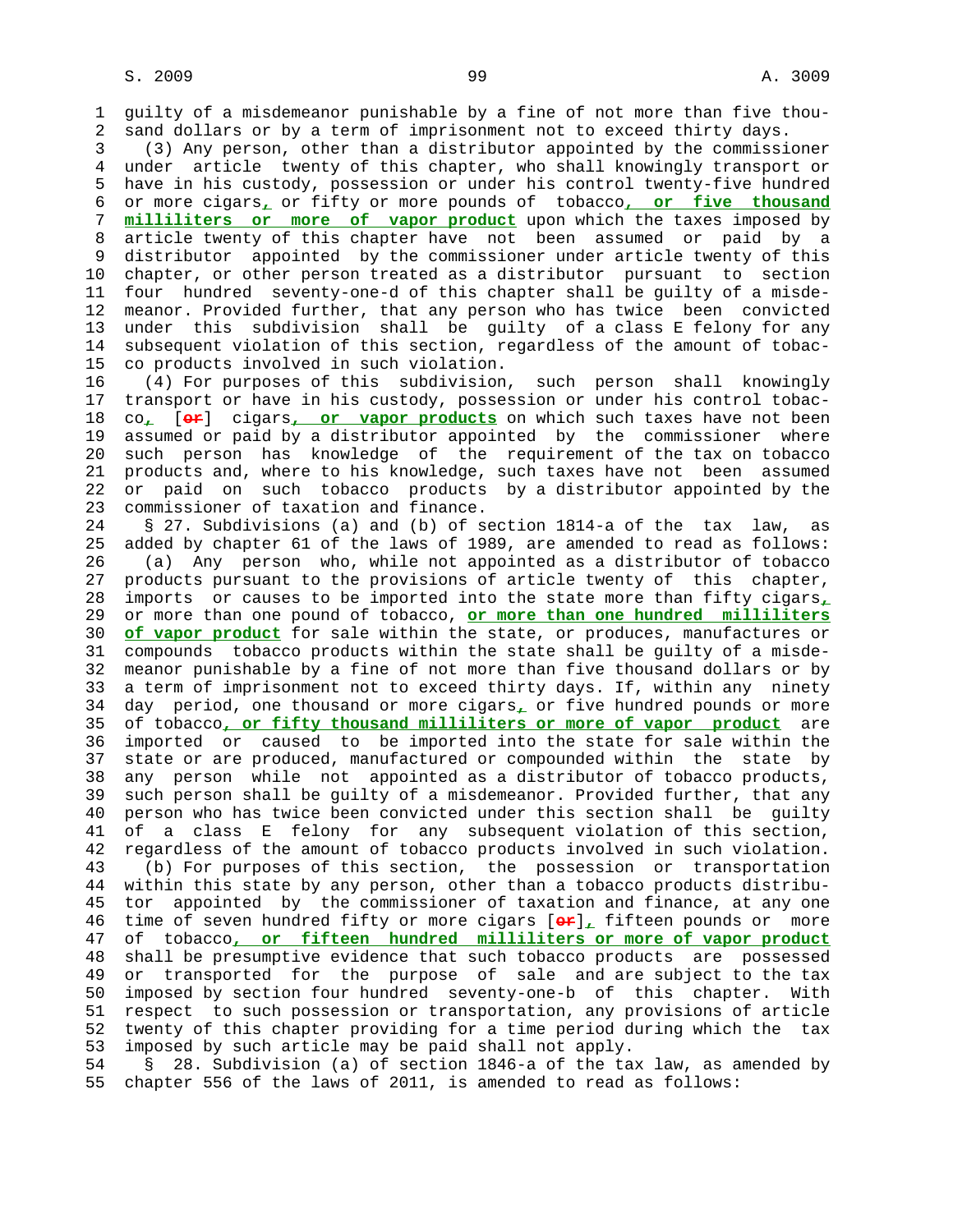1 (a) Whenever a police officer designated in section 1.20 of the crimi- 2 nal procedure law or a peace officer designated in subdivision four of 3 section 2.10 of such law, acting pursuant to his special duties, shall 4 discover any tobacco products in excess of five hundred cigars [**or**]**,** ten 5 pounds of tobacco**, or one thousand milliliters of vapor product** which 6 are being imported for sale in the state where the person importing or 7 causing such tobacco products to be imported has not been appointed as a 8 distributor pursuant to section four hundred seventy-two of this chap- 9 ter, such police officer or peace officer is hereby authorized and 10 empowered forthwith to seize and take possession of such tobacco 11 products. Such tobacco products seized by a police officer or peace 12 officer shall be turned over to the commissioner. Such seized tobacco 13 products shall be forfeited to the state. All tobacco products forfeited 14 to the state shall be destroyed or used for law enforcement purposes, 15 except that tobacco products that violate, or are suspected of violat- 16 ing, federal trademark laws or import laws shall not be used for law 17 enforcement purposes. If the commissioner determines the tobacco 18 products may not be used for law enforcement purposes, the commissioner 19 must, within a reasonable time thereafter, upon publication in the state 20 registry of a notice to such effect before the day of destruction, 21 destroy such forfeited tobacco products. The commissioner may, prior to 22 any destruction of tobacco products, permit the true holder of the 23 trademark rights in the tobacco products to inspect such forfeited 24 products in order to assist in any investigation regarding such tobacco 25 products. 26 § 29. Subdivision (b) of section 1847 of the tax law, as added by

27 chapter 61 of the laws of 1989, is amended to read as follows:

 28 (b) Any peace officer designated in subdivision four of section 2.10 29 of the criminal procedure law, acting pursuant to his special duties, or 30 any police officer designated in section 1.20 of the criminal procedure 31 law may seize any vehicle or other means of transportation used to 32 import tobacco products in excess of five hundred cigars [**or**]**,** ten 33 pounds of tobacco**, or one thousand milliliters of vapor product** for sale 34 where the person importing or causing such tobacco products to be 35 imported has not been appointed a distributor pursuant to section four 36 hundred seventy-two of this chapter, other than a vehicle or other means 37 of transportation used by any person as a common carrier in transaction 38 of business as such common carrier, and such vehicle or other means of 39 transportation shall be subject to forfeiture as hereinafter in this 40 section provided.

 41 § 30. This act shall take effect on the one hundred eightieth day 42 after it shall have become a law and shall apply to vapor products that 43 first become subject to taxation under article 20 of the tax law on or 44 after that date.

### 45 PART GG

 46 Section 1. Subdivision (d) of section 1814 of the tax law, as amended 47 by section 28 of subpart I of part V-1 of chapter 57 of the laws of 48 2009, is amended to read as follows:

 49 (d) For the purposes of this section, the possession or transportation 50 within this state by any person, other than an agent, at any one time of 51 [**five**] **two** thousand or more cigarettes in unstamped or unlawfully 52 stamped packages shall be presumptive evidence that such cigarettes are 53 possessed or transported for the purpose of sale and are subject to the 54 tax imposed by section four hundred seventy-one of this chapter. With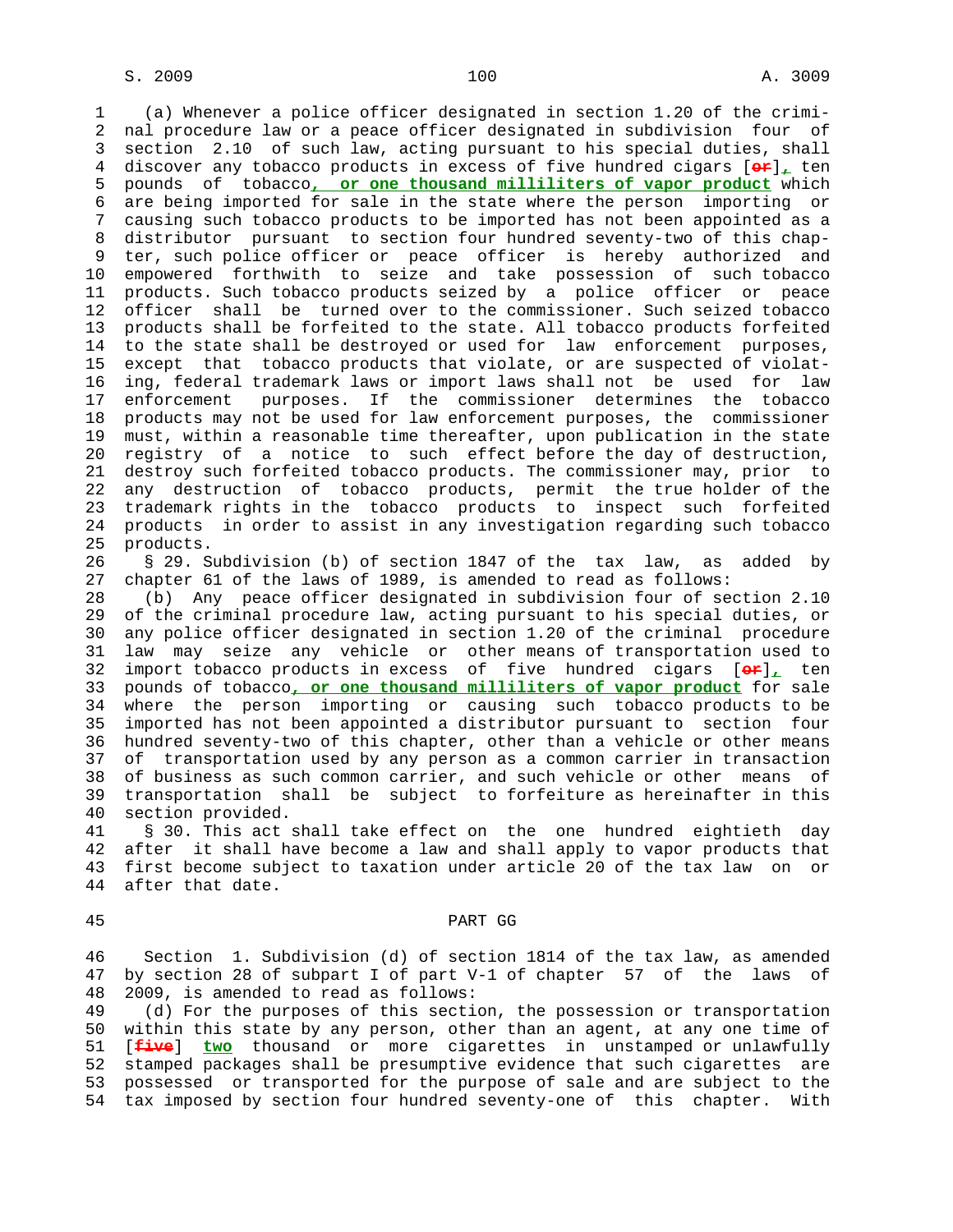1 respect to such possession or transportation any provisions of article 2 twenty of this chapter providing for a time period during which a use 3 tax imposed by such article may be paid on unstamped cigarettes or 4 unlawfully or improperly stamped cigarettes or during which such ciga- 5 rettes may be returned to an agent shall not apply. The possession with- 6 in this state of more than four hundred cigarettes in unstamped or 7 unlawfully stamped packages by any person other than an agent at any one 8 time shall be presumptive evidence that such cigarettes are subject to<br>9 tax as provided by article twenty of this chapter. tax as provided by article twenty of this chapter.

 10 § 2. Subdivision (g) of section 1814 of the tax law, as amended by 11 section 28 of subpart I of part V-1 of chapter 57 of the laws of 2009, 12 is amended to read as follows:

 13 (g) Any person who falsely or fraudulently makes, alters or counter- 14 feits any stamp prescribed by the tax commission under the provisions of 15 article twenty of this chapter, or causes or procures to be falsely or 16 fraudulently made, altered or counterfeited any such stamp, or knowingly 17 and willfully utters, purchases, passes or tenders as true any such 18 false, altered or counterfeited stamp, or knowingly and willfully 19 possesses any cigarettes in packages bearing any such false, altered or 20 counterfeited stamp, and any person who knowingly and willfully makes, 21 causes to be made, purchases or receives any device for forging or coun- 22 terfeiting any stamp, prescribed by the tax commission under the 23 provisions of article twenty of this chapter, or who knowingly and will- 24 fully possesses any such device, shall be guilty of a class [**E**] **C** felo- 25 ny. For the purposes of this subdivision, the words "stamp prescribed by 26 the tax commission" shall include a stamp, impression or imprint made by 27 a metering machine, the design of which has been approved by such 28 commission.

 29 § 3. This act shall take effect immediately and apply to offenses 30 committed on and after such effective date.

# 31 PART HH

 32 Section 1. The tax law is amended by adding a new section 478-a to 33 read as follows:

**§ 478-a. Jeopardy assessments. If the commissioner believes that the collection of any tax will be jeopardized by delay, he or she may deter- mine the amount of such tax and assess the same, together with all interest and penalties provided by law, against any person liable there- for prior to the filing of his or her return and prior to the date when his or her return is required to be filed. The amount so determined shall become due and payable to the commissioner by the person against whom such a jeopardy assessment is made, as soon as notice thereof is given to him or her. The provisions of section four hundred seventy- eight of this article shall apply to any such determination except to the extent that they may be inconsistent with the provisions of this section. The commissioner may abate any jeopardy assessment if he or she finds that jeopardy does not exist. The collection of any jeopardy assessment may be stayed by filing with the commissioner a bond issued by a surety company authorized to transact business in this state and approved by the superintendent of financial services as to solvency and responsibility, or such other security acceptable to the commissioner, conditioned upon payment of the amount assessed and interest thereon, or any lesser amount to which such assessment may be reduced by the divi- sion of tax appeals or by a proceeding under article seventy-eight of the civil practice law and rules as provided in section four hundred**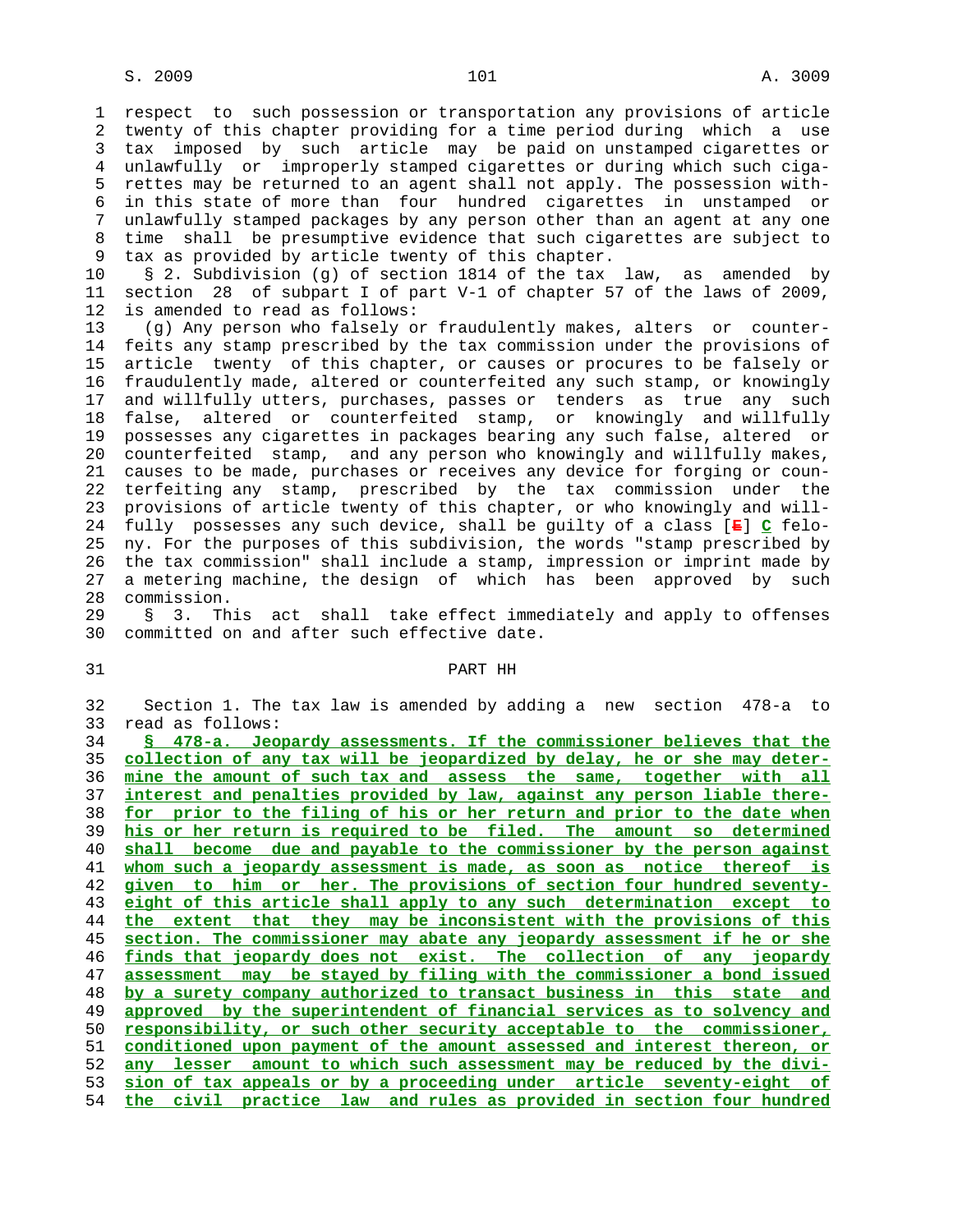1 **seventy-eight of this article, such payment to be made when the assess-** 2 **ment or any such reduction thereof becomes final and not subject to** 3 **further review. If such a bond is filed and thereafter a proceeding** 4 **under article seventy-eight of the civil practice law and rules is** 5 **commenced as provided in section four hundred seventy-eight of this** 6 **article, deposit of the taxes, interest and penalties assessed shall not** 7 **be required as a condition precedent to the commencement of such** 8 **proceeding. Where a jeopardy assessment is made, any property seized for** 9 **the collection of the tax shall not be sold: (1) until expiration of the** 10 **time to apply for a hearing as provided in section four hundred seven-** 11 **ty-eight of this article, and (2) if such application is timely filed,** 12 **until the expiration of the time to file an exception to the determi-** 13 **nation of the administrative law judge or, if an exception is timely** 14 **filed, until four months after the tax appeals tribunal has given notice** 15 **of its decision to the person against whom the assessment is made;** 16 **provided, however, such property may be sold at any time if such person** 17 **has failed to attend a hearing of which he or she has been duly noti-** 18 **fied, or if he or she consents to the sale, or if the commissioner** 19 **determines that the expenses of conservation and maintenance will great-** 20 **ly reduce the net proceeds, or if the property is perishable.** 21 § 2. This act shall take effect immediately. 22 PART II 23 Section 1. Paragraph (a) of subdivision 1 of section 471-b of the tax 24 law, as amended by section 18 of part D of chapter 134 of the laws of 25 2010, is amended to read as follows: 26 (a) Such tax on tobacco products other than snuff [**and**]**,** little 27 cigars**, and cigars** shall be at the rate of seventy-five percent of the 28 wholesale price, and is intended to be imposed only once upon the sale 29 of any tobacco products other than snuff [**and**]**,** little cigars **and** 30 **cigars**. 31 § 2. Subdivision 1 of section 471-b of the tax law is amended by 32 adding a new paragraph (d) to read as follows: 33 **(d) Such tax on cigars as defined in subdivision nineteen of section** 34 **four hundred seventy of this article shall be at a rate of forty-five** 35 **cents per cigar.** 36 § 3. Paragraph (i) of subdivision (a) of section 471-c of the tax law, 37 as amended by section 20 of part D of chapter 134 of the laws of 2010, 38 is amended to read as follows: 39 (i) Such tax on tobacco products other than snuff [**and**]**,** little cigars 40 **and cigars** shall be at the rate of seventy-five percent of the wholesale 41 price. 42 § 4. Subdivision (a) of section 471-c of the tax law is amended by 43 adding a new paragraph (iv) to read as follows: 44 **(iv) Such tax on cigars as defined in subdivision nineteen of section** 45 **four hundred seventy of this article shall be at a rate of forty-five** 46 **cents per cigar.** 47 § 5. This act shall take effect September 1, 2017. 48 PART JJ 49 Section 1. Subdivision (e) of section 1401 of the tax law, as amended 50 by chapter 760 of the laws of 1992, is amended to read as follows:

 51 (e) "Conveyance" means the transfer or transfers of any interest in 52 real property by any method, including but not limited to sale,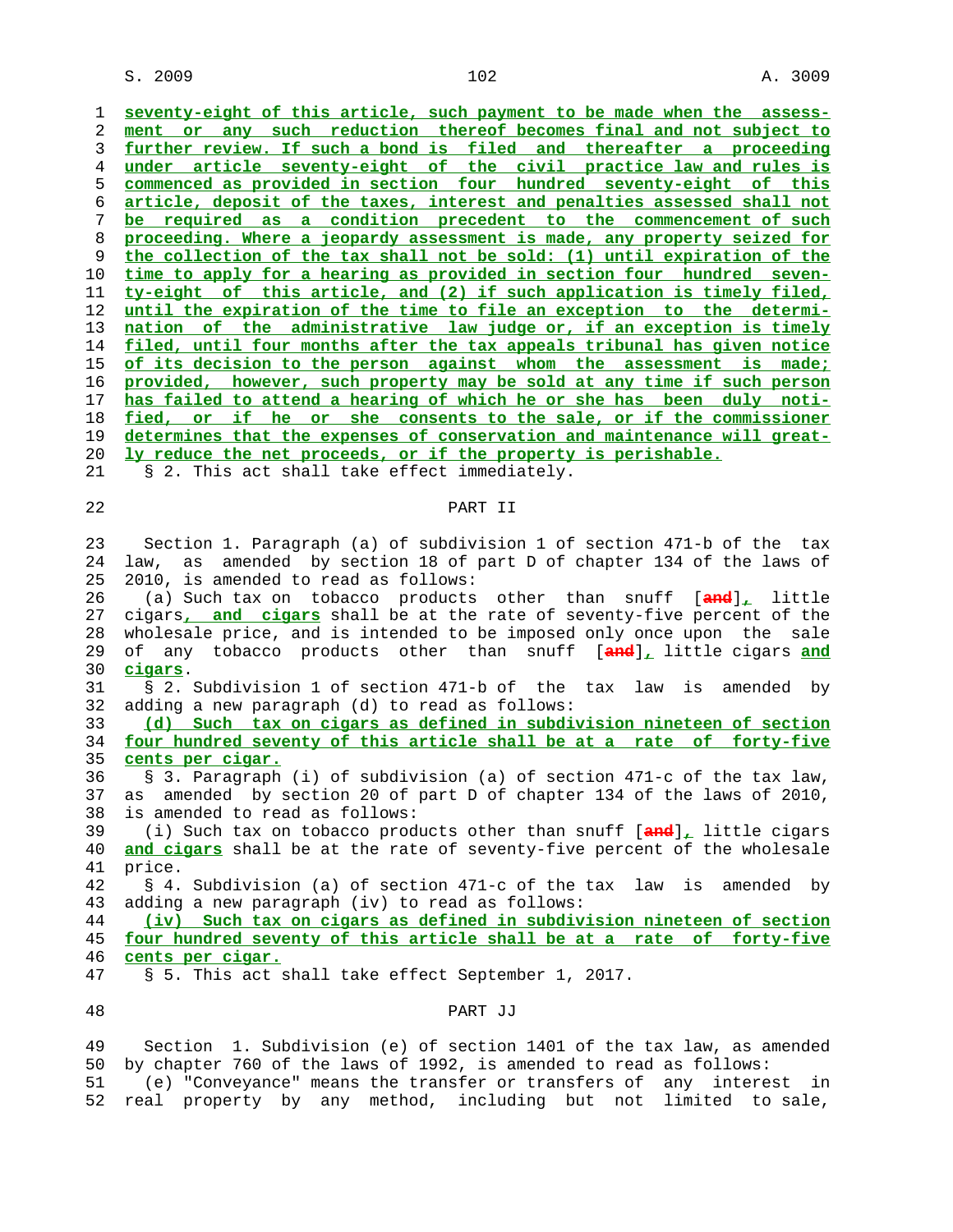1 exchange, assignment, surrender, mortgage foreclosure, transfer in lieu 2 of foreclosure, option, trust indenture, taking by eminent domain, 3 conveyance upon liquidation or by a receiver, or transfer or acquisition 4 of a controlling interest in any entity with an interest in real proper- 5 ty. **Conveyance also includes the transfer of an interest in a partner-** 6 **ship, limited liability corporation, S corporation or non-publicly trad-** 7 **ed C corporation with fewer than one hundred shareholders that owns an** 8 **interest in real property that is located in New York and has a fair** 9 **market value that equals or exceeds fifty percent of all the assets of** 10 **the entity on the date of the transfer of an interest in the entity.** 11 **Only those assets that the entity owned for at least two years before** 12 **the date of the transfer of the taxpayer's interest in the entity shall** 13 **be used in determining the fair market value of all the assets of the** 14 **entity on the date of the transfer.** Transfer of an interest in real 15 property shall include the creation of a leasehold or sublease only 16 where (i) the sum of the term of the lease or sublease and any options 17 for renewal exceeds forty-nine years, (ii) substantial capital improve- 18 ments are or may be made by or for the benefit of the lessee or subles- 19 see, and (iii) the lease or sublease is for substantially all of the 20 premises constituting the real property. Notwithstanding the foregoing, 21 conveyance of real property shall not include a conveyance pursuant to 22 devise, bequest or inheritance; the creation, modification, extension, 23 spreading, severance, consolidation, assignment, transfer, release or 24 satisfaction of a mortgage; a mortgage subordination agreement, a mort- 25 gage severance agreement, an instrument given to perfect or correct a 26 recorded mortgage; or a release of lien of tax pursuant to this chapter 27 or the internal revenue code. 28 § 2. Subdivision (d) of section 1401 of the tax law is amended by 29 adding a new paragraph (vi) to read as follows: 30 **(vi) In the case of a transfer of an interest in a partnership, limit-** 31 **ed liability corporation, S corporation or non-publicly traded C corpo-** 32 **ration with one hundred or fewer shareholders that owns real property** 33 **that is located in New York and has a fair market value that equals or** 34 **exceeds fifty percent of all the assets of the entity on the date of the** 35 **transfer of an interest in the entity, the consideration for the convey-** 36 **ance shall be calculated by multiplying (1) the fair market value of the** 37 **real property that is located in New York that is owned by the entity** 38 **and (2) the percentage of the entity that is transferred.** 39 § 3. This act shall take effect immediately and shall apply to trans- 40 fers occurring on and after the effective date. 41 PART KK 42 Section 1. Section 1402-a of the tax law is amended by adding a new 43 subdivision (b-1) to read as follows: 44 **(b-1) The commissioner is authorized to treat as subject to tax under** 45 **this section any conveyance of an interest in real property made pursu-** 46 **ant to an agreement, understanding or arrangement that results in the** 47 **avoidance or evasion of the tax imposed by this section.** 48 § 2. This act shall take effect immediately. 49 PART LL 50 Section 1. Section 902 of the racing, pari-mutuel wagering and breed- 51 ing law, as amended by chapter 60 of the laws of 1993, subdivision 1 as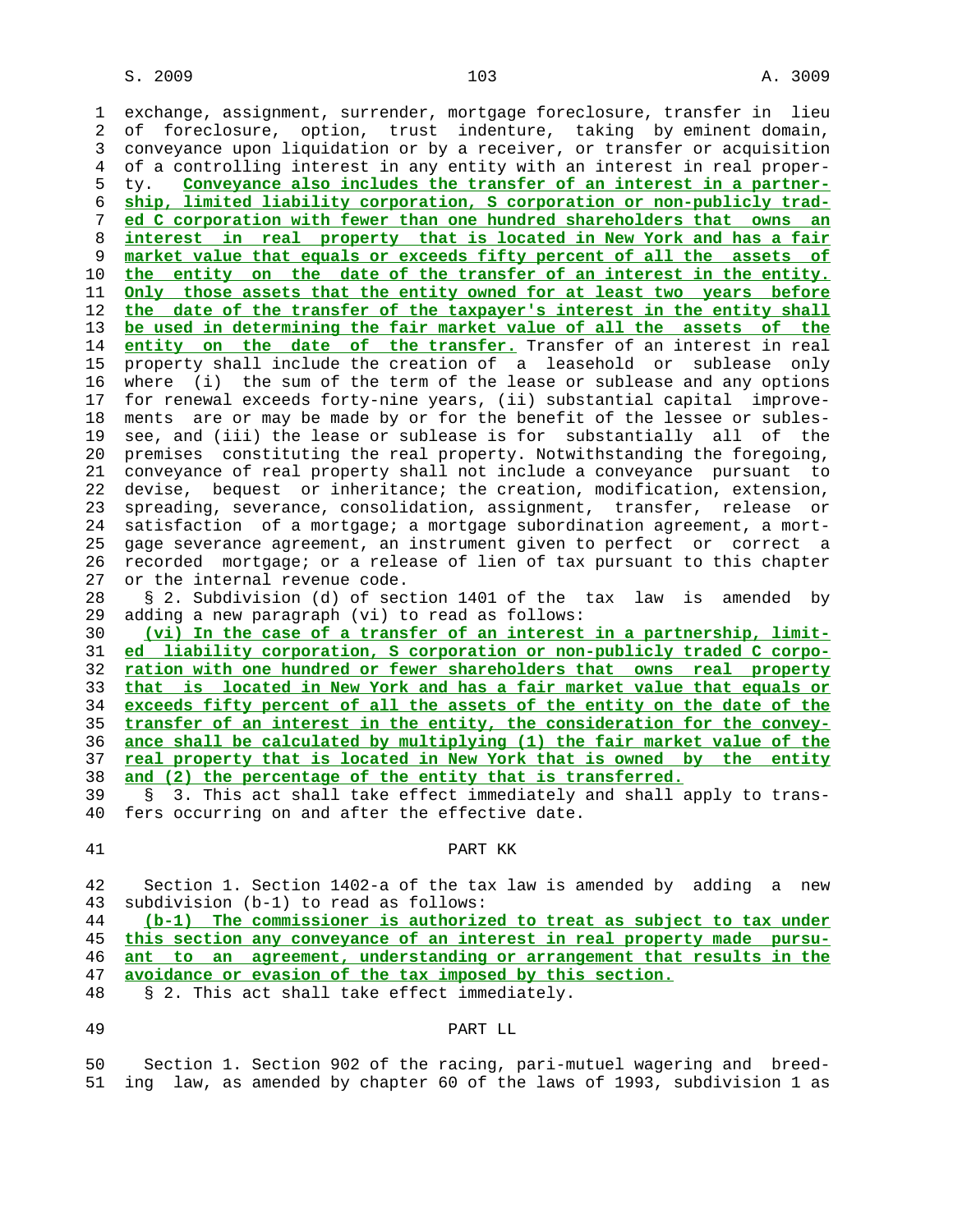1 amended by chapter 15 of the laws of 2010 and subdivision 2 as amended 2 by chapter 18 of the laws of 2008, is amended to read as follows: 3 § 902. Equine drug testing and expenses. 1. In order to assure the 4 public's confidence and continue the high degree of integrity in racing 5 at the pari-mutuel betting tracks, equine drug testing at race meetings 6 shall be conducted by a [**state college within this state with an** 7 **approved equine science program**] **suitable laboratory or laboratories** 8 **located in New York state, as the gaming commission may determine in its** 9 **discretion**. The [**state racing and wagering board**] **gaming commission** 10 shall promulgate any rules and regulations necessary to implement the 11 provisions of this section, including administrative penalties of loss 12 of purse money, fines, or denial, suspension[**,**] or revocation of a 13 license for racing drugged horses. 14 2. Notwithstanding any inconsistent provision of law, all costs and 15 expenses of the [**state racing and wagering board**] **gaming commission** for 16 equine drug testing and research shall be paid from [**an appropriation** 17 **from the state treasury, on the certification of the chairman of the** 18 **state racing and wagering board, upon the audit and warrant of the comp-** 19 **troller and pursuant to a plan developed by the state racing and wager-** 20 **ing board as approved by the director of the budget**] **an assessment the** 21 **commission may make on horsemen entering horses in races, an assessment** 22 **the commission may make on racetracks, or both**. 23 § 2. Subdivision 2 of section 228 of the racing, pari-mutuel wagering 24 and breeding law, as amended by chapter 18 of the laws of 2008 and the 25 opening paragraph as amended by chapter 291 of the laws of 2016, is 26 amended to read as follows: 27 2. The New York state gaming commission shall, as a condition of 28 racing, require any franchised corporation and every other corporation 29 subject to its jurisdiction to withhold one percent of all purses, 30 except that for the franchised corporation, starting on September first, 31 two thousand seven and continuing through August thirty-first, two thou- 32 sand seventeen, two percent of all purses shall be withheld, and, in the 33 case of the franchised corporation, to pay such sum to the horsemen's 34 organization or its successor that was first entitled to receive 35 payments pursuant to this section in accordance with rules of the 36 commission adopted effective November third, nineteen hundred eighty- 37 three representing at least fifty-one percent of the owners and trainers 38 [**utilizing**] **using** the facilities of such franchised corporation, on the 39 condition that such horsemen's organization shall expend [**as much as is** 40 **necessary, but not to exceed**] one-half of one percent of such total 41 sum[**,**] to acquire and maintain the equipment required to [**establish a** 42 **program at a state college within this state with an approved equine** 43 **science program to**] test**, at a suitable laboratory located in New York** 44 **state, as the gaming commission may determine in its discretion,** for the 45 presence of [**steroids**] **impermissible drugs or other substances that** 46 **might be classified as impermissible substances** in horses, provided 47 further that the qualified organization shall also, in an amount to be 48 determined by its board of directors, annually include in its expendi- 49 tures for benevolence programs, funds to support an organization provid- 50 ing services necessary to backstretch employees, and, in the case of 51 every other corporation, to pay such one percent sum of purses to the 52 horsemen's organization or its successor that was first entitled to 53 receive payments pursuant to this section in accordance with rules of 54 the commission adopted effective May twenty-third, nineteen hundred 55 eighty-six representing at least fifty-one percent of the owners and 56 trainers [**utilizing**] **using** the facilities of such corporation.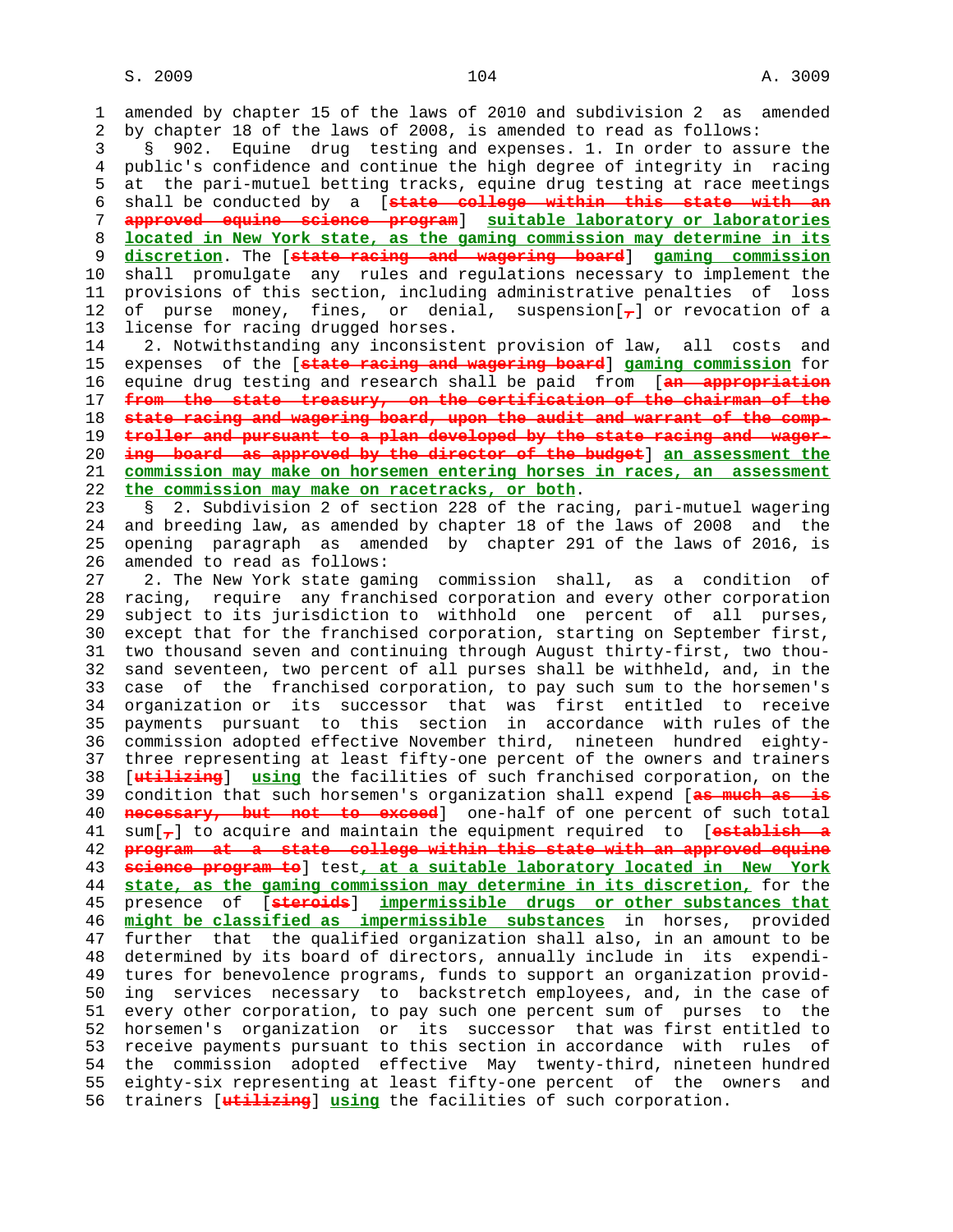1 In either case, any other horsemen's organization may apply to the 2 [**board**] **commission** to be approved as the qualified organization to 3 receive payment of the one percent of all purses by submitting to the 4 [**board**] **commission** proof of both, that (i) it represents more than 5 fifty-one percent of all the owners and trainers [**utilizing**] **using** the 6 same facilities and (ii) the horsemen's organization previously approved 7 as qualified by the [**board**] **commission** does not represent fifty-one 8 percent of all the owners and trainers [**utilizing**] **using** the same facil ities. If the [**board**] **commission** is satisfied that the documentation 10 submitted with the application of any other horsemen's organization is 11 conclusive with respect to items (i) and (ii) of this paragraph, it may 12 approve the applicant as the qualified recipient organization. 13 In the best interests of racing, upon receipt of such an application,<br>14 the [beard] commission may direct the payments to the previously quali-[board] commission may direct the payments to the previously quali- 15 fied horsemen's organization to continue uninterrupted, or it may direct 16 the payments to be withheld and placed in interest-bearing accounts for 17 a period not to exceed ninety days, during which time the [**board**] 18 **commission** shall review and approve or disapprove the application. Funds 19 held in such manner shall be paid to the organization approved by the 20 [**board**] **commission**. In no event shall the [**board**] **commission** accept more 21 than one such application in any calendar year from the same horsemen's 22 organization. 23 The funds authorized to be paid by the [**board**] **commission** are to be 24 used exclusively for the benefit of those horsemen racing in New York 25 state through the administrative purposes of such qualified organiza- 26 tion, benevolent activities on behalf of backstretch employees, and for 27 the promotion of equine research. 28 § 3. This act shall take effect immediately. 29 PART MM 30 Section 1. Article 19-B of the executive law is REPEALED. 31 § 1-a. Article 9-A of the general municipal law is REPEALED. 32 § 1-b. Article 14-H of the general municipal law is REPEALED. 33 § 1-c. Article 34 of the tax law is REPEALED. 34 § 2. The racing, pari-mutuel wagering and breeding law is amended by 35 adding a new article 15 to read as follows: 36 **ARTICLE 15** 37 **CHARITABLE GAMING** 38 **Title 1. General provisions.** 39 **2. Bingo control.** 40 **3. Local option for conduct of bingo by certain organizations.** 41 **4. Local option for conduct of games of chance by certain organ-** 42 **izations.** 43 **TITLE 1** 44 **GENERAL PROVISIONS** 45 **Section 1500. Definitions.** 46 **1501. Forms.** 1502. Participation by persons under the age of eighteen. 48 **1503. Sundays.** 49 **1504. Advertising of charitable games.** 50 **1505. Sanctions for violations.** 51 **1506. Severability.** 52 **§ 1500. Definitions. As used in this article, in addition to the defi-** 53 **nitions set forth in section one hundred one of this chapter, the**

54 **following terms shall have the following meanings:**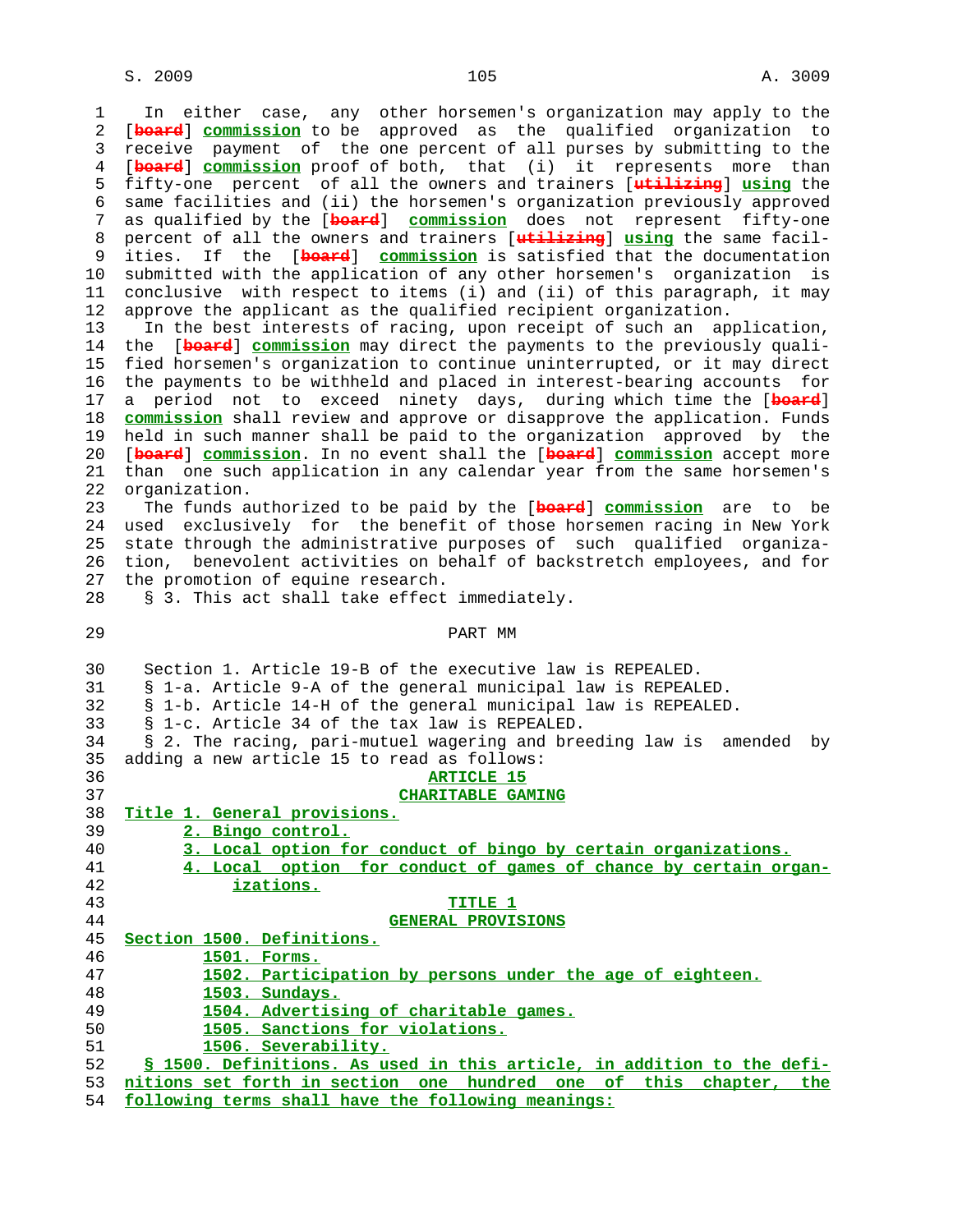$S. 2009$  and  $106$  and  $A. 3009$ 

**1. "Authorized bingo lessor" shall mean a person, firm or corporation other than a licensee to conduct bingo under the provisions of this article, who or which owns or is a net lessee of premises and offer the same for leasing by him, her or it to an authorized organization for any consideration whatsoever, direct or indirect, for the purpose of conducting bingo therein, provided, that he, she or it, as the case may be, shall not be: (a) a person convicted of a crime if there is a direct relationship between one or more of the previous criminal offenses and the integrity of bingo, considering the factors set forth in section seven hundred fifty-three of the correction law; (b) a person who is or has been a professional gambler or gambling promoter or who for other reasons is not of good moral character; (c) a public officer who receives any consideration, direct or indi- rect, as owner or lessor of premises offered for the purpose of conduct- ing bingo therein; or (d) a firm or corporation in which a person defined in paragraph (a), (b) or (c) of this subdivision or a person married or related in the first degree to such a person has greater than a ten percent proprie- tary, equitable or credit interest or in which such a person is active or employed. Nothing contained in this subdivision shall be construed to bar any firm or corporation that is not organized for pecuniary profit and no part of the net earnings of which inure to the benefit of any individ- ual, member or shareholder, from being an authorized bingo lessor solely because a public officer, or a person married or related in the first degree to a public officer, is a member of, active in or employed by such firm or corporation. 2. "Authorized games of chance lessor" shall mean an authorized organ- ization that has been granted a lessor's license pursuant to the provisions of title four of this article or a municipality. 3. "Authorized organization" shall mean any bona fide religious or charitable organization or bona fide educational, fraternal, civic or service organization or bona fide organization of veterans, volunteer firefighters or volunteer ambulance workers that by its charter, certif- icate of incorporation, constitution or act of the legislature has among its dominant purposes one or more of the lawful purposes as defined in this section, provided that each shall operate without profit to its members and provided that each such organization has engaged in serving one or more of the lawful purposes as defined in this section for a period of one year immediately prior to applying for a license under this article. No organization shall be deemed an authorized organization that is formed primarily for the purpose of conducting bingo or games of chance and that does not devote at least seventy-five percent of its activities to other than conducting bingo or games of chance. No poli- tical party, political campaign or political campaign committee shall be deemed an authorized organization. 4. "Authorized supplier of games of chance equipment" shall mean any person, firm, partnership, corporation or organization licensed by the commission to sell or lease games of chance equipment or paraphernalia that meets the specifications and regulations established by the commis- sion. Nothing herein shall prevent an authorized organization from purchasing common articles, such as cards and dice, from normal sources of supply of such articles or from constructing equipment and parapher- nalia for games of chance for its own use. However, no such equipment or paraphernalia, constructed or owned by an authorized organization**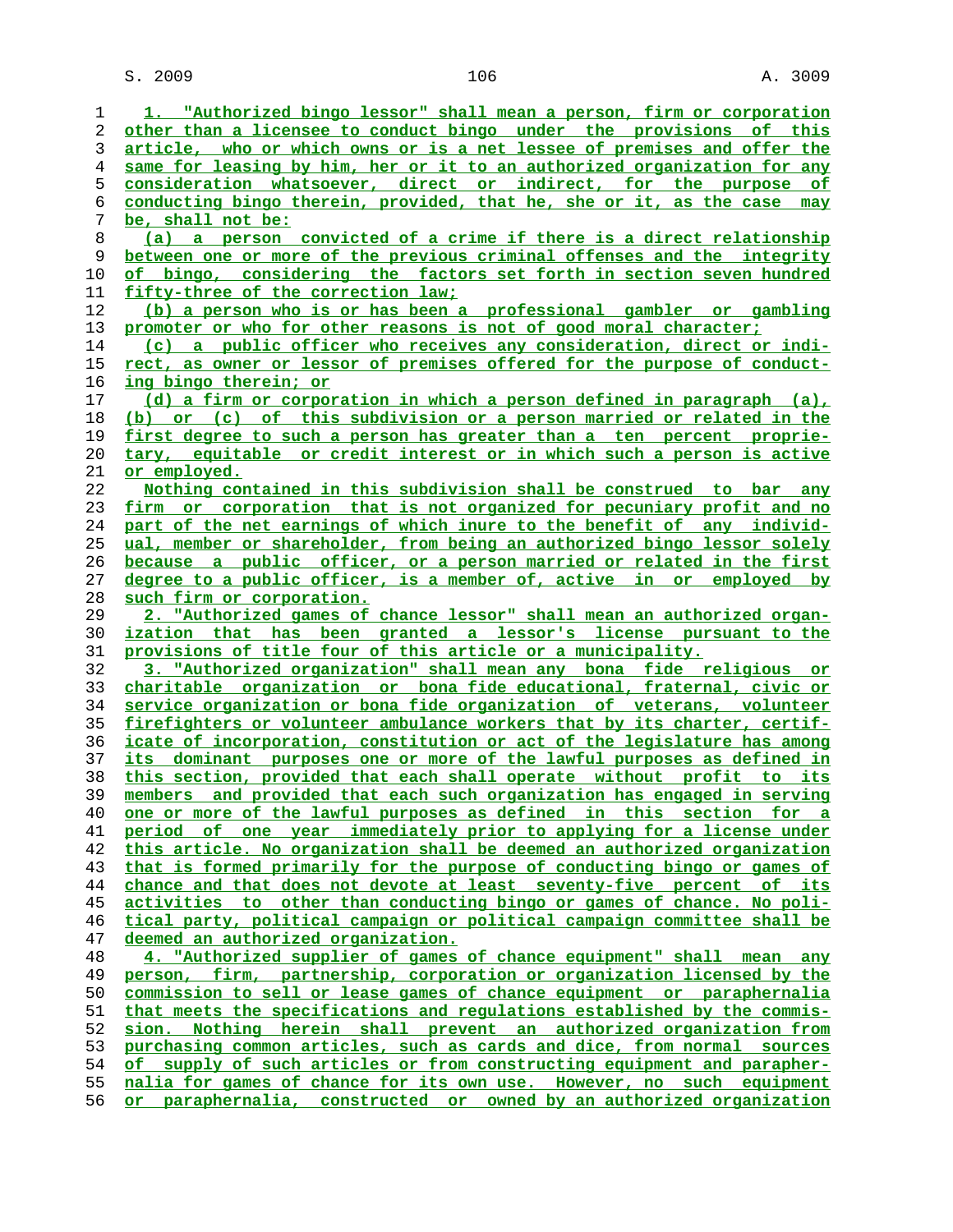$S. 2009$  and  $107$  and  $107$  and  $107$  and  $107$  and  $107$  and  $109$  and  $109$ 

**shall be sold or leased to any other authorized organization, without written permission from the commission. 5. "Bell jars" shall mean and include those games in which a partic- ipant shall draw a card that contains numbers, colors or symbols that are covered and that, when uncovered, may reveal that a prize shall be awarded on the basis of a designated winning number, color or symbol or combination of numbers, colors or symbols. Such card shall be drawn from a jar, vending machine or other suitable device or container. Bell jars shall also include seal cards, coin boards, event games and merchandise boards. 6. "Bingo" shall mean a specific game of chance, commonly known as bingo or lotto, in which prizes are awarded on the basis of designated numbers or symbols on a card conforming to numbers or symbols selected at random. 7. "Bingo control law" shall mean title two of this article. 8. "Bingo licensing law" shall mean title three of this article. 9. "Bonus ball" shall mean a bingo game that is played in conjunction with one or more regular or special bingo games designated as bonus ball games by the licensed authorized organization during one or more consec- utive bingo occasions in which a prize is awarded to the player obtain- ing a specified winning bingo pattern when the last number called by the licensed authorized organization is the designated bonus ball number. The bonus ball prize shall be based upon a percentage of the sales from opportunities to participate in bonus ball games not to exceed seventy- five percent of the sum of money received from the sale of bonus ball opportunities or ten thousand dollars, whichever shall be less, and which is not subject to the prize limits imposed by subdivisions five and six of section fifteen hundred twenty-three and paragraph (a) of subdivision one of section fifteen hundred twenty-five of this article. The percentage shall be specified both in the application for the bingo license and the licensee. Notwithstanding section fifteen hundred thir- ty-one of this article, not more than one dollar shall be charged per player for an opportunity to participate in all bonus ball games conducted during a single bingo occasion, and the total amount collected from the sale of bonus ball opportunities and the amount of the prize to be awarded shall be announced prior to the start of each bingo occasion. 10. "Coin board" and "merchandise board" shall mean a board used in conjunction with bell jar tickets that contains and displays various coins and/or merchandise as prizes. A player having a bell jar ticket with a number matching a pre-designated number reflected on the board for a prize wins that prize. 11. "Clerk" shall mean the clerk of a municipality outside the city of New York. 12. "Department" shall mean the New York city department of consumer affairs. 13. "Early bird" shall mean a bingo game that is played as a special game, conducted not more than twice during a bingo occasion, in which prizes are awarded based upon a percentage not to exceed seventy-five percent of the sum of money received from the sale of the early bird cards and that is neither subject to the prize limits imposed by subdi- visions five and six of section fifteen hundred twenty-three and para- graph (a) of subdivision one of section fifteen hundred twenty-five, nor the special game opportunity charge limit imposed by section fifteen hundred thirty-one of this article. The percentage shall be specified both in the application for bingo license and the license. Not more than one dollar shall be charged per card with the total amount**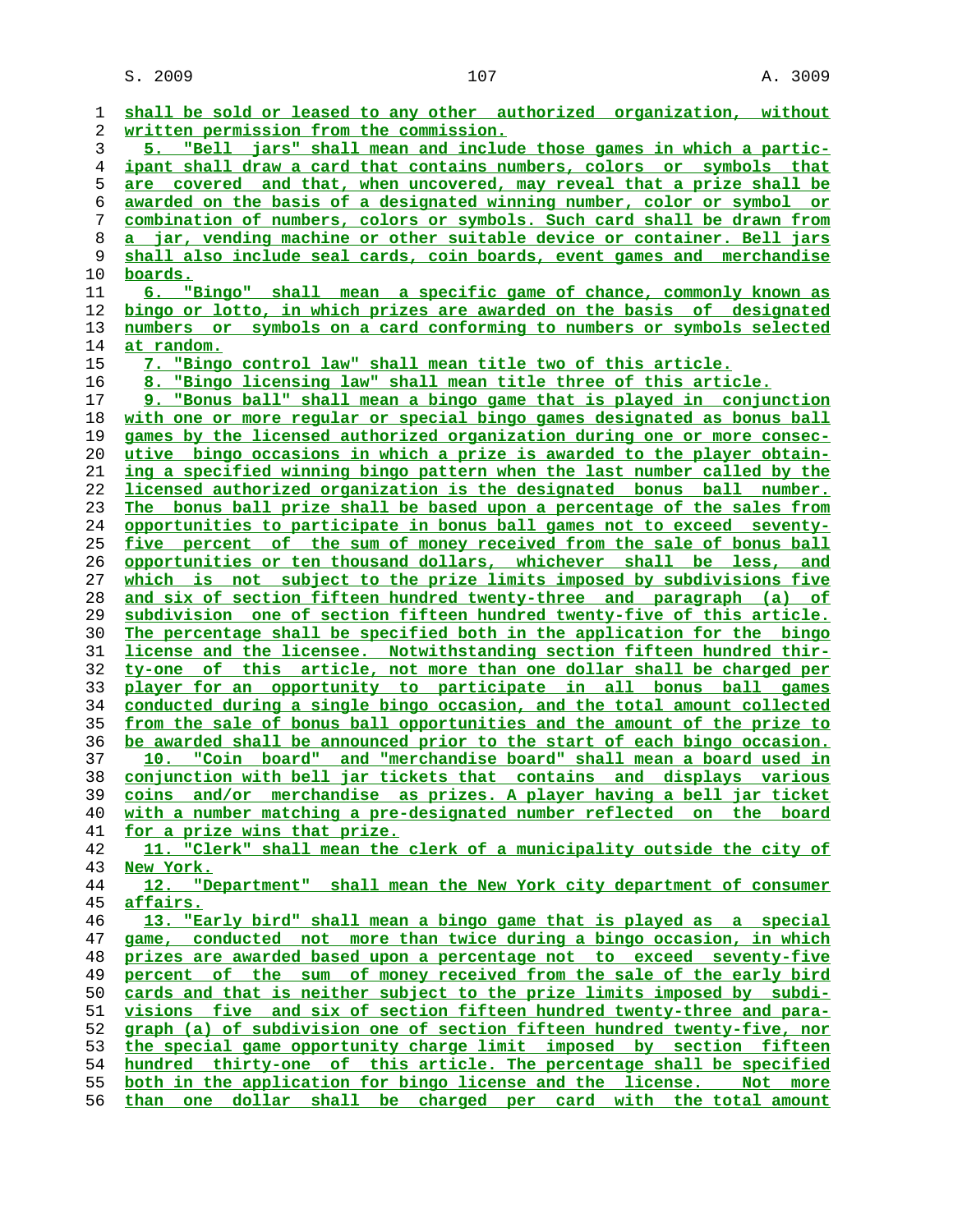S. 2009 2009 2008 2009 2008 2009 2009 2010 2020 2030 2040 2050 2060 2070 2080 2090 2009 2009 2009 2009 2009 20

| 1  | collected from the sale of the early bird cards and the prize for each          |
|----|---------------------------------------------------------------------------------|
| 2  | game to be announced before the commencement of each game.                      |
| 3  | 14. "Event game" shall mean a bell jar game in which certain winners            |
| 4  | are determined by the random selection of one or more bingo numbers, the        |
| 5  | use of a seal card or by another method approved by the commission.             |
| 6  | 15. "Flare" shall mean a poster description of the bell jar game,               |
| 7  | which shall include:                                                            |
| 8  | (a) a declaration of the number of winners and amount of prizes in              |
| 9  | <u>each deal;</u>                                                               |
| 10 | (b) the number of prizes available in the deal;                                 |
| 11 | (c) the number of tickets in each deal that contain the stated prize;           |
| 12 | (d) the manufacturer's game form number and the serial number of the            |
| 13 | deal, which shall be identical to the serial number imprinted on each           |
| 14 | ticket contained in the deal; and                                               |
| 15 | (e) such other requirements as the rules and regulations of the                 |
| 16 | commission may require.                                                         |
| 17 | 16. "Games of chance" shall mean and include only the games known as            |
| 18 | "merchandise wheels," "coin boards," "merchandise boards," "seal cards,"        |
| 19 | "event games," "raffles," "bell jars" and such other specific games as          |
| 20 | may be authorized by the commission, in which prizes are awarded on the         |
| 21 | <u>basis of a designated winning number or numbers, color or colors, symbol</u> |
| 22 | or symbols determined by chance, but not including games commonly known         |
| 23 | as "bingo" or "lotto," which are controlled under titles two and three          |
| 24 | of this article, and also not including "bookmaking," "policy or numbers        |
| 25 | games" and "lottery" as defined in section 225.00 of the penal law.             |
| 26 | 17. "Lawful purposes" shall mean one or more of the following causes,           |
| 27 | deeds or activities:                                                            |
| 28 | (a) those that benefit needy or deserving persons indefinite in number          |
| 29 | by enhancing their opportunity for religious or educational advancement,        |
| 30 | by relieving them from disease, suffering or distress, or by contribut-         |
| 31 | ing to their physical well-being, by assisting them in establishing             |
| 32 | themselves in life as worthy and useful citizens, or by increasing their        |
| 33 | comprehension of and devotion to the principles upon which this nation          |
| 34 | was founded and enhancing their loyalty to their governments;                   |
| 35 | (b) those that initiate, perform or foster worthy public works or               |
| 36 | enable or further the erection or maintenance of public structures;             |
| 37 | (c) those that initiate, perform or foster the provisions of services           |
| 38 | to veterans by encouraging the gathering of such veterans and enable or         |
| 39 | further the erection or maintenance of facilities for use by such veter-        |
| 40 | ans that shall be used primarily for charitable or patriotic purposes,          |
| 41 | or those purposes that shall be authorized by a bona fide organization          |
| 42 | of veterans, provided however that such proceeds are disbursed in               |
| 43 | accordance with the rules and regulations of the commission and section         |
| 44 | fifteen hundred fifty-four of this article; and                                 |
| 45 | (d) those that otherwise lessen the burdens borne by the government or          |
| 46 | that are voluntarily undertaken by an authorized organization to augment        |
| 47 | or supplement services that the government would normally render to the         |
| 48 | people, including, in the case of volunteer firefighters' activities,           |
| 49 | the purchase, erection or maintenance of a building for a firehouse,            |
| 50 | activities open to the public for the enhancement of membership and the         |
| 51 | purchase of equipment that can reasonably be expected to increase the           |
| 52 | efficiency of response to fires, accidents, public calamities and other         |
| 53 | emergencies.                                                                    |
| 54 | 18. "License period" shall mean:                                                |
| 55 | (a) for bingo, the duration of a license issued pursuant to section             |

**fifteen hundred twenty-five of this article;**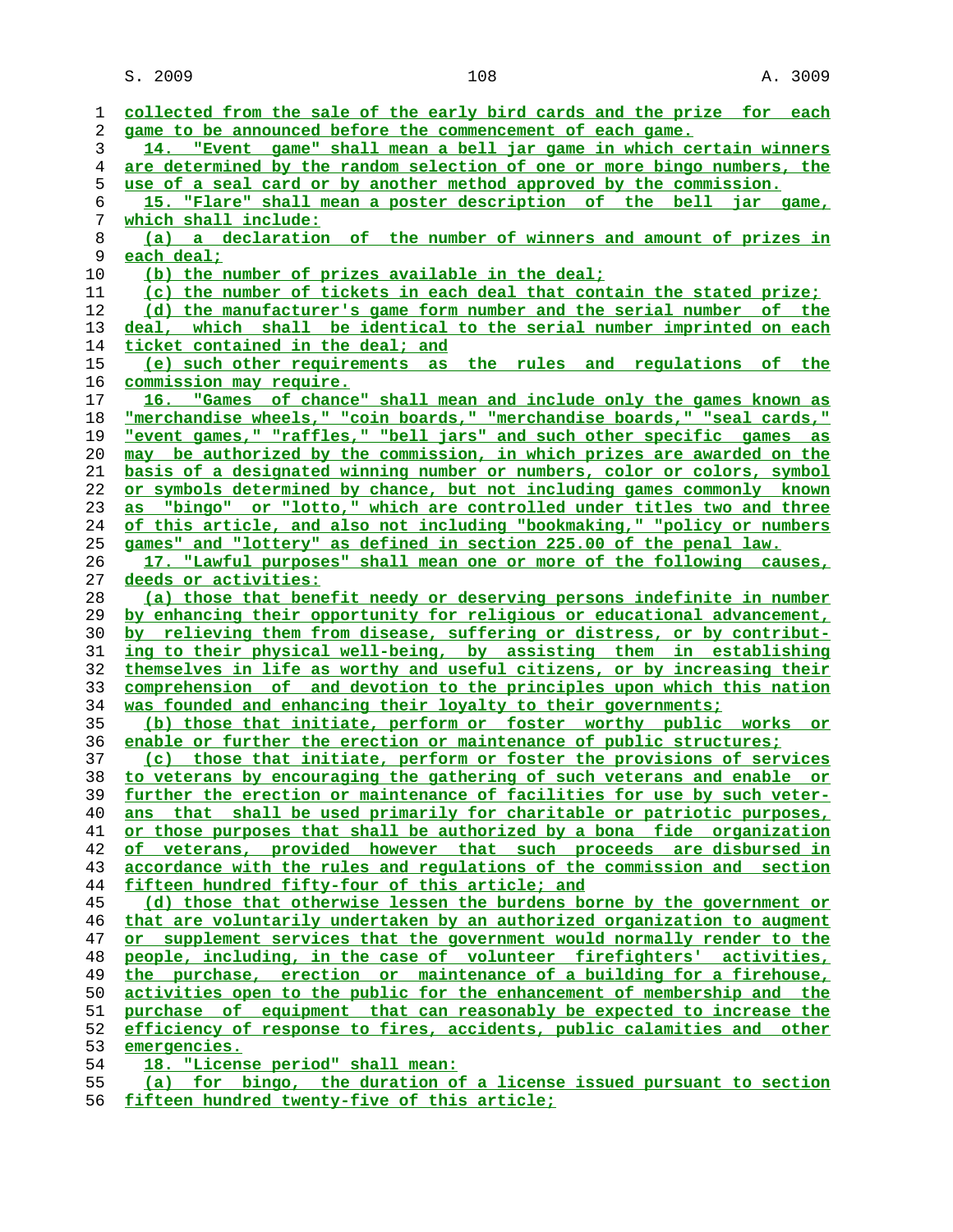$S. 2009$  and  $109$  and  $109$  and  $109$  and  $109$  and  $109$  and  $109$  and  $109$  and  $109$  and  $109$  and  $109$  and  $109$  and  $109$  and  $109$  and  $109$  and  $109$  and  $109$  and  $109$  and  $109$  and  $109$  and  $109$  and  $109$  a

**(b) for games of chance other than bell jars or raffles, a period of time not to exceed fourteen consecutive hours; and (c) for bell jars and raffles, a period of time running from January first to December thirty-first of the year set forth in the license. 19. "Limited-period bingo" shall mean the conduct of bingo by a licensed authorized organization, for a period of not more than seven of twelve consecutive days in any one year, at a festival, bazaar, carnival or similar function conducted by such licensed authorized organization. No authorized organization licensed to conduct limited-period bingo shall be otherwise eligible to conduct bingo pursuant to this title in the same year. 20. "Municipal officer" shall mean the chief law enforcement officer of a municipality outside the city of New York, or if such municipality exercises the option set forth in subdivision two of section fifteen hundred sixty-three of this article, the chief law enforcement officer of the county. 21. "Municipality" shall mean any city, town or village within this state. 22. "Net lease" shall mean a written agreement between a lessor and lessee under the terms of which the lessee is entitled to the possession, use or occupancy of the whole or part of any commercial premises for which the lessee pays rent to the lessor and likewise undertakes to pay substantially all of the regularly recurring expenses incident to the operation and maintenance of such leased premises. 23. "Net proceeds" shall mean: (a) in relation to the gross receipts from one or more occasions of bingo, the amount that remains after deducting the reasonable sums necessarily and actually expended for bingo supplies and equipment, prizes, stated rental, if any, bookkeeping or accounting services according to a schedule of compensation prescribed by the commission, janitorial services and utility supplies if any, license fees, and the cost of bus transportation, if authorized by the commission; (b) in relation to bell jars, the difference between the ideal handle from the sale of bell jar tickets, seal cards, merchandise boards and coin boards less the amount of money paid out in prizes and less the purchase price of the bell jar deal, seal card deal, merchandise board deal or coin board deal. Additionally, a credit shall be permitted against the net proceeds fee tendered to the commission for unsold tick- ets of the bell jar deal so long as the unsold tickets have the same serial and form number as the tickets for which the fee is rendered; (c) in relation to the gross receipts from one or more license periods of games of chance, the amount that shall remain after deducting the reasonable sums necessarily and actually expended for supplies and equipment, prizes, security-personnel, stated rental if any, bookkeeping or accounting services according to a schedule of compensation prescribed by the commission, janitorial services and utility supplies, if any, license fees, and the cost of bus transportation, if authorized by the clerk or department; (d) in relation to the gross rent received by an organization licensed to conduct bingo for the use of its premises by another licensee, the amount that remains after deducting the reasonable sums necessarily and actually expended for janitorial services and utility supplies directly attributable thereto if any; and (e) in relation to the gross rent received by an authorized games of chance lessor for the use of its premises by a game of chance licensee,**

**the amount that shall remain after deducting the reasonable sums neces-**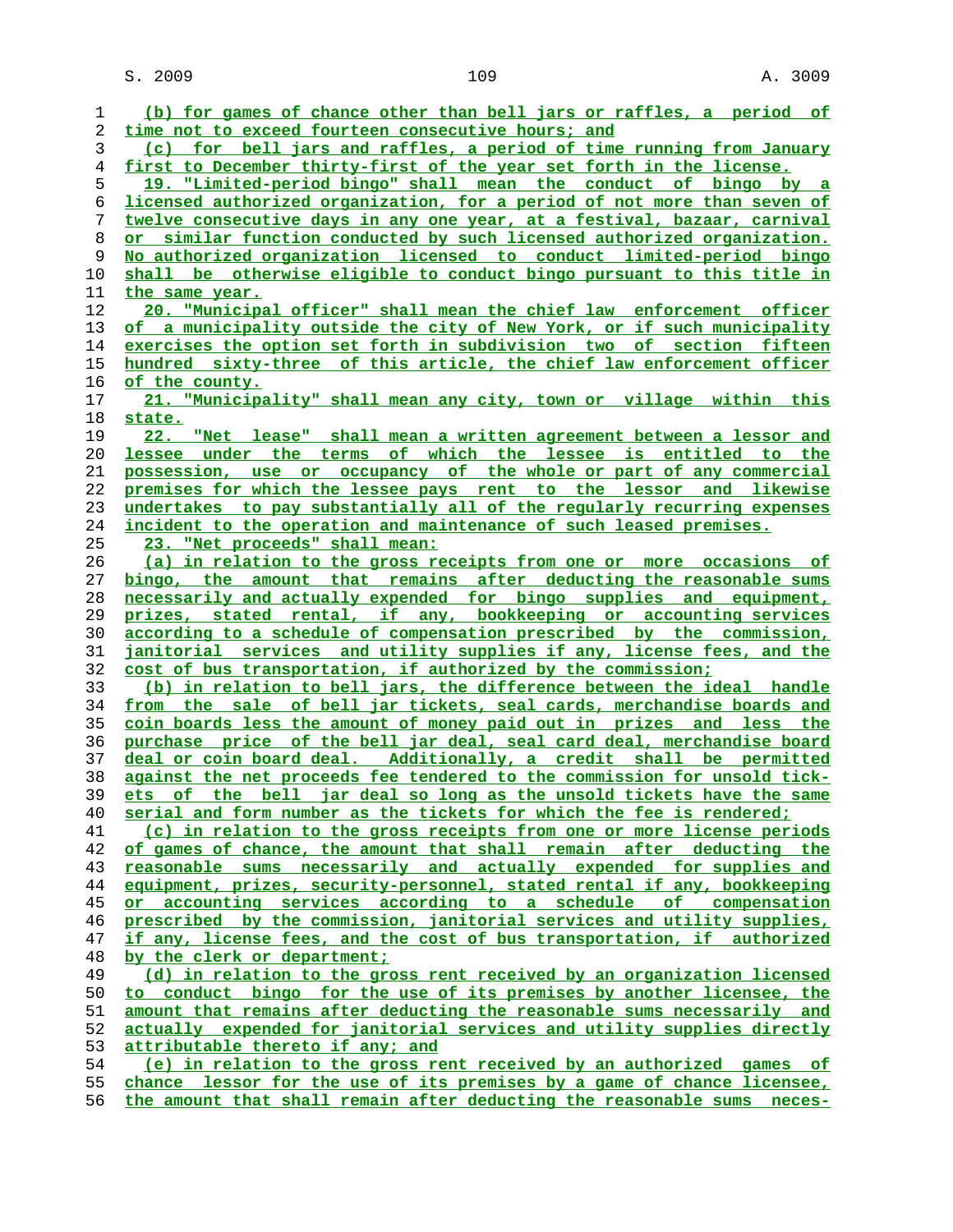$S. 2009$  and  $110$  and  $110$  and  $110$  and  $110$  and  $110$  and  $110$  and  $110$  and  $110$  and  $110$  and  $110$  and  $110$  and  $110$  and  $110$  and  $110$  and  $110$  and  $110$  and  $110$  and  $110$  and  $110$  and  $110$  and  $110$  a

| 1              | sarily and actually expended for janitorial services and utility               |
|----------------|--------------------------------------------------------------------------------|
| 2              | supplies directly attributable thereto if any.                                 |
| 3              | 24. (a) "One occasion" shall mean the successive operations of any one         |
| $\overline{4}$ | single type of game of chance that results in the awarding of a series         |
| 5              | of prizes amounting to five hundred dollars or four hundred dollars            |
| 6              | during any one license period, in accordance with the provisions of            |
| 7              | subdivision eight of section fifteen hundred fifty-four of this article,       |
| 8              | <u>as the case may be.</u>                                                     |
| 9              | (b) For purposes of the game of chance known as a merchandise wheel or         |
| 10             | a raffle, "one occasion" shall mean the successive operations of any one       |
| 11             | such merchandise wheel or raffle for which the limit on a series of            |
| 12             | prizes provided by subdivision six of section fifteen hundred fifty-four       |
| 13             | of this article shall apply.                                                   |
| 14             | (c) For purposes of the game of chance known as a bell jar, "one occa-         |
| 15             | sion" shall mean the successive operation of any one such bell jar, seal       |
| 16             | card, event game, coin board, or merchandise board that results in the         |
| 17             | awarding of a series of prizes amounting to six thousand dollars.              |
| 18             | (d) For the purposes of the game of chance known as raffle "one occa-          |
| 19             | sion" shall mean a calendar year during which successive operations of         |
| 20             | such game are conducted.                                                       |
| 21             | 25. "Operation" shall mean, in regard to a game of chance, the play of         |
|                | a single type of game of chance necessary to determine the outcome or          |
| 22<br>23       | winners each time wagers are made. A single drawing of a winning ticket        |
|                | or other receipt in a raffle shall be deemed one operation.                    |
| 24             |                                                                                |
| 25             | 26. "Premises" shall mean, in regard to games of chance, a designated          |
| 26             | <u>area within a building, hall, tent or grounds reasonably identified for</u> |
| 27             | the conduct of games of chance. Nothing herein shall require such area         |
| 28             | to be enclosed.                                                                |
| 29             | 27. "Prize," where supercard is played as set forth in subdivision             |
| 30             | thirty-three of this section, shall mean the sum of money or actual            |
| 31             | value of merchandise awarded to the winner or winners on a game card           |
| 32             | during a game of bingo and the sum of money or actual value of merchan-        |
| 33             | dise awarded to the winner or winners on a supercard in excess of the          |
| 34             | total receipts derived from the sale of supercards for that specific           |
| 35             | game.                                                                          |
| 36             | 28. "Raffle" shall mean and include those games of chance in which a           |
| 37             | participant pays money in return for a ticket or other receipt and in          |
| 38             | which a prize is awarded on the basis of a winning number or numbers,          |
| 39             | color or colors, or symbol or symbols designated on the ticket or              |
| 40             | receipt, determined by chance as a result of:                                  |
| 41             | (a) a drawing from among those tickets or receipts previously sold; or         |
| 42             | (b) a random event, the results of which correspond with tickets or            |
| 43             | receipts previously sold.                                                      |
| 44             | <u>29. "Seal cards" shall mean a board or placard used in conjunction</u>      |
| 45             | with a deal of the same serial number that contains one or more                |
| 46             | concealed areas that, when removed or opened, reveal a predesignated           |
| 47             | winning number, letter or symbol located on the board or placard. A seal       |
| 48             | card used in conjunction with an event game shall not be required to           |
| 49             | contain lines for prospective seal winners to sign their name.                 |
| 50             | 30. "Series of prizes" shall mean the total amount of single prizes            |
| 51             | minus the total amount of wagers lost during the successive operations         |
| 52             | of a single type of game of chance, except that for merchandise wheels         |
| 53             | raffles, "series of prizes" shall mean the sum of cash and the fair<br>and     |
| 54             | market value of merchandise awarded as single prizes during the succes-        |
| 55             | sive operations of any single merchandise wheel or raffle. In the game         |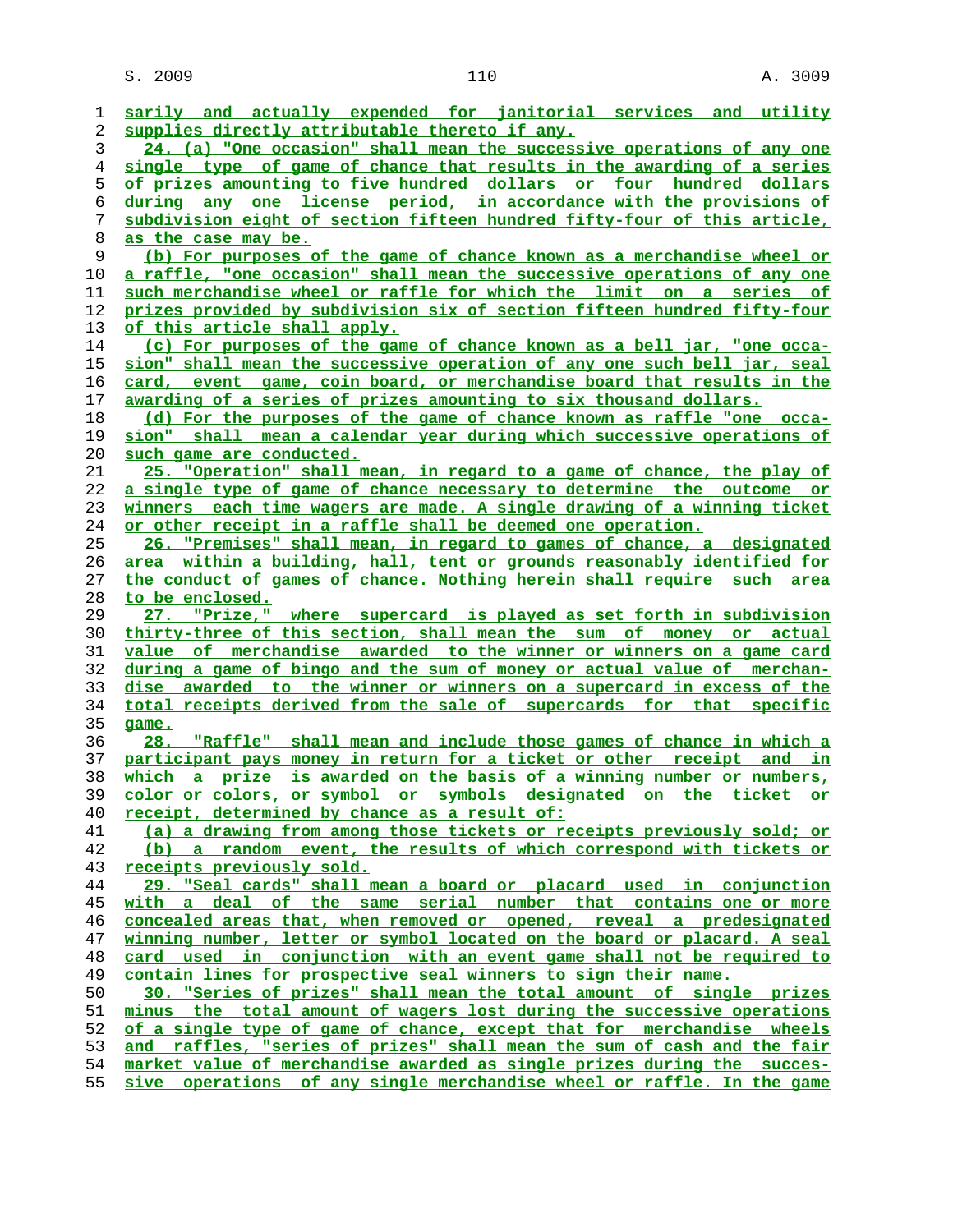$S. 2009$  and  $111$  and  $A. 3009$ 

**of raffle, a series of prizes may include a percentage of the sum of cash received from the sale of raffle tickets. 31. "Single prize" shall mean the sum of money or fair market value of merchandise or coins awarded to a participant by a games of chance licensee in any one operation of a single type of game of chance in excess of his or her wager. 32. "Single type of game" shall mean the games of chance known as merchandise wheels, coin boards, merchandise boards, event games, raffles and bell jars and each other specific game of chance authorized by the commission. 33. "Supercard" shall mean a bingo card on which prizes are awarded, which card is selected by the player, containing five designated numbers, colors or symbols, corresponding to the letters B, I, N, G, O, displayed on the bingo board of the bingo premises operator, which can be played concurrently with the other bingo cards played during the game of bingo. § 1501. Forms. The commission shall, to the greatest extent practica- ble, make forms and applications required by this article or related rules and regulations of the commission available in electronic formats that minimize paperwork and are designed to maximize efficiency for authorized organizations, municipalities and the commission. § 1502. Participation by persons under the age of eighteen. 1. No person under the age of eighteen years shall be permitted to play any game of bingo or any game of chance conducted pursuant to this article. 2. No person under the age of eighteen years shall be permitted to conduct, operate or assist in the conduct of any game of bingo or game of chance conducted pursuant to this article. 3. Persons under the age of eighteen years may be permitted to attend games of chance at the discretion of the games of chance licensee. § 1503. Sundays. A municipality may restrict a license to conduct bingo or games of chance by providing that no bingo or games of chance shall be conducted on the first day of the week, commonly known as Sunday, if the provisions of a local law or an ordinance duly adopted by the governing body of the municipality issuing the license prohibits the conduct of bingo or games of chance pursuant to this title on such days. § 1504. Advertising of charitable games. A licensee may advertise the conduct of an occasion of bingo or games of chance event to the general public by means of newspaper, radio, circular, handbill and poster, by one sign not exceeding sixty square feet in area, which may be displayed on or adjacent to the premises owned or occupied by a licensed author- ized organization, by other signs as may be permitted by the rules and regulations of the commission and through the internet as may be permit- ted by the rules and regulations of the commission. When an organization is licensed or authorized to conduct bingo occasions or games of chance events on the premises of another licensed authorized organization or of an authorized bingo lessor or authorized games of chance lessor, one additional such sign may be displayed on or adjacent to the premises in which the occasions are to be conducted. Additional signs may be displayed upon any firefighting equipment belonging to any licensed authorized organization that is a volunteer fire company, or upon any equipment of a first aid or rescue squad in and throughout the community served by such volunteer fire company or such first aid or rescue squad, as the case may be. All advertisements shall be limited to: (a) the description of such event as "bingo," "games of chance" or**

**"casino night," as the case may be;**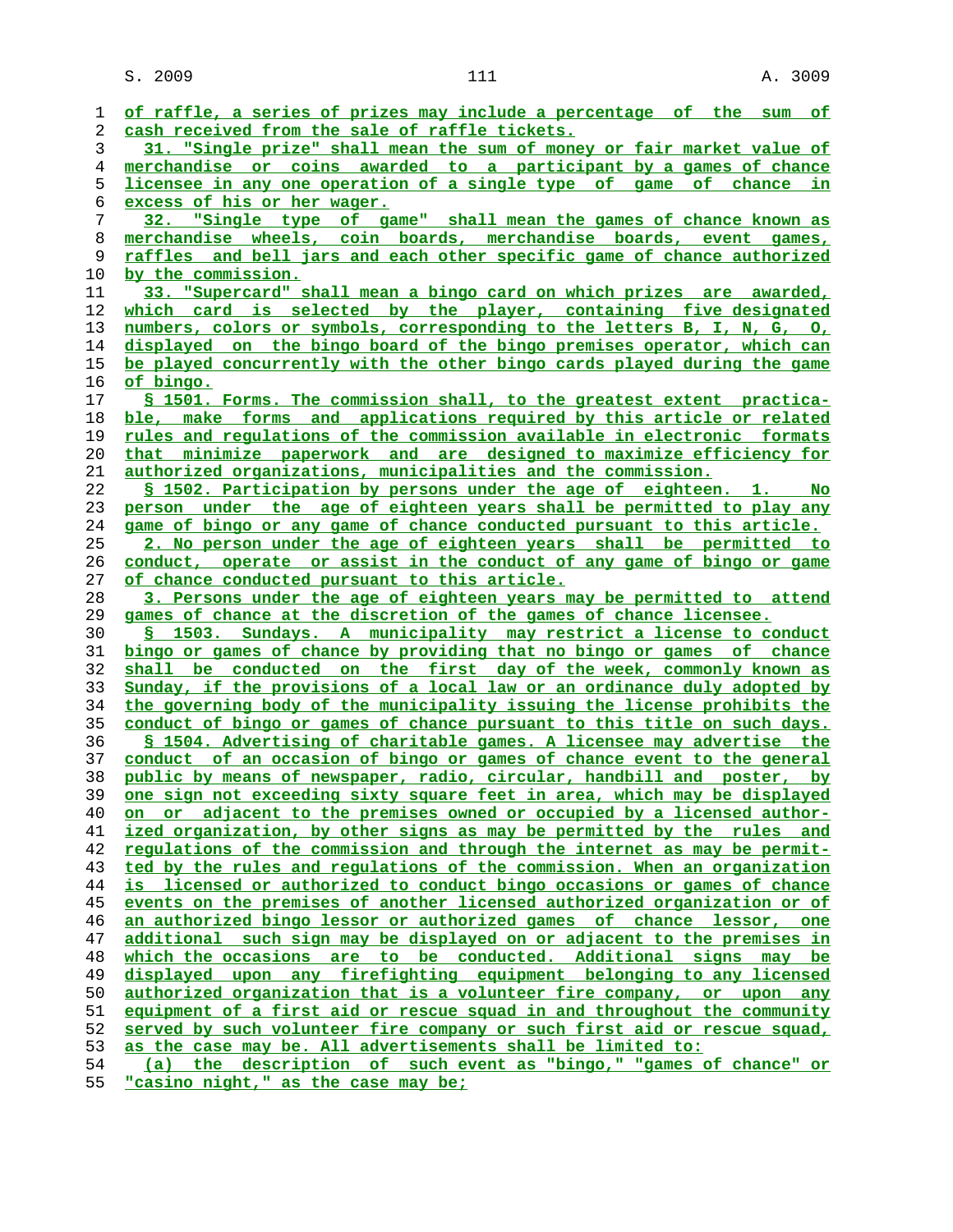S. 2009 112 A. 3009

| 1  | (b) the name of the authorized organization conducting such bingo                  |
|----|------------------------------------------------------------------------------------|
| 2  | occasions or games of chance;                                                      |
| 3  | (c) the license number of the authorized organization as assigned by               |
|    |                                                                                    |
| 4  | the clerk or department;                                                           |
| 5  | (d) the prizes offered; and                                                        |
| 6  | (e) the date, location and time of the bingo occasion or games of                  |
| 7  | chance event.                                                                      |
| 8  | \$ 1505. Sanctions for violations. The commission shall have the power             |
| 9  | to issue letters of reprimand or impose fines in any amount up to the              |
| 10 | maximum authorized by section one hundred sixteen of this chapter for              |
| 11 | any violation of this article or the rules and requlations of the                  |
| 12 | commission. A person or entity that has been fined may request a de novo           |
| 13 | hearing before the commission to review and determine such fine, pursu-            |
| 14 | ant to the rules and requlations of the commission.                                |
| 15 | \$ 1506. Severability. If any provision of this article or the applica-            |
|    |                                                                                    |
| 16 | tion thereof to any municipality, person or circumstances shall be                 |
| 17 | adjudged unconstitutional by any court of competent jurisdiction, the              |
| 18 | remainder of this article or the application thereof to other munici-              |
| 19 | palities, persons and circumstances shall not be affected thereby, and             |
| 20 | the legislature hereby declares that it would have enacted this title              |
| 21 | without the invalid provision or application, as the case may be, had              |
| 22 | such invalidity been apparent.                                                     |
| 23 | TITLE 2                                                                            |
| 24 | <b>BINGO CONTROL</b>                                                               |
| 25 | Section 1510. Short title.                                                         |
| 26 | 1511. Purpose of title.                                                            |
| 27 | 1512. Other agency assistance.                                                     |
| 28 | 1513. Powers and duties of the commission.                                         |
| 29 | 1514. Hearings; immunity.                                                          |
| 30 | 1515. Place of investigations and hearings; witnesses; books and                   |
| 31 | documents.                                                                         |
| 32 | 1516. Privilege against self-incrimination.                                        |
| 33 | 1517. Filing and availability of rules and regulations.                            |
| 34 | 1518. Municipality to file copies of local laws and ordinances;                    |
| 35 |                                                                                    |
|    | reports.<br>§ 1510. Short title. This title shall be known and may be cited as the |
| 36 |                                                                                    |
| 37 | bingo control law.                                                                 |
| 38 | S 1511. Purpose of title. The purpose of this title is to implement                |
| 39 | section nine of article one of the state constitution, as amended by               |
| 40 | vote of the people at the general election in November, nineteen hundred           |
| 41 | fifty-seven. The legislature hereby declares that the raising of funds             |
| 42 | for the promotion of bona fide charitable, educational, scientific,                |
| 43 | health, religious, civic and patriotic causes and undertakings, where              |
| 44 | the beneficiaries are indefinite, is in the public interest. It hereby             |
| 45 |                                                                                    |
|    | finds that, as conducted prior to the enactment of this title, bingo was           |
| 46 | the subject of exploitation by professional gamblers, promoters and                |
| 47 | commercial interests. It is hereby declared to be the policy of the                |
| 48 | legislature that all phases of the supervision, licensing and the regu-            |
| 49 | lation of bingo and of the conduct of bingo games, should be controlled            |
| 50 | closely and that the laws and regulations pertaining thereto should be             |
| 51 | construed strictly and enforced rigidly; that the conduct of bingo and             |
| 52 | all attendant activities should be so regulated and adequate controls so           |
| 53 | instituted as to discourage commercialization in all its forms, includ-            |
| 54 | ing the rental of commercial premises for bingo games, and to ensure a             |
| 55 | maximum availability of the net proceeds of bingo exclusively for appli-           |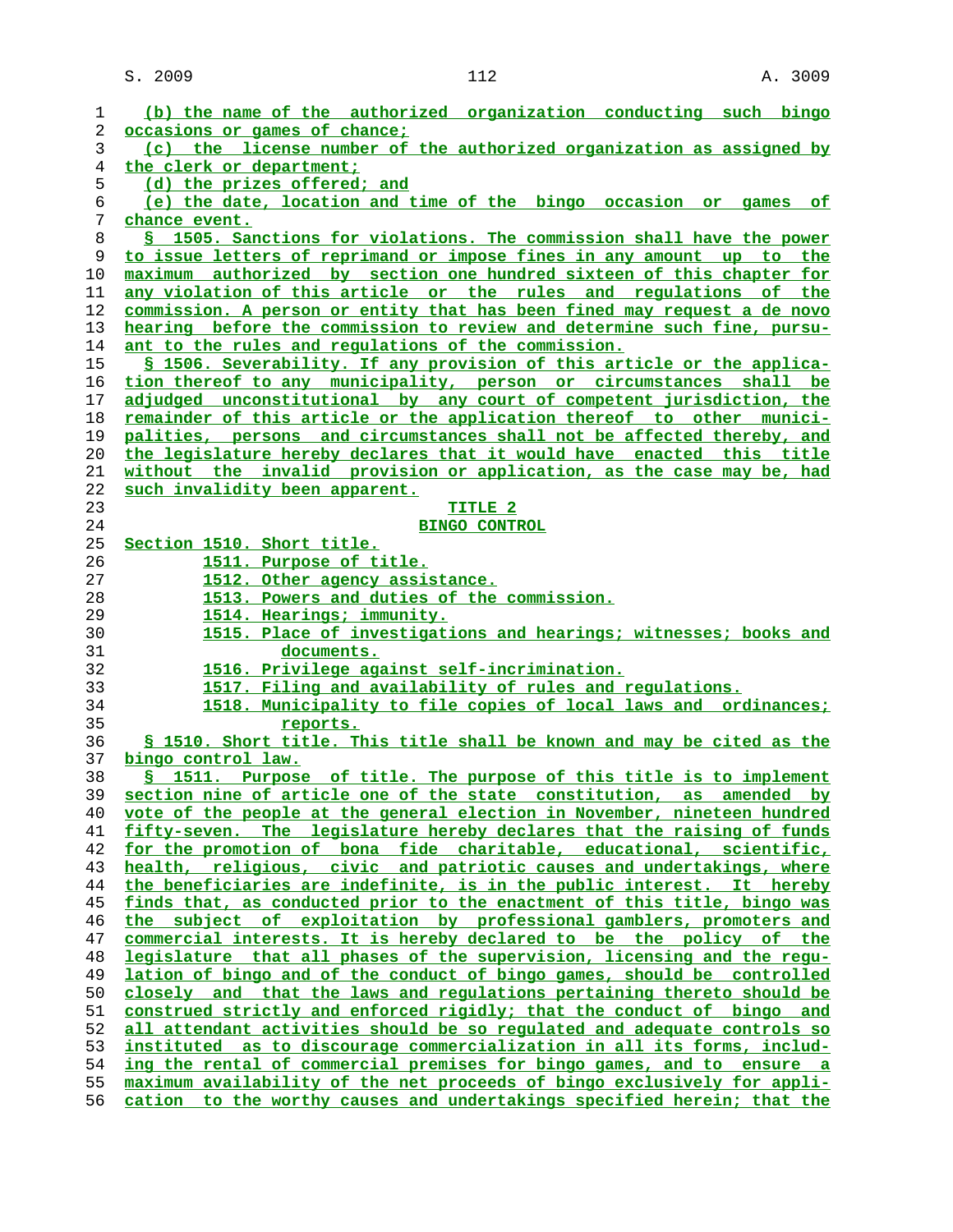$S. 2009$  and  $113$  and  $113$  and  $113$  and  $113$  and  $113$  and  $113$  and  $113$  and  $113$  and  $113$  and  $113$  and  $113$  and  $113$  and  $113$  and  $113$  and  $113$  and  $113$  and  $113$  and  $113$  and  $113$  and  $113$  and  $113$  a

**only justification for this title is to foster and support such worthy causes and undertakings, and that the mandate of section nine of article one of the state constitution, as amended, should be carried out by rigid regulation to prevent commercialized gambling, prevent partic- ipation by criminal and other undesirable elements and prevent the diversion of funds from the purposes herein authorized. § 1512. Other agency assistance. To effectuate the purposes of this title, the governor may authorize any department, division, board, bureau, commission or agency of the state or in any political subdivi- sion thereof to provide such facilities, assistance and data as will enable the commission properly to carry out its activities and effectu- ate its purposes hereunder. § 1513. Powers and duties of the commission. 1. The commission shall have the power and it shall be its duty to: (a) supervise the administration of the bingo licensing law and adopt, amend and repeal rules and regulations governing the issuance and amend- ment of licenses thereunder and the conducting of bingo under such licenses, which rules and regulations shall have the force and effect of law and shall be binding upon all municipalities issuing licenses and upon licensees thereunder and licensees of the commission, to the end that such licenses shall be issued to qualified licensees only and that said bingo games shall be fairly and properly conducted for the purposes and in the manner in the said bingo licensing law prescribed and to prevent the bingo games thereby authorized to be conducted from being conducted for commercial purposes or purposes other than those therein authorized, participated in by criminal or other undesirable elements and the funds derived from the bingo games being diverted from the purposes authorized, and, to provide uniformity in the administration of said law throughout the state, the commission shall prescribe forms of application for licenses, licenses, amendment of licenses, reports of the conduct of bingo games and other matters incident to the adminis- tration of such law; (b) conduct, anywhere within the state, investigations of the adminis- tration, enforcement and potential or actual violations of the bingo licensing law and of the rules and regulations of the commission; (c) review all determinations and actions of the municipal governing body in issuing an initial license and review the issuance of subsequent licenses and, after hearing, revoke those licenses that do not in all respects meet the requirements of this title and the rules and regu- lations of the commission; (d) suspend or revoke a license, after hearing, for any violation of the provisions of this title or the rules and regulations of the commis- sion; (e) hear appeals from the determinations and action of the municipal governing body in connection with the refusing to issue licenses, the suspension and revocation of licenses and the imposition of fines in the manner prescribed by law and the action and determination of the commis- sion upon any such appeal shall be binding upon the municipal governing body and all parties thereto; (f) initiate prosecutions for violations of this title and of the bingo licensing law; (g) carry on continuous study of the operation of the bingo licensing law to ascertain from time to time defects therein jeopardizing or threatening to jeopardize the purposes of this title and to formulate and recommend changes in such law and in other laws of the state that**

**the commission may determine to be necessary for the realization of such**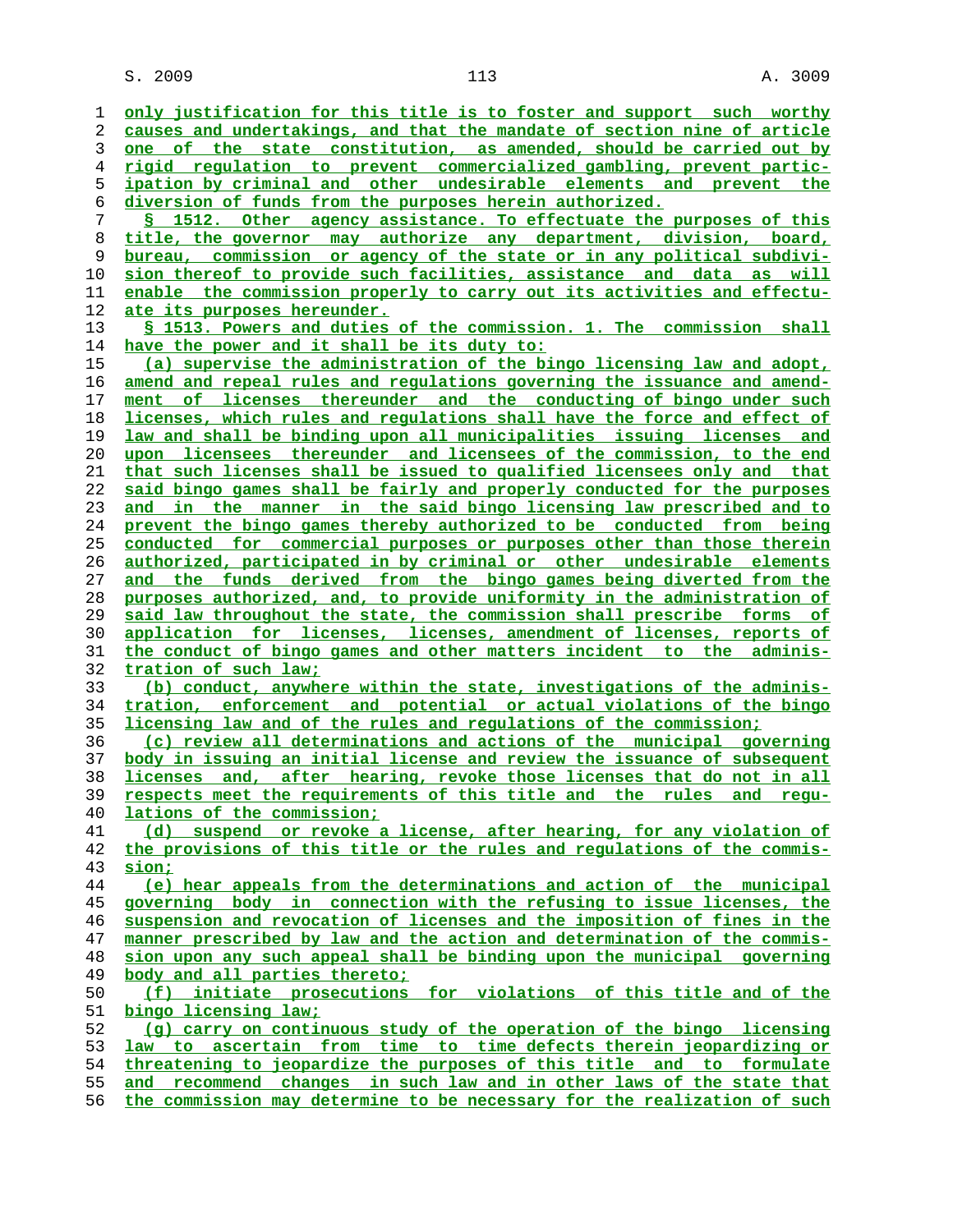| 1              | purposes, and to the same end to make a continuous study of the opera-                                                             |
|----------------|------------------------------------------------------------------------------------------------------------------------------------|
| 2              | tion and administration of similar laws that may be in effect in other                                                             |
| 3              | states of the United States;                                                                                                       |
| $\overline{4}$ | (h) supervise the disposition of all funds derived from the conduct of                                                             |
| 5              | bingo by authorized organizations not currently licensed to conduct such                                                           |
| 6              | bingo games; and                                                                                                                   |
| 7              | (i) issue an identification number to an applicant authorized organ-                                                               |
| 8              | ization if the commission determines that the applicant satisfies the                                                              |
| 9              | requirements of the bingo licensing law and the rules and requlations of                                                           |
| 10             | the commission.                                                                                                                    |
| 11             | 2. (a) The commission shall have the power to issue or, after hearing,                                                             |
| 12             | refuse to issue a license permitting a person, firm or corporation to                                                              |
| 13             | sell or distribute to any other person, firm or corporation engaged in                                                             |
| 14             | business as a wholesaler, jobber, distributor or retailer of all cards,                                                            |
| 15             | boards, sheets, pads and all other supplies, devices and equipment                                                                 |
| 16             | designed for use in the play of bingo by an organization duly licensed                                                             |
| 17             | to conduct bingo games or to sell or distribute any such materials                                                                 |
| 18             | directly to such an organization. For the purposes of this section the                                                             |
| 19             | words "sell or distribute" shall include, without limitation, the                                                                  |
| 20             | following activities: offering for sale, receiving, handling, maintain-                                                            |
| 21             | ing, storing the same on behalf of such an organization, distributing or                                                           |
| 22             | providing the same to such an organization and offering for sale or                                                                |
| 23             | lease bingo devices and equipment. Each such license shall be valid for                                                            |
| 24             | one year.                                                                                                                          |
| 25             | (b) (1) No person, firm or corporation, other than an organization                                                                 |
| 26             | that is or has been during the preceding twelve months duly licensed to                                                            |
| 27             | conduct bingo games, shall sell or distribute bingo supplies or equip-                                                             |
| 28             | ment without having first obtained a license therefor upon written                                                                 |
| 29             | <u>application made, verified and filed with the commission in the form</u>                                                        |
| 30<br>31       | prescribed by the rules and regulations of the commission.<br>The commission, as a part of its determination concerning the<br>(2) |
| 32             | applicant's suitability for licensing as a bingo supplier, shall require                                                           |
| 33             | the applicant to furnish to the commission two sets of fingerprints.                                                               |
| 34             | Such fingerprints shall be submitted to the division of criminal justice                                                           |
| 35             | services for a state criminal history record check, as defined in subdi-                                                           |
| 36             | vision one of section three thousand thirty-five of the education law,                                                             |
| 37             | and may be submitted to the federal bureau of investigation for a                                                                  |
| 38             | national criminal history record check.                                                                                            |
| 39             | (3) In each such application for a license under this section shall be                                                             |
| 40             | stated:                                                                                                                            |
| 41             | (i) the name and address of the applicant;                                                                                         |
| 42             | (ii) the names and addresses of its officers, directors, shareholders                                                              |
| 43             | or partners;                                                                                                                       |
| 44             | (iii) the amount of gross receipts realized on the sale or distrib-                                                                |
| 45             | ution of bingo supplies and equipment to duly licensed organizations                                                               |
| 46             | during the last preceding calendar or fiscal year; and                                                                             |
| 47             | (iv) such other information as shall be prescribed by such rules and                                                               |
| 48             | regulations.                                                                                                                       |
| 49             | (4) The fee for such license shall be as prescribed by regulation of                                                               |
| 50             | the commission, which shall take into account the quantity of gross                                                                |
| 51             | sales of the applicant.                                                                                                            |
| 52             | (c) The following shall be ineligible for such a license:                                                                          |
| 53             | (1) a person convicted of a crime if there is a direct relationship                                                                |
| 54             | between one or more of the previous criminal offenses and the integrity                                                            |
| 55             | of bingo, considering the factors set forth in section seven hundred                                                               |

**fifty-three of the correction law;**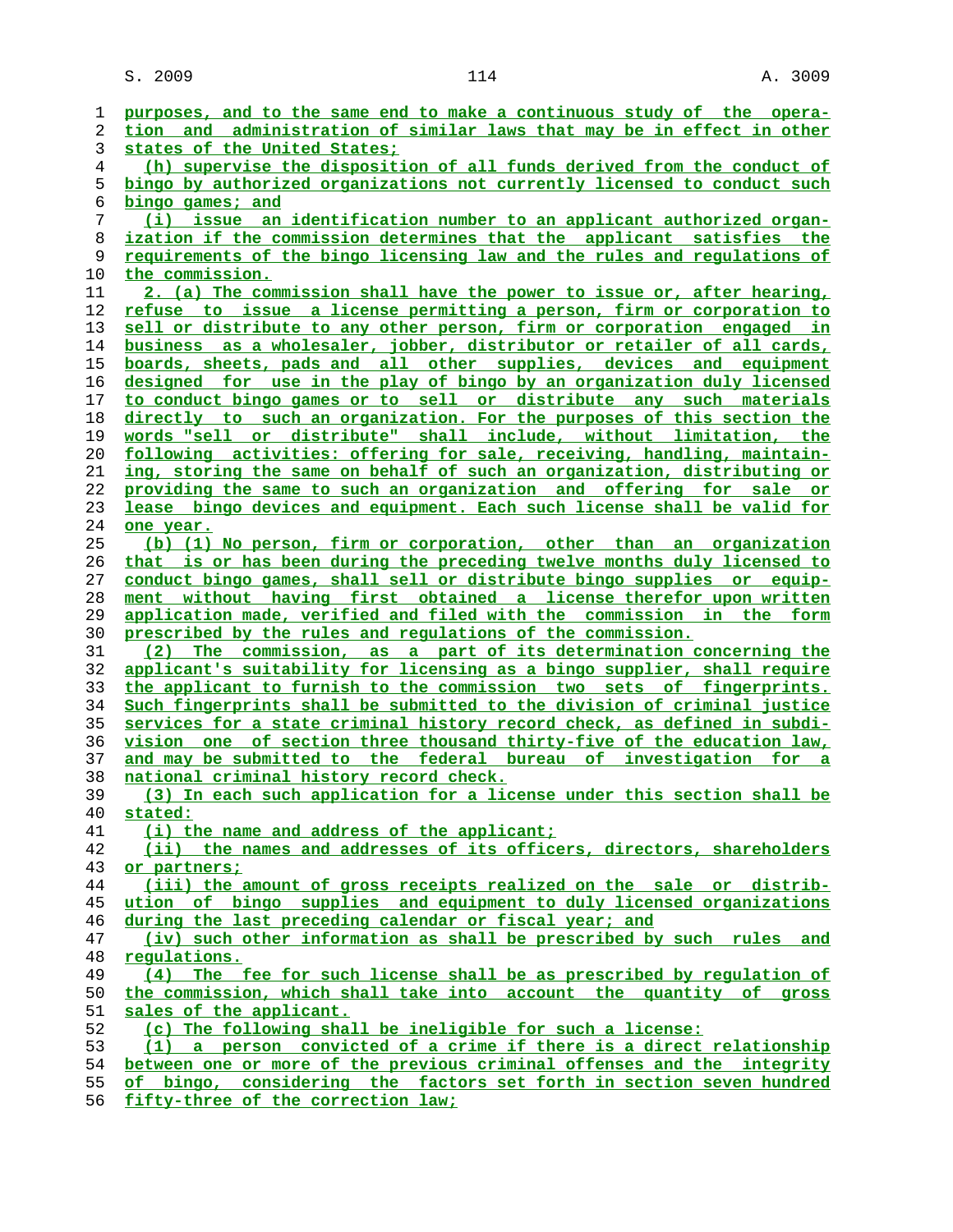$S. 2009$  and  $115$  and  $115$  and  $115$  and  $115$  and  $115$  and  $115$  and  $115$  and  $115$  and  $115$  and  $115$  and  $115$  and  $115$  and  $115$  and  $115$  and  $115$  and  $115$  and  $115$  and  $115$  and  $115$  and  $115$  and  $115$  a

**(2) a person who is or has been a professional gambler or gambling promoter or who for other reasons is not of good moral character; (3) a public officer or employee; (4) an operator or proprietor of a commercial hall duly licensed under the bingo licensing law; and (5) a firm or corporation in which a person defined in subparagraph one, two, three or four of this paragraph, or a person married or related in the first degree to such a person, has greater than a ten percent proprietary, equitable or credit interest or in which such a person is active or employed. (d) The commission shall have power to examine or cause to be examined the books and records of any applicant for a license, or any licensee, under this section. Any information so received shall not be disclosed except so far as may be necessary for the purpose of carrying out the provisions of this article. (e) Any solicitation of an organization licensed to conduct bingo games, to purchase or induce the purchase of bingo supplies and equip- ment, or any representation, statement or inquiry designed or reasonably tending to influence such an organization to purchase the same, other than by a person licensed or otherwise authorized pursuant to this section shall constitute a violation of this section. (f) Any person who willfully makes any material false statement in any application for a license authorized to be issued under this title or who willfully violates any of the provisions of this section or of any license issued hereunder shall be guilty of a misdemeanor and, in addi- tion to the penalties in such case made and provided, shall forfeit any license issued to him, her or it under this section and be ineligible to apply for a license under this section for one year thereafter. (g) At the end of the license period, a recapitulation shall be made as between the licensee and the commission in respect of the gross sales actually recorded during the license period and the fee paid therefor, and any deficiency of fee thereby shown to be due shall be paid by the licensee and any excess of fee thereby shown to have been paid shall be credited to said licensee in such manner as the commission by the rules and regulations shall prescribe. 3. The commission shall have the power to approve and establish a standard set of bingo cards comprising a consecutively numbered series and shall by rules and regulations prescribe the manner in which such cards are to be reproduced and distributed to licensed authorized organ- izations. The sale or distribution to a licensed authorized organization of any card or cards other than those contained in the standard set of bingo cards shall constitute a violation of this section. Licensed authorized organizations shall not be required to use nor to maintain such cards seriatim excepting that the same may be required in the conduct of limited-period bingo games. § 1514. Hearings; immunity. 1. A hearing upon any investigation or review authorized by this article may be conducted by two or more members of the commission or by a hearing officer duly designated by the commission, as the commission shall determine. 2. A person who has violated any provision of this article, or of the rules and regulations of the commission, or any term of any license issued under this article or such rules and regulations, is a competent witness against another person so charged. In any hearing upon any investigation or review authorized by this article, for or relating to a violation of any provision of said article or of the rules and regu- lations of the commission or of the term of any such license, the**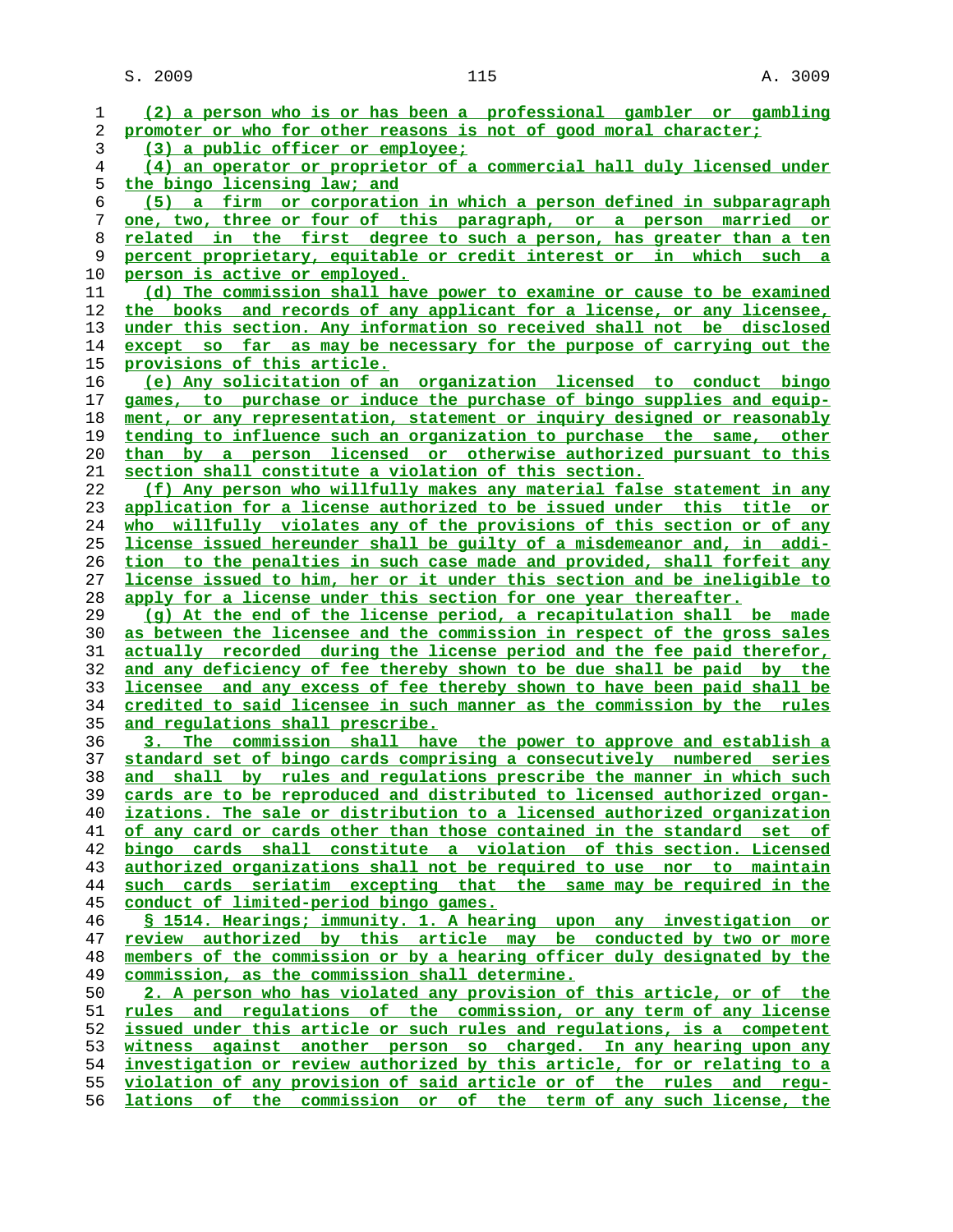$S. 2009$  and  $116$  and  $116$  and  $116$  and  $116$  and  $116$  and  $116$  and  $116$  and  $116$  and  $116$  and  $116$  and  $116$  and  $116$  and  $116$  and  $116$  and  $116$  and  $116$  and  $116$  and  $116$  and  $116$  and  $116$  and  $116$  a

**commission may confer immunity upon such witness in accordance with the provisions of section 50.20 of the criminal procedure law. Such immuni- ty shall be conferred only upon the vote of at least three members of the commission and only after affording the attorney general and the appropriate district attorney a reasonable opportunity to be heard with respect to any objections that they or either of them may have to the granting of such immunity. § 1515. Place of investigations and hearings; witnesses; books and documents. The commission may conduct investigations and hearings within or without the state and shall have power to compel the attendance of witnesses, the production of books, records, documents and other evidence by the issuance of a subpoena signed by a person authorized by the commission to do so. § 1516. Privilege against self-incrimination. The willful refusal to answer a material question or the assertion of privilege against self- incrimination during a hearing upon any investigation or review author- ized by this article by any licensee or any person identified with any licensee as an officer, director, stockholder, partner, member, employee or agent thereof shall constitute sufficient cause for the revocation or suspension of any license issued under this title or under the licensing law, as the commission or as the municipal governing body may determine. § 1517. Filing and availability of rules and regulations. A copy of every rule and regulation adopted and promulgated by the commission shall be made available to the various municipalities operating under the bingo licensing law. § 1518. Municipality to file copies of local laws and ordinances; reports. Each municipality in which the bingo licensing law is adopted shall file with the commission a copy of each local law or ordinance enacted pursuant thereto within ten days after the same has been approved by a majority of the electors voting on a proposition submitted at a general or special election, or within ten days after the same has been amended or repealed by the common council or other local legisla- tive body and on or before February first of each year, and at any other time or times that the commission may determine, make a report to the commission of the number of licenses issued therein under the bingo licensing law, the names and addresses of the licensees, the aggregate amount of license fees collected, the names and addresses of all persons detected of violating the bingo licensing law, this title or the rules and regulations adopted by the commission pursuant hereto, and of all persons prosecuted for such violations and the result of each such pros- ecution, the penalties imposed therein during the preceding calendar year, or the period for which the report is required, which report may contain any recommendations for improvement of the bingo licensing law or the administration thereof that the governing body of the munici- pality deems desirable. TITLE 3 LOCAL OPTION FOR CONDUCT OF BINGO BY CERTAIN ORGANIZATIONS Section 1520. Short title; purpose of title. 1521. Local option. 1522. Local laws and ordinances. 1523. Restrictions upon conduct of bingo games. 1524. Application for license. 1525. Investigation; matters to be determined; issuance of license; fees; duration of license. 1526. Hearing; amendment of license. 1527. Form and contents of license; display of license.**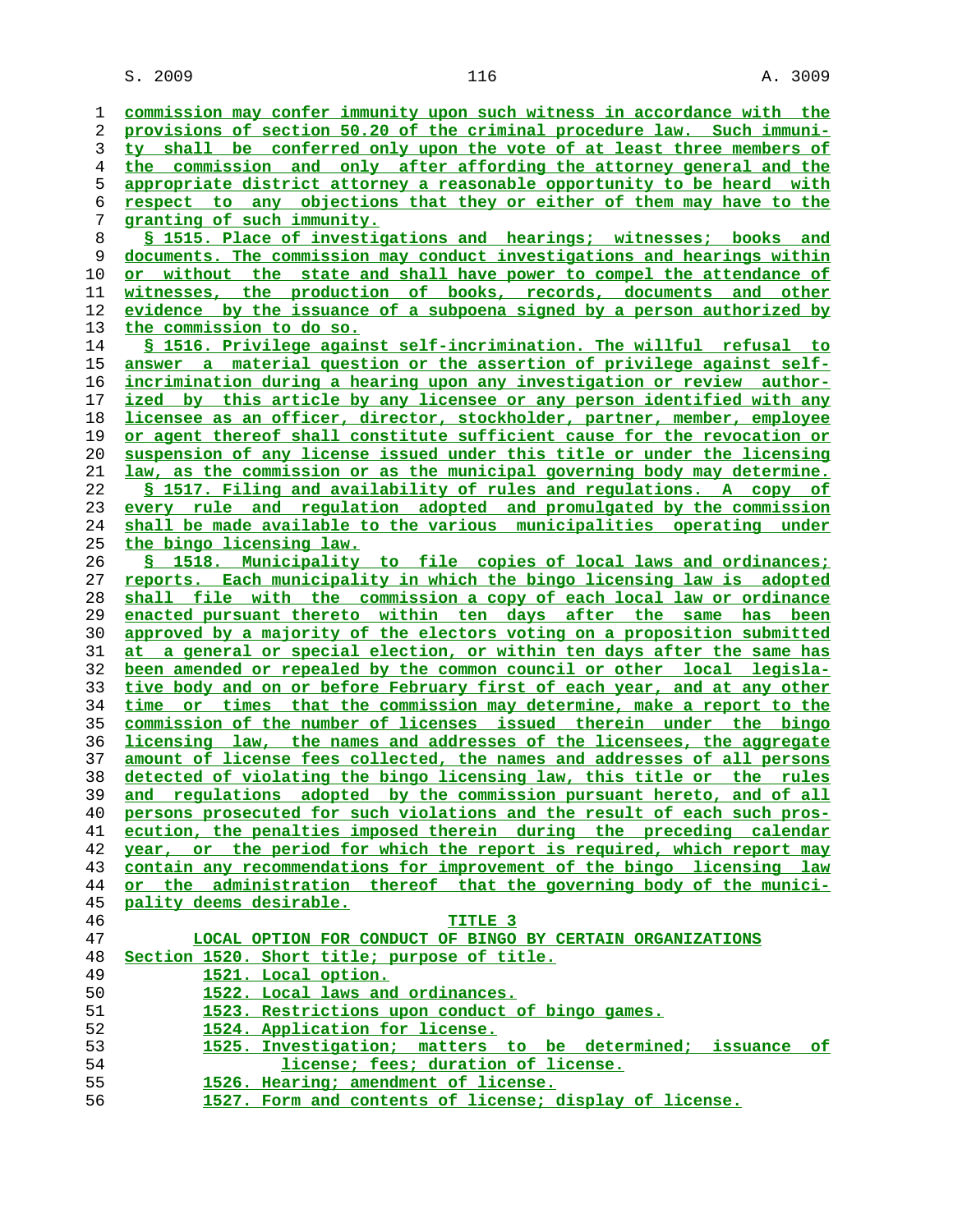**1528. Control and supervision; suspension of licenses; inspection of premises. 1529. Frequency of game; sale of alcoholic beverages. 1530. Persons operating and conducting bingo games; equipment; expenses; compensation. 1531. Charge for admission and participation; amount of prizes; award of prizes. 1532. Statement of receipts, expenses; additional license fees. 1533. Examination of books and records; examination of managers, etc.; disclosure of information. 1534. Appeals from municipal governing body to commission. 1535. Exemption from prosecution. 1536. Offenses; forfeiture of license; ineligibility to apply for license. 1537. Unlawful bingo. 1538. Title inoperative until adopted by voters. 1539. Amendment and repeal of local laws and ordinances. 1540. Delegation of authority. 1541. Powers and duties of mayors or managers of certain cities. § 1520. Short title; purpose of title. This title shall be known and may be cited as the bingo licensing law. The legislature hereby declares that the raising of funds for the promotion of bona fide charitable, educational, scientific, health, religious, civic and patriotic causes and undertakings, where the beneficiaries are indefinite, is in the public interest. It hereby finds that, as conducted prior to the effec- tive date of this title, bingo was the subject of exploitation by professional gamblers, promoters, and commercial interests. It is hereby declared to be the policy of the legislature that all phases of the supervision, licensing and regulation of bingo and of the conduct of bingo games, should be closely controlled and that the laws and regu- lations pertaining thereto should be strictly construed and rigidly enforced; that the conduct of the bingo game and all attendant activ- ities should be so regulated and adequate controls so instituted as to discourage commercialization in all its forms, including the rental of commercial premises for bingo games, and to ensure a maximum availabili- ty of the net proceeds of bingo exclusively for application to the worthy causes and undertakings specified herein; that the only justi- fication for this title is to foster and support such worthy causes and undertakings, and that the mandate of section nine of article one of the state constitution, as amended, should be carried out by rigid regu- lation to prevent commercialized gambling, prevent participation by criminal and other undesirable elements and prevent the diversion of funds from the purposes herein authorized. § 1521. Local option. Subject to the provisions of this title, and pursuant to the direction contained in subdivision two of section nine of article one of the constitution of the state, the legislature hereby gives and grants to every municipality the right, power and authority to authorize the conduct of bingo games by authorized organizations within the territorial limits of such municipality provided, however, that where the electors of a village hereafter approve a local law or ordi- nance pursuant to section fifteen hundred twenty-three of this title, the right, power and authority under this title of any town in which such village is located shall not extend to such village during such time as such village local law or ordinance is in effect. § 1522. Local laws and ordinances. 1. The common council or other local legislative body of any municipality may, either by local law or**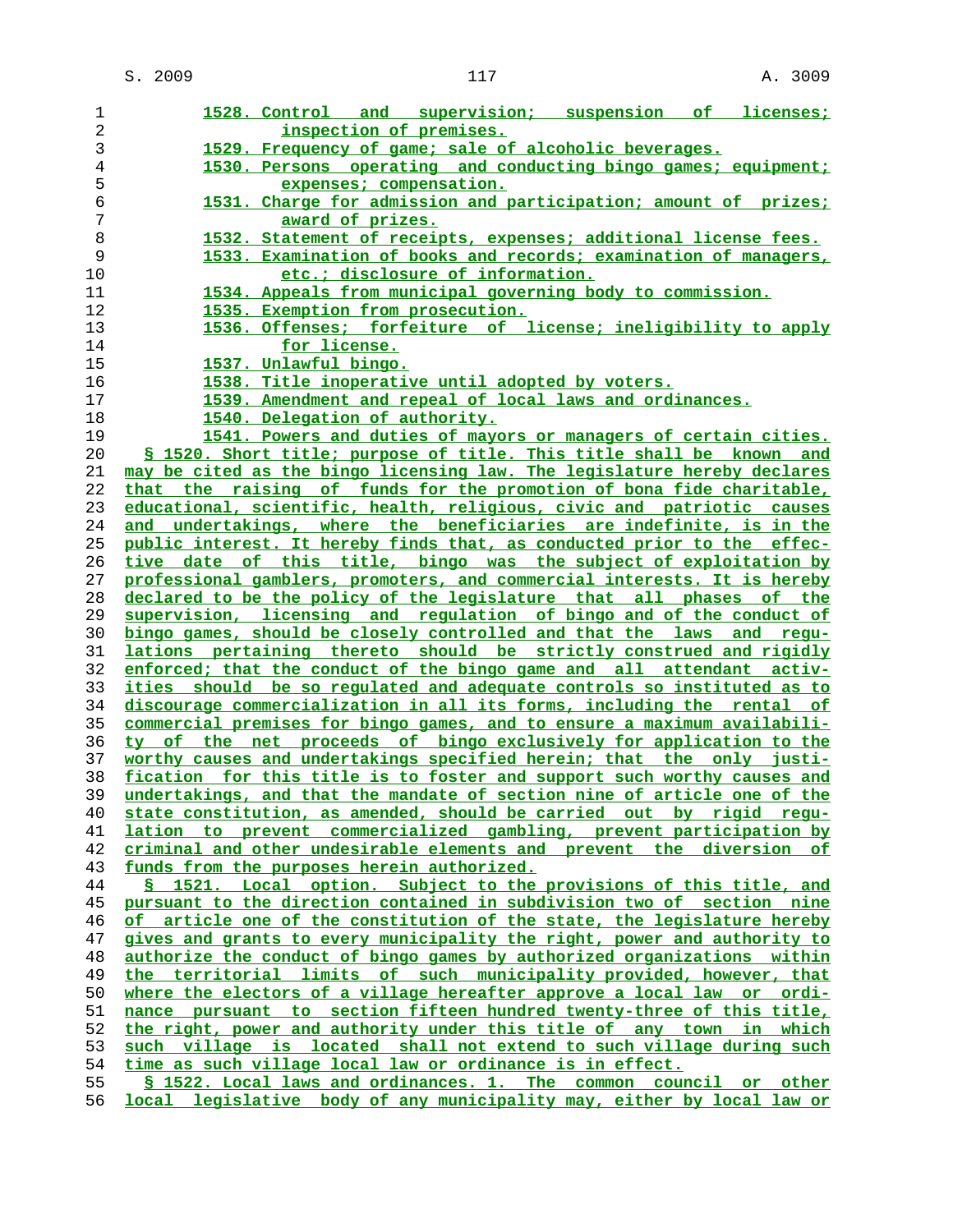$S. 2009$  and  $118$  and  $118$  and  $118$  and  $118$  and  $118$  and  $118$  and  $118$  and  $118$  and  $118$  and  $118$  and  $118$  and  $118$  and  $118$  and  $118$  and  $118$  and  $118$  and  $118$  and  $118$  and  $118$  and  $118$  and  $118$  a

**ordinance, provide that it shall be lawful for any authorized organiza- tion, upon obtaining a license therefor as provided in this title, to conduct the game of bingo within the territorial limits of such munici- pality, subject to the provisions of such local law or ordinance, the provisions of this title and the provisions of the bingo control law. 2. No such local law or ordinance shall become operative or effective unless and until it has been approved by a majority of the electors voting on a proposition submitted at a general or special election held within such municipality who are qualified to vote for officers of such municipality. 3. The time, method and manner of submission, preparation and provision of ballots and ballot labels, balloting by voting machine and conducting the election, canvassing the result and making and filing the returns and all other procedure with reference to the submission of and action upon any proposition for the approval of any such local law or ordinance shall be the same as in the case of any other proposition to be submitted to the electors of such municipality at a general or special election in such municipality, as provided by law. § 1523. Restrictions upon conduct of bingo games. The conduct of bingo games authorized by local law or ordinance shall be subject to the following restrictions without regard to whether such restrictions are contained in such local law or ordinance, but nothing in this section shall be construed to prevent the inclusion within such local law or ordinance of other provisions imposing additional restrictions upon the conduct of bingo games: 1. No person, firm, association, corporation or organization, other than a licensee under the provisions of this title, shall (a) conduct bingo; or (b) lease or otherwise make available for conducting bingo a hall or other premises for any consideration whatsoever, direct or indirect, without obtaining the prior written approval of the commission. 2. No bingo games shall be held, operated or conducted on or within any leased premises if rental under such lease is to be paid, wholly or partly, on the basis of a percentage of the receipts or net profits derived from the operation of such game. 3. No authorized organization licensed under the provisions of this title shall purchase, lease or receive any supplies or equipment specif- ically designed or adapted for use in the conduct of bingo games from other than a supplier licensed under the bingo control law or from another authorized organization. 4. The entire net proceeds of any game of bingo and of any rental shall be devoted exclusively to the lawful purposes of the organization permitted to conduct the same. 5. No prize shall exceed the sum or value of five thousand dollars in any single game of bingo. 6. No series of prizes on any one bingo occasion shall aggregate more than fifteen thousand dollars. 7. No person except a bona fide member of any such organization shall participate in the management or operation of such bingo game. 8. No person shall receive any remuneration for participating in the management or operation of any game of bingo. 9. The unauthorized conduct of a bingo game and any willful violation of any provision of any local law or ordinance shall constitute and be punishable as a misdemeanor. 10. No person licensed to sell bingo supplies or equipment, or any**

**agent of such person, shall conduct, participate in or assist in the**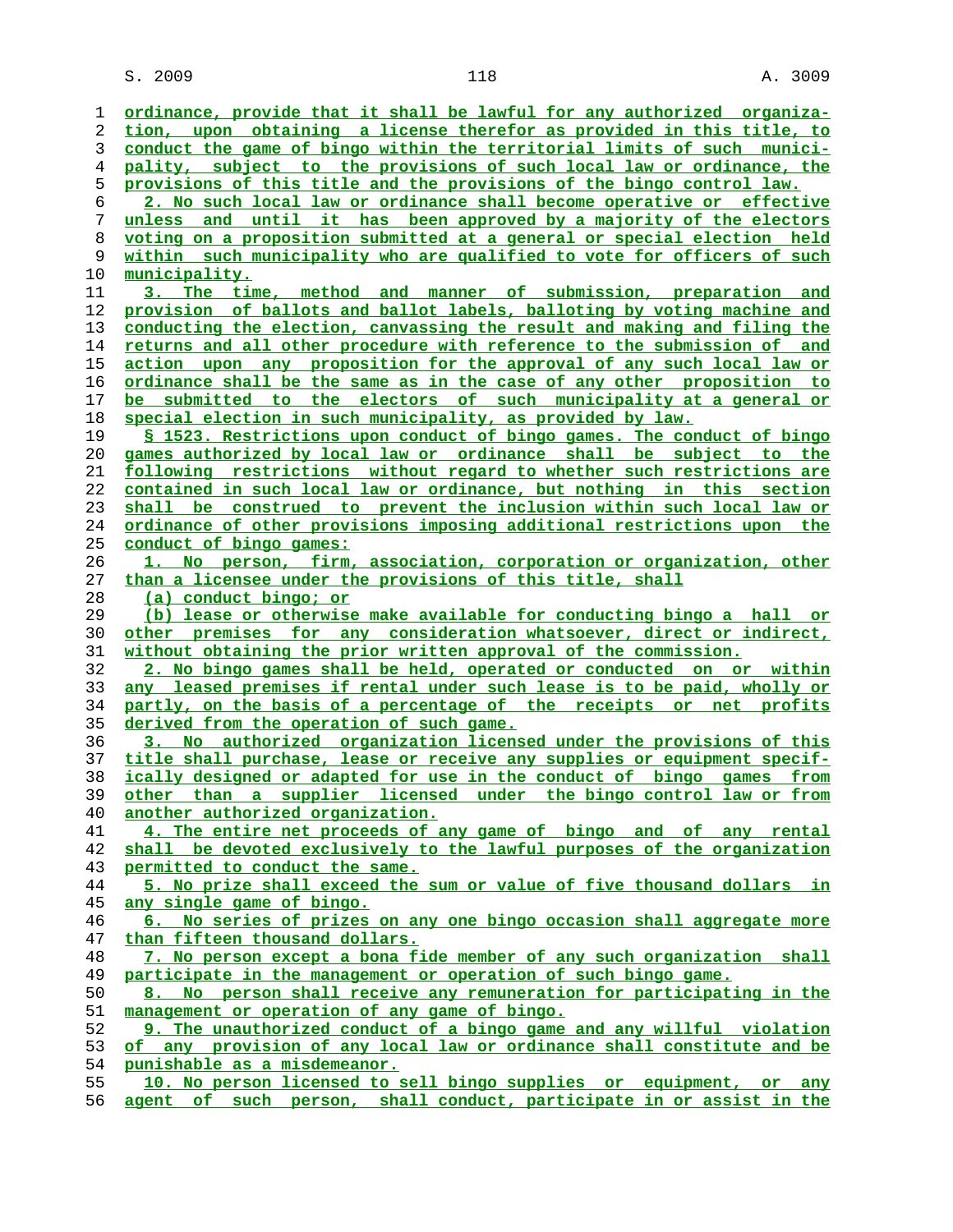$S. 2009$  and  $119$  and  $119$  and  $119$  and  $119$  and  $119$  and  $119$  and  $119$  and  $119$  and  $119$  and  $119$  and  $119$  and  $119$  and  $119$  and  $119$  and  $119$  and  $119$  and  $119$  and  $119$  and  $119$  and  $119$  and  $119$  a

| 1  | conduct of bingo. Nothing herein shall prohibit a licensed distributor   |
|----|--------------------------------------------------------------------------|
| 2  | from selling, offering for sale or explaining a product to an authorized |
| 3  | organization or installing or servicing bingo equipment upon the prem-   |
| 4  | <u>ises of a bingo game licensee.</u>                                    |
| 5  | 11. Limited-period bingo shall be conducted in accordance with the       |
| 6  | provisions of this title and the rules and regulations of the commis-    |
| 7  | sion.                                                                    |
| 8  | S 1524. Application for license. 1. To conduct bingo. (a) Each appli-    |
| 9  | cant for a license to conduct bingo shall, after obtaining an identifi-  |
| 10 | cation number from the commission, file with the clerk of the munici-    |
| 11 | pality an application therefor in the form prescribed in the rules and   |
| 12 | requlations of the commission, duly executed and verified, in which such |
| 13 | applicant shall state:                                                   |
| 14 | (1) the name and address of the applicant together with sufficient       |
| 15 | facts relating to such applicant's incorporation and organization to     |
| 16 | enable the governing body of the municipality to determine whether or    |
| 17 | not the applicant is a bona fide authorized organization;                |
| 18 | (2) the names and addresses of the applicant's officers;                 |
| 19 | (3) the place or places where, and the date or dates and the time or     |
| 20 | times when, the applicant intends to conduct bingo under the license     |
| 21 | applied for;                                                             |
| 22 | (4) in case the applicant intends to lease premises for this purpose     |
| 23 | from other than an authorized organization, the name and address of the  |
| 24 | licensed bingo lessor of such premises, and the capacity or potential    |
| 25 | capacity for public assembly purposes of space in any premises presently |
| 26 | owned or occupied by the applicant;                                      |
| 27 | (5) the amount of rent to be paid or other consideration to be given     |
| 28 | directly or indirectly for each occasion for use of the premises of      |
| 29 | another authorized organization licensed under this title to conduct     |
| 30 | bingo or for use of the premises of a licensed bingo lessor;             |
| 31 | (6) all other items of expense intended to be incurred or paid in        |
| 32 | connection with the holding, operating and conducting of such games of   |
| 33 | bingo and the names and addresses of the persons to be paid and the      |
| 34 | purposes for which such persons are to be paid;                          |
| 35 | (7) the specific purposes to which the entire net proceeds of such       |
| 36 | games of bingo are to be devoted and in what manner;                     |
| 37 | (8) that no commission, salary, compensation, reward or recompense       |
| 38 | will be paid to any person for conducting such bingo game or games or    |
| 39 | for assisting therein except as in this title otherwise provided; and    |
| 40 | (9) such other information as shall be prescribed by the rules<br>and    |
| 41 | regulations of the commission.                                           |
| 42 | (b) In each application there shall be designated an active member or    |
| 43 | members of the applicant organization under whom the game or games of    |
| 44 | bingo will be conducted and to the application shall be appended a       |
| 45 | statement executed by the member or members so designated, that he, she  |
| 46 | or they will be responsible for the conduct of such bingo games in       |
| 47 | accordance with the terms of the license and the rules and requlations   |
| 48 | of the commission and of this title.                                     |
| 49 | 2. Bingo lessor. (a) Each applicant for a license to lease premises to   |
| 50 | a licensed organization for the purposes of conducting bingo therein     |
| 51 | shall file with the clerk of the municipality an application therefor in |
| 52 | a form prescribed in the rules and requlations of the commission duly    |
| 53 | executed and verified, which shall set forth:                            |
| 54 | (1) the name and address of the applicant;                               |
| 55 | (2) designation and address of the premises intended to be covered by    |
|    |                                                                          |

**the license sought;**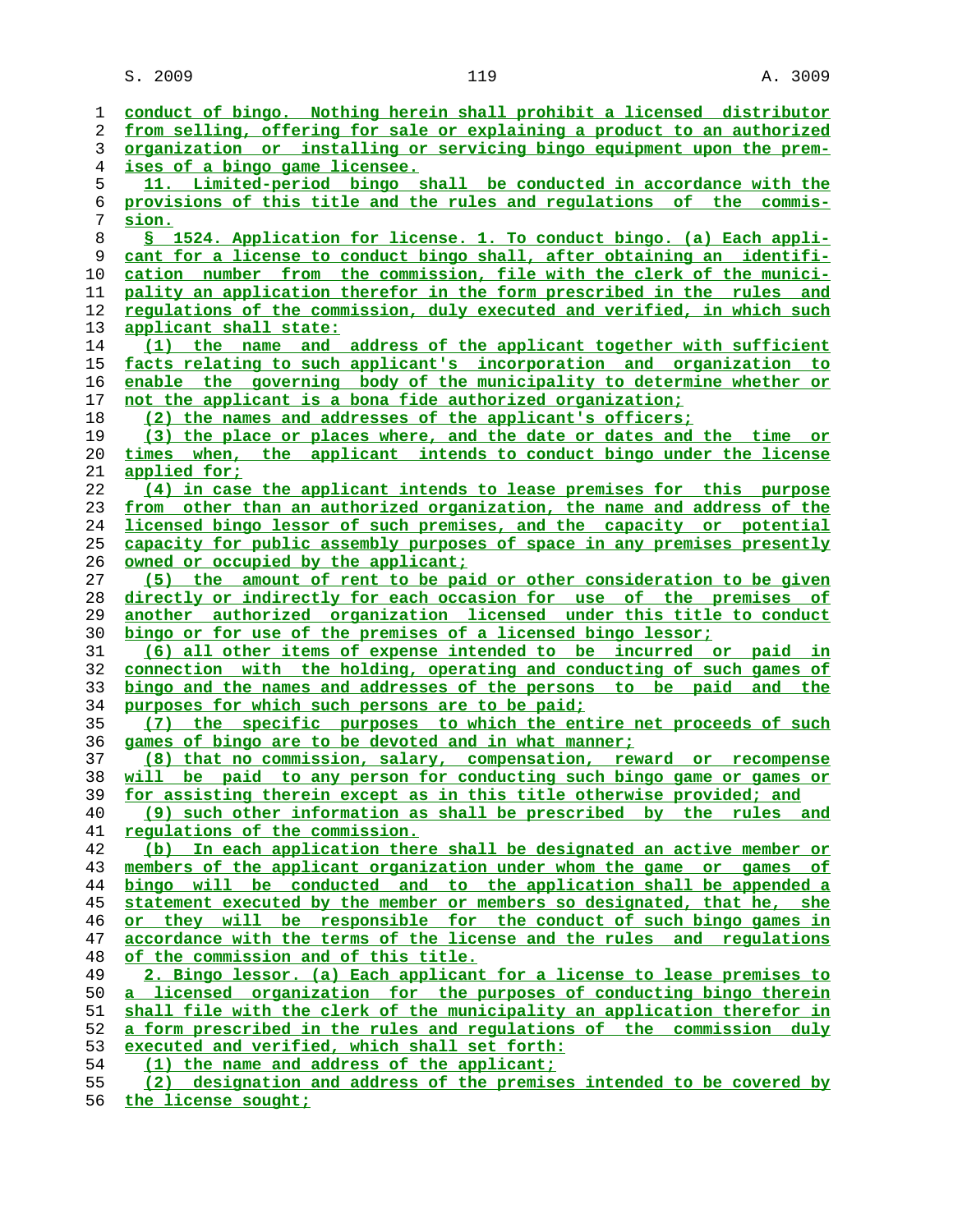S. 2009 120 120 A. 3009

| 1              | (3) lawful capacity for public assembly purposes;                                                                                                  |
|----------------|----------------------------------------------------------------------------------------------------------------------------------------------------|
| $\overline{c}$ | (4) cost of premises and assessed valuation for real estate tax                                                                                    |
| 3              | purposes, or annual net lease rent, whichever is applicable;                                                                                       |
| $\overline{4}$ | (5) gross rentals received and itemized expenses for the immediately                                                                               |
| 5              | preceding calendar or fiscal year, if any;                                                                                                         |
| 6              | (6) gross rentals, if any, derived from bingo during the last preced-                                                                              |
| 7              | ing calendar or fiscal year;                                                                                                                       |
| 8              | (7) computation by which proposed rental schedule was determined;                                                                                  |
| 9              | (8) number of occasions on which applicant anticipates receiving rent                                                                              |
| 10             | for bingo during the ensuing year or shorter period if applicable;                                                                                 |
| 11             | (9) proposed rent for each such occasion; estimated gross rental                                                                                   |
| 12             | income from all other sources during the ensuing year;                                                                                             |
| 13             | (10) estimated expenses itemized for ensuing year and amount of each                                                                               |
| 14             | <u>item allocated to bingo rentals:</u>                                                                                                            |
| 15             | (11) a statement that the applicant in all respects conforms with the                                                                              |
| 16             | specifications contained in the definition of "authorized bingo lessor"                                                                            |
| 17             | set forth in section fifteen hundred of this article; and                                                                                          |
| 18             | such other information as shall be prescribed by the rules and<br>(12)                                                                             |
| 19             | <u>requlations of the commission.</u>                                                                                                              |
| 20             | (b) At the end of the license period, a recapitulation, in a manner                                                                                |
| 21             | prescribed in the rules and regulations of the commission, shall be made                                                                           |
| 22             | as between the licensee and the municipal governing body in respect of                                                                             |
| 23             | the gross rental actually received during the license period and the fee                                                                           |
| 24             | paid therefor. The licensee shall pay any deficiency of fee thereby                                                                                |
| 25             | shown to be due and any excess of fee thereby shown to have been paid                                                                              |
| 26             | shall be credited to such licensee, in such manner as the commission by                                                                            |
| 27             | rules and regulations shall prescribe.                                                                                                             |
| 28             | § 1525. Investigation; matters to be determined; issuance of license;                                                                              |
| 29             | fees; duration of license. 1. The governing body of the municipality                                                                               |
| 30<br>31       | shall make an investigation of the qualifications of each applicant and<br>the merits of each application, with due expedition after the filing of |
| 32             | the application.                                                                                                                                   |
| 33             | Issuance of licenses to conduct bingo. If the governing body of<br>(a)                                                                             |
| 34             | the municipality determines:                                                                                                                       |
| 35             | (1) that the applicant is duly qualified to be licensed to conduct                                                                                 |
| 36             | bingo under this title;                                                                                                                            |
| 37             | (2) that the member or members of the applicant designated in the                                                                                  |
| 38             | application to conduct bingo are bona fide active members of the appli-                                                                            |
| 39             | and are persons of good moral character and have never been<br>cant                                                                                |
| 40             | convicted of a crime if there is a direct relationship between one or                                                                              |
| 41             | more of the previous criminal offenses and the integrity of bingo,                                                                                 |
| 42             | considering the factors set forth in section seven hundred fifty-three                                                                             |
| 43             | of the correction law;                                                                                                                             |
| 44             | (3) that such games of bingo are to be conducted in accordance with                                                                                |
| 45             | the provisions of this title and in accordance with the rules and requ-                                                                            |
| 46             | lations of the commission;                                                                                                                         |
| 47             | (4) that the proceeds thereof are to be disposed of as provided by                                                                                 |
| 48             | this title;                                                                                                                                        |
| 49             | (5) if the governing body is satisfied that no commission, salary,                                                                                 |
| 50             | compensation, reward or recompense whatever will be paid or given to any                                                                           |
| 51             | person holding, operating or conducting or assisting in the holding,                                                                               |
| 52             | operation and conduct of any such games of bingo except as in this title                                                                           |
| 53             | otherwise provided; and                                                                                                                            |
| 54             | (6) that no prize will be offered and given in excess of the sum or                                                                                |
| 55             | value of five thousand dollars in any single game of bingo and that the                                                                            |

**aggregate of all prizes offered and given in all of such games of bingo**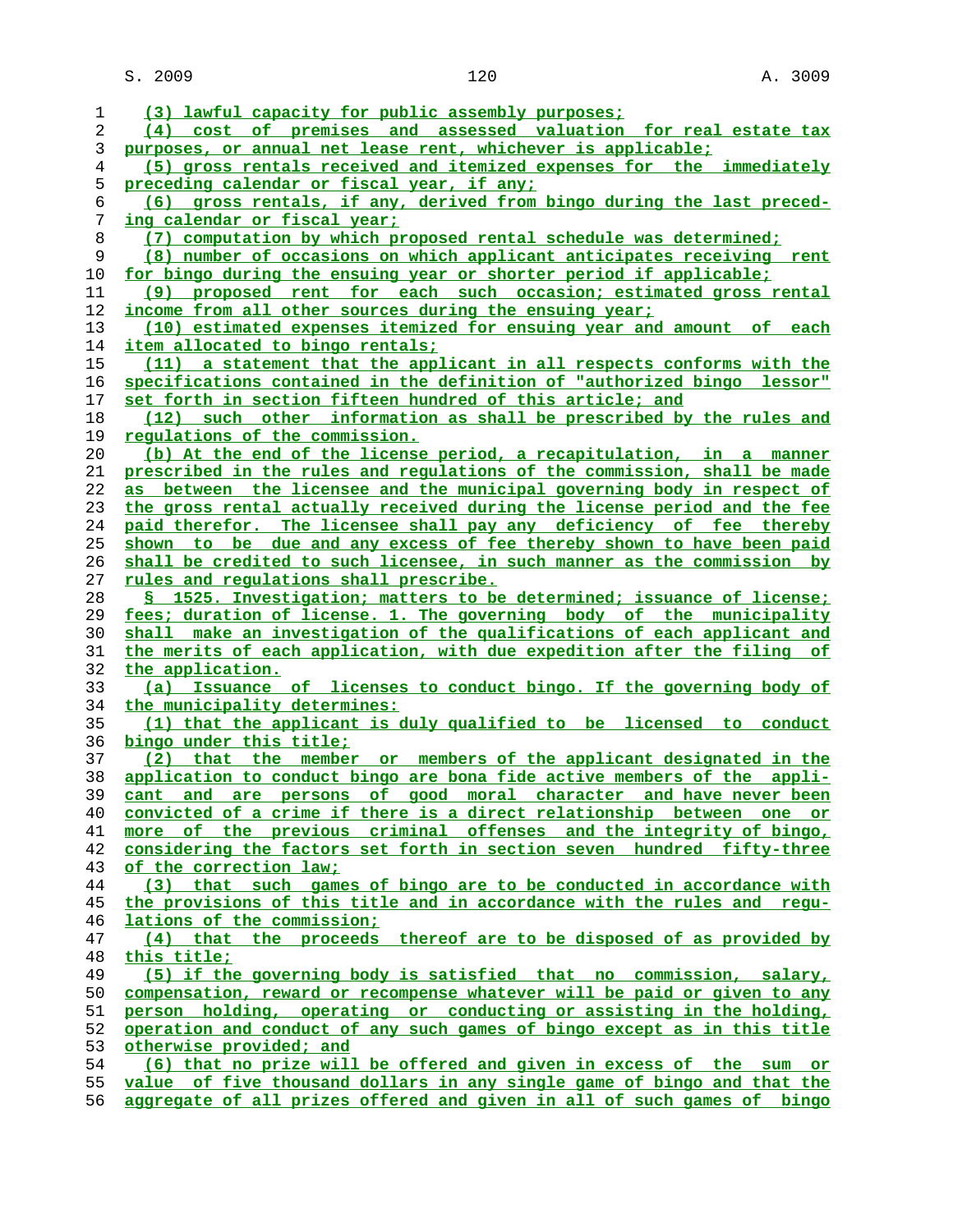S. 2009 121 A. 3009

| 1        | conducted on a single occasion, under said license shall not exceed the                                    |
|----------|------------------------------------------------------------------------------------------------------------|
| 2        | sum or value of fifteen thousand dollars, then the municipality shall                                      |
| 3        | issue a license to the applicant for the conduct of bingo upon payment                                     |
| 4        | of a license fee for each bingo occasion, to be established by requ-                                       |
| 5        | lation of the commission. Notwithstanding anything to the contrary in                                      |
| 6        | this paragraph, the governing body shall refuse to issue a license to an                                   |
| 7        | applicant seeking to conduct bingo in premises of a licensed bingo                                         |
| 8        | lessor where such governing body determines that the premises presently                                    |
| 9        | owned or occupied by such applicant are in every respect adequate and                                      |
| 10       | suitable for conducting bingo games.                                                                       |
| 11       | (b) Issuance of licenses to bingo lessors. If the governing body of                                        |
| 12       | the municipality determines that:                                                                          |
| 13       | (1) the applicant seeking to lease a hall or premises for the conduct                                      |
| 14       | of bingo to an authorized organization is duly qualified to be licensed                                    |
| 15       | under this title;                                                                                          |
| 16       | (2) the applicant satisfies the requirements for an authorized bingo                                       |
| 17       | <u>lessor as defined in section fifteen hundred of this article;</u>                                       |
| 18       | (3) at the time of the issuance of an initial license, there is a                                          |
| 19       | public need and that public advantage will be served by the issuance of                                    |
| 20       | such license;                                                                                              |
| 21       | (4) the applicant has filed its proposed rent for each bingo occasion;                                     |
| 22       | (5) the commission has approved as fair and reasonable a schedule of                                       |
| 23       | maximum rentals for each such occasion;                                                                    |
| 24       | (6) there is no diversion of the funds of the proposed lessee from the                                     |
| 25       | lawful purposes as defined in this title; and                                                              |
| 26       | (7) such leasing of a hall or premises for the conduct of bingo is to                                      |
| 27       | be in accordance with the provisions of this title and in accordance                                       |
| 28       | with the rules and regulations of the commission, such governing body                                      |
| 29       | shall issue a license permitting the applicant to lease said premises                                      |
| 30       | for the conduct of bingo to the authorized organization or organizations                                   |
| 31       | <u>specified in the application during the period therein specified or such</u>                            |
| 32       | shorter period as the governing body of the municipality determines, but                                   |
| 33       | not to exceed one year, upon payment of a license fee established by                                       |
| 34       | <u>requlation of the commission.</u>                                                                       |
| 35       | 2. On or before the thirtieth day of each month, the treasurer of the                                      |
| 36       | municipality shall transmit to the state comptroller a sum equal to                                        |
| 37       | fifty percent of all bingo lessor license fees and an amount established                                   |
| 38       | by regulation of the commission per occasion of all license fees for the                                   |
| 39       | conduct of bingo collected by such municipality pursuant to this section                                   |
| 40       | during the preceding calendar month.                                                                       |
| 41       | 3. No license shall be issued under this title that is effective for a                                     |
| 42       | period of more than one year. In the case of limited-period bingo, no                                      |
| 43       | license shall be issued authorizing the conduct of such games on more                                      |
| 44       | than two occasions in any one day, nor shall any license be issued under                                   |
| 45       | this title that is effective for a period of more than seven of twelve                                     |
| 46       | consecutive days in any one year. No license for the conduct of limit-                                     |
| 47       | ed-period bingo shall be issued in cities having a population of one                                       |
| 48       | million or more.                                                                                           |
| 49       | <u>S 1526. Hearing; amendment of license. 1. No application for the issu-</u>                              |
| 50       | ance of a license shall be denied by the governing body until after a                                      |
| 51       | hearing, held on due notice to the applicant, at which the applicant                                       |
| 52       | shall be entitled to be heard upon the qualifications of the applicant                                     |
| 53<br>54 | and the merits of the application.<br>2. Any license issued under this title may be amended, upon applica- |
|          | tion made to the governing body of the municipality that issued such                                       |
| 55       |                                                                                                            |

**license, if the subject matter of the proposed amendment could lawfully**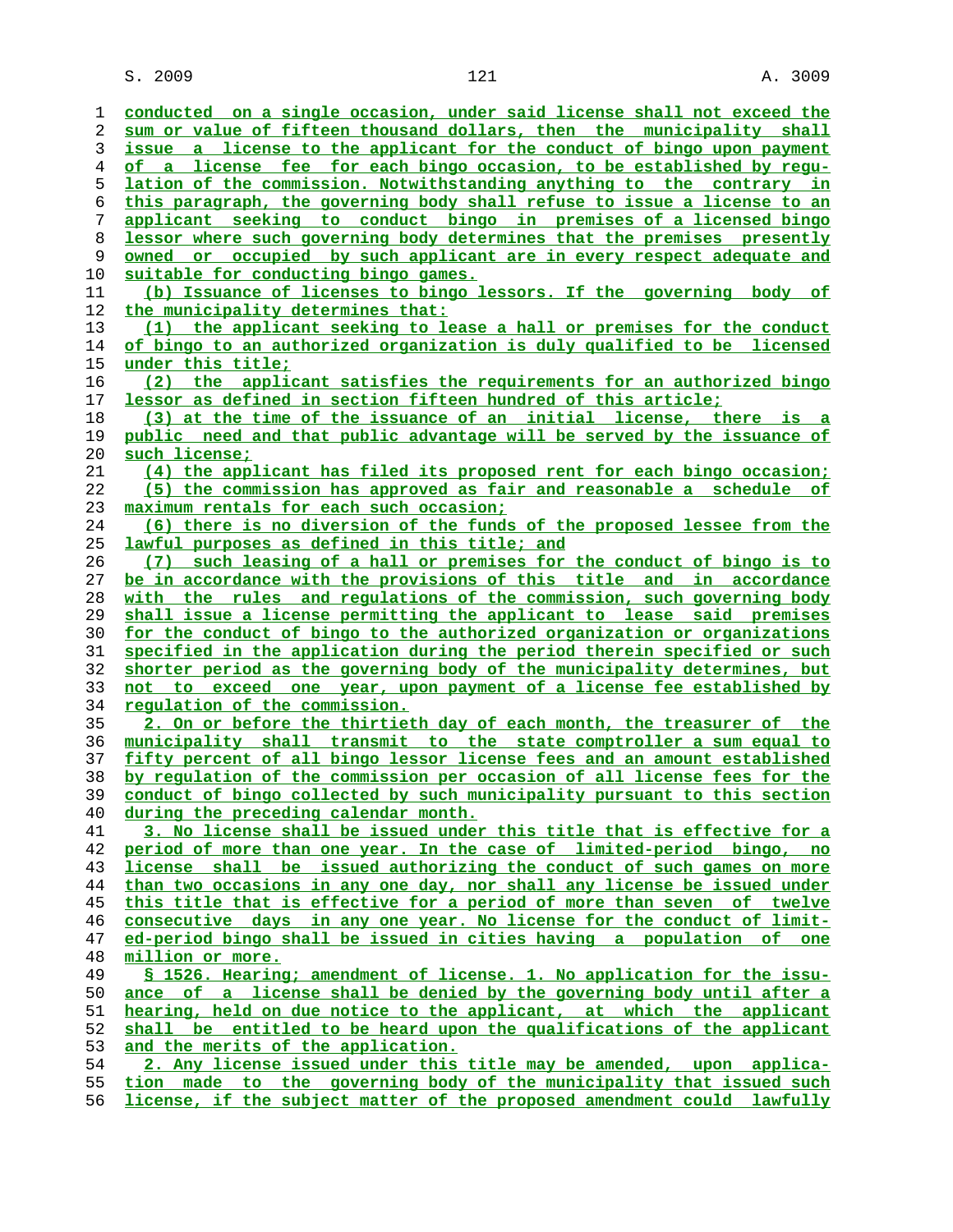**and properly have been included in the original license and upon payment of such additional license fee if any, as would have been payable if such amendment had been so included. § 1527. Form and contents of license; display of license. 1. Each license to conduct bingo shall be in such form as the rules and regu- lations of the commission prescribe and shall contain: (a) the name and address of the licensee; (b) the names of the member or members of the licensee under whom the games will be conducted; (c) the place or places where and the date or dates and time or times when such games are to be conducted; (d) the specific purposes to which the entire net proceeds of such games are to be devoted; and (e) if any prize or prizes are to be offered and given in cash, a statement of the amounts of the prizes authorized so to be offered and given and any other information that the rules and regulations of the commission may require. 2. Each license issued for the conduct of any game of bingo shall be displayed conspicuously at the place where such game of bingo is to be conducted at all times during such conduct. 3. Each license to lease premises for conducting bingo shall be in such form as the rules and regulations of the commission prescribe and shall contain a statement of the name and address of the licensee and the address of the leased premises, the amount of permissible rent and any other information that the rules and regulations of the commission may require. Each such license shall be displayed conspicuously upon such premises at all times during the conduct of bingo. § 1528. Control and supervision; suspension of licenses; inspection of premises. 1. The governing body of any municipality issuing any license under this title shall have and exercise rigid control and close super- vision over all games of bingo conducted under such license, to the end that the same are fairly conducted in accordance with the provisions of such license, the provisions of the rules and regulations of the commis- sion and the provisions of this title and such governing body. 2. The commission shall have the power and the authority to suspend any license issued by such governing body and to revoke the same, and, additionally, in the case of an authorized bingo lessor, to impose a fine in an amount not exceeding one thousand dollars, after notice and hearing, for violation of any such provisions, and shall have the right of entry, by the commission's officers and agents, at all times into any premises where any game of bingo is being conducted or where it is intended that any such game of bingo shall be conducted, or where any equipment being used or intended to be used in the conduct thereof is found, for the purpose of inspecting the same. 3. In addition to the authority granted pursuant to subdivision two of this section, the governing body in a city having a population of one million or more and the commission may impose a fine in an amount not exceeding one thousand dollars, after notice and hearing, on any licen- see under this title for violation of any provision of such license, this title or rules and regulations of the commission. § 1529. Frequency of game; sale of alcoholic beverages. No game or games of bingo, except limited-period bingo, shall be conducted under any license issued under this title more often than on eighteen days in any three successive calendar months. No game or games of limited-period bingo shall be conducted between the hours of twelve midnight and noon, and no more than sixty games may be conducted on any single occasion of**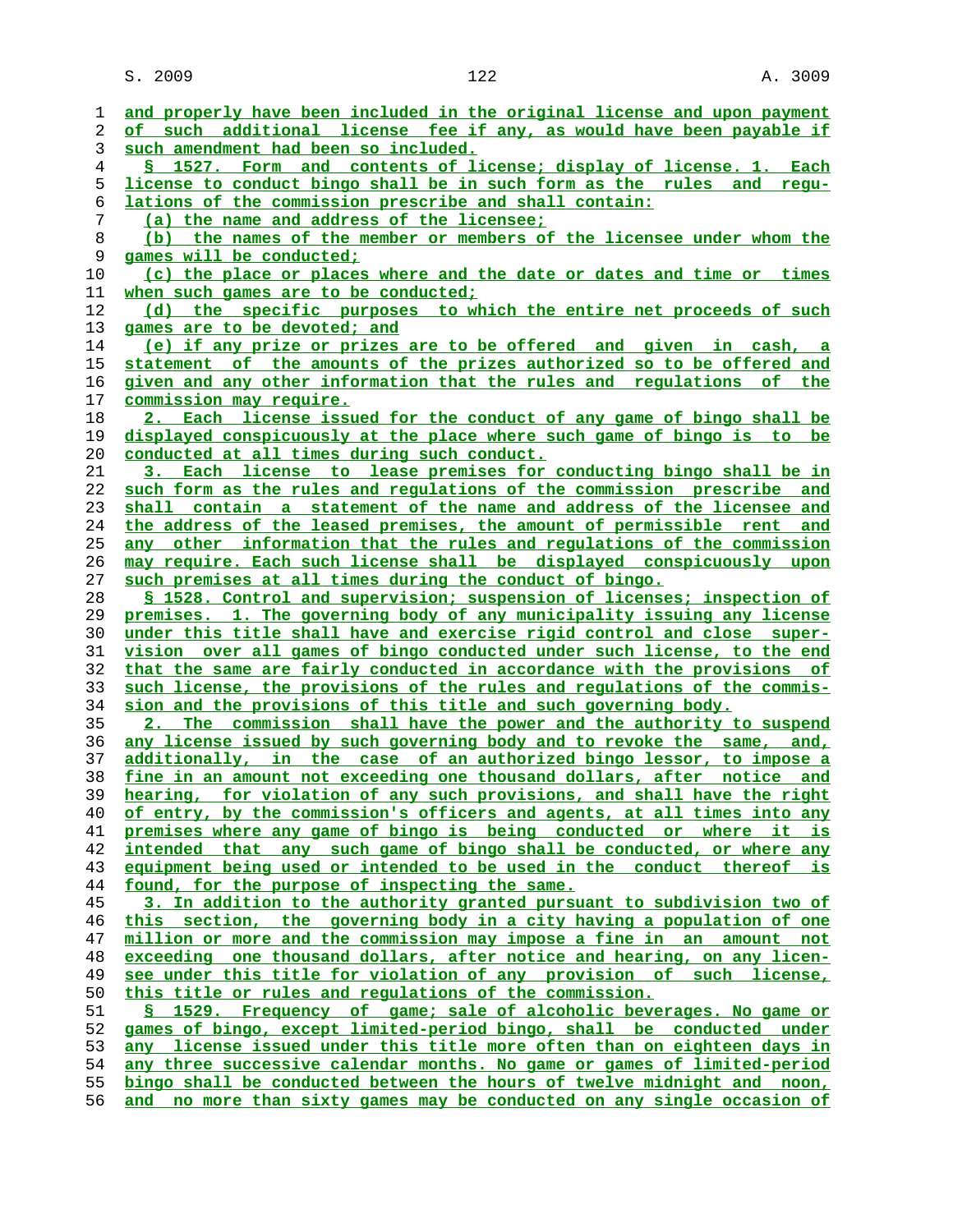$S. 2009$  and  $123$  and  $123$  and  $123$  and  $123$  and  $123$  and  $123$  and  $123$  and  $123$  and  $123$  and  $123$  and  $123$  and  $123$  and  $123$  and  $123$  and  $123$  and  $123$  and  $123$  and  $123$  and  $123$  and  $123$  and  $123$  a

**limited-period bingo. No game or games of bingo shall be conducted in any room or outdoor area where alcoholic beverages are sold, served or consumed during the progress of the game or games. § 1530. Persons operating and conducting bingo games; equipment; expenses; compensation. 1. (a) No person shall hold, operate or conduct any game of bingo under any license issued under this title except a bona fide member of the authorized organization to which the license is issued. No person shall assist in the holding, operating or conducting of any game of bingo under such license except such a bona fide member or a bona fide member of an organization or association that is an auxiliary to the licensee or a bona fide member of an organization or association of which such licensee is an auxiliary or a bona fide member of an organization or association that is affiliated with the licensee by being, with it, auxiliary to another organization or association and except bookkeepers or accountants as hereinafter provided, but any person may assist the licensed organization in any activity related to the game of bingo that does not actually involve the holding, conduct- ing, managing or operating of such game of bingo. (b) No game of bingo shall be conducted with any equipment except such as shall be owned absolutely or leased by the authorized organization so licensed or used without payment of any compensation therefor by the licensee. (c) Lease terms and conditions shall be subject to the rules and regu- lations of the commission. (d) This title shall not be construed to authorize or permit an authorized organization to engage in the business of leasing bingo supplies or equipment. (e) No items of expense shall be incurred or paid in connection with the conducting of any game of bingo pursuant to any license issued under this title, except those that are reasonable and are necessarily expended for bingo supplies and equipment, prizes, stated rental, if any, bookkeeping or accounting services according to a schedule of compensation prescribed by the commission, janitorial services and util- ity supplies, if any, and license fees, and the cost of bus transporta- tion, if authorized by the commission. 2. Notwithstanding any provision of this title to the contrary, a person who is a bona fide member of an organization licensed to conduct the game of bingo and is also a bona fide member of one or more other organizations that are also licensed to conduct the game of bingo, and such organizations are not affiliates or auxiliaries of the others, shall be authorized to operate, conduct or assist in the operation or conduct of games of bingo held by any of such organizations licensed to conduct bingo. § 1531. Charge for admission and participation; amount of prizes; award of prizes. 1. Except in the conduct of limited-period bingo, the regulations of the commission shall establish a maximum amount to be charged by any licensee for admission to any room or place in which any game or games of bingo are to be conducted under any license issued under this title, which admission fee, upon payment thereof, shall enti- tle the person paying the same to participate without additional charge in all regular games of bingo to be played under such license on such occasion. 2. In the conduct of limited-period bingo: (a) no admission fee shall be charged;**

**(b) not more than an amount established by regulation of the commis- sion shall be charged for a single opportunity to participate in any one**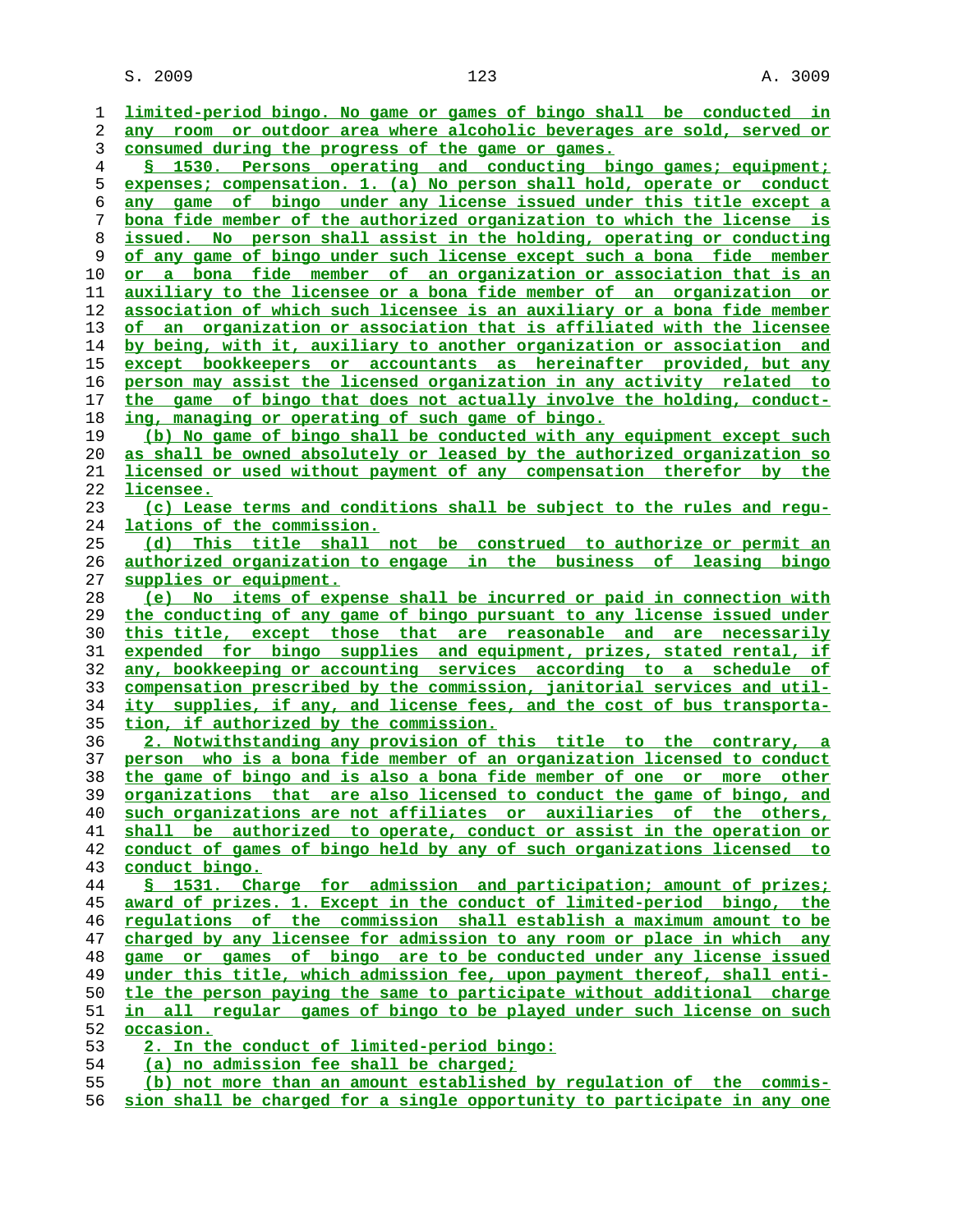**game of bingo, which charge, upon payment thereof, shall entitle the person paying the same to one card for participation in one such game; and (c) no licensee shall sell more than five opportunities to each player participating in any one game of bingo. Every winner in a game of bingo shall be determined and every prize shall be awarded and delivered with- in the same calendar day as that upon which the game of bingo was played. § 1532. Statement of receipts, expenses; additional license fees. 1. Within seven days after the conclusion of any occasion of bingo, the authorized organization that conducted the same, and such authorized organization's members who were in charge thereof, and when applicable the authorized organization that rented its premises therefor, shall each furnish to the clerk or the department a statement subscribed by the member in charge and affirmed by such person as true, under the penalties of perjury, showing the amount of the gross receipts derived therefrom and each item of expense incurred, or paid, and each item of expenditure made or to be made, the name and address of each person to whom each such item has been paid, or is to be paid, with a detailed description of the merchandise purchased or the services rendered there- for, the net proceeds derived from such game or rental, as the case may be, and the use to which such proceeds have been or are to be applied and a list of prizes offered and given, with the respective values ther- eof. A clerk or the department shall make provisions for the electronic filing of such statement. It shall be the duty of each licensee to main- tain and keep such books and records as may be necessary to substantiate the particulars of each such statement and within fifteen days after the end of each calendar quarter during which there has been any occasion of bingo, a summary statement of such information, in form prescribed by the commission, shall be furnished in the same manner to the commission. 2. Upon the filing of such statement of receipts, the authorized organization furnishing the same shall pay to the clerk of the munici- pality as and for an additional license fee a sum based upon the reported net proceeds, if any, for the occasion covered by such state- ment and determined in accordance with such schedule as shall be estab- lished from time to time by the commission to defray the cost to munici- palities of administering the provisions of this article. § 1533. Examination of books and records; examination of managers, etc.; disclosure of information. 1. The governing body of the munici- pality and the commission shall have power to examine or cause to be examined the books and records of any: (a) authorized organization that is or has been licensed to conduct bingo, so far as such books and records may relate to bingo, including the maintenance, control and disposition of net proceeds derived from bingo or from the use of its premises for bingo, and to examine any manager, officer, director, agent, member or employee thereof under oath in relation to the conduct of any such game of bingo under any such license, the use of its premises for bingo, or the disposition of net proceeds derived from bingo, as the case may be; and (b) licensed authorized bingo lessor so far as such books and records may relate to leasing premises for bingo and to examine said lessor or any manager, officer, director, agent or employee thereof under oath in relation to such leasing. 2. Any information so received shall not be disclosed except so far as may be necessary for the purpose of carrying out the provisions of this**

**article.**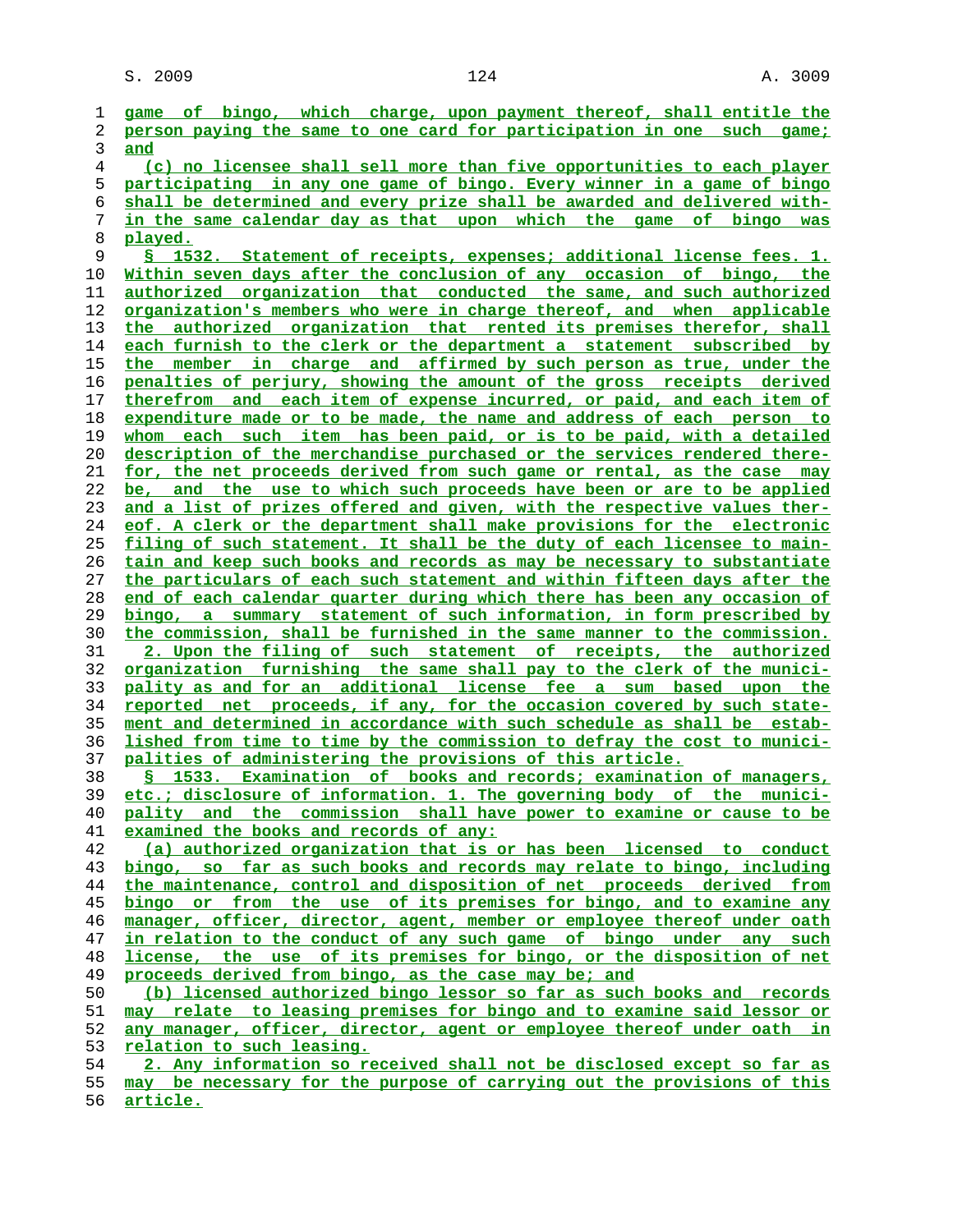$S. 2009$  and  $125$  and  $125$  and  $125$  and  $125$  and  $125$  and  $125$  and  $125$  and  $125$  and  $125$  and  $125$  and  $125$  and  $125$  and  $125$  and  $125$  and  $125$  and  $125$  and  $125$  and  $125$  and  $125$  and  $125$  and  $125$  a

| ı  | § 1534. Appeals from municipal governing body to commission. Any         |
|----|--------------------------------------------------------------------------|
| 2  | applicant for, or holder of, any license issued or to be issued under    |
| 3  | this title aggrieved by any action of the governing body of the munici-  |
| 4  | pality to which such application has been made or by which such license  |
| 5  | has been issued, may appeal to the commission from the determination of  |
| 6  | said governing body by filing with the governing body a written notice   |
| 7  | of appeal within thirty days after the determination or action appealed  |
| 8  | from. Upon the hearing of such appeal, the evidence, if any, taken       |
| 9  | before the governing body and any additional evidence may be produced    |
| 10 | and shall be considered in arriving at a determination of the matters in |
| 11 | issue. Action of the commission upon said appeal shall be binding upon   |
| 12 | said governing body and all parties to said appeal.                      |
| 13 | § 1535. Exemption from prosecution. No person or corporation lawfully    |
| 14 | conducting, or participating in the conduct of bingo or permitting the   |
| 15 | conduct upon any premises owned or leased by him, her or it under any    |
| 16 | license lawfully issued pursuant to this title, shall be liable to pros- |
| 17 | ecution or conviction for violation of any provision of article two      |
| 18 | hundred twenty-five of the penal law or any other law or ordinance to    |
| 19 | the extent that such conduct is specifically authorized by this title,   |
| 20 | but this immunity shall not extend to any person or corporation knowing- |
| 21 | ly conducting or participating in the conduct of bingo under any license |
| 22 | obtained by any false pretense or by any false statement made in any     |
| 23 | application for license or otherwise, or permitting the conduct upon any |
| 24 | premises owned or leased by him, her or it of any game of bingo          |
| 25 | conducted under any license known to him, her or it to have been         |
| 26 | obtained by any such false pretense or statement.                        |
| 27 | § 1536. Offenses; forfeiture of license; ineligibility to apply for      |
| 28 | license. Any person who, or association or corporation that:             |
| 29 | makes any false statement in any application for any license             |
| 30 | authorized to be issued under this title;                                |
| 31 | 2. pays or receives, for the use of any premises for conducting bingo,   |
| 32 | a rental in excess of the amount specified as the permissible rent in    |
| 33 | the license provided for in subdivision two of section fifteen hundred   |
| 34 | twenty-four of this title;                                               |
| 35 | 3. fails to keep books and records that fully and truly record all       |
| 36 | transactions connected with the conducting of bingo or the leasing of    |
| 37 | premises to be used for the conduct of bingo;                            |
| 38 | 4. falsifies or makes any false entry in any books or records so far     |
| 39 | as such books or records relate in any manner to the conduct of bingo,   |
| 40 | to the disposition of the proceeds thereof and to the application of the |
| 41 | rents received by any authorized organization;                           |
| 42 | 5. diverts or pays any portion of the net proceeds of any game of        |
| 43 | bingo to any person, association or corporation, except in furtherance   |
| 44 | of one or more of the lawful purposes defined in this title; or          |
| 45 | 6. violates any of the provisions of this title or of any term of any    |
| 46 | license issued under this title; shall be quilty of a misdemeanor and    |
| 47 | shall forfeit any license issued under this title and be ineligible to   |
| 48 | apply for a license under this title for one year thereafter.            |
| 49 | § 1537. Unlawful bingo. 1. For the purposes of this section, bingo       |
| 50 | shall include a game of bingo whether or not a person who participates   |
| 51 | as a player furnishes something of value for the opportunity to partic-  |
| 52 | ipate.                                                                   |
| 53 | 2. Any person, firm, partnership, association, corporation or organ-     |
| 54 | ization holding, operating or conducting bingo is quilty of a misdemea-  |

**nor, except when operating, holding or conducting:**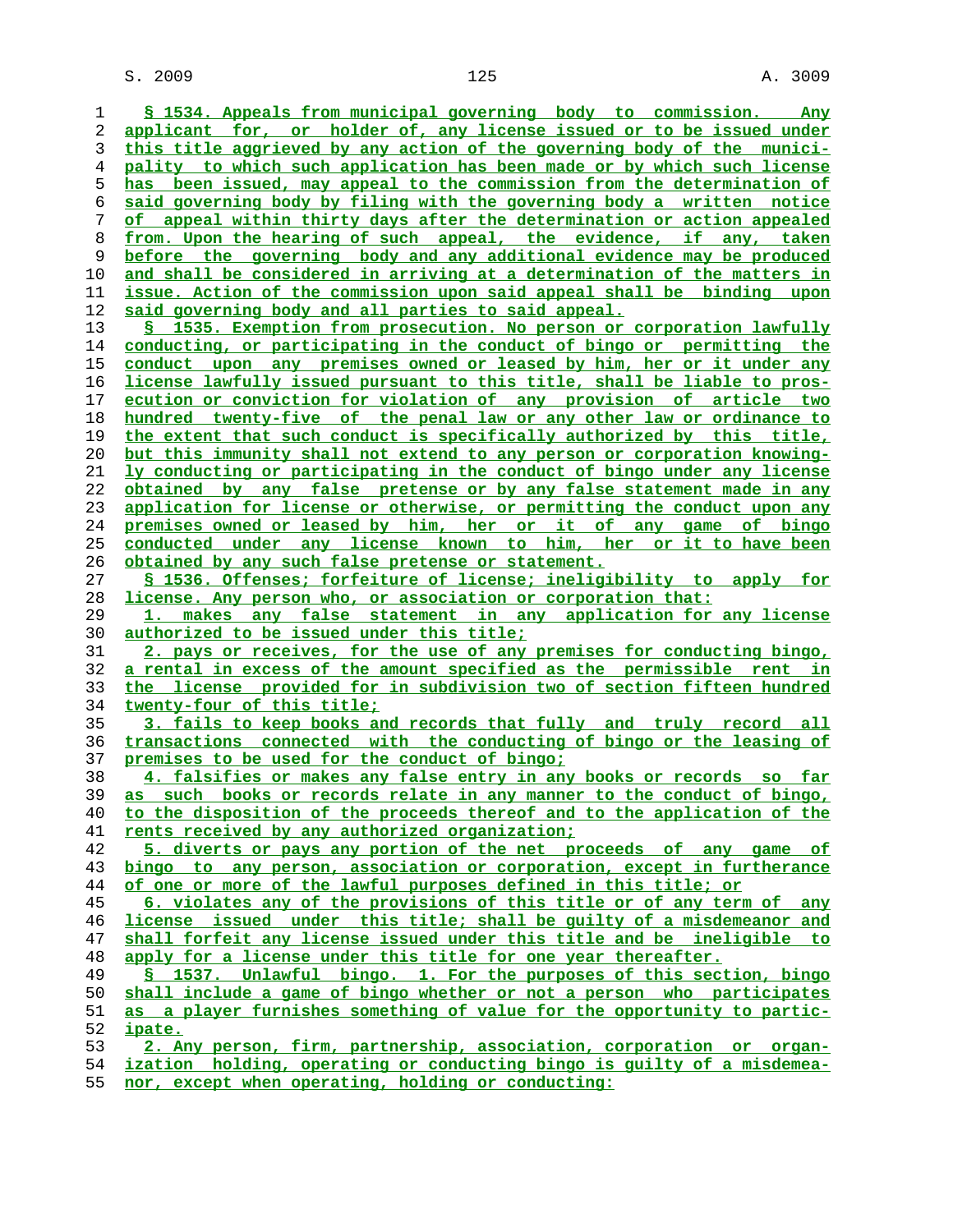| 1              | (a) in accordance with a valid license issued pursuant to this title;           |
|----------------|---------------------------------------------------------------------------------|
| 2              | or                                                                              |
| 3              | (b) within a municipality that has authorized the conduct of bingo              |
| $\overline{4}$ | games by authorized organizations:                                              |
| 5              | (1) within the confines of a home for purposes of amusement or recre-           |
| 6              | ation where no player or other person furnishes anything of value for           |
| 7              | the opportunity to participate and the prizes awarded or to be awarded          |
| 8              | are nominal.                                                                    |
| 9              | (2) within any apartment, condominium or cooperative complex, retire-           |
| 10             | ment community, or other group residential complex or facility where:           |
| 11             | (i) sponsored by the operator of or an association related to such              |
| 12             | complex, community or facility;                                                 |
| 13             | (ii) such games are conducted solely for the purpose of amusement and           |
| 14             | <u>recreation of its residents;</u>                                             |
| 15             | <u>(iii) no player or other person furnishes anything of value for the</u>      |
| 16             | opportunity to participate;                                                     |
| 17             | (iv) the value of the prizes do not exceed ten dollars for any one              |
| 18             | game or a total of one hundred fifty dollars in any calendar day;               |
| 19             | (v) such games are not conducted on more than fifteen days during any           |
| 20             | calendar year; and                                                              |
| 21             | (vi) no person other than an employee or volunteer of such complex,             |
| 22             | community or facility conducts or assists in conducting the game or             |
| 23             | games.                                                                          |
| 24             | (3) on behalf of any bona fide social, charitable, educational, recre-          |
| 25             | ational, fraternal or age-group organization, club or association solely        |
| 26             | for the purpose of amusement and recreation of its members or benefici-         |
| 27             | aries where:                                                                    |
| 28             | (i) no player or other person furnishes anything of value for the               |
| 29             | opportunity to participate;                                                     |
| 30             | (ii) the value of the prizes do not exceed ten dollars for any one              |
| 31             | game or a total of one hundred fifty dollars in any calendar day;               |
| 32             | (iii) such games are not conducted on more than fifteen days during             |
| 33             | any calendar year;                                                              |
| 34             | (iv) no person other than a bona fide active member of the organiza-            |
| 35             | tion, club or association participates in the conduct of the games; and         |
| 36             | (v) no person is paid for conducting or assisting in the conduct of             |
| 37             | the game or games.                                                              |
| 38             | (4) as a hotel's, motel's, recreational or entertainment facility's or          |
| 39             | common carrier's social activity solely for the purpose of amusement and        |
| 40             | recreation of its patrons where:                                                |
| 41             | (i) no player or other person furnishes anything of value for the               |
| 42             | opportunity to participate;                                                     |
| 43             | (ii) the value of the prizes do not exceed ten dollars for any one              |
| 44             | game or a total of one hundred fifty dollars in any calendar day;               |
| 45             | (iii) such games are not conducted on more than fifteen days during             |
| 46             | any calendar year;                                                              |
| 47             | (iv) no person other than an employee or volunteer conducts or assists          |
| 48             | in conducting the game or games; and                                            |
| 49             | (v) the game or games are not conducted in the same room where alco-            |
| 50             | holic beverages are sold.                                                       |
| 51             | (5) The commission and the governing body of the municipality in which          |
| 52             | bingo games are conducted pursuant to paragraph (b) of subdivision two          |
| 53             | of this section shall have the authority to regulate the conduct of such        |
| 54             | games. Any bingo game or games, in which no participant or other person         |
| 55             | furnishes anything of value for the opportunity to participate, that is         |
| 56             | <u>or are operated in violation of paragraph (b) of subdivision two of this</u> |
|                |                                                                                 |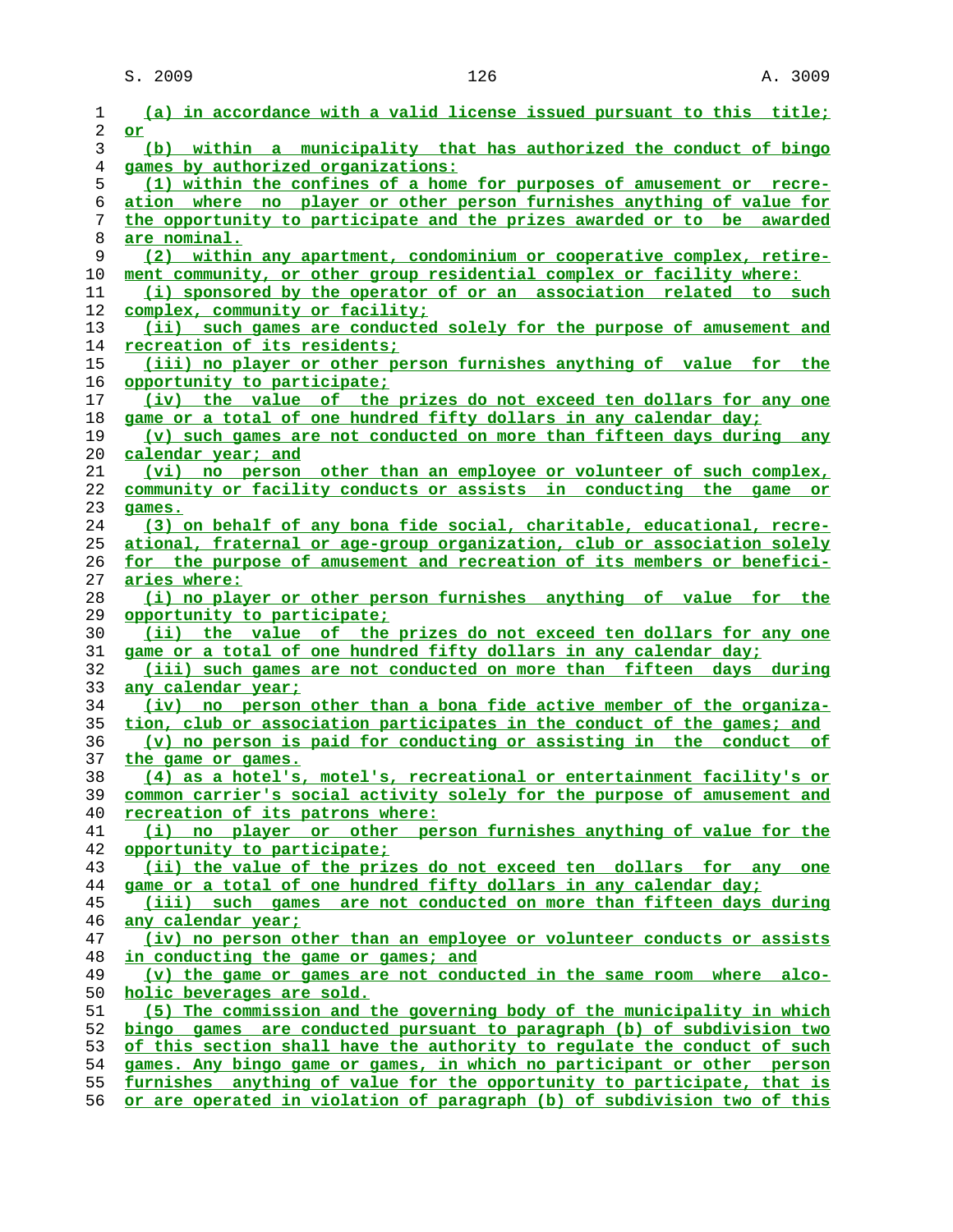| 1  | section, a civil penalty of not more than one hundred dollars may be         |
|----|------------------------------------------------------------------------------|
| 2  | imposed for the first such violation, a civil penalty of not more than       |
| 3  | one hundred fifty dollars may be imposed for the second such violation       |
| 4  | in a period of three years and a civil penalty of not more than two          |
| 5  | hundred dollars may be imposed for the third or subsequent such              |
| 6  | violation in a period of five years.                                         |
| 7  | 3. The provisions of this section shall apply to all municipalities          |
| 8  | within this state, including those municipalities where this title is        |
| 9  | inoperative.                                                                 |
| 10 | S 1538. Title inoperative until adopted by voters. Except as provided        |
| 11 | in section fifteen hundred forty, the provisions of this title shall         |
| 12 | remain inoperative in any municipality unless and until a proposition        |
| 13 | therefor submitted at a general or special election in such municipality     |
| 14 | is approved by a vote of the majority of the qualified electors in such      |
| 15 | <u>municipality voting thereon.</u>                                          |
| 16 | S 1539. Amendment and repeal of local laws and ordinances. 1. Any            |
| 17 | local law or ordinance concerning bingo may be amended, from time to         |
| 18 | time, or repealed by the common council or other local legislative body      |
| 19 | of the municipality that enacted it and such amendment or repeal, as the     |
| 20 | case may be, may be made effective and operative not earlier than thirty     |
| 21 | days following the effective date of the local law or ordinance effect-      |
| 22 | ing such amendment or repeal, as the case may be.                            |
| 23 | 2. The approval of a majority of the electors of such municipality           |
| 24 | shall not be a condition prerequisite to the taking effect of such local     |
| 25 | law or ordinance.                                                            |
| 26 | § 1540. Delegation of authority. The governing body of a municipality        |
| 27 | may delegate to a municipal officer or officers designated by such muni-     |
| 28 | cipality for that purpose any of the authority granted to it hereby in       |
| 29 | <u>relation to the issuance, amendment and cancellation of licenses, the</u> |
| 30 | conduct of investigations and hearings, the supervision of the operation     |
| 31 | of the games and the collection and transmission of fees.                    |
| 32 | <u>S 1541. Powers and duties of mayors or managers of certain cities.</u>    |
| 33 | Notwithstanding any other provision of this title, whenever the charter      |
| 34 | of any city, or any special or local law, provides that the mayor or         |
| 35 | manager of such city is the chief law enforcement officer thereof, then      |
| 36 | and in that event such mayor or manager, as the case may be, shall have,     |
| 37 | exercise and perform all the powers and duties otherwise prescribed by       |
| 38 | this title to be exercised and performed by the governing body of such       |
| 39 | city except those prescribed by section fifteen hundred twenty-two of        |
| 40 | this title, and in any such case, the term "governing body of a munici-      |
| 41 | pality" as used in this title shall be deemed to mean and include the        |
| 42 | mayor or manager of any such city.                                           |
| 43 | TITLE 4                                                                      |
| 44 | LOCAL OPTION FOR CONDUCT OF GAMES OF CHANCE BY CERTAIN                       |
| 45 | <b>ORGANIZATIONS</b>                                                         |
| 46 | Section 1550. Short title; purpose of title.                                 |
| 47 | 1551. Local option.                                                          |
| 48 | 1552. Local laws and ordinances.                                             |
| 49 | 1553. Powers and duties of the commission.                                   |
| 50 | 1554. Restrictions upon conduct of games of chance.                          |
| 51 | 1555. Authorized supplier of games of chance equipment.                      |
| 52 | 1556. Declaration of state's exemption from operation of                     |
| 53 | provisions of 15 U.S.C. § 1172.                                              |
| 54 | 1557. Legal shipments of gaming devices into New York state.                 |
| 55 | 1558. Application for license.                                               |
| 56 | 1559. Raffles; license not required.                                         |
|    |                                                                              |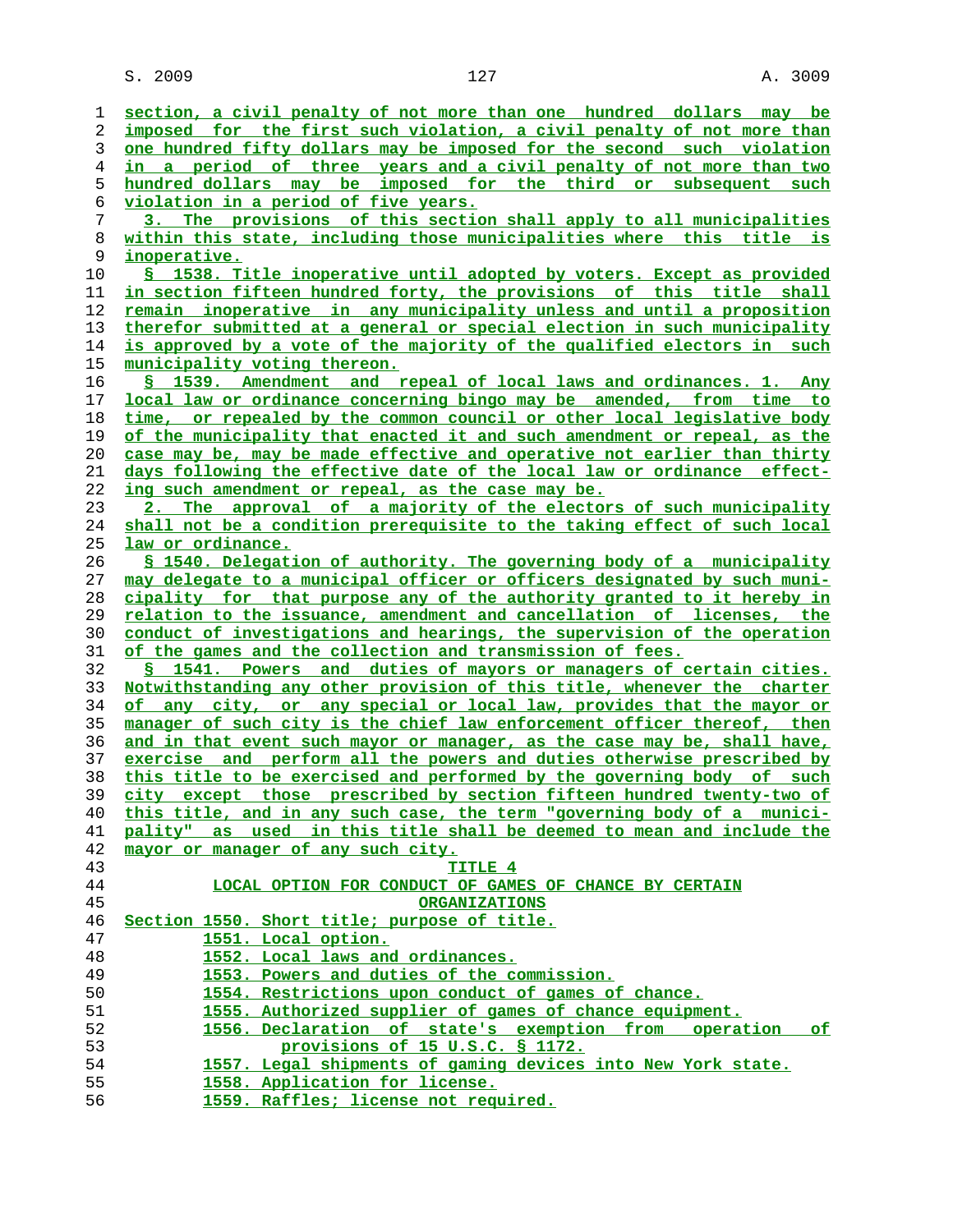| 1              | 1560. Investigation; matters to be determined; issuance of               |
|----------------|--------------------------------------------------------------------------|
| 2              | license; fees; duration of license.                                      |
| 3              | 1561. Hearing; amendment of license.                                     |
| $\overline{4}$ | 1562. Form and contents of license; display of license.                  |
| 5              | 1563. Control and supervision; suspension of identification              |
| 6              | numbers and licenses; inspections of premises.                           |
| 7              | 1564. Frequency of games.                                                |
| $\,8\,$        |                                                                          |
| 9              | 1565. Persons operating games; equipment; expenses; compen-              |
|                | sation.                                                                  |
| 10             | 1566. Charge for admission and participation; amount of prizes;          |
| 11             | award of prizes.                                                         |
| 12             | 1567. Statement of receipts and expenses; additional license             |
| 13             | fees.                                                                    |
| 14             | 1568. Examination of books and records; examination of officers          |
| 15             | and employees; disclosure of information.                                |
| 16             | 1569. Appeals for the decision of a municipal officer, clerk or          |
| 17             | department to the commission.                                            |
| 18             | 1570. Exemption from prosecution.                                        |
| 19             | 1571. Offenses; forfeiture of license; ineligibility to apply            |
| 20             | for license.                                                             |
| 21             | 1572. Unlawful games of chance.                                          |
| 22             | 1573. Title inoperative until adopted by voters.                         |
| 23             | 1574. Amendment and repeal of local laws and ordinances.                 |
| 24             | 1575. Manufacturers of bell jars; reports and records.                   |
| 25             | 1576. Distributor of bell jars; reports and records.                     |
| 26             | 1577. Transfer restrictions.                                             |
|                |                                                                          |
| 27             | 1578. Bell jars compliance and enforcement.                              |
| 28             | § 1550. Short title; purpose of title. This title shall be known and     |
| 29             | may be cited as the games of chance licensing law. The legislature here- |
| 30             | by declares that the raising of funds for the promotion of bona fide     |
| 31             | charitable, educational, scientific, health, religious and patriotic     |
| 32             | causes and undertakings, where the beneficiaries are undetermined, is in |
| 33             | the public interest. The legislature hereby finds that, as conducted     |
| 34             | prior to the effective date of this title, games of chance were the      |
| 35             | subject of exploitation by professional gamblers, promoters and commer-  |
| 36             | cial interests. It is hereby declared to be the policy of the legisla-   |
| 37             | ture that all phases of the supervision, licensing and regulation of     |
| 38             | games of chance and of the conduct of games of chance should be closely  |
| 39             | controlled and that the laws and regulations pertaining thereto should   |
| 40             | be strictly construed and rigidly enforced; that the conduct of the game |
| 41             | and all attendant activities should be so requlated and adequate         |
| 42             | controls so instituted as to discourage commercialization of gambling in |
| 43             | all its forms, including the rental of commercial premises for games of  |
| 44             | chance, and to ensure a maximum availability of the net proceeds of      |
| 45             | games of chance exclusively for application to the worthy causes and     |
| 46             | undertakings specified herein; that the only justification for this      |
| 47             | title is to foster and support such worthy causes and undertakings, and  |
| 48             | that the mandate of subdivision two of section nine of article one of    |
| 49             | the state constitution, as amended, should be carried out by rigid regu- |
| 50             | lations to prevent commercialized gambling, prevent participation by     |
| 51             | criminal and other undesirable elements and prevent the diversion of     |
| 52             | funds from the purposes herein authorized.                               |
| 53             | S 1551. Local option. Subject to the provisions of this title, and       |
|                | pursuant to the direction contained in subdivision two of section nine   |
| 54             |                                                                          |
| 55             | of article one of the state constitution, the legislature hereby gives   |
| 56             | and grants to every municipality the right, power and authority to       |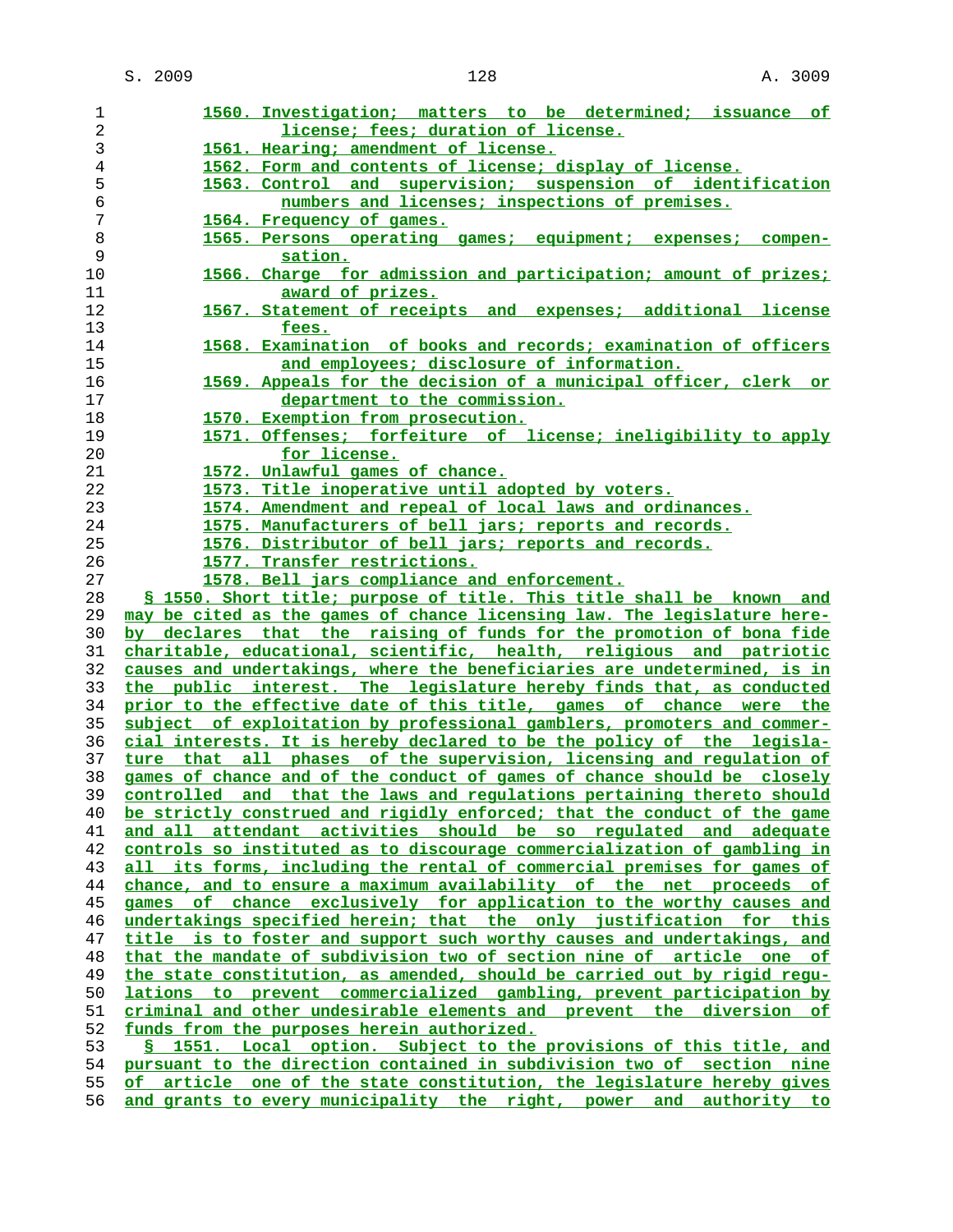$S. 2009$  and  $129$  and  $129$  and  $129$  and  $129$  and  $129$  and  $129$  and  $129$  and  $129$  and  $129$  and  $129$  and  $129$  and  $129$  and  $129$  and  $129$  and  $129$  and  $129$  and  $129$  and  $129$  and  $129$  and  $129$  and  $129$  a

**authorize the conduct of games of chance by authorized organizations within the territorial limits of such municipality. A local law or ordi- nance adopted by a town shall be operative in any village or within any part of any village located within such town if, after adoption of such local law or ordinance, the board of trustees of such village adopts a local law or resolution subject to a permissive referendum as provided in article nine of the village law authorizing the issuance of licenses by the town for games of chance within such village. Such local law or resolution may be repealed only by a local law or resolution that shall also be subject to a permissive referendum, or by enactment of a local law authorizing games of chance as provided in section fifteen hundred fifty-two of this title. § 1552. Local laws and ordinances. 1. The common council or other local legislative body of any municipality may, either by local law or ordinance, provide that it shall be lawful for any authorized organiza- tion, upon obtaining a license therefor as hereinafter provided, to conduct games of chance within the territorial limits of such munici- pality, subject to the provisions of such local law or ordinance, the provisions of this title and the provisions set forth by the commission. 2. No such local law or ordinance shall become operative or effective unless and until it shall have been approved by a majority of the elec- tors voting on a proposition submitted at a general or special election held within such municipality who are qualified to vote for officers of such municipality. 3. The time, method and manner of submission, preparation and provision of ballots and ballot labels, balloting by voting machine and conducting the election, canvassing the result and making and filing the returns and all other procedure with reference to the submission of and action upon any proposition for the approval of any such local law or ordinance shall be the same as in the case of any other proposition to be submitted to the electors of such municipality at a general or special election in such municipality, as provided by law. § 1553. Powers and duties of the commission. The commission shall have the power and it shall be the duty of the commission to: 1. supervise the administration of the games of chance licensing law and to adopt, amend and repeal rules and regulations governing the issu- ance and amendment of licenses thereunder and the conducting of games under such licenses, which rules and regulations shall have the force and effect of law and shall be binding upon all municipalities issuing licenses, and upon licensees of the commission, to the end that such licenses shall be issued to qualified licensees only, and that said games shall be fairly and properly conducted for the purposes and in the manner of the said games of chance licensing law prescribed and to prevent the games of chance thereby authorized to be conducted from being conducted for commercial purposes or purposes other than those therein authorized, participated in by criminal or other undesirable elements and the funds derived from the games being diverted from the purposes authorized, and to provide uniformity in the administration of said law throughout the state, the commission shall prescribe forms of application for licenses, licensees, amendment of licenses, reports of the conduct of games and other matters incident to the administration of such law. 2. conduct, anywhere in the state, investigations of the adminis- tration, enforcement and potential or actual violations of the games of**

**chance licensing law and of the rules and regulations of the commission.**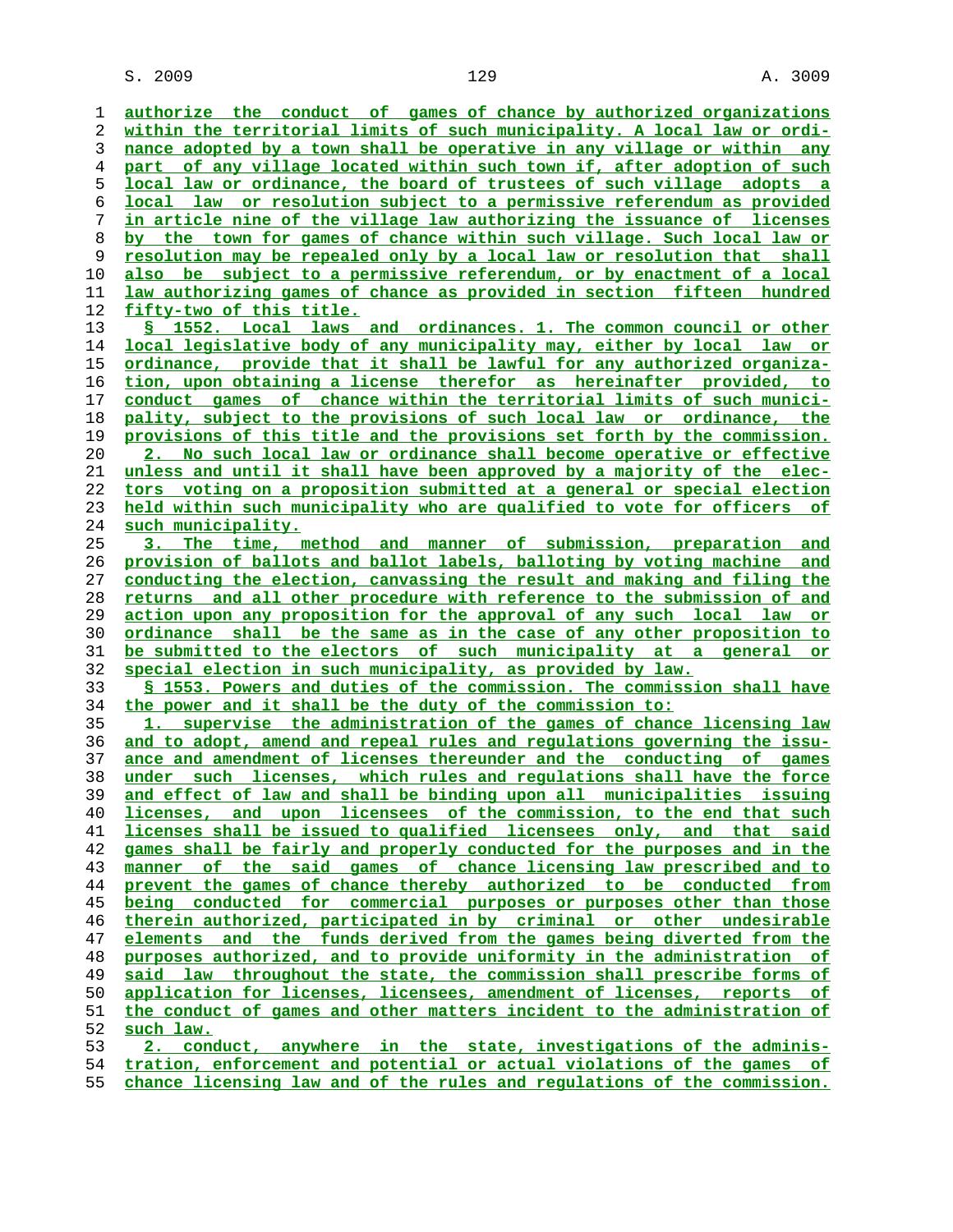$S. 2009$  and  $130$  and  $130$  and  $130$  and  $130$  and  $130$  and  $130$  and  $130$  and  $130$  and  $130$  and  $130$  and  $130$  and  $130$  and  $130$  and  $130$  and  $130$  and  $130$  and  $130$  and  $130$  and  $130$  and  $130$  and  $130$  a

**3. review all determinations and actions of the clerk or department in issuing an initial license and it may review the issuance of subsequent licenses and, after hearing, revoke those licenses that do not in all respects meet the requirements of this title and the rules and regu- lations of the commission. 4. suspend or revoke a license, after hearing, for any violation of the provisions of this title or the rules and regulations of the commis- sion. 5. hear appeals from the determinations and action of the clerk, department or municipal officer in connection with the refusing to issue licenses, the suspension and revocation of licenses and the imposition of fines in the manner prescribed by law and the action and determi- nation of the commission upon any such appeal shall be binding upon the clerk, department or municipal officer and all parties thereto. 6. carry on continuous study of the operation of the games of chance licensing law to ascertain from time to time defects therein jeopardiz- ing or threatening to jeopardize the purposes of this title, and to formulate and recommend changes in such law and in other laws of the state that the commission may determine to be necessary for the realiza- tion of such purposes, and to the same end to make a continuous study of the operation and administration of similar laws that may be in effect in other states of the United States. 7. supervise the disposition of all funds derived from the conduct of games of chance by authorized organizations not currently licensed to conduct such games. 8. issue an identification number to an applicant authorized organiza- tion if the commission determines that the applicant satisfies the requirements of the games of chance licensing law and the rules and regulations of the commission. 9. approve and establish a standard set of games of chance equipment and by rules and regulations prescribe the manner in which such equip- ment is to be reproduced and distributed to licensed authorized organ- izations. The sale or distribution to a licensed authorized organization of any equipment other than that contained in the standard set of games of chance equipment shall constitute a violation of this section. § 1554. Restrictions upon conduct of games of chance. The conduct of games of chance authorized by local law or ordinance shall be subject to the following restrictions without regard to whether the restrictions are contained in such local law or ordinance, but nothing herein shall be construed to prevent the inclusion within such local law or ordinance of other provisions imposing additional restrictions upon the conduct of such games: 1. No person, firm, partnership, corporation or organization, other than a licensee under the provisions of section fifteen hundred sixty of this title, shall (a) conduct such game; or (b) lease or otherwise make available for conducting games of chance premises for any consideration whatsoever, direct or indirect, without obtaining the prior written approval of the commission. 2. No game of chance shall be held, operated or conducted on or within any leased premises if rental under such lease is to be paid, wholly or partly, on the basis of a percentage of the receipts or net profits derived from the operation of such game. 3. No authorized organization licensed under the provisions of this title shall purchase, lease, or receive any supplies or equipment**

**specifically designed or adapted for use in the conduct of games of**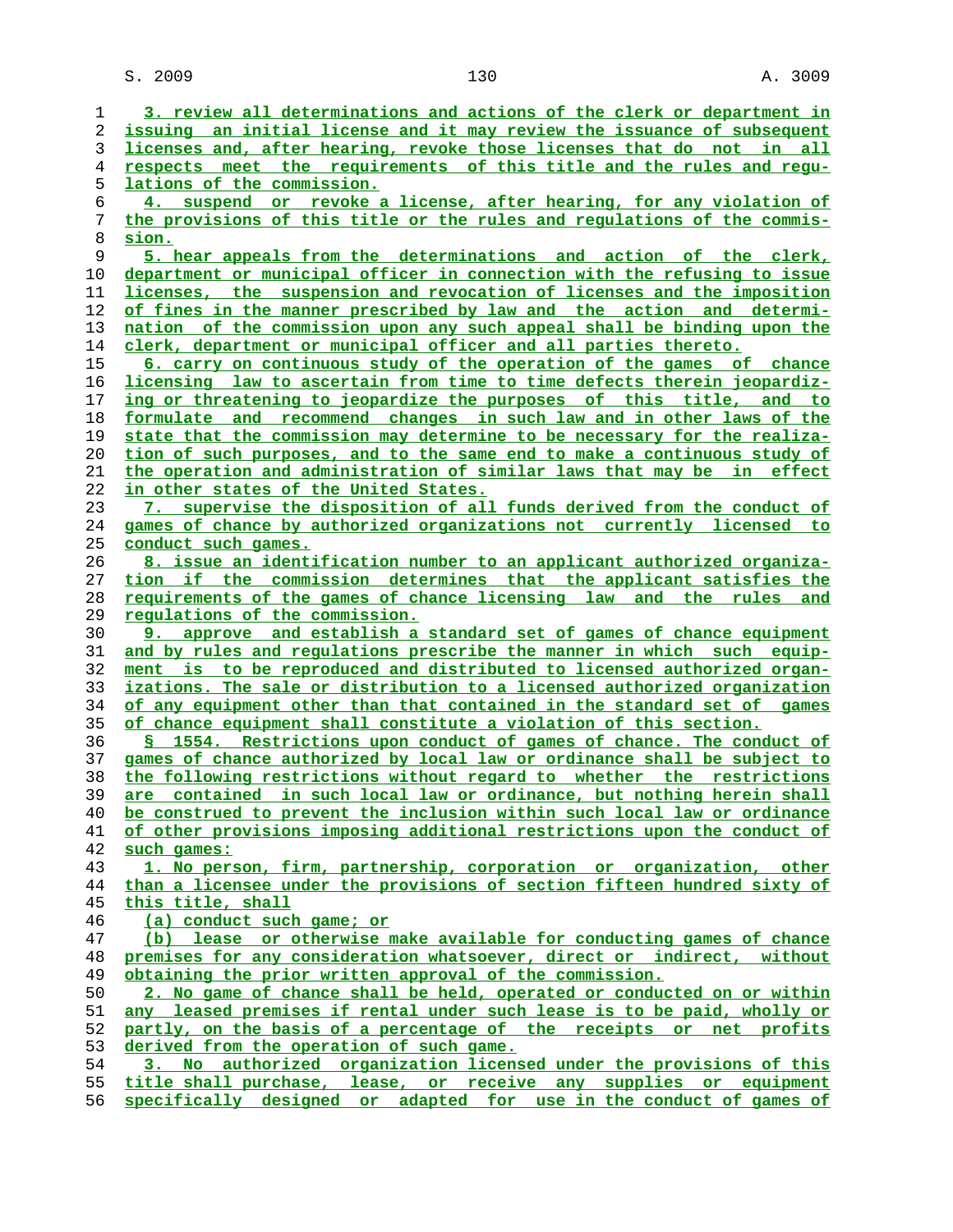$S. 2009$  and  $131$  and  $131$  and  $131$  and  $131$  and  $131$  and  $131$  and  $131$  and  $131$  and  $131$  and  $131$  and  $131$  and  $131$  and  $131$  and  $131$  and  $131$  and  $131$  and  $131$  and  $131$  and  $131$  and  $131$  and  $131$  a

**chance from other than a supplier licensed by the commission or from another authorized organization. Lease terms and conditions shall be subject to rules and regulations of the commission. The provisions of this title shall not be construed to authorize or permit an authorized organization to engage in the business of leasing games of chance, supplies or equipment. No organization shall purchase bell jar tickets, or deals of bell jar tickets, from any other person or organization other than those specifically authorized under section fifteen hundred seventy-six of this title. 4. The entire net proceeds of any game of chance shall be devoted exclusively to the lawful purposes of the organization permitted to conduct the same and the net proceeds of any rental derived therefrom shall be devoted exclusively to the lawful purposes of the authorized games of chance lessor. 5. (a) No single prize awarded by games of chance other than raffle shall exceed the sum or value of three hundred dollars, except that for merchandise wheels, no single prize shall exceed the sum or value of two hundred fifty dollars, and for bell jar, no single prize shall exceed the sum or value of one thousand dollars. (b) No single prize awarded by raffle shall exceed the sum or value of three hundred thousand dollars. (c) No single wager shall exceed six dollars and for bell jars, coin boards or merchandise boards, no single prize shall exceed one thousand dollars, provided, however, that such limitation shall not apply to the amount of money or value paid by the participant in a raffle in return for a ticket or other receipt. (d) For coin boards and merchandise boards, the value of a prize shall be determined by the cost of such prize to the authorized organization or, if donated, the fair market value of such prize. 6. (a) No authorized organization shall award a series of prizes consisting of cash or of merchandise with an aggregate value in excess of: (1) ten thousand dollars during the successive operations of any one merchandise wheel; and (2) six thousand dollars during the successive operations of any bell jar, coin board or merchandise board. (b) No series of prizes awarded by raffle shall have an aggregate value in excess of five hundred thousand dollars. (c) For coin boards and merchandise boards, the value of a prize shall be determined by its cost to the authorized organization or, if donated, its fair market value. 7. In addition to merchandise wheels, raffles and bell jars, no more than five other single types of games of chance shall be conducted during any one license period. 8. (a) Except for merchandise wheels and raffles, no series of prizes on any one occasion shall aggregate more than four hundred dollars when the licensed authorized organization conducts five single types of games of chance during any one license period. Except for merchandise wheels, raffles and bell jars, no series of prizes on any one occasion shall aggregate more than five hundred dollars when the licensed authorized organization conducts fewer than five single types of games of chance, exclusive of merchandise wheels, raffles and bell jars, during any one license period. (b) No authorized organization shall award by raffle prizes with an aggregate value in excess of three million dollars during any one**

**license period.**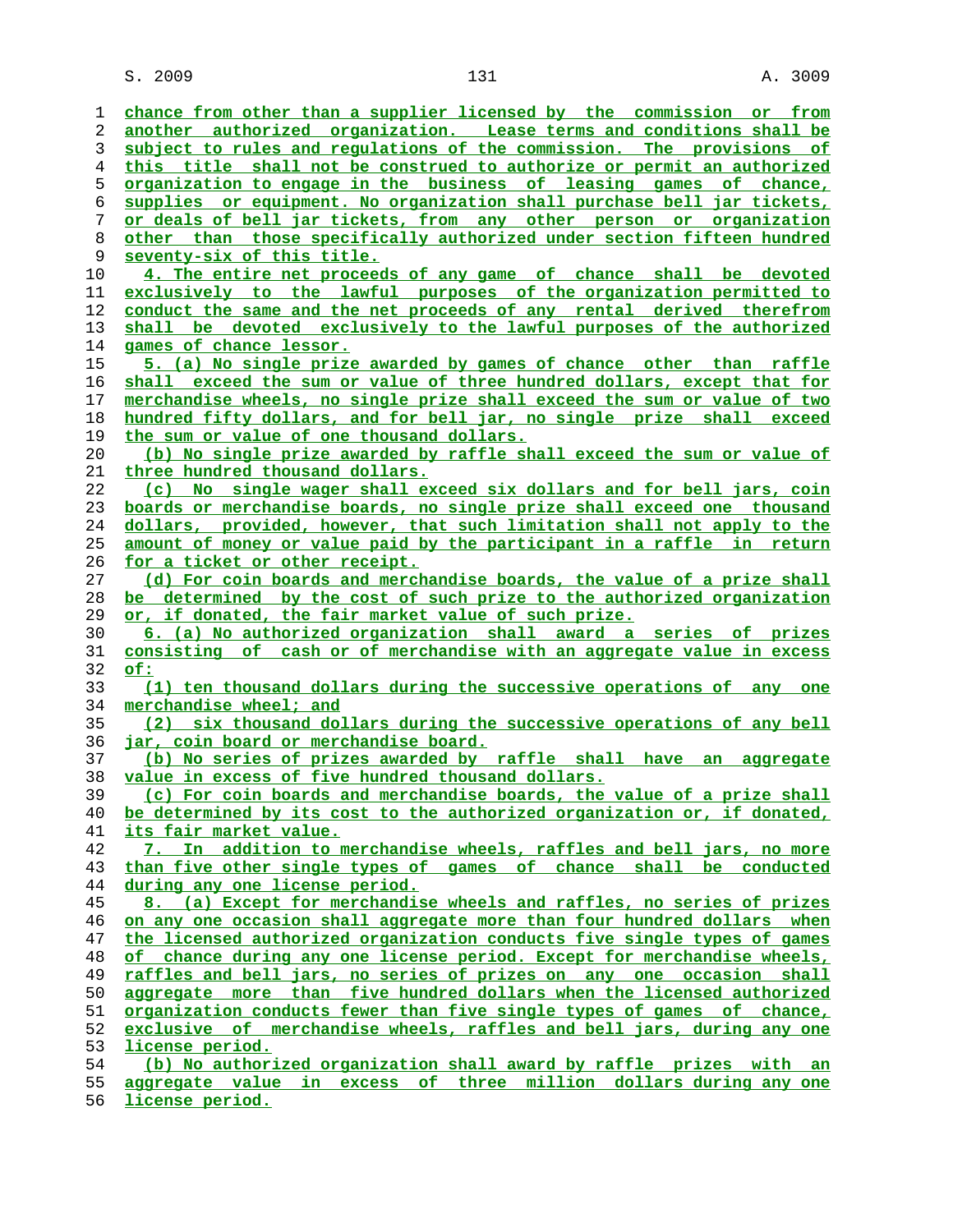S. 2009 132 A. 3009

| ı              | 9. Except for the limitations on the sum or value for single prizes            |
|----------------|--------------------------------------------------------------------------------|
| 2              | and series of prizes, no limit shall be imposed on the sum or value of         |
| 3              | prizes awarded to any one participant during any occasion or any license       |
| $\overline{4}$ | period.                                                                        |
| 5              | 10. (a) No person except a bona fide member of the licensed authorized         |
| 6              | organization shall participate in the management of such games.                |
| 7              | (b) No person except a bona fide member of the licensed authorized             |
| 8              | organization, its auxiliary or affiliated organization, shall partic-          |
| 9              | ipate in the operation of such game, as set forth in section fifteen           |
| 10             | hundred sixty-five of this title.                                              |
| 11             | 11. No person shall receive any remuneration for participating in the          |
|                |                                                                                |
| 12             | management or operation of any such game.                                      |
| 13             | 12. No authorized organization shall extend credit to a person to              |
| 14             | participate in playing a game of chance.                                       |
| 15             | 13. (a) No game of chance, other than a raffle that complies with              |
| 16             | paragraph (b) of this subdivision, shall be conducted on other than the        |
| 17             | premises of an authorized organization or an authorized games of chance        |
| 18             | lessor.                                                                        |
| 19             | (b) Raffle tickets may be sold to the public outside the premises of           |
| 20             | an authorized organization or an authorized games of chance lessor if          |
| 21             | such sales occur in a municipality that:                                       |
| 22             | (1) has passed a local law, ordinance or resolution in accordance with         |
| 23             | sections fifteen hundred fifty-one and fifteen hundred fifty-two of this       |
| 24             | title approving the conduct of games of chance;                                |
| 25             | (2) is located in the county in which the municipality issuing the             |
| 26             | raffle license is located or in a county that is contiguous to the coun-       |
| 27             | ty in which the municipality issuing the raffle license is located; and        |
| 28             | (3) has not objected to such sales after the commission gives notice           |
| 29             | to such municipality of an authorized organization's request to sell           |
| 30             | such raffle tickets in such municipality.                                      |
| 31             | (c) The commission may by requlation prescribe the advance notice an           |
| 32             | authorized organization must provide to the commission in order to take        |
| 33             | advantage of the provisions of paragraph (b) of this subdivision, forms        |
| 34             | in which such a request shall be made and the time period in which a           |
| 35             | municipality must communicate an objection to the commission.                  |
| 36             | (d) No sale of raffle tickets shall be made more than one hundred              |
| 37             | eighty days prior to the date scheduled for the occasion at which the          |
| 38             | raffle will be conducted.                                                      |
| 39             | (e) The winner of any single prize in a raffle shall not be<br><u>required</u> |
| 40             | to be present at the time such raffle is conducted.                            |
| 41             | 14. No person licensed to manufacture, distribute or sell games of             |
| 42             | chance supplies or equipment, or their agents, shall conduct, partic-          |
| 43             | ipate in, or assist in the conduct of games of chance. Nothing herein          |
|                |                                                                                |
| 44             | shall prohibit a licensed distributor from selling, offering for sale or       |
| 45             | explaining a product to an authorized organization or installing or            |
| 46             | servicing games of chance equipment upon the premises of games of chance       |
| 47             | licensees.                                                                     |
| 48             | 15. The unauthorized conduct of a game of chance shall constitute and          |
| 49             | <u>be punishable as a misdemeanor.</u>                                         |
| 50             | 16. No coins or merchandise from a coin board or merchandise board             |
| 51             | shall be redeemable or convertible into cash directly or indirectly by         |
| 52             | the authorized organization.                                                   |
| 53             | 17. No game of chance shall involve wagering of money by one player            |
| 54             | against another player.                                                        |
| 55             | \$ 1555. Authorized supplier of games of chance equipment. 1. No               |
| 56             | person, firm, partnership, corporation or organization shall sell or           |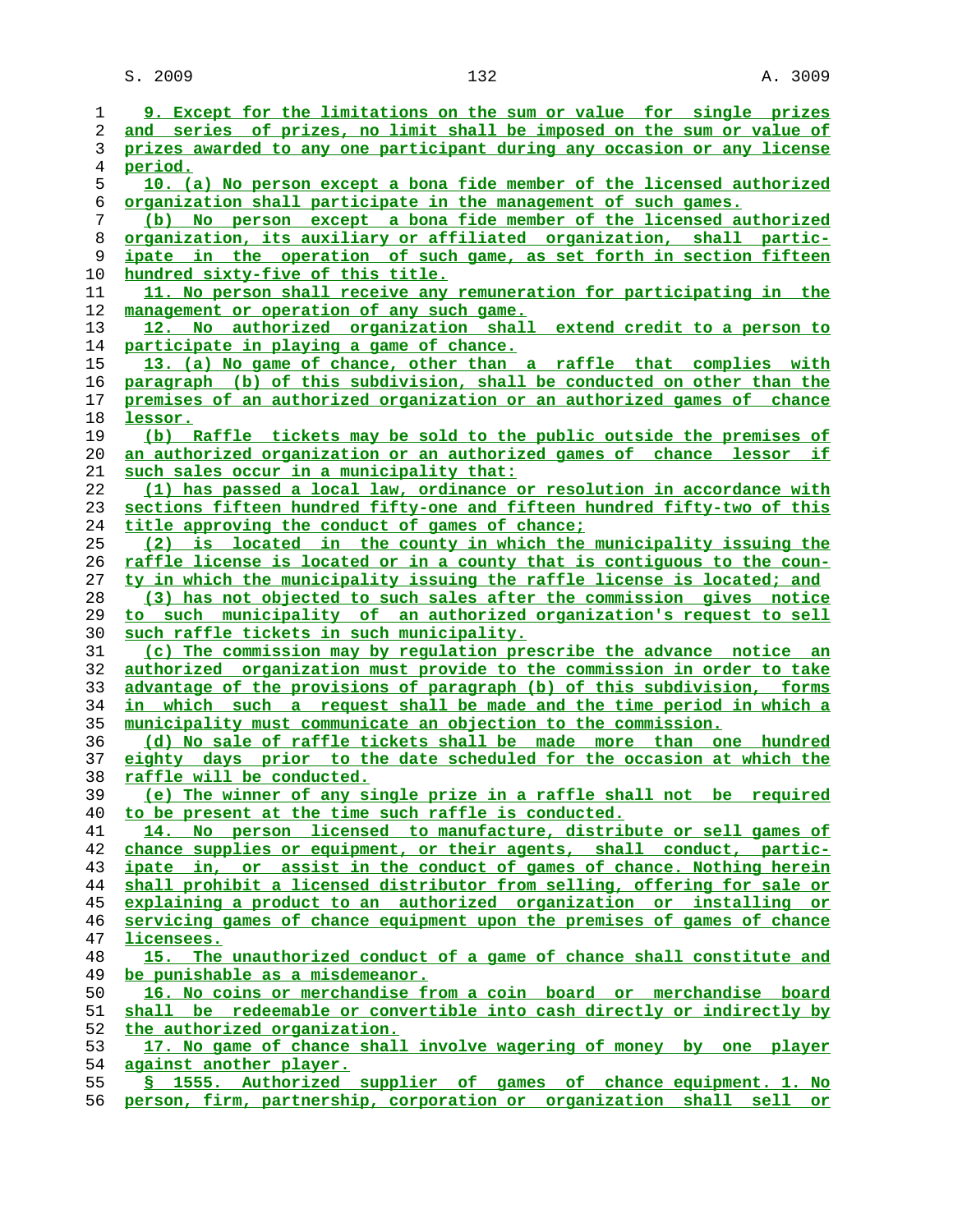$S. 2009$  and  $133$  and  $133$  and  $133$  and  $133$  and  $133$  and  $133$  and  $133$  and  $133$  and  $133$  and  $133$  and  $133$  and  $133$  and  $133$  and  $133$  and  $133$  and  $133$  and  $133$  and  $133$  and  $133$  and  $133$  and  $133$  a

**distribute supplies or equipment specifically designed or adapted for use in conduct of games of chance without having first obtained a license therefor upon written application made, verified and filed with the commission in the form prescribed by the rules and regulations of the commission. As a part of the commission's determination concerning the applicant's suitability for licensing as a games of chance supplier, the commission shall require the applicant to furnish to the commission two sets of fingerprints. Such fingerprints shall be submitted to the division of criminal justice services for a state criminal history record check, as defined in subdivision one of section three thousand thirty-five of the education law, and may be submitted to the federal bureau of investigation for a national criminal history record check. Manufacturers of bell jar tickets shall be considered suppliers of such equipment. In each such application for a license under this section shall be stated the name and address of the applicant; the names and addresses of its officers, directors, shareholders or partners; the amount of gross receipts realized on the sale and rental of games of chance supplies and equipment to duly licensed authorized organizations during the last preceding calendar or fiscal year, and such other infor- mation as shall be prescribed by such rules and regulations. The fee for such license shall be a sum equal to an amount established by commission regulation plus an amount equal to two percent of the gross sales and rentals, if any, of games of chance equipment and supplies to authorized organizations or authorized games of chance lessors by the applicant during the preceding calendar year, or fiscal year if the applicant maintains his accounts on a fiscal year basis. No license granted pursuant to the provisions of this section shall be effective for a period of more than one year. 2. The following shall be ineligible for such a license: (a) a person convicted of a crime if there is a direct relationship between one or more of the previous criminal offenses and the integrity of charitable gaming, considering the factors set forth in section seven hundred fifty-three of the correction law; (b) a person who is or has been a professional gambler or gambling promoter or who for other reasons is not of good moral character; (c) a public officer or employee; (d) an authorized games of chance lessor; or (e) a firm or corporation in which a person defined in subparagraph (a), (b), (c) or (d) of this subdivision has greater than a ten percent proprietary, equitable or credit interest or in which such a person is active or employed. 3. The commission shall have power to examine or cause to be examined the books and records of any applicant for a license under this section. Any information so received shall not be disclosed except so far as may be necessary for the purpose of carrying out the provisions of this title. 4. Any solicitation of an organization licensed to conduct games of chance, to purchase or induce the purchase of games of chance supplies and equipment, other than by a person licensed or otherwise authorized pursuant to this section, shall constitute a violation of this section. 5. Any person who willfully makes any material false statement in any application for a license authorized to be issued under this section or who willfully violates any of the provisions of this section or of any license issued hereunder shall be guilty of a misdemeanor and, in addi- tion to the penalties in such case made and provided, shall forfeit any**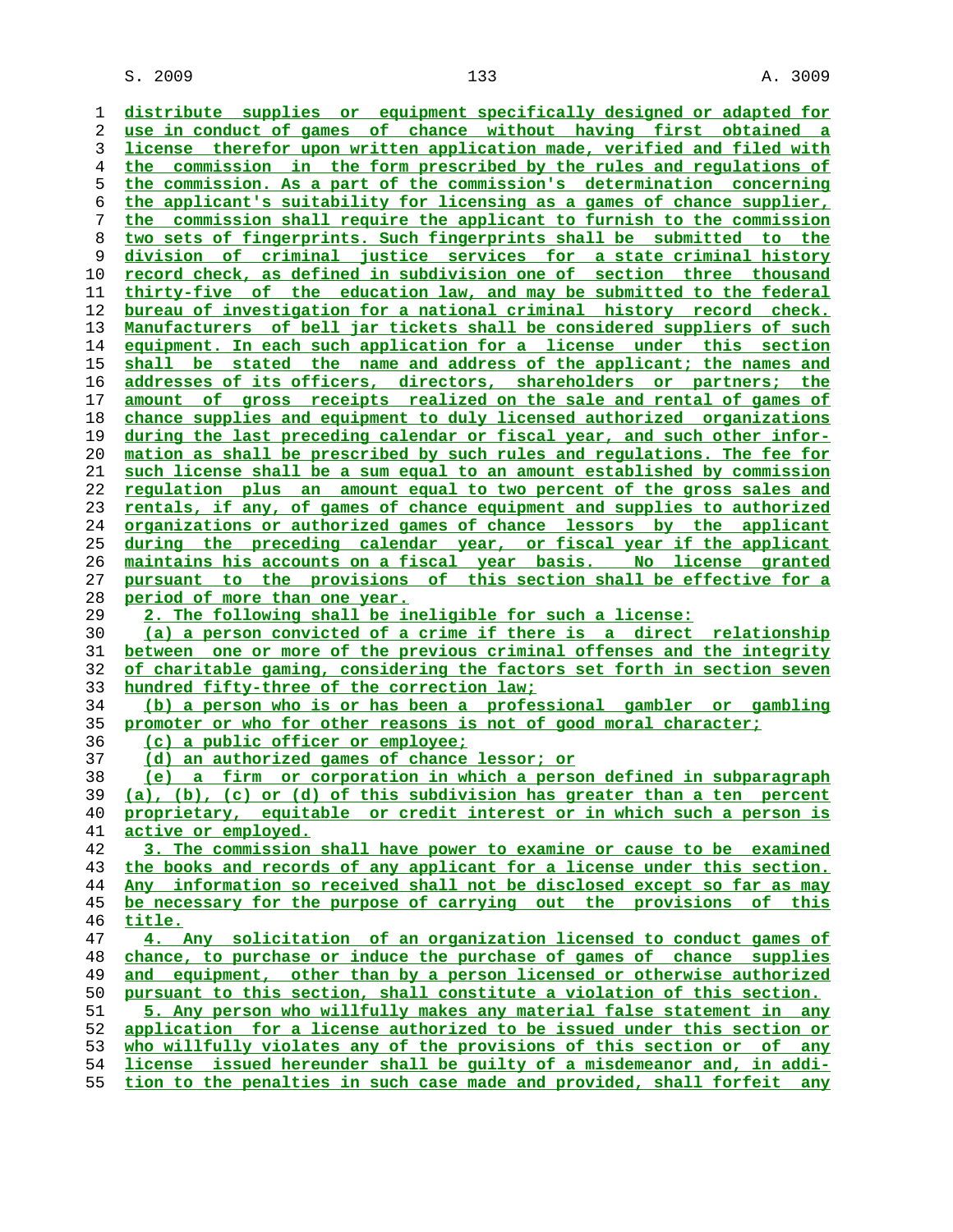$S. 2009$  and  $134$  and  $A. 3009$ 

**license issued to him, her or it under this section and be ineligible to apply for a license under this section for one year thereafter. 6. At the end of such period specified in the license, a recapitu- lation shall be made as between the licensee and the commission in respect of the gross sales and rentals actually recorded during that period and the fee paid therefor, and any deficiency of fee thereby shown to be due shall be paid by the licensee and any excess of fee thereby shown to have been paid shall be credited to said licensee in such manner as the commission by rules and regulations shall prescribe. § 1556. Declaration of state's exemption from operation of provisions of 15 U.S.C. § 1172. Pursuant to section two of an Act of Congress of the United States entitled "An act to prohibit transportation of gambl- ing devices in interstate and foreign commerce," approved January second, nineteen hundred fifty-one, being chapter 1194, 64 Stat. 1134, and also designated as 15 U.S.C. §§ 1171-1177, the state of New York, acting by and through the duly elected and qualified members of its legislature, does hereby, in accordance with and in compliance with the provisions of section two of said Act of Congress, declare and proclaim that it is exempt from the provisions of section two of said Act of Congress. § 1557. Legal shipments of gaming devices into New York state. All shipments into this state of gaming devices, excluding slot machines and coin operated gambling devices, as defined in subdivision seven-a of section 225.00 of the penal law, the registering, recording and labeling of which has been duly had by the manufacturer or dealer thereof in accordance with sections three and four of an Act of Congress of the United States entitled "An act to prohibit transportation of gambling devices in interstate and foreign commerce," approved January second, nineteen hundred fifty-one, being chapter 1194, 64 Stat. 1134, and also designated as 15 U.S.C. §§ 1171-1177, shall be deemed legal shipments thereof into this state. § 1558. Application for license. 1. To conduct games of chance. (a) Each applicant for a license shall, after obtaining an identification number from the commission, file with the clerk or department, an appli- cation therefor in a form to be prescribed by the commission, duly executed and verified, in which shall be stated: (1) the name and address of the applicant together with sufficient facts relating to its incorporation and organization to enable such clerk or department, as the case may be, to determine whether or not it is a bona fide authorized organization; (2) the names and addresses of its officers; the place or places where, the date or dates and the time or times when the applicant intends to conduct games under the license applied for; (3) the amount of rent to be paid or other consideration to be given directly or indirectly for each licensed period for use of the premises of an authorized games of chance lessor; (4) all other items of expense intended to be incurred or paid in connection with the holding, operating and conducting of such games of chance and the names and addresses of the persons to whom, and the purposes for which, they are to be paid; (5) the purposes to which the entire net proceeds of such games are to be devoted and in what manner; that no commission, salary, compensation, reward or recompense will be paid to any person for conducting such game or games or for assisting therein except as in this title otherwise provided; and such other information as shall be prescribed by such rules and regulations; and**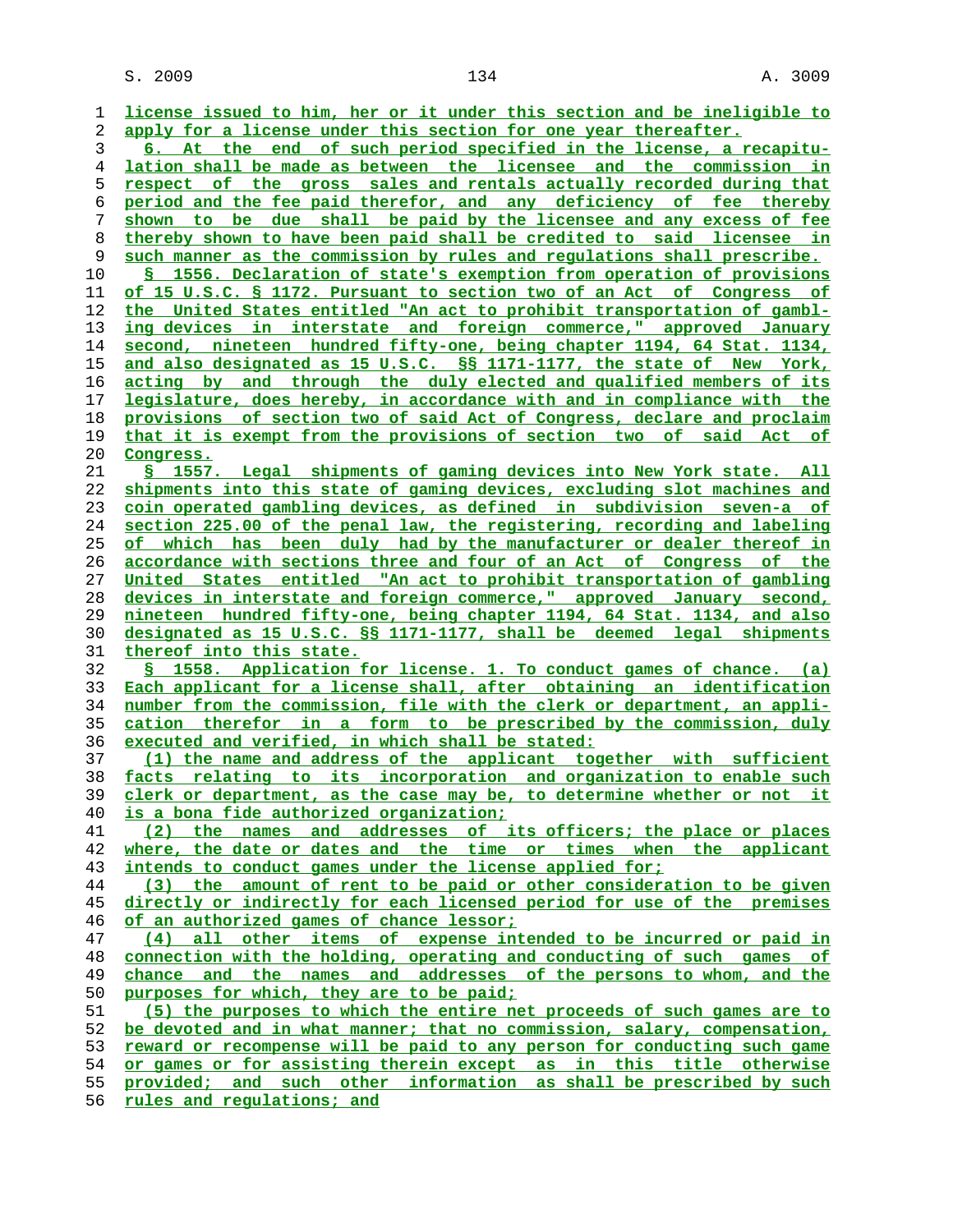$S. 2009$  and  $135$  and  $135$  and  $135$  and  $135$  and  $135$  and  $135$  and  $135$  and  $135$  and  $135$  and  $1300$ 

**(6) the name of each single type of game of chance to be conducted under the license applied for and the number of merchandise wheels and raffles, if any, to be operated. (b) In each application there shall be designated not less than four bona fide members of the applicant organization under whom the game or games of chance will be managed and to the application shall be appended a statement executed by the members so designated, that they will be responsible for the management of such games in accordance with the terms of the license, the rules and regulations of the commission, this title and the applicable local laws or ordinances. 2. Authorized games of chance lessor. Each applicant for a license to lease premises to a licensed organization for the purposes of conducting games of chance therein shall file with the clerk or department an application therefor, in a form to be prescribed by the commission duly executed and verified, which shall set forth: (a) the name and address of the applicant; (b) designation and address of the premises intended to be covered by the license sought; (c) a statement that the applicant in all respects conforms with the specifications contained in the definition of "authorized organization" set forth in section fifteen hundred of this article; and (d) a statement of the lawful purposes to which the net proceeds from any rental are to be devoted by the applicant and such other information as shall be prescribed by the commission. 3. In counties outside the city of New York, municipalities may, pursuant to section fifteen hundred fifty-two of this title, adopt an ordinance providing that an authorized organization having obtained an identification number from the commission, and having applied for no more than one license to conduct games of chance during the period not less than twelve nor more than eighteen months immediately preceding, may file with the clerk or department a summary application in a form to be prescribed by the commission duly executed and verified, containing the names and addresses of the applicant organization and its officers, the date, time and place or places where the applicant intends to conduct games under the license applied for, the purposes to which the entire net proceeds of such games are to be devoted and the information and statement required by paragraph (b) of subdivision one of this section in lieu of the application required under subdivision one of this section. 4. (a) Notwithstanding and in lieu of the licensing requirements set forth in this title, an authorized organization defined in section fifteen hundred of this article may file a verified statement, for which no fee shall be required, with the clerk or department and the commis- sion attesting that such organization shall derive net proceeds or net profits from raffles in an amount less than thirty thousand dollars during one occasion or part thereof at which raffles are to be conducted. Such statement shall be on a single-page form prescribed by the commission, and shall be deemed a license to conduct raffles:**<br>49 (1) under this title; and **(1) under this title; and (2) within the municipalities in which the authorized organization is domiciled that have passed a local law, ordinance or resolution in accordance with sections fifteen hundred fifty-one and fifteen hundred fifty-two of this title approving the conduct of games of chance, and in municipalities that have passed a local law, ordinance or resolution in accordance with sections fifteen hundred fifty-one and fifteen hundred fifty-two of this title approving the conduct of games of chance that**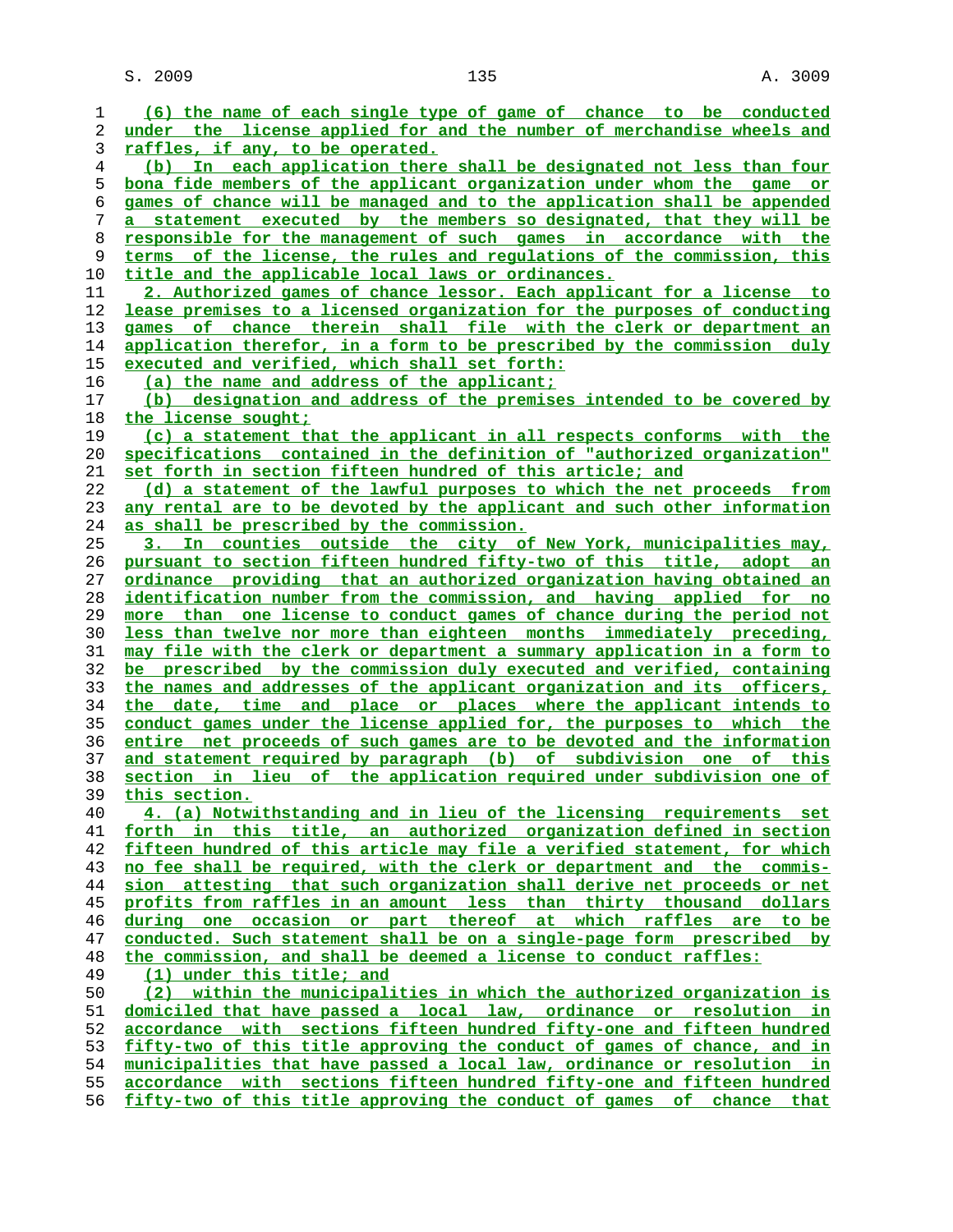$S. 2009$  and  $136$  and  $136$  and  $136$  and  $136$  and  $136$  and  $136$  and  $13009$ 

**are located in the county in which the municipality issuing the license is located and in the counties that are contiguous to the county in which the municipality issuing the raffle license is located, provided those municipalities have authorized the licensee, in writing, to sell such raffle tickets therein. (b) An organization that has filed a verified statement with the clerk or department and the commission attesting that such organization shall derive net proceeds or net profits from raffles in an amount less than thirty thousand dollars during one occasion or part thereof that in fact derives net proceeds or net profits exceeding thirty thousand dollars during any one occasion or part thereof shall be required to obtain a license as required by this title and shall be subject to the provisions of section fifteen hundred sixty-seven of this title. § 1559. Raffles; license not required. 1. Notwithstanding the licens- ing requirements set forth in this title and their filing requirements set forth in subdivision four of section fifteen hundred fifty-eight of this title, an authorized organization may conduct a raffle without complying with such licensing requirements or such filing requirements, provided, that such organization shall derive net proceeds from raffles in an amount less than five thousand dollars during the conduct of one raffle and shall derive net proceeds from raffles in an amount less than thirty thousand dollars during one calendar year. 2. No person under the age of eighteen shall be permitted to play, operate or assist in any raffle conducted pursuant to this section. 3. No raffle shall be conducted pursuant to this section except within a municipality in which the authorized organization is domiciled that has passed a local law, ordinance or resolution in accordance with sections fifteen hundred fifty-one and fifteen hundred fifty-two of this title approving the conduct of games of chance, and in municipalities that have passed a local law, ordinance or resolution in accordance with sections fifteen hundred fifty-one and fifteen hundred fifty-two of this title approving the conduct of games of chance that are located within the county or contiguous to the county in which the organization is domiciled. § 1560. Investigation; matters to be determined; issuance of license; fees; duration of license. 1. The clerk or department shall make an investigation of the qualifications of each applicant and the merits of each application, with due expedition after the filing of the applica- tion. (a) Issuance of licenses to conduct games of chance. If such clerk or department determines: (1) that the applicant is duly qualified to be licensed to conduct games of chance under this title; (2) that the member or members of the applicant designated in the application to manage games of chance are bona fide active members of the applicant and are persons of good moral character and have never been convicted of a crime if there is a direct relationship between one or more of the previous criminal offenses and the integrity of charita- ble gaming, considering the factors set forth in section seven hundred fifty-three of the correction law; (3) that such games are to be conducted in accordance with the provisions of this title and in accordance with the rules and regu- lations of the commission and applicable local laws or ordinances and that the proceeds thereof are to be disposed of as provided by this**

**title; and**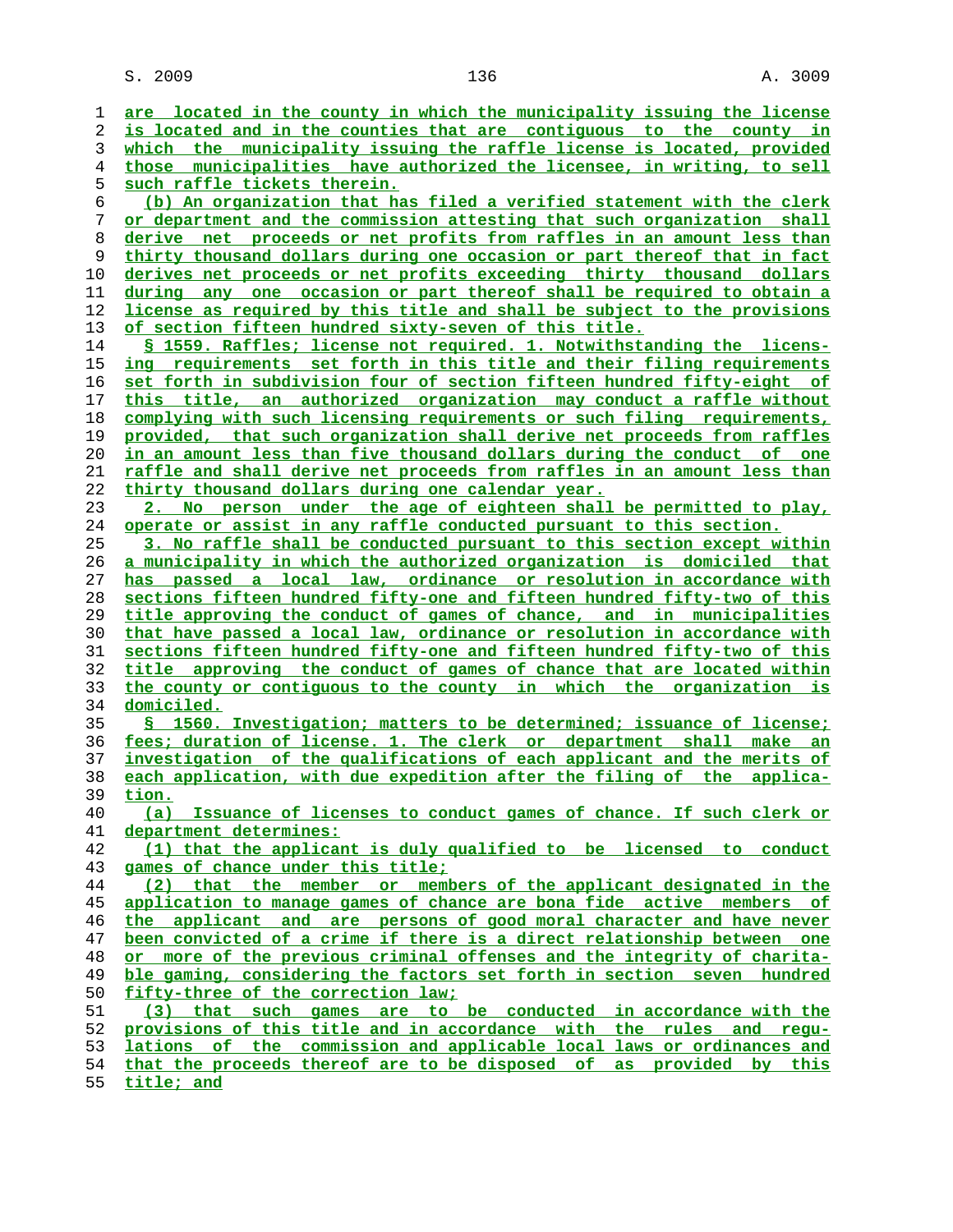$S. 2009$  and  $137$  and  $137$  and  $2009$ 

| 1        | (4) is satisfied that no commission, salary, compensation, reward or                                                                      |
|----------|-------------------------------------------------------------------------------------------------------------------------------------------|
| 2        | recompense whatsoever will be paid or given to any person managing,                                                                       |
| 3        | operating or assisting therein except as in this title otherwise                                                                          |
| 4        | provided, then such clerk or department shall issue a license to the                                                                      |
| 5        | applicant for the conduct of games of chance upon payment of a license                                                                    |
| 6        | fee in an amount established by requlation of the commission for each                                                                     |
| 7        | license period.                                                                                                                           |
| 8        | (b) Issuance of licenses to authorized games of chance lessors. If                                                                        |
| 9        | such clerk or department determines:                                                                                                      |
| 10       | (1) that the applicant seeking to lease premises for the conduct of                                                                       |
| 11       | games of chance to a games of chance licensee is duly qualified to be                                                                     |
| 12       | licensed under this title;                                                                                                                |
| 13       | (2) that the applicant satisfies the requirements for an authorized                                                                       |
| 14       | <u>organization as defined in section fifteen hundred of this article;</u>                                                                |
| 15       | (3) that the applicant has filed its proposed rent for each license                                                                       |
| 16       | period; and                                                                                                                               |
| 17       | (4) that such proposed rent is fair and reasonable;                                                                                       |
| 18       | (5) that the net proceeds from any rental will be devoted to the                                                                          |
| 19       | lawful purposes of the applicant;                                                                                                         |
| 20       | (6) that there is no diversion of the funds of the proposed lessee                                                                        |
| 21       | from the lawful purposes as defined in this title; and                                                                                    |
| 22       | (7) that such leasing of premises for the conduct of such games is to                                                                     |
| 23       | be in accordance with the provisions of this title, with the rules and                                                                    |
| 24       | regulations of the commission and applicable local laws and ordinances,                                                                   |
| 25       | then such clerk or department shall issue a license permitting the                                                                        |
| 26       | applicant to lease said premises for the conduct of such games to the                                                                     |
| 27       | games of chance licensee or licensees specified in the application                                                                        |
| 28       | during the period therein specified or such shorter period as such clerk                                                                  |
| 29       | or department determines, but not to exceed twelve license periods                                                                        |
| 30       | <u>during a calendar year, upon payment of a license fee in an amount</u>                                                                 |
| 31       | established by the requlations of the commission. Nothing herein shall                                                                    |
| 32<br>33 | be construed to require the applicant to be licensed under this title to                                                                  |
|          | conduct games of chance.                                                                                                                  |
| 34<br>35 | (c) Issuance of license upon summary application. If, upon the basis<br>of a summary application as prescribed under subdivision three of |
| 36       | section fifteen hundred fifty-eight of this title, the clerk or depart-                                                                   |
| 37       | ment determines that the applicant is duly qualified to be licensed to                                                                    |
| 38       | conduct games of chance under this title, said clerk or department shall                                                                  |
| 39       | forthwith issue said license. In the event the clerk or department has                                                                    |
| 40       | reason to believe that the applicant is not so qualified the applicant                                                                    |
| 41       | shall be directed to file an application pursuant to subdivision one of                                                                   |
| 42       | section fifteen hundred fifty-eight of this title.                                                                                        |
| 43       | 2. On or before the last day of each month, the treasurer of the muni-                                                                    |
| 44       | cipality in which the licensed property is located shall transmit to the                                                                  |
| 45       | state comptroller a sum equal to fifty percent of all authorized games                                                                    |
| 46       | of chance lessor license fees and a sum established by requlation of the                                                                  |
| 47       | commission per license period for the conduct of games of chance                                                                          |
| 48       | collected by such clerk or department pursuant to this section during                                                                     |
| 49       | the preceding calendar month.                                                                                                             |
| 50       | 3. No license shall be issued under this section that is effective for                                                                    |
| 51       | a period of more than one year.                                                                                                           |
| 52       | S 1561. Hearing; amendment of license. 1. No application for the issu-                                                                    |
| 53       | ance of a license to conduct games of chance or lease premises to an                                                                      |
| 54       | authorized organization shall be denied by the clerk or department,                                                                       |
|          |                                                                                                                                           |

**until after a hearing, held on due notice to the applicant, at which the**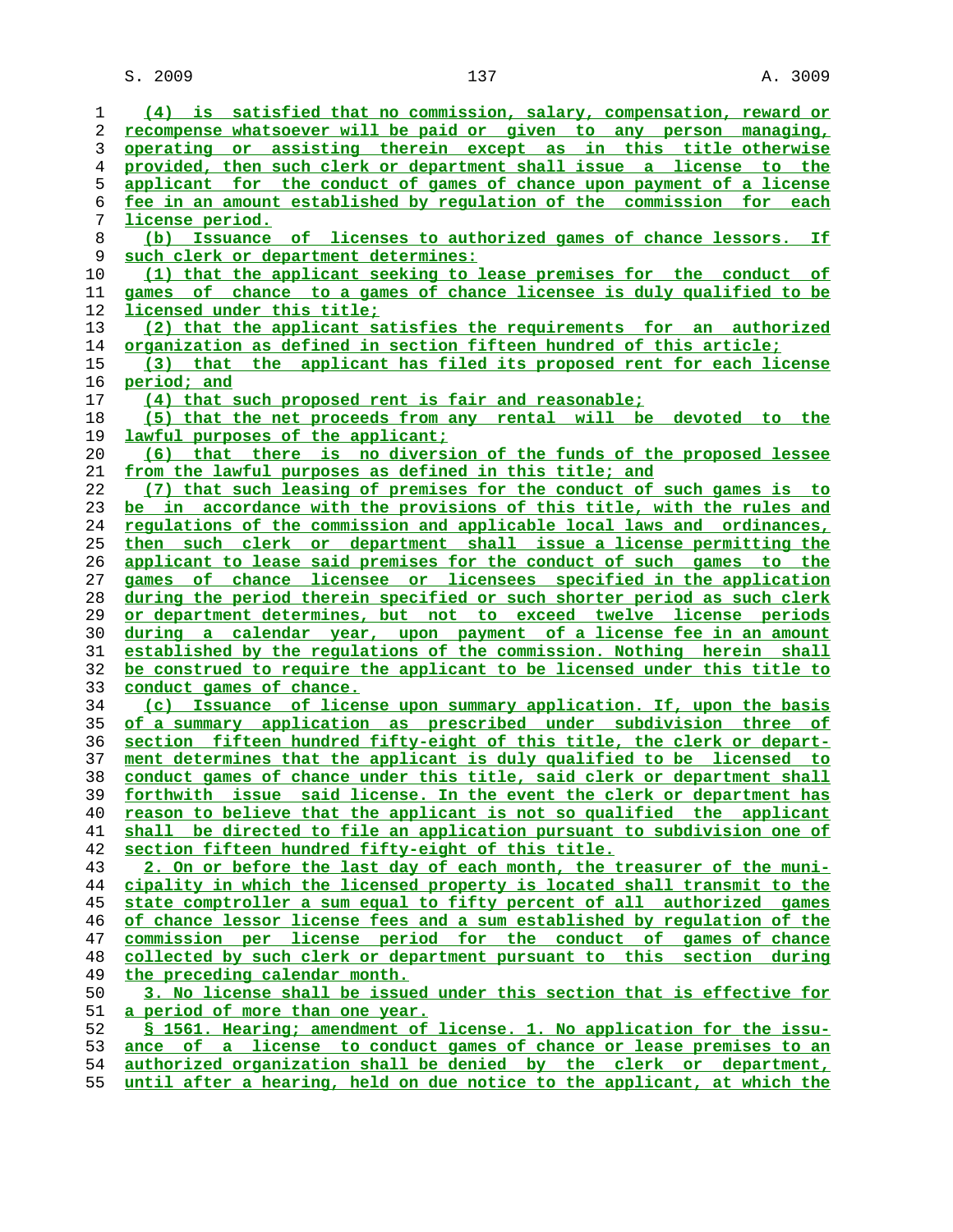$S. 2009$  and  $138$  and  $A. 3009$ 

| 1  | applicant shall be entitled to be heard upon the qualifications of the     |
|----|----------------------------------------------------------------------------|
| 2  | applicant and the merits of the application.                               |
| 3  | 2. Any license issued under this title may be amended, upon applica-       |
| 4  | tion made to such clerk or department that issued it, if the subject       |
| 5  | matter of the proposed amendment could lawfully and properly have been     |
| 6  | included in the original license and upon payment of such additional       |
|    |                                                                            |
| 7  | <u>license fee, if any, as would have been payable if it had been so</u>   |
| 8  | <u>included.</u>                                                           |
| 9  | <u>S 1562. Form and contents of license; display of license. 1. Each</u>   |
| 10 | license to conduct games of chance shall be in such form as shall be       |
| 11 | prescribed in the rules and requlations of the commission and shall        |
| 12 | contain:                                                                   |
| 13 | (a) a statement of the name and address of the licensee, of the names      |
| 14 | and addresses of the members of the licensee under whom the games will     |
| 15 | be managed;                                                                |
| 16 | (b) a statement of the place or places where, and the date or dates        |
| 17 | and time or times when, such games are to be conducted;                    |
| 18 | (c) a statement of the purposes to which the entire net proceeds of        |
| 19 | such games are to be devoted;                                              |
| 20 | (d) the name of each single type of game to be conducted under the         |
| 21 | license and the number of merchandise wheels and raffles, if any, to be    |
| 22 | operated; and                                                              |
| 23 | (e) any other information that may be required by the rules and regu-      |
| 24 | lations of the commission to be contained therein.                         |
| 25 |                                                                            |
|    | 2. Each license issued for the conduct of any games shall be displayed     |
| 26 | conspicuously at the place where such games are to be conducted at all     |
| 27 | times during the conduct thereof.                                          |
| 28 | 3. Each license to lease premises for conducting games of chance shall     |
| 29 | be in such form as shall be prescribed in the rules and requlations of     |
| 30 | the commission and shall contain a statement of the name and address of    |
| 31 | the licensee and the address of the leased premises, the amount of         |
| 32 | permissible rent and any information that may be required by said rules    |
| 33 | and regulations to be contained therein, and each such license shall be    |
| 34 | conspicuously displayed upon such premises at all times during the         |
| 35 | conduct of games of chance.                                                |
| 36 | § 1563. Control and supervision; suspension of identification numbers      |
| 37 | and licenses; inspections of premises. 1. The municipal officer or         |
| 38 | department shall have and exercise rigid control and close supervision     |
| 39 | over all games of chance conducted under such license, to the end that     |
| 40 | the same are conducted fairly in accordance with the provisions of such    |
| 41 | license, the provisions of the rules and requlations promulgated by the    |
| 42 | commission and the provisions of this title. Such municipal officer or     |
| 43 | department and the commission shall have the power and the authority to    |
| 44 | suspend temporarily any license issued by the clerk or department and/or   |
| 45 | impose fines for violations not to exceed one thousand dollars. Tempo-     |
| 46 | rary suspension of licenses shall be followed promptly by a hearing, and   |
| 47 | after notice and hearing, the clerk, department or the commission may      |
| 48 | or revoke the same and declare the violator ineligible to apply<br>suspend |
|    |                                                                            |
| 49 | for a license for a period not exceeding twelve months thereafter. Any     |
| 50 | fines tendered to the clerk, department or the commission shall not be     |
| 51 | paid from funds derived from the conduct of games of chance. The munici-   |
| 52 | pal officer and the department or the commission shall additionally have   |
| 53 | the right of entry, by their respective municipal officers and agents,     |
| 54 | all times into any premises where any game of chance is being<br>at        |
| 55 | conducted or where it is intended that any such game shall be conducted,   |
| 56 | or where any equipment being used or intended to be used in the conduct    |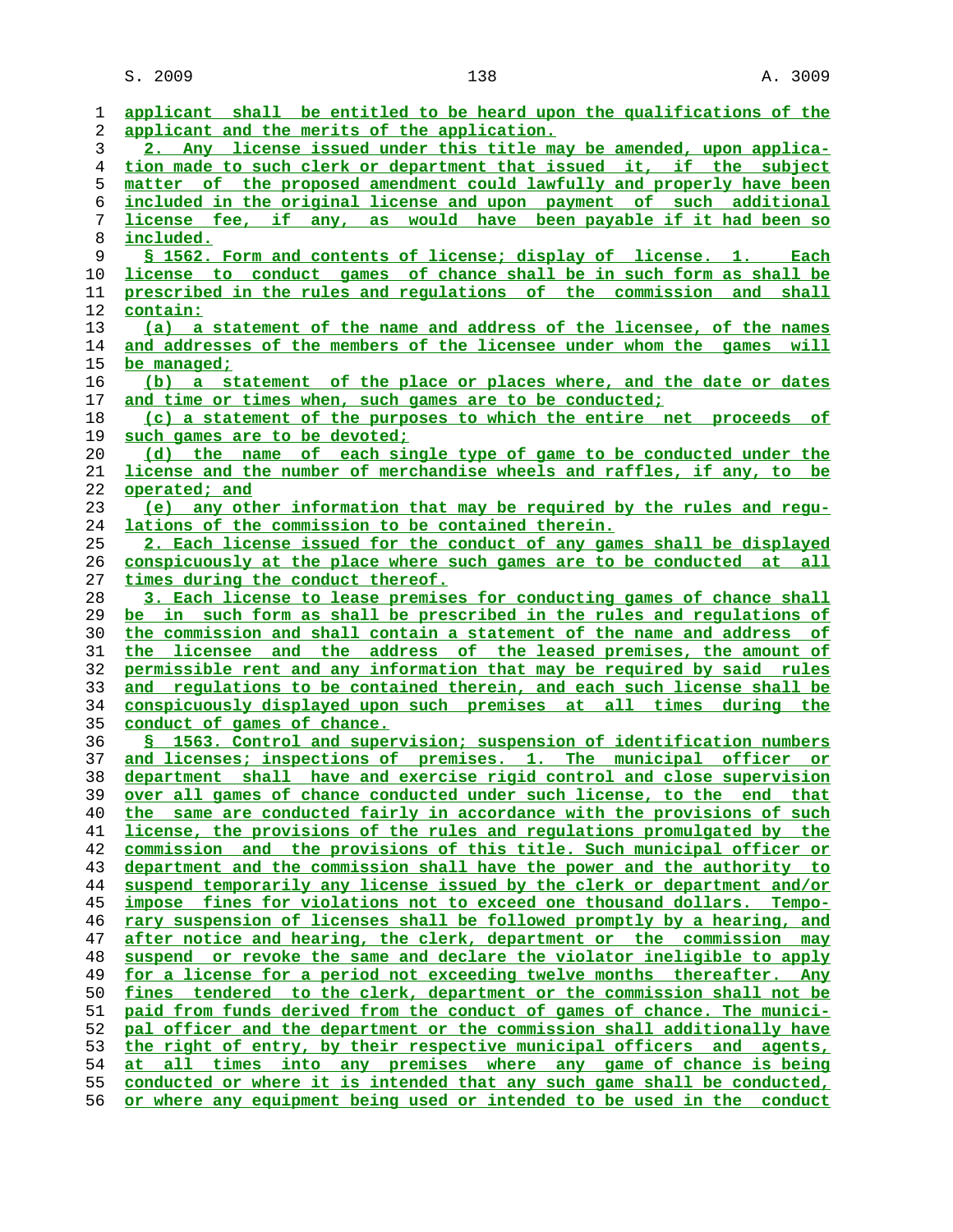$S. 2009$  and  $139$  and  $139$  and  $139$  and  $139$  and  $139$  and  $139$  and  $139$  and  $139$  and  $139$  and  $1309$ 

**thereof is found, for the purpose of inspecting the same. Upon suspen- sion or revocation of any license or upon declaration of ineligibility to apply for a license, the commission may suspend or revoke the iden- tification number issued pursuant to section fifteen hundred fifty-three of this title. An agent of the appropriate municipal officer or depart- ment shall make an on-site inspection during the conduct of all games of chance licensed pursuant to this title. 2. A municipality may, by local law or ordinance enacted pursuant to the provisions of section fifteen hundred fifty-two of this title, provide that the powers and duties set forth in subdivision one of this section shall be exercised by the chief law enforcement officer of the county. In the event a municipality exercises this option, the fees provided for by subdivision two of section fifteen hundred sixty-seven of this title shall be remitted to the chief fiscal officer of the coun- ty. 3. Service of alcoholic beverages. Subject to the applicable provisions of the alcoholic beverage control law, beer may be offered for sale during the conduct of games of chance on games of chance prem- ises as such premises are defined in section fifteen hundred of this article; provided, however, that nothing herein shall be construed to limit the offering for sale of any other alcoholic beverage in areas other than the games of chance premises or the sale of any other alco- holic beverage in premises where only the games of chance known as bell jars or raffles are conducted. § 1564. Frequency of games. 1. No game or games of chance shall be conducted under any license issued under this title more often than twelve times in any calendar year. No particular premises shall be used for the conduct of games of chance on more than twenty-four license periods during any one calendar year. 2. Games of chance other than bell jars and raffles may be conducted at any time, unless the games of chance license provides otherwise. No license may restrict the times in which bell jars or raffles are conducted, subject to the limitations on the license period for such games set forth in subdivision eighteen of section fifteen hundred of this article. § 1565. Persons operating games; equipment; expenses; compensation. 1. No person shall operate any game of chance under any license issued under this title except a bona fide member of the authorized organiza- tion to which the license is issued, or a bona fide member of an organ- ization or association that is an auxiliary to the licensee or a bona fide member of an organization or association of which such licensee is an auxiliary or a bona fide member of an organization or association that is affiliated with the licensee by being, with it, auxiliary to another organization or association. Nothing herein shall be construed to limit the number of games of chance licensees for whom such persons may operate games of chance nor to prevent non-members from assisting the licensee in any activity other than managing or operating games. For the purpose of the sale of tickets for the game of raffle, the term "operate" shall not include the sale of such tickets by persons of lineal or collateral consanguinity to members of an authorized organiza- tion licensed to conduct a raffle. 2. No game of chance shall be conducted with any equipment except such as shall be owned or leased by the authorized organization so licensed or used without payment of any compensation therefor by the licensee.**

**However, in no event shall bell jar tickets be transferred from one**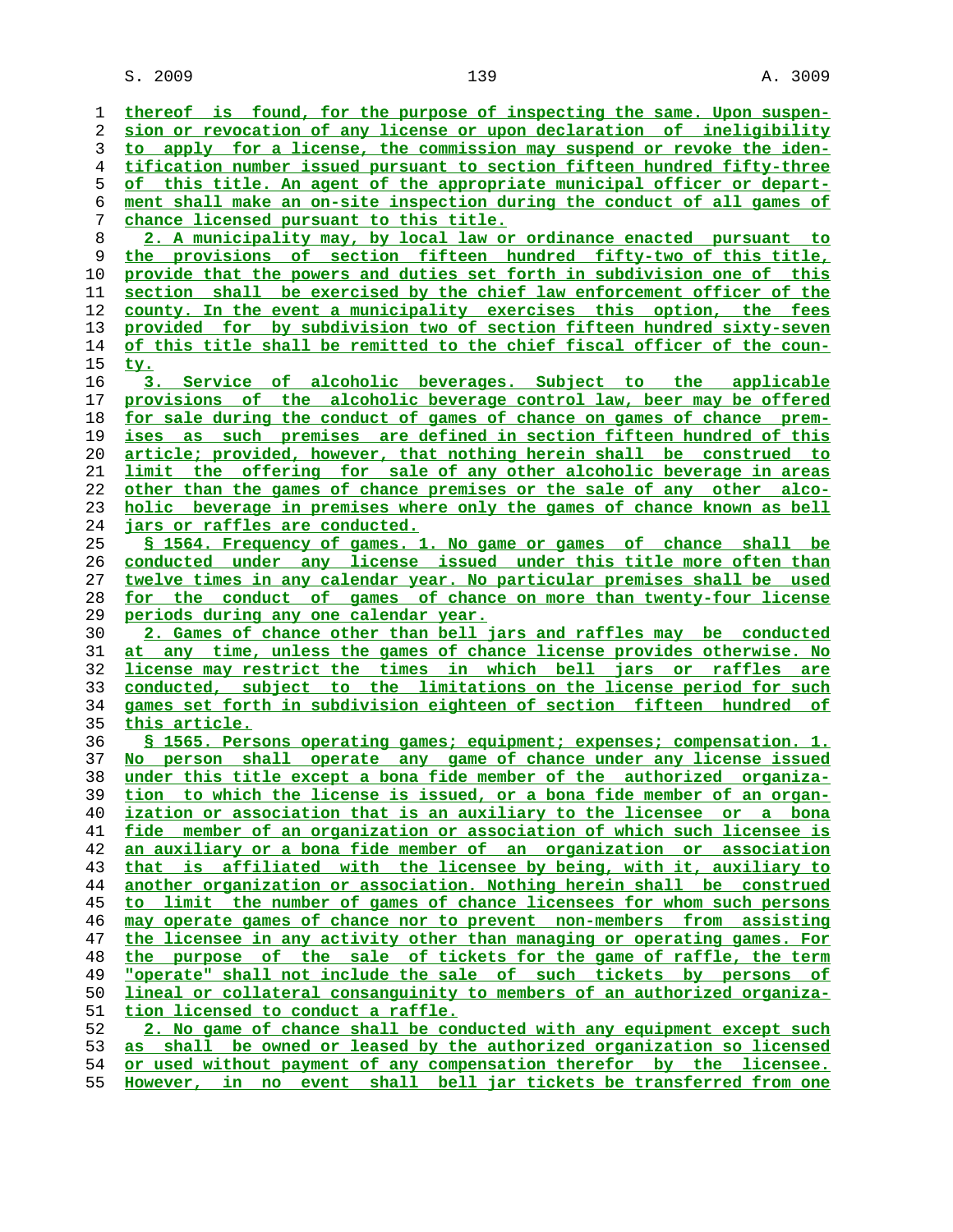S. 2009 140 140 A. 3009

| 1              | authorized organization to another, with or without payment of any            |
|----------------|-------------------------------------------------------------------------------|
| 2              | compensation thereof.                                                         |
| 3              | 3. The head or heads of the authorized organization shall upon request        |
| $\overline{4}$ | certify, under oath, that the persons operating any game of chance are        |
| 5              | bona fide members of such authorized organization, auxiliary or affil-        |
| 6              | iated organization.                                                           |
|                |                                                                               |
| 7              | 4. Upon request by a municipal officer or the department any such             |
| 8              | person involved in such games of chance shall certify that he or she has      |
| 9              | no criminal record or shall disclose previous criminal offenses for           |
| $10$           | <u>consideration of the factors set forth in section seven hundred fifty-</u> |
| 11             | three of the correction law.                                                  |
| 12             | 5. No items of expense shall be incurred or paid in connection with           |
| 13             | the conducting of any game of chance pursuant to any license issued           |
| 14             | under this title except those that are reasonable and are necessarily         |
| 15             | expended for games of chance supplies and equipment, prizes, security         |
| 16             | personnel, stated rental if any, bookkeeping or accounting services           |
| 17             | according to a schedule of compensation prescribed by the commission,         |
| 18             | janitorial services and utility supplies if any, and license fees, and        |
| 19             | the cost of bus transportation, if authorized by such clerk or depart-        |
| 20             | ment.                                                                         |
| 21             | <u>6. No commission, salary, compensation, reward or recompense shall be</u>  |
| 22             | paid or given to any person for the sale or assisting with the sale of        |
| 23             | raffle tickets.                                                               |
| 24             | § 1566. Charge for admission and participation; amount of prizes;             |
| 25             | award of prizes. 1. A fee may be charged by any licensee for admission        |
| 26             | to any game or games of chance conducted under any license issued under       |
| 27             | this title. The clerk or department may in its discretion fix a minimum       |
| 28             | fee.                                                                          |
| 29             | 2. With the exception of bell jars, coin boards, seal cards, merchan-         |
| 30             | dise boards and raffles, every winner shall be determined and every           |
| 31             | prize shall be awarded and delivered within the same calendar day as          |
| 32             | that upon which the game was played.                                          |
| 33             | 3. A player may purchase a chance with cash or, if the authorized             |
| 34             | organization wishes, with a personal check, credit card or debit card.        |
| 35             | § 1567. Statement of receipts and expenses; additional license fees.          |
| 36             | 1. Within seven days after the conclusion of any license period other         |
|                | than a license period for a raffle, or as otherwise prescribed by the         |
| 37<br>38       | commission, the authorized organization that conducted the same, and its      |
|                |                                                                               |
| 39             | members who were in charge thereof, and when applicable the authorized        |
| 40             | games of chance lessor that rented its premises therefor, shall each          |
| 41             | furnish to the clerk or department a statement subscribed by the member       |
| 42             | charge and affirmed by him or her as true, under the penalties of<br>in.      |
| 43             | perjury, showing the amount of the gross receipts derived therefrom and       |
| 44             | each item<br>of expense incurred, or paid, and each item of expenditure       |
| 45             | made or to be made other than prizes, the name and address of each            |
| 46             | person to whom each such item of expense has been paid, or is to be           |
| 47             | paid, with a detailed description of the merchandise purchased or the         |
| 48             | services rendered therefor, the net proceeds derived from the conduct of      |
| 49             | games of chance during such license period, and the use to which such         |
| 50             | proceeds have been or are to be applied. It shall be the duty of each         |
| 51             | licensee to maintain and keep such books and records as may be necessary      |
| 52             | to substantiate the particulars of each such statement.                       |
| 53             | 2. Within thirty days after the conclusion of an occasion during which        |
| 54             | a raffle was conducted, the authorized organization conducting such           |
| 55             | raffle and the members in charge of such raffle, and, when applicable,        |
| 56             | the authorized games of chance lessor that rented its premises therefor,      |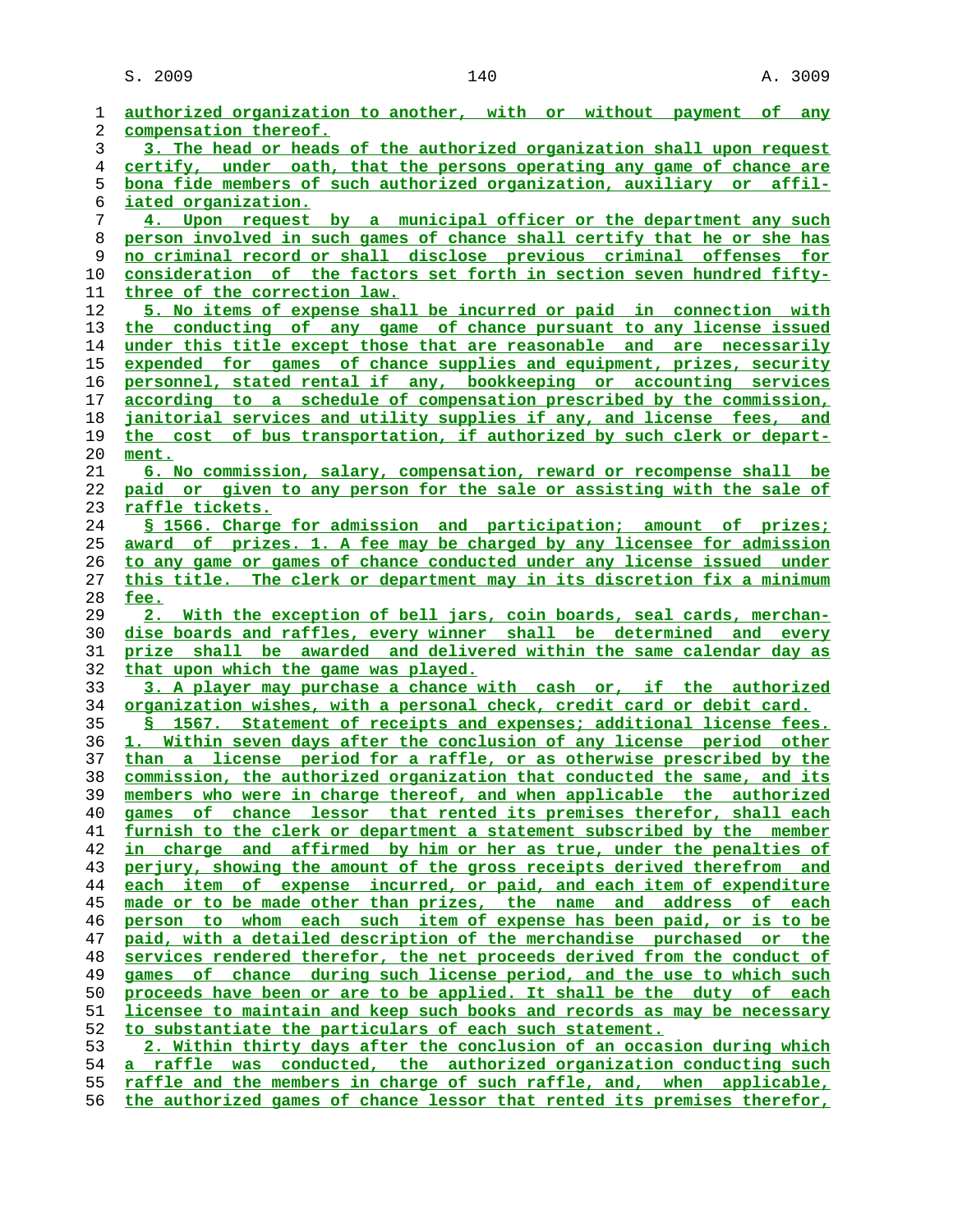$S. 2009$  and  $141$  and  $A. 3009$ 

**shall each furnish to the clerk or department a statement on a form prescribed by the commission, subscribed by the member in charge and affirmed by him or her as true, under the penalties of perjury, showing: (a) the number of tickets printed; (b) the number of tickets sold; (c) the price and the number of tickets returned to or retained by the authorized organization as unsold; (d) a description and statement of the fair market value for each prize actually awarded; (e) the amount of the gross receipts derived therefrom; (f) each item of expenditure made or to be made other than prizes; (g) the name and address of each person to whom each such item of expense has been paid, or is to be paid; (h) a detailed description of the merchandise purchased or the services rendered therefor; (i) the net proceeds derived from the raffle at such occasion; and (j) the use to which the proceeds have been or are to be applied. It shall be the duty of each licensee to maintain and keep such books and records as may be necessary to substantiate the particulars of each such statement, provided, however, where the cumulative net proceeds or net profits derived from the conduct of a raffle or raffles are less than thirty thousand dollars during any one occasion, in such case, the reporting requirement shall be satisfied by the filing within thirty days of the conclusion of such occasion a verified statement prescribed by the commission attesting to the amount of such net proceeds or net profits and the distribution thereof for lawful purposes with the clerk or department and a copy with the commission, and provided further, however, where the cumulative net proceeds derived from the conduct of a raffle or raffles are less than five thousand dollars during any one occasion and less than thirty thousand dollars during one calendar year, no reporting shall be required. 3. Any authorized organization required to file an annual report with the secretary of state pursuant to article seven-A of the executive law or the attorney general pursuant to article eight of the estates, powers and trusts law shall include with such annual report a copy of the statement required to be filed with the clerk or department pursuant to subdivision one or two of this section. 4. Upon the filing of such statement of receipts pursuant to subdivi- sion one or two of this section, the authorized organization furnishing the same shall pay to the clerk or department as and for an additional license fee a sum based upon the reported net proceeds, if any, for the license period, or in the case of raffles, for the occasion covered by such statement and determined in accordance with such schedule as shall be established from time to time by the commission to defray the actual cost to municipalities or counties of administering the provisions of this title, but such additional license fee shall not exceed five percent of the net proceeds for such license period. The provisions of this subdivision shall not apply to the net proceeds from the sale of bell jar tickets. No fee shall be required where the net proceeds or net profits derived from the conduct of a raffle or raffles are less than thirty thousand dollars during any one occasion. § 1568. Examination of books and records; examination of officers and employees; disclosure of information. The clerk or department and the commission shall have power to examine or cause to be examined the books**

**and records of:**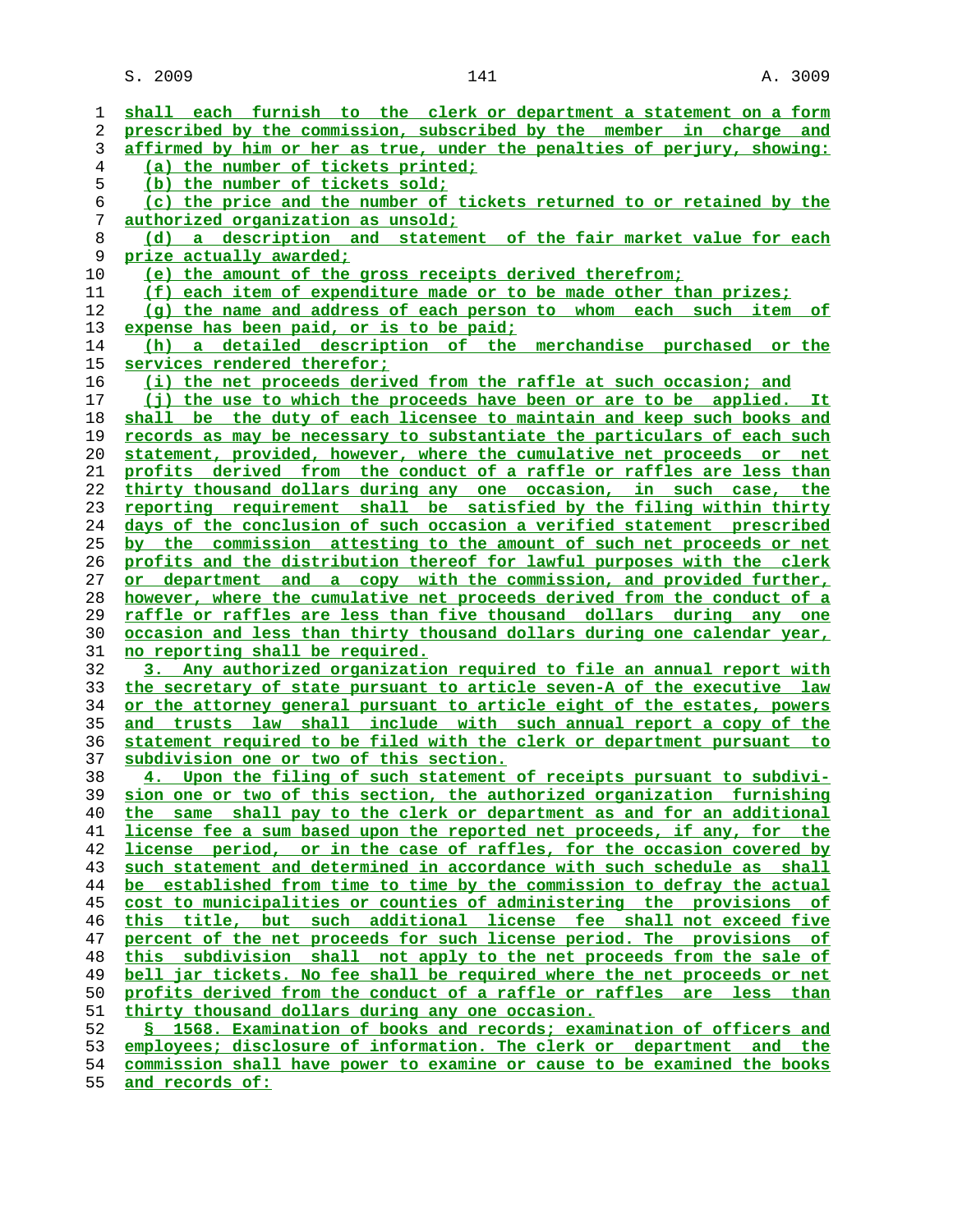$S. 2009$  and  $142$  and  $142$  and  $142$  and  $142$  and  $142$  and  $142$  and  $142$  and  $142$  and  $142$  and  $142$  and  $142$  and  $142$  and  $142$  and  $142$  and  $142$  and  $142$  and  $142$  and  $142$  and  $142$  and  $142$  and  $142$  a

**1. any authorized organization that is or has been licensed to conduct games of chance, so far as they may relate to games of chance, including the maintenance, control and disposition of net proceeds derived from games of chance or from the use of its premises for games of chance, and to examine any manager, officer, director, agent, member or employee thereof under oath in relation to the conduct of any such game under any such license, the use of its premises for games of chance, or the dispo- sition of net proceeds derived from games of chance, as the case may be; or 2. any authorized games of chance lessor, so far as such books and records may relate to leasing premises for games of chance, and to exam- ine such lessor or any manager, officer, director, agent or employee thereof under oath in relation to such leasing. Any information so received shall not be disclosed except so far as may be necessary for the purpose of carrying out the provisions of this title. § 1569. Appeals for the decision of a municipal officer, clerk or department to the commission. Any applicant for, or holder of, any license issued or to be issued under this title aggrieved by any action of a municipal officer, clerk or department, to which such application has been made or by which such license has been issued, may appeal to the commission from the determination of said municipal officer, clerk or department by filing with such municipal officer, clerk or department a written notice of appeal within thirty days after the determination or action appealed from, and upon the hearing of such appeal, the evidence, if any, taken before such municipal officer, clerk or department and any additional evidence may be produced and shall be considered in arriving at a determination of the matters in issue, and the action of the commission upon said appeal shall be binding upon such municipal offi- cer, clerk or department and all parties to said appeal. § 1570. Exemption from prosecution. No person, firm, partnership, corporation or organization lawfully conducting, or participating in the conduct of, games of chance, or permitting the conduct upon any premises owned or leased by him, her or it under any license lawfully issued pursuant to this title, shall be liable to prosecution or conviction for violation of any provision of article two hundred twenty-five of the penal law or any other law or ordinance to the extent that such conduct is specifically authorized by this title, but this immunity shall not extend to any person or corporation knowingly conducting or participat- ing in the conduct of games of chance under any license obtained by any false pretense or by any false statement made in any application for license or otherwise, or permitting the conduct upon any premises owned or leased by him, her or it of any game of chance conducted under any license known to him, her or it to have been obtained by any such false pretense or statement. § 1571. Offenses; forfeiture of license; ineligibility to apply for license. Any person, firm, partnership, corporation or organization who or that shall: 1. make any material false statement in any application for any license authorized to be issued under this title; 2. pay or receive, for the use of any premises for conducting games of chance, a rental in excess of the amount specified as the permissible rent in the license provided for in subdivision three of section fifteen hundred sixty-two of this title; 3. fail to keep such books and records as shall fully and truly record all transactions connected with the conducting of games of chance or the**

**leasing of premises to be used for the conduct of games of chance;**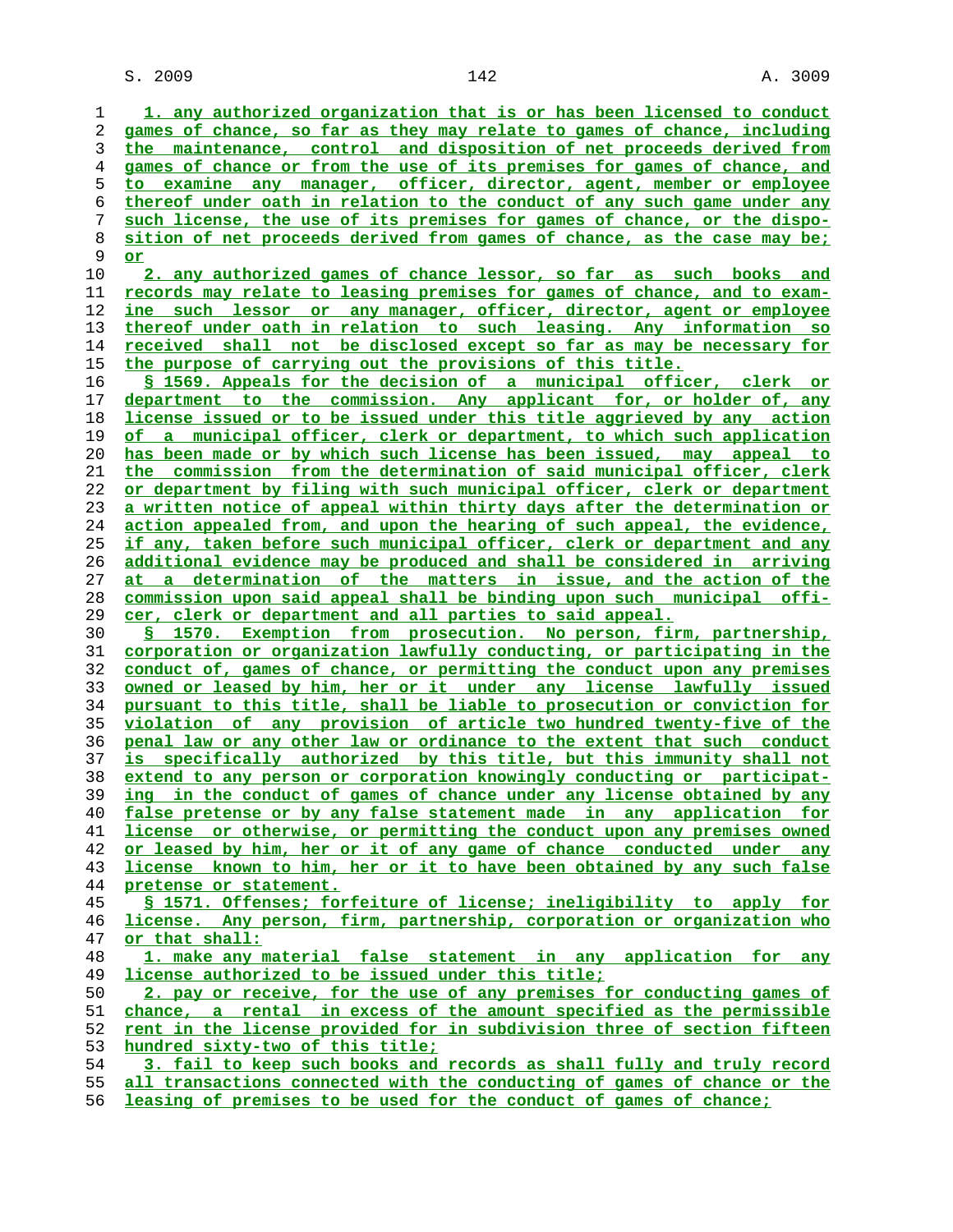S. 2009 143 A. 3009

| 1  | 4. falsify or make any false entry in any books or records so far as           |
|----|--------------------------------------------------------------------------------|
| 2  | they relate in any manner to the conduct of games of chance, to the            |
| 3  | disposition of the proceeds thereof and to the application of the rents        |
|    |                                                                                |
| 4  | <u>received by any authorized organization;</u>                                |
| 5  | 5. divert or pay any portion of the net proceeds of any game of chance         |
| 6  | to any person, firm, partnership, corporation, except in furtherance of        |
| 7  | one or more of the lawful purposes defined in this title; shall be quil-       |
| 8  | ty of a misdemeanor and shall forfeit any license issued under this            |
|    |                                                                                |
| 9  | title and be ineligible to apply for a license under this title for at         |
| 10 | least one year thereafter.                                                     |
| 11 | § 1572. Unlawful games of chance. 1. Any person, association, corpo-           |
| 12 | ration or organization holding, operating or conducting a game or games        |
| 13 | of chance is guilty of a misdemeanor, except when operating, holding or        |
| 14 | <u>conducting:</u>                                                             |
|    |                                                                                |
| 15 | (a) in accordance with a valid license issued pursuant to this title;          |
| 16 | (b) on behalf of a bona fide organization of persons sixty years of            |
| 17 | age or over, commonly referred to as senior citizens, solely for the           |
| 18 | purpose of amusement and recreation of its members where:                      |
| 19 | (1) the organization has applied for and received an identification            |
|    |                                                                                |
| 20 | <u>number from the commission;</u>                                             |
| 21 | (2) no player or other person furnishes anything of value for the              |
| 22 | opportunity to participate;                                                    |
| 23 | (3) the prizes awarded or to be awarded are nominal;                           |
| 24 | (4) no person other than a bona fide active member of the organization         |
|    |                                                                                |
| 25 | <u>participates in the conduct of the games; and</u>                           |
| 26 | (5) no person is paid for conducting or assisting in the conduct of            |
| 27 | the game or games; or                                                          |
| 28 | (c) a raffle pursuant to section fifteen hundred fifty-nine of this            |
| 29 | title.                                                                         |
| 30 | 2. The provisions of this section shall apply to all municipalities            |
|    | within this state, including those municipalities where this title is          |
| 31 |                                                                                |
| 32 | inoperative.                                                                   |
| 33 | § 1573. Title inoperative until adopted by voters. Except as provided          |
| 34 | <u>in section fifteen hundred seventy-two of this title, the provisions of</u> |
| 35 | this title shall remain inoperative in any municipality unless and until       |
| 36 | a proposition therefor submitted at a general or special election in           |
| 37 | such municipality shall be approved by a vote of the majority of the           |
|    |                                                                                |
| 38 | qualified electors in such municipality voting thereon.                        |
| 39 | \$ 1574. Amendment and repeal of local laws and ordinances. Any such           |
| 40 | local law or ordinance may be amended, from time to time, or repealed by       |
| 41 | the common council or other local legislative body of the municipality         |
| 42 | that enacted it, by a two-thirds vote of such legislative body and such        |
| 43 | amendment or repeal, as the case may be, may be made effective and oper-       |
|    | ative not earlier than thirty days following the effective date of the         |
| 44 |                                                                                |
| 45 | local law or ordinance effecting such amendment or repeal, as the case         |
| 46 | may be, and the approval of a majority of the electors of such munici-         |
| 47 | pality shall not be a condition prerequisite to the taking effect of           |
| 48 | such local law or ordinance.                                                   |
| 49 | § 1575. Manufacturers of bell jars; reports and records. 1. Distrib-           |
|    |                                                                                |
| 50 | ution; manufacturers. For business conducted in this state, manufactur-        |
| 51 | ers licensed by the commission to sell bell jar tickets shall sell such        |
| 52 | tickets only to distributors licensed by the commission. Manufacturers         |
| 53 | of bell jar tickets, seal cards, merchandise boards and coin boards may        |
| 54 | submit samples, artists' renderings or color photocopies of proposed           |
| 55 | bell jar tickets, seal cards, merchandise boards, coin boards, payout          |
| 56 | cards and flares for review and approval by the commission. Within thir-       |
|    |                                                                                |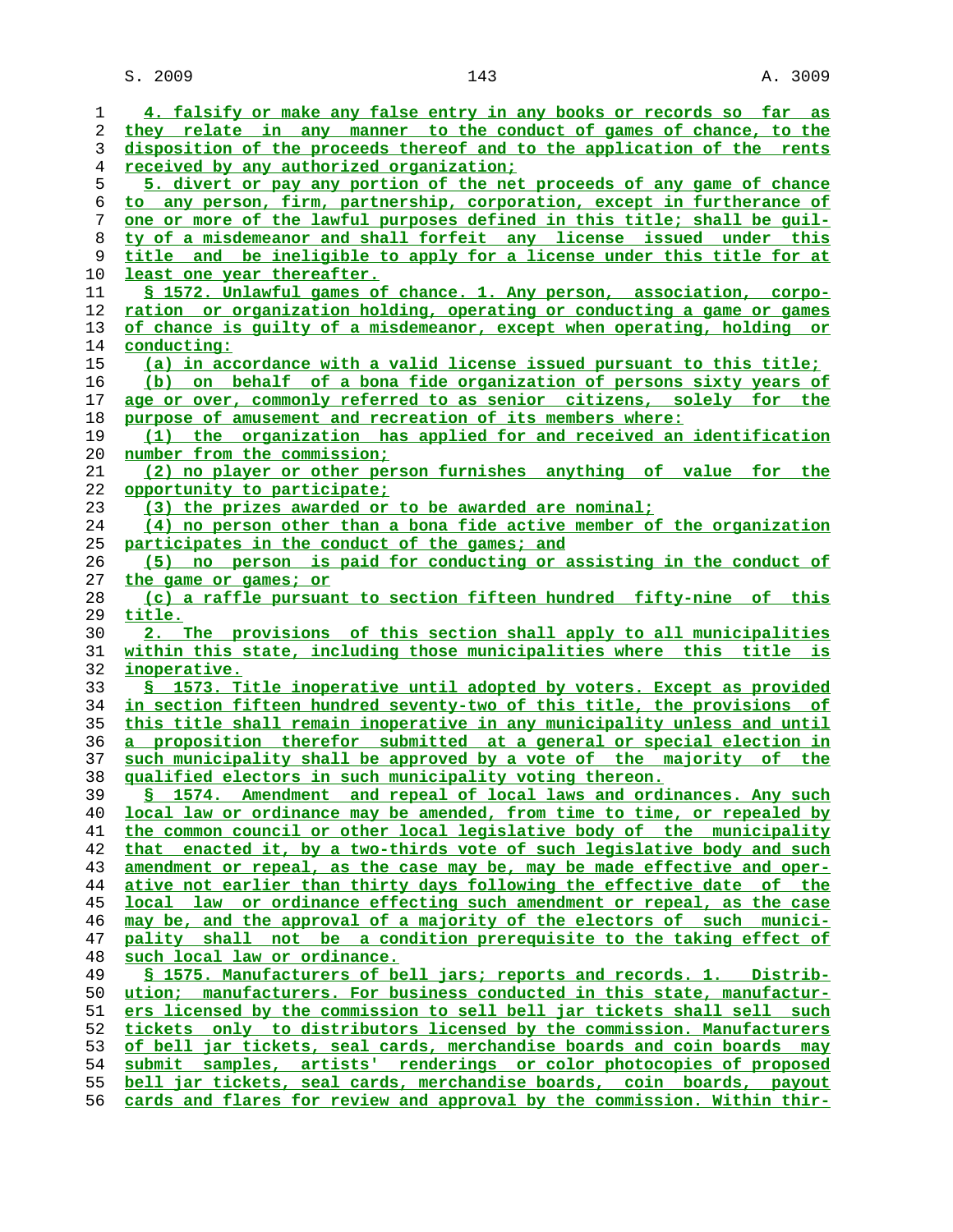S. 2009 144 A. 3009

| ı        |                                                                                                                                              |
|----------|----------------------------------------------------------------------------------------------------------------------------------------------|
|          | ty days of receipt of such sample or rendering, the commission shall                                                                         |
| 2        | approve or deny such bell jar tickets. Following approval of a rendering                                                                     |
| 3        | of a bell jar ticket, seal card, merchandise board or coin board by the                                                                      |
| 4        | commission, the manufacturer shall submit to the commission a sample of                                                                      |
| 5        | the printed bell jar ticket, seal card, merchandise board, coin board,                                                                       |
| 6        | payout card and flare for such game. Such sample shall be submitted                                                                          |
| 7        | prior to the sale of the game to any licensed distributor for resale in                                                                      |
| 8        | this state. For coin boards and merchandise boards, nothing herein shall                                                                     |
| 9        | require the submittal of actual coins or merchandise as part of the                                                                          |
| 10       | approval process. Any licensed manufacturer who willfully violates the                                                                       |
| 11       | provisions of this section shall:                                                                                                            |
| 12       | (a) upon such first offense, have its license suspended for a period                                                                         |
| 13       | of thirty days;                                                                                                                              |
| 14       | (b) upon such second offense, participate in a hearing to be conducted                                                                       |
| 15       | by the commission, and surrender its license for such period as recom-                                                                       |
| 16       | mended by the commission; and                                                                                                                |
| 17       | (c) upon such third or subsequent offense, have its license suspended                                                                        |
| 18       | for a period of one year and shall be guilty of a class E felony. Any                                                                        |
| 19       | unlicensed manufacturer who violates the provisions of this section                                                                          |
| 20       | shall be quilty of a class E felony.                                                                                                         |
| 21       | 2. Bar codes. The manufacturer shall affix to the flare of each bell                                                                         |
| 22       | game a bar code that provides all information prescribed by the<br>iar                                                                       |
| 23       | commission and shall require that the bar code include the serial number                                                                     |
| 24       | of the game the flare describes. A manufacturer shall also affix to the                                                                      |
| 25       | outside of the container or wrapping containing a deal of bell jar tick-                                                                     |
| 26       | ets a bar code providing all information prescribed by the commission                                                                        |
| 27       | and containing the same information as the bar code affixed to the                                                                           |
| 28       | flare. The commission may also prescribe additional bar code require-                                                                        |
| 29       | ments. No person may alter the bar code that appears on the flare or on                                                                      |
| 30       | the outside of the container or wrapping containing a deal of bell jar                                                                       |
| 31       | tickets. Possession of a deal of bell jar tickets that has a bar code                                                                        |
| 32       | different from the serial number of the deal inside the container or                                                                         |
| 33       |                                                                                                                                              |
|          | wrapping as evidenced on the flare is prima facie evidence that the                                                                          |
| 34       | possessor has altered the bar code on the container or wrapping.                                                                             |
| 35       | 3. Bell jar flares. (a) A manufacturer shall not ship or cause to be                                                                         |
| 36       | shipped into this state any deal of bell jar tickets that does not have                                                                      |
| 37       | its own individual flare as required for that deal by rule of the                                                                            |
| 38       | commission. A person other than a licensed manufacturer shall not manu-                                                                      |
| 39       | facture, alter, modify or otherwise change a flare for a deal of bell                                                                        |
| 40       | jar tickets except as authorized by this title or rules and regulations                                                                      |
| 41       | promulgated by the commission.                                                                                                               |
| 42       | (b) The flare for each deal of bell jar tickets sold by a manufacturer                                                                       |
| 43       | in this state shall be placed inside the wrapping of the deal that the                                                                       |
| 44       | flare describes.                                                                                                                             |
| 45       | (c) The bar code affixed to the flare of each bell jar game shall bear                                                                       |
| 46       | the serial number of such game as prescribed by the commission.                                                                              |
| 47       | (d) The flare of each bell jar game shall have affixed a bar code that                                                                       |
| 48       | provides:                                                                                                                                    |
| 49       | (1) the game code;                                                                                                                           |
| 50       | (2) the serial number of the game;                                                                                                           |
| 51       | (3) the name of the manufacturer; and                                                                                                        |
| 52       | (4) other information the commission by rule may require.                                                                                    |
| 53<br>54 | The serial number included on the bar code shall be the same as the<br>serial number of the tickets included in the deal. A manufacturer who |

**manufactures a deal of bell jar tickets shall affix to the outside of**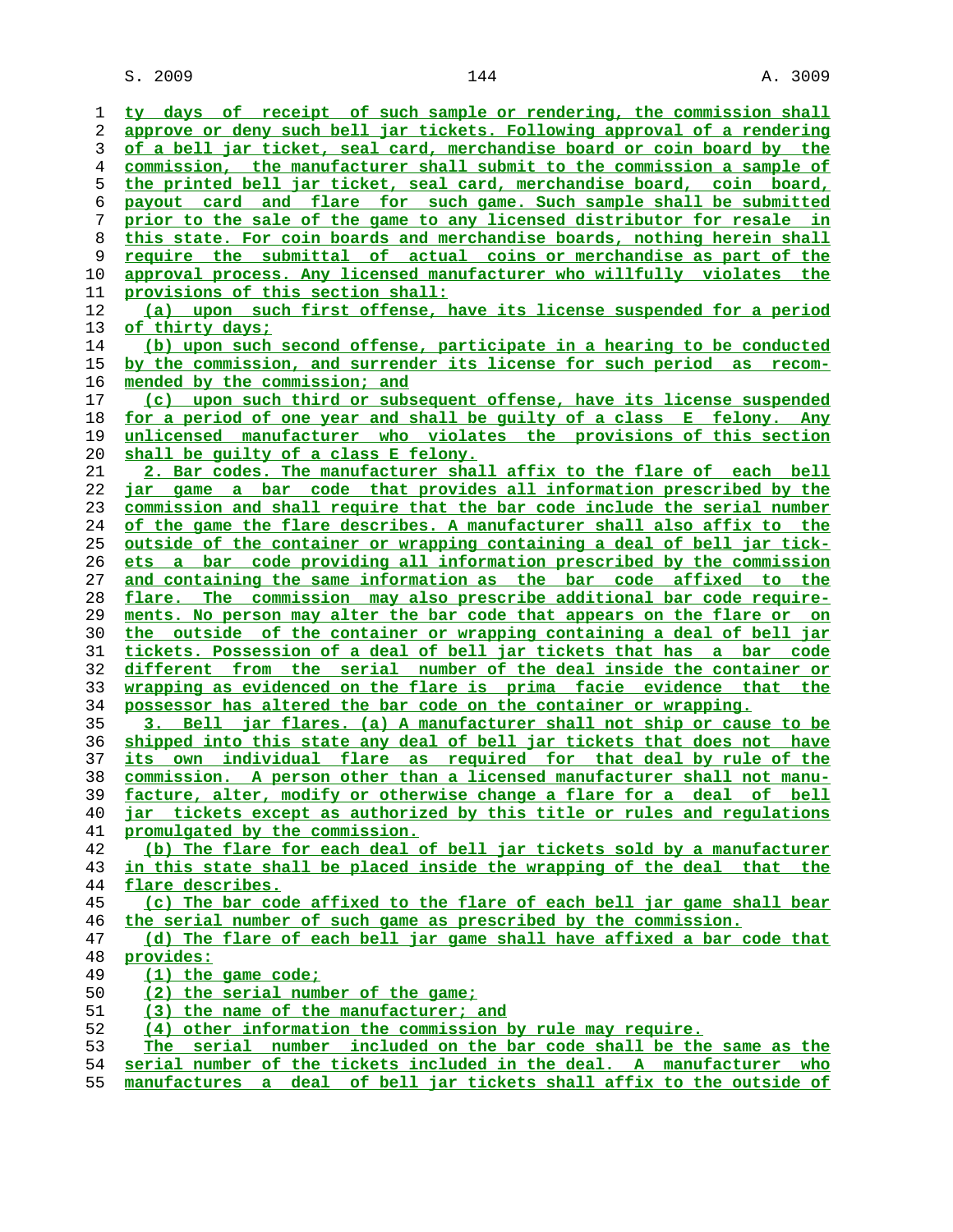**the container or wrapping containing the bell jar tickets the same bar code that is affixed to the flare for that deal. (e) No person shall alter the bar code that appears on the outside of a container or wrapping containing a deal of bell jar tickets. Possession of a deal of bell jar tickets that has a bar code different from the bar code of the deal inside the container or wrapping is prima facie evidence that the possessor has altered the bar code on the box. 4. Reports of sales. A manufacturer who sells bell jar tickets for resale in this state shall file with the commission, on a form prescribed by the commission, a report of all bell jar tickets sold to distributors in the state. The report shall be filed quarterly on or before the twentieth day of the month succeeding the end of the quarter in which the sale was made. The commission may require that the report be submitted via electronic media or electronic data transfer. 5. Inspection. The commission may inspect the premises, books, records, and inventory of a manufacturer without notice during the normal business hours of the manufacturer. § 1576. Distributor of bell jars; reports and records. 1. Distrib- ution; distributors. Any distributor licensed in accordance with section fifteen hundred fifty-five of this title to distribute bell jar tickets shall purchase bell jar tickets only from licensed manufacturers and may manufacture coin boards and merchandise boards only as authorized in subdivision two of this section. Licensed distributors of bell jar tick- ets shall sell such tickets only to not-for-profit, charitable or reli- gious organizations registered by the commission. Any licensed distribu- tor who willfully violates the provisions of this section shall: (a) upon such first offense, have its license suspended for a period of thirty days; (b) upon such second offense, participate in a hearing to be conducted by the commission, and surrender its license for such period as recom- mended by the commission; and (c) upon such third or subsequent offense, have its license suspended for a period of one year and shall be guilty of a class E felony. Any unlicensed distributor who violates this section shall be guilty of a class E felony. 2. Coin boards and merchandise boards. Distributors of bell jar tick- ets may manufacture coin boards and merchandise boards only if such boards have been approved by the commission and have a bar code affixed to them setting forth all information required by the commission. Except that for coin boards and merchandise boards, delineation of the prize or prize value need not be included on the game ticket sold in conjunction with a coin board or merchandise board. In lieu of such requirement, the distributor shall be required to disclose the prize levels and the number of winners at each level and shall print clearly on the game ticket that a ticket holder may obtain the prize and prize value for each prize level by referencing the flare. Such coin boards shall be sold only by licensed distributors to licensed authorized organizations registered by the commission in accordance with the provisions of this title. 3. Business records. A distributor shall keep at each place of busi- ness complete and accurate records for that place of business, including itemized invoices of bell jar tickets held and purchased. The records must show the names and addresses of purchasers, the inventory at the close of each period for which a return is required, all bell jar tick- ets on hand and other pertinent papers and documents relating to the**

**purchase, sale or disposition of bell jar tickets as may be required by**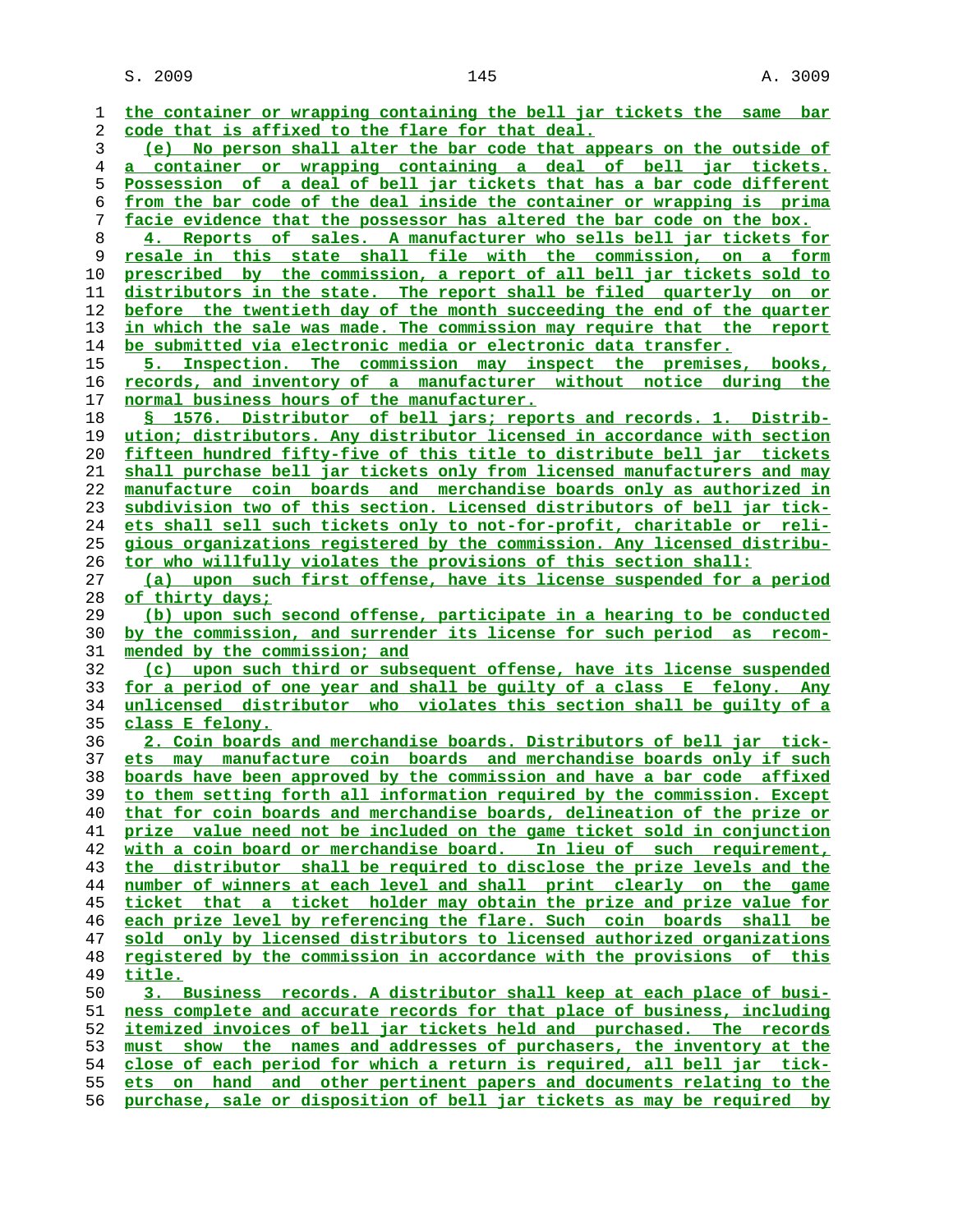S. 2009 146 146 A. 3009

| ı  | the commission. Books, records, itemized invoices and other papers and        |
|----|-------------------------------------------------------------------------------|
| 2  | documents required by this section shall be kept for a period of at           |
| 3  | least four years after the date of the documents, or the date of the          |
| 4  | entries appearing in the records, unless the commission authorizes in         |
| 5  | writing their destruction or disposal at an earlier date. A person who        |
| 6  | violates this section shall be quilty of a misdemeanor.                       |
| 7  | 4. Sales records. A distributor shall maintain a record of all bell           |
| 8  | jar tickets that it sells. The record shall include, but need not be          |
| 9  | limited to:                                                                   |
| 10 | (a) the identity of the manufacturer from whom the distributor                |
| 11 | purchased the product;                                                        |
| 12 |                                                                               |
|    | (b) the serial number of the product;                                         |
| 13 | (c) the name, address and license or exempt permit number of the              |
| 14 | organization or person to which the sale was made;                            |
| 15 | (d) the date of the sale;                                                     |
| 16 | (e) the name of the person who ordered the product;                           |
| 17 | (f) the name of the person who received the product;                          |
| 18 | $(q)$ the type of product;                                                    |
| 19 | (h) the serial number of the product;                                         |
| 20 | (i) the account number identifying the sale from the manufacturer to          |
| 21 | distributor and the account number identifying the sale from the              |
| 22 | distributor to the licensed organization; and                                 |
| 23 | (j) the name, form number or other identifying information for each           |
| 24 | game.                                                                         |
| 25 | 5. Invoices. A distributor shall supply with each sale of a bell jar          |
| 26 | product an itemized invoice showing:                                          |
| 27 | (a) the distributor's name and address;                                       |
| 28 | (b) the purchaser's name, address, and license number;                        |
| 29 | (c) the date of the sale;                                                     |
| 30 | (d) the account number identifying the sale from the manufacturer to          |
| 31 | distributor;                                                                  |
| 32 | (e) the account number identifying the sale from the distributor to           |
| 33 | the licensed organization; and                                                |
| 34 | (f) the description of the deals, including the form number, the seri-        |
| 35 | <u>al number and the ideal gross from every deal of bell jar or similar</u>   |
| 36 | game.                                                                         |
| 37 | <u>6. Reports. A distributor shall report quarterly to the commission, on</u> |
| 38 | a form prescribed by the commission, its sales of each type of bell jar       |
| 39 | deal or tickets. This report shall be filed quarterly on or before the        |
| 40 | twentieth day of the month succeeding the end of the quarter in which         |
| 41 | the sale was made. The commission may require that a distributor submit       |
|    |                                                                               |
| 42 | the quarterly report and invoices required by this section via electron-      |
| 43 | <u>ic media or electronic data transfer.</u>                                  |
| 44 | 7. The commission may inspect the premises, books, records and inven-         |
| 45 | tory of a distributor without notice during the normal business hours of      |
| 46 | the distributor.                                                              |
| 47 | 8. Certified physical inventory. The commission may, upon request,            |
| 48 | require a distributor to furnish a certified physical inventory of all        |
| 49 | bell jar tickets in stock. The inventory shall contain the information        |
| 50 | requested by the commission.                                                  |
| 51 | § 1577. Transfer restrictions. Not-for-profit, charitable or religious        |
| 52 | organizations authorized to sell bell jar tickets in accordance with          |
| 53 | this title shall purchase bell jar tickets only from distributors             |
| 54 | licensed by the commission. No not-for-profit, charitable or religious        |
| 55 | <u>organization shall sell, donate or otherwise transfer bell jar tickets</u> |
| 56 | to any other not-for-profit, charitable or religious organization.            |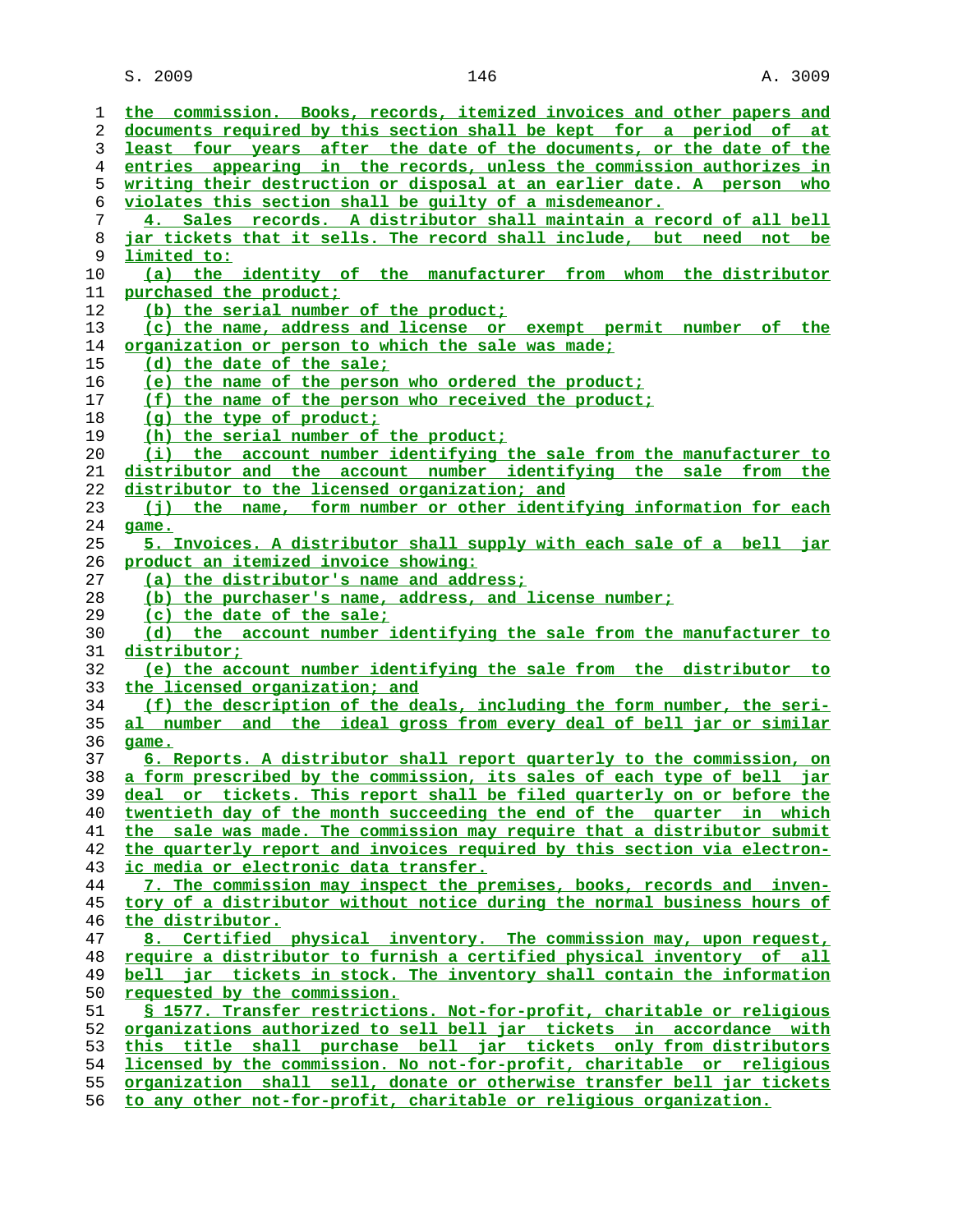**§ 1578. Bell jars compliance and enforcement. 1. In the case of bell jars, the licensee, upon filing financial statements of bell jar oper- ations, shall also tender to the commission a sum in the amount of five percent of the net proceeds from the sale of bell jar tickets, seal cards, merchandise boards and coin boards, if any, for that portion of license period covered by such statement. 2. Unsold tickets of the bell jar deal shall be kept on file by the selling organization for inspection by the commission for a period of one year following the date upon which the relevant financial statement was received by the commission. 3. One-half of one percent of the fee set forth in subdivision one of this section received from authorized volunteer fire companies shall be paid to the New York state emergency services revolving loan account established pursuant to section ninety-seven-pp of the state finance law. 4. The commission shall submit to the director of the division of the budget an annual plan that details the amount of money the commission deems necessary to maintain operations, compliance and enforcement of the provisions of this title and the collection of the license fee authorized by this section. Contingent upon the approval of the direc- tor of the division of the budget, the commission shall pay into an account, to be known as the bell jar collection account, under the joint custody of the comptroller and the commission, the total amount of license fees collected pursuant to this section. With the approval of the director of the division of the budget, monies to be used to main- tain the operations necessary to enforce the provisions of this title and the collection of the license fee imposed by this section shall be paid out of such account on the audit and warrant of the comptroller on vouchers certified or approved by the director of the division of the budget or the director's duly designated official. Those monies that are not used to maintain operations necessary to enforce the provisions of this title and the collection of the license fee authorized by this section shall be paid out of such amount on the audit and warrant of the state comptroller and shall be credited to the general fund.** 35 § 3. Section 129 of the racing, pari-mutuel wagering and breeding law, 36 as added by section 1 of part A of chapter 60 of the laws of 2012, is 37 amended to read as follows: 38 § 129. Construction of other laws or provisions. Unless the context 39 [**shall require**] **requires** otherwise, the terms "division of the lottery", 40 "state quarter horse racing commission", "state racing commission", 41 "state harness racing commission", "state racing and wagering board" or 42 "board" wherever occurring in any of the provisions of this chapter or 43 of any other law, or, in any official books, records, instruments, rules 44 or papers, shall hereafter mean and refer to the state gaming commission 45 created by section one hundred two of this article. The provisions of 46 article three of this chapter shall be inapplicable to article two of 47 this chapter; and the provisions of such article two shall be inapplica- 48 ble to such article three, except that section two hundred thirty-one of 49 such article two shall apply to such article three. **Unless the context requires otherwise, any reference to "article 19-B of the executive law" wherever occurring in any law, or, in any official books, records, instruments, rules or papers, shall hereafter mean and refer to titles one and two of article fifteen of this chapter. Unless the context requires otherwise, any reference to "article 14-H of the general munic- ipal law" wherever occurring in any law, or, in any official books, records, instruments, rules or papers, shall hereafter mean and refer to**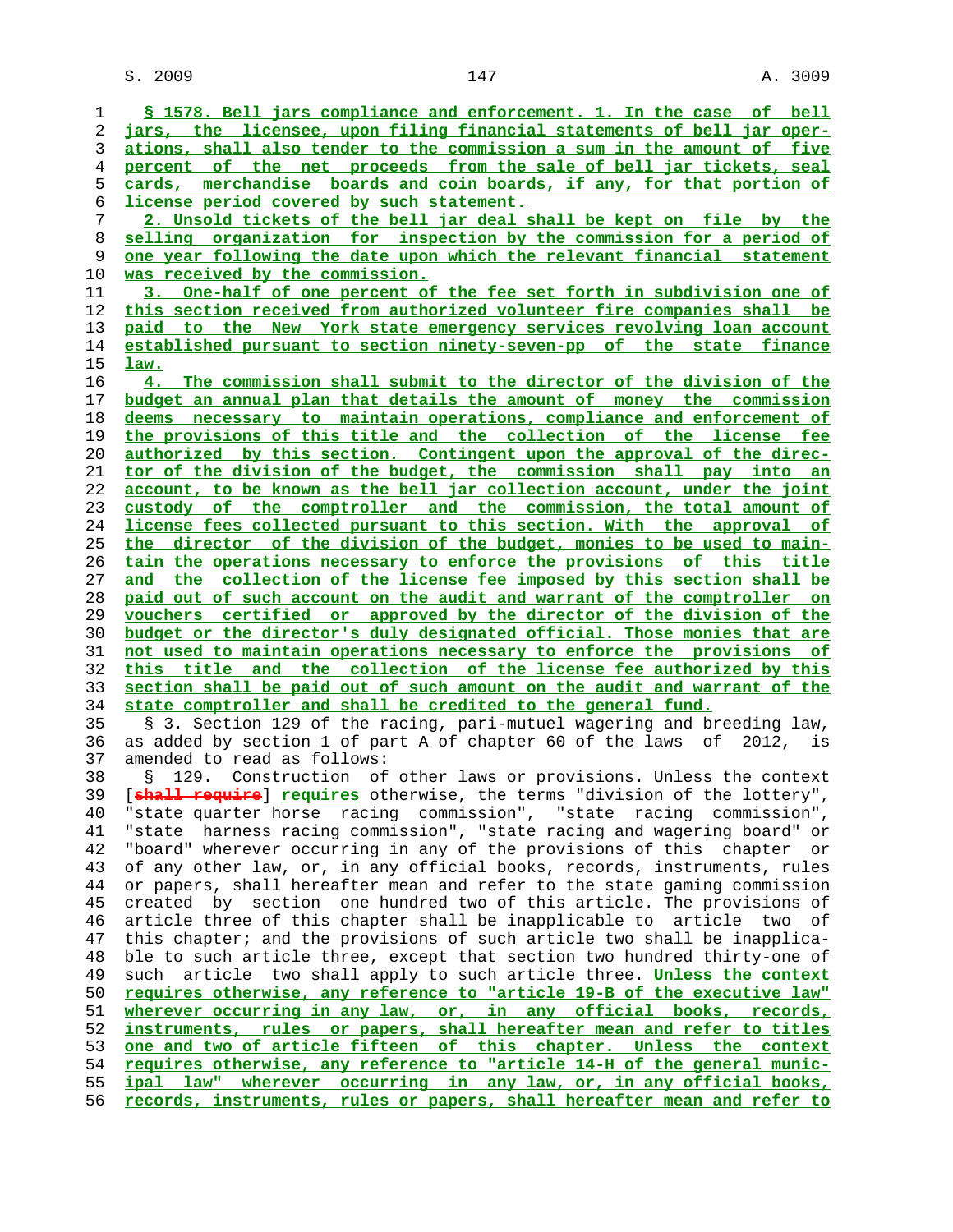$S. 2009$  and  $148$  and  $148$  and  $148$  and  $148$  and  $148$  and  $148$  and  $148$  and  $148$  and  $148$  and  $148$  and  $148$  and  $148$  and  $148$  and  $148$  and  $148$  and  $148$  and  $148$  and  $148$  and  $148$  and  $148$  and  $148$  a

 1 **titles one and three of article fifteen of this chapter. Unless the** 2 **context requires otherwise, any reference to "article 9-A of the general** 3 **municipal law" wherever occurring in any law, or, in any official books,** 4 **records, instruments, rules or papers, shall hereafter mean and refer to** 5 **titles one and four of article fifteen of this chapter.** 6 § 4. Paragraph (b) of subdivision 2 of section 103 of the racing, 7 pari-mutuel wagering and breeding law, as added by section 1 of part A 8 of chapter 60 of the laws of 2012, is amended as follows: 9 (b) Charitable gaming. The division of charitable gaming shall be 10 responsible for the supervision and administration of the games of 11 chance licensing law, bingo licensing law and bingo control law as 12 prescribed by [**articles nine-A and fourteen-H of the general municipal** 13 **law and nineteen-B of the executive law**] **article fifteen of this** 14 **chapter**. 15 § 5. Subdivision 1 and paragraph (b) of subdivision 3 of section 151 16 of the social services law, subdivision 1 as amended and paragraph (b) 17 of subdivision 3 as added by section 2 of part F of chapter 58 of the 18 laws of 2014, are amended to read as follows: 19 1. Unauthorized transactions. Except as otherwise provided in subdivi- 20 sion two of this section, no person, firm, establishment, entity, or 21 corporation (a) licensed under the provisions of the alcoholic beverage 22 control law to sell liquor and/or wine at retail for off-premises 23 consumption; (b) licensed to sell beer at wholesale and also authorized 24 to sell beer at retail for off-premises consumption; (c) licensed or 25 authorized to conduct pari-mutuel wagering activity under the racing, 26 pari-mutuel wagering and breeding law; (d) licensed to participate in 27 charitable gaming under [**article fourteen-H of the general municipal**] 28 **title three of article fifteen of the racing, pari-mutuel wagering and** 29 **breeding** law; (e) licensed to participate in the operation of a video 30 lottery facility under section one thousand six hundred seventeen-a of 31 the tax law; (f) licensed to operate a gaming facility under section 32 [**one thousand three**] **thirteen** hundred eleven of the racing, pari-mutuel 33 wagering and breeding law; or (g) providing adult-oriented entertainment 34 in which performers disrobe or perform in an unclothed state for enter- 35 tainment, or making available the venue in which performers disrobe or 36 perform in an unclothed state for entertainment, shall cash or accept 37 any public assistance check or electronic benefit transfer device issued 38 by a public welfare official or department, or agent thereof, as and for 39 public assistance. 40 (b) A violation of the provisions of subdivision one of this section 41 by any person, corporation or entity licensed to operate a gaming facil- 42 ity under section one thousand three hundred eleven of the racing, pari- 43 mutuel wagering and breeding law; licensed under section one thousand 44 six hundred seventeen-a of the tax law to participate in the operation 45 of a video lottery facility; licensed or authorized to conduct pari-mu- 46 tuel wagering under the racing, pari-mutuel wagering and breeding law; 47 or licensed to participate in charitable gaming under [**article four-** 48 **teen-H of the general municipal**] **title three of article fifteen of the** 49 **racing, pari-mutuel wagering and breeding** law, shall subject such 50 person, corporation or entity to disciplinary action pursuant to section 51 one hundred four of the racing, pari-mutuel wagering and breeding law 52 and section one thousand six hundred seven of the tax law, which may 53 include revocation, cancellation or suspension of such license or 54 authorization.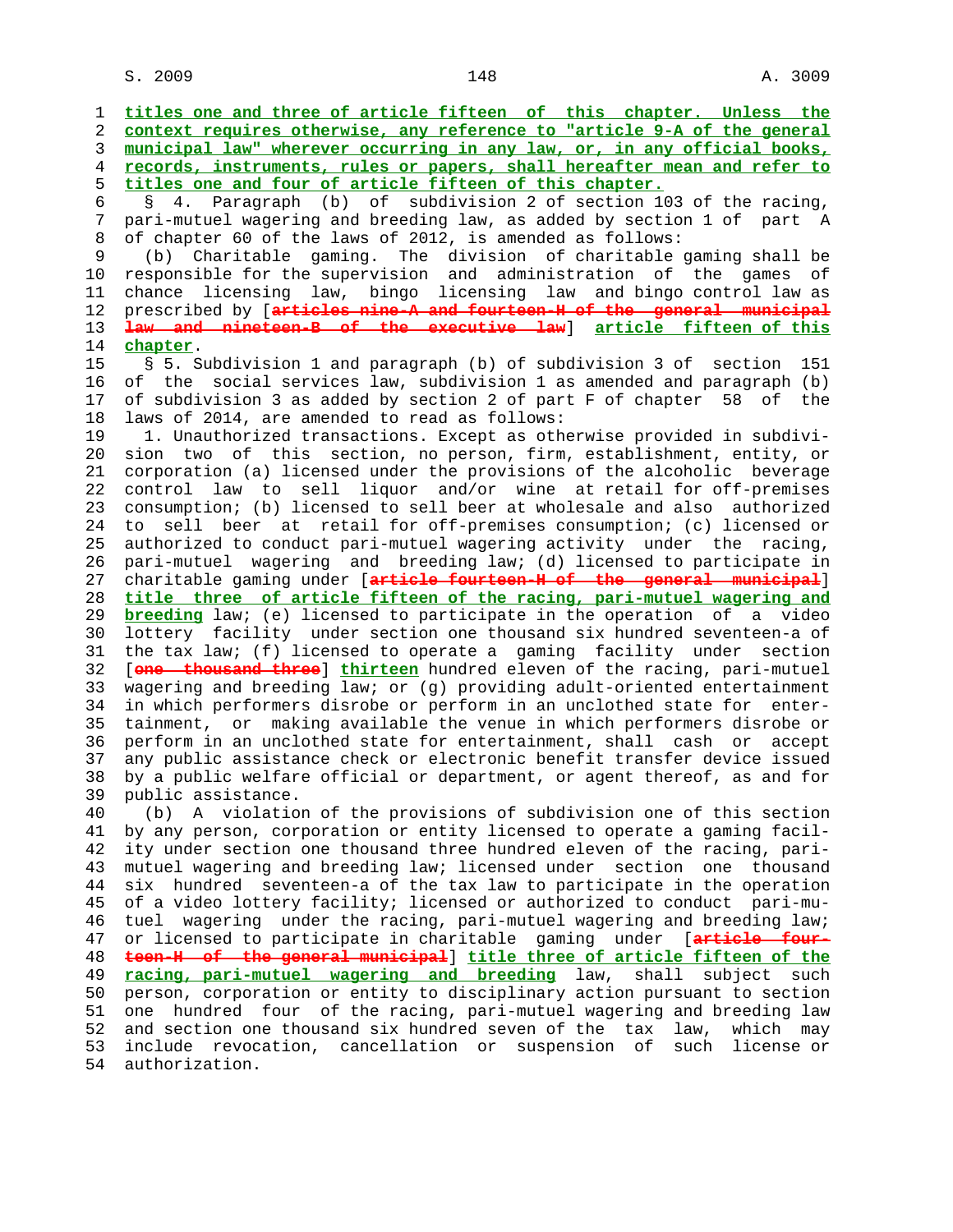1 § 6. Paragraph 3 of subdivision (c) of section 290 of the tax law, as 2 amended by chapter 547 of the laws of 1987, is amended to read as 3 follows: 4 (3) Any income derived from the conduct of games of chance or from 5 rental of premises for the conduct of games of chance pursuant to a 6 license granted under **title four of** article [**nine-A of the general** 7 **municipal**] **fifteen of the racing, pari-mutuel wagering and breeding** law 8 shall not be subject to tax under this article. 9 § 7. This act shall take effect on the ninetieth day after it shall 10 have become a law. 11 PART NN 12 Section 1. Section 207 of the racing, pari-mutuel wagering and breed- 13 ing law, as added by chapter 18 of the laws of 2008, paragraphs a, b and 14 c of subdivision 1 as added by section 4, paragraph c of subdivision 1 15 as added by section 5 and subdivision 5 as added by section 6 of chapter 16 457 of the laws of 2012, and paragraph d of subdivision 1 as amended by 17 section 1 of part C of chapter 73 of the laws of 2016, is amended to 18 read as follows: 19 § 207. Board of directors of a franchised corporation. 1. a. The 20 board of directors, to be called the New York racing association [**reor-** 21 **ganization**] board, shall consist of [**seventeen**] **fifteen** members[**, five** 22 **of whom shall be elected by the present class A directors of The New** 23 **York Racing Association, Inc., eight to be**] **who shall have equal voting** 24 **rights: six** appointed by the governor[**, two to**] **each of whom must be a** 25 **resident of New York state, and one of whom shall** be appointed [**by**] **on** 26 **the recommendation of** the temporary president of the senate and [**two to**] 27 **one of whom shall** be appointed [**by**] **on the recommendation of** the speaker 28 of the assembly**; eight appointed by the executive committee of the New** 29 **York racing association reorganization board of directors constituted** 30 **pursuant to chapter four hundred fifty-seven of the laws of two thousand** 31 **twelve, which shall continue to exist until such time as the appoint-** 32 **ments required hereunder are made; and one who shall be the president** 33 **and chief executive officer of the franchised corporation, ex officio** 34 **and without term limitation. The New York racing association board shall** 35 **have two ex officio, non-voting members: one appointed by the New York** 36 **Thoroughbred Breeders, Inc., and one appointed by the New York thorough-** 37 **bred horsemen's association representing at least fifty-one percent of** 38 **the horsemen using the facilities of the franchised corporation. The New** 39 **York racing association board may include additional ex officio, non-** 40 **voting members as appointed pursuant to a majority vote of the board**. 41 (i) The governor shall nominate a member to serve as chair **for an** 42 **initial term of three years, who shall serve at the pleasure of the** 43 **governor**, subject to confirmation by majority vote of the board [**of** 44 **directors. All non-ex officio members shall have equal voting rights**]. 45 **Thereafter, the board shall elect its chair, who shall serve at the** 46 **pleasure of the board, from among its members.** 47 (ii) **The term of voting membership on the New York racing association** 48 **board shall be three years. Individual appointees shall be limited to** 49 **serving as a voting member the lesser of three terms or nine years.** 50 **Notwithstanding the foregoing, the initial term of two members appointed** 51 **by the governor and three members appointed by the New York racing asso-** 52 **ciation reorganization board shall expire March thirty-first, two thou-** 53 **sand eighteen; the initial term of two members appointed by the New York** 54 **racing association reorganization board and three members appointed by**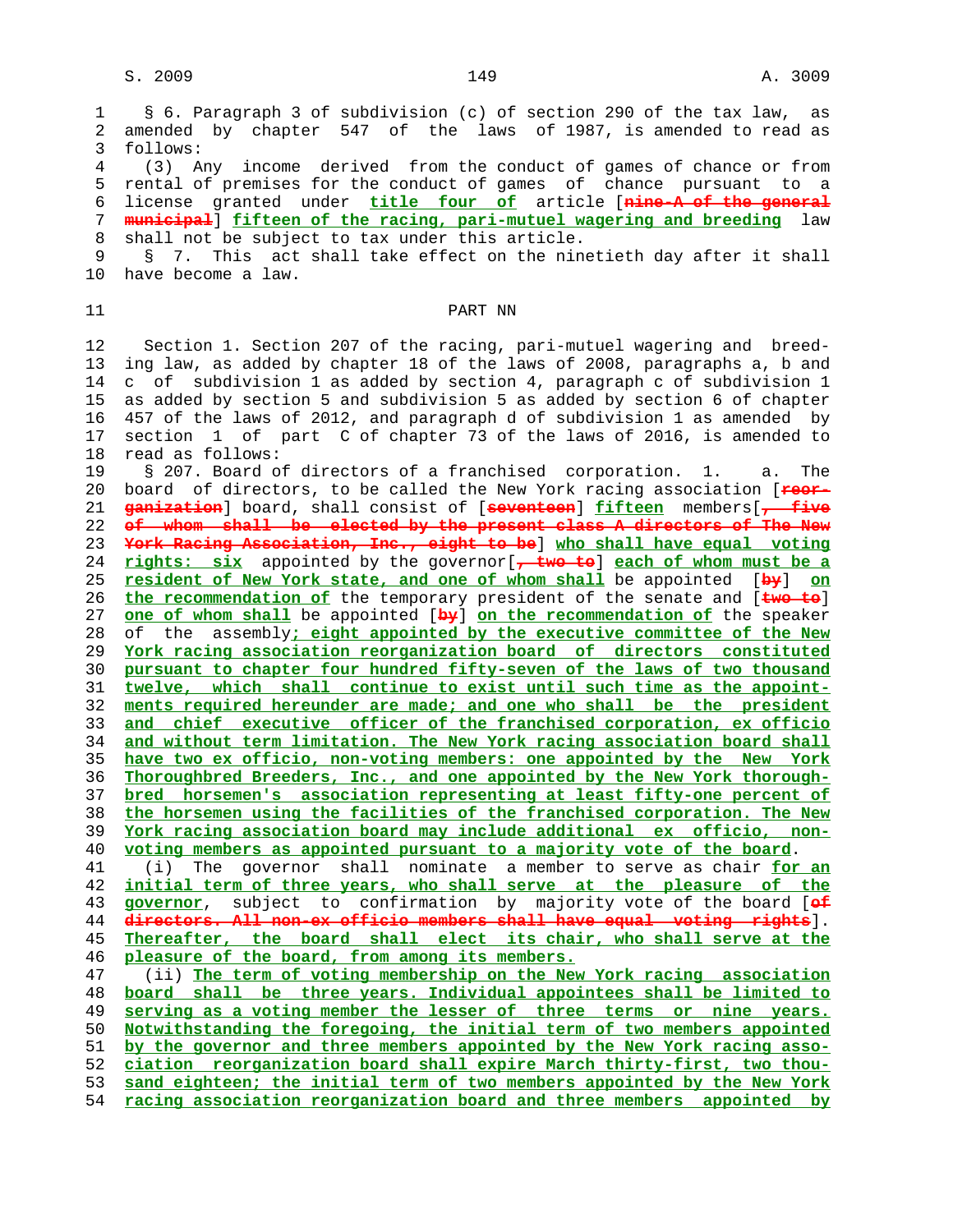$S. 2009$  and  $150$  and  $150$  and  $150$  and  $150$  and  $150$  and  $150$  and  $150$  and  $150$  and  $150$  and  $150$  and  $150$  and  $150$  and  $150$  and  $150$  and  $150$  and  $150$  and  $150$  and  $150$  and  $150$  and  $150$  and  $150$  a

 1 **the governor shall expire on March thirty-first, two thousand nineteen;** 2 **and the remaining members shall serve full three-year terms.** 3 **(iii)** In the event of a member vacancy occurring by death, resignation 4 or otherwise, the respective appointing [**officer or officers**] **authority** 5 shall appoint a successor who shall hold office for the unexpired 6 portion of the term. [**A vacancy from the members appointed from the** 7 **present board of The New York Racing Association, Inc., shall be filled** 8 **by the remaining such members**] **In the case of vacancies among members** 9 **appointed by the executive committee of the New York racing association** 10 **reorganization board of directors constituted pursuant to chapter four** 11 **hundred fifty-seven of the laws of two thousand twelve, appointments** 12 **thereafter shall be made by the executive committee of the New York** 13 **racing association board as constituted by the chapter of the laws of** 14 **two thousand seventeen that amended this section**. 15 b. The franchised corporation shall establish a compensation committee 16 to fix salary guidelines, such guidelines to be consistent with an oper- 17 ation of other first class thoroughbred racing operations in the United 18 States; a finance **and audit** committee, to review annual operating and 19 capital budgets for each of the three racetracks; a nominating **and** 20 **governance** committee, to nominate any new directors to be designated by 21 the franchised corporation to replace its existing directors **and be** 22 **responsible for all issues affecting the governance of the franchised** 23 **corporation; an equine safety committee; a racing committee to address** 24 **all issues related to racing operations**; and an executive committee. 25 Each of the compensation, finance, nominating and executive committees 26 shall include at least one [**of**] **public member from among** the directors 27 appointed by the governor[**, and the executive committee shall include at** 28 **least one of the directors appointed by the temporary president of the** 29 **senate and at least one of the directors appointed by the speaker of the** 30 **assembly**]. 31 [b. In addition to these voting members, the board shall have two 32 **officio members to advise on critical economic and equine health** 33 **concerns of the racing industry, one appointed by the New York Thorough-** 34 **bred Breeders Inc., and one appointed by the New York thoroughbred** 35 **horsemen's association (or such other entity as is certified and** 36 **approved pursuant to section two hundred twenty-eight of this article).** 37 **c. All directors shall serve at the pleasure of their appointing** 38 **authority.**] 39 c. Upon the effective date of this paragraph, the structure of the **New** 40 **York racing association** board [**of the franchised corporation**] shall be 41 deemed to be incorporated within and made part of the certificate of 42 incorporation of the franchised corporation, and no amendment to such 43 certificate of incorporation shall be necessary to give effect to any 44 such provision, and any provision contained within such certificate 45 inconsistent in any manner shall be superseded by the provisions of this 46 section. Such board shall, however, make appropriate conforming changes 47 to all governing documents of the franchised corporation including but 48 not limited to corporate by-laws. Following such conforming changes, 49 amendments to the by-laws of the franchised corporation shall [**only**] be 50 made **only** by unanimous vote of the board. 51 [**d. The board, which shall become effective upon appointment of a** 52 **majority of public members, shall terminate five years from its date of** 53 **creation.**] 54 2. Members of the **New York racing association** board [**of directors**] 55 shall serve without compensation for their services, but [**publicly** 56 **appointed members of the board**] shall be entitled to reimbursement from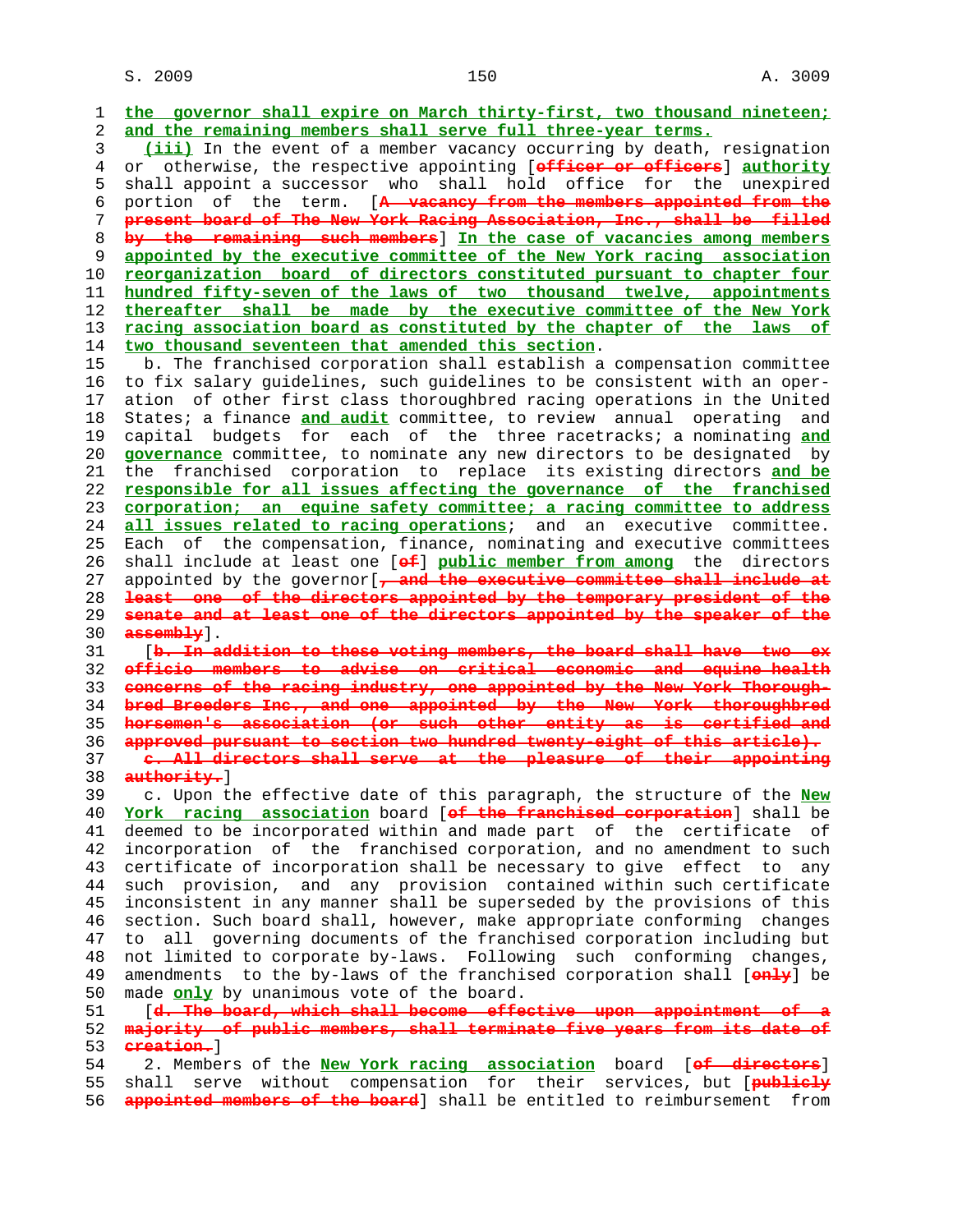1 the franchised corporation for actual and necessary expenses incurred in 2 the performance of their [**official**] duties **for the board**. 3 3. Members of the **New York racing association** board [**of directors**], 4 except as otherwise provided by law, may engage in **public or** private 5 employment, or in a profession or business, however no member shall have 6 any direct or indirect economic interest in any video lottery gaming 7 facility, excluding incidental benefits based on purses or awards won in 8 the ordinary conduct of racing operations, or any direct or indirect interest in any development undertaken at the racetracks of the state 10 racing franchise. 11 4. The affirmative vote of a majority of members of the **New York** 12 **racing association** board [**of directors**] shall be necessary for the tran- 13 saction of any business or the exercise of any power or function of the 14 franchised corporation. The franchised corporation may delegate on an 15 annual basis to one or more of its members, or its officers, agents or 16 employees, such powers and duties as it may deem proper. 17 5. Each voting member of the **New York racing association** board [**of** 18 **directors**] of the franchised corporation shall annually make a written 19 disclosure to [**the**] **such** board of any interest held by the director, 20 such director's spouse or unemancipated child, in any entity undertaking 21 business in the racing or breeding industry. Such interest disclosure 22 shall be promptly updated, in writing, in the event of any material 23 change. 24 The **New York racing association** board shall establish parameters for 25 the reporting and disclosure of such director interests. 26 **6. Each voting member of the New York racing association board** 27 **appointed by the executive committee of the New York racing association** 28 **reorganization board of directors shall seek a racetrack management** 29 **license issued by the gaming commission, any fees for which shall be** 30 **waived by the commission. No voting member of the board required by the** 31 **foregoing to seek a racetrack management license may vote on any board** 32 **matter until such license is issued.** 33 **7. For purposes of section two hundred twelve of this article, the** 34 **establishment of The New York Racing Association, Inc. board of direc-** 35 **tors under this section shall not constitute the assumption of the fran-** 36 **chise by a successor entity.** 37 § 2. Subparagraphs (ii), (iii), (vii) and (xvii) of paragraph a of 38 subdivision 8 of section 212 of the racing, pari-mutuel wagering and 39 breeding law, as added by chapter 18 of the laws of 2008, are amended, 40 subparagraph (xviii) is renumbered subparagraph (xx) and two new subpar- 41 agraphs (xviii) and (xix) are added to read as follows: 42 (ii) monitor and enforce compliance with definitive documents that 43 comprise the franchise agreement between the franchised corporation and 44 the state of New York governing the franchised corporation's operation 45 of thoroughbred racing and pari-mutuel wagering at the racetracks. The 46 franchise agreement shall contain objective performance standards that 47 shall allow contract review in a manner consistent with this chapter. 48 The franchise oversight board shall notify the franchised corporation 49 authorized by this chapter in writing of any material breach of the 50 performance standards or repeated non-material breaches which the fran- 51 chise oversight board may determine collectively constitute a material 52 breach of the performance standards. Prior to taking any action against 53 such franchised corporation, the franchise oversight board shall provide 54 the franchised corporation with the reasonable opportunity to cure any 55 material breach of the performance standards or repeated non-material 56 breaches which the franchise oversight board may determine collectively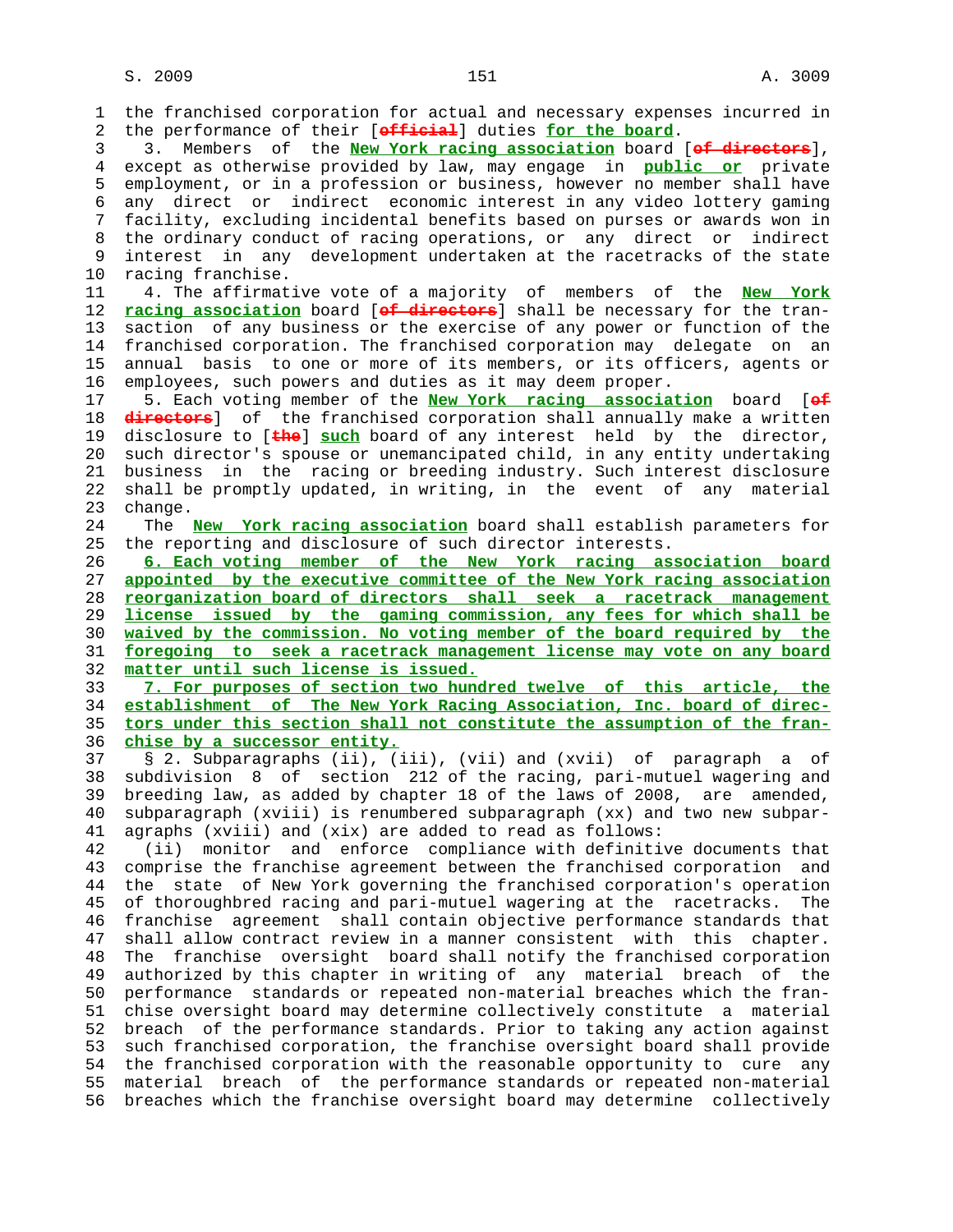1 constitute a material breach of the performance standards. Upon a writ- 2 ten finding of a material breach of the performance standards or 3 repeated non-material breaches which the franchise oversight board may 4 determine collectively constitute a material breach of the performance 5 standards, the franchise oversight board may recommend that the fran- 6 chise agreement be terminated. The franchise oversight board shall refer 7 such recommendation to the [**racing and wagering board**] **commission** for a 8 hearing conducted pursuant to section two hundred forty-five of this 9 article for a determination of whether to terminate the franchise agree- 10 ment with the franchised corporation; 11 (iii) oversee, monitor and review all significant transactions and 12 operations of the franchised corporation authorized by this chapter; 13 provided, however, that nothing in this section shall be deemed to 14 reduce, diminish or impede the authority of the [**state racing and wager-** 15 **ing board**] **commission** to, pursuant to article one of this chapter, 16 determine and enforce compliance by the franchised corporation with 17 terms of racing laws and regulations. Such oversight shall include, but 18 not be limited to: 19 (A) review and make recommendations concerning the annual operating 20 budgets of such franchised corporation; 21 (B) review and make recommendations concerning operating revenues and 22 the establishment of a financial plan; 23 (C) review and make recommendations concerning accounting, internal 24 control systems and security procedures; 25 (D) review such franchised corporation's revenue and expenditure 26 [**polices**] **policies** which shall include collective bargaining agreements 27 management and employee compensation plans, vendor contracts and capital 28 improvement plans; 29 (E) review such franchise corporation's compliance with the laws, 30 rules and regulations applicable to its activities; 31 (F) make recommendations for establishing model governance principles 32 to improve accountability and transparency; and 33 (G) receive, review, approve or disapprove capital expense plans 34 submitted annually by the franchised corporation. 35 (vii) review and provide any recommendations on all simulcasting 36 contracts (buy and sell) that are also subject to prior approval of the 37 [**racing and wagering board**] **commission**; 38 (xvii) request and accept the assistance of any state agency, includ- 39 ing but not limited to, the [**racing and wagering board, the division of** 40 **the lottery**] **commission,** office of parks, recreation and historic pres- 41 ervation, the department of environmental conservation and the depart- 42 ment of taxation and finance, in obtaining information related to the 43 franchised corporation's compliance with the terms of the franchise 44 agreement;[**and**] 45 **(xviii) when the franchise oversight board determines the financial** 46 **position of the franchised corporation has deviated materially from the** 47 **franchised corporation's financial plan, or other such related documents** 48 **provided to the franchise oversight board, or when the implementation of** 49 **such plan would, in the opinion of the franchise oversight board, pose a** 50 **significant risk to the liquidity of the franchised corporation, in any** 51 **order or combination:** 52 **(A) hire, at the expense of the franchised corporation, an independent** 53 **financial adviser to evaluate the financial position of the franchised**

54 **corporation and report on such to the franchise oversight board; and**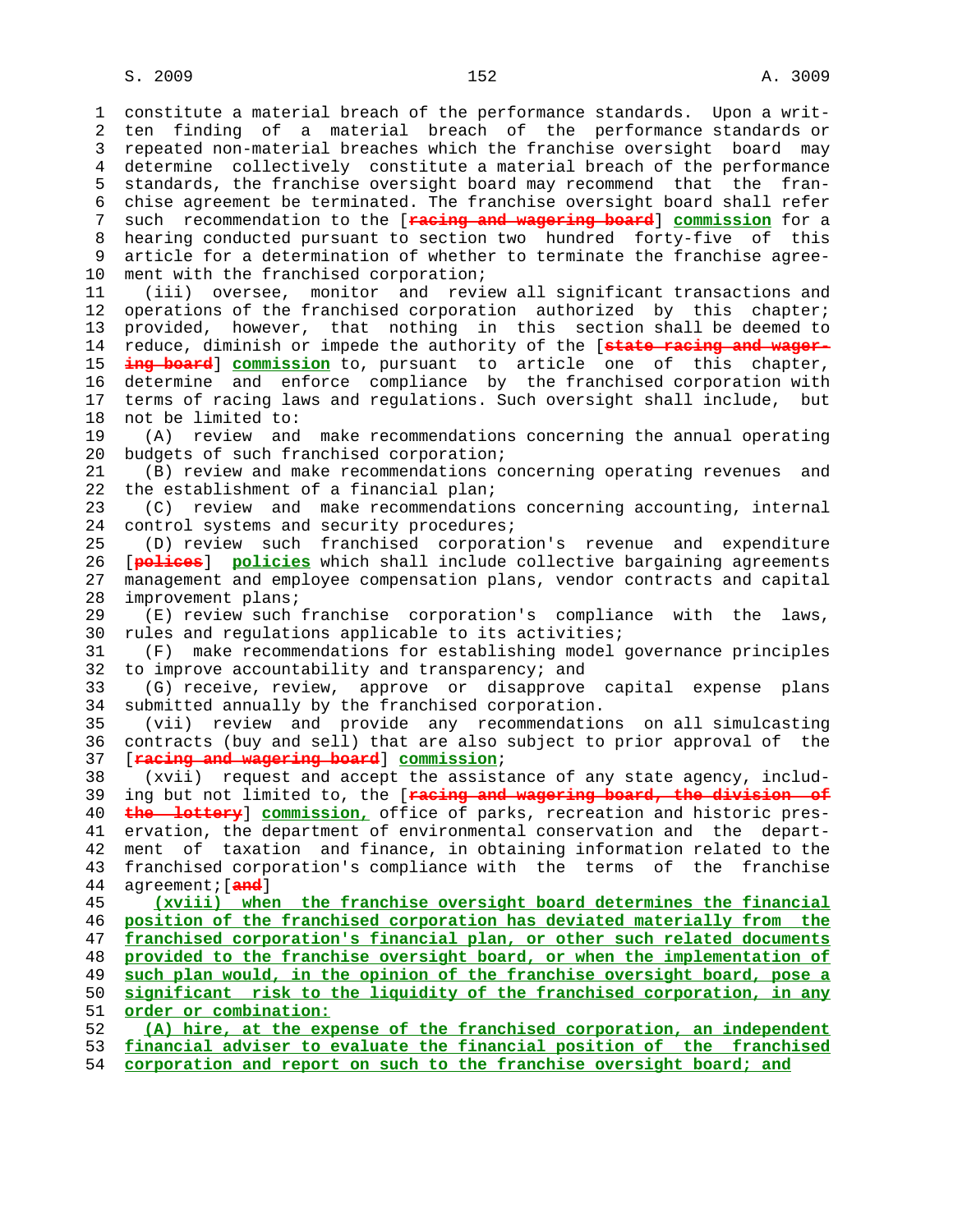**(B) require the franchised corporation to submit for the franchise oversight board's approval a corrective action plan addressing any concerns identified as risks by the franchise oversight board. (xix) when the franchise oversight board finds the franchised corpo- ration has experienced two consecutive years of material losses due to circumstances within the control of the franchised corporation, as determined by the franchise oversight board, the board may by majority vote request the director of the budget to impound and escrow racing supporting payments accruing to the benefit of the franchised corpo- ration until the franchised corporation achieves the goals of a board- approved corrective action plan addressing concerns identified by the board. The director of the budget may, upon warrant of the franchise oversight board, approve the use of withheld racing support payments necessary to satisfy financial instruments used to fund board-approval capital investments.**

 16 § 3. Section 203 of the racing, pari-mutuel wagering and breeding law, 17 as amended by chapter 18 of the laws of 2008, is amended to read as 18 follows:

 19 § 203. Right to hold race meetings and races. **1.** Any corporation 20 formed under the provisions of this article, if so claimed in its 21 certificate of organization, and if it shall comply with all the 22 provisions of this article, and any other corporation entitled to the 23 benefits and privileges of this article as hereinafter provided, shall 24 have the power and the right to hold one or more running race meetings 25 in each year, and to hold, maintain and conduct running races at such 26 meetings. At such running race meetings the corporation, or the owners 27 of horses engaged in such races, or others who are not participants in 28 the race, may contribute purses, prizes, premiums or stakes to be 29 contested for, but no person or persons other than the owner or owners 30 of a horse or horses contesting in a race shall have any pecuniary 31 interest in a purse, prize, premium or stake contested for in such race, 32 or be entitled to or receive any portion thereof after such race is 33 finished, and the whole of such purse, prize, premium or stake shall be 34 allotted in accordance with the terms and conditions of such race. Races 35 conducted by a franchised corporation shall be permitted only between 36 sunrise and sunset.

**2. Notwithstanding any other provision of law to the contrary, a fran- chised corporation shall be permitted to conduct races after sunset at the Belmont Park racetrack, but only if such races conclude before elev- en o'clock post meridian. The franchised corporation shall coordinate with a harness racing association or corporation authorized to operate in Westchester county to ensure that the starting times of all such races are staggered.**

 44 **3.** A track first licensed after January first, nineteen hundred nine- 45 ty, shall not conduct the simulcasting of thoroughbred races within 46 district one, in accordance with article ten of this chapter on days 47 that a franchised corporation is not conducting a race meeting. In no 48 event shall thoroughbred races conducted by a track first licensed after 49 January first, nineteen hundred ninety be conducted after eight o'clock 50 post meridian.

 51 § 4. Subparagraph (i) of paragraph (d) of subdivision 1 of section 238 52 of the racing, pari-mutuel wagering and breeding law, as amended by 53 section 2 of part BB of chapter 60 of the laws of 2016, is amended to 54 read as follows:

 55 (i) The pari-mutuel tax rate authorized by paragraph (a) of this 56 subdivision shall be effective so long as a franchised corporation noti-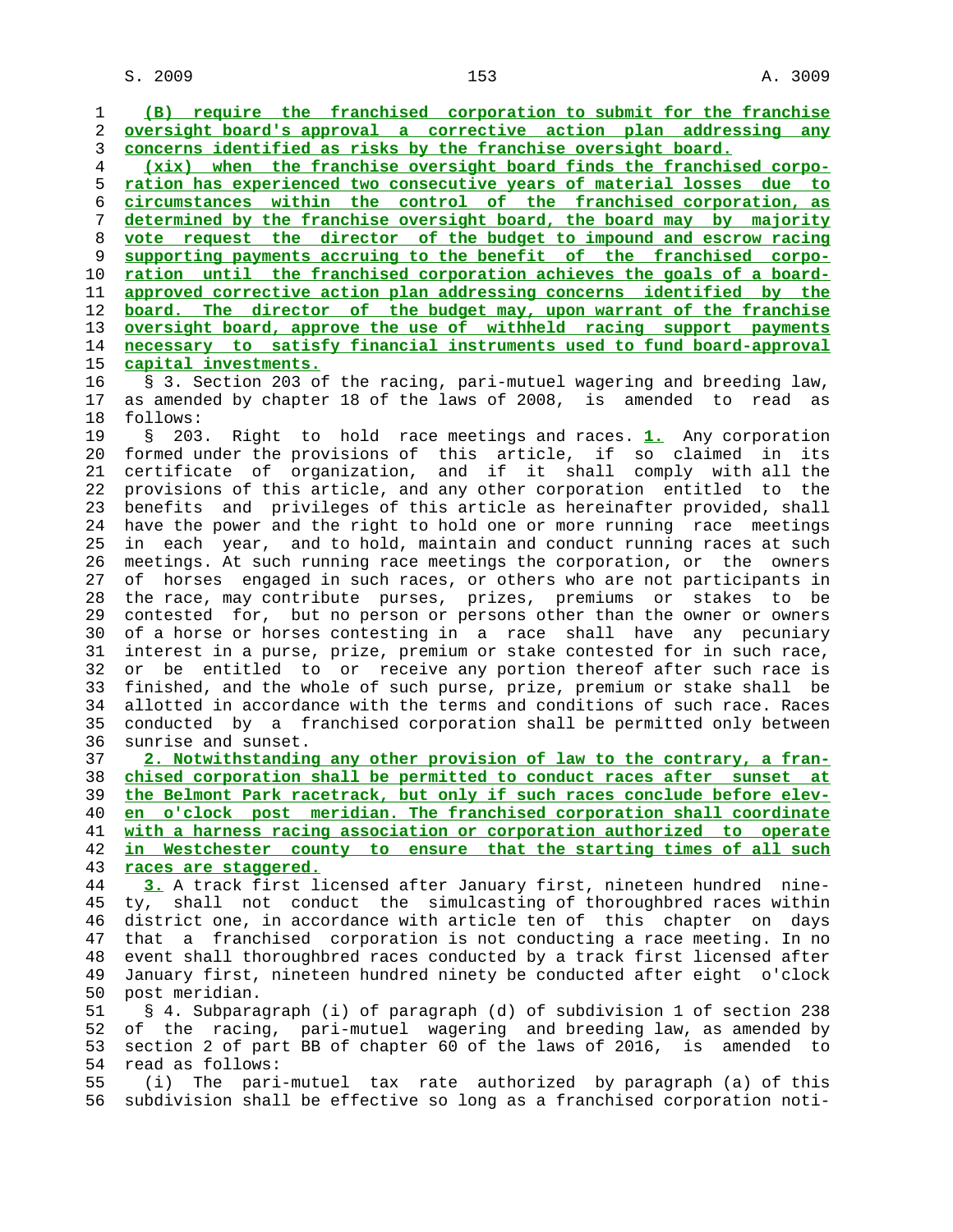1 fies the gaming commission by August fifteenth of each year that such 2 pari-mutuel tax rate is effective of its intent to conduct a race meet- 3 ing at Aqueduct racetrack during the months of December, January, Febru- 4 ary, March and April. For purposes of this paragraph such race meeting 5 shall consist of not less than ninety-five days of racing **unless other-** 6 **wise agreed to in writing by the New York Thoroughbred Breeders Inc.,** 7 **the New York thoroughbred horsemen's association (or such other entity** 8 **as is certified and approved pursuant to section two hundred twenty eight of this article) and approved by the commission**. Not later than 10 May first of each year that such pari-mutuel tax rate is effective, the 11 gaming commission shall determine whether a race meeting at Aqueduct 12 racetrack consisted of the number of days as required by this paragraph. 13 In determining the number of race days, cancellation of a race day 14 because of an act of God that the gaming commission approves or because 15 of weather conditions that are unsafe or hazardous which the gaming 16 commission approves shall not be construed as a failure to conduct a 17 race day. Additionally, cancellation of a race day because of circum- 18 stances beyond the control of such franchised corporation for which the 19 gaming commission gives approval shall not be construed as a failure to 20 conduct a race day. If the gaming commission determines that the number 21 of days of racing as required by this paragraph have not occurred then 22 the pari-mutuel tax rate in paragraph (a) of this subdivision shall 23 revert to the pari-mutuel tax rates in effect prior to January first, 24 nineteen hundred ninety-five.

 25 § 5. This act shall take effect April 1, 2017; provided, however, that 26 section one of this act shall take effect upon the appointment of a 27 majority of board members; provided, further, that the state franchise 28 oversight board shall notify the legislative bill drafting commission 29 upon the occurrence of such appointments in order that the commission 30 may maintain an accurate and timely effective data base of the official 31 text of the laws of the state of New York in furtherance of effectuating 32 the provisions of section 44 of the legislative law and section 70-b of 33 the public officers law; provided further that the amendments to section 34 212 of the racing, pari-mutuel wagering and breeding law made by section two of this act shall not affect the repeal of such section and shall be 36 deemed repealed therewith.

## 37 PART OO

 38 Section 1. Paragraph (a) of subdivision 1 of section 1003 of the 39 racing, pari-mutuel wagering and breeding law, as amended by section 1 40 of part FF of chapter 60 of the laws of 2016, is amended to read as 41 follows:

 42 (a) Any racing association or corporation or regional off-track 43 betting corporation, authorized to conduct pari-mutuel wagering under 44 this chapter, desiring to display the simulcast of horse races on which 45 pari-mutuel betting shall be permitted in the manner and subject to the 46 conditions provided for in this article may apply to the commission for 47 a license so to do. Applications for licenses shall be in such form as 48 may be prescribed by the commission and shall contain such information 49 or other material or evidence as the commission may require. No license 50 shall be issued by the commission authorizing the simulcast transmission 51 of thoroughbred races from a track located in Suffolk county. The fee 52 for such licenses shall be five hundred dollars per simulcast facility 53 and for account wagering licensees that do not operate either a simul- 54 cast facility that is open to the public within the state of New York or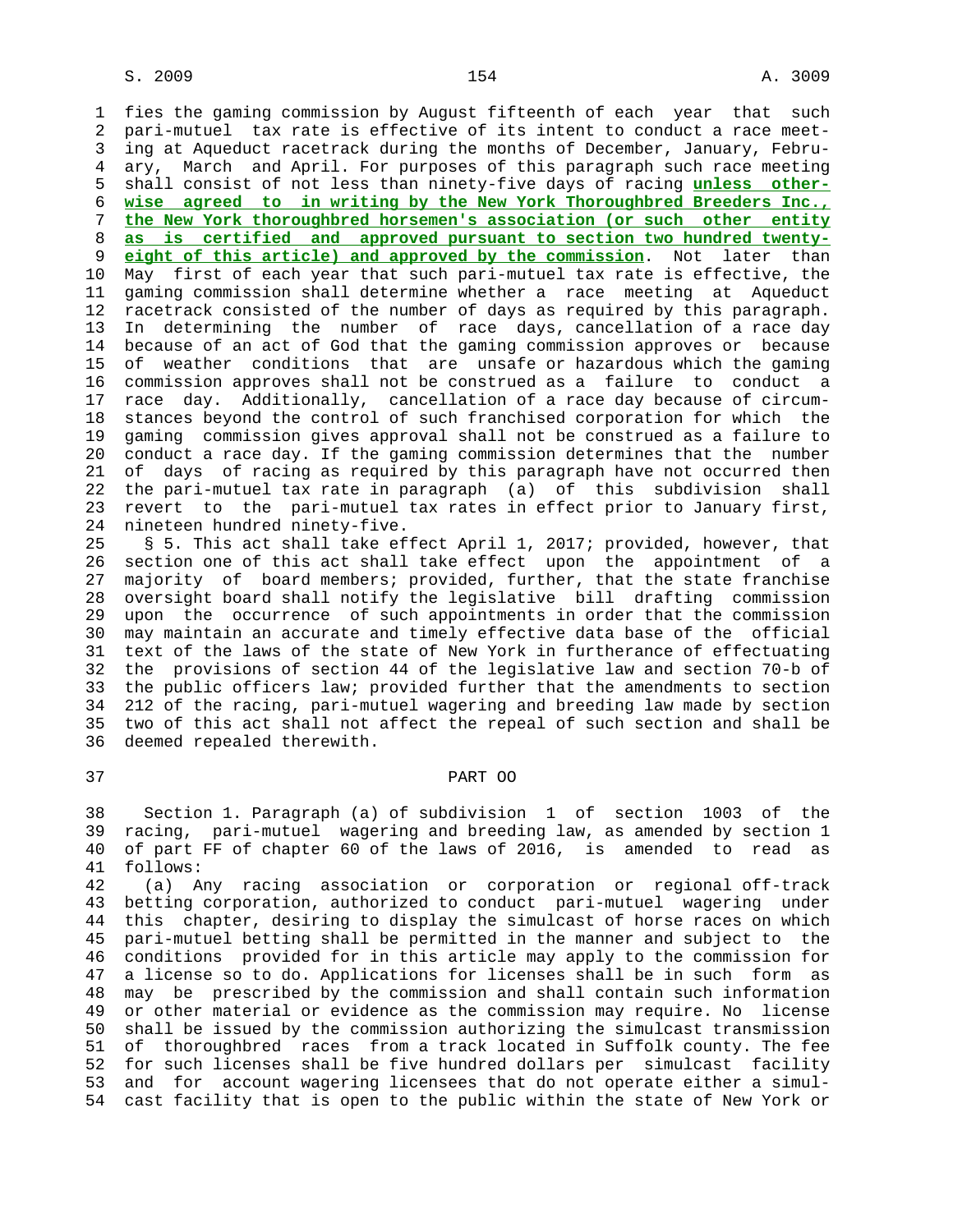1 a licensed racetrack within the state, twenty thousand dollars per year 2 payable by the licensee to the commission for deposit into the general 3 fund. Except as provided in this section, the commission shall not 4 approve any application to conduct simulcasting into individual or group 5 residences, homes or other areas for the purposes of or in connection 6 with pari-mutuel wagering. The commission may approve simulcasting into 7 residences, homes or other areas to be conducted jointly by one or more 8 regional off-track betting corporations and one or more of the follow-<br>9 ing: a franchised corporation, thoroughbred racing corporation or a ing: a franchised corporation, thoroughbred racing corporation or a 10 harness racing corporation or association; provided (i) the simulcasting 11 consists only of those races on which pari-mutuel betting is authorized 12 by this chapter at one or more simulcast facilities for each of the 13 contracting off-track betting corporations which shall include wagers 14 made in accordance with section one thousand fifteen, one thousand 15 sixteen and one thousand seventeen of this article; provided further 16 that the contract provisions or other simulcast arrangements for such 17 simulcast facility shall be no less favorable than those in effect on 18 January first, two thousand five; (ii) that each off-track betting 19 corporation having within its geographic boundaries such residences, 20 homes or other areas technically capable of receiving the simulcast 21 signal shall be a contracting party; (iii) the distribution of revenues 22 shall be subject to contractual agreement of the parties except that 23 statutory payments to non-contracting parties, if any, may not be 24 reduced; provided, however, that nothing herein to the contrary shall 25 prevent a track from televising its races on an irregular basis primari- 26 ly for promotional or marketing purposes as found by the commission. For 27 purposes of this paragraph, the provisions of section one thousand thir- 28 teen of this article shall not apply. Any agreement authorizing an 29 in-home simulcasting experiment commencing prior to May fifteenth, nine- 30 teen hundred ninety-five, may, and all its terms, be extended until June 31 thirtieth, two thousand [**seventeen**] **eighteen**; provided, however, that 32 any party to such agreement may elect to terminate such agreement upon 33 conveying written notice to all other parties of such agreement at least 34 forty-five days prior to the effective date of the termination, via 35 registered mail. Any party to an agreement receiving such notice of an 36 intent to terminate, may request the commission to mediate between the 37 parties new terms and conditions in a replacement agreement between the 38 parties as will permit continuation of an in-home experiment until June 39 thirtieth, two thousand [**seventeen**] **eighteen**; and (iv) no in-home simul- 40 casting in the thoroughbred special betting district shall occur without 41 the approval of the regional thoroughbred track.

 42 § 2. Subparagraph (iii) of paragraph d of subdivision 3 of section 43 1007 of the racing, pari-mutuel wagering and breeding law, as amended by 44 section 2 of part FF of chapter 60 of the laws of 2016, is amended to 45 read as follows:

 46 (iii) Of the sums retained by a receiving track located in Westchester 47 county on races received from a franchised corporation, for the period 48 commencing January first, two thousand eight and continuing through June 49 thirtieth, two thousand [**seventeen**] **eighteen**, the amount used exclusive- 50 ly for purses to be awarded at races conducted by such receiving track 51 shall be computed as follows: of the sums so retained, two and one-half 52 percent of the total pools. Such amount shall be increased or decreased 53 in the amount of fifty percent of the difference in total commissions 54 determined by comparing the total commissions available after July twen- 55 ty-first, nineteen hundred ninety-five to the total commissions that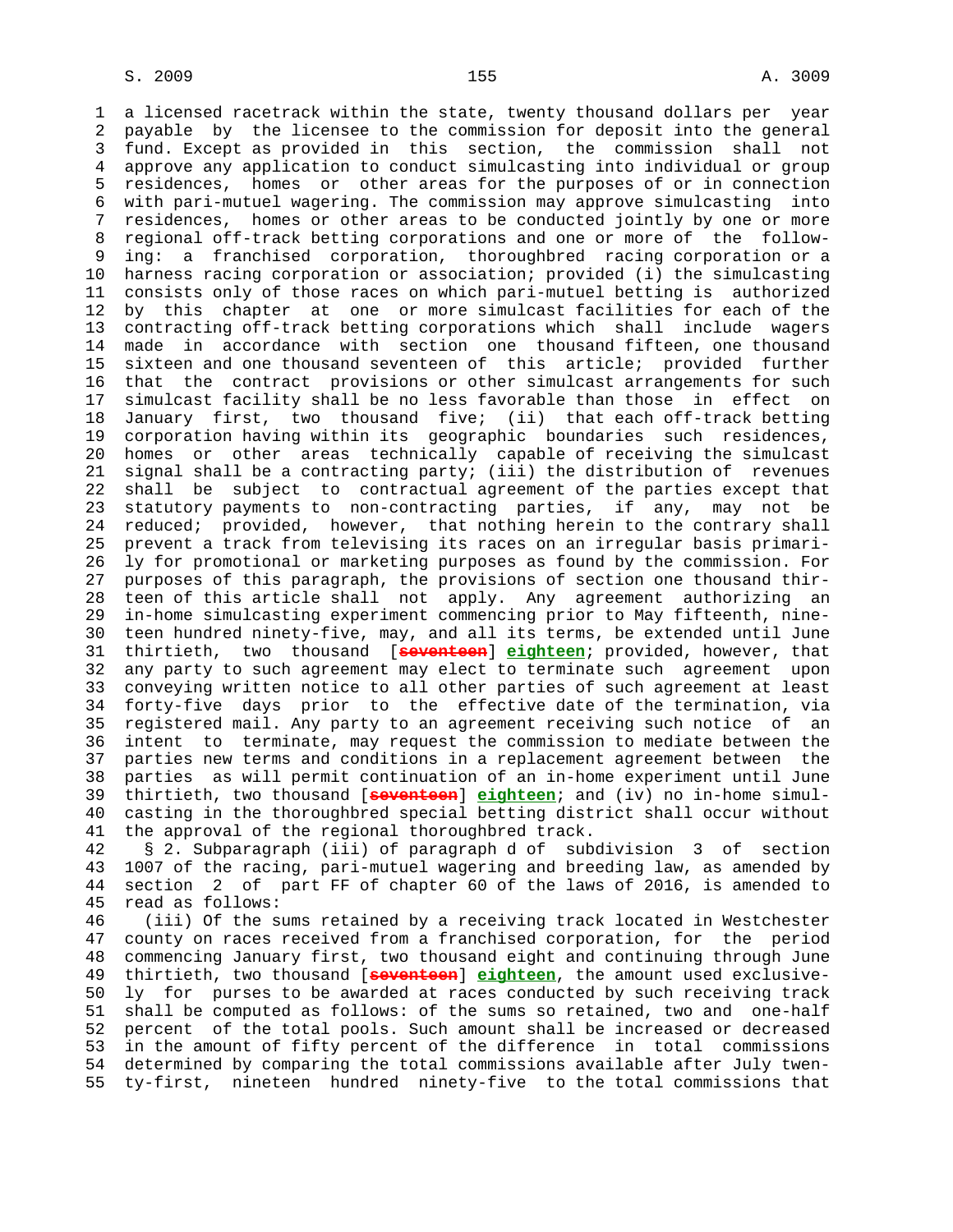1 would have been available to such track prior to July twenty-first, 2 nineteen hundred ninety-five. 3 § 3. The opening paragraph of subdivision 1 of section 1014 of the 4 racing, pari-mutuel wagering and breeding law, as amended by section 3 5 of part FF of chapter 60 of the laws of 2016, is amended to read as 6 follows: 7 The provisions of this section shall govern the simulcasting of races 8 conducted at thoroughbred tracks located in another state or country on any day during which a franchised corporation is conducting a race meet- 10 ing in Saratoga county at Saratoga thoroughbred racetrack until June 11 thirtieth, two thousand [**seventeen**] **eighteen** and on any day regardless 12 of whether or not a franchised corporation is conducting a race meeting 13 in Saratoga county at Saratoga thoroughbred racetrack after June thirti- 14 eth, two thousand [**seventeen**] **eighteen**. On any day on which a fran- 15 chised corporation has not scheduled a racing program but a thoroughbred 16 racing corporation located within the state is conducting racing, every 17 off-track betting corporation branch office and every simulcasting 18 facility licensed in accordance with section one thousand seven (that 19 have entered into a written agreement with such facility's represen- 20 tative horsemen's organization, as approved by the commission), one 21 thousand eight, or one thousand nine of this article shall be authorized 22 to accept wagers and display the live simulcast signal from thoroughbred 23 tracks located in another state or foreign country subject to the 24 following provisions: 25 § 4. Subdivision 1 of section 1015 of the racing, pari-mutuel wagering 26 and breeding law, as amended by section 4 of part FF of chapter 60 of 27 the laws of 2016, is amended to read as follows: 28 1. The provisions of this section shall govern the simulcasting of 29 races conducted at harness tracks located in another state or country 30 during the period July first, nineteen hundred ninety-four through June 31 thirtieth, two thousand [**seventeen**] **eighteen**. This section shall super- 32 sede all inconsistent provisions of this chapter. 33 § 5. The opening paragraph of subdivision 1 of section 1016 of the 34 racing, pari-mutuel wagering and breeding law, as amended by section 5 35 of part FF of chapter 60 of the laws of 2016, is amended to read as 36 follows: 37 The provisions of this section shall govern the simulcasting of races 38 conducted at thoroughbred tracks located in another state or country on 39 any day during which a franchised corporation is not conducting a race 40 meeting in Saratoga county at Saratoga thoroughbred racetrack until June 41 thirtieth, two thousand [**seventeen**] **eighteen**. Every off-track betting 42 corporation branch office and every simulcasting facility licensed in 43 accordance with section one thousand seven that have entered into a 44 written agreement with such facility's representative horsemen's organ- 45 ization as approved by the commission, one thousand eight or one thou- 46 sand nine of this article shall be authorized to accept wagers and 47 display the live full-card simulcast signal of thoroughbred tracks 48 (which may include quarter horse or mixed meetings provided that all 49 such wagering on such races shall be construed to be thoroughbred races) 50 located in another state or foreign country, subject to the following 51 provisions; provided, however, no such written agreement shall be 52 required of a franchised corporation licensed in accordance with section 53 one thousand seven of this article: 54 § 6. The opening paragraph of section 1018 of the racing, pari-mutuel

 55 wagering and breeding law, as amended by section 6 of part FF of chapter 56 60 of the laws of 2016, is amended to read as follows: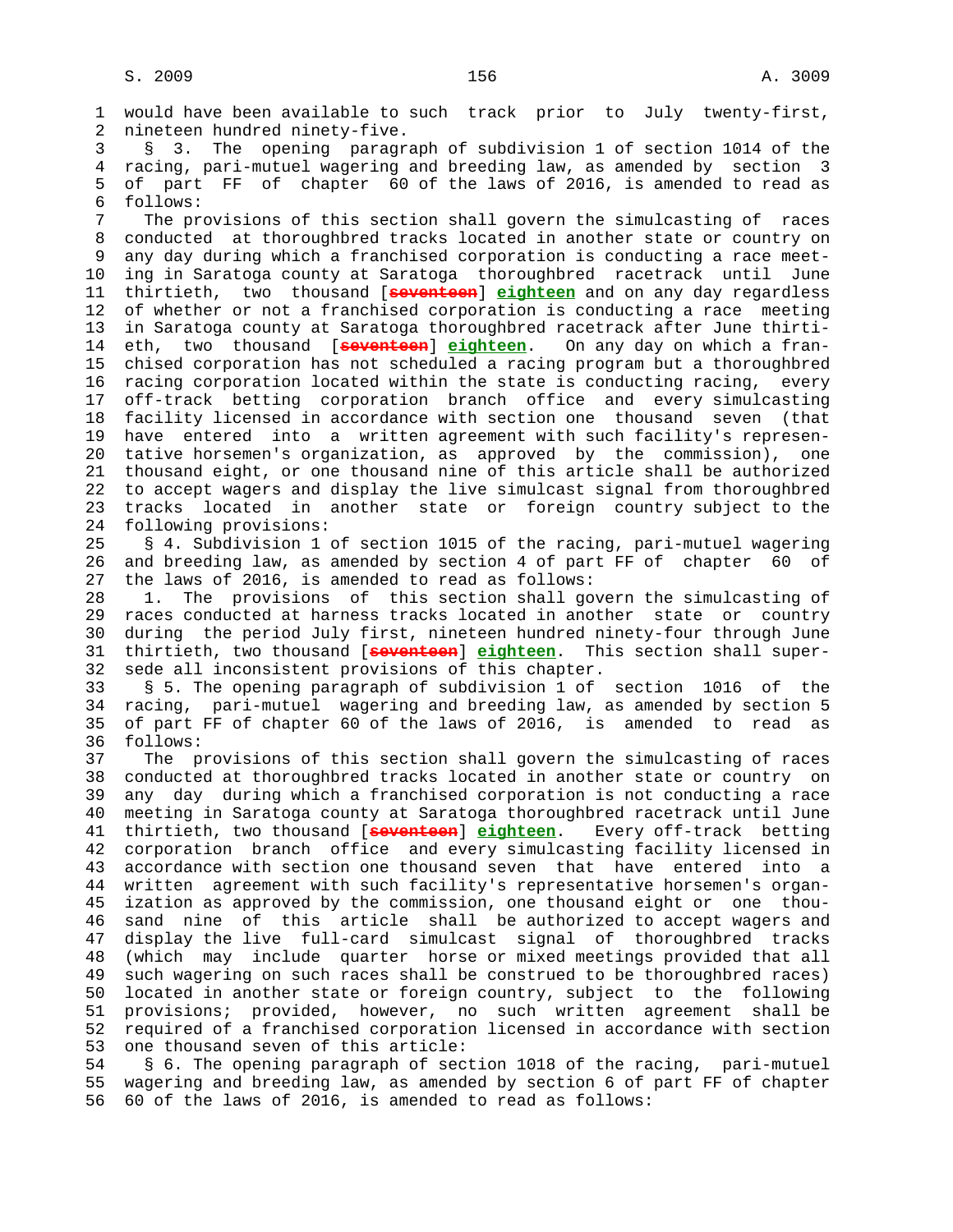1 Notwithstanding any other provision of this chapter, for the period 2 July twenty-fifth, two thousand one through September eighth, two thou- 3 sand [**sixteen**] **seventeen**, when a franchised corporation is conducting a 4 race meeting within the state at Saratoga Race Course, every off-track 5 betting corporation branch office and every simulcasting facility 6 licensed in accordance with section one thousand seven (that has entered 7 into a written agreement with such facility's representative horsemen's 8 organization as approved by the commission), one thousand eight or one<br>9 thousand nine of this article shall be authorized to accept wagers and 9 thousand nine of this article shall be authorized to accept wagers and 10 display the live simulcast signal from thoroughbred tracks located in 11 another state, provided that such facility shall accept wagers on races 12 run at all in-state thoroughbred tracks which are conducting racing 13 programs subject to the following provisions; provided, however, no such 14 written agreement shall be required of a franchised corporation licensed 15 in accordance with section one thousand seven of this article.

 16 § 7. Section 32 of chapter 281 of the laws of 1994, amending the 17 racing, pari-mutuel wagering and breeding law and other laws relating 18 to simulcasting, as amended by section 7 of part FF of chapter 60 of the 19 laws of 2016, is amended to read as follows:

 20 § 32. This act shall take effect immediately and the pari-mutuel tax 21 reductions in section six of this act shall expire and be deemed 22 repealed on July 1, [**2017**] **2018**; provided, however, that nothing 23 contained herein shall be deemed to affect the application, qualifica- 24 tion, expiration, or repeal of any provision of law amended by any 25 section of this act, and such provisions shall be applied or qualified 26 or shall expire or be deemed repealed in the same manner, to the same 27 extent and on the same date as the case may be as otherwise provided by 28 law; provided further, however, that sections twenty-three and twenty- 29 five of this act shall remain in full force and effect only until May 1, 30 1997 and at such time shall be deemed to be repealed.

 31 § 8. Section 54 of chapter 346 of the laws of 1990, amending the 32 racing, pari-mutuel wagering and breeding law and other laws relating to 33 simulcasting and the imposition of certain taxes, as amended by section 34 8 of part FF of chapter 60 of the laws of 2016, is amended to read as 35 follows:

 36 § 54. This act shall take effect immediately; provided, however, 37 sections three through twelve of this act shall take effect on January 38 1, 1991, and section 1013 of the racing, pari-mutuel wagering and breed- 39 ing law, as added by section thirty-eight of this act, shall expire and 40 be deemed repealed on July 1, [**2017**] **2018**; and section eighteen of this 41 act shall take effect on July 1, 2008 and sections fifty-one and fifty- 42 two of this act shall take effect as of the same date as chapter 772 of 43 the laws of 1989 took effect.

 44 § 9. Paragraph (a) of subdivision 1 of section 238 of the racing, 45 pari-mutuel wagering and breeding law, as amended by section 9 of part 46 FF of chapter 60 of the laws of 2016, is amended to read as follows:

 47 (a) The franchised corporation authorized under this chapter to 48 conduct pari-mutuel betting at a race meeting or races run thereat shall 49 distribute all sums deposited in any pari-mutuel pool to the holders of 50 winning tickets therein, provided such tickets be presented for payment 51 before April first of the year following the year of their purchase, 52 less an amount which shall be established and retained by such fran- 53 chised corporation of between twelve to seventeen per centum of the 54 total deposits in pools resulting from on-track regular bets, and four- 55 teen to twenty-one per centum of the total deposits in pools resulting 56 from on-track multiple bets and fifteen to twenty-five per centum of the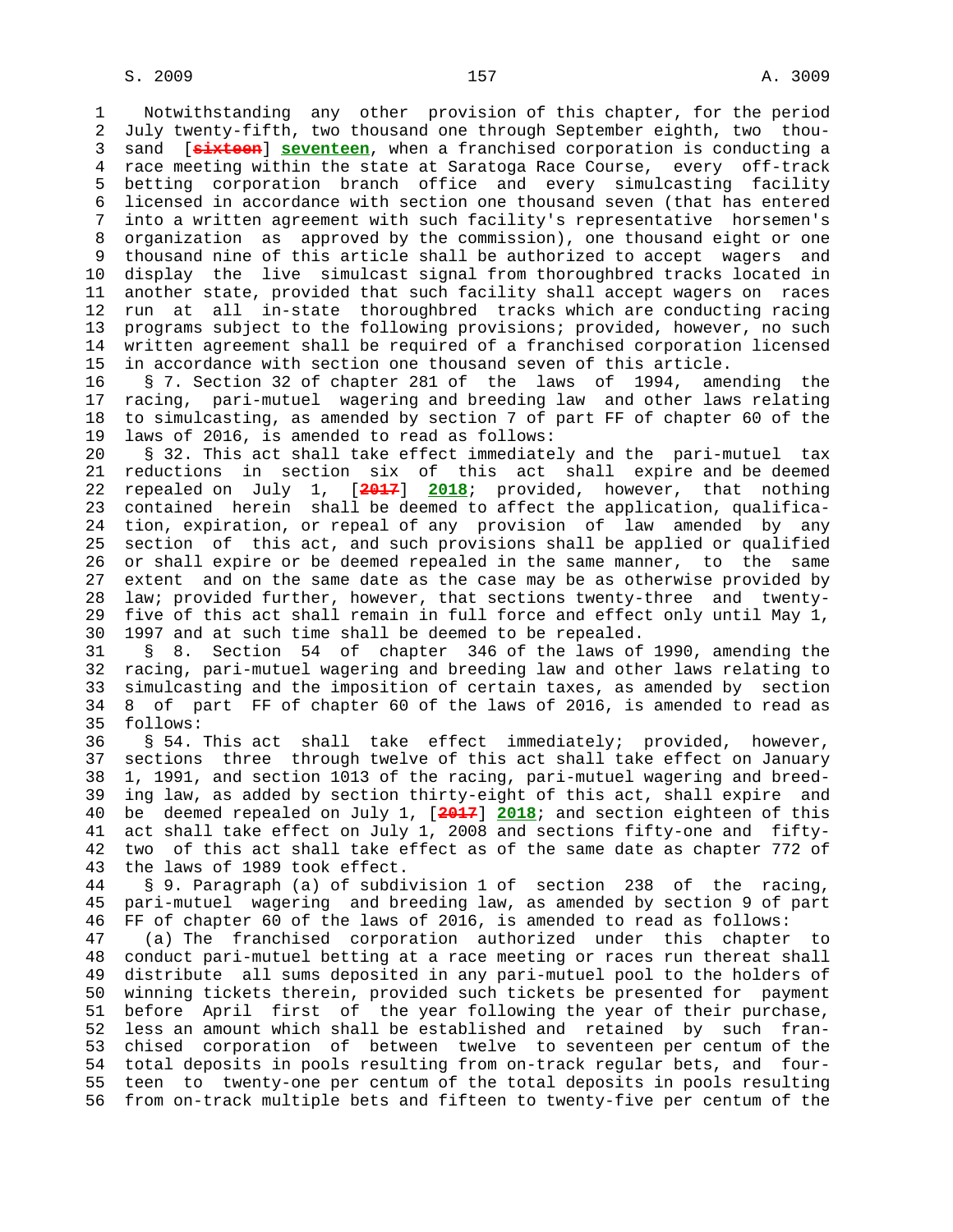1 total deposits in pools resulting from on-track exotic bets and fifteen 2 to thirty-six per centum of the total deposits in pools resulting from 3 on-track super exotic bets, plus the breaks. The retention rate to be 4 established is subject to the prior approval of the gaming commission. 5 Such rate may not be changed more than once per calendar quarter to be 6 effective on the first day of the calendar quarter. "Exotic bets" and 7 "multiple bets" shall have the meanings set forth in section five 8 hundred nineteen of this chapter. "Super exotic bets" shall have the 9 meaning set forth in section three hundred one of this chapter. For 10 purposes of this section, a "pick six bet" shall mean a single bet or 11 wager on the outcomes of six races. The breaks are hereby defined as the 12 odd cents over any multiple of five for payoffs greater than one dollar 13 five cents but less than five dollars, over any multiple of ten for 14 payoffs greater than five dollars but less than twenty-five dollars, 15 over any multiple of twenty-five for payoffs greater than twenty-five 16 dollars but less than two hundred fifty dollars, or over any multiple of 17 fifty for payoffs over two hundred fifty dollars. Out of the amount so 18 retained there shall be paid by such franchised corporation to the 19 commissioner of taxation and finance, as a reasonable tax by the state 20 for the privilege of conducting pari-mutuel betting on the races run at 21 the race meetings held by such franchised corporation, the following 22 percentages of the total pool for regular and multiple bets five per 23 centum of regular bets and four per centum of multiple bets plus twenty 24 per centum of the breaks; for exotic wagers seven and one-half per 25 centum plus twenty per centum of the breaks, and for super exotic bets 26 seven and one-half per centum plus fifty per centum of the breaks. For 27 the period June first, nineteen hundred ninety-five through September 28 ninth, nineteen hundred ninety-nine, such tax on regular wagers shall be 29 three per centum and such tax on multiple wagers shall be two and one- 30 half per centum, plus twenty per centum of the breaks. For the period 31 September tenth, nineteen hundred ninety-nine through March thirty- 32 first, two thousand one, such tax on all wagers shall be two and six- 33 tenths per centum and for the period April first, two thousand one 34 through December thirty-first, two thousand [**seventeen**] **eighteen**, such 35 tax on all wagers shall be one and six-tenths per centum, plus, in each 36 such period, twenty per centum of the breaks. Payment to the New York 37 state thoroughbred breeding and development fund by such franchised 38 corporation shall be one-half of one per centum of total daily on-track 39 pari-mutuel pools resulting from regular, multiple and exotic bets and 40 three per centum of super exotic bets provided, however, that for the 41 period September tenth, nineteen hundred ninety-nine through March thir- 42 ty-first, two thousand one, such payment shall be six-tenths of one per 43 centum of regular, multiple and exotic pools and for the period April 44 first, two thousand one through December thirty-first, two thousand 45 [**seventeen**] **eighteen**, such payment shall be seven-tenths of one per 46 centum of such pools.

47 § 10. This act shall take effect immediately.

## 48 PART PP

 49 Section 1. Clause (F) of subparagraph (ii) of paragraph 1 of subdivi- 50 sion b of section 1612 of the tax law, as amended by section 1 of part 51 EE of chapter 60 of the laws of 2016, is amended to read as follows:<br>52 (F) notwithstanding clauses (A), (B), (C), (D) and (E) of this sub  $(F)$  notwithstanding clauses  $(A)$ ,  $(B)$ ,  $(C)$ ,  $(D)$  and  $(E)$  of this subpar- 53 agraph, when a vendor track, is located in Sullivan county and within 54 sixty miles from any gaming facility in a contiguous state such vendor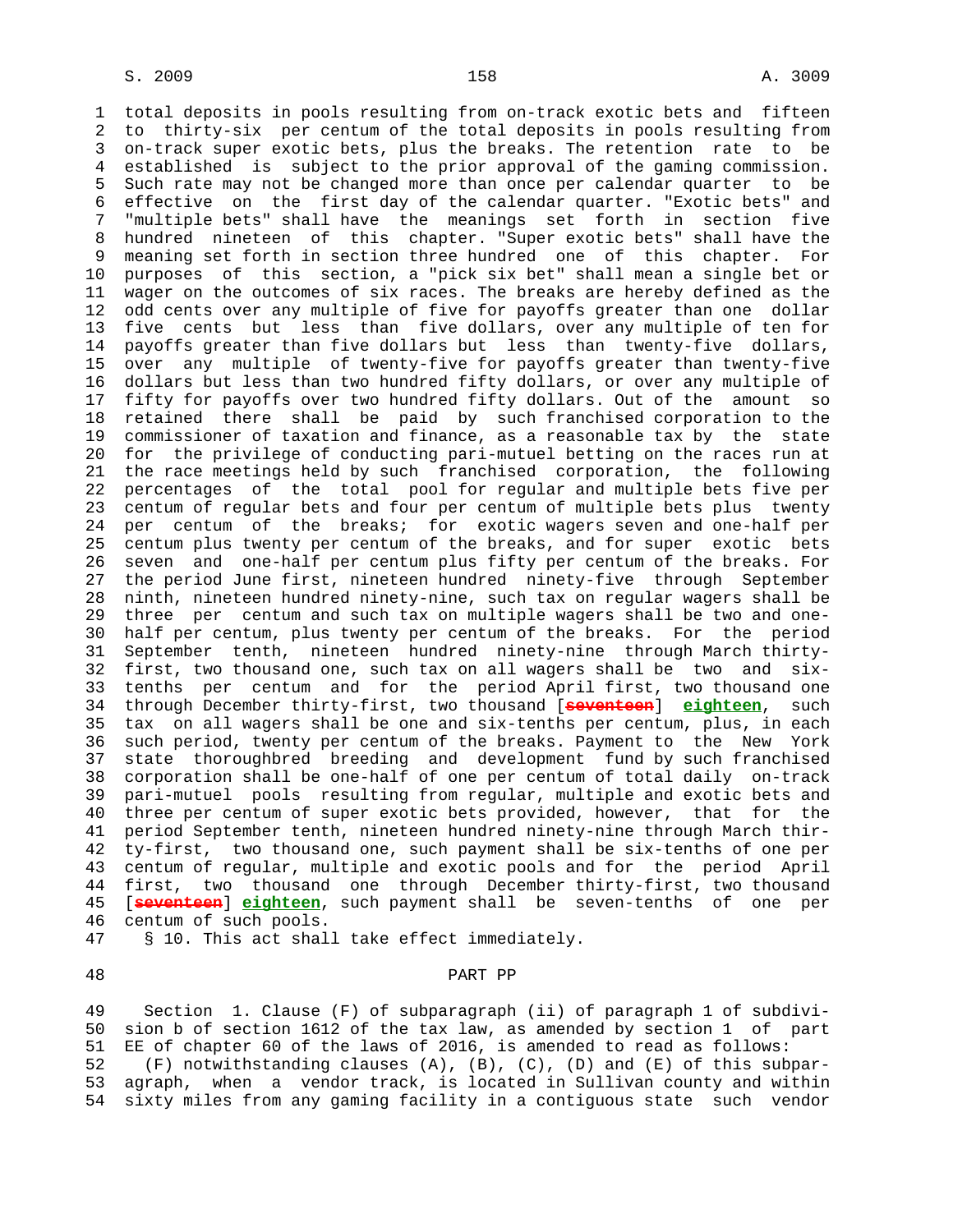1 fee shall, for a period of [**nine**] **ten** years commencing April first, two 2 thousand eight, be at a rate of forty-one percent of the total revenue 3 wagered at the vendor track after payout for prizes pursuant to this 4 chapter, after which time such rate shall be as for all tracks in clause 5 (C) of this subparagraph.

 6 § 2. This act shall take effect immediately and shall be deemed to 7 have been in full force and effect on and after April 1, 2017.

## 8 PART QQ

 9 Section 1. Clause (H) of subparagraph (ii) of paragraph 1 of subdivi- 10 sion b of section 1612 of the tax law, as separately amended by section 11 1 of part GG and section 2 of part SS of chapter 60 of the laws of 2016, 12 is amended to read as follows:

 13 (H) notwithstanding clauses (A), (B), (C), (D), (E), (F) and (G) of 14 this subparagraph, the track operator of a vendor track and in the case 15 of Aqueduct, the video lottery terminal facility operator, shall be 16 eligible for a vendor's capital award of up to four percent of the total 17 revenue wagered at the vendor track after payout for prizes pursuant to 18 this chapter, which shall be used exclusively for capital project 19 investments to improve the facilities of the vendor track which promote 20 or encourage increased attendance at the video lottery gaming facility 21 including, but not limited to hotels, other lodging facilities, enter- 22 tainment facilities, retail facilities, dining facilities, events 23 arenas, parking garages and other improvements that enhance facility 24 amenities; provided that such capital investments shall be approved by 25 the division, in consultation with the state racing and wagering board, 26 and that such vendor track demonstrates that such capital expenditures 27 will increase patronage at such vendor track's facilities and increase 28 the amount of revenue generated to support state education programs. The 29 annual amount of such vendor's capital awards that a vendor track shall 30 be eligible to receive shall be limited to two million five hundred 31 thousand dollars, except for Aqueduct racetrack, for which there shall 32 be no annual limit, provided, however, that any such capital award for 33 the Aqueduct video lottery terminal facility operator shall be one 34 percent of the total revenue wagered at the video lottery terminal 35 facility after payout for prizes pursuant to this chapter until the 36 earlier of the designation of one thousand video lottery devices as 37 hosted pursuant to paragraph four of subdivision a of section sixteen 38 hundred seventeen-a of this chapter or April first, two thousand nine- 39 teen and shall then be four percent of the total revenue wagered at the 40 video lottery terminal facility after payout for prizes pursuant to this 41 chapter, provided, further, that such capital award shall only be 42 provided pursuant to an agreement with the operator to construct an 43 expansion of the facility, hotel, and convention and exhibition space 44 requiring a minimum capital investment of three hundred million dollars. 45 Except for tracks having less than one thousand one hundred video gaming 46 machines, and except for a vendor track located west of State Route 14 47 from Sodus Point to the Pennsylvania border within New York, and except 48 for Aqueduct racetrack each track operator shall be required to co-in- 49 vest an amount of capital expenditure equal to its cumulative vendor's 50 capital award. For all tracks, except for Aqueduct racetrack, the amount 51 of any vendor's capital award that is not used during any one year peri- 52 od may be carried over into subsequent years ending before April first, 53 two thousand [**seventeen**] **eighteen**. Any amount attributable to a capital 54 expenditure approved prior to April first, two thousand [**seventeen**]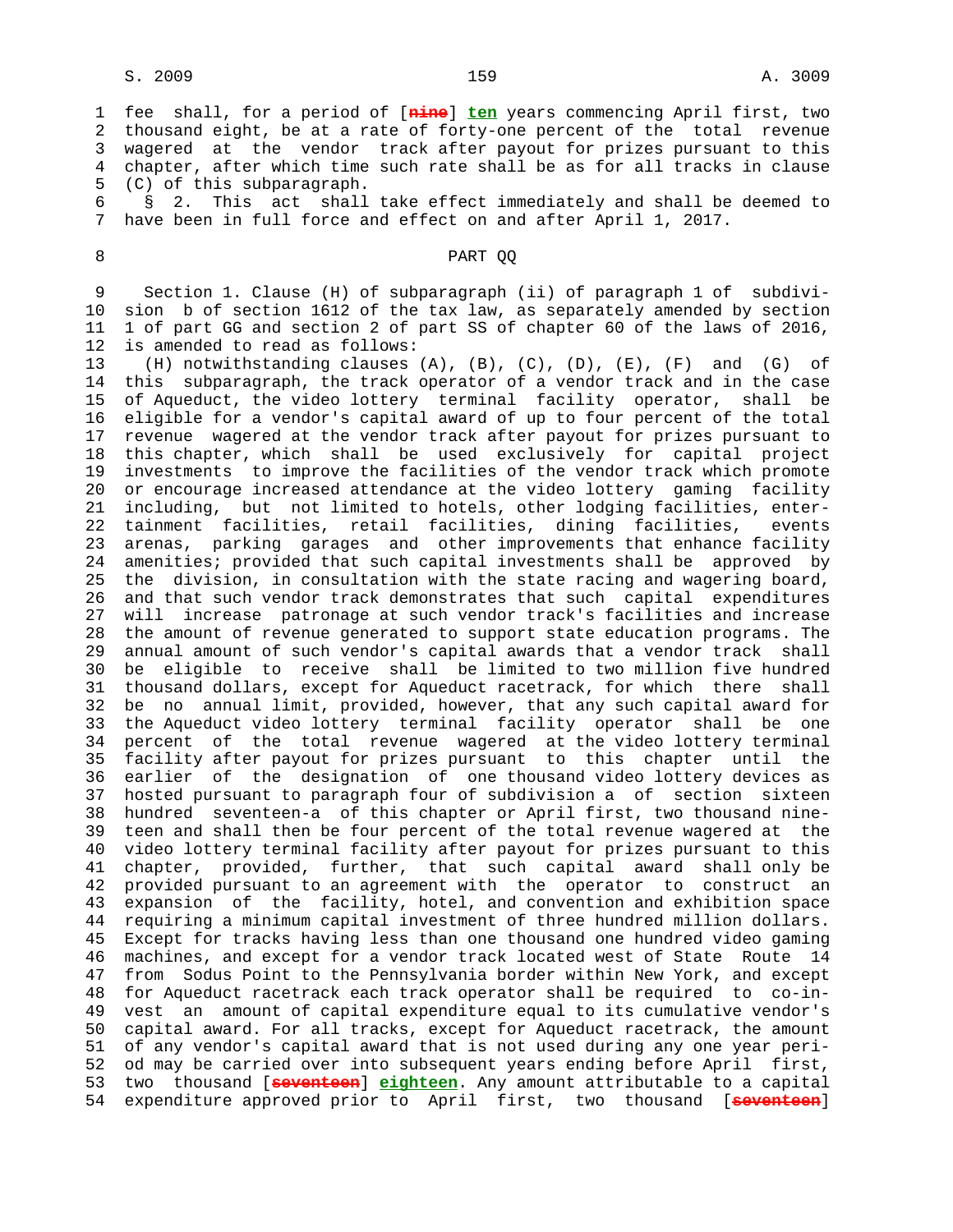1 **eighteen** and completed before April first, two thousand [**nineteen**] **twen-** 2 **ty**; or approved prior to April first, two thousand [**twenty-one**] **twenty-** 3 **two** and completed before April first, two thousand [**twenty-three**] **twen-** 4 **ty-four** for a vendor track located west of State Route 14 from Sodus 5 Point to the Pennsylvania border within New York, shall be eligible to 6 receive the vendor's capital award. In the event that a vendor track's 7 capital expenditures, approved by the division prior to April first, two 8 thousand [**seventeen**] **eighteen** and completed prior to April first, two 9 thousand [**nineteen**] **twenty**, exceed the vendor track's cumulative capital 10 award during the five year period ending April first, two thousand 11 [**seventeen**] **eighteen**, the vendor shall continue to receive the capital 12 award after April first, two thousand [**seventeen**] **eighteen** until such 13 approved capital expenditures are paid to the vendor track subject to 14 any required co-investment. In no event shall any vendor track that 15 receives a vendor fee pursuant to clause (F) or (G) of this subparagraph 16 be eligible for a vendor's capital award under this section. Any opera- 17 tor of a vendor track which has received a vendor's capital award, 18 choosing to divest the capital improvement toward which the award was 19 applied, prior to the full depreciation of the capital improvement in 20 accordance with generally accepted accounting principles, shall reim- 21 burse the state in amounts equal to the total of any such awards. Any 22 capital award not approved for a capital expenditure at a video lottery 23 gaming facility by April first, two thousand [**seventeen**] **eighteen** shall 24 be deposited into the state lottery fund for education aid; and 25 § 2. This act shall take effect immediately.

## 26 PART RR

 27 Section 1. Paragraph c of subdivision 3 of section 97-nnnn of the 28 state finance law, as added by chapter 174 of the laws of 2013, is 29 amended to read as follows:

 30 c. ten percent of the moneys in such fund, as attributable to a 31 specific licensed gaming facility, shall be appropriated or transferred 32 from the commercial gaming revenue fund among counties within the 33 region, as defined by section one thousand three hundred ten of the 34 racing, pari-mutuel wagering and breeding law, hosting said facility for 35 the purpose of real property tax relief and for education assistance. 36 Such distribution shall be made among the counties on a per capita 37 basis, subtracting the population of host municipality and county. 38 **Provided, however, such amount shall be reduced by one million four** 39 **hundred thousand dollars in state fiscal year two thousand seventeen --** 40 **two thousand eighteen and by one million five hundred fifty thousand** 41 **dollars every year thereafter. Such funds attributable to this reduction** 42 **shall be transferred to the general fund and the reduction shall be** 43 **distributed among such eligible counties proportional to total distrib-** 44 **utions during the fiscal year.**

 45 § 2. Subdivision 3 of section 99-h of the state finance law, as 46 amended by chapter 174 of the laws of 2013, is amended to read as follows:

 48 3. Moneys of the account, following the segregation of appropriations 49 enacted by the legislature, shall be available for purposes including 50 but not limited to: (a) reimbursements or payments to municipal govern- 51 ments that host tribal casinos pursuant to a tribal-state compact for 52 costs incurred in connection with services provided to such casinos or 53 arising as a result thereof, for economic development opportunities and 54 job expansion programs authorized by the executive law; provided, howev-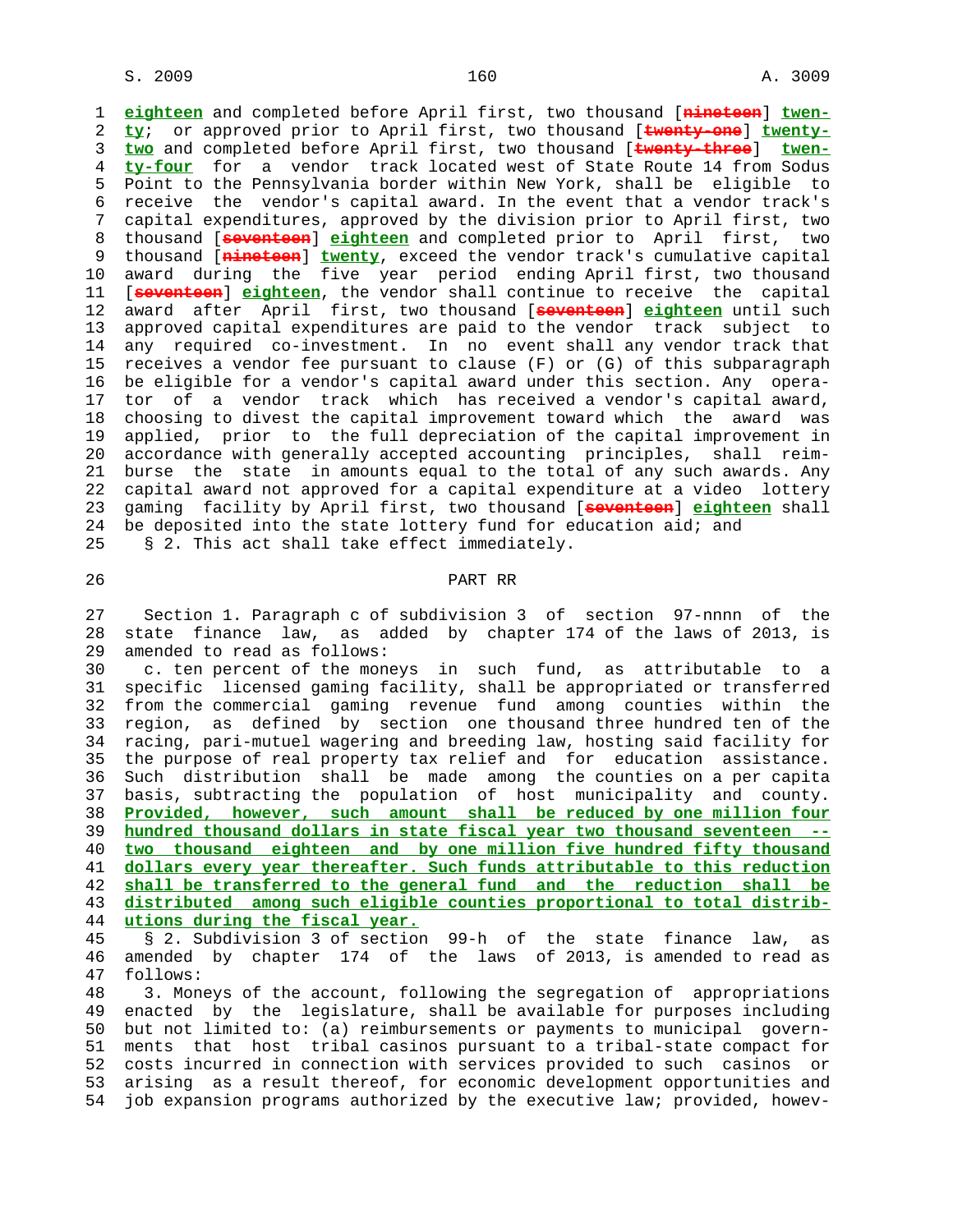1 er, that for any gaming facility located in the city of Buffalo, the 2 city of Buffalo shall receive a minimum of twenty-five percent of the 3 negotiated percentage of the net drop from electronic gaming devices the 4 state receives pursuant to the compact, and provided further that for 5 any gaming facility located in the city of Niagara Falls, county of 6 Niagara a minimum of twenty-five percent of the negotiated percentage of 7 the net drop from electronic gaming devices the state receives pursuant 8 to the compact shall be distributed in accordance with subdivision four of this section, and provided further that for any gaming facility 10 located in the county or counties of Cattaraugus, Chautauqua or Allega- 11 ny, the municipal governments of the state hosting the facility shall 12 collectively receive a minimum of twenty-five percent of the negotiated 13 percentage of the net drop from electronic gaming devices the state 14 receives pursuant to the compact; and provided further that pursuant to 15 chapter five hundred ninety of the laws of two thousand four, a minimum 16 of twenty-five percent of the revenues received by the state pursuant to 17 the state's compact with the St. Regis Mohawk tribe shall be made avail- 18 able to the counties of Franklin and St. Lawrence, and affected towns in 19 such counties. Each such county and its affected towns shall receive 20 fifty percent of the moneys made available by the state; and provided 21 further that the state shall annually make twenty-five percent of the 22 negotiated percentage of the net drop from all gaming devices the state 23 actually receives pursuant to the Oneida Settlement Agreement confirmed 24 by section eleven of the executive law as available to the county of 25 Oneida, and a sum of three and one-half million dollars to the county of 26 Madison. Additionally, the state shall distribute for a period of nine- 27 teen and one-quarter years, an additional annual sum of two and one-half 28 million dollars to the county of Oneida. Additionally, the state shall 29 distribute the one-time eleven million dollar payment received by the 30 state pursuant to such agreement with the Oneida Nation of New York to 31 the county of Madison by wire transfer upon receipt of such payment by 32 the state; and (b) support and services of treatment programs for 33 persons suffering from gambling addictions. Moneys not segregated for 34 such purposes shall be transferred to the general fund for the support 35 of government during the fiscal year in which they are received. **Addi-** 36 **tionally, the state shall distribute an additional annual sum of two and** 37 **one-quarter million dollars to a county in which a gaming facility is** 38 **located but does not receive a percent of the negotiated percentage of** 39 **the net drop from gaming devices the state receives pursuant to a** 40 **compact.** 41 § 3. Subdivision 3-a of section 99-h of the state finance law, as 42 amended by section 4 of part EE of chapter 59 of the laws of 2014, is 43 amended to read as follows: 44 3-a. Ten percent of any of the funds actually received by the state 45 pursuant to the tribal-state compacts and agreements described in subdi- 46 vision two of this section prior to the transfer of unsegregated moneys 47 to the general fund required by such subdivision, shall be distributed 48 to counties in each respective exclusivity zone provided they do not 49 otherwise receive a share of said revenues pursuant to this section.

 50 Such distribution shall be made among such counties on a per capita 51 basis, excluding the population of any municipality that receives a 52 distribution pursuant to subdivision three of this section. **Provided,** 53 **however, such amount shall be reduced by six hundred thousand dollars in** 54 **state fiscal year two thousand seventeen -- two thousand eighteen and by** 55 **five hundred thousand dollars every year thereafter. The reduction shall**